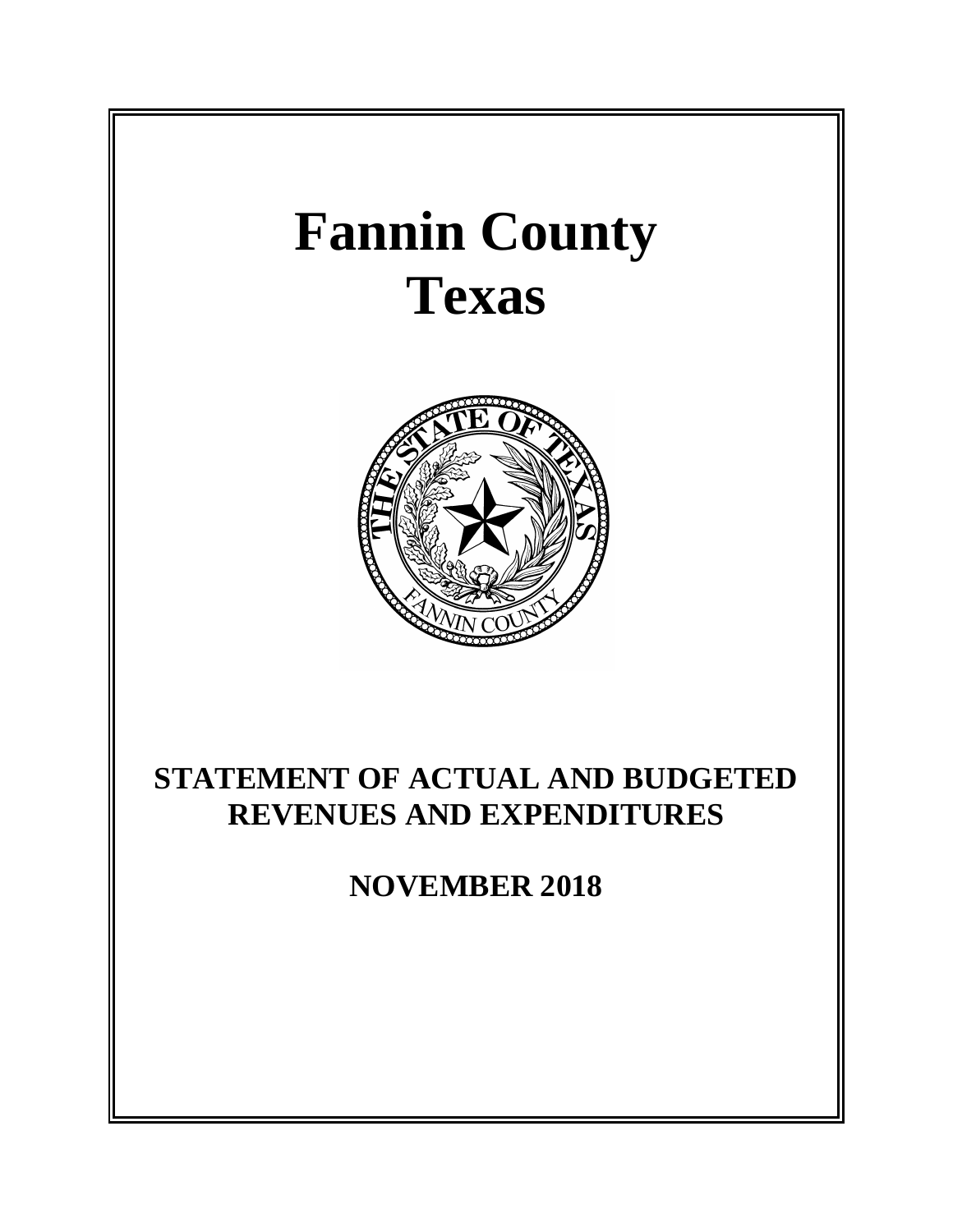|     | 12-03-2018**BUDGET ANALYSIS USAGE REPORT ** ASSET LIABILITY INCOME & EXPENSE<br>TIME: 09:15 AM - EFFECTIVE MONTH: 11 - FOR MONTH ENDING 11-30-18 |                             |         |            |                                                                                 |                                    | PAGE<br>PREPARER: 0004      | 1 |
|-----|--------------------------------------------------------------------------------------------------------------------------------------------------|-----------------------------|---------|------------|---------------------------------------------------------------------------------|------------------------------------|-----------------------------|---|
| ACT | NUM ACCOUNT-TITLE                                                                                                                                | ORIGINAL                    | AMENDED | ENCUMBERED | ACTIVITY<br>BUDGET-AMOUNT BUDGET-AMOUNT YEAR-TO-DATE YEAR-TO-DATE MONTH-TO-DATE | ACTIVITY                           | CURRENT USED<br>BALANCE PCT |   |
|     | REPORTING FUND: 0010 GENERAL FUND                                                                                                                |                             |         |            |                                                                                 |                                    | EFFECTIVE MONTH - 11        |   |
|     | 0100 PAYROLL                                                                                                                                     |                             |         |            |                                                                                 |                                    |                             |   |
|     | 0100 PAYROLL                                                                                                                                     |                             |         |            |                                                                                 |                                    | 30.47 19.80 30.47           |   |
|     | ---- -----<br>PAYROLL                                                                                                                            |                             |         |            | 30.47                                                                           | 19.80                              | 30.47                       |   |
|     | 0103 CASH                                                                                                                                        |                             |         |            |                                                                                 |                                    |                             |   |
|     | 0100 GENERAL-COMBINED FUNDS CHECKING                                                                                                             |                             |         |            |                                                                                 | 270,643.61- 450,437.69- 462,052.99 |                             |   |
|     | 0175 TEXPOOL                                                                                                                                     |                             |         |            | $1, 277, 324.85 - 7, 603.60$ 3, 326, 458.13                                     |                                    |                             |   |
|     | CASH                                                                                                                                             |                             |         |            | 1,547,968.46-442,834.09-3,788,511.12                                            |                                    |                             |   |
|     | 0104 PETTY CASH                                                                                                                                  |                             |         |            |                                                                                 |                                    |                             |   |
|     | 0560 SHERIFF PETTY CASH                                                                                                                          |                             |         |            | 0.00                                                                            | 0.00                               | 200.00                      |   |
|     | PETTY CASH                                                                                                                                       |                             |         |            | 0.00                                                                            | 0.00                               | 200.00                      |   |
|     | 0105 CHANGE FUND                                                                                                                                 |                             |         |            |                                                                                 |                                    |                             |   |
|     | 0003 COUNTY CLERK CHANGE FUND                                                                                                                    |                             |         |            | 0.00                                                                            | 0.00                               | 100.00                      |   |
|     | 0075 CO.ATTORNEY CHANGE FUND                                                                                                                     |                             |         |            | 0.00                                                                            | 0.00                               | 0.00                        |   |
|     | 0115 JURY CASH ON HAND                                                                                                                           |                             |         |            | 0.00                                                                            | 0.00                               | 1,000.00                    |   |
|     | 0450 DISTRICT CLK. CHANGE FUND                                                                                                                   |                             |         |            | 0.00                                                                            | 0.00                               | 50.00                       |   |
|     | 0455 JP#1 CASH ON HAND                                                                                                                           |                             |         |            | 0.00                                                                            | 0.00                               | 100.00                      |   |
|     | 0457 JP#3 CASH ON HAND                                                                                                                           |                             |         |            | 0.00                                                                            | 0.00                               | 100.00                      |   |
|     | 0499 TAX ASSESSOR CHANGE FUND                                                                                                                    |                             |         |            | 0.00                                                                            | 0.00                               | 1,400.00                    |   |
|     | CHANGE FUND                                                                                                                                      |                             |         |            | 0.00                                                                            | 0.00                               | 2,750.00                    |   |
|     | 0120 RECEIVABLES                                                                                                                                 |                             |         |            |                                                                                 |                                    |                             |   |
|     | 0305 FINES RECEIVABLE                                                                                                                            |                             |         |            | 0.00                                                                            | 0.00                               | 6,362,503.45                |   |
|     | 0306 ALLOWANCE FOR UNCOLLECTIBLES                                                                                                                |                             |         |            | 0.00                                                                            | 0.00                               | 1,820,597.35-               |   |
|     | 0307 ALOWANCE FOR UNCOLLECTIBLES HOSPIT                                                                                                          |                             |         |            | 0.00                                                                            | 0.00                               | $100,000.00 -$              |   |
|     | 0311 TAXES RECEIVABLE                                                                                                                            |                             |         |            | 0.00                                                                            | 0.00                               | 583, 348.03                 |   |
|     | 0312 DUE FROM OTHER GOVERNMENTS                                                                                                                  |                             |         |            | 0.00                                                                            | 0.00                               | 146,204.07                  |   |
|     | 0313 DUE FROM OTHER FUNDS                                                                                                                        |                             |         |            | 0.00                                                                            | 0.00                               | 61,365.99                   |   |
|     | 0314 ACCOUNTS RECEIVABLE                                                                                                                         | ------------- ------------- |         |            | 0.00                                                                            | 0.00<br>$- - - - -$                | 148,570.00<br>------------- |   |
|     | RECEIVABLES                                                                                                                                      |                             |         |            | 0.00                                                                            | 0.00                               | 5,381,394.19                |   |
|     | 0133 ADVANCE TO FUND                                                                                                                             |                             |         |            |                                                                                 |                                    |                             |   |
|     |                                                                                                                                                  |                             |         |            |                                                                                 |                                    |                             |   |
|     | 0089 DUE FROM T.J.P.C.<br>---------------------- ------------                                                                                    |                             |         |            | 0.00                                                                            | 0.00                               | 0.00                        |   |
|     | ADVANCE TO FUND                                                                                                                                  |                             |         |            | 0.00                                                                            | 0.00                               | 0.00                        |   |
|     | 0200 LIABILITY ACCOUNT                                                                                                                           |                             |         |            |                                                                                 |                                    |                             |   |
|     | 0097 DUE TO OTHER GOVERNMENTS-FINES                                                                                                              |                             |         |            | 0.00                                                                            | 0.00                               | 723,639.47                  |   |
|     | 0099 DUE TO OTHERS-FINES                                                                                                                         |                             |         |            | 0.00                                                                            | 0.00                               | 2,476,621.92                |   |
|     | 0150 ACCRUED SALARY PAYABLE                                                                                                                      |                             |         |            | 0.00                                                                            | 0.00                               | 150,403.37                  |   |
|     | 0155 ACCRUED FRINGE BENEFITS                                                                                                                     |                             |         |            | 0.00                                                                            | 0.00                               | 67, 427.05                  |   |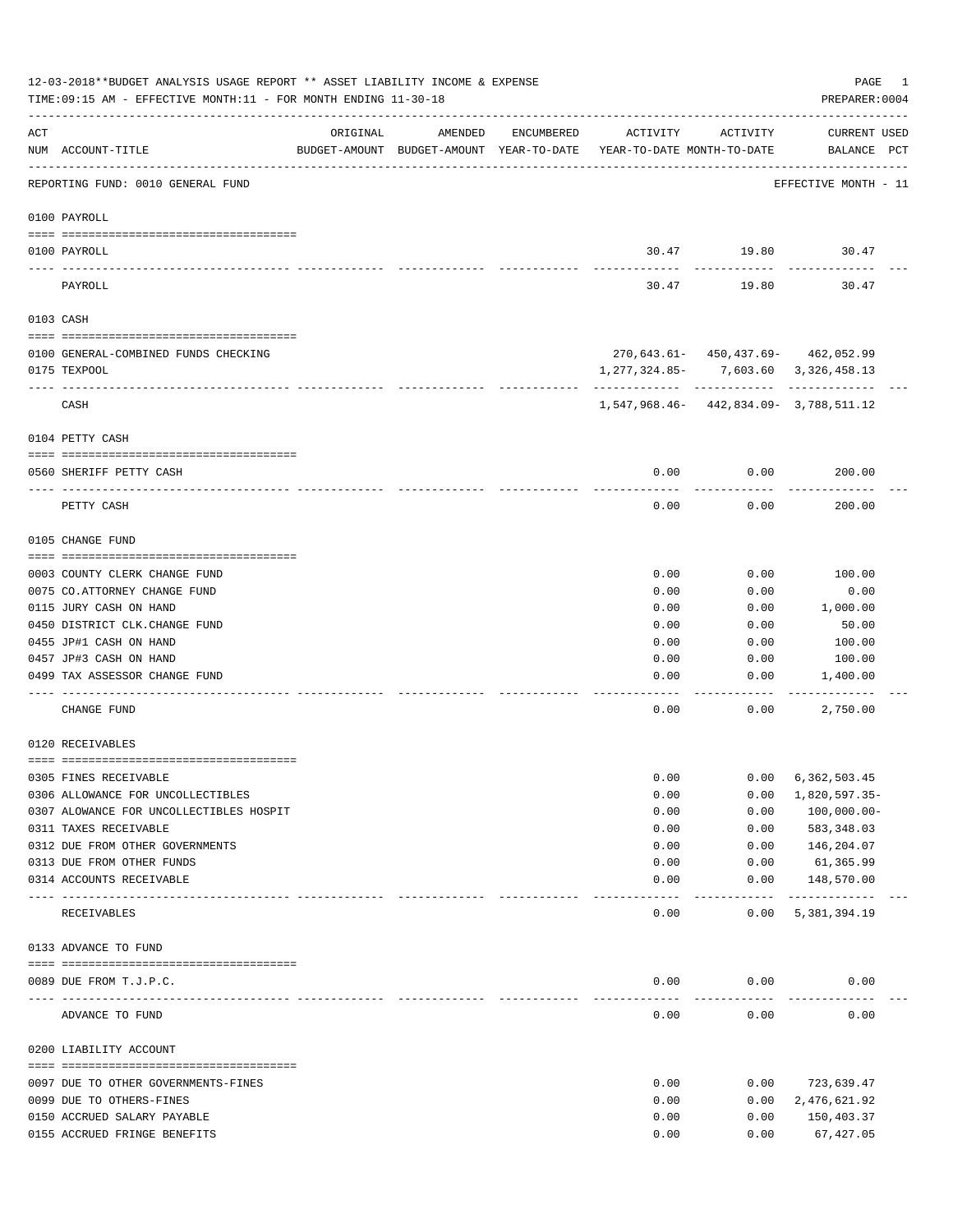|     | 12-03-2018**BUDGET ANALYSIS USAGE REPORT ** ASSET LIABILITY INCOME & EXPENSE<br>TIME: 09:15 AM - EFFECTIVE MONTH: 11 - FOR MONTH ENDING 11-30-18 |                           |                                                                                |            |                        |                   | PAGE<br>PREPARER: 0004                                                            | 2              |
|-----|--------------------------------------------------------------------------------------------------------------------------------------------------|---------------------------|--------------------------------------------------------------------------------|------------|------------------------|-------------------|-----------------------------------------------------------------------------------|----------------|
|     |                                                                                                                                                  |                           |                                                                                |            |                        |                   |                                                                                   |                |
| ACT | NUM ACCOUNT-TITLE                                                                                                                                | ORIGINAL                  | AMENDED<br>BUDGET-AMOUNT BUDGET-AMOUNT YEAR-TO-DATE YEAR-TO-DATE MONTH-TO-DATE | ENCUMBERED | ACTIVITY               | ACTIVITY          | <b>CURRENT USED</b><br>BALANCE PCT                                                |                |
|     | REPORTING FUND: 0010 GENERAL FUND                                                                                                                |                           |                                                                                |            |                        |                   | EFFECTIVE MONTH - 11                                                              |                |
|     | 0200 DEFERRED TAX REVENUE                                                                                                                        |                           |                                                                                |            | 0.00                   |                   | $0.00$ 556,989.63                                                                 |                |
|     | 0205 DEFERRED FINE REVENUE                                                                                                                       |                           |                                                                                |            | 0.00                   |                   | $0.00 \quad 1,341,644.73$                                                         |                |
|     | 0900 SYSTEM ADDED LIABILITY LINE-ITEM                                                                                                            |                           |                                                                                |            |                        | $0.00$ $0.00$     | 0.00                                                                              |                |
|     | 0910 SYSTEM ADDED LIABILITY LINE-ITEM                                                                                                            |                           |                                                                                |            |                        |                   | 335, 279.84 - 26, 352.52 - 335, 279.84 -<br>----------- ------------ ------------ |                |
|     | LIABILITY ACCOUNT                                                                                                                                |                           |                                                                                |            |                        |                   | 335, 279.84 - 26, 352.52 - 4, 981, 446.33                                         |                |
|     | 0207 DUE TO FUND                                                                                                                                 |                           |                                                                                |            |                        |                   |                                                                                   |                |
|     | 0070 DUE TO R.O.W.                                                                                                                               |                           |                                                                                |            | 0.00                   | 0.00              | 0.00                                                                              |                |
|     | 0089 DUE TO T.J.P.C.                                                                                                                             |                           |                                                                                |            | 0.00                   | 0.00              | 0.00                                                                              |                |
|     | 0090 DUE TO CJD                                                                                                                                  |                           |                                                                                |            | 0.00                   | 0.00              | 1,794.00                                                                          |                |
|     | 0970 DUE TO OTHER GOVERNMENTS                                                                                                                    |                           |                                                                                |            | 0.00                   | 0.00              | 0.00                                                                              |                |
|     | 0990 DUE TO OTHERS                                                                                                                               |                           |                                                                                |            | 0.00                   | 0.00              | 344.79                                                                            |                |
|     | DUE TO FUND                                                                                                                                      |                           |                                                                                |            | 0.00                   |                   | 0.00<br>2,138.79                                                                  |                |
|     | 0225 LONG TERM LIABILITIES                                                                                                                       |                           |                                                                                |            |                        |                   |                                                                                   |                |
|     | 0510 TIME PYMT. WARRANTS ON COMPUTERS                                                                                                            |                           |                                                                                |            | 0.00                   | 0.00              | 0.00                                                                              |                |
|     | LONG TERM LIABILITIES                                                                                                                            |                           |                                                                                |            | 0.00                   | 0.00              | 0.00                                                                              |                |
|     | 0271 EQUITY ACCOUNT                                                                                                                              |                           |                                                                                |            |                        |                   |                                                                                   |                |
|     |                                                                                                                                                  |                           |                                                                                |            |                        |                   |                                                                                   |                |
|     | 0200 EQUITY ACCOUNT                                                                                                                              |                           |                                                                                |            | 0.00                   | --------          | 0.00 5,401,958.81                                                                 |                |
|     | EQUITY ACCOUNT                                                                                                                                   |                           |                                                                                |            | 0.00                   |                   | 0.00 5,401,958.81                                                                 |                |
|     | 0300 CASH                                                                                                                                        |                           |                                                                                |            |                        |                   |                                                                                   |                |
|     | 0110 UNENCUMBERED FUND BALANCE                                                                                                                   | 1,992,882.71 1,992,882.71 |                                                                                |            | 0.00                   |                   | $0.00 \quad 1,992,882.71 \quad 00$                                                |                |
|     | CASH                                                                                                                                             |                           | 1,992,882.71 1,992,882.71                                                      | 0.00       | 0.00                   |                   | 0.00 1,992,882.71 00                                                              |                |
|     | 0310 PROPERTY TAXES                                                                                                                              |                           |                                                                                |            |                        |                   |                                                                                   |                |
|     | 0110 CURRENT TAXES                                                                                                                               |                           | 8,066,365.09 8,066,365.09                                                      |            |                        |                   | 617,281.10  598,670.61  7,449,083.99                                              | 08             |
|     | 0120 DELINQUENT TAXES                                                                                                                            |                           | 150,000.00 150,000.00                                                          |            |                        |                   | 34,530.22 17,836.95 115,469.78                                                    | 23             |
|     | PROPERTY TAXES                                                                                                                                   |                           |                                                                                |            |                        |                   |                                                                                   | 08             |
|     | 0318 OTHER TAXES                                                                                                                                 |                           |                                                                                |            |                        |                   |                                                                                   |                |
|     |                                                                                                                                                  |                           |                                                                                |            |                        |                   |                                                                                   |                |
|     | 0120 PAY N LIEU TAX/GRASSLAND                                                                                                                    |                           | 16,000.00   16,000.00                                                          |            | 0.00                   | 0.00              | 16,000.00                                                                         | 0 <sub>0</sub> |
|     | 0121 PAY N LIEU TAX/UPPER TRINITY                                                                                                                | 15,381.00                 | 15,381.00                                                                      |            | 12,705.80              | 0.00              | 2,675.20                                                                          | 83             |
|     | 0122 TAX ABATEMENT/APPLICATION                                                                                                                   | 0.00                      | 0.00                                                                           |            | 18,300.00              | 17,300.00         | 18,300.00+                                                                        |                |
|     | 0130 COURT COSTS/ARREST FEES                                                                                                                     | 280,000.00                | 280,000.00                                                                     |            | 13,818.38              | 8,860.77          | 266,181.62                                                                        | 05             |
|     | 0132 ATTORNEYS & DOCTORS                                                                                                                         | 14,000.00                 | 14,000.00                                                                      |            | 312.34                 | 291.29            | 13,687.66                                                                         | 02             |
|     | 0140 TAX ON MIXED DRINKS<br>0160 SALES TAX REVENUES                                                                                              | 12,000.00<br>750,000.00   | 12,000.00<br>750,000.00                                                        |            | 4,636.62<br>144,224.34 | 0.00<br>73,238.07 | 7,363.38<br>605,775.66                                                            | 39<br>19       |
|     | OTHER TAXES                                                                                                                                      |                           | 1,087,381.00 1,087,381.00                                                      | 0.00       | 193,997.48             | 99,690.13         | 893,383.52                                                                        | $---$<br>18    |
|     |                                                                                                                                                  |                           |                                                                                |            |                        |                   |                                                                                   |                |

0319 F.C. DETENTION CENTER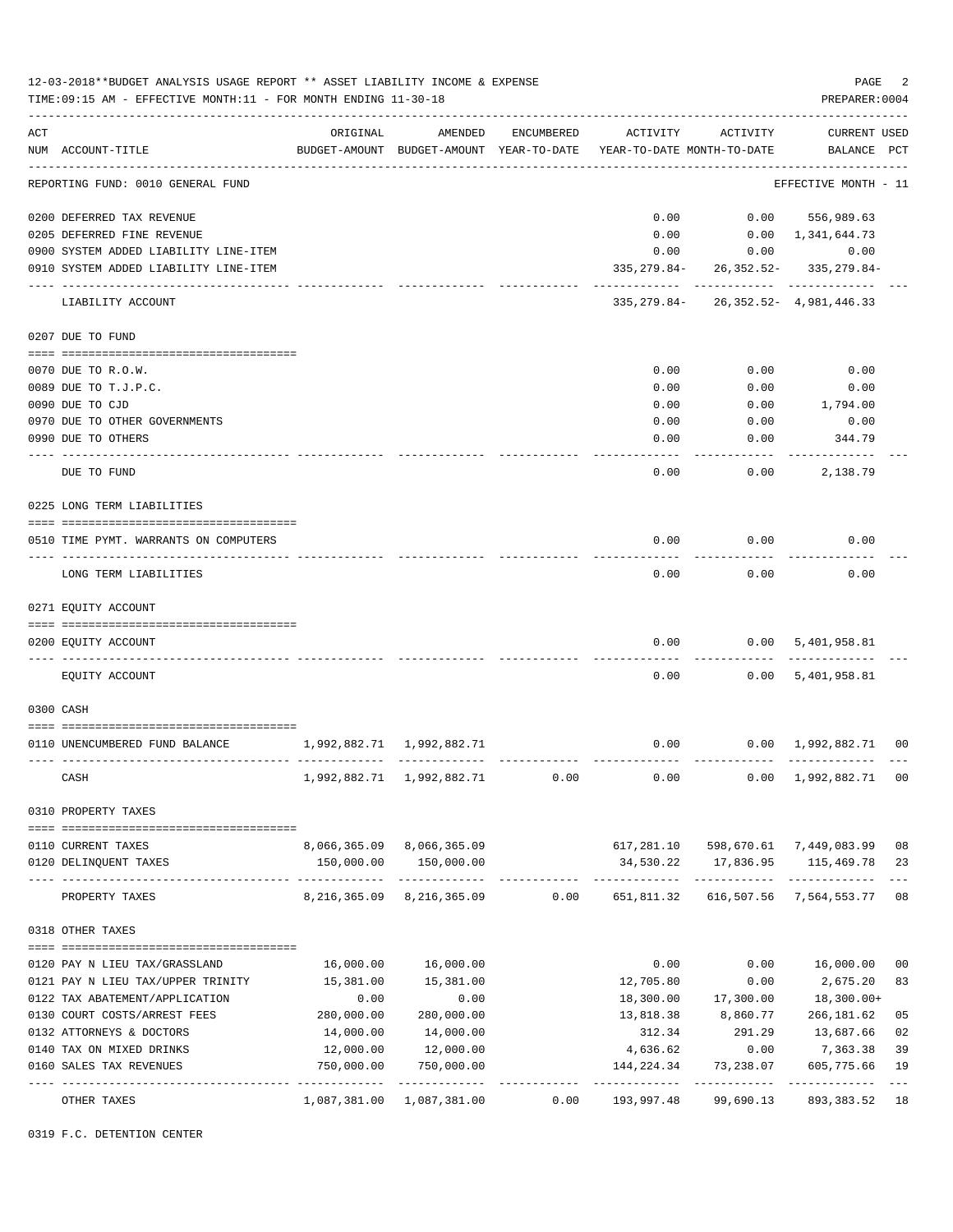|      | 12-03-2018**BUDGET ANALYSIS USAGE REPORT ** ASSET LIABILITY INCOME & EXPENSE<br>TIME: 09:15 AM - EFFECTIVE MONTH: 11 - FOR MONTH ENDING 11-30-18 |                        |                                                                                            |            |                   |                           | PAGE<br>PREPARER: 0004          |          |
|------|--------------------------------------------------------------------------------------------------------------------------------------------------|------------------------|--------------------------------------------------------------------------------------------|------------|-------------------|---------------------------|---------------------------------|----------|
| ACT  | NUM ACCOUNT-TITLE                                                                                                                                | ORIGINAL               | AMENDED<br>BUDGET-AMOUNT BUDGET-AMOUNT YEAR-TO-DATE YEAR-TO-DATE MONTH-TO-DATE BALANCE PCT | ENCUMBERED | ACTIVITY          | ACTIVITY                  | <b>CURRENT USED</b>             |          |
|      | REPORTING FUND: 0010 GENERAL FUND                                                                                                                |                        |                                                                                            |            |                   |                           | EFFECTIVE MONTH - 11            |          |
|      |                                                                                                                                                  |                        |                                                                                            |            |                   |                           |                                 |          |
|      | 0420 JAIL PAY PHONE COMMISSION                                                                                                                   | 150,000.00             | 150,000.00                                                                                 |            |                   | 6,242.80 3,125.08         | 143,757.20                      | 04       |
|      | 0429 SCHOLARSHIP FUNDS                                                                                                                           | 0.00                   | 0.00                                                                                       |            | 0.00              | 0.00                      | 0.00                            |          |
|      | 0551 ANNUAL PAYMENT                                                                                                                              | 10,000.00              | 10,000.00                                                                                  |            | 0.00              |                           | 0.00 10,000.00                  | 00       |
|      | 0552 MONTHLY MONITORING PAYMEN                                                                                                                   | 0.00                   | 0.00                                                                                       |            | 0.00              | 0.00                      | 0.00                            |          |
|      | 0553 ADMINISTRATIVE FEE                                                                                                                          | 0.00                   | 0.00                                                                                       |            | 0.00              | 0.00                      | 0.00                            |          |
|      | 0554 REIMB.FOR CONFINEMENT EXP.<br>--------------------                                                                                          | 0.00                   | 0.00                                                                                       |            | 0.00              | 0.00                      | 0.00                            |          |
|      | F.C. DETENTION CENTER                                                                                                                            |                        | 160,000.00   160,000.00      0.00     6,242.80    3,125.08   153,757.20  04                |            |                   |                           |                                 |          |
|      | 0320 LICENSES & PERMITS                                                                                                                          |                        |                                                                                            |            |                   |                           |                                 |          |
|      | 0200 ALCOHLIC BEVERAGE LICENSE                                                                                                                   |                        | 1,500.00 1,500.00                                                                          |            |                   |                           |                                 | 20       |
|      | 0300 SEWAGE PERMITS/INSPECTIONS                                                                                                                  | 100,000.00             | 100,000.00                                                                                 |            |                   |                           | 19,065.56  10,230.26  80,934.44 | 19       |
|      | 0545 FOOD SERV. PERMITS/CLASSES                                                                                                                  | 0.00                   | 0.00                                                                                       |            | 0.00              | 0.00                      | 0.00                            |          |
|      | 0546 \$5 COUNTY FEE/FOOD HANDLERS CLASS                                                                                                          | 0.00                   | 0.00                                                                                       |            | 0.00              | 0.00                      | 0.00                            |          |
|      | LICENSES & PERMITS                                                                                                                               | 101,500.00             | 101,500.00                                                                                 |            | $0.00$ 19,365.56  |                           | 10,230.26 82,134.44 19          |          |
|      | 0321 FEES OF TAX COLLECTOR                                                                                                                       |                        |                                                                                            |            |                   |                           |                                 |          |
|      | 0200 COMMISSIONS ON CAR REGIST                                                                                                                   |                        | 110,000.00 110,000.00                                                                      |            |                   |                           | 16,528.25 8,188.85 93,471.75 15 |          |
|      | 0250 COMMISSION ON CAR TITLES                                                                                                                    | 45,000.00              | 45,000.00                                                                                  |            |                   |                           | 8,280.00 3,885.00 36,720.00     | 18       |
|      | 0251 COMM.ON SALES TAX COLLECTIONS 260,000.00                                                                                                    |                        | 260,000.00                                                                                 |            |                   | $0.00$ 0.00               | 260,000.00                      | 00       |
|      | 0901 TAX CERTIFICATES                                                                                                                            | 7,500.00               | 7,500.00                                                                                   |            | 1,669.63          | 926.47                    | 5,830.37                        | 22       |
|      | FEES OF TAX COLLECTOR                                                                                                                            |                        | -----------<br>422,500.00 422,500.00 0.00 26,477.88                                        |            | -----------       | ------------<br>13,000.32 | 396,022.12 06                   |          |
|      | 0330 GRANTS                                                                                                                                      |                        |                                                                                            |            |                   |                           |                                 |          |
|      |                                                                                                                                                  |                        |                                                                                            |            |                   |                           |                                 |          |
|      | 0396 RIFLE RESISTANT BODY ARMOR 3439801                                                                                                          | 0.00                   | 0.00                                                                                       |            | 0.00              | 0.00                      | 0.00                            |          |
|      | 0403 TEAM REDEVELOPMENT TRAINING                                                                                                                 | 0.00                   | 0.00                                                                                       |            | 0.00              | 0.00                      | 0.00                            |          |
|      | 0437 INDIGENT DEFENSE GRANT                                                                                                                      | 34,000.00              | 34,000.00                                                                                  |            | 8,481.25          | 0.00                      | 25,518.75                       | 25       |
|      | GRANTS                                                                                                                                           | 34,000.00              | 34,000.00                                                                                  | 0.00       | 8,481.25          | 0.00                      | 25,518.75                       | 25       |
|      | 0340 FEES OF OFFICE                                                                                                                              |                        |                                                                                            |            |                   |                           |                                 |          |
|      | ======================================                                                                                                           |                        |                                                                                            |            |                   |                           |                                 |          |
| 0135 | FAMILY PROTECTION FEE                                                                                                                            | 0.00                   | 0.00                                                                                       |            | 480.00            | 315.00                    | 480.00+                         |          |
|      | 0400 COUNTY JUDGE FEES                                                                                                                           | 300.00                 | 300.00                                                                                     |            | 0.00              | 0.00                      | 300.00                          | 00       |
|      | 0403 COUNTY CLERK FEES<br>0450 DISTRICT CLERK FEES                                                                                               | 225,000.00             | 225,000.00<br>85,000.00                                                                    |            | 0.00<br>10,488.43 | 0.00<br>5,982.06          | 225,000.00                      | 00<br>12 |
|      | 0455 J. P. #1 FEES                                                                                                                               | 85,000.00<br>20,000.00 | 20,000.00                                                                                  |            | 0.00              | 0.00                      | 74,511.57<br>20,000.00          | $00\,$   |
|      | 0456 J. P. #2 FEES                                                                                                                               | 4,500.00               | 4,500.00                                                                                   |            | 475.00            | 475.00                    | 4,025.00                        | 11       |
|      | 0457 J. P. #3 FEES                                                                                                                               | 10,000.00              | 10,000.00                                                                                  |            | 0.00              | 0.00                      | 10,000.00                       | $00\,$   |
|      | 0475 DISTRICT ATTORNEY FEES                                                                                                                      | 7,000.00               | 7,000.00                                                                                   |            | 37.90             | 18.03                     | 6,962.10                        | 01       |
|      | 0480 BOND APPLICATION FEE                                                                                                                        | 0.00                   | 0.00                                                                                       |            | 0.00              | 0.00                      | 0.00                            |          |
|      | 0484 ELECTION REIMBURSEMENTS                                                                                                                     | 0.00                   | 0.00                                                                                       |            | 0.00              | 0.00                      | 0.00                            |          |
|      | 0551 CONSTABLE PCT. 1 FEES                                                                                                                       | 10,000.00              | 10,000.00                                                                                  |            | 140.00            | 0.00                      | 9,860.00                        | 01       |
|      | 0552 CONSTABLE PCT. 2 FEES                                                                                                                       | 3,000.00               | 3,000.00                                                                                   |            | 140.00            | 140.00                    | 2,860.00                        | 05       |
|      | 0553 CONSTABLE PCT. 3 FEES                                                                                                                       | 2,000.00               | 2,000.00                                                                                   |            | 0.00              | 0.00                      | 2,000.00                        | 00       |
|      | 0560 SHERIFF FEES                                                                                                                                | 45,000.00              | 45,000.00                                                                                  |            | 3,438.89          | 2,612.00                  | 41,561.11                       | 08       |
|      | 0573 BOND SUPERVISION FEES                                                                                                                       | 60,000.00              | 60,000.00                                                                                  |            | 10,060.00         | 4,530.00                  | 49,940.00                       | 17       |
|      | 0600 D.C.6TH COURT OF APPEALS FEE                                                                                                                | 1,500.00               | 1,500.00                                                                                   |            | 275.11            | 165.00                    | 1,224.89                        | 18       |
|      | 0601 C.C.6TH COURT OF APPEALS FEE                                                                                                                | 800.00                 | 800.00                                                                                     |            | 0.00              | 0.00                      | 800.00                          | 00       |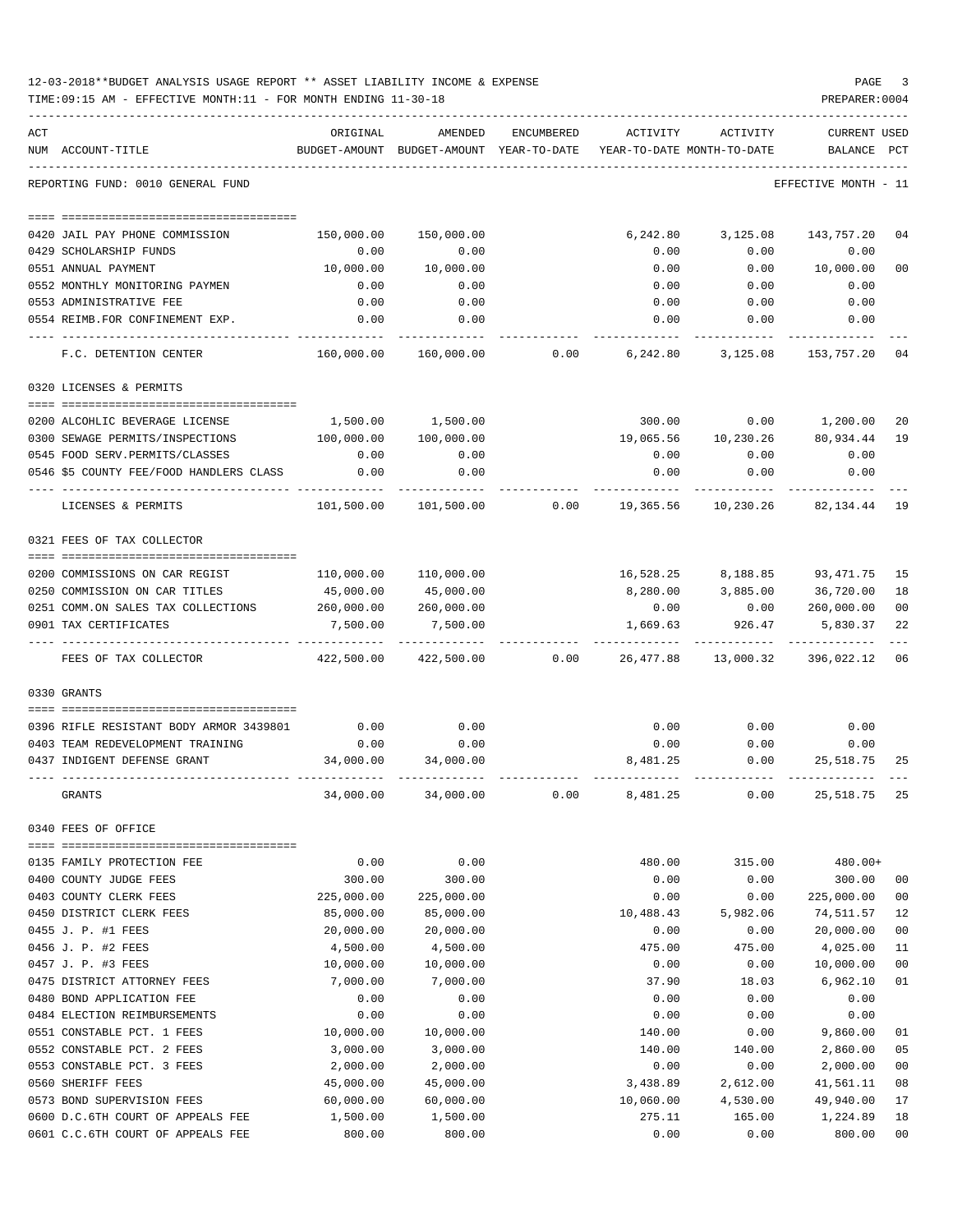| 12-03-2018**BUDGET ANALYSIS USAGE REPORT ** ASSET LIABILITY INCOME & EXPENSE | PAGE           |
|------------------------------------------------------------------------------|----------------|
| TIME:09:15 AM - EFFECTIVE MONTH:11 - FOR MONTH ENDING 11-30-18               | PREPARER: 0004 |

| ACT |                                                             | ORIGINAL              | AMENDED                    | ENCUMBERED | ACTIVITY                   | ACTIVITY             | <b>CURRENT USED</b>   |              |
|-----|-------------------------------------------------------------|-----------------------|----------------------------|------------|----------------------------|----------------------|-----------------------|--------------|
|     | NUM ACCOUNT-TITLE                                           | BUDGET-AMOUNT         | BUDGET-AMOUNT YEAR-TO-DATE |            | YEAR-TO-DATE MONTH-TO-DATE |                      | BALANCE               | $_{\rm PCT}$ |
|     | REPORTING FUND: 0010 GENERAL FUND                           |                       |                            |            |                            |                      | EFFECTIVE MONTH - 11  |              |
|     | 0652 SUBDIVISION FEES                                       | 5,000.00              | 5,000.00                   |            |                            | 2,385.00 1,250.00    | 2,615.00              | 48           |
|     | 0900 OTHER FEES                                             | 0.00                  | 0.00                       |            | 0.00                       | 0.00                 | 0.00                  |              |
|     | FEES OF OFFICE                                              | 479,100.00            | 479,100.00                 | 0.00       | 27,920.33                  | 15,487.09            | 451,179.67            | 06           |
|     | 0350 FINES                                                  |                       |                            |            |                            |                      |                       |              |
|     | 0455 J. P. #1 FINES                                         | 8,000.00              | 8,000.00                   |            | 0.00                       | 0.00                 | 8,000.00              | 00           |
|     | 0456 J. P. #2 FINES                                         | 1,000.00              | 1,000.00                   |            | 0.00                       | 0.00                 | 1,000.00              | 00           |
|     | 0457 J. P. #3 FINES                                         | 3,000.00              | 3,000.00                   |            | 0.00                       | 0.00                 | 3,000.00              | 00           |
|     |                                                             |                       |                            |            |                            |                      |                       |              |
|     | FINES                                                       | 12,000.00             | 12,000.00                  | 0.00       | 0.00                       | 0.00                 | 12,000.00             | 00           |
|     | 0352 FINES & FORFEITURES                                    |                       |                            |            |                            |                      |                       |              |
|     | 0100 10% COMM.ON SURETY BAIL BOND FEE                       | 400.00                | 400.00                     |            | 174.00                     | 0.00                 | 226.00                | 44           |
|     | 0201 BOND FORFEITURES                                       | 200.00                | 200.00                     |            | 0.00                       | 0.00                 | 200.00                | 00           |
|     |                                                             |                       |                            |            |                            |                      |                       |              |
|     | FINES & FORFEITURES                                         | 600.00                | 600.00                     | 0.00       | 174.00                     | 0.00                 | 426.00                | 29           |
|     | 0360 INTEREST EARNINGS                                      |                       |                            |            |                            |                      |                       |              |
|     | 0100 INTEREST EARNINGS                                      | 40,000.00             | 40,000.00                  |            | 15,771.87                  | 7,926.40             | 24, 228. 13 39        |              |
|     | INTEREST EARNINGS                                           | 40,000.00             | 40,000.00                  | 0.00       | 15,771.87                  | 7,926.40             | 24,228.13             | -39          |
|     | 0364 SALE OF ASSETS LAND/BUILDING                           |                       |                            |            |                            |                      |                       |              |
|     | 0162 SALE OF ASSETS LAND/BUILDING                           | 1,000.00              | 1,000.00                   |            | 0.00                       |                      | $0.00$ 1,000.00       | 00           |
|     | 0163 SALE OF EQUIPMENT                                      | 0.00                  | 0.00                       |            | 0.00                       | 0.00                 | 0.00                  |              |
|     | SALE OF ASSETS LAND/BUILDING                                | 1,000.00              | 1,000.00                   | 0.00       | 0.00                       | 0.00                 | 1,000.00              | 00           |
|     | 0370 MISCELLANEOUS                                          |                       |                            |            |                            |                      |                       |              |
|     |                                                             |                       |                            |            |                            |                      |                       |              |
|     | 0100 KFYN-RADIO TOWER RENT<br>0112 TOBACCO SETTLEMENT       | 2,400.00<br>18,000.00 | 2,400.00<br>18,000.00      |            | 400.00<br>0.00             | 200.00<br>0.00       | 2,000.00<br>18,000.00 | 17<br>00     |
|     | 0115 RENT- VERIZON TOWER                                    | 11,109.00             | 11,109.00                  |            | 2,129.22                   | 1,064.61             | 8,979.78              | 19           |
|     | 0120 CONTRIBUTION IHC TRUST                                 | 3,500.00              | 3,500.00                   |            | 0.00                       | 0.00                 | 3,500.00              | 00           |
|     | 0125 IHC STATE REIMBURSEMENT                                | 0.00                  | 0.00                       |            | 0.00                       | 0.00                 | 0.00                  |              |
|     | 0130 REFUNDS & MISCELLANEOUS                                | 9,500.00              | 9,500.00                   |            | 9,774.68                   | 1,242.03             | $274.68 + 103$        |              |
|     | 0131 AUTOMOBILE INSURANCE LOSS PAYMENTS                     | 0.00                  | 0.00                       |            | 0.00                       | 0.00                 | 0.00                  |              |
|     | 0132 PROPERTY INSURANCE LOSS PAYMENTS                       | 0.00                  | 0.00                       |            | 0.00                       | 0.00                 | 0.00                  |              |
|     | 0135 HEALTH INS. SURPLUS DISTRIBUTION                       | 0.00                  | 0.00                       |            | 0.00                       | 0.00                 | 0.00                  |              |
|     | 0139 STATE JUROR REIMB.FEE                                  | 25,000.00             | 25,000.00                  |            | 2,482.00                   | 2,482.00             | 22,518.00             | 10           |
|     | 0143 D.A.SALARY REIMB.                                      | 27,500.00             | 27,500.00                  |            | 0.00                       | 0.00                 | 27,500.00             | 00           |
|     | 0144 CO. JUDGE COURT FEES SALARY REIMB.                     | 0.00                  | 0.00                       |            | 0.00                       | 0.00                 | 0.00                  |              |
|     | 0147 UTILITIES REIMBURSEMENT<br>0151 ASST. DA LONGEVITY PAY | 13,000.00<br>4,400.00 | 13,000.00<br>4,400.00      |            | 2,415.82<br>1,200.00       | 1,153.77<br>1,200.00 | 10,584.18<br>3,200.00 | 19<br>27     |
|     | 0152 HB 9 D.A. SUPPLEMENTAL FUNDS                           | 3,500.00              | 3,500.00                   |            | 719.62                     | 359.81               | 2,780.38              | 21           |
|     | 0162 COURT REPORTER SERVICE FEE                             | 5,000.00              | 5,000.00                   |            | 825.33                     | 495.00               | 4,174.67              | 17           |
|     | 0163 ADM.OF COURT JUSTICE 10% SB 1417                       | 750.00                | 750.00                     |            | 46.82                      | 23.72                | 703.18                | 06           |
|     | 0164 TIME PAYMENT FEE 40% SB 1417                           | 3,000.00              | 3,000.00                   |            | 187.29                     | 94.87                | 2,812.71              | 06           |
|     | 0166 JUDICIAL SUPP.FEE(60 CENTS)                            | 900.00                | 900.00                     |            | 16.21                      | 10.23                | 883.79                | 02           |
|     | 0167 JUROR REIMB.FEE                                        | 6,000.00              | 6,000.00                   |            | 104.76                     | 68.10                | 5,895.24              | 02           |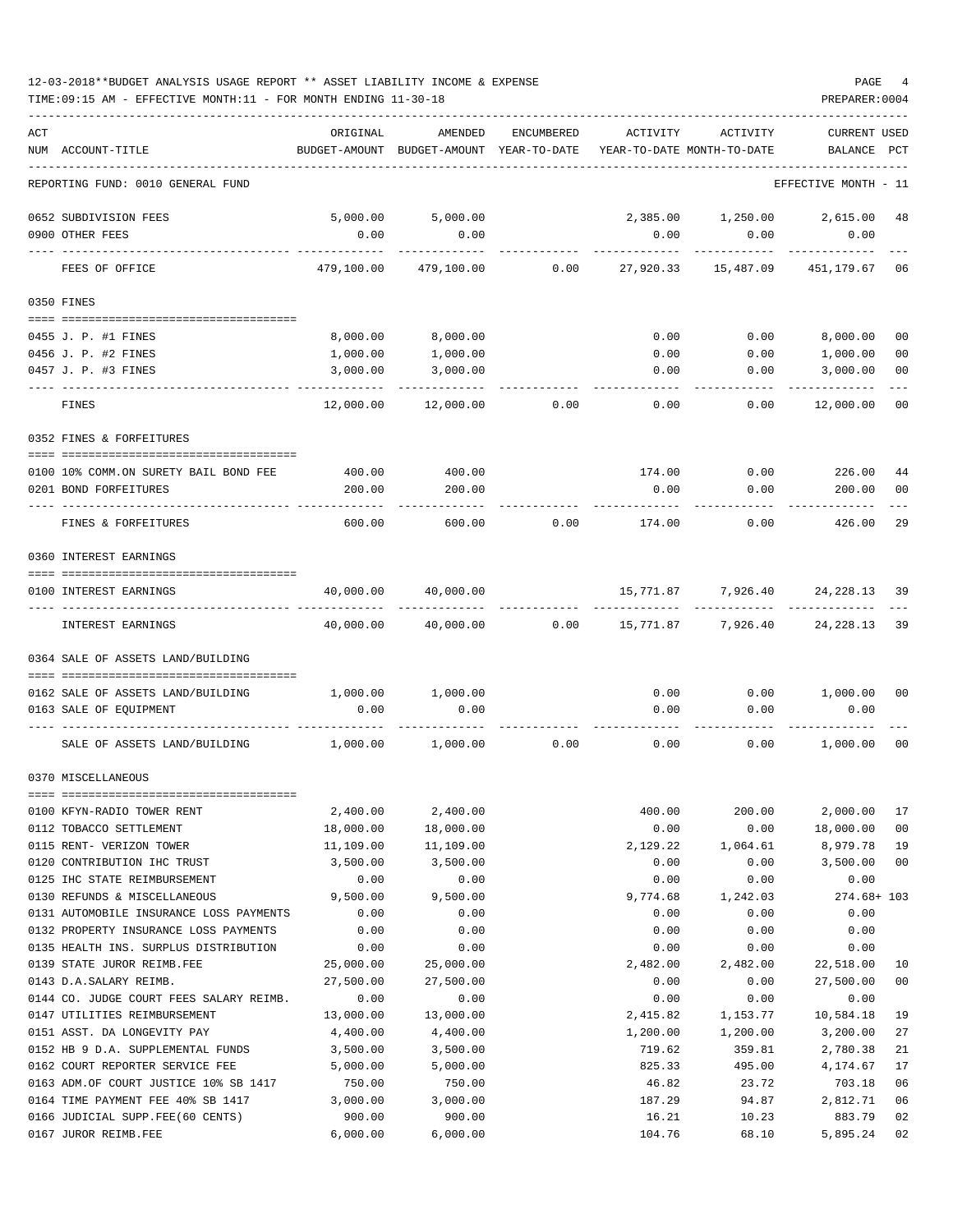| ACT<br>NUM ACCOUNT-TITLE             | ORIGINAL                    | AMENDED<br>BUDGET-AMOUNT BUDGET-AMOUNT YEAR-TO-DATE | ENCUMBERED | ACTIVITY  | ACTIVITY<br>YEAR-TO-DATE MONTH-TO-DATE | CURRENT USED<br>BALANCE | PCT      |
|--------------------------------------|-----------------------------|-----------------------------------------------------|------------|-----------|----------------------------------------|-------------------------|----------|
| REPORTING FUND: 0010 GENERAL FUND    |                             |                                                     |            |           |                                        | EFFECTIVE MONTH - 11    |          |
| 0408 COUNTY WELLNESS PROGRAM         | 3,000.00                    | 3,000.00                                            |            | 0.00      | 0.00                                   | 3,000.00                | 00       |
| 0410 CO CT AT LAW SUPPLEMENT         | 84,000.00                   | 84,000.00                                           |            | 0.00      | 0.00                                   | 84,000.00               | 00       |
| 0432 PROCEEDS OF SALE OF LIVESTOCK   | 0.00                        | 0.00                                                |            | 0.00      | 0.00                                   | 0.00                    |          |
| 0450 DIST. CLK. PASSPORT PHOTO       | 760.00                      | 760.00                                              |            | 160.00    | 100.00                                 | 600.00                  | 21       |
| 0453 REIMB.CEC ODYSSEY SAAS          | 21,593.00                   | 21,593.00                                           |            | 0.00      | 0.00                                   | 21,593.00               | 00       |
| 0509 CANDY MACHINE COMMISSION        | 0.00                        | 0.00                                                |            | 47.47     | 0.00                                   | $47.47+$                |          |
| 0510 DR. PEPPER COMMISSION           | 0.00                        | 0.00                                                |            | 24.00     | 24.00                                  | 24.00+                  |          |
| 0553 DONATION CONST.3 RADIO EQUIP.   | 0.00                        | 0.00                                                |            | 0.00      | 0.00                                   | 0.00                    |          |
| 0562 STATE REIMB.OFFENDER TRANSPORT  | 3,500.00                    | 3,500.00                                            |            | 0.00      | 0.00                                   | 3,500.00                | 00       |
| 0565 COCA-COLA COMMISSIONS           | 0.00                        | 0.00                                                |            | 0.00      | 0.00                                   | 0.00                    |          |
| --- ------------<br>MISCELLANEOUS    | -------------<br>246,412.00 | 246,412.00                                          | 0.00       | 20,533.22 | 8,518.14                               | 225,878.78              | 08       |
| 0400 COUNTY JUDGE                    |                             |                                                     |            |           |                                        |                         |          |
| 0101 SALARY ELECTED OFFICIAL         | 66,658.37                   | 66,658.37                                           | 0.00       |           | 12,818.90 7,691.34                     | 53,839.47 19            |          |
| 0104 STATE PROBATE SALARY SUPPLEMENT | 0.00                        | 0.00                                                | 0.00       | 0.00      | 0.00                                   | 0.00                    |          |
| 0105 SALARY SECRETARY                | 39,121.56                   | 39,121.56                                           | 0.00       | 7,523.40  | 4,514.04                               | 31,598.16               | 19       |
| 0201 SOCIAL SECURITY TAXES           | 6,930.36                    | 6,930.36                                            | 0.00       | 1,162.75  | 705.39                                 | 5,767.61                | 17       |
| 0202 GROUP HEALTH & DENTAL INSURANCE | 22,950.24                   | 22,950.24                                           | 0.00       | 3,825.04  | 1,912.52                               | 19,125.20               | 17       |
| 0203 RETIREMENT                      | 12,375.78                   | 12,375.78                                           | 0.00       | 2,385.35  | 1,426.61                               | 9,990.43                | 19       |
| 0204 WORKERS' COMPENSATION           | 469.48                      | 469.48                                              | 0.00       | 0.00      | 0.00                                   | 469.48                  | 00       |
| 0205 MEDICARE TAX                    | 1,620.81                    | 1,620.81                                            | 0.00       | 271.92    | 164.96                                 | 1,348.89                | 17       |
| 0225 TRAVEL ALLOWANCE                | 3,600.00                    | 3,600.00                                            | 0.00       | 600.00    | 300.00                                 | 3,000.00                | 17       |
| 0310 OFFICE SUPPLIES                 | 800.00                      | 800.00                                              | 0.00       | 0.00      | 0.00                                   | 800.00                  | 00       |
| 0311 POSTAL EXPENSES                 | 200.00                      | 200.00                                              | 0.00       | 0.00      | 0.00                                   | 200.00                  | 00       |
| 0427 OUT OF COUNTY TRAVEL            | 4,000.00                    | 4,000.00                                            | 0.00       | 1,711.84  | 1,131.72                               | 2,288.16                | 43       |
| 0431 LOCAL TRAVEL                    | 0.00                        | 0.00                                                | 0.00       | 0.00      | 0.00                                   | 0.00                    |          |
| 0435 PRINTING                        | 200.00                      | 200.00                                              | 0.00       | 0.00      | 0.00                                   | 200.00                  | 00       |
| 0437 COURT REPORTER EXPENSE          | 0.00                        | 0.00                                                | 0.00       | 0.00      | 0.00                                   | 0.00                    |          |
| 0468 JUVENILE BOARD SALARY           | 2,400.00                    | 2,400.00                                            | 0.00       | 400.00    | 200.00                                 | 2,000.00                | 17       |
| 0480 BOND                            | 400.00                      | 400.00                                              | 0.00       | 0.00      | 0.00                                   | 400.00                  | 00       |
| 0572 OFFICE EQUIPMENT                | 800.00                      | 800.00                                              | 0.00       | 0.00      | 0.00                                   | 800.00                  | 00       |
| 0574 TECHNOLOGY                      | 0.00                        | 0.00                                                | 0.00       | 0.00      | 0.00                                   | 0.00                    |          |
| 0590 BOOKS                           | 0.00                        | 0.00                                                | 0.00       | 0.00      | 0.00                                   | 0.00                    |          |
| COUNTY JUDGE                         | 162,526.60                  | 162,526.60                                          | 0.00       | 30,699.20 | 18,046.58                              | 131,827.40 19           |          |
|                                      |                             |                                                     |            |           |                                        |                         |          |
| 0401 911 COORDINATOR                 |                             |                                                     |            |           |                                        |                         |          |
| 0403 TCOG RURAL ADDRESSING           | 23,000.00                   | 23,000.00                                           |            |           | $0.00$ $23,000.00$ $0.00$              | 0.00 100                |          |
| 911 COORDINATOR                      |                             | 23,000.00 23,000.00                                 |            |           | $0.00$ 23,000.00 0.00                  |                         | 0.00 100 |
| 0403 COUNTY CLERK                    |                             |                                                     |            |           |                                        |                         |          |
|                                      |                             |                                                     |            |           |                                        |                         |          |
| 0101 SALARY ELECTED OFFICIAL         | 58,237.97                   | 58,237.97                                           | 0.00       | 11,199.60 | 6,719.76                               | 47,038.37               | -19      |
| 0104 SALARY DEPUTIES                 | 170,898.20                  | 170,898.20                                          | 0.00       | 31,872.74 | 19,737.54                              | 139,025.46              | 19       |
| 0107 REGULAR-TEMP. PART-TIME         | 17,085.64                   | 17,085.64                                           | 0.00       | 3,378.41  | 2,037.45                               | 13,707.23               | 20       |
| 0201 SOCIAL SECURITY TAXES           | 15,280.63                   | 15,280.63                                           | 0.00       | 2,604.61  | 1,630.12                               | 12,676.02               | 17       |
| 0202 GROUP HEALTH & DENTAL INSURANCE | 80,325.84                   | 80, 325.84                                          | 0.00       | 14,343.90 | 6,693.82                               | 65,981.94               | 18       |
| 0203 RETIREMENT                      | 28,167.78                   | 28, 167. 78                                         | 0.00       | 5,341.83  | 3,276.89                               | 22,825.95               | 19       |
| 0204 WORKERS COMPENSATION            | 1,035.14                    | 1,035.14                                            | 0.00       | 0.00      | 0.00                                   | 1,035.14                | 00       |
| 0205 MEDICARE TAX                    | 3,573.70                    | 3,573.70                                            | 0.00       | 609.11    | 381.23                                 | 2,964.59                | 17       |
| 0310 OFFICE SUPPLIES                 | 3,760.00                    | 3,760.00                                            | 0.00       | 705.09    | 308.02                                 | 3,054.91                | 19       |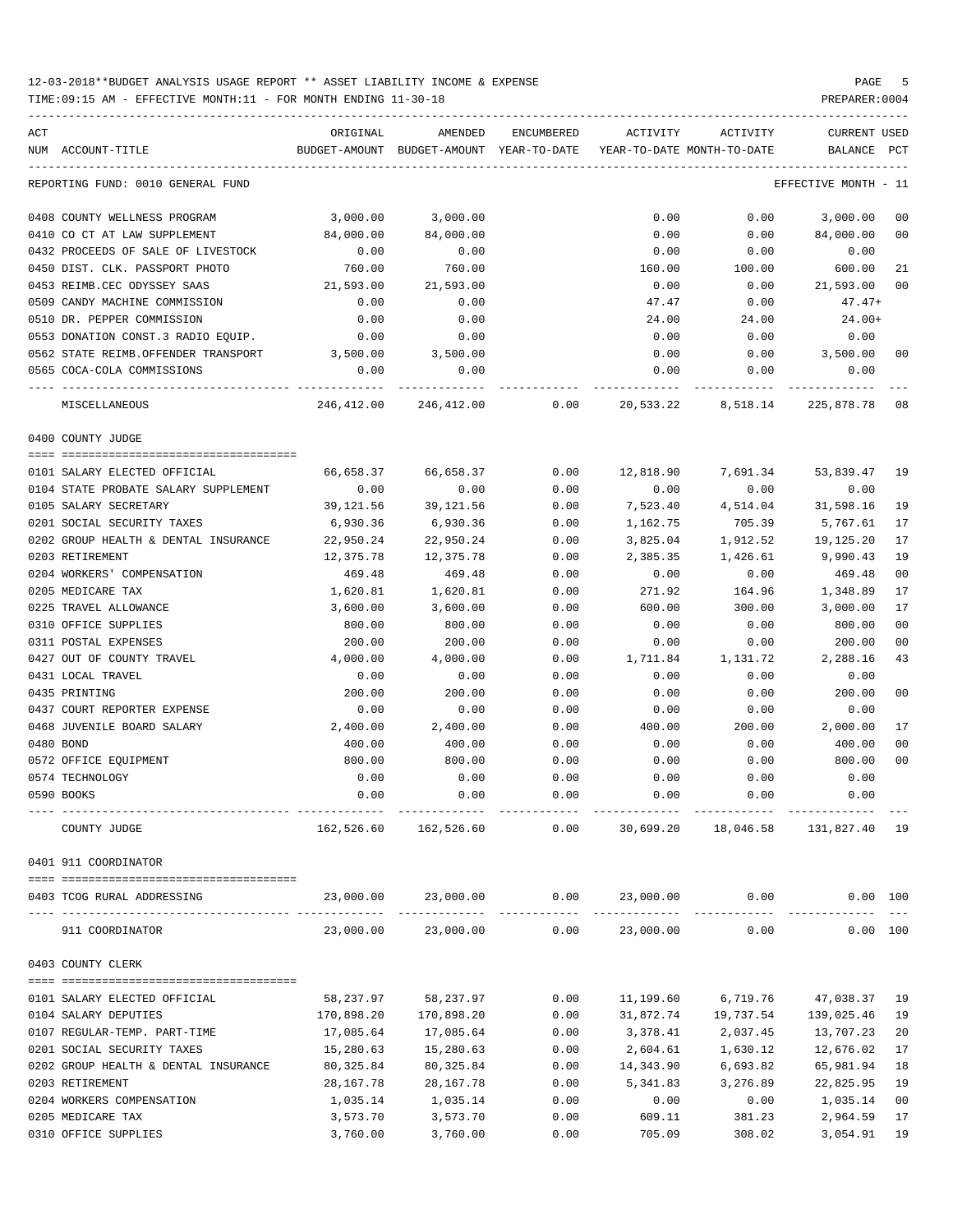| ACT<br>NUM ACCOUNT-TITLE             | ORIGINAL<br>BUDGET-AMOUNT | AMENDED<br>BUDGET-AMOUNT YEAR-TO-DATE | ENCUMBERED | ACTIVITY<br>YEAR-TO-DATE MONTH-TO-DATE                           | ACTIVITY                        | <b>CURRENT USED</b><br>BALANCE | PCT    |
|--------------------------------------|---------------------------|---------------------------------------|------------|------------------------------------------------------------------|---------------------------------|--------------------------------|--------|
|                                      |                           |                                       |            |                                                                  |                                 |                                |        |
| REPORTING FUND: 0010 GENERAL FUND    |                           |                                       |            |                                                                  |                                 | EFFECTIVE MONTH - 11           |        |
| 0311 POSTAL EXPENSES                 | 1,500.00                  | 1,500.00                              | 0.00       | 201.04                                                           | 201.04                          | 1,298.96                       | 13     |
| 0420 UTILITIES TELEPHONE             | 0.00                      | 0.00                                  | 0.00       | 0.00                                                             | 0.00                            | 0.00                           |        |
| 0427 OUT OF COUNTY TRAVEL            | 4,000.00                  | 4,000.00                              | 43.87      | 360.00                                                           | 0.00                            | 3,596.13                       | 10     |
| 0431 LOCAL TRAVEL                    | 0.00                      | 0.00                                  | 0.00       | 0.00                                                             | 0.00                            | 0.00                           |        |
| 0435 PRINTING                        | 1,400.00                  | 1,400.00                              | 0.00       | 0.00                                                             | 0.00                            | 1,400.00                       | 00     |
| 0437 IMAGING/INDEXING                | 14,000.00                 | 14,000.00                             | 0.00       | 1,133.88                                                         | 1,133.88                        | 12,866.12                      | 08     |
| 0480 BOND                            | 713.00                    | 713.00                                | 0.00       | 142.50                                                           | 50.00                           | 570.50                         | 20     |
| 0481 DUES                            | 225.00                    | 225.00                                | 0.00       | 0.00                                                             | 0.00                            | 225.00                         | 00     |
| 0572 OFFICE EQUIPMENT                | 3,478.83                  | 3,478.83                              | 0.00       | 0.00                                                             | 0.00                            | 3,478.83                       | 00     |
| COUNTY CLERK                         |                           |                                       |            | 403,681.73 403,681.73 43.87 71,892.71 42,169.75 331,745.15 18    |                                 |                                |        |
| 0404 ELECTION                        |                           |                                       |            |                                                                  |                                 |                                |        |
| 0109 SALARY                          | 0.00                      | 15,900.00                             | 0.00       |                                                                  |                                 | 134.59                         | 99     |
| 0201 SOCIAL SECURITY TAXES           | 0.00                      | 625.00                                | 0.00       | 585.65                                                           | 566.31                          | 39.35                          | 94     |
| 0203 RETIREMENT                      | 0.00                      | 0.00                                  | 0.00       | 0.00                                                             | 0.00                            | 0.00                           |        |
| 0205 MEDICARE TAX                    | 0.00                      | 175.00                                | 0.00       | 136.96                                                           | 132.44                          | 38.04                          | 78     |
| 0310 ELECTION SUPPLIES               | 4,000.00                  | 4,000.00                              | 0.00       | 1,899.63                                                         | 403.17                          | 2,100.37                       | 47     |
| 0311 POSTAGE                         | 8,500.00                  | 8,500.00                              | 0.00       | 372.59                                                           | 372.59                          | 8,127.41                       | 04     |
| 0423 CELL PHONE                      | 240.00                    | 240.00                                | 0.00       | 40.00                                                            | 20.00                           | 200.00                         | 17     |
| 0427 ELECTION TRAVEL                 | 2,900.00                  | 2,900.00                              | 190.53     | 0.00                                                             | 0.00                            | 2,709.47                       | 07     |
| 0428 EMPLOYEE TRAINING               | 0.00                      | 0.00                                  | 0.00       | 0.00                                                             | 0.00                            | 0.00                           |        |
| 0429 DPS BACKGROUND CHECK            | 50.00                     | 50.00                                 | 0.00       | 0.00                                                             | 0.00                            | 50.00                          | 00     |
| 0430 BIDS AND NOTICES                | 600.00                    | 600.00                                | 0.00       | 331.50                                                           | 331.50                          | 268.50                         | 55     |
| 0442 PROFESSIONAL SERVICE/TRANSLATOR | 200.00                    | 200.00                                | 0.00       | 87.50                                                            | 87.50                           | 112.50                         | 44     |
| 0483 VOTER REGISTRATION              | 2,000.00                  | 2,000.00                              | 0.00       | 0.00                                                             | 0.00                            | 2,000.00                       | 00     |
| 0485 ELECTION MAINT. AGREEMENT       | 15,911.00                 | 15,911.00                             | 0.00       | 16,077.67                                                        | 0.00                            | $166.67 - 101$                 |        |
| 0573 ELECTION EQUIPMENT              | 2,402.79                  | 2,402.79                              | 0.00       | 0.00                                                             | 0.00                            | 2,402.79                       | 00     |
| ELECTION                             | 36,803.79                 |                                       |            | 53,503.79    190.53    35,296.91    17,366.92    18,016.35    66 |                                 |                                |        |
| 0405 VETERANS'SERVICE                |                           |                                       |            |                                                                  |                                 |                                |        |
|                                      |                           |                                       |            |                                                                  |                                 |                                |        |
| 0102 SALARY APPOINTED OFFICIAL       | 38,816.00 38,816.00       |                                       |            | $0.00$ $7,464.60$ $4,478.76$ $31,351.40$ 19                      |                                 |                                |        |
| 0201 SOCIAL SECURITY TAXES           | 2,406.59                  | 2,406.59                              | 0.00       | 456.88                                                           | 274.72                          | 1,949.71                       | 19     |
| 0202 GROUP HEALTH & DENTAL INSURANCE | 11,475.12                 | 11,475.12                             | 0.00       | 1,912.52                                                         | 956.26                          | 9,562.60                       | 17     |
| 0203 RETIREMENT                      | 4,440.55                  | 4,440.55                              | 0.00       | 858.45                                                           | 515.07                          | 3,582.10                       | 19     |
| 0204 WORKERS' COMPENSATION           | 163.03                    | 163.03                                | 0.00       | 0.00                                                             | 0.00                            | 163.03                         | 00     |
| 0205 MEDICARE TAX                    | 562.83                    | 562.83                                | 0.00       | 106.85                                                           | 64.25                           | 455.98                         | 19     |
| 0310 OFFICE SUPPLIES                 | 250.00                    | 250.00                                | 0.00       | 0.00                                                             | 0.00                            | 250.00                         | 00     |
| 0311 POSTAL EXPENSES                 | 200.00                    | 200.00                                | 0.00       | 0.00                                                             | 0.00                            | 200.00                         | 00     |
| 0427 OUT OF COUNTY TRAVEL            | 750.00                    | 750.00                                | 0.00       | 0.00                                                             | 0.00                            | 750.00                         | $00\,$ |
| 0428 TRAINING/TUITION                | 500.00                    | 500.00                                | 0.00       | 0.00                                                             | 0.00                            | 500.00                         | $00\,$ |
| 0435 PRINTING                        | 200.00                    | 200.00                                | 0.00       | 0.00                                                             | 0.00                            | 200.00                         | 00     |
| 0453 COMPUTER SOFTWARE               | 500.00                    | 500.00                                | 0.00       | 0.00                                                             | 0.00                            | 500.00                         | $00\,$ |
| 0572 OFFICE EQUIPMENT                | 750.00                    | 750.00                                | 0.00       | 0.00                                                             | 0.00                            | 750.00                         | 00     |
| VETERANS ' SERVICE                   | 61,014.12                 |                                       |            | 61,014.12   0.00   10,799.30   6,289.06   50,214.82   18         |                                 |                                |        |
| 0406 EMERGENCY MANAGEMENT            |                           |                                       |            |                                                                  |                                 |                                |        |
| 0103 SALARY                          | 42,213.08                 | 42,213.08                             | 0.00       |                                                                  | 10,907.40 7,660.24 31,305.68 26 |                                |        |
| 0107 SALARY TEMP./EXTRA              | 0.00                      | 0.00                                  | 0.00       | 0.00                                                             | 0.00                            | 0.00                           |        |
| 0201 SOCIAL SECURITY TAXES           | 2,646.97                  | 2,646.97                              | 0.00       | 678.25                                                           | 477.41                          | 1,968.72                       | 26     |
|                                      |                           |                                       |            |                                                                  |                                 |                                |        |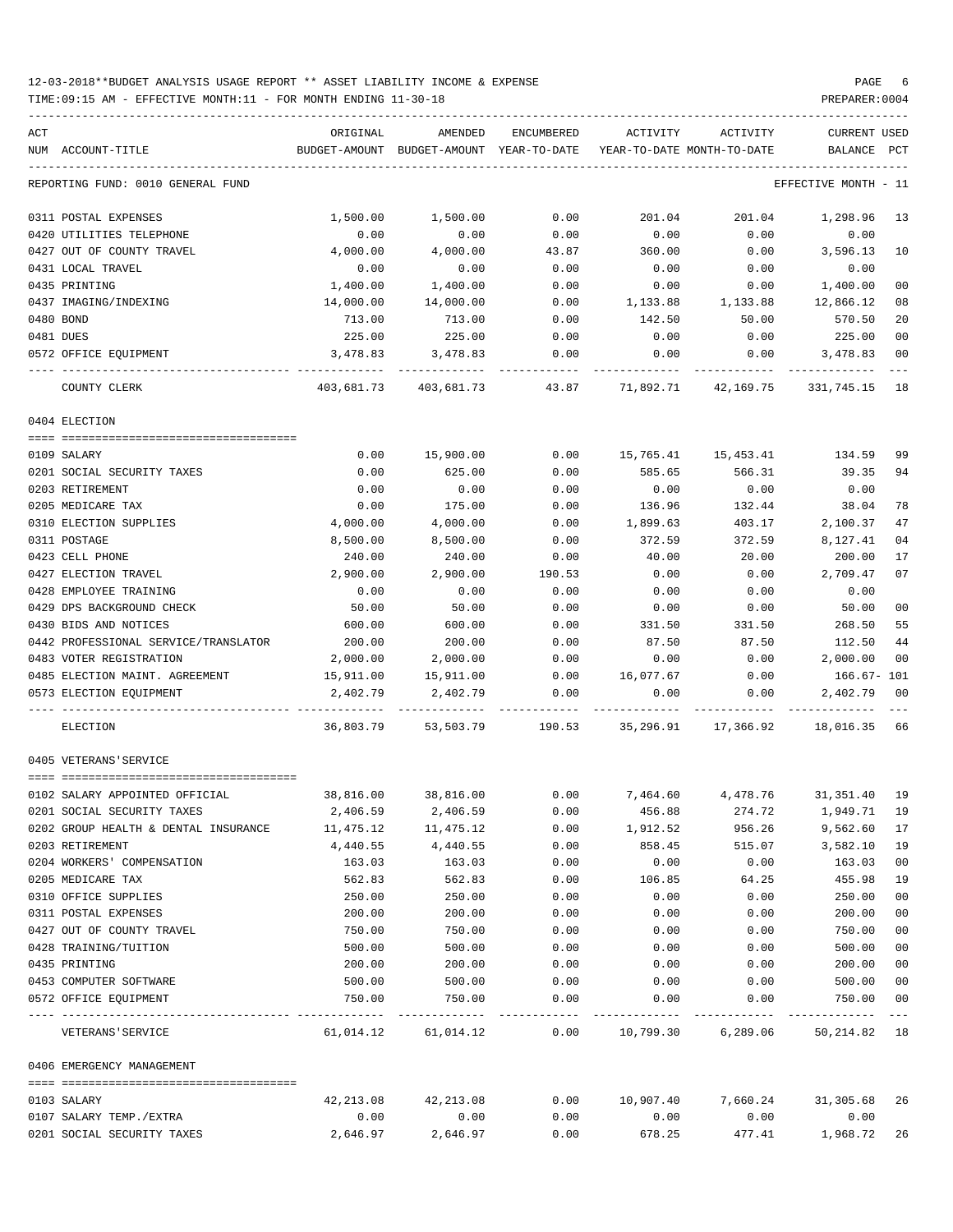TIME:09:15 AM - EFFECTIVE MONTH:11 - FOR MONTH ENDING 11-30-18 PREPARER:0004

| ACT                                              | ORIGINAL      | AMENDED                    | ENCUMBERED           | ACTIVITY    | ACTIVITY                   | <b>CURRENT USED</b>  |         |
|--------------------------------------------------|---------------|----------------------------|----------------------|-------------|----------------------------|----------------------|---------|
| NUM ACCOUNT-TITLE                                | BUDGET-AMOUNT | BUDGET-AMOUNT YEAR-TO-DATE |                      |             | YEAR-TO-DATE MONTH-TO-DATE | BALANCE              | PCT     |
| REPORTING FUND: 0010 GENERAL FUND                |               |                            |                      |             |                            | EFFECTIVE MONTH - 11 |         |
| 0202 GROUP HEALTH & DENTAL INS                   | 11,475.12     | 11,475.12                  | 0.00                 | 955.38      | 0.00                       | 10,519.74            | 08      |
| 0203 RETIREMENT                                  | 4,829.18      | 4,829.18                   | 0.00                 | 1,254.34    | 880.92                     | 3,574.84             | 26      |
| 0204 WORKERS' COMPENSATION                       | 179.31        | 179.31                     | 0.00                 | 0.00        | 0.00                       | 179.31               | 00      |
| 0205 MEDICARE TAX                                | 619.05        | 619.05                     | 0.00                 | 158.63      | 111.65                     | 460.42               | 26      |
| 0225 TRAVEL ALLOWANCE                            | 0.00          | 0.00                       | 0.00                 | 0.00        | 0.00                       | 0.00                 |         |
| 0310 OFFICE SUPPLIES                             | 150.00        | 150.00                     | 0.00                 | 8.90        | 0.00                       | 141.10               | 06      |
| 0311 POSTAL EXPENSE                              | 50.00         | 50.00                      | 0.00                 | 0.00        | 0.00                       | 50.00                | 00      |
| 0330 AUTO EXPENSE-GAS & OIL                      | 1,000.00      | 1,000.00                   | 0.00                 | 82.48       | 82.48                      | 917.52               | 08      |
| 0422 R&M RADIO                                   | 0.00          | 0.00                       | 0.00                 | 0.00        | 0.00                       | 0.00                 |         |
| 0423 CELL PHONE ALLOWANCE                        | 480.00        | 480.00                     | 0.00                 | 80.00       | 40.00                      | 400.00               | 17      |
| 0427 OUT OF COUNTY TRAVEL                        | 400.00        | 400.00                     | 0.00                 | 0.00        | 0.00                       | 400.00               | 00      |
| 0428 TRAINING & TUITION                          | 0.00          | 0.00                       | 0.00                 | 0.00        | 0.00                       | 0.00                 |         |
| 0454 R&M AUTO                                    | 375.00        | 375.00                     | 0.00                 | 14.50       | 14.50                      | 360.50               | 04      |
| 0487 TRAILER/AUTO INSURANCE                      | 700.00        | 700.00                     | 0.00                 | 575.00      | 0.00                       | 125.00               | 82      |
| 0489 CODE RED EARLY WARNING SYSTEM               | 12,768.00     | 12,768.00                  | 0.00                 | 12,768.00   | 0.00                       | 0.00                 | 100     |
| 0490 911 RADIO TOWER BUILDING                    | 500.00        | 500.00                     | 0.00                 | 0.00        | 0.00                       | 500.00               | 00      |
| 0573 RADIO EQUIPMENT                             | 0.00          | 0.00                       | 0.00                 | 0.00        | 0.00                       | 0.00                 |         |
| EMERGENCY MANAGEMENT                             | 78,385.71     | 78,385.71                  | ------------<br>0.00 | 27,482.88   | 9,267.20                   | 50,902.83 35         |         |
| 0409 NON-DEPARTMENTAL                            |               |                            |                      |             |                            |                      |         |
|                                                  |               |                            |                      |             |                            |                      |         |
| 0100 COMPENSATION PAY                            | 0.00          | 0.00                       | 0.00                 | 0.00        | 0.00                       | 0.00                 |         |
| 0201 SOCIAL SECURITY TAXES                       | 0.00          | 0.00                       | 0.00                 | 0.00        | 0.00                       | 0.00                 |         |
| 0203 RETIREMENT                                  | 0.00          | 0.00                       | 0.00                 | 0.00        | 0.00                       | 0.00                 |         |
| 0204 WORKERS' COMPENSATION                       | 1,000.00      | 1,000.00                   | 0.00                 | 0.00        | 0.00                       | 1,000.00             | 00      |
| 0205 MEDICARE TAX                                | 0.00          | 0.00                       | 0.00                 | 0.00        | 0.00                       | 0.00                 |         |
| 0206 UNEMPLOYMENT EXPENSE                        | 0.00          | 0.00                       | 0.00                 | 0.00        | 0.00                       | 0.00                 |         |
| 0395 ERRORS AND OMISSIONS                        | 500.00        | 500.00                     | 0.00                 | 0.00        | 0.00                       | 500.00               | 00      |
| 0399 CLAIMS SETTLEMENTS                          | 5,000.00      | 5,000.00                   | 0.00                 | 703.50      | 703.50                     | 4,296.50             | 14      |
| 0400 LEGAL FEES                                  | 20,000.00     | 20,000.00                  | 0.00                 | 0.00        | 0.00                       | 20,000.00            | 00      |
| 0401 AUDIT EXPENSE                               | 34,000.00     | 34,000.00                  | 0.00                 | 0.00        | 0.00                       | 34,000.00            | 00      |
| 0404 911 EMERGENCY SERVICE                       | 8,917.00      | 8,917.00                   | 0.00                 | 2,229.25    | 2,229.25                   | 6,687.75             | 25      |
| 0406 TAX APPRAISAL DISTRICT                      | 389,000.00    | 389,000.00                 | 0.00                 | 233,132.15  | 146,932.59                 | 155,867.85           | 60      |
| 0408 COUNTY WELLNESS PROGRAM                     | 3,000.00      | 3,000.00                   | 133.84               | 125.55      | 125.55                     | 2,740.61             | 09      |
| 0426 PROFESSIONAL FEES                           | 30,000.00     | 30,000.00                  | 0.00                 | 0.00        | 0.00                       | 30,000.00            | 00      |
| 0430 BIDS & NOTICES                              | 1,800.00      | 1,800.00                   | 0.00                 | 272.14      | 272.14                     | 1,527.86             | 15      |
| 0444 LAWN MAINTENANCE                            | 0.00          | 0.00                       | 0.00                 | 0.00        | 0.00                       | 0.00                 |         |
| 0481 DUES                                        | 9,700.00      | 9,700.00                   | 0.00                 | 2,166.71    | 877.00                     | 7,533.29             | 22      |
| 0483 PUBLIC OFFICIALS INS.                       | 20,000.00     | 17,975.00                  | 0.00                 | 14,896.80   | 0.00                       | 3,078.20             | 83      |
| 0484 GENERAL LIABILITY INSURANCE                 | 8,000.00      | 8,000.00                   | 0.00                 | 6,828.00    | 0.00                       | 1,172.00             | 85      |
| 0485 WATER SUPPLY AGENCY                         | 1,000.00      | 1,000.00                   | 0.00                 | 0.00        | 0.00                       | 1,000.00             | 00      |
| 0487 TCOG-REG. INTERLOCAL AGREEMENT              | 0.00          | 0.00                       | 0.00                 | 0.00        | 0.00                       | 0.00                 |         |
| 0488 FANNIN RURAL RAIL DIST                      | 0.00          | 0.00                       | 0.00                 | 0.00        | 0.00                       | 0.00                 |         |
| 0489 COURT COSTS/ARREST FEES                     | 240,000.00    | 240,000.00                 | 0.00                 | $1,527.57-$ | 38.43                      | 241,527.57           | 01      |
| 0490 MISCELLANEOUS                               | 312.00        | 312.00                     | 0.00                 | 0.00        | 0.00                       | 312.00               | 00      |
| 0491 SULPHUR RIVER REGIONAL MOBILITY AU 2,500.00 |               | 2,500.00                   | 0.00                 | 0.00        | 0.00                       | 2,500.00             | $00\,$  |
| 0495 '98 JAIL BOND PAYMENT                       | 0.00          | 0.00                       | 0.00                 | 0.00        | 0.00                       | 0.00                 |         |
| 0499 BANK SERVICE FEES                           | 8,675.00      | 8,675.00                   | 0.00                 | 1,600.00    | 800.00                     | 7,075.00             | 18      |
| 0500 6TH COURT OF APPEALS FEE                    | 2,700.00      | 2,700.00                   | 0.00                 | 0.00        | 0.00                       | 2,700.00             | 00      |
| NON-DEPARTMENTAL                                 |               | 786,104.00 784,079.00      | 133.84               |             | 260, 426.53 151, 978.46    | 523, 518.63 33       | $- - -$ |

-----------------------------------------------------------------------------------------------------------------------------------

0410 COUNTY COURT AT LAW

==== ===================================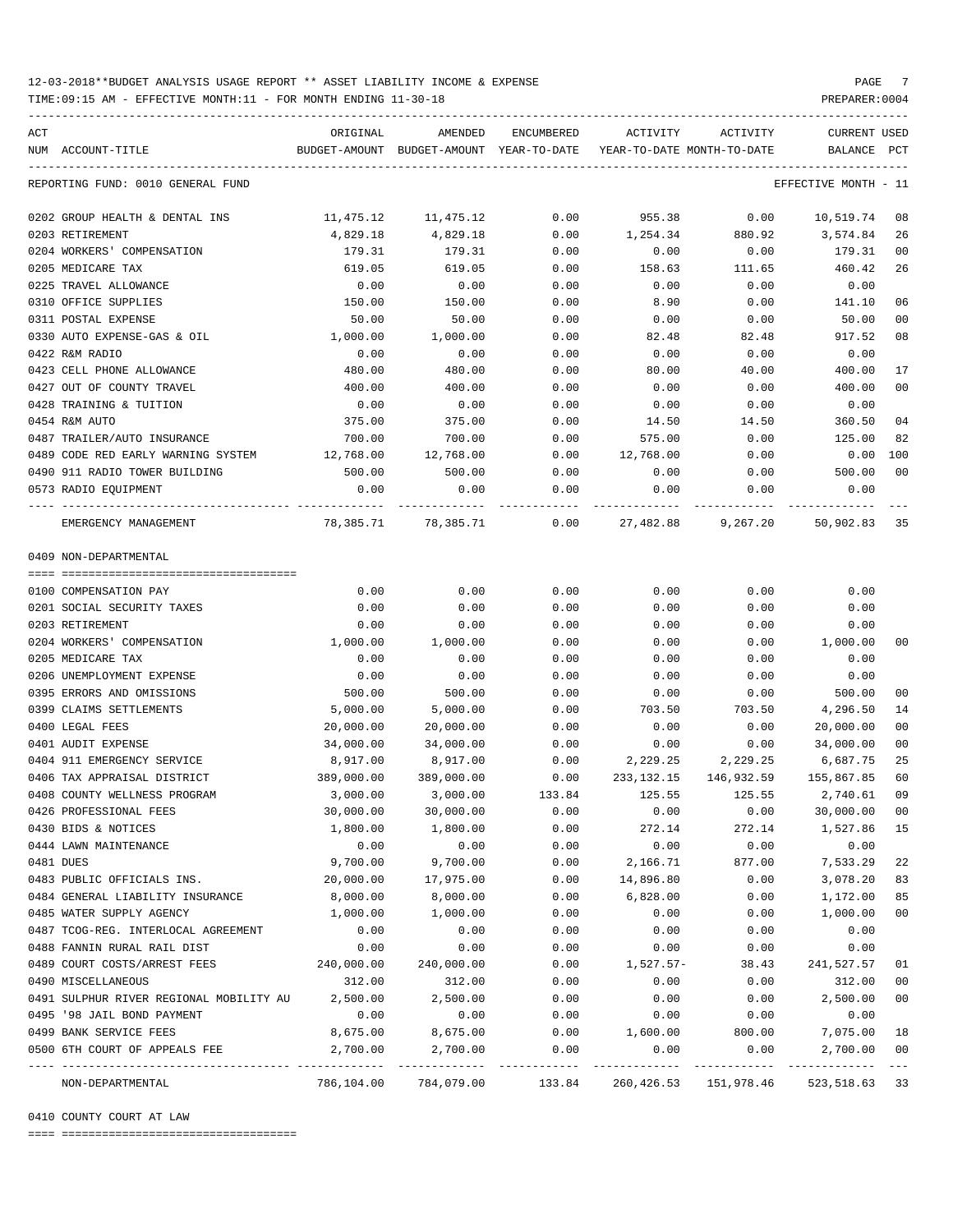TIME:09:15 AM - EFFECTIVE MONTH:11 - FOR MONTH ENDING 11-30-18 PREPARER:0004

| ACT | NUM ACCOUNT-TITLE                      | ORIGINAL   | AMENDED<br>BUDGET-AMOUNT BUDGET-AMOUNT YEAR-TO-DATE YEAR-TO-DATE MONTH-TO-DATE | ENCUMBERED | ACTIVITY  | ACTIVITY  | CURRENT USED<br>BALANCE | PCT            |
|-----|----------------------------------------|------------|--------------------------------------------------------------------------------|------------|-----------|-----------|-------------------------|----------------|
|     | REPORTING FUND: 0010 GENERAL FUND      |            |                                                                                |            |           |           | EFFECTIVE MONTH - 11    |                |
|     | 0101 SALARY ELECTED OFFICIAL           | 140,000.00 | 140,000.00                                                                     | 0.00       | 26,923.10 | 16,153.86 | 113,076.90              | 19             |
|     | 0103 SALARY COURT COORDINATOR          | 31,199.08  | 31,199.08                                                                      | 0.00       | 5,999.80  | 3,599.88  | 25,199.28               | 19             |
|     | 0110 SALARY COURT REPORTER             | 66,006.10  | 66,006.10                                                                      | 0.00       | 12,693.50 | 7,616.10  | 53,312.60               | 19             |
|     | 0130 BAILIFF                           | 39,308.41  | 39,308.41                                                                      | 0.00       | 7,559.25  | 4,535.55  | 31,749.16               | 19             |
|     | 0201 SOCIAL SECURITY TAXES             | 16,573.44  | 16,573.44                                                                      | 0.00       | 3,330.01  | 1,966.24  | 13,243.43               | 20             |
|     | 0202 GROUP HEALTH & DENTAL INS         | 40,162.92  | 40,162.92                                                                      | 0.00       | 6,775.12  | 3,387.56  | 33,387.80               | 17             |
|     | 0203 RETIREMENT                        | 31,907.71  | 31,907.71                                                                      | 0.00       | 6,161.30  | 3,692.18  | 25,746.41               | 19             |
|     | 0204 WORKERS COMPENSATION              | 1,171.44   | 1,171.44                                                                       | 0.00       | 0.00      | 0.00      | 1,171.44                | 0 <sub>0</sub> |
|     | 0205 MEDICARE TAX                      | 4,044.25   | 4,044.25                                                                       | 0.00       | 778.80    | 459.85    | 3,265.45                | 19             |
|     | 0310 OFFICE SUPPLIES                   | 1,200.00   | 1,200.00                                                                       | 0.00       | 75.60     | 0.00      | 1,124.40                | 06             |
|     | 0311 POSTAGE                           | 1,800.00   | 1,800.00                                                                       | 0.00       | 75.26     | 75.26     | 1,724.74                | 04             |
|     | 0315 COPIER RENTAL                     | 600.00     | 600.00                                                                         | 0.00       | 44.69     | 44.69     | 555.31                  | 07             |
|     | 0395 BAILIFF UNIFORMS                  | 0.00       | 0.00                                                                           | 0.00       | 0.00      | 0.00      | 0.00                    |                |
|     | 0420 TELEPHONE                         | 2,400.00   | 2,400.00                                                                       | 188.00     | 404.43    | 0.00      | 1,807.57                | 25             |
|     | 0421 DSL INTERNET                      | 0.00       | 0.00                                                                           | 0.00       | 0.00      | 0.00      | 0.00                    |                |
|     | 0424 INDIGENT ATTORNEY FEES            | 70,000.00  | 70,000.00                                                                      | 0.00       | 4,775.00  | 1,400.00  | 65,225.00               | 07             |
|     | 0425 PROFESSIONAL SERVICES             | 2,250.00   | 2,250.00                                                                       | 0.00       | 0.00      | 0.00      | 2,250.00                | 0 <sub>0</sub> |
|     | 0427 OUT OF COUNTY TRAVEL              | 2,000.00   | 2,000.00                                                                       | 0.00       | 0.00      | 0.00      | 2,000.00                | 0 <sub>0</sub> |
|     | 0435 PRINTING                          | 250.00     | 250.00                                                                         | 0.00       | 0.00      | 0.00      | 250.00                  | 0 <sub>0</sub> |
|     | 0437 COURT REPORTER EXPENSE            | 6,000.00   | 6,000.00                                                                       | 0.00       | 1,000.00  | 350.00    | 5,000.00                | 17             |
|     | 0439 WITNESS EXPENSE                   | 500.00     | 500.00                                                                         | 0.00       | 0.00      | 0.00      | 500.00                  | 0 <sub>0</sub> |
|     | 0453 R&M EQUIPMENT                     | 400.00     | 400.00                                                                         | 0.00       | 0.00      | 0.00      | 400.00                  | 0 <sub>0</sub> |
|     | 0467 VISITING JUDGE                    | 1,000.00   | 1,000.00                                                                       | 0.00       | 1,237.70  | 332.54    | 237.70- 124             |                |
|     | 0468 JUVENILE BOARD SALARY             | 2,400.00   | 2,400.00                                                                       | 0.00       | 400.00    | 200.00    | 2,000.00                | 17             |
|     | 0480 BONDS                             | 350.00     | 350.00                                                                         | 1,243.00   | 0.00      | 0.00      | 893.00-355              |                |
|     | 0481 DUES                              | 300.00     | 300.00                                                                         | 0.00       | 0.00      | 0.00      | 300.00                  | 0 <sub>0</sub> |
|     | 0572 OFFICE EQUIPMENT                  | 600.00     | 600.00                                                                         | 0.00       | 0.00      | 0.00      | 600.00                  | 00             |
|     | 0574 TECHNOLOGY                        | 0.00       | 0.00                                                                           | 0.00       | 0.00      | 0.00      | 0.00                    |                |
|     | 0590 BOOKS & PUBLICATIONS              | 250.00     | 250.00                                                                         | 0.00       | 0.00      | 0.00      | 250.00                  | 0 <sub>0</sub> |
|     | 0591 LEXIS NEXIS ONLINE LEGAL          | 62.00      | 62.00                                                                          | 0.00       | 62.00     | 62.00     | $0.00$ 100              |                |
|     | COUNTY COURT AT LAW                    |            | 462,735.35  462,735.35  1,431.00  78,295.56  43,875.71  383,008.79  17         |            |           |           |                         |                |
|     | 0425 COURT ADMINISTRATION              |            |                                                                                |            |           |           |                         |                |
|     |                                        |            |                                                                                |            |           |           |                         |                |
|     | 0201 SOCIAL SECURITY                   | 0.00       | 0.00                                                                           | 0.00       | 0.00      | 0.00      | 0.00                    |                |
|     | 0205 MEDICARE TAX                      | 0.00       | 0.00                                                                           | 0.00       | 0.00      | 0.00      | 0.00                    |                |
|     | 0311 JURY POSTAGE                      | 4,200.00   | 4,200.00                                                                       | 0.00       | 280.59    | 280.59    | 3,919.41                | 07             |
|     | 0312 DISTRICT JURY SUPPLIES            | 1,000.00   | 1,000.00                                                                       | 0.00       | 140.06    | 140.06    | 859.94                  | 14             |
|     | 0313 GRAND JURY EXPENSE                | 5,000.00   | 5,000.00                                                                       | 0.00       | 508.58    | 480.00    | 4,491.42                | 10             |
|     | 0314 PETIT JURY EXPENSE                | 27,466.50  | 27,466.50                                                                      | 0.00       | 5,820.00  | 3,360.00  | 21,646.50               | 21             |
|     | 0316 COUNTY COURT JURY EXP.            | 0.00       | 0.00                                                                           | 0.00       | 0.00      | 0.00      | 0.00                    |                |
|     | 0317 COURT REPORTER SUPPLIES           | 100.00     | 100.00                                                                         | 0.00       | 0.00      | 0.00      | 100.00                  | 0 <sub>0</sub> |
|     | 0318 J.P. JURY EXPENSE                 | 800.00     | 800.00                                                                         | 530.00     | 40.00     | 40.00     | 230.00                  | 71             |
|     | 0319 CO.CT.@LAW JURY EXPENSE           | 5,000.00   | 5,000.00                                                                       | 0.00       | 390.00    | 0.00      | 4,610.00                | 08             |
|     | 0422 REGIONAL INDIGENT DEFENSE PROGRAM | 18,056.00  | 18,056.00                                                                      | 0.00       | 18,056.00 | 0.00      | 0.00                    | 100            |
|     | 0424 CO.CT. ATTORNEY FEES              | 8,000.00   | 8,000.00                                                                       | 0.00       | 973.75    | 973.75    | 7,026.25                | 12             |
|     | 0425 CO.CT. PROFESSIONAL SERVICES      | 1,000.00   | 1,000.00                                                                       | 0.00       | 0.00      | 0.00      | 1,000.00                | 0 <sub>0</sub> |
|     | 0426 COUNTY COURT SUPPLIES             | 0.00       | 0.00                                                                           | 0.00       | 0.00      | 0.00      | 0.00                    |                |
|     |                                        | 1,500.00   | 1,500.00                                                                       | 1,070.00   | 0.00      | 0.00      | 430.00                  | 71             |
|     | 0435 PRINTING                          |            |                                                                                |            |           |           |                         |                |
|     | 0465 PHYSICAL EVID. ANALYSES           | 1,500.00   | 1,500.00                                                                       | 0.00       | 118.75    | 378.00-   | 1,381.25                | 08             |
|     | 0466 AUTOPSIES                         | 50,000.00  | 50,000.00                                                                      | 0.00       | 4,974.00  | 4,699.00  | 45,026.00               | 10             |

COURT ADMINISTRATION 125,622.50 125,622.50 1,600.00 31,301.73 9,595.40 92,720.77 26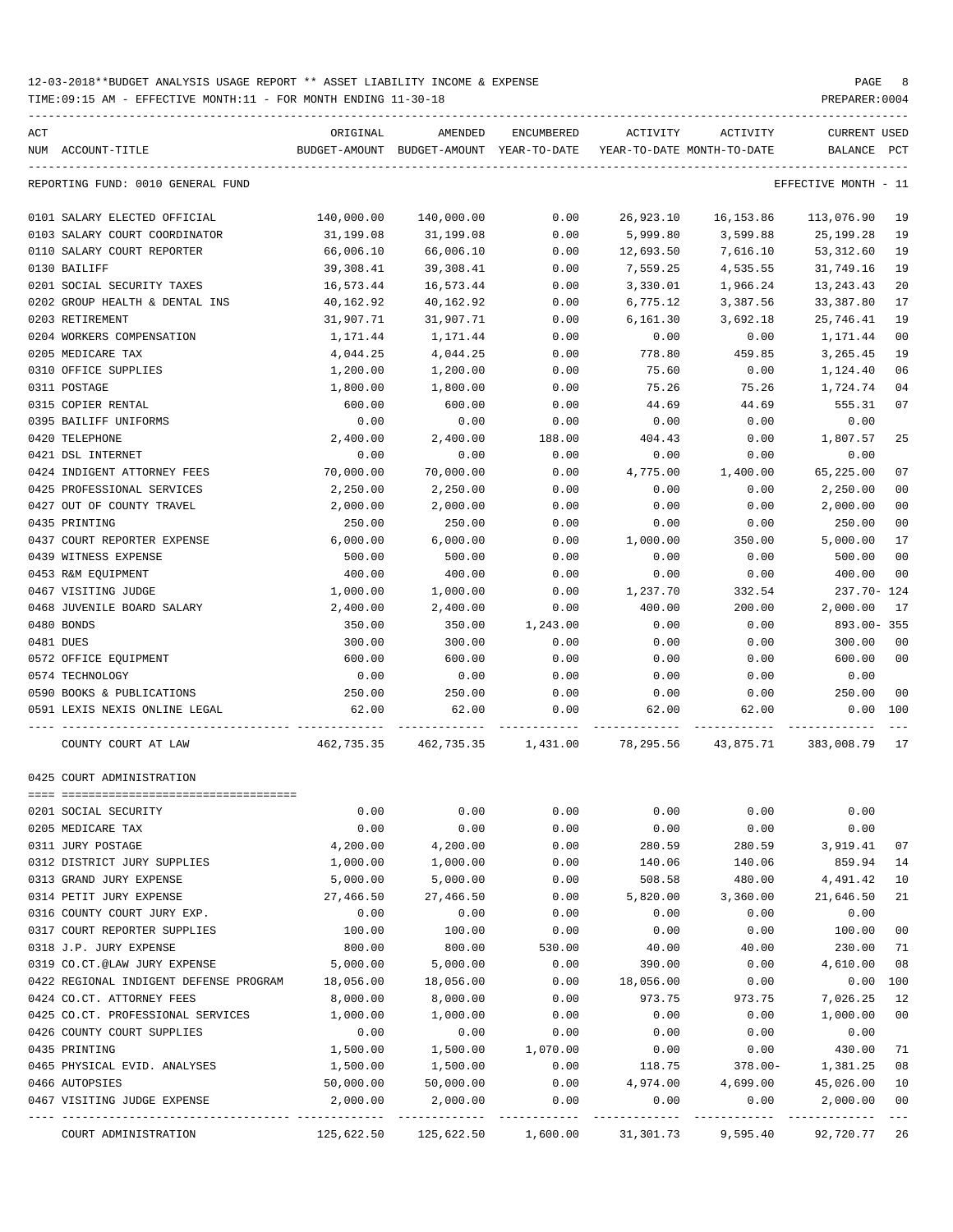|     | TIME: 09:15 AM - EFFECTIVE MONTH: 11 - FOR MONTH ENDING 11-30-18 |            |                                                                                |            |            |           | PREPARER: 0004                     |                |
|-----|------------------------------------------------------------------|------------|--------------------------------------------------------------------------------|------------|------------|-----------|------------------------------------|----------------|
| ACT | NUM ACCOUNT-TITLE                                                | ORIGINAL   | AMENDED<br>BUDGET-AMOUNT BUDGET-AMOUNT YEAR-TO-DATE YEAR-TO-DATE MONTH-TO-DATE | ENCUMBERED | ACTIVITY   | ACTIVITY  | <b>CURRENT USED</b><br>BALANCE PCT |                |
|     | REPORTING FUND: 0010 GENERAL FUND                                |            |                                                                                |            |            |           | EFFECTIVE MONTH - 11               |                |
|     | 0435 336TH DISTRICT COURT ADMINISTRATIO                          |            |                                                                                |            |            |           |                                    |                |
|     | 0103 SALARY COURT COORDINATOR                                    | 36,413.37  | 36, 413.37                                                                     | 0.00       | 6,924.11   | 4,201.53  | 29,489.26                          | 19             |
|     | 0110 SALARY COURT REPORTER                                       | 76,712.05  | 76,712.05                                                                      | 0.00       | 14,752.30  | 8,851.38  | 61,959.75                          | 19             |
|     | 0130 BAILIFF                                                     | 40,236.95  | 40,236.95                                                                      | 0.00       | 7,737.90   | 4,642.74  | 32,499.05                          | 19             |
|     | 0201 SOCIAL SECURITY                                             | 9,731.67   | 9,731.67                                                                       | 0.00       | 1,865.04   | 1,137.18  | 7,866.63                           | 19             |
|     | 0202 GROUP HEALTH INSURANCE                                      | 34,425.36  | 34,425.36                                                                      | 0.00       | 5,737.56   | 2,868.78  | 28,687.80                          | 17             |
|     | 0203 RETIREMENT                                                  | 17,956.50  | 17,956.50                                                                      | 0.00       | 3,451.63   | 2,069.49  | 14,504.87                          | 19             |
|     | 0204 WORKERS COMPENSATION                                        | 644.12     | 644.12                                                                         | 0.00       | 0.00       | 0.00      | 644.12                             | 0 <sub>0</sub> |
|     | 0205 MEDICARE                                                    | 2,275.95   | 2,275.95                                                                       | 0.00       | 436.20     | 265.97    | 1,839.75                           | 19             |
|     | 0310 OFFICE SUPPLIES                                             | 1,800.00   | 1,800.00                                                                       | 0.00       | 0.00       | 0.00      | 1,800.00                           | 0 <sub>0</sub> |
|     | 0311 DISTRICT JUDGE POSTAGE                                      | 400.00     | 400.00                                                                         | 0.00       | 10.98      | 10.98     | 389.02                             | 03             |
|     | 0352 GPS/SCRAM MONITORS                                          | 1,000.00   | 1,000.00                                                                       | 0.00       | 0.00       | 0.00      | 1,000.00                           | 0 <sub>0</sub> |
|     | 0395 BAILIFF UNIFORMS                                            | 400.00     | 400.00                                                                         | 0.00       | 0.00       | 0.00      | 400.00                             | 0 <sub>0</sub> |
|     | 0421 LEXIS NEXIS ONLINE LEGAL                                    | 780.00     | 780.00                                                                         | 0.00       | 64.00      | 64.00     | 716.00                             | 08             |
|     | 0427 TRAVEL                                                      | 3,000.00   | 3,000.00                                                                       | 0.00       | 0.00       | 0.00      | 3,000.00                           | 0 <sub>0</sub> |
|     | 0428 TRAINING/TUITION                                            | 2,500.00   | 2,500.00                                                                       | 0.00       | 0.00       | 0.00      | 2,500.00                           | 00             |
|     | 0432 ATTORNEY FEES JUVENILE                                      | 20,000.00  | 20,000.00                                                                      | 0.00       | 625.00     | 625.00    | 19,375.00                          | 03             |
|     | 0433 ATTORNEY FEES DRUG CT                                       | 0.00       | 0.00                                                                           | 0.00       | 0.00       | 0.00      | 0.00                               |                |
|     | 0434 APPEAL COURT TRANSCRIPTS                                    | 40,000.00  | 40,000.00                                                                      | 0.00       | 9,874.50   | 9,642.50  | 30,125.50                          | 25             |
|     | 0435 ATTORNEYS FEES APPEALS CT                                   | 20,000.00  | 20,000.00                                                                      | 0.00       | 6,500.00   | 6,500.00  | 13,500.00                          | 33             |
|     | 0436 ATTORNEY FEES- CPS CASES                                    | 300,000.00 | 300,000.00                                                                     | 1,427.80   | 44,264.25  | 25,576.40 | 254,307.95                         | 15             |
|     | 0437 ATTORNEY FEES                                               | 200,000.00 | 200,000.00                                                                     | 0.00       | 14,250.65  | 11,535.10 | 185,749.35                         | 07             |
|     | 0438 COURT REPORTER EXPENSE                                      | 10,000.00  | 10,000.00                                                                      | 1,240.50   | 3,893.00   | 950.00    | 4,866.50                           | 51             |
|     | 0439 INVESTIGATOR EXPENSE                                        | 10,000.00  | 10,000.00                                                                      | 0.00       | 0.00       | 0.00      | 10,000.00                          | 0 <sub>0</sub> |
|     | 0440 PHYSICIANS EXPENSE                                          | 0.00       | 0.00                                                                           | 0.00       | 0.00       | 0.00      | 0.00                               |                |
|     | 0442 OTHER PROFESSIONAL SERV.                                    | 35,000.00  | 35,000.00                                                                      | 0.00       | 1,050.00   | 525.00    | 33,950.00                          | 03             |
|     | 0468 JUVENILE BOARD SALARY                                       | 3,600.00   | 3,600.00                                                                       | 0.00       | 600.00     | 300.00    | 3,000.00                           | 17             |
|     | 0481 DUES                                                        | 771.00     | 771.00                                                                         | 0.00       | 200.00     | 0.00      | 571.00                             | 26             |
|     | 0572 OFFICE EQUIPMENT                                            | 2,500.00   | 2,500.00                                                                       | 0.00       | 0.00       | 0.00      | 2,500.00                           | 0 <sub>0</sub> |
|     | 0574 TECHNOLOGY                                                  | 5,300.00   | 5,300.00                                                                       | 0.00       | 0.00       | 0.00      | 5,300.00                           | 0 <sub>0</sub> |
|     | 0590 DISTRICT JUDGE BOOKS                                        | 500.00     | 500.00                                                                         | 0.00       | 0.00       | 0.00      | 500.00                             | 0 <sub>0</sub> |
|     | 336TH DISTRICT COURT ADMINISTRATIO                               | 875,946.97 | 875,946.97                                                                     | 2,668.30   | 122,237.12 | 79,766.05 | 751,041.55                         | 14             |
|     | 0450 DISTRICT CLERK                                              |            |                                                                                |            |            |           |                                    |                |
|     | 0101 SALARY ELECTED OFFICIAL                                     | 58,237.97  | 58,237.97                                                                      | 0.00       | 11,199.60  | 6,719.76  | 47,038.37                          | 19             |
|     | 0103 SALARY ASST. DIST. CLERK                                    | 39,526.53  | 39,526.53                                                                      | 0.00       | 7,601.25   | 4,560.75  | 31,925.28                          | 19             |
|     | 0104 SALARIES DEPUTIES                                           | 157,943.85 | 157,943.85                                                                     | 0.00       | 30,871.23  | 18,246.09 | 127,072.62                         | 20             |
|     | 0107 SALARY PART-TIME                                            | 24,193.05  | 24,193.05                                                                      | 0.00       | 4,506.25   | 2,722.93  | 19,686.80                          | 19             |
|     | 0201 SOCIAL SECURITY TAXES                                       | 17,353.89  | 17,353.89                                                                      | 0.00       | 3, 217.17  | 1,934.48  | 14, 136. 72                        | 19             |
|     | 0202 GROUP HEALTH & DENTAL INSURANCE                             | 91,800.86  | 91,800.86                                                                      | 0.00       | 17,690.81  | 7,650.08  | 74,110.05                          | 19             |
|     | 0203 RETIREMENT                                                  | 32,020.72  | 32,020.72                                                                      | 0.00       | 6,230.49   | 3,708.68  | 25,790.23                          | 19             |
|     | 0204 WORKERS COMPENSATION                                        | 1,175.59   | 1,175.59                                                                       | 0.00       | 0.00       | 0.00      | 1,175.59                           | 0 <sub>0</sub> |
|     | 0205 MEDICARE TAX                                                | 4,058.57   | 4,058.57                                                                       | 0.00       | 752.40     | 452.42    | 3,306.17                           | 19             |
|     | 0310 OFFICE SUPPLIES                                             | 5,000.00   | 5,000.00                                                                       | 0.00       | 772.80     | 664.94    | 4,227.20                           | 15             |
|     | 0311 POSTAL EXPENSES                                             | 5,000.00   | 5,000.00                                                                       | 0.00       | 246.39     | 246.39    | 4,753.61                           | 05             |
|     | 0313 PASSPORT PHOTO SUPPLIES                                     | 1,500.00   | 1,500.00                                                                       | 0.00       | 0.00       | 0.00      | 1,500.00                           | 0 <sub>0</sub> |
|     | 0315 COPIER RENTAL                                               | 0.00       | 0.00                                                                           | 0.00       | 0.00       | 0.00      | 0.00                               |                |
|     | 0353 COMPUTER EXPENSE                                            | 1,400.00   | 1,400.00                                                                       | 0.00       | 0.00       | 0.00      | 1,400.00                           | 0 <sub>0</sub> |
|     | 0423 CELL PHONE                                                  | 0.00       | 0.00                                                                           | 0.00       | 0.00       | 0.00      | 0.00                               |                |
|     | 0427 OUT OF COUNTY TRAVEL                                        | 5,500.00   | 5,500.00                                                                       | 0.00       | 2,340.02   | 0.00      | 3,159.98                           | 43             |
|     | 0428 EMPLOYEE TRAINING                                           | 0.00       | 0.00                                                                           | 0.00       | 0.00       | 0.00      | 0.00                               |                |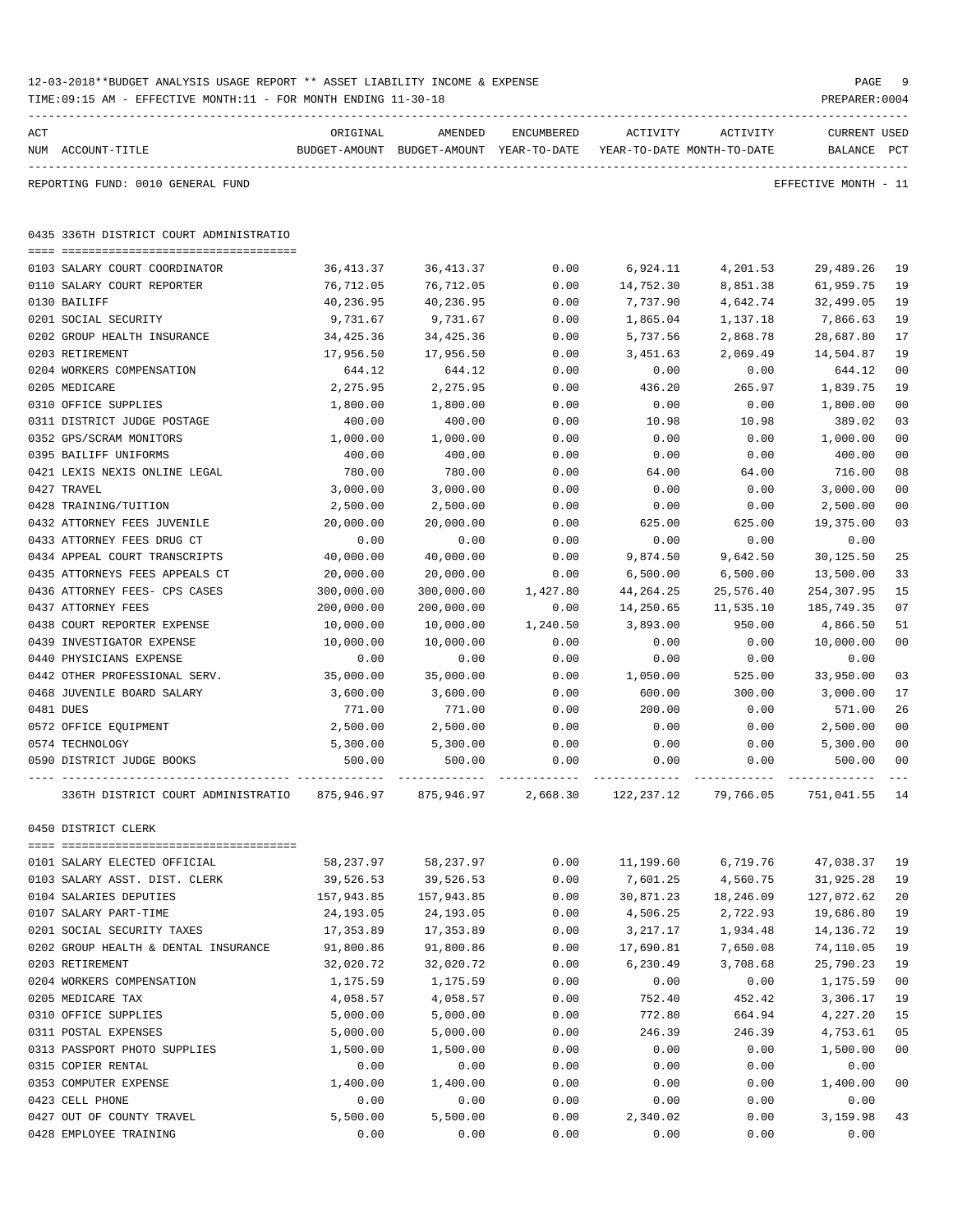| ACT<br>NUM ACCOUNT-TITLE                                                                  | ORIGINAL<br>BUDGET-AMOUNT BUDGET-AMOUNT YEAR-TO-DATE YEAR-TO-DATE MONTH-TO-DATE BALANCE PCT | AMENDED            | ENCUMBERED     |                                                                        | ACTIVITY ACTIVITY | <b>CURRENT USED</b>  |                      |
|-------------------------------------------------------------------------------------------|---------------------------------------------------------------------------------------------|--------------------|----------------|------------------------------------------------------------------------|-------------------|----------------------|----------------------|
| REPORTING FUND: 0010 GENERAL FUND                                                         |                                                                                             |                    |                |                                                                        |                   | EFFECTIVE MONTH - 11 |                      |
|                                                                                           |                                                                                             |                    |                |                                                                        |                   |                      |                      |
| 0431 LOCAL TRAVEL                                                                         | 0.00                                                                                        | 0.00               | 0.00           | 0.00                                                                   | 0.00              | 0.00                 |                      |
| 0435 PRINTING                                                                             | 3,000.00                                                                                    | 3,000.00           | 0.00           | 18.00                                                                  | 0.00              | 2,982.00             | 01                   |
| 0480 BONDS                                                                                | 628.00                                                                                      | 628.00             | 0.00           | 228.00                                                                 | 178.00            | 400.00               | 36                   |
| 0481 DUES                                                                                 | 225.00                                                                                      | 225.00             | 0.00           | 0.00                                                                   | 0.00              | 225.00               | 0 <sub>0</sub>       |
| 0572 OFFICE EQUIPMENT                                                                     | 1,000.00                                                                                    | 1,000.00           | 0.00           | 0.00                                                                   | 0.00              | 1,000.00             | 0 <sub>0</sub>       |
| DISTRICT CLERK                                                                            |                                                                                             |                    |                | 449,564.03   449,564.03      0.00   85,674.41   47,084.52   363,889.62 |                   |                      | 19                   |
| 0455 JUSTICE OF PEACE PCT # 1                                                             |                                                                                             |                    |                |                                                                        |                   |                      |                      |
|                                                                                           |                                                                                             |                    |                |                                                                        |                   |                      |                      |
| 0101 SALARY ELECTED OFFICIAL                                                              | 44,483.43                                                                                   | 44,483.43          | 0.00           | 8,554.50                                                               | 5,132.70          | 35,928.93            | 19                   |
| 0103 SALARY ASSISTANTS                                                                    | 62,603.86                                                                                   | 62,603.86          | 0.00           | 12,039.20                                                              | 7,223.52          | 50,564.66            | 19                   |
| 0201 SOCIAL SECURITY TAXES                                                                | 6,788.21                                                                                    | 6,788.21           | 0.00           | 1,292.29                                                               | 773.83            | 5,495.92             | 19                   |
| 0202 GROUP HEALTH & DENTAL INSURANCE                                                      | 34,425.36                                                                                   | 34,425.36          | 0.00           | 5,737.56                                                               | 2,868.78          | 28,687.80            | 17                   |
| 0203 RETIREMENT                                                                           | 12,223.33                                                                                   | 12,223.33          | 0.00           | 2,368.25                                                               | 1,420.95          | 9,855.08             | 19                   |
| 0204 WORKERS' COMPENSATION                                                                | 459.85                                                                                      | 459.85             | 0.00           | 0.00                                                                   | 0.00              | 459.85               | 0 <sub>0</sub><br>19 |
| 0205 MEDICARE TAX<br>0225 TRAVEL ALLOWANCE                                                | 1,587.57                                                                                    | 1,587.57           | 0.00           | 302.20                                                                 | 180.96            | 1,285.37<br>2,000.00 | 17                   |
| 0310 OFFICE SUPPLIES                                                                      | 2,400.00<br>850.00                                                                          | 2,400.00<br>850.00 | 0.00           | 400.00                                                                 | 200.00            | 522.20               | 39                   |
| 0311 POSTAL EXPENSES                                                                      | 1,200.00                                                                                    | 1,200.00           | 115.72<br>0.00 | 212.08<br>50.57                                                        | 212.08<br>50.57   | 1,149.43             | 0 <sub>4</sub>       |
|                                                                                           |                                                                                             | 1,475.00           | 1.65           | 234.49                                                                 |                   |                      | 16                   |
| 0420 UTILITIES TELEPHONE<br>0422 R & M RADIO                                              | 1,475.00<br>0.00                                                                            | 0.00               | 0.00           | 0.00                                                                   | 117.53<br>0.00    | 1,238.86<br>0.00     |                      |
| 0423 CELL PHONE ALLOWANCE                                                                 | 240.00                                                                                      | 240.00             | 0.00           | 40.00                                                                  | 20.00             | 200.00               | 17                   |
| 0427 OUT OF COUNTY TRAVEL                                                                 | 4,680.00                                                                                    | 4,680.00           | 0.00           | 300.00                                                                 | 0.00              | 4,380.00             | 06                   |
| 0435 PRINTING                                                                             | 400.00                                                                                      | 400.00             | 0.00           | 0.00                                                                   | 0.00              | 400.00               | 0 <sub>0</sub>       |
| 0480 BOND                                                                                 | 343.00                                                                                      | 343.00             | 0.00           | 178.00                                                                 | 178.00            | 165.00               | 52                   |
| 0481 DUES                                                                                 | 135.00                                                                                      | 135.00             | 0.00           | 0.00                                                                   | 0.00              | 135.00               | 0 <sub>0</sub>       |
| 0572 OFFICE EQUIPMENT                                                                     | 2,500.00                                                                                    | 2,500.00           | 882.00         | 0.00                                                                   | 0.00              | 1,618.00             | 35                   |
| 0573 RADIO EQUIPMENT                                                                      | 0.00                                                                                        | 0.00               | 0.00           | 0.00                                                                   | 0.00              | 0.00                 |                      |
| 0574 TECHNOLOGY                                                                           | 0.00                                                                                        | 0.00               | 0.00           | 0.00                                                                   | 0.00              | 0.00                 |                      |
| JUSTICE OF PEACE PCT # 1 $176,794.61$ 176,794.61 999.37 31,709.14 18,378.92 144,086.10 19 |                                                                                             |                    |                |                                                                        |                   |                      |                      |
| 0456 JUSTICE OF PEACE PCT # 2                                                             |                                                                                             |                    |                |                                                                        |                   |                      |                      |
|                                                                                           |                                                                                             |                    |                |                                                                        |                   |                      |                      |
| 0101 SALARY ELECTED OFFICIAL                                                              | 44,483.43                                                                                   | 44, 483. 43        | 0.00           | 8,554.50                                                               | 5,132.70          | 35,928.93            | 19                   |
| 0104 SALARY DEPUTY                                                                        | 39,525.13                                                                                   | 39,525.13          | 0.00           | 7,601.00                                                               | 4,560.60          | 31,924.13            | 19                   |
| 0201 SOCIAL SECURITY TAXES                                                                | 5,372.21                                                                                    | 5,372.21           | 0.00           | 1,028.93                                                               | 614.63            | 4,343.28             | 19                   |
| 0202 GROUP HEALTH & DENTAL INSURANCE                                                      | 22,950.24                                                                                   | 22,950.24          | 0.00           | 3,821.24                                                               | 1,910.62          | 19,129.00            | 17                   |
| 0203 RETIREMENT                                                                           | 9,610.58                                                                                    | 9,610.58           | 0.00           | 1,857.85                                                               | 1,114.71          | 7,752.73             | 19                   |
| 0204 WORKERS' COMPENSATION                                                                | 363.92                                                                                      | 363.92             | 0.00           | 0.00                                                                   | 0.00              | 363.92               | 0 <sub>0</sub>       |
| 0205 MEDICARE TAX                                                                         | 1,256.40                                                                                    | 1,256.40           | 0.00           | 240.61                                                                 | 143.73            | 1,015.79             | 19                   |
| 0225 TRAVEL ALLOWANCE                                                                     | 2,400.00                                                                                    | 2,400.00           | 0.00           | 400.00                                                                 | 200.00            | 2,000.00             | 17                   |
| 0310 OFFICE SUPPLIES                                                                      | 700.00                                                                                      | 700.00             | 26.16          | 85.75                                                                  | 0.00              | 588.09               | 16                   |
| 0311 POSTAL EXPENSES                                                                      | 350.00                                                                                      | 350.00             | 0.00           | 42.64                                                                  | 42.64             | 307.36               | 12                   |
| 0420 UTILITIES TELEPHONE                                                                  | 1,200.00                                                                                    | 1,200.00           | 0.00           | 167.85                                                                 | 100.90            | 1,032.15             | 14                   |
| 0421 DSL LINE                                                                             | 1,000.00                                                                                    | 1,000.00           | 0.00           | 96.95                                                                  | 66.95             | 903.05               | 10                   |
| 0422 R & M RADIO                                                                          | 100.00                                                                                      | 100.00             | 0.00           | 0.00                                                                   | 0.00              | 100.00               | 0 <sub>0</sub>       |
| 0423 CELL PHONE ALLOWANCE                                                                 | 240.00                                                                                      | 240.00             | 0.00           | 40.00                                                                  | 20.00             | 200.00               | 17                   |
| 0427 OUT OF COUNTY TRAVEL                                                                 | 4,500.00                                                                                    | 4,500.00           | 611.94         | 150.00                                                                 | 0.00              | 3,738.06             | 17                   |
| 0435 PRINTING                                                                             | 200.00                                                                                      | 200.00             | 0.00           | 0.00                                                                   | 0.00              | 200.00               | 0 <sub>0</sub>       |
| 0460 OFFICE RENTAL                                                                        | 4,200.00                                                                                    | 4,200.00           | 0.00           | 700.00                                                                 | 350.00            | 3,500.00             | 17                   |
| 0480 BOND                                                                                 | 278.00                                                                                      | 278.00             | 0.00           | 0.00                                                                   | 0.00              | 278.00               | 0 <sub>0</sub>       |
| 0481 DUES                                                                                 | 95.00                                                                                       | 95.00              | 0.00           | 0.00                                                                   | 0.00              | 95.00                | 0 <sub>0</sub>       |
| 0572 OFFICE EQUIPMENT                                                                     | 1,400.00                                                                                    | 1,225.00           | 0.00           | 824.49                                                                 | 824.49            | 400.51               | 67                   |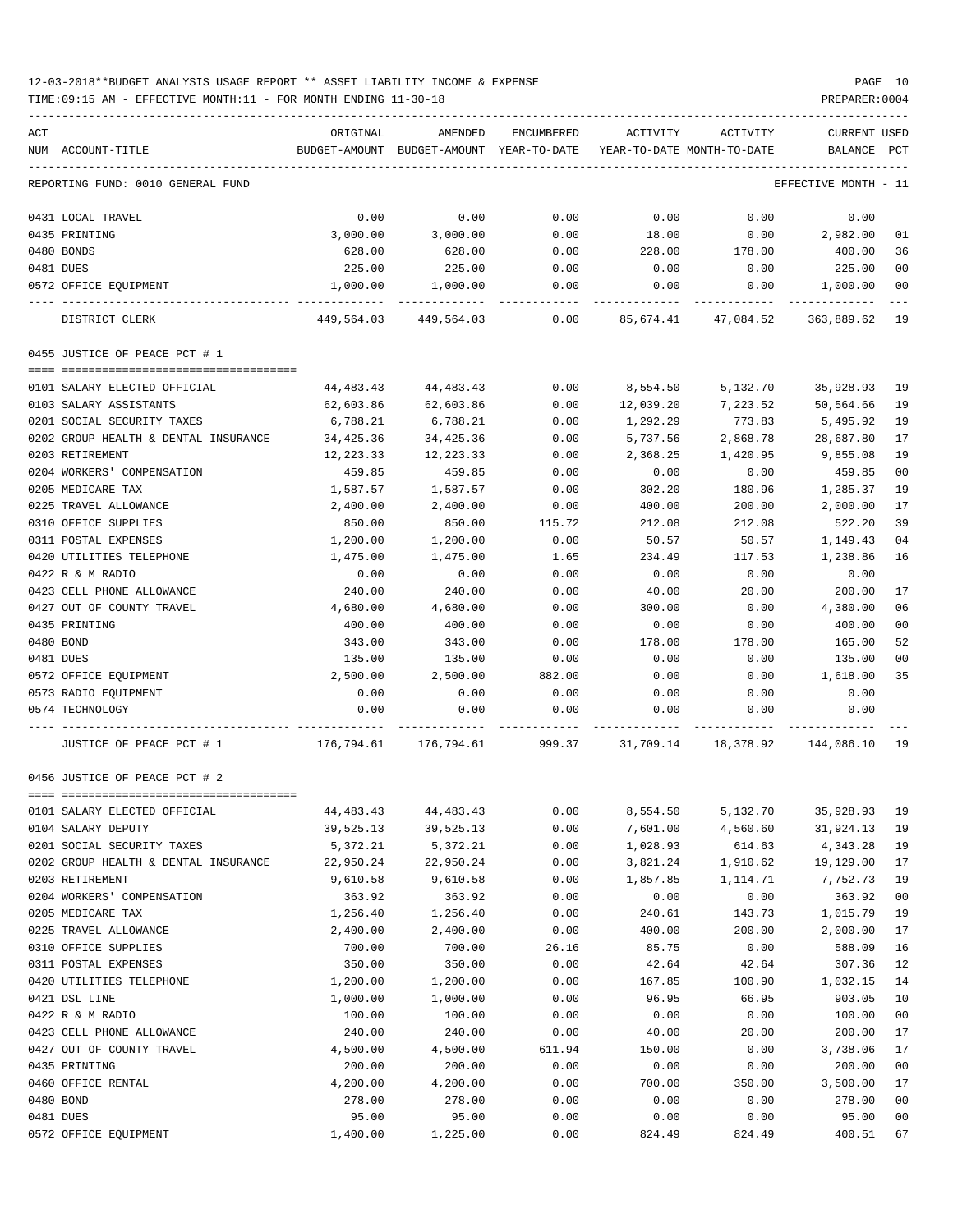TIME:09:15 AM - EFFECTIVE MONTH:11 - FOR MONTH ENDING 11-30-18 PREPARER:0004

| ACT                                                   | ORIGINAL         | AMENDED                                                             | ENCUMBERED   | ACTIVITY   | ACTIVITY            | <b>CURRENT USED</b>    |                       |
|-------------------------------------------------------|------------------|---------------------------------------------------------------------|--------------|------------|---------------------|------------------------|-----------------------|
| NUM ACCOUNT-TITLE                                     |                  | BUDGET-AMOUNT BUDGET-AMOUNT YEAR-TO-DATE YEAR-TO-DATE MONTH-TO-DATE |              |            |                     | BALANCE PCT            |                       |
|                                                       |                  |                                                                     |              |            |                     |                        |                       |
| REPORTING FUND: 0010 GENERAL FUND                     |                  |                                                                     |              |            |                     | EFFECTIVE MONTH - 11   |                       |
| 0573 RADIO EQUIPMENT                                  | 1,000.00         | 1,175.00 1,175.00                                                   |              | 0.00       | 0.00                | 0.00 100               |                       |
| 0574 TECHNOLOGY                                       | 0.00             | 0.00                                                                | 0.00         | 0.00       | 0.00                | 0.00                   |                       |
|                                                       |                  |                                                                     |              |            |                     |                        |                       |
| JUSTICE OF PEACE PCT # 2                              | 141,224.91       | 141,224.91                                                          | 1,813.10     | 25,611.81  | 15,081.97           | 113,800.00             | 19                    |
| 0457 JUSTICE OF THE PEACE # 3                         |                  |                                                                     |              |            |                     |                        |                       |
|                                                       |                  |                                                                     |              |            |                     |                        |                       |
| 0101 SALARY ELECTED OFFICIAL                          | 44,483.43        | 44,483.43                                                           | 0.00         | 8,554.50   | 5,132.70            | 35,928.93              | 19                    |
| 0103 SALARY ASSISTANT                                 | 28,000.00        | 28,000.00                                                           | 0.00         | 4,895.06   | 2,741.22            | 23,104.94              | 17                    |
| 0201 SOCIAL SECURITY TAXES                            | 4,657.65         | 4,657.65                                                            | 0.00         | 861.18     | 501.84              | 3,796.47               | 18                    |
| 0202 GROUP HEALTH & DENTAL INSURANCE                  | 22,950.24        | 22,950.24                                                           | 0.00         | 3,825.04   | 1,912.52            | 19,125.20              | 17                    |
| 0203 RETIREMENT                                       | 8,292.10         | 8,292.10                                                            | 0.00         | 1,546.70   | 905.50              | 6,745.40               | 19                    |
| 0204 WORKERS' COMPENSATION                            | 315.52           | 315.52                                                              | 0.00         | 0.00       | 0.00                | 315.52                 | 0 <sub>0</sub>        |
| 0205 MEDICARE TAX                                     | 1,089.29         | 1,089.29                                                            | 0.00         | 201.41     | 117.37              | 887.88                 | 18                    |
| 0225 TRAVEL ALLOWANCE                                 | 2,400.00         | 2,400.00                                                            | 0.00         | 400.00     | 200.00              | 2,000.00               | 17                    |
| 0310 OFFICE SUPPLIES<br>0311 POSTAL EXPENSES          | 500.00           | 500.00                                                              | 21.59        | 94.78      | 94.78               | 383.63                 | 23<br>0 <sub>0</sub>  |
|                                                       | 250.00           | 250.00                                                              | 0.00         | 0.00       | 0.00                | 250.00                 | 0 <sub>0</sub>        |
| 0420 UTILITIES TELEPHONE<br>0423 CELL PHONE ALLOWANCE | 200.00<br>240.00 | 200.00                                                              | 0.00         | 0.00       | 0.00<br>20.00       | 200.00                 | 17                    |
| 0427 OUT OF COUNTY TRAVEL                             |                  | 240.00                                                              | 0.00<br>0.00 | 40.00      |                     | 200.00                 | 08                    |
|                                                       | 2,000.00         | 2,000.00                                                            |              | 150.00     | 0.00                | 1,850.00               |                       |
| 0435 PRINTING                                         | 250.00           | 250.00                                                              | 0.00         | 57.25      | 57.25               | 192.75                 | 23                    |
| 0460 OFFICE RENTAL                                    | 2,500.00         | 2,500.00                                                            | 0.00         | 624.99     | 208.33              | 1,875.01               | 25                    |
| 0480 BOND                                             | 228.00           | 228.00                                                              | 0.00         | 228.00     | 178.00              | 0.00                   | 100<br>0 <sub>0</sub> |
| 0481 DUES                                             | 60.00            | 60.00                                                               | 0.00         | 0.00       | 0.00                | 60.00                  |                       |
| 0572 OFFICE EQUIPMENT                                 | 1,500.00         | 1,500.00                                                            | 0.00         | 0.00       | 0.00                | 1,500.00               | 00                    |
| 0574 TECHNOLOGY                                       | 0.00             | 0.00                                                                | 0.00         | 0.00       | 0.00                | 0.00                   |                       |
| JUSTICE OF THE PEACE # 3                              |                  | 119,916.23 119,916.23                                               | 21.59        |            | 21,478.91 12,069.51 | 98,415.73 18           |                       |
| 0475 DISTRICT & CO. ATTORNEY                          |                  |                                                                     |              |            |                     |                        |                       |
|                                                       |                  |                                                                     |              |            |                     |                        |                       |
| 0101 DA. SALARY SUPPLEMENT                            | 5,000.00         | 5,000.00                                                            | 0.00         |            |                     | 961.55 576.93 4,038.45 | 19                    |
| 0102 HB 9 D.A. SUPPLEMENTAL FUNDS                     | 3,640.00         | 3,640.00                                                            | 0.00         | 700.00     | 420.00              | 2,940.00               | 19                    |
| 0103 SALARY ASSISTANT D.A.                            | 325,362.54       | 325,362.54                                                          | 0.00         | 58,963.20  | 31,890.89           | 266,399.34             | 18                    |
| 0104 ASST. DA LONGEVITY PAY                           | 4,760.00         | 4,760.00                                                            | 0.00         | 760.00     | 380.00              | 4,000.00               | 16                    |
| 0105 SALARIES SECRETARIES                             | 183,451.04       | 183,451.04                                                          | 0.00         | 35, 279.05 | 21, 167. 43         | 148,171.99             | 19                    |
| 0106 DA SALARY REIMB. GC CH 46                        | 27,500.00        | 27,500.00                                                           | 0.00         | 5,256.15   | 3,177.69            | 22, 243.85             | 19                    |
| 0107 SALARY TEMP./EXTRA                               | 0.00             | 0.00                                                                | 0.00         | 0.00       | 0.00                | 0.00                   |                       |
| 0108 INVESTIGATOR CRIMES AGAINST WOMEN                | 0.00             | 0.00                                                                | 0.00         | 0.00       | 0.00                | 0.00                   |                       |
| 0109 INVESTIGATOR                                     | 60,403.53        | 60,403.53                                                           | 0.00         | 11,616.10  | 6,969.66            | 48,787.43              | 19                    |
| 0110 DISCOVERY CLERK                                  | 36, 171. 21      | 36,171.21                                                           | 0.00         | 5,564.80   | 4,173.60            | 30,606.41              | 15                    |
| 0201 SOCIAL SECURITY TAXES                            | 40,092.20        | 40,092.20                                                           | 0.00         | 7,137.49   | 4,111.80            | 32,954.71              | 18                    |
| 0202 GROUP HEALTH INSURANCE                           | 126,226.32       | 126,226.32                                                          | 0.00         | 19,601.57  | 11,474.24           | 106,624.75             | 16                    |
| 0203 RETIREMENT                                       | 73,935.38        | 73,935.38                                                           | 0.00         | 13,696.69  | 7,907.01            | 60,238.69              | 19                    |
| 0204 WORKERS' COMPENSATION                            | 1,898.84         | 1,898.84                                                            | 0.00         | 0.00       | 0.00                | 1,898.84               | 0 <sub>0</sub>        |
| 0205 MEDICARE TAX                                     | 9,376.40         | 9,376.40                                                            | 0.00         | 1,669.23   | 961.62              | 7,707.17               | 18                    |
| 0310 OFFICE SUPPLIES                                  | 8,000.00         | 8,000.00                                                            | 236.24       | 2,294.59   | 1,128.53            | 5,469.17               | 32                    |
| 0311 POSTAL EXPENSES                                  | 3,000.00         | 3,000.00                                                            | 0.00         | 19.45      | 46.01               | 2,980.55               | 01                    |
| 0315 COPIER EXPENSE                                   | 1,500.00         | 1,500.00                                                            | 0.00         | 106.12     | 106.12              | 1,393.88               | 07                    |
| 0421 INTERNET/ONLINE LEGAL RE                         | 8,400.00         | 8,400.00                                                            | 0.00         | 715.44     | 715.44              | 7,684.56               | 09                    |
| 0422 INVESTIGATOR CELL PHONE                          | 360.00           | 360.00                                                              | 0.00         | 60.00      | 30.00               | 300.00                 | 17                    |
| 0427 OUT OF COUNTY TRAVEL                             | 9,000.00         | 9,000.00                                                            | 91.24        | 575.79     | 0.00                | 8,332.97               | 07                    |
| 0428 TRAINING/TUITION                                 | 8,000.00         | 8,000.00                                                            | 20.00        | 0.00       | 0.00                | 7,980.00               | 0 <sub>0</sub>        |
| 0431 LOCAL TRAVEL                                     | 0.00             | 0.00                                                                | 0.00         | 0.00       | 0.00                | 0.00                   |                       |

0435 PRINTING 1,500.00 1,500.00 0.00 99.55 65.75 1,400.45 07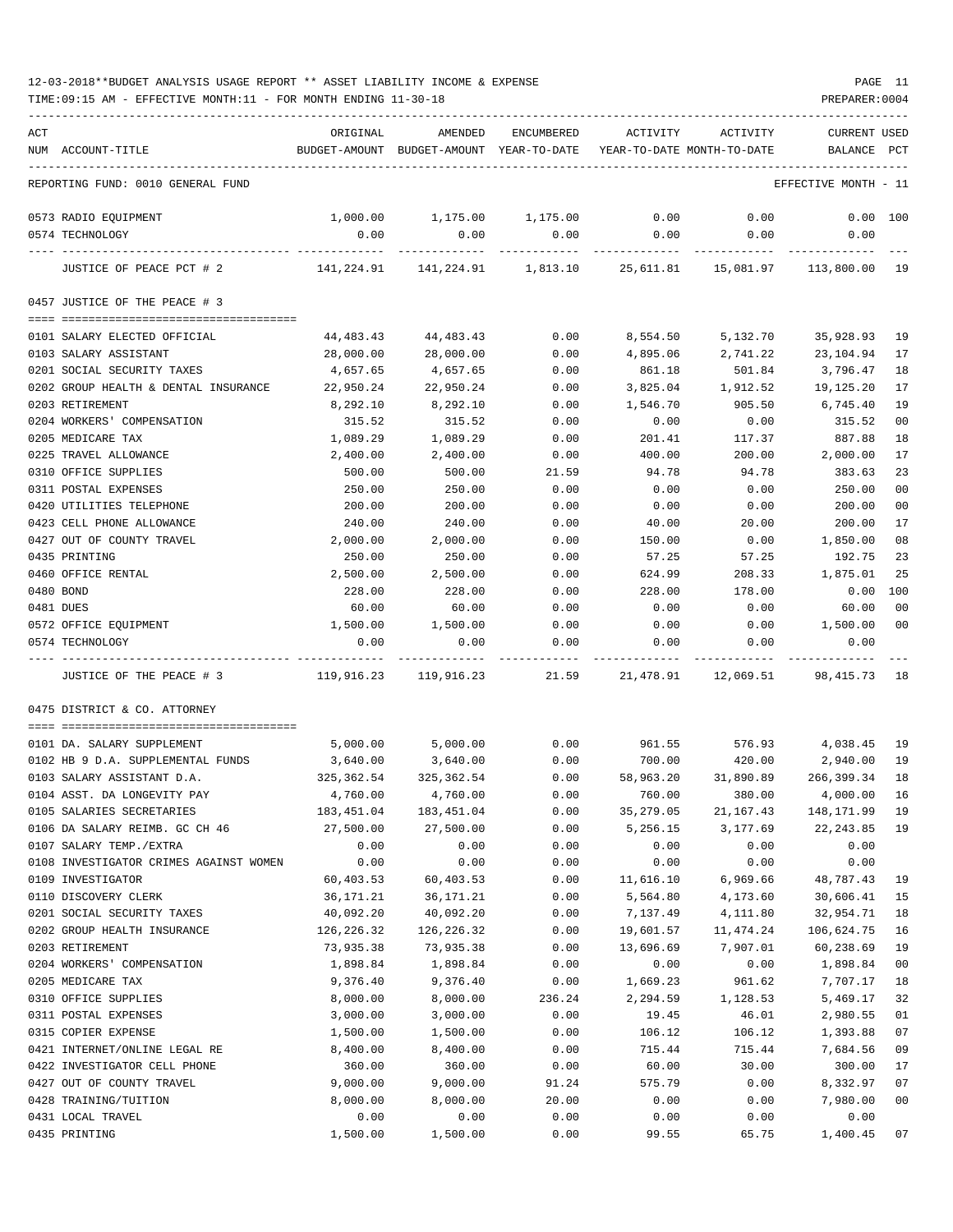TIME:09:15 AM - EFFECTIVE MONTH:11 - FOR MONTH ENDING 11-30-18 PREPARER:0004

| ACT |                                      | ORIGINAL                 | AMENDED                                                     | ENCUMBERED   | ACTIVITY                   | ACTIVITY     | CURRENT USED         |                |
|-----|--------------------------------------|--------------------------|-------------------------------------------------------------|--------------|----------------------------|--------------|----------------------|----------------|
|     | NUM ACCOUNT-TITLE                    |                          | BUDGET-AMOUNT BUDGET-AMOUNT YEAR-TO-DATE                    |              | YEAR-TO-DATE MONTH-TO-DATE |              | BALANCE              | PCT            |
|     | REPORTING FUND: 0010 GENERAL FUND    |                          |                                                             |              |                            |              | EFFECTIVE MONTH - 11 |                |
|     | 0438 CT.REPORTER-TRANSCRIPTS         | 8,750.00                 | 8,750.00                                                    | 0.00         | 100.00                     | 100.00       | 8,650.00             | 01             |
|     | 0439 WITNESS EXPENSE                 | 5,000.00                 | 5,000.00                                                    | 0.00         | 0.00                       | 0.00         | 5,000.00             | 00             |
|     | 0465 PHYS. EVIDENCE ANALYSIS         | 4,000.00                 | 4,000.00                                                    | 0.00         | 54.82                      | 54.82        | 3,945.18             | 01             |
|     | 0469 DPS TESTING                     | 0.00                     | 0.00                                                        | 0.00         | 0.00                       | 0.00         | 0.00                 |                |
|     | 0480 BOND                            | 365.00                   | 365.00                                                      | 0.00         | 71.00                      | 0.00         | 294.00               | 19             |
|     | 0481 DUES                            | 3,000.00                 | 3,000.00                                                    | 0.00         | 60.00                      | 60.00        | 2,940.00             | 02             |
|     | 0572 OFFICE EQUIPMENT                | 3,000.00                 | 3,000.00                                                    | 0.00         | 1,179.70                   | 0.00         | 1,820.30             | 39             |
|     | 0574 TECHNOLOGY                      | 2,000.00                 | 2,000.00                                                    | 0.00         | 1,984.25                   | 0.00         | 15.75                | 99             |
|     | 0590 BOOKS                           | 750.00                   | 750.00                                                      | 0.00         | 175.05                     | 175.05       | 574.95               | 23             |
|     | DISTRICT & CO. ATTORNEY              | 964,442.46               | 964,442.46                                                  | 347.48       | 168,701.59                 | 95,692.59    | 795,393.39           | 18             |
|     | 0495 COUNTY AUDITOR                  |                          |                                                             |              |                            |              |                      |                |
|     |                                      |                          |                                                             |              |                            |              |                      |                |
|     | 0102 SALARY APPOINTED OFFICIAL       | 72,658.37                | 72,658.37                                                   | 0.00         | 13,972.75                  | 8,383.65     | 58,685.62            | 19             |
|     | 0103 SALARIES ASSISTANTS             | 126,237.62               | 126,237.62                                                  | 0.00         | 24,148.31                  | 14,565.93    | 102,089.31           | 19             |
|     | 0201 SOCIAL SECURITY TAXES           | 12,331.55                | 12,331.55                                                   | 0.00         | 2,296.68                   | 1,416.29     | 10,034.87            | 19             |
|     | 0202 GROUP HEALTH & DENTAL INSURANCE | 45,900.48                | 45,900.48                                                   | 0.00         | 7,537.41                   | 3,713.25     | 38,363.07            | 16             |
|     | 0203 RETIREMENT                      | 22,753.70                | 22,753.70                                                   | 0.00         | 4,383.88                   | 2,639.17     | 18,369.82            | 19             |
|     | 0204 WORKERS COMPENSATION            | 835.36                   | 835.36                                                      | 0.00         | 0.00                       | 0.00         | 835.36               | 0 <sub>0</sub> |
|     | 0205 MEDICARE TAX                    | 2,883.99                 | 2,883.99                                                    | 0.00         | 537.10                     | 331.22       | 2,346.89             | 19             |
|     | 0310 OFFICE SUPPLIES                 | 900.00                   | 900.00                                                      | 0.00         | 0.00                       | 0.00         | 900.00               | 0 <sub>0</sub> |
|     | 0353 COMPUTER SOFTWARE MAINTENANCE   | 2,810.00                 | 5,225.00                                                    | 0.00         | 2,810.00                   | 0.00         | 2,415.00             | 54<br>38       |
|     | 0427 OUT OF COUNTY TRAVEL            | 3,500.00                 | 3,500.00                                                    | 0.00         | 1,347.04                   | 619.08       | 2,152.96             |                |
|     | 0431 LOCAL TRAVEL                    | 0.00                     | 0.00                                                        | 0.00         | 0.00                       | 0.00         | 0.00                 | 0 <sub>0</sub> |
|     | 0435 PRINTING                        | 50.00                    | 50.00                                                       | 0.00         | 0.00                       | 0.00         | 50.00<br>500.00      |                |
|     | 0452 R & M EQUIPMENT<br>0480 BOND    | 500.00<br>286.00         | 500.00<br>286.00                                            | 0.00<br>0.00 | 0.00<br>93.00              | 0.00<br>0.00 | 193.00               | 00<br>33       |
|     | 0481 DUES                            | 590.00                   | 590.00                                                      | 0.00         | 0.00                       | 0.00         | 590.00               | 0 <sub>0</sub> |
|     | 0572 OFFICE EQUIPMENT                | 1,300.00                 | 1,300.00                                                    | 339.99       | 0.00                       | 0.00         | 960.01               | 26             |
|     | COUNTY AUDITOR                       |                          | 293,537.07 295,952.07 339.99 57,126.17 31,668.59 238,485.91 |              |                            |              |                      | 19             |
|     | 0496 COUNTY PURCHASING               |                          |                                                             |              |                            |              |                      |                |
|     |                                      |                          |                                                             |              |                            |              |                      |                |
|     | 0103 SALARY PURCHASING AGENT         | 51,695.70                | 51,695.70                                                   | 0.00         | 6,561.60                   | 2,585.00     | 45,134.10            | 5 ل            |
|     | 0201 SOCIAL SECURITY TAXES           | 3,227.45                 | 3,227.45                                                    | 0.00         | 409.82                     | 161.42       | 2,817.63             | 13             |
|     | 0202 GROUP HEALTH INSURANCE          | 11,475.12                | 11,475.12                                                   | 0.00         | 111.79                     | $844.47-$    | 11,363.33            | 01             |
|     | 0203 RETIREMENT                      | 5,913.99                 | 5,913.99                                                    | 0.00         | 754.59                     | 297.29       | 5,159.40             | 13             |
|     | 0204 WORKERS' COMPENSATION           | 218.63                   | 218.63                                                      | 0.00         | 0.00                       | 0.00         | 218.63               | 0 <sub>0</sub> |
|     | 0205 MEDICARE TAX                    | 754.81                   | 754.81                                                      | 0.00         | 95.85                      | 37.75        | 658.96               | 13             |
|     | 0310 OFFICE SUPPLIES                 | 400.00                   | 400.00                                                      | 28.76        | 124.44                     | 124.44       | 246.80               | 38             |
|     | 0353 COMPUTER SOFTWARE MAINTENANCE   | 350.00                   | 655.00                                                      | 0.00         | 350.00                     | 0.00         | 305.00               | 53             |
|     | 0421 CELL PHONE                      | 360.00                   | 360.00                                                      | 0.00         | 60.00                      | 30.00        | 300.00               | 17             |
|     | 0427 OUT OF COUNTY TRAVEL            | 2,000.00                 | 2,000.00                                                    | 0.00         | 778.96                     | 428.96       | 1,221.04             | 39             |
|     | 0431 LOCAL TRAVEL                    | 0.00                     | 0.00                                                        | 0.00         | 0.00                       | 0.00         | 0.00                 |                |
|     | 0435 PRINTING                        | 70.00                    | 70.00                                                       | 0.00         | 0.00                       | 0.00         | 70.00                | 0 <sub>0</sub> |
|     | 0452 R & M EQUIPMENT                 | 0.00                     | 0.00                                                        | 0.00         | 0.00                       | 0.00         | 0.00                 |                |
|     | 0480 BOND                            | 0.00                     | 0.00                                                        | 0.00         | 0.00                       | 0.00         | 0.00                 |                |
|     | 0481 DUES                            | 450.00                   | 450.00                                                      | 0.00         | 39.00                      | 0.00         | 411.00               | 09             |
|     | 0572 OFFICE EQUIPMENT                | 500.00<br>-------------- | 500.00                                                      | 0.00         | 0.00                       | 0.00         | 500.00<br>---------- | 0 <sub>0</sub> |
|     | COUNTY PURCHASING                    | 77,415.70                | 77,720.70                                                   | 28.76        | 9,286.05                   | 2,820.39     | 68,405.89            | 12             |

0497 COUNTY TREASURER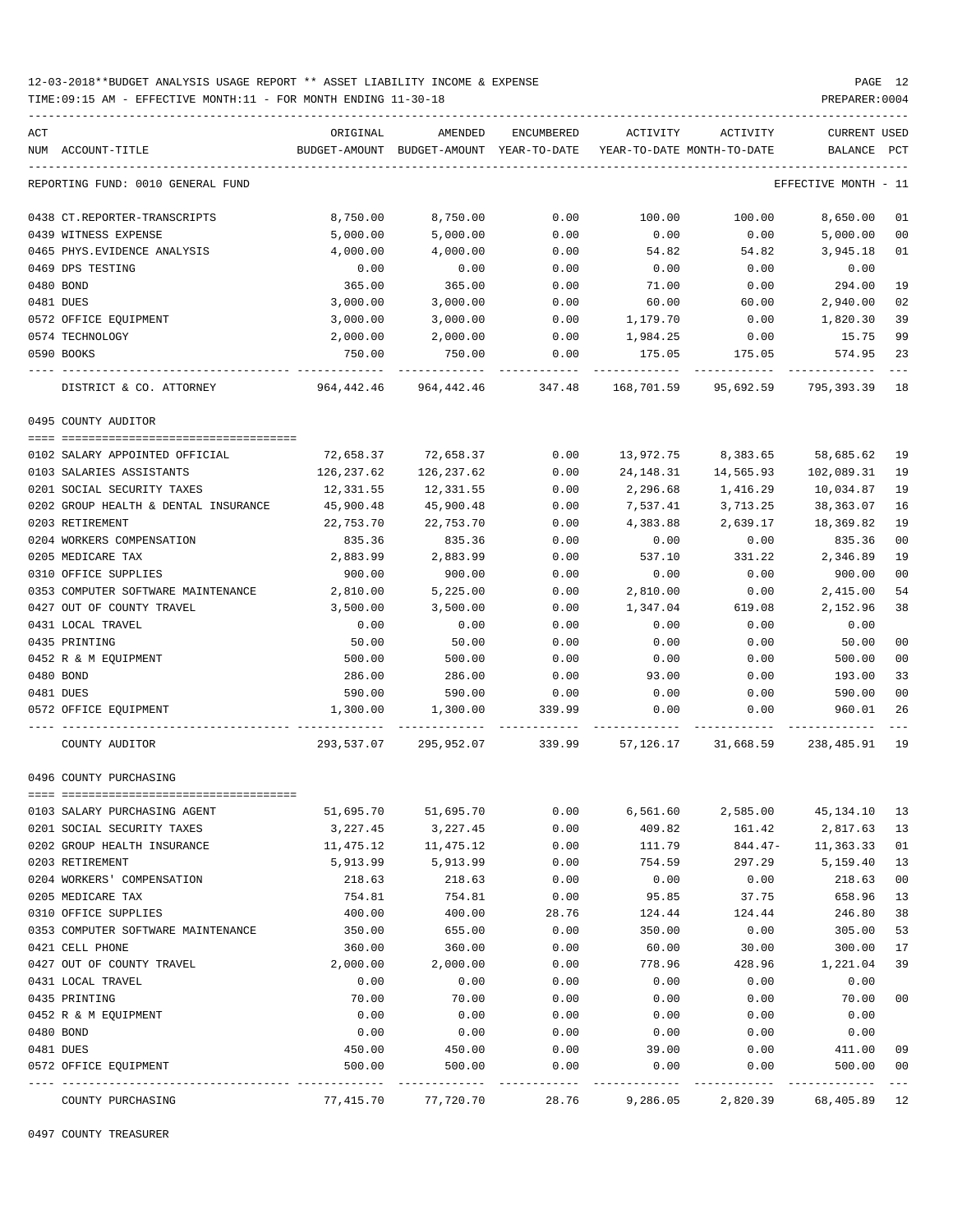| 12-03-2018**BUDGET ANALYSIS USAGE REPORT ** ASSET LIABILITY INCOME & EXPENSE |  |  |  |  | PAGE |  |
|------------------------------------------------------------------------------|--|--|--|--|------|--|
|                                                                              |  |  |  |  |      |  |

TIME:09:15 AM - EFFECTIVE MONTH:11 - FOR MONTH ENDING 11-30-18 PREPARER:0004

| ACT<br>NUM ACCOUNT-TITLE             | ORIGINAL              | AMENDED<br>BUDGET-AMOUNT BUDGET-AMOUNT YEAR-TO-DATE                         | ENCUMBERED | ACTIVITY<br>YEAR-TO-DATE MONTH-TO-DATE | ACTIVITY                  | CURRENT USED<br>BALANCE | PCT            |
|--------------------------------------|-----------------------|-----------------------------------------------------------------------------|------------|----------------------------------------|---------------------------|-------------------------|----------------|
| REPORTING FUND: 0010 GENERAL FUND    |                       |                                                                             |            |                                        |                           | EFFECTIVE MONTH - 11    |                |
|                                      |                       |                                                                             |            |                                        |                           |                         |                |
| 0101 SALARY ELECTED OFFICIAL         | 58,237.97             | 58,237.97                                                                   | 0.00       | 11,199.60                              | 6,719.76                  | 47,038.37               | 19             |
| 0103 SALARY ASSISTANT                | 47,000.00             | 47,000.00                                                                   | 0.00       | 9,038.45                               | 5,423.07                  | 37,961.55               | 19             |
| 0201 SOCIAL SECURITY TAXES           | 6,524.75              | 6,524.75                                                                    | 0.00       | 1,001.86                               | 626.14                    | 5,522.89                | 15             |
| 0202 GROUP HEALTH & DENTAL INSURANCE | 22,950.24             | 22,950.24                                                                   | 0.00       | 3,825.04                               | 1,912.52                  | 19,125.20               | 17             |
| 0203 RETIREMENT                      | 12,039.22             | 12,039.22                                                                   | 0.00       | 2,327.35                               | 1,396.41                  | 9,711.87                | 19             |
| 0204 WORKERS' COMPENSATION           | 442.00                | 442.00                                                                      | 0.00       | 0.00                                   | 0.00                      | 442.00                  | 0 <sub>0</sub> |
| 0205 MEDICARE TAX                    | 1,525.95              | 1,525.95                                                                    | 0.00       | 234.29                                 | 146.43                    | 1,291.66                | 15             |
| 0310 OFFICE SUPPLIES                 | 200.00                | 200.00                                                                      | 0.00       | 0.00                                   | 0.00                      | 200.00                  | 0 <sub>0</sub> |
| 0427 OUT OF COUNTY TRAVEL            | 1,500.00              | 1,500.00                                                                    | 0.00       | 0.00                                   | 0.00                      | 1,500.00                | 0 <sub>0</sub> |
| 0431 LOCAL TRAVEL                    | 0.00                  | 0.00                                                                        | 0.00       | 0.00                                   | 0.00                      | 0.00                    |                |
| 0435 PRINTING                        | 200.00                | 200.00                                                                      | 0.00       | 0.00                                   | 0.00                      | 200.00                  | 0 <sub>0</sub> |
| 0452 R&M EQUIPMENT                   | 250.00                | 250.00                                                                      | 0.00       | 0.00                                   | 0.00                      | 250.00                  | 0 <sub>0</sub> |
| 0453 COMPUTER SOFTWARE MAINTEN       | 1,300.00              | 2,410.00                                                                    | 0.00       | 1,300.00                               | 0.00                      | 1,110.00                | 54             |
| 0480 BOND                            | 271.00                | 271.00                                                                      | 0.00       | 271.00                                 | 178.00                    | 0.00                    | 100            |
| 0481 DUES                            | 175.00                | 175.00                                                                      | 0.00       | 0.00                                   | 0.00                      | 175.00                  | 00             |
| 0572 OFFICE EQUIPMENT                | 0.00                  | 0.00                                                                        | 0.00       | 0.00                                   | 0.00                      | 0.00                    |                |
| 0574 TECHNOLOGY                      | 0.00                  | 0.00                                                                        | 0.00       | 0.00                                   | 0.00                      | 0.00                    |                |
| COUNTY TREASURER                     | . _ _ _ _ _ _ _ _ _ _ | -------------<br>152,616.13 153,726.13 0.00                                 |            | 29,197.59                              | ------------<br>16,402.33 | 124,528.54 19           |                |
| 0499 TAX ASSESSOR-COLLECTOR          |                       |                                                                             |            |                                        |                           |                         |                |
| 0101 SALARIES ELECTED OFFICIAL       | 58,237.97             | 58,237.97                                                                   | 0.00       | 11,199.60                              | 6,719.76                  | 47,038.37               | 19             |
| 0103 SALARIES ASSISTANTS             | 40,712.36             | 40,712.36                                                                   | 0.00       | 7,829.30                               | 4,697.58                  | 32,883.06               | 19             |
| 0104 SALARIES DEPUTIES               | 97,746.15             | 97,746.15                                                                   | 0.00       | 18,797.35                              | 11,278.41                 | 78,948.80               | 19             |
| 0107 SALARY TEMP./EXTRA              | 14,678.12             | 14,678.12                                                                   | 0.00       | 1,939.87                               | 811.19                    | 12,738.25               | 13             |
| 0201 SOCIAL SECURITY TAXES           | 13,105.23             | 13,105.23                                                                   | 0.00       | 2,322.32                               | 1,383.74                  | 10,782.91               | 18             |
| 0202 GROUP HEALTH & DENTAL INSURANCE | 57,375.60             | 57,375.60                                                                   | 0.00       | 9,562.60                               | 4,781.30                  | 47,813.00               | 17             |
| 0203 RETIREMENT                      | 24,181.25             | 24,181.25                                                                   | 0.00       | 4,573.09                               | 2,703.29                  | 19,608.16               | 19             |
| 0204 WORKERS COMPENSATION            | 887.77                | 887.77                                                                      | 0.00       | 0.00                                   | 0.00                      | 887.77                  | 0 <sub>0</sub> |
| 0205 MEDICARE TAX                    | 3,064.93              | 3,064.93                                                                    | 0.00       | 543.08                                 | 323.60                    | 2,521.85                | 18             |
| 0225 LEONARD OFFICE TRAVEL           | 900.00                | 900.00                                                                      | 0.00       | 52.32                                  | 52.32                     | 847.68                  | 06             |
| 0310 OFFICE SUPPLIES                 | 1,300.00              | 1,300.00                                                                    | 0.00       | 51.63                                  | 15.67                     | 1,248.37                | 04             |
| 0311 POSTAL EXPENSES                 | 6,500.00              | 6,500.00                                                                    | 0.00       | 143.94                                 | 39.34                     | 6,356.06                | 02             |
| 0315 COPIER EXPENSE                  | 500.00                | 500.00                                                                      | 0.00       | 37.55                                  | 37.55                     | 462.45 08               |                |
| 0420 TELEPHONE LEONARD OFFICE        | 735.00                | 735.00                                                                      | 61.95      | 122.54                                 | 61.95                     | 550.51                  | 25             |
| 0423 CELL PHONE                      | 0.00                  | 0.00                                                                        | 0.00       | 0.00                                   | 0.00                      | 0.00                    |                |
| 0427 OUT OF COUNTY TRAVEL            | 4,500.00              | 4,500.00                                                                    | 0.00       | 1,718.40                               | 1,268.40                  | 2,781.60                | 38             |
| 0435 PRINTING                        | 250.00                | 250.00                                                                      | 0.00       | 33.15                                  | 33.15                     | 216.85                  | 13             |
| 0460 LEONARD OFFICE RENT             | 1,200.00              | 1,200.00                                                                    | 0.00       | 200.00                                 | 100.00                    | 1,000.00                | 17             |
| 0480 BOND                            | 368.00                | 368.00                                                                      | 0.00       | 0.00                                   | 0.00                      | 368.00                  | 0 <sub>0</sub> |
| 0481 DUES                            | 175.00                | 175.00                                                                      | 0.00       | 0.00                                   | 0.00                      | 175.00                  | 0 <sub>0</sub> |
| 0572 OFFICE EQUIPMENT                | 700.00                | 700.00                                                                      | 0.00       | 368.72                                 | 108.74                    | 331.28                  | 53             |
| 0574 TECHNOLOGY                      | 0.00                  | 0.00                                                                        | 0.00       | 0.00                                   | 0.00                      | 0.00                    |                |
|                                      |                       |                                                                             |            |                                        | ------------              |                         |                |
| TAX ASSESSOR-COLLECTOR               |                       | 327,117.38   327,117.38     61.95    59,495.46   34,415.99   267,559.97  18 |            |                                        |                           |                         |                |
| 0503 COMPUTER/IT DEPT.               |                       |                                                                             |            |                                        |                           |                         |                |
|                                      |                       |                                                                             |            |                                        |                           |                         |                |
| 0103 SALARY-TECHNICIAN               | 41,257.02             | 41,257.02                                                                   | 0.00       | 7,934.05                               | 4,760.43                  | 33,322.97 19            |                |
| 0107 PART TIME TECHNICIAN            | 19,502.02             | 19,502.02                                                                   | 0.00       | 3,590.21                               | 2,160.82                  | 15,911.81 18            |                |
| 0201 SOCIAL SECURITY                 | 3,767.06              | 3,767.06                                                                    | 0.00       | 678.09                                 | 410.91                    | 3,088.97                | 18             |
| 0202 GROUP HEALTH INSURANCE          | 11,475.12             | 11,475.12                                                                   | 0.00       | 1,912.52                               | 956.26                    | 9,562.60                | 17             |

0203 RETIREMENT 6,950.83 6,950.83 0.00 1,325.28 795.94 5,625.55 19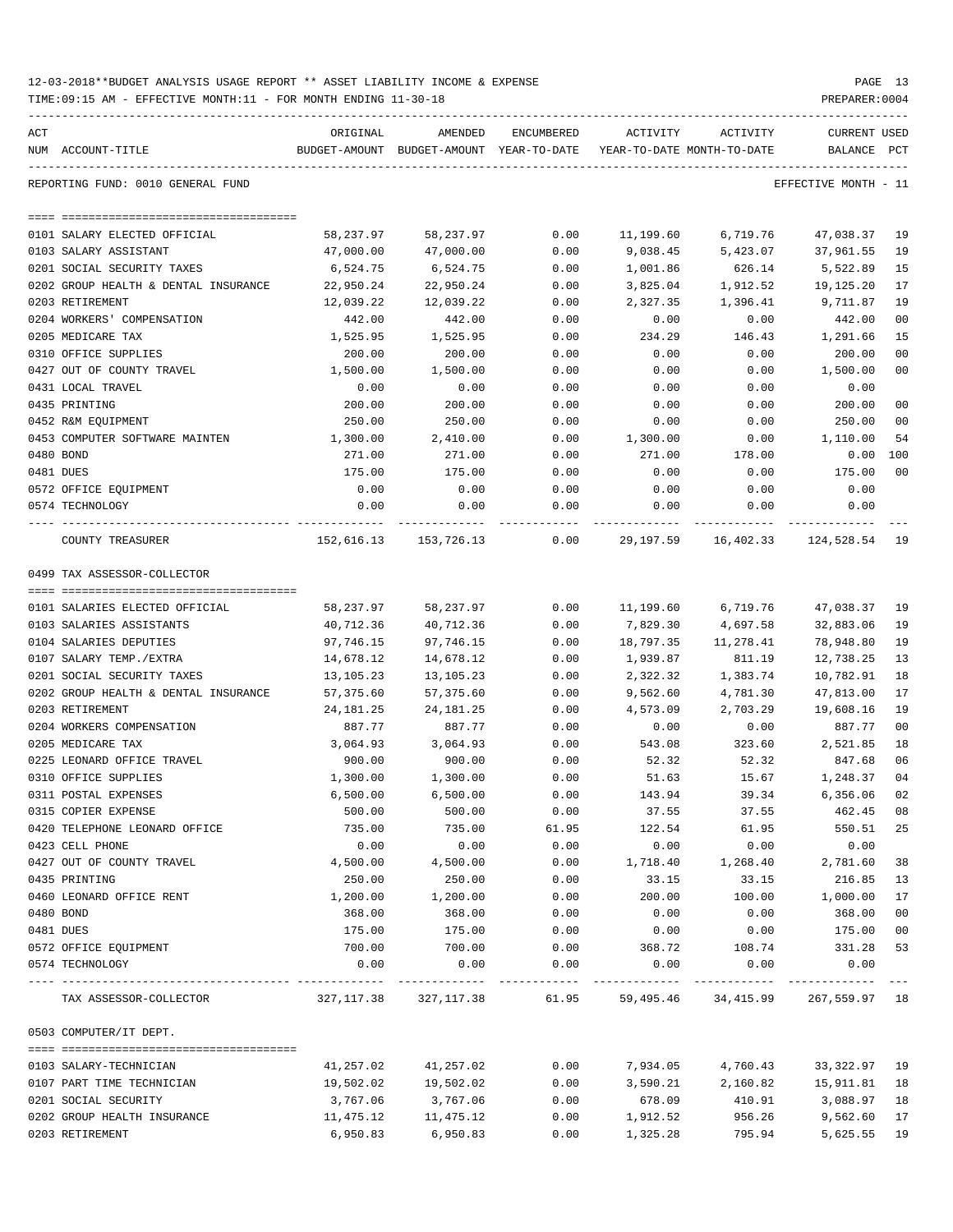| ACT | NUM ACCOUNT-TITLE                                             | ORIGINAL           | AMENDED<br>BUDGET-AMOUNT BUDGET-AMOUNT YEAR-TO-DATE | ENCUMBERED   | ACTIVITY     | ACTIVITY<br>YEAR-TO-DATE MONTH-TO-DATE | CURRENT USED<br>BALANCE PCT |                |
|-----|---------------------------------------------------------------|--------------------|-----------------------------------------------------|--------------|--------------|----------------------------------------|-----------------------------|----------------|
|     | REPORTING FUND: 0010 GENERAL FUND                             |                    |                                                     |              |              |                                        | EFFECTIVE MONTH - 11        |                |
|     | 0204 WORKERS COMPENSATION                                     | 322.41             | 322.41                                              | 0.00         | 0.00         | 0.00                                   | 322.41                      | 00             |
|     | 0205 MEDICARE TAX                                             | 881.01             | 881.01                                              | 0.00         | 158.57       | 96.09                                  | 722.44                      | 18             |
|     | 0225 TRAVEL ALLOWANCE                                         | 828.00             | 828.00                                              | 0.00         | 138.00       | 69.00                                  | 690.00                      | 17             |
|     | 0310 OFFICE SUPPLIES                                          | 200.00             | 200.00                                              | 0.00         | 0.00         | 0.00                                   | 200.00                      | 0 <sub>0</sub> |
|     | 0421 CELL PHONE ALLOWANCE                                     | 414.00             | 414.00                                              | 0.00         | 69.00        | 34.50                                  | 345.00                      | 17             |
|     | 0423 EMERGENCY INTERNET                                       | 0.00               | 455.88                                              | 0.00         | 49.02        | 49.02                                  | 406.86                      | 11             |
|     | 0427 OUT OF COUNTY TRAVEL                                     | 900.00             | 900.00                                              | 0.00         | 0.00         | 0.00                                   | 900.00                      | 0 <sub>0</sub> |
|     | 0435 PRINTING                                                 | 0.00               | 0.00                                                | 0.00         | 0.00         | 0.00                                   | 0.00                        |                |
|     | 0453 R&M COMPUTER/TRAINING                                    | 0.00               | 0.00                                                | 0.00         | 0.00         | 0.00                                   | 0.00                        |                |
|     | 0572 OFFICE EQUIPMENT                                         | 3,550.00           | 3,094.12                                            | 0.00         | 1,186.80     | 1,186.80                               | 1,907.32                    | 38             |
|     | 0574 COMPUTER/WEB SOFTWARE                                    | 3,000.00           | 3,000.00                                            | 0.00         | 0.00         | 0.00                                   | 3,000.00                    | 0 <sub>0</sub> |
|     | 0576 COUNTY COMPUTER REPLACEMENT                              | 40,000.00          | 40,000.00                                           | 0.00         | 0.00         | 0.00                                   | 40,000.00                   | 0 <sub>0</sub> |
|     | COMPUTER/IT DEPT.                                             | 133,047.47         | 133,047.47                                          | 0.00         | 17,041.54    | 10,519.77                              | 116,005.93 13               |                |
|     | 0509 CONTINGENCY                                              |                    |                                                     |              |              |                                        |                             |                |
|     | 0475 CONTINGENCY                                              |                    | 250,000.00 229,470.00                               | 0.00         | 0.00         | 0.00                                   | 229,470.00                  | 00             |
|     |                                                               |                    |                                                     |              |              |                                        |                             |                |
|     | CONTINGENCY                                                   |                    | 250,000.00 229,470.00                               | 0.00         | 0.00         | 0.00                                   | 229,470.00                  | 0 <sub>0</sub> |
|     | 0510 COURTHOUSE                                               |                    |                                                     |              |              |                                        |                             |                |
|     | 0107 REGULAR TEMP.- PART TIME                                 | 0.00               | 0.00                                                | 0.00         | 0.00         | 0.00                                   | 0.00                        |                |
|     | 0115 SALARY JANITOR                                           | 39,527.92          | 39,527.92                                           | 0.00         | 7,601.50     | 4,560.90                               | 31,926.42                   | 19             |
|     | 0201 SOCIAL SECURITY TAXES                                    | 2,450.73           | 2,450.73                                            | 0.00         | 465.38       | 279.82                                 | 1,985.35                    | 19             |
|     | 0202 GROUP HEALTH & DENTAL INSURANCE                          | 11,475.12          | 11,475.12                                           | 0.00         | 1,912.52     | 956.26                                 | 9,562.60                    | 17             |
|     | 0203 RETIREMENT                                               | 4,521.99           | 4,521.99                                            | 0.00         | 874.15       | 524.49                                 | 3,647.84                    | 19             |
|     | 0204 WORKERS' COMPENSATION                                    | 1,628.55           | 1,628.55                                            | 0.00         | 0.00         | 0.00                                   | 1,628.55                    | 0 <sub>0</sub> |
|     | 0205 MEDICARE TAX                                             | 573.15             | 573.15                                              | 0.00         | 108.84       | 65.44                                  | 464.31                      | 19             |
|     | 0310 OFFICE SUPPLIES                                          | 4,000.00           | 4,000.00                                            | 0.00         | 375.31       | 384.10                                 | 3,624.69                    | 09             |
|     | 0311 POSTAL EXPENSE                                           | 9,000.00           | 9,000.00                                            | 0.00         | $452.26 -$   | 1,130.48-                              | 9,452.26                    | 05             |
|     | 0315 COPIER RENTAL                                            | 4,300.00           | 4,300.00                                            | 0.00         | 341.59       | 341.59                                 | 3,958.41                    | 08             |
|     | 0316 EMPLOYEE AWARDS BANQUET                                  | 2,500.00           | 2,500.00                                            | 0.00         | 0.00         | 0.00                                   | 2,500.00                    | 0 <sub>0</sub> |
|     | 0330 AUTO EXPENSE-GAS AND OIL                                 | 700.00             | 700.00                                              | 0.00         | 0.00         | 0.00                                   | 700.00                      | 0 <sub>0</sub> |
|     | 0332 JANITOR SUPPLIES                                         | 0.00               | 0.00                                                | 0.00         | 0.00         | 0.00                                   | 0.00                        |                |
|     | 0353 R&M COMPUTER                                             | 0.00               | 0.00                                                | 0.00         | 0.00         | 0.00                                   | 0.00                        |                |
|     | 0420 TELEPHONE                                                | 0.00               | 0.00                                                | 0.00         | 0.00         | 0.00                                   | 0.00                        |                |
|     | 0421 INTERNET LINES                                           | 0.00               | 0.00                                                | 0.00         | 0.00         | 0.00                                   | 0.00                        |                |
|     | 0423 CELL PHONE                                               | 340.00             | 340.00                                              | 0.00         | 52.34        | 26.17                                  | 287.66                      | 15             |
|     | 0440 UTILITIES ELECTRICITY                                    | 7,000.00           | 7,000.00                                            | 0.00         | 386.32       | 158.59                                 | 6,613.68                    | 06             |
|     | 0441 UTILITIES GAS                                            | 0.00               | 0.00                                                | 0.00         | 0.00         | 0.00                                   | 0.00                        |                |
|     | 0442 UTILITIES WATER                                          | 3,600.00           | 3,600.00                                            | 0.00         | 280.30       | 280.30                                 | 3,319.70                    | 08             |
|     | 0443 TRASH PICK-UP                                            | 1,000.00           | 1,000.00                                            | 0.00         | 82.08        | 82.08                                  | 917.92                      | 08             |
|     | 0445 AIR CONDITIONER MAINTENANCE                              | 0.00               | 0.00                                                | 0.00         | 0.00         | 0.00                                   | 0.00                        |                |
|     | 0446 ELEVATOR MAINTENANCE CONTR                               | 0.00               | 0.00                                                | 0.00         | 0.00         | 0.00                                   | 0.00                        |                |
|     |                                                               |                    |                                                     |              |              |                                        |                             |                |
|     | 0450 R & M BUILDINGS                                          | 0.00               | 0.00                                                | 0.00         | 0.00         | 0.00                                   | 0.00                        | 0 <sub>0</sub> |
|     | 0453 COMPUTER SOFTWARE MAINTEN<br>0463 RENTAL PERSONNEL PAGER | 165,000.00<br>0.00 | 165,000.00<br>0.00                                  | 0.00<br>0.00 | 0.00<br>0.00 | 0.00<br>0.00                           | 165,000.00<br>0.00          |                |
|     | 0482 FIRE INSURANCE                                           | 16,500.00          |                                                     | 0.00         | 0.00         | 0.00                                   | 16,500.00                   | 0 <sub>0</sub> |
|     |                                                               |                    | 16,500.00                                           |              |              |                                        |                             |                |
|     | 0500 LAND                                                     | 0.00               | 0.00                                                | 0.00         | 0.00         | 0.00                                   | 0.00                        |                |
|     | 0530 PERMANENT IMPROVEMENTS                                   | 0.00               | 0.00                                                | 0.00         | 0.00         | 0.00                                   | 0.00                        |                |
|     | 0572 OFFICE EQUIPMENT                                         | 0.00               | 0.00                                                | 0.00         | 0.00         | 0.00                                   | 0.00                        |                |
|     | 0573 ODYSSEY SOFTWARE/EQUIPMENT                               | 0.00               | 0.00                                                | 0.00         | 0.00         | 0.00                                   | 0.00                        |                |
|     | 0574 TECHNOLOGY                                               | 1,323.00           | 1,323.00                                            | 0.00         | 0.00         | 0.00                                   | 1,323.00                    | 0 <sub>0</sub> |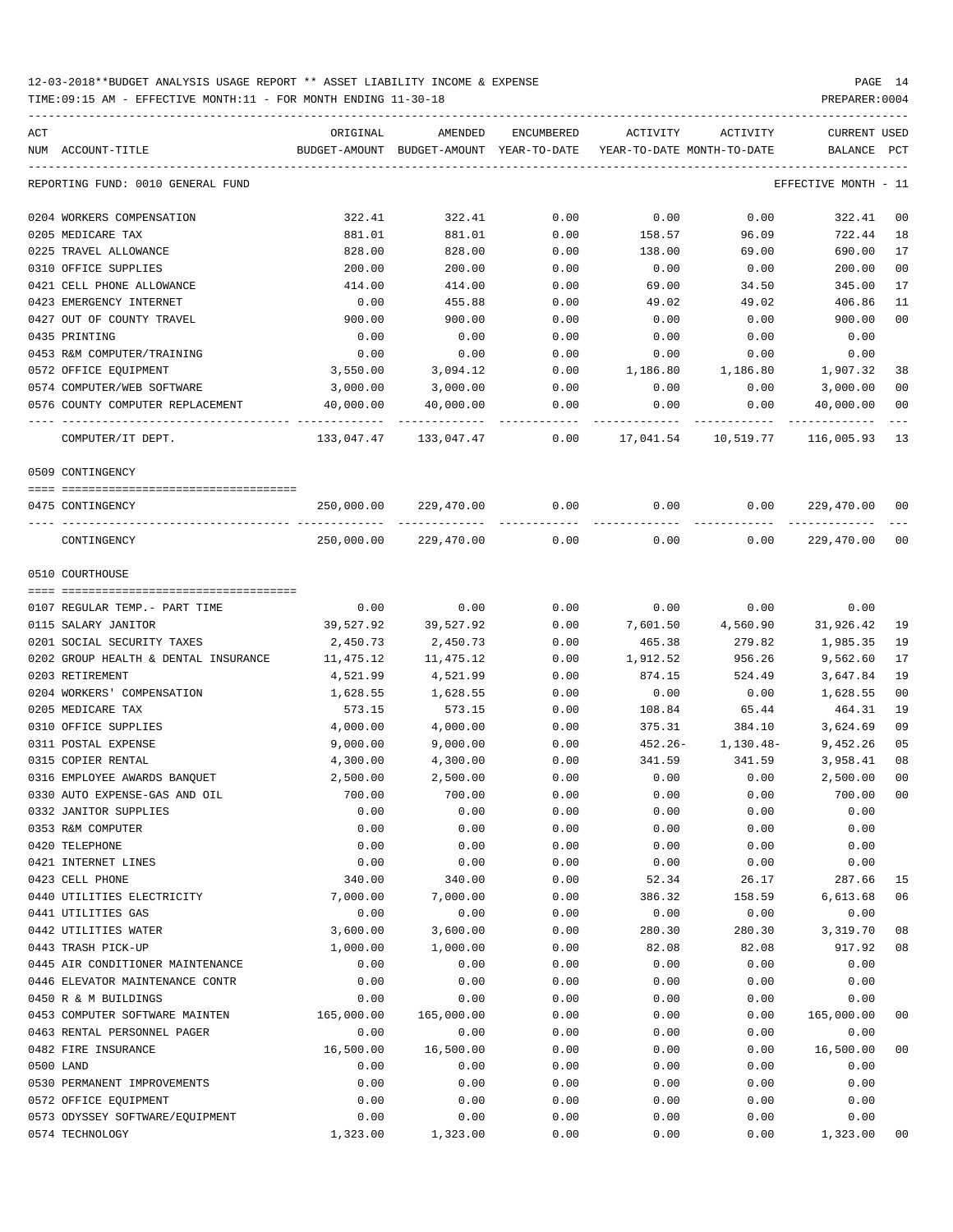TIME:09:15 AM - EFFECTIVE MONTH:11 - FOR MONTH ENDING 11-30-18 PREPARER:0004

| ACT |                                   | ORIGINAL      | AMENDED                    | ENCUMBERED | ACTIVITY                   | ACTIVITY | <b>CURRENT USED</b>  |                |
|-----|-----------------------------------|---------------|----------------------------|------------|----------------------------|----------|----------------------|----------------|
|     | NUM ACCOUNT-TITLE                 | BUDGET-AMOUNT | BUDGET-AMOUNT YEAR-TO-DATE |            | YEAR-TO-DATE MONTH-TO-DATE |          | BALANCE              | PCT            |
|     | REPORTING FUND: 0010 GENERAL FUND |               |                            |            |                            |          | EFFECTIVE MONTH - 11 |                |
|     | 0575 LAND/BUILDING                | 0.00          | 0.00                       | 0.00       | 0.00                       | 0.00     | 0.00                 |                |
|     | 0577 JANITOR EQUIPMENT            | 1,000.00      | 1,000.00                   | 0.00       | 0.00                       | 0.00     | 1,000.00             | 00             |
|     | COURTHOUSE                        | 276,440.46    | 276,440.46                 | 0.00       | 12,028.07                  | 6,529.26 | 264,412.39           | 04             |
|     | 0511 COUNTY OFFICE BUILDING       |               |                            |            |                            |          |                      |                |
|     | 0115 SALARY JANITOR               | 3,304.49      | 3,304.49                   | 0.00       | 864.28                     | 508.40   | 2,440.21             | 26             |
|     | 0201 SOCIAL SECURITY TAXES        | 204.88        | 204.88                     | 0.00       | 53.59                      | 31.53    | 151.29               | 26             |
|     | 0203 RETIREMENT                   | 378.03        | 378.03                     | 0.00       | 99.39                      | 58.47    | 278.64               | 26             |
|     | 0204 WORKER' COMPENSATION         | 136.14        | 136.14                     | 0.00       | 0.00                       | 0.00     | 136.14               | 00             |
|     | 0205 MEDICARE TAX                 | 47.92         | 47.92                      | 0.00       | 12.53                      | 7.37     | 35.39                | 26             |
|     | 0225 JANITOR TRAVEL               | 175.00        | 175.00                     | 0.00       | 0.00                       | 0.00     | 175.00               | 0 <sub>0</sub> |
|     | 0332 JANITOR SUPPLIES             | 1,000.00      | 1,000.00                   | 0.00       | 165.18                     | 69.90    | 834.82               | 17             |
|     | 0440 UTILITIES ELECTRICITY        | 5,000.00      | 5,000.00                   | 0.00       | 753.19                     | 360.81   | 4,246.81             | 15             |
|     | 0441 UTILITIES GAS                | 1,000.00      | 1,000.00                   | 77.80      | 55.11                      | 0.00     | 867.09               | 13             |
|     | 0442 UTILITIES WATER              | 1,000.00      | 1,000.00                   | 0.00       | 87.59                      | 87.59    | 912.41               | 09             |
|     | 0443 TRASH PICK-UP SERVICE        | 480.00        | 480.00                     | 0.00       | 41.04                      | 41.04    | 438.96               | 09             |
|     | 0444 LAWN MAINTENANCE             | 0.00          | 0.00                       | 0.00       | 0.00                       | 0.00     | 0.00                 |                |
|     | 0450 R & M BUILDING               | 9,000,00      | 9,000.00                   | 225.00     | 442.47                     | 442.47   | 8,332.53             | 07             |
|     | 0482 FIRE INSURANCE               | 1,000.00      | 1,000.00                   | 0.00       | 0.00                       | 0.00     | 1,000.00             | 0 <sub>0</sub> |
|     | 0535 BUILDINGS                    | 0.00          | 0.00                       | 0.00       | 0.00                       | 0.00     | 0.00                 |                |
|     | COUNTY OFFICE BUILDING            | 22,726.46     | 22,726.46                  | 302.80     | 2,574.37                   | 1,607.58 | 19,849.29            | 13             |
|     | 0512 CO-OP OFFICE BUILDING        |               |                            |            |                            |          |                      |                |
|     | 0332 JANITOR SUPPLIES             | 500.00        | 500.00                     | 0.00       | 64.42                      | 64.42    | 435.58               | 13             |
|     | 0440 UTILITIES ELECTRICITY        | 6,000.00      | 6,000.00                   | 0.00       | 676.53                     | 368.12   | 5,323.47             | 11             |
|     | 0442 UTILITIES WATER              | 700.00        | 700.00                     | 0.00       | 59.60                      | 59.60    | 640.40               | 09             |
|     | 0450 R&M BUILDING                 | 1,000.00      | 1,000.00                   | 0.00       | 0.00                       | 0.00     | 1,000.00             | 00             |
|     | 0482 FIRE INSURANCE               | 1,400.00      | 1,400.00                   | 0.00       | 0.00                       | 0.00     | 1,400.00             | 0 <sub>0</sub> |
|     | 0535 BUILDINGS                    | 0.00          | 0.00                       | 0.00       | 0.00                       | 0.00     | 0.00                 |                |
|     |                                   |               |                            |            |                            |          |                      |                |
|     | CO-OP OFFICE BUILDING             | 9,600.00      | 9,600.00                   | 0.00       | 800.55                     | 492.14   | 8,799.45             | 08             |
|     | 0513 COURTHOUSE SOUTH ANNEX       |               |                            |            |                            |          |                      |                |
|     | 0115 SALARY JANITOR               | 13,209.04     | 13,209.04                  | 0.00       | 2,351.35                   | 1,410.81 | 10,857.69            | 18             |
|     | 0201 SOCIAL SECURITY TAXES        | 818.96        | 818.96                     | 0.00       | 145.78                     | 87.46    | 673.18               | 18             |
|     | 0203 RETIREMENT                   | 1,511.11      | 1,511.11                   | 0.00       | 270.38                     | 162.22   | 1,240.73             | 18             |
|     | 0204 WORKERS' COMPENSATION        | 544.21        | 544.21                     | 0.00       | 0.00                       | 0.00     | 544.21               | 00             |
|     | 0205 MEDICARE TAX                 | 191.53        | 191.53                     | 0.00       | 34.06                      | 20.44    | 157.47               | 18             |
|     | 0315 COPIER RENTAL                | 1,500.00      | 1,500.00                   | 0.00       | 109.46                     | 109.46   | 1,390.54             | 07             |
|     | 0332 JANITOR SUPPLIES             | 2,000.00      | 2,000.00                   | 8.31       | 160.33                     | 76.94    | 1,831.36             | 08             |
|     | 0420 TELEPHONE                    | 5,500.00      | 5,500.00                   | 29.07      | 867.89                     | 431.38   | 4,603.04             | 16             |
|     | 0421 INTERNET                     | 3,500.00      | 3,500.00                   | 0.00       | 0.00                       | 0.00     | 3,500.00             | 0 <sub>0</sub> |
|     | 0440 UTILITIES ELECTRICITY        | 6,000.00      | 6,000.00                   | 0.00       | 810.96                     | 353.12   | 5,189.04             | 14             |
|     | 0441 UTILITIES GAS                | 1,300.00      | 1,300.00                   | 0.00       | 131.71                     | 78.27    | 1,168.29             | 10             |
|     | 0442 UTILITIES WATER              | 1,300.00      | 1,300.00                   | 0.00       | 102.08                     | 102.08   | 1,197.92             | 08             |
|     | 0443 TRASH PICKUP SERVICE         | 1,000.00      | 1,000.00                   | 0.00       | 82.08                      | 82.08    | 917.92               | 08             |
|     | 0444 LAWN MAINTENANCE             | 0.00          | 0.00                       | 0.00       | 0.00                       | 0.00     | 0.00                 |                |
|     | 0450 R&M BUILDING                 | 5,000.00      | 5,000.00                   | 0.00       | 334.36                     | 0.00     | 4,665.64             | 07             |
|     | 0455 PARKING LOT                  | 0.00          | 0.00                       | 0.00       | 0.00                       | 0.00     | 0.00                 |                |

0482 FIRE INSURANCE 2,300.00 2,300.00 0.00 0.00 0.00 2,300.00 00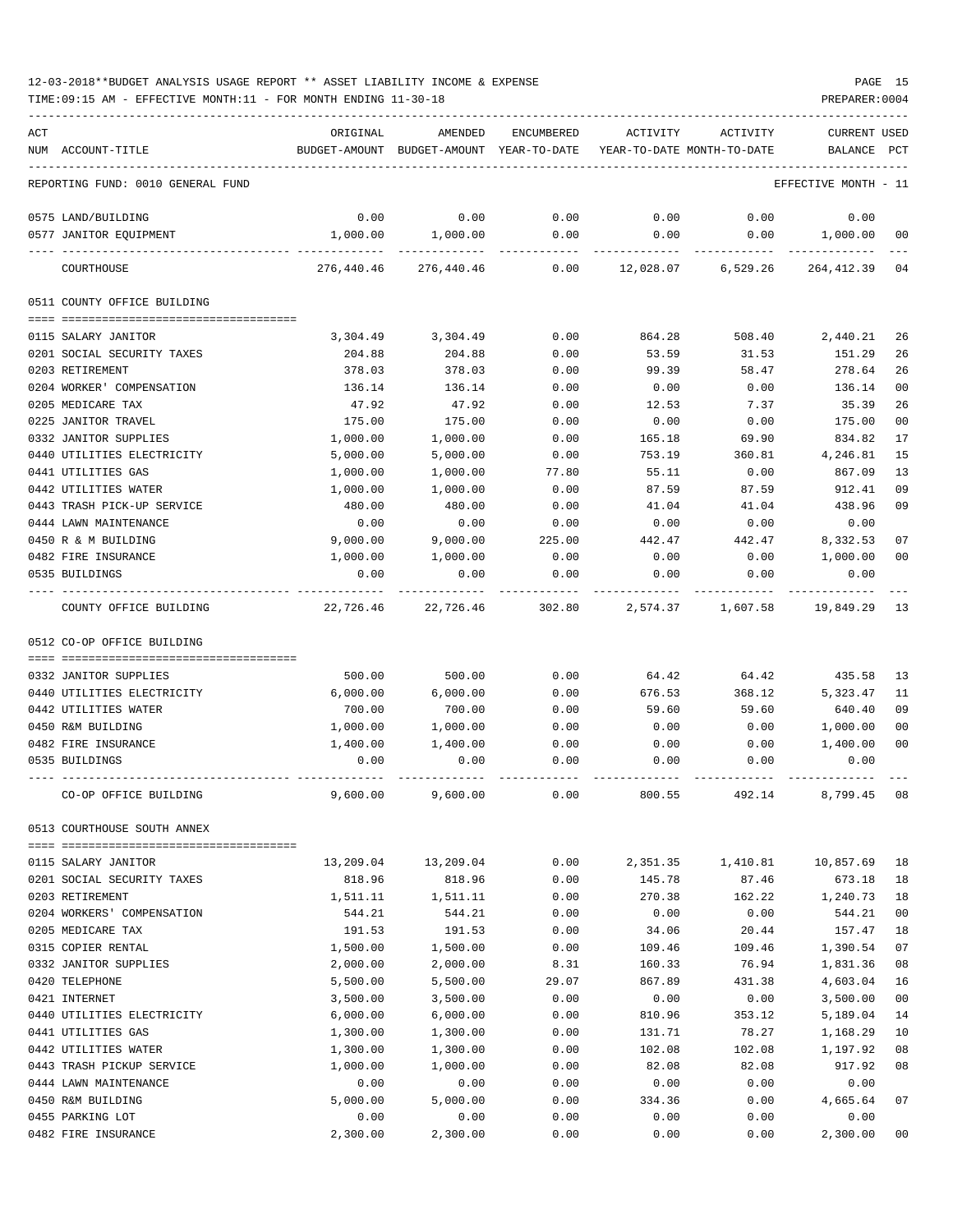| ACT |                                   | ORIGINAL  | AMENDED                                  | ENCUMBERED    | ACTIVITY                               | ACTIVITY | <b>CURRENT USED</b>  |                |
|-----|-----------------------------------|-----------|------------------------------------------|---------------|----------------------------------------|----------|----------------------|----------------|
|     | NUM ACCOUNT-TITLE                 |           | BUDGET-AMOUNT BUDGET-AMOUNT YEAR-TO-DATE |               | YEAR-TO-DATE MONTH-TO-DATE             |          | BALANCE              | $_{\rm PCT}$   |
|     |                                   |           |                                          |               |                                        |          |                      |                |
|     | REPORTING FUND: 0010 GENERAL FUND |           |                                          |               |                                        |          | EFFECTIVE MONTH - 11 |                |
|     | 0531 ANNEX                        | 0.00      | 0.00                                     | 0.00          | 0.00                                   | 0.00     | 0.00                 |                |
|     |                                   |           |                                          |               |                                        |          |                      |                |
|     | COURTHOUSE SOUTH ANNEX            | 45,674.85 | 45,674.85                                | 37.38         | 5,400.44                               | 2,914.26 | 40,237.03            | 12             |
|     | 0514 CITY HALL ANNEX              |           |                                          |               |                                        |          |                      |                |
|     |                                   |           |                                          |               |                                        |          |                      |                |
|     | 0421 TELEPHONE/INTERNET           | 4,400.00  | 4,400.00                                 |               | $0.00$ $732.93$ $367.23$ $3,667.07$ 17 |          |                      |                |
|     | CITY HALL ANNEX                   | 4,400.00  | 4,400.00                                 | 0.00          | 732.93                                 | 367.23   | 3,667.07 17          |                |
|     | 0515 WINDOM CO.BLDG.              |           |                                          |               |                                        |          |                      |                |
|     |                                   |           |                                          |               |                                        |          |                      |                |
|     | 0440 UTILITIES ELECTRICITY        | 1,500.00  | 1,500.00                                 | 0.00          | 88.26                                  | 41.53    | 1,411.74             | 06             |
|     | 0441 UTILITIES GAS                | 700.00    | 700.00                                   | 48.65         | 48.18                                  | 48.18    | 603.17               | 14             |
|     | 0442 UTILITIES WATER              | 0.00      | 0.00                                     | 0.00          | 0.00                                   | 0.00     | 0.00                 |                |
|     | 0444 LAWN MAINTENANCE             | 800.00    | 800.00                                   | 0.00          | 100.00                                 | 100.00   | 700.00               | 13             |
|     | 0450 R&M BUILDING                 | 1,000.00  | 1,000.00                                 | 0.00          | 0.00                                   | 0.00     | 1,000.00             | 00             |
|     | 0482 FIRE INSURANCE               | 1,600.00  | 1,600.00                                 | 0.00          | 0.00                                   | 0.00     | 1,600.00             | 00             |
|     | 0501 PEST CONTROL                 | 120.00    | 120.00                                   | 0.00          | 0.00                                   | 0.00     | 120.00               | 00             |
|     |                                   |           |                                          |               |                                        |          |                      |                |
|     | WINDOM CO.BLDG.                   | 5,720.00  | 5,720.00                                 | 48.65         | 236.44                                 | 189.71   | 5,434.91             | 05             |
|     | 0516 AGRILIFE EXTENSION BUILDING  |           |                                          |               |                                        |          |                      |                |
|     | 0115 SALARY JANITOR               | 2,643.42  | 2,643.42                                 | 0.00          | 406.72                                 | 254.20   | 2,236.70             | 15             |
|     | 0201 SOCIAL SECURITY TAXES        | 163.89    | 163.89                                   | 0.00          | 25.23                                  | 15.77    | 138.66               | 15             |
|     | 0203 RETIREMENT                   | 302.41    | 302.41                                   | 0.00          | 46.78                                  | 29.24    | 255.63               | 15             |
|     | 0204 WORKERS' COMPENSATION        | 108.91    | 108.91                                   | 0.00          | 0.00                                   | 0.00     | 108.91               | 00             |
|     | 0205 MEDICARE TAX                 |           |                                          |               |                                        |          | 32.42                | 15             |
|     |                                   | 38.33     | 38.33                                    | 0.00          | 5.91                                   | 3.69     |                      |                |
|     | 0225 JANITOR TRAVEL               | 250.00    | 250.00                                   | 0.00          | 0.00                                   | 0.00     | 250.00               | 0 <sub>0</sub> |
|     | 0332 JANITOR SUPPLIES             | 500.00    | 500.00                                   | 0.00          | 83.43                                  | 0.00     | 416.57               | 17             |
|     | 0420 TELEPHONE                    | 0.00      | 0.00                                     | 0.00          | 0.00                                   | 0.00     | 0.00                 |                |
|     | 0440 UTILITIES ELECTRICITY        | 5,000.00  | 5,000.00                                 | 0.00          | 809.72                                 | 480.62   | 4,190.28             | 16             |
|     | 0441 UTILITIES GAS                | 0.00      | 0.00                                     | 0.00          | 0.00                                   | 0.00     | 0.00                 |                |
|     | 0442 UTILITIES WATER              | 650.00    | 650.00                                   | 0.00          | 67.00                                  | 67.00    | 583.00               | 10             |
|     | 0443 TRASH PICKUP SERVICE         | 0.00      | 0.00                                     | 0.00          | 0.00                                   | 0.00     | 0.00                 |                |
|     | 0444 LAWN MAINTENANCE             | 0.00      | 0.00                                     | 0.00          | 0.00                                   | 0.00     | 0.00                 |                |
|     | 0450 R&M BUILDING                 | 600.00    | 600.00                                   | 0.00          | 52.00                                  | 0.00     | 548.00               | 09             |
|     | 0482 FIRE INSURANCE               | 1,000.00  | 1,000.00                                 | 0.00          | 0.00                                   | 0.00     | 1,000.00             | 00             |
|     | 0530 BUILDING REMODEL             | 0.00      | 0.00                                     | 0.00          | 0.00                                   | 0.00     | 0.00                 |                |
|     | 0535 BUILDING CONSTRUCTION        | 0.00      | 0.00                                     | 0.00          | 0.00                                   | 0.00     | 0.00                 |                |
|     | 0572 OFFICE EQUIPMENT             | 0.00      | 0.00                                     | 0.00          | 0.00                                   | 0.00     | 0.00                 |                |
|     | AGRILIFE EXTENSION BUILDING       | 11,256.96 | -----------<br>11,256.96                 | -----<br>0.00 | 1,496.79                               | 850.52   | 9,760.17 13          |                |
|     | 0517 COURTHOUSE EAST ANNEX        |           |                                          |               |                                        |          |                      |                |
|     |                                   |           |                                          |               |                                        |          |                      |                |
|     | 0535 BUILDING                     | 0.00      | 0.00                                     | 0.00          | 0.00                                   | 0.00     | 0.00                 |                |
|     | COURTHOUSE EAST ANNEX             | 0.00      | 0.00                                     | 0.00          | 0.00                                   | 0.00     | 0.00                 |                |
|     | 0518 COUNTY OFFICES RELOCATION    |           |                                          |               |                                        |          |                      |                |
|     |                                   |           |                                          |               |                                        |          |                      |                |
|     | 0311 POSTAL EXPENSES              | 344.00    | 344.00                                   | 0.00          | 0.00                                   | 0.00     | 344.00               | 00             |
|     | 0332 JANITOR SUPPLIES             | 4,500.00  | 4,500.00                                 | 77.80         | 550.66                                 | 299.48   | 3,871.54 14          |                |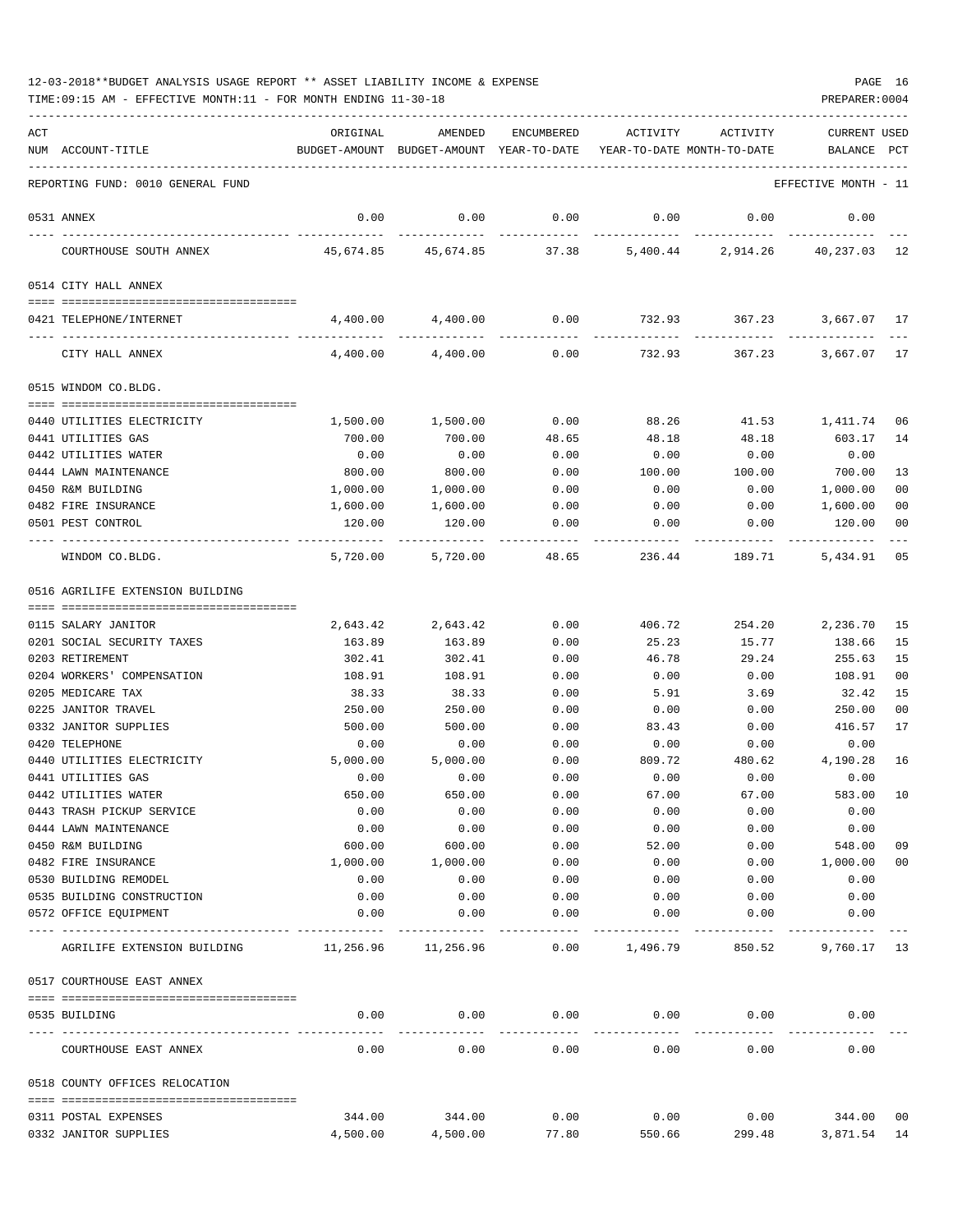TIME:09:15 AM - EFFECTIVE MONTH:11 - FOR MONTH ENDING 11-30-18 PREPARER:0004

| ACT | NUM ACCOUNT-TITLE                                    | ORIGINAL   | AMENDED<br>BUDGET-AMOUNT BUDGET-AMOUNT YEAR-TO-DATE             | ENCUMBERED                  |           | ACTIVITY ACTIVITY<br>YEAR-TO-DATE MONTH-TO-DATE | CURRENT USED<br>BALANCE PCT                 |                |
|-----|------------------------------------------------------|------------|-----------------------------------------------------------------|-----------------------------|-----------|-------------------------------------------------|---------------------------------------------|----------------|
|     |                                                      |            |                                                                 |                             |           |                                                 |                                             |                |
|     | REPORTING FUND: 0010 GENERAL FUND                    |            |                                                                 |                             |           |                                                 | EFFECTIVE MONTH - 11                        |                |
|     | 0420 UTILITIES TELEPHONE                             | 19,900.00  |                                                                 | 19,900.00 1,434.06          | 2,823.27  | 1,408.12                                        | 15,642.67                                   | 21             |
|     | 0421 INTERNET SERVICES                               | 11,300.00  | 11,300.00                                                       | 0.00                        | 2,191.52  | 1,095.76                                        | 9,108.48                                    | 19             |
|     | 0440 UTILITIES ELECTRICITY                           | 31,600.00  | 31,600.00                                                       | 0.00                        | 1,572.14  | 1,094.60                                        | 30,027.86                                   | 05             |
|     | 0441 UTILITIES GAS                                   | 4,400.00   | 4,400.00                                                        | 0.00                        | 148.06    | 148.06                                          | 4,251.94                                    | 03             |
|     | 0442 UTILITIES WATER                                 | 6,400.00   | 6,400.00                                                        | 0.00                        | 225.60    | 225.60                                          | 6,174.40                                    | 0 <sub>4</sub> |
|     | 0443 TRASH PICKUP SERVICE                            | 1,935.00   | 1,935.00                                                        | 0.00                        | 145.38    | 145.38                                          | 1,789.62                                    | 08             |
|     | 0450 R & M BUILDING                                  | 12,000.00  | 12,000.00                                                       | 0.00                        | 2,144.80  | 61.80                                           | 9,855.20                                    | 18             |
|     | 0460 MOVING EXPENSES                                 | 0.00       | 0.00                                                            | 0.00                        | 0.00      | 0.00                                            | 0.00                                        |                |
|     | 0470 OFFICE SPACE LEASE                              | 121,200.00 | 121,200.00                                                      | 0.00                        | 29,125.00 | 10,100.00                                       | 92,075.00                                   | 24             |
|     | 0483 ALARM MONITORING                                | 900.00     | 900.00                                                          | 0.00                        | 885.60    | 0.00                                            | 14.40                                       | 98             |
|     | 0484 CLEANING SERVICES                               | 0.00       | 0.00                                                            | 0.00                        | 0.00      | 0.00                                            | 0.00                                        |                |
|     | 0501 PEST CONTROL                                    | 1,340.00   | 1,340.00                                                        | 0.00                        | 225.00    | 225.00                                          | 1,115.00                                    | 17             |
|     | COUNTY OFFICES RELOCATION                            | 215,819.00 |                                                                 | 215,819.00 1,511.86         |           |                                                 | 174,270.11 19                               |                |
|     | 0519 GOVERNMENT BUILDING                             |            |                                                                 |                             |           |                                                 |                                             |                |
|     | 0165 CONSTRUCTION                                    | 200,000.00 | 200,000.00                                                      | 0.00                        |           |                                                 | $0.00$ $0.00$ $200,000.00$                  | 00             |
|     | GOVERNMENT BUILDING                                  | 200,000.00 | 200,000.00                                                      | 0.00                        | 0.00      | 0.00                                            | 200,000.00                                  | 0 <sub>0</sub> |
|     | 0520 LAKE FANNIN                                     |            |                                                                 |                             |           |                                                 |                                             |                |
|     |                                                      |            |                                                                 |                             |           |                                                 |                                             |                |
|     | 0484 GENERAL LIABILITY INSURANCE                     |            | $0.00$ 2,025.00                                                 |                             |           | $0.00$ $2,025.00$ $2,025.00$                    | 0.00 100                                    |                |
|     | LAKE FANNIN                                          | 0.00       | 2,025.00                                                        | 0.00                        | 2,025.00  | 2,025.00                                        | 0.00 100                                    |                |
|     | 0540 AMBULANCE SERVICE                               |            |                                                                 |                             |           |                                                 |                                             |                |
|     | 0417 AMBULANCE SERVICE                               | 540,000.00 | 540,000.00                                                      | 0.00                        |           |                                                 | 90,000.00 45,000.00 450,000.00 17           |                |
|     | AMBULANCE SERVICE                                    |            | 540,000.00 540,000.00                                           |                             |           |                                                 | $0.00$ $90,000.00$ $45,000.00$ $450,000.00$ | 17             |
|     | 0543 FIRE PROTECTION                                 |            |                                                                 |                             |           |                                                 |                                             |                |
|     |                                                      | 84,000.00  | 84,000.00                                                       |                             |           | 21,000.00 21,000.00                             | 63,000.00 25                                |                |
|     | 04T0 FIKE PROTECTION SERVICE<br>0422 R&M RADIO/TOWER | 700.00     | 700.00                                                          | 0.00<br>0.00                | 0.00      | 0.00                                            | 700.00 00                                   |                |
|     | 0440 UTILITIES ELECTRICITY                           | 0.00       | 0.00                                                            | 0.00                        | 0.00      | 0.00                                            | 0.00                                        |                |
|     | 0447 REPEATER SERVICE CONTRACT 8,507.60              |            |                                                                 | 8,507.60 0.00 8,507.60      |           | 0.00                                            | $0.00$ 100                                  |                |
|     | 0490 FCC RADIO LICENSE                               | 0.00       | 0.00                                                            | 0.00                        | 0.00      | 0.00                                            | 0.00                                        |                |
|     | FIRE PROTECTION                                      |            | 93,207.60  93,207.60  0.00  29,507.60  21,000.00  63,700.00  32 | -------------- ------------ |           |                                                 |                                             |                |
|     | 0551 CONSTABLE PRECINCT # 1                          |            |                                                                 |                             |           |                                                 |                                             |                |
|     |                                                      |            |                                                                 |                             |           |                                                 |                                             |                |
|     | 0101 SALARY ELECTED OFFICIAL                         |            | 33, 154.57 33, 154.57                                           | 0.00                        |           |                                                 | 6,375.90 3,825.54 26,778.67                 | 19             |
|     | 0201 SOCIAL SECURITY TAXES                           | 2,204.38   | 2,204.38                                                        | 0.00                        | 393.26    | 236.16                                          | 1,811.12                                    | 18             |
|     | 0202 GROUP HEALTH & DENTAL INSURANCE                 | 5,737.56   | 5,737.56                                                        | 0.00                        | 874.96    | 437.48                                          | 4,862.60                                    | 15             |
|     | 0203 RETIREMENT                                      | 3,792.88   | 3,792.88                                                        | 0.00                        | 733.15    | 439.89                                          | 3,059.73                                    | 19             |
|     | 0204 WORKERS' COMPENSATION                           | 878.20     | 878.20                                                          | 0.00                        | 0.00      | 0.00                                            | 878.20                                      | 0 <sub>0</sub> |
|     | 0205 MEDICARE TAX                                    | 515.54     | 515.54                                                          | 0.00                        | 91.97     | 55.23                                           | 423.57                                      | 18             |
|     | 0310 OFFICE SUPPLIES                                 | 50.00      | 50.00                                                           | 0.00                        | 0.00      | 0.00                                            | 50.00                                       | 0 <sub>0</sub> |
|     | 0311 POSTAL EXPENSES                                 | 300.00     | 300.00                                                          | 0.00                        | 3.71      | 3.71                                            | 296.29                                      | 01             |
|     | 0330 AUTO EXPENSE-GAS AND OIL                        | 1,625.00   | 1,625.00                                                        | 45.49                       | 0.00      | 0.00                                            | 1,579.51                                    | 03             |

0421 ONLINE RESEARCH/ACCURINT 600.00 600.00 0.00 50.00 50.00 550.00 08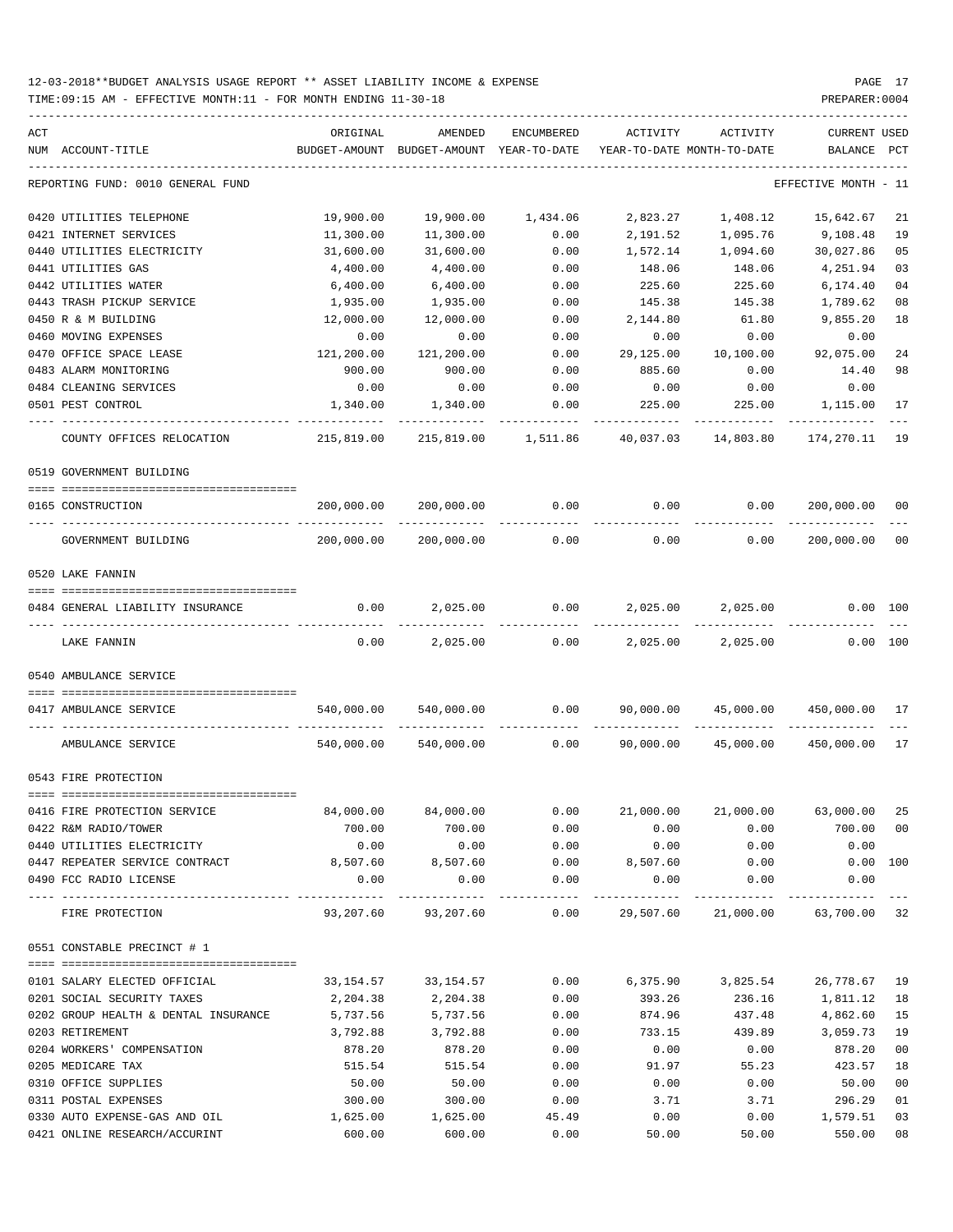TIME:09:15 AM - EFFECTIVE MONTH:11 - FOR MONTH ENDING 11-30-18 PREPARER:0004

| ACT                                  | ORIGINAL                | AMENDED                    | ENCUMBERED           | ACTIVITY                   | ACTIVITY     | <b>CURRENT USED</b>                  |                |
|--------------------------------------|-------------------------|----------------------------|----------------------|----------------------------|--------------|--------------------------------------|----------------|
| NUM ACCOUNT-TITLE                    | BUDGET-AMOUNT           | BUDGET-AMOUNT YEAR-TO-DATE |                      | YEAR-TO-DATE MONTH-TO-DATE |              | BALANCE                              | $_{\rm PCT}$   |
| REPORTING FUND: 0010 GENERAL FUND    |                         |                            |                      |                            |              | EFFECTIVE MONTH - 11                 |                |
| 0422 R & M RADIO                     | 200.00                  | 200.00                     | 0.00                 | 0.00                       | 0.00         | 200.00                               | 0 <sub>0</sub> |
| 0427 TRAVEL EXPENSE                  | 2,400.00                | 2,400.00                   | 0.00                 | 400.00                     | 200.00       | 2,000.00                             | 17             |
| 0435 PRINTING                        | 50.00                   | 50.00                      | 0.00                 | 0.00                       | 0.00         | 50.00                                | 0 <sub>0</sub> |
| 0480 BOND                            | 178.00                  | 178.00                     | 0.00                 | 0.00                       | 0.00         | 178.00                               | 0 <sub>0</sub> |
| 0488 LAW ENFORCEMENT PROF. INS       | 525.00                  | 525.00                     | 0.00                 | 483.00                     | 0.00         | 42.00                                | 92             |
| 0572 EQUIPMENT                       | 0.00                    | 0.00                       | 0.00                 | 0.00                       | 0.00         | 0.00                                 |                |
| 0574 TECHNOLOGY                      | 0.00                    | 0.00                       | 0.00                 | 0.00                       | 0.00         | 0.00                                 |                |
| CONSTABLE PRECINCT # 1               | 52,211.13               | 52,211.13                  | 45.49                | 9,405.95                   | 5,248.01     | 42,759.69 18                         |                |
| 0552 CONSTABLE PRECINCT #2           |                         |                            |                      |                            |              |                                      |                |
|                                      |                         |                            |                      |                            |              |                                      |                |
| 0101 SALARY ELECTED OFFICIAL         | 16,099.05               | 16,099.05                  | 0.00                 | 3,095.95                   | 1,857.57     | 13,003.10                            | 19             |
| 0201 SOCIAL SECURITY TAXES           | 1,146.94                | 1,146.94                   | 0.00                 | 216.75                     | 127.57       | 930.19                               | 19             |
| 0202 GROUP HEALTH & DENTAL INSURANCE | 11,475.12               | 11,475.12                  | 0.00                 | 1,912.52                   | 956.26       | 9,562.60                             | 17             |
| 0203 RETIREMENT                      | 1,841.73                | 1,841.73                   | 0.00                 | 356.05                     | 213.63       | 1,485.68                             | 19             |
| 0204 WORKERS' COMPENSATION           | 456.93                  | 456.93                     | 0.00                 | 0.00                       | 0.00         | 456.93                               | 0 <sup>0</sup> |
| 0205 MEDICARE TAX                    | 268.24                  | 268.24                     | 0.00                 | 50.70                      | 29.84        | 217.54                               | 19             |
| 0310 OFFICE SUPPLIES                 | 100.00                  | 100.00                     | 0.00                 | 0.00                       | 0.00         | 100.00                               | 0 <sub>0</sub> |
| 0311 POSTAL EXPENSES                 | 600.00                  | 600.00                     | 0.00                 | 0.00                       | 0.00         | 600.00                               | 0 <sub>0</sub> |
| 0330 AUTO EXPENSE-GAS AND OIL        | 1,400.00                | 1,400.00                   | 0.00                 | 0.00                       | 0.00         | 1,400.00                             | 0 <sub>0</sub> |
| 0422 R & M RADIO                     | 164.00                  | 164.00                     | 0.00                 | 0.00                       | 0.00         | 164.00                               | 00             |
| 0427 TRAVEL EXPENSE                  | 2,400.00                | 2,400.00                   | 0.00                 | 400.00                     | 200.00       | 2,000.00                             | 17             |
| 0428 TRAINING/TUITION/TRAVEL         | 228.00                  | 228.00                     | 0.00                 | 0.00                       | 0.00         | 228.00                               | 0 <sup>0</sup> |
| 0435 PRINTING                        | 100.00                  | 100.00                     | 0.00                 | 0.00                       | 0.00         | 100.00                               | 0 <sub>0</sub> |
| 0480 BOND                            | 178.00                  | 178.00                     | 0.00                 | 0.00                       | 0.00         | 178.00                               | 0 <sub>0</sub> |
| 0488 LAW ENFOREMENT PROF. INS.       | 550.00                  | 550.00                     | 0.00                 | 483.00                     | 0.00         | 67.00                                | 88             |
| 0573 RADIO EQUIPMENT                 | 445.00                  | 445.00                     | 0.00                 | 0.00                       | 0.00         | 445.00                               | 0 <sub>0</sub> |
| 0574 TECHNOLOGY                      | 0.00                    | 0.00                       | 0.00                 | 0.00                       | 0.00         | 0.00                                 |                |
| CONSTABLE PRECINCT #2                | 37,453.01               | 37,453.01                  | 0.00                 | 6,514.97                   | 3,384.87     | 30,938.04                            | 17             |
| 0553 CONSTABLE PRECINCT # 3          |                         |                            |                      |                            |              |                                      |                |
| 0101 SALARY ELECTED OFFICIAL         | 14,310.57               | 14,310.57                  | 0.00                 | 2,752.05                   | 1,651.23     | 11,558.52                            | 19             |
| 0201 SOCIAL SECURITY TAXES           | 1,036.06                | 1,036.06                   | 0.00                 | 195.45                     | 114.79       | 840.61                               | 19             |
| 0202 GROUP HEALTH & DENTAL INSURANCE | 11,475.12               | 11,475.12                  | 0.00                 | 1,912.52                   | 956.26       | 9,562.60                             | 17             |
| 0203 RETIREMENT                      | 1,637.13                | 1,637.13                   | 0.00                 | 316.50                     | 189.90       | 1,320.63                             | 19             |
| 0204 WORKERS' COMPENSATION           | 412.75                  | 412.75                     | 0.00                 | 0.00                       | 0.00         | 412.75                               | 0 <sub>0</sub> |
| 0205 MEDICARE TAX                    | 242.30                  | 242.30                     | 0.00                 | 45.70                      | 26.84        | 196.60                               | 19             |
| 0310 OFFICE SUPPLIES                 | 100.00                  | 100.00                     | 0.00                 | 0.00                       | 0.00         | 100.00                               | 0 <sub>0</sub> |
| 0311 POSTAL EXPENSES                 | 600.00                  | 600.00                     | 0.00                 | 0.00                       | 0.00         | 600.00                               | 0 <sub>0</sub> |
| 0330 AUTO EXPENSE-GAS AND OIL        | 1,400.00                | 1,400.00                   | 0.00                 | 0.00                       | 0.00         | 1,400.00                             | 00             |
| 0427 TRAVEL EXPENSE                  | 2,400.00                | 2,400.00                   | 0.00                 | 400.00                     | 200.00       | 2,000.00                             | 17             |
| 0435 PRINTING                        | 100.00                  | 100.00                     | 0.00                 | 0.00                       | 0.00         | 100.00                               | 0 <sub>0</sub> |
| 0480 BOND                            | 0.00                    | 0.00                       | 0.00                 | 0.00                       | 0.00         | 0.00                                 |                |
| 0488 LAW ENFORCEMENT PROF. INS       | 550.00                  | 550.00                     | 0.00                 | 483.00                     | 0.00         | 67.00                                | 88             |
| 0573 RADIO EOUIPMENT                 | 0.00                    | 0.00                       | 0.00                 | 0.00                       | 0.00         | 0.00                                 |                |
| CONSTABLE PRECINCT # 3               | 34, 263. 93 34, 263. 93 |                            | ------------<br>0.00 | .                          | ------------ | 6, 105. 22 3, 139. 02 28, 158. 71 18 |                |
| 0555 ANIMAL CONTROL OFFICER          |                         |                            |                      |                            |              |                                      |                |
| 0441 ANIMAL CONTROL OFFICER/SERVICES | $4,000.00$ $4,000.00$   |                            | 0.00                 | 0.00                       |              | 0.00<br>4,000.00 00                  |                |
|                                      |                         |                            |                      |                            |              |                                      |                |

-----------------------------------------------------------------------------------------------------------------------------------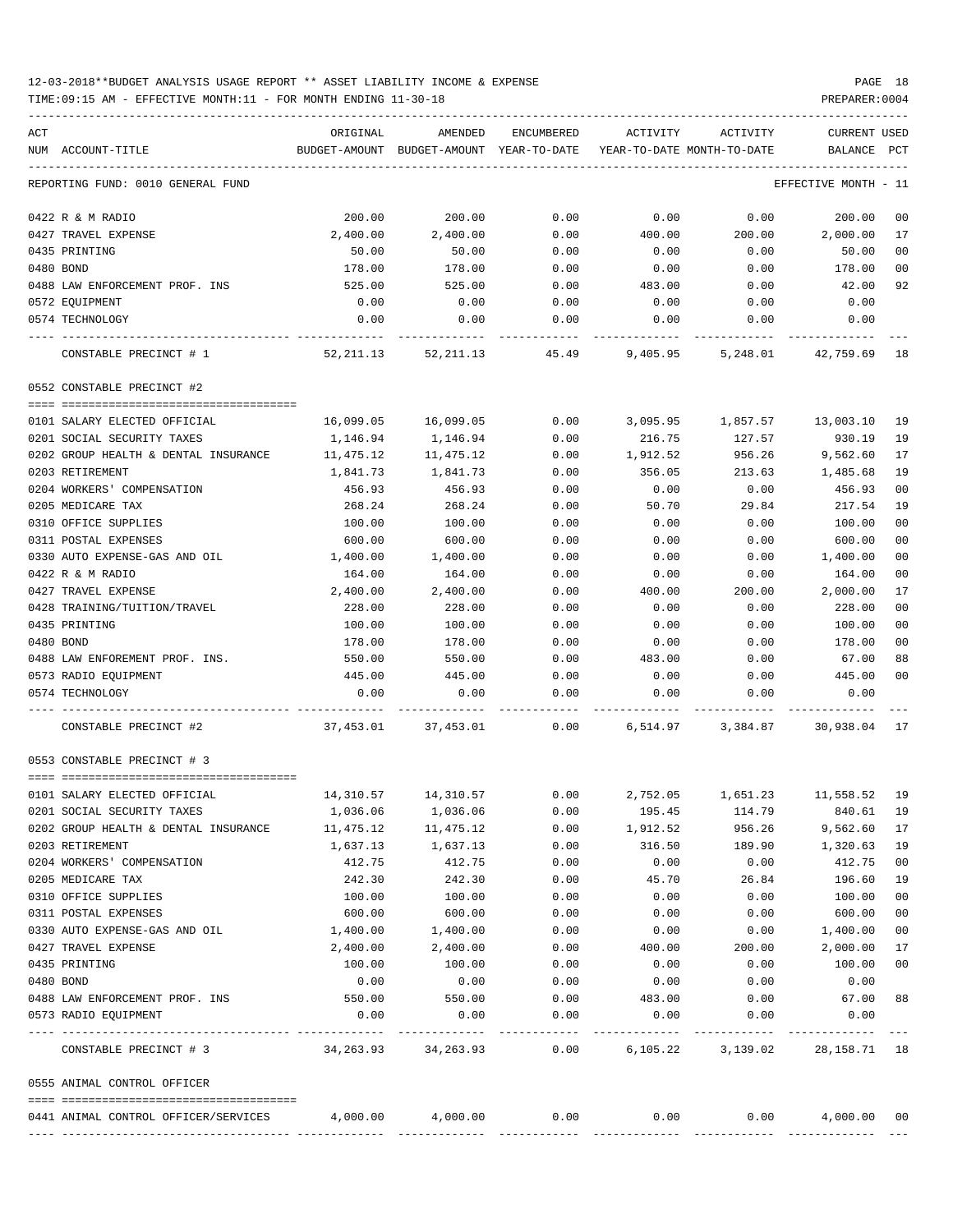| ACT | NUM ACCOUNT-TITLE                                | ORIGINAL                | AMENDED<br>BUDGET-AMOUNT BUDGET-AMOUNT YEAR-TO-DATE | ENCUMBERED   | ACTIVITY<br>YEAR-TO-DATE MONTH-TO-DATE | ACTIVITY              | CURRENT USED<br>BALANCE | PCT      |
|-----|--------------------------------------------------|-------------------------|-----------------------------------------------------|--------------|----------------------------------------|-----------------------|-------------------------|----------|
|     |                                                  |                         |                                                     |              |                                        |                       |                         |          |
|     | REPORTING FUND: 0010 GENERAL FUND                |                         |                                                     |              |                                        |                       | EFFECTIVE MONTH - 11    |          |
|     | ANIMAL CONTROL OFFICER                           | 4,000.00                | 4,000.00                                            | 0.00         | 0.00                                   | 0.00                  | 4,000.00 00             |          |
|     | 0560 COUNTY SHERIFF                              |                         |                                                     |              |                                        |                       |                         |          |
|     |                                                  |                         |                                                     |              |                                        |                       |                         |          |
|     | 0101 SALARY ELECTED OFFICIAL                     | 59,993.98               | 59,993.98                                           | 0.00         | 11,537.30                              | 6,922.38              | 48,456.68 19            |          |
|     | 0102 ADMINISTRATIVE SECRETARY                    | 41,935.55               | 41,935.55                                           | 0.00         | 8,064.55                               | 4,838.73              | 33,871.00               | 19       |
|     | 0103 CHIEF DEPUTY<br>0104 SALARIES DEPUTIES      | 46,293.35<br>611,209.39 | 46,293.35<br>611,209.39                             | 0.00<br>0.00 | 8,902.55<br>119,139.71                 | 5,341.53<br>76,273.16 | 37,390.80<br>492,069.68 | 19<br>19 |
|     | 0107 PT RECORDS/EVIDENCE CLERKS                  | 14,522.79               | 14,522.79                                           | 0.00         | 1,640.82                               | 1,640.82              | 12,881.97               | 11       |
|     | 0108 COMPENSATION PAY                            | 0.00                    | 0.00                                                | 0.00         | 0.00                                   | 0.00                  | 0.00                    |          |
|     | 0109 INVESTIGATOR-CRIMES AGAINST CHILDR          | 34,780.26               | 34,780.26                                           | 0.00         | 6,688.50                               | 4,013.10              | 28,091.76               | 19       |
|     | 0110 JAIL ADMINISTRATOR                          | 35,475.26               | 35,475.26                                           | 0.00         | 6,822.15                               | 4,093.29              | 28,653.11               | 19       |
|     | 0111 LIEUTENANT                                  | 42,084.77               | 42,084.77                                           | 0.00         | 8,093.25                               | 4,855.95              | 33,991.52               | 19       |
|     | 0113 TRANSPORT OFFICER                           | 35,823.39               | 35,823.39                                           | 0.00         | 6,889.10                               | 4,133.46              | 28,934.29               | 19       |
|     | 0114 PROF. STANDARDS OFFICER                     | 0.00                    | 0.00                                                | 0.00         | 0.00                                   | 0.00                  | 0.00                    |          |
|     | 0120 SALARY DISPATCHER                           | 205,022.07              | 205,022.07                                          | 0.00         | 39,227.70                              | 23,536.62             | 165,794.37              | 19       |
|     | 0201 SOCIAL SECURITY TAXES                       | 70,098.49               | 70,098.49                                           | 0.00         | 13,270.11                              | 8,330.70              | 56,828.38               | 19       |
|     | 0202 GROUP HEALTH INSURANCE                      | 344,253.60              | 344,253.60                                          | 0.00         | 58,331.86                              | 28,687.80             | 285,921.74              | 17       |
|     | 0203 RETIREMENT                                  | 128,944.91              | 128,944.91                                          | 0.00         | 24,955.58                              | 15,599.61             | 103,989.33              | 19       |
|     | 0204 WORKERS' COMPENSATION                       | 21,467.46               | 21,467.46                                           | 0.00         | 0.00                                   | 0.00                  | 21,467.46               | 00       |
|     | 0205 MEDICARE TAX                                | 16,394.00               | 16,394.00                                           | 0.00         | 3,103.64                               | 1,948.42              | 13,290.36               | 19       |
|     | 0206 UNEMPLOYMENT EXPENSE                        | 3,000.00                | 3,000.00                                            | 0.00         | 0.00                                   | 0.00                  | 3,000.00                | 00       |
|     | 0250 EMPLOYEE PHYSICALS                          | 1,000.00                | 1,000.00                                            | 0.00         | 0.00                                   | 0.00                  | 1,000.00                | 00       |
|     | 0310 OFFICE SUPPLIES                             | 8,000.00                | 8,000.00                                            | 810.18       | 2,399.44                               | 1,506.01              | 4,790.38                | 40       |
|     | 0311 POSTAL EXPENSES                             | 1,700.00                | 1,700.00                                            | 0.00         | 197.12                                 | 147.12                | 1,502.88                | 12       |
|     | 0315 SHERIFF COPIER RENTAL                       | 0.00                    | 0.00                                                | 0.00         | 0.00                                   | 0.00                  | 0.00                    |          |
|     | 0320 WEAPONS SUPPLIES                            | 0.00                    | 720.00                                              | 720.00       | 0.00                                   | 0.00                  | 0.00                    | 100      |
|     | 0321 PATROL SUPPLIES                             | 0.00                    | 0.00                                                | 0.00         | 0.00                                   | 0.00                  | 0.00                    |          |
|     | 0330 AUTO EXPENSE GAS & OIL                      | 84,000.00               | 84,000.00                                           | 0.00         | 7,133.92                               | 7,133.92              | 76,866.08               | 08       |
|     | 0332 SHERIFF JANITOR SUPPLIES                    | 1,250.00                | 1,250.00                                            | 0.00         | 0.00                                   | 0.00                  | 1,250.00                | 00       |
|     | 0395 UNIFORMS/OTHER                              | 4,900.00                | 4,900.00                                            | 1,083.47     | 644.04                                 | 59.99                 | 3,172.49                | 35       |
|     | 0419 SHERIFF CELL PHONE                          | 1,080.00                | 1,080.00                                            | 0.00         | 80.00                                  | 40.00                 | 1,000.00                | 07       |
|     | 0420 TELEPHONE                                   | 14,400.00               | 14,400.00                                           | 81.60        | 2,062.89                               | 989.16                | 12,255.51               | - 15     |
|     | 0421 CELL PHONE                                  | 2,400.00                | 2,400.00                                            | 0.00         | 275.00                                 | 125.00                | 2,125.00                | 11       |
|     | 0422 R & M RADIO                                 | 1,055.00                | 1,055.00                                            | 0.00         | 0.00                                   | 0.00                  | 1,055.00                | 00       |
|     | 0427 OUT OF COUNTY TRAVEL                        | 4,000.00                | 4,000.00                                            | 0.00         | 1,529.27                               | 1,241.27              | 2,470.73 38             |          |
|     | 0428 PRISONER TRANSPORT<br>0430 BIDS AND NOTICES | 4,500.00<br>500.00      | 4,500.00<br>500.00                                  | 0.00<br>0.00 | 1,450.81                               | 497.82                | 3,049.19<br>500.00      | 32       |
|     | 0432 IMPOUNDMENT OF ESTRAY LIVESTOCK             | 1,500.00                | 1,500.00                                            | 0.00         | 0.00<br>0.00                           | 0.00<br>0.00          | 1,500.00                | 00<br>00 |
|     | 0435 PRINTING                                    | 1,000.00                | 1,000.00                                            | 0.00         | 208.26                                 | 83.26                 | 791.74                  | 21       |
|     | 0440 UTILITIES ELECTRICITY                       | 0.00                    | 0.00                                                | 0.00         | 0.00                                   | 0.00                  | 0.00                    |          |
|     | 0442 UTILITIES WATER                             | 3,700.00                | 3,700.00                                            | 0.00         | $47.30 -$                              | $47.30 -$             | 3,747.30                | 01       |
|     | 0443 SHERIFF TRASH PICKUP                        | 1,325.00                | 1,325.00                                            | 0.00         | 113.28                                 | 113.28                | 1,211.72                | 09       |
|     | 0444 INTERNET SERVICE                            | 3,600.00                | 3,600.00                                            | 0.00         | 0.00                                   | 0.00                  | 3,600.00                | 00       |
|     | 0445 AIR CONDITIONER MAINTENANCE                 | 0.00                    | 0.00                                                | 0.00         | 0.00                                   | 0.00                  | 0.00                    |          |
|     | 0447 REPEATER SERVICE CONTRACT                   | 0.00                    | 0.00                                                | 0.00         | 0.00                                   | 0.00                  | 0.00                    |          |
|     | 0450 SHERIFF OFF. R&M BLDG.                      | 27,000.00               | 27,000.00                                           | 20,646.05    | 210.00                                 | 0.00                  | 6,143.95                | 77       |
|     | 0452 R & M EQUIPMENT                             | 0.00                    | 0.00                                                | 0.00         | 0.00                                   | 0.00                  | 0.00                    |          |
|     | 0453 TYLER/CAD MAINTENANCE                       | 0.00                    | 0.00                                                | 0.00         | 0.00                                   | 0.00                  | 0.00                    |          |
|     | 0454 R & M AUTOMOBILES                           | 32,000.00               | 32,000.00                                           | 703.68       | 5,898.77                               | 4,286.77              | 25, 397.55              | 21       |
|     | 0480 BOND                                        | 80.00                   | 80.00                                               | 0.00         | 80.00                                  | 80.00                 |                         | 0.00 100 |
|     | 0482 FIRE INSURANCE                              | 400.00                  | 400.00                                              | 0.00         | 0.00                                   | 0.00                  | 400.00                  | 00       |
|     | 0487 AUTOMOBILE INSURANCE                        | 10,000.00               | 10,000.00                                           | 0.00         | 9,162.00                               | 0.00                  | 838.00                  | 92       |
|     | 0488 LAW ENFORCEMENT INSURANCE                   | 13,000.00               | 13,000.00                                           | 0.00         | 14,490.00                              | 0.00                  | 1,490.00- 111           |          |
|     | 0571 HWY. PATROL RADAR EQUIPMENT                 | 0.00                    | 0.00                                                | 0.00         | 0.00                                   | 0.00                  | 0.00                    |          |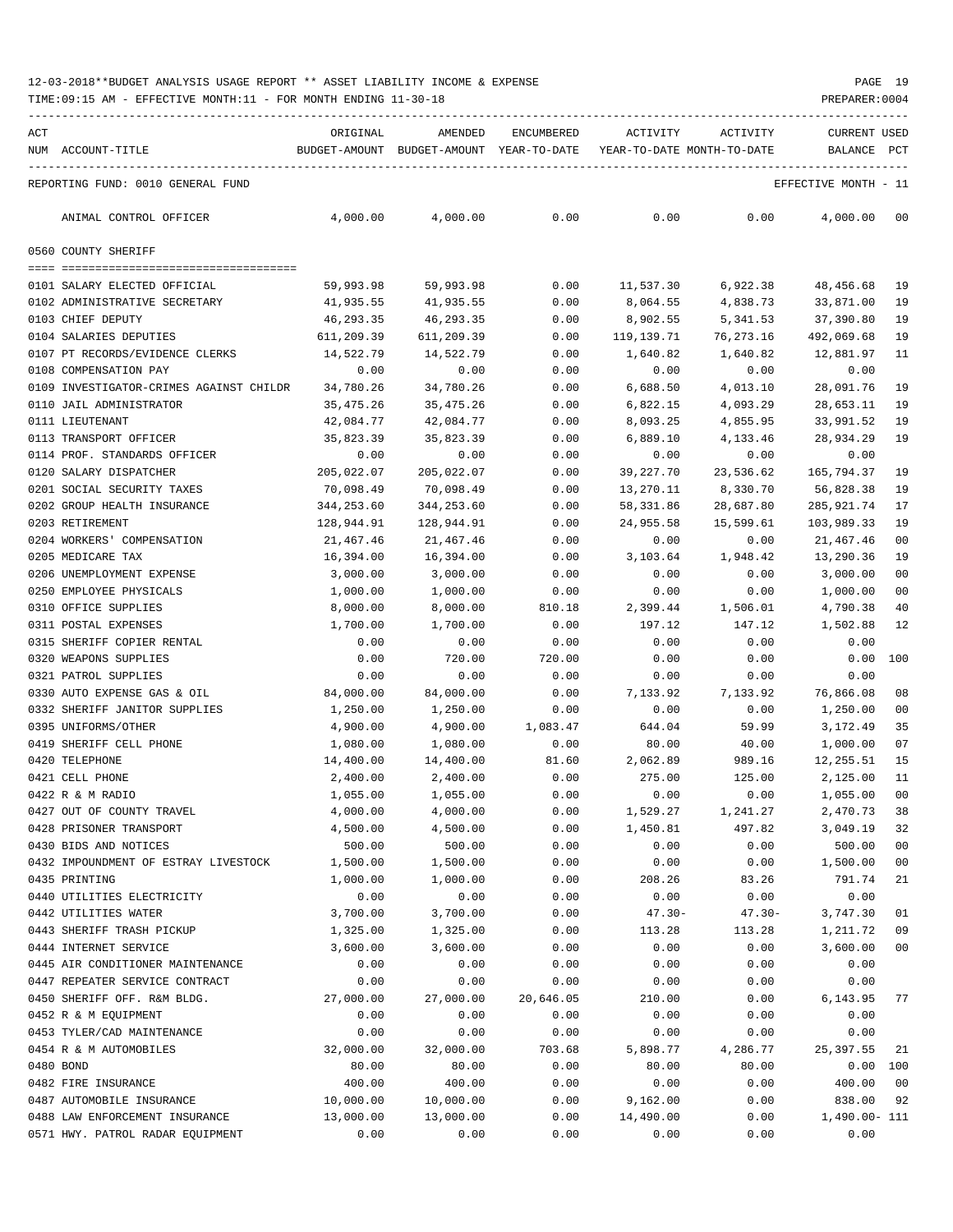TIME:09:15 AM - EFFECTIVE MONTH:11 - FOR MONTH ENDING 11-30-18 PREPARER:0004

| ACT |                                         | ORIGINAL      | AMENDED                                                           | ENCUMBERED | ACTIVITY                   | ACTIVITY | <b>CURRENT USED</b>                  |                |
|-----|-----------------------------------------|---------------|-------------------------------------------------------------------|------------|----------------------------|----------|--------------------------------------|----------------|
|     | NUM ACCOUNT-TITLE                       | BUDGET-AMOUNT | BUDGET-AMOUNT YEAR-TO-DATE                                        |            | YEAR-TO-DATE MONTH-TO-DATE |          | BALANCE                              | PCT            |
|     | REPORTING FUND: 0010 GENERAL FUND       |               |                                                                   |            |                            |          | EFFECTIVE MONTH - 11                 |                |
|     | 0572 OFFICE EQUIPMENT                   | 5,500.00      | 4,780.00                                                          | 399.99     | 0.00                       | 0.00     | 4,380.01                             | 08             |
|     | 0573 RADIO EQUIPMENT                    | 0.00          | 0.00                                                              | 0.00       | 0.00                       | 0.00     | 0.00                                 |                |
|     | 0574 TECHNOLOGY                         | 3,200.00      | 3,200.00                                                          | 0.00       | 0.00                       | 0.00     | 3,200.00                             | 00             |
|     | 0575 AUTOMOBILES                        | 87,500.00     | 87,500.00                                                         | 0.00       | 0.00                       | 0.00     | 87,500.00                            | 00             |
|     | 0579 WEAPONS                            | 0.00          | 0.00                                                              | 0.00       | 2,332.93                   | 0.00     | 2,332.93-                            |                |
|     | 0630 AUTO NOTE PMT-PRINCIPAL            | 0.00          | 0.00                                                              | 0.00       | 0.00                       | 0.00     | 0.00                                 |                |
|     | 0670 AUTO NOTE PMT-INTEREST             | 0.00          | 0.00                                                              | 0.00       | 0.00                       | 0.00     | 0.00                                 |                |
|     | COUNTY SHERIFF                          |               | 2,029,889.27 2,029,889.27 24,444.97 364,887.25                    |            |                            |          | 206,471.87 1,640,557.05              | -19            |
|     | 0562 RIFLE RESISTANT BODY ARMOR 3439801 |               |                                                                   |            |                            |          |                                      |                |
|     | 0396 BODY ARMOR                         | 0.00          | 0.00                                                              | 0.00       | 0.00                       | 0.00     | 0.00                                 |                |
|     |                                         |               |                                                                   |            |                            |          |                                      |                |
|     | RIFLE RESISTANT BODY ARMOR 3439801      | 0.00          | 0.00                                                              | 0.00       | 0.00                       | 0.00     | 0.00                                 |                |
|     | 0565 JAIL OPERATIONS                    |               |                                                                   |            |                            |          |                                      |                |
|     |                                         |               |                                                                   |            |                            |          |                                      |                |
|     | 0380 PRISONER HOUSING                   | 2,100,000.00  | 2,100,000.00                                                      | 0.00       |                            |          | 158,550.00  158,550.00  1,941,450.00 | 08             |
|     | 0400 PRISONER TRANSPORT/GUARD           | 20,000.00     | 20,000.00                                                         | 0.00       | 267.51                     | 267.51   | 19,732.49                            | 01             |
|     | 0405 PRISONER MEDICAL                   | 100,000.00    | 100,000.00                                                        | 0.00       | 6,913.47                   | 6,913.47 | 93,086.53                            | 07             |
|     | 0429 SCHOLARSHIP AWARDS                 | 0.00          | 0.00                                                              | 0.00       | 0.00                       | 0.00     | 0.00                                 |                |
|     | 0442 CR4200 UTILITY WATER               | 0.00          | 0.00                                                              | 0.00       | 0.00                       | 0.00     | 0.00                                 |                |
|     | 0450 R&M BUILDING                       | 5,000.00      | 5,000.00                                                          | 0.00       | 0.00                       | 0.00     | 5,000.00                             | 0 <sub>0</sub> |
|     | 0482 FIRE INSURANCE                     | 0.00          | 0.00                                                              | 0.00       | 0.00                       | 0.00     | 0.00                                 |                |
|     | 0491 JUSTICE ASSISTANCE GRANT           | 0.00          | 0.00                                                              | 0.00       | 0.00                       | 0.00     | 0.00                                 |                |
|     | 0500 LAND                               | 0.00          | 0.00                                                              | 0.00       | 0.00                       | 0.00     | 0.00                                 |                |
|     | 0532 JAIL                               | 0.00          | 0.00                                                              | 0.00       | 0.00                       | 0.00     | 0.00                                 |                |
|     | JAIL OPERATIONS                         |               | 2,225,000.00 2,225,000.00 0.00 165,730.98 165,730.98 2,059,269.02 |            |                            |          |                                      | 07             |
|     | 0570 ADULT PROBATION                    |               |                                                                   |            |                            |          |                                      |                |
|     |                                         |               |                                                                   |            |                            |          |                                      |                |
|     | 0420 TELEPHONE                          | 2,400.00      | 2,400.00                                                          | 201.09     | 203.61                     |          | $0.00$ 1,995.30                      | 17             |
|     | 0421 TELEPHONE SYSTEM INSTALLATION      | 0.00          | 0.00                                                              | 0.00       | 0.00                       | 0.00     | 0.00                                 |                |
|     | ADULT PROBATION                         |               | 2,400.00 2,400.00                                                 |            | 201.09 203.61 0.00         |          | 1,995.30 17                          |                |
|     | 0573 BOND SUPERVISION                   |               |                                                                   |            |                            |          |                                      |                |
|     | 0103 SALARY-BOND SUPERVISOR             |               | 40,855.97 40,855.97                                               | 0.00       |                            |          | 7,856.90 4,714.14 32,999.07          | 19             |
|     | 0201 SOCIAL SECURITY TAXES              | 2,533.07      | 2,533.07                                                          | 0.00       | 487.15                     | 292.29   | 2,045.92                             | 19             |
|     | 0202 GROUP HEALTH INSURANCE             | 11,475.12     | 11,475.12                                                         | 0.00       | 1,912.52                   | 956.26   | 9,562.60                             | 17             |
|     | 0203 RETIREMENT                         | 4,673.92      | 4,673.92                                                          | 0.00       | 903.55                     | 542.13   | 3,770.37                             | 19             |
|     | 0204 WORKERS' COMPENSATION              | 171.60        | 171.60                                                            | 0.00       | 0.00                       | 0.00     | 171.60                               | 0 <sub>0</sub> |
|     | 0205 MEDICARE TAX                       | 592.41        | 592.41                                                            | 0.00       | 113.95                     | 68.37    | 478.46                               | 19             |
|     | 0310 OFFICE SUPPLIES                    | 575.00        | 575.00                                                            | 0.00       | 110.52                     | 110.52   | 464.48                               | 19             |
|     | 0311 POSTAL EXPENSES                    | 24.50         | 24.50                                                             | 0.00       | 0.00                       | 0.00     | 24.50                                | 0 <sub>0</sub> |
|     | 0313 DRUG TESTING SUPPLIES              | 650.00        | 650.00                                                            | 0.00       | 0.00                       | 0.00     | 650.00                               | 0 <sub>0</sub> |
|     | 0340 EVALUATIONS                        | 200.00        | 200.00                                                            | 0.00       | 0.00                       | 0.00     | 200.00                               | 0 <sub>0</sub> |
|     | 0353 COMPUTER EXPENSE                   | 0.00          | 0.00                                                              | 0.00       | 0.00                       | 0.00     | 0.00                                 |                |
|     | 0420 TELEPHONE                          | 840.00        | 840.00                                                            | 66.13      | 138.87                     | 0.00     | 635.00                               | 24             |
|     | 0453 COMPUTER SOFTWARE                  | 1,284.00      | 1,284.00                                                          | 0.00       | 321.00                     | 107.00   | 963.00                               | 25             |
|     |                                         |               |                                                                   |            |                            |          |                                      |                |

BOND SUPERVISION 63,875.59 63,875.59 66.13 11,844.46 6,790.71 51,965.00 19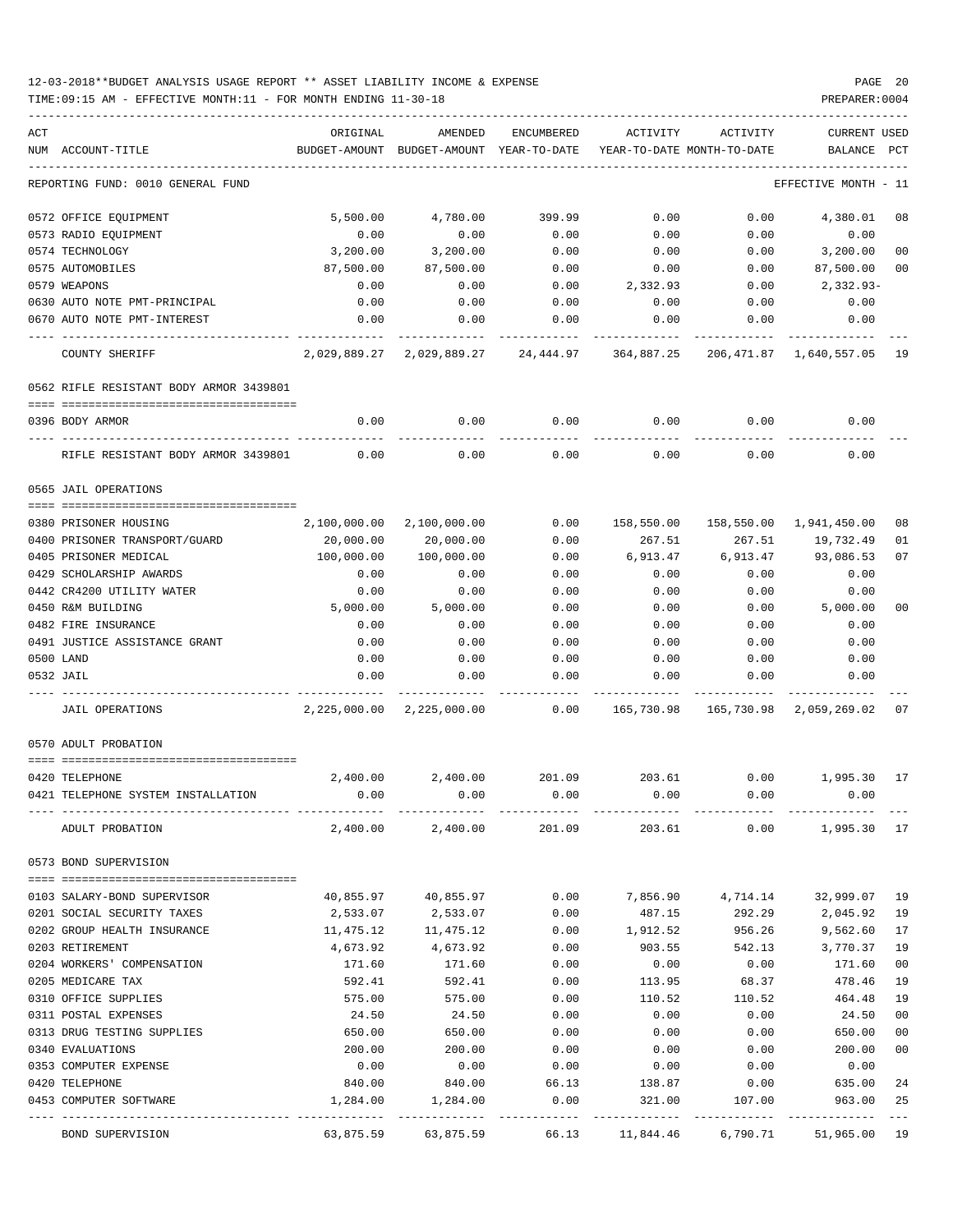| ACT | NUM ACCOUNT-TITLE                                     | ORIGINAL   | AMENDED<br>BUDGET-AMOUNT BUDGET-AMOUNT YEAR-TO-DATE YEAR-TO-DATE MONTH-TO-DATE | ENCUMBERED | ACTIVITY        | ACTIVITY | CURRENT USED<br>BALANCE PCT |                |
|-----|-------------------------------------------------------|------------|--------------------------------------------------------------------------------|------------|-----------------|----------|-----------------------------|----------------|
|     | REPORTING FUND: 0010 GENERAL FUND                     |            |                                                                                |            |                 |          | EFFECTIVE MONTH - 11        |                |
|     | 0575 JUVENILE PROBATION                               |            |                                                                                |            |                 |          |                             |                |
|     | 0311 POSTAGE                                          | 0.00       | 0.00                                                                           | 0.00       | 3.29            | 3.29     | $3.29 -$                    |                |
|     | 0408 DETENTION OPERATING COST                         | 0.00       | 0.00                                                                           | 0.00       | 0.00            | 0.00     | 0.00                        |                |
|     | 0415 RESIDENTIAL PLACEMENT                            | 0.00       | 0.00                                                                           | 0.00       | 0.00            | 0.00     | 0.00                        |                |
|     | 0416 COUNSELING SERVICES                              | 0.00       | 0.00                                                                           | 0.00       | 0.00            | 0.00     | 0.00                        |                |
|     | 0420 TELEPHONE                                        | 0.00       | 0.00                                                                           | 0.00       | 0.00            | 0.00     | 0.00                        |                |
|     | 0427 TRAVEL & TRAINING                                | 0.00       | 0.00                                                                           | 0.00       | 0.00            | 0.00     | 0.00                        |                |
|     | 0995 JUVENILE PROBATION FUNDING 160,000.00 160,000.00 |            |                                                                                |            | 0.00 160,000.00 | 0.00     | $0.00$ 100                  |                |
|     | <b>JUVENILE PROBATION</b>                             |            |                                                                                |            | 160,003.29      | 3.29     | $3.29 - 100$                |                |
|     | 0590 HEALTH INSPECTOR                                 |            |                                                                                |            |                 |          |                             |                |
|     | 0104 SALARIES DEPUTIES                                | 16,441.28  | 16, 441.28                                                                     | 0.00       | 632.36          | 0.00     | 15,808.92                   | 04             |
|     | 0107 SALARY TEMP/EXTRA                                | 17,427.35  | 17, 427.35                                                                     | 0.00       | 3,314.83        | 2,011.44 | 14,112.52                   | 19             |
|     | 0151 SALARY HEALTH INSPECTOR                          | 39,787.10  | 39,787.10                                                                      | 0.00       | 7,651.35        | 4,590.81 | 32,135.75                   | 19             |
|     | 0201 SOCIAL SECURITY TAXES                            | 4,566.66   | 4,566.66                                                                       | 0.00       | 697.87          | 398.79   | 3,868.79                    | 15             |
|     | 0202 GROUP HEALTH & DENTAL INSURANCE                  | 17,212.68  | 17,212.68                                                                      | 0.00       | 2,151.58        | 956.26   | 15,061.10                   | 12             |
|     | 0203 RETIREMENT                                       | 8,426.22   | 8,426.22                                                                       | 0.00       | 1,333.84        | 759.27   | 7,092.38                    | 16             |
|     | 0204 WORKERS' COMPENSATION                            | 349.14     | 349.14                                                                         | 0.00       | 0.00            | 0.00     | 349.14                      | 00             |
|     | 0205 MEDICARE TAX                                     | 1,068.01   | 1,068.01                                                                       | 0.00       | 163.22          | 93.27    | 904.79                      | 15             |
|     | 0310 OFFICE SUPPLIES                                  | 700.00     | 700.00                                                                         | 0.00       | 66.17           | 66.17    | 633.83                      | 09             |
|     | 0311 POSTAL EXPENSE                                   | 1,450.00   | 1,450.00                                                                       | 0.00       | 150.00          | 0.00     | 1,300.00                    | 10             |
|     | 0315 COPIER RENTAL                                    | 450.00     | 450.00                                                                         | 0.00       | 35.83           | 35.83    | 414.17                      | 08             |
|     | 0330 AUTO EXPENSE GAS & OIL                           | 1,500.00   | 1,500.00                                                                       | 0.00       | 145.29          | 145.29   | 1,354.71                    | 10             |
|     | 0420 TELEPHONE                                        | 750.00     | 750.00                                                                         | 61.92      | 131.84          | 69.92    | 556.24                      | 26             |
|     | 0427 OUT OF COUNTY TRAVEL                             | 600.00     | 600.00                                                                         | 0.00       | 0.00            | 0.00     | 600.00                      | 0 <sub>0</sub> |
|     | 0435 PRINTING                                         | 100.00     | 100.00                                                                         | 0.00       | 0.00            | 0.00     | 100.00                      | 00             |
|     | 0453 SOFTWARE MAINTENANCE SAFE                        | 400.00     | 400.00                                                                         | 0.00       | 0.00            | 0.00     | 400.00                      | 0 <sub>0</sub> |
|     | 0454 R&M AUTO                                         | 1,000.00   | 1,000.00                                                                       | 0.00       | 0.00            | 0.00     | 1,000.00                    | 0 <sub>0</sub> |
|     | 0467 VISITING HEALTH INSPECTOR                        | 300.00     | 300.00                                                                         | 0.00       | 0.00            | 0.00     | 300.00                      | 0 <sub>0</sub> |
|     | 0480 BOND                                             | 302.56     | 302.56                                                                         | 0.00       | 100.00          | 0.00     | 202.56                      | 33             |
|     | 0481 DUES                                             | 160.00     | 160.00                                                                         | 0.00       | 0.00            | 0.00     | 160.00                      | 0 <sub>0</sub> |
|     | 0487 AUTOMOBILE INSURANCE                             | 350.00     | 350.00                                                                         | 0.00       | 183.00          | 0.00     | 167.00                      | 52             |
|     | 0572 OFFICE EQUIPMENT                                 | 500.00     | 500.00                                                                         | 0.00       | 0.00            | 0.00     | 500.00                      | 00             |
|     | 0574 TECHNOLOGY                                       | 0.00       | 0.00                                                                           | 0.00       | 0.00            | 0.00     | 0.00                        |                |
|     | 0575 AUTOMOBILE/PICKUP                                | 0.00       | 0.00                                                                           | 0.00       | 0.00            | 0.00     | 0.00                        |                |
|     | HEALTH INSPECTOR                                      | 113,841.00 | ----------<br>113,841.00                                                       | 61.92      | 16,757.18       | 9,127.05 | 97,021.90 15                |                |
|     | 0591 FLOOD PLAIN ADMIN/SUBDIVISION INSP               |            |                                                                                |            |                 |          |                             |                |
|     | 0110 SALARY FLOOD PLAIN ADMINISTRATOR                 | 35,274.00  | 35,274.00                                                                      | 0.00       | 5,426.76        | 4,070.07 | 29,847.24                   | 15             |
|     | 0201 SOCIAL SECURITY TAXES                            | 2,186.99   | 2,186.99                                                                       | 0.00       | 314.51          | 237.71   | 1,872.48                    | 14             |
|     | 0202 GROUP HEALTH & DENTAL INSURANCE                  | 11,475.12  | 11,475.12                                                                      | 0.00       | 1,434.39        | 956.26   | 10,040.73                   | 13             |
|     | 0203 RETIREMENT                                       | 4,035.35   | 4,035.35                                                                       | 0.00       | 624.08          | 468.06   | 3,411.27                    | 15             |
|     | 0204 WORKERS' COMPENSATION                            | 148.15     | 148.15                                                                         | 0.00       | 0.00            | 0.00     | 148.15                      | 0 <sub>0</sub> |
|     | 0205 MEDICARE TAX                                     | 511.47     | 511.47                                                                         | 0.00       | 73.55           | 55.59    | 437.92                      | 14             |

0310 OFFICE SUPPLIES 606.06 56 (21.59 306.06 56 (21.59 306.06 56 ) 0311 POSTAL EXPENSE 500.00 500.00 0.00 0.00 0.00 500.00 00 0330 AUTO EXPENSE GAS & OIL  $1,500.00$   $1,500.00$   $0.00$  0.00 0.00  $1,500.00$  00 0420 TELEPHONE 750.00 750.00 0.00 0.00 0.00 750.00 00 0427 OUT OF COUNTY TRAVEL  $2,000.00$   $2,000.00$   $0.00$  0.00 0.00 0.00  $2,000.00$  00

-----------------------------------------------------------------------------------------------------------------------------------

# 12-03-2018\*\*BUDGET ANALYSIS USAGE REPORT \*\* ASSET LIABILITY INCOME & EXPENSE PAGE 21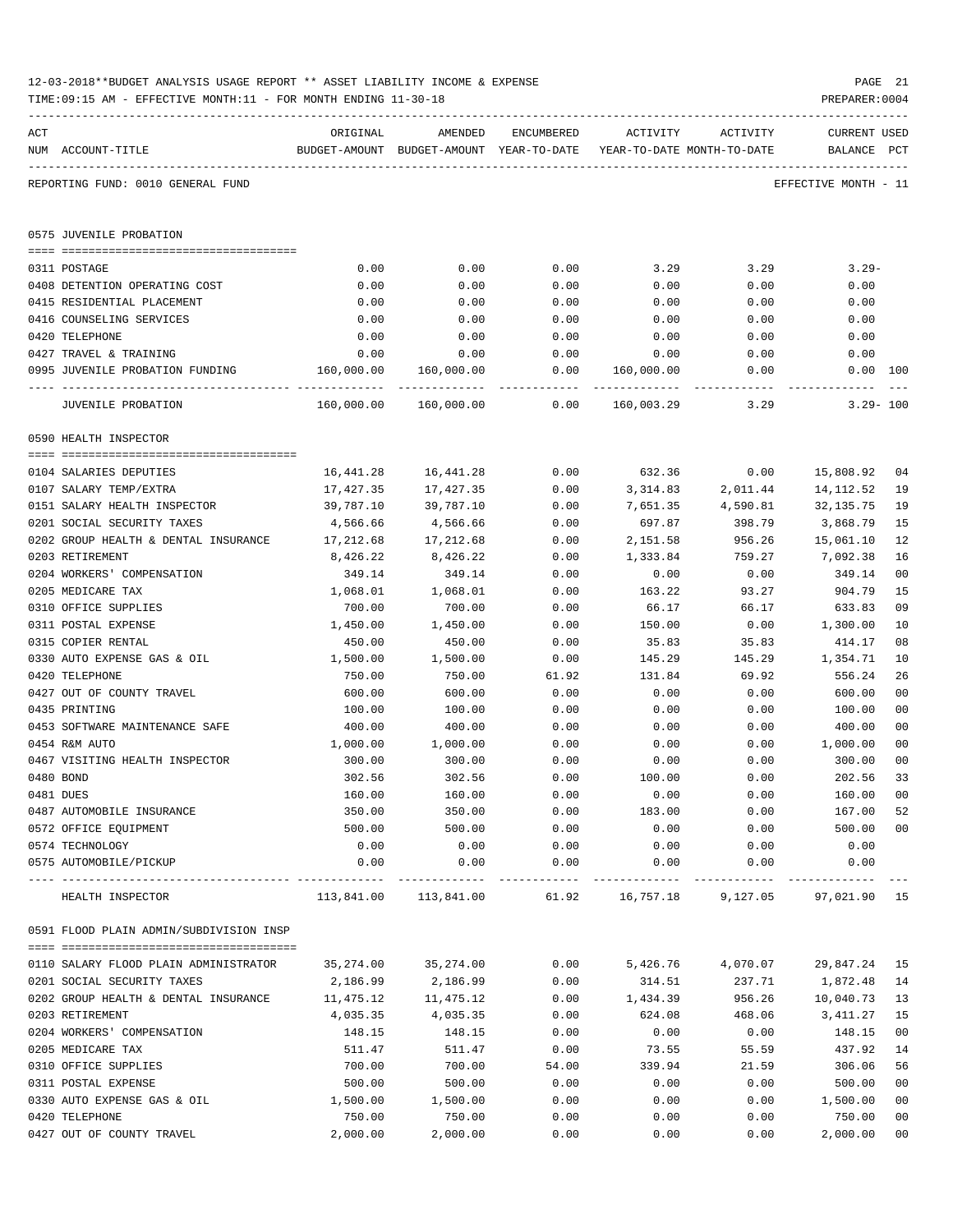TIME:09:15 AM - EFFECTIVE MONTH:11 - FOR MONTH ENDING 11-30-18 PREPARER:0004

| ACT                                    | ORIGINAL                                                  | AMENDED                                                             | ENCUMBERED          |           | ACTIVITY ACTIVITY   | CURRENT USED                                                   |
|----------------------------------------|-----------------------------------------------------------|---------------------------------------------------------------------|---------------------|-----------|---------------------|----------------------------------------------------------------|
| NUM ACCOUNT-TITLE                      |                                                           | BUDGET-AMOUNT BUDGET-AMOUNT YEAR-TO-DATE YEAR-TO-DATE MONTH-TO-DATE |                     |           |                     | BALANCE PCT                                                    |
| REPORTING FUND: 0010 GENERAL FUND      |                                                           |                                                                     |                     |           |                     | EFFECTIVE MONTH - 11                                           |
| 0435 PRINTING                          | 100.00                                                    | 100.00                                                              | 0.00                | 0.00      | 0.00                | 100.00<br>00                                                   |
| 0453 SOFTWARE MAINTENANCE              | 0.00                                                      | 0.00                                                                | 0.00                | 0.00      | 0.00                | 0.00                                                           |
| 0454 R&M AUTO                          | 1,000.00                                                  | 1,000.00                                                            | 0.00                | 0.00      | 0.00                | 1,000.00<br>0 <sub>0</sub>                                     |
| 0480 BOND                              | 50.00                                                     | 50.00                                                               | 0.00                | 0.00      | 0.00                | 0 <sub>0</sub><br>50.00                                        |
| 0481 DUES                              | 0.00                                                      | 0.00                                                                | 0.00                | 0.00      | 0.00                | 0.00                                                           |
| 0487 AUTOMOBILE INSURANCE              | 225.00                                                    | 225.00                                                              | 0.00                | 0.00      | 0.00                | 225.00<br>0 <sub>0</sub>                                       |
| 0572 OFFICE EOUIPMENT                  | 800.00                                                    | 800.00                                                              | 0.00                | 666.79    | 0.00                | 133.21<br>83                                                   |
| 0574 TECHNOLOGY                        | 2,100.00                                                  | 2,100.00                                                            | 0.00                |           | 2, 132.62 1, 489.24 | $32.62 - 102$                                                  |
| 0575 AUTOMOBILE                        | 22,500.00                                                 | 22,500.00                                                           | 0.00                | 0.00      | 0.00                | 0 <sub>0</sub><br>22,500.00                                    |
| FLOOD PLAIN ADMIN/SUBDIVISION INSP     | 85,856.08                                                 | 85,856.08                                                           | 54.00               |           | 11,012.64 7,298.52  | 74,789.44 13                                                   |
| 0640 COUNTY SERVICES                   |                                                           |                                                                     |                     |           |                     |                                                                |
|                                        |                                                           |                                                                     |                     |           |                     |                                                                |
| 0410 FANNIN CO. CHILDRENS CTR          | 7,000.00                                                  | 7,000.00                                                            | 0.00                | 7,000.00  | 0.00                | 0.00 100                                                       |
| 0411 FANNIN CO. WELFARE BOARD          | 6,000.00                                                  | 6,000.00                                                            | 0.00                | 0.00      | 0.00                | 0 <sub>0</sub><br>6,000.00                                     |
| 0412 FANNIN CO. HISTORICAL SOC         | 4,500.00                                                  | 4,500.00                                                            | 0.00                | 0.00      | 0.00                | 0 <sub>0</sub><br>4,500.00                                     |
| 0413 TEXOMA COMMUNITY CENTER(M.H.M.R.) | 22,500.00                                                 | 22,500.00                                                           | 0.00                | 0.00      | 0.00                | 0 <sub>0</sub><br>22,500.00                                    |
| 0414 FANNIN COUNTY CRISIS CENTER       | 5,000.00                                                  | 5,000.00                                                            | 0.00                | 0.00      | 0.00                | 0 <sub>0</sub><br>5,000.00                                     |
| 0415 TAPS PUBLIC TRANSIT               | 5,000.00                                                  | 5,000.00                                                            | 0.00                | 5,000.00  | 5,000.00            | 100<br>0.00                                                    |
| 0416 TRI-COUNTY SNAP                   | 2,103.00                                                  | 2,103.00                                                            | 0.00                | 0.00      | 0.00                | 2,103.00<br>0 <sub>0</sub>                                     |
| 0440 UTILITIES ELECTRICITY             | 9,000.00                                                  | 9,000.00                                                            | 0.00                | 1,198.63  | 547.37              | 13<br>7,801.37                                                 |
| 0441 UTILITIES GAS                     | 2,200.00                                                  | 2,200.00                                                            | 199.48              | 78.11     | 0.00                | 13<br>1,922.41                                                 |
| 0442 UTILITIES WATER                   | 3,500.00                                                  | 3,500.00                                                            | 0.00                | 338.38    | 338.38              | 10<br>3,161.62                                                 |
| 0443 TRASH PICK-UP                     | 500.00                                                    | 500.00                                                              | 0.00                | 41.04     | 41.04               | 458.96<br>08                                                   |
| 0450 R & M BUILDINGS (TDHS)            | 0.00                                                      | 0.00                                                                | 0.00                | 0.00      | 0.00                | 0.00                                                           |
| 0482 FIRE INSURANCE                    | 2,300.00                                                  | 2,300.00                                                            | 0.00                | 0.00      | 0.00                | 2,300.00<br>0 <sub>0</sub>                                     |
| 0493 DHS PARKING LOT                   | 0.00                                                      | 0.00                                                                | 0.00                | 0.00      | 0.00                | 0.00                                                           |
| 0575 LAKE FANNIN                       | 0.00                                                      | 0.00                                                                | 0.00                | 0.00      | 0.00                | 0.00                                                           |
| COUNTY SERVICES                        |                                                           |                                                                     |                     |           |                     | 69,603.00 69,603.00 199.48 13,656.16 5,926.79 55,747.36<br>-20 |
| 0641 HEALTH OFFICER                    |                                                           |                                                                     |                     |           |                     |                                                                |
|                                        |                                                           |                                                                     |                     |           |                     |                                                                |
| 0102 SALARY APPOINTED OFFICIAL         | $2,400.00$ $2,400.00$ $0.00$ $400.00$ $200.00$ $2,000.00$ |                                                                     |                     |           |                     | -17                                                            |
| HEALTH OFFICER                         | 2,400.00                                                  | 2,400.00                                                            | 0.00                | 400.00    | 200.00              | 2,000.00 17                                                    |
| 0645 INDIGENT CARE                     |                                                           |                                                                     |                     |           |                     |                                                                |
| 0102 SALARY IHC DIRECTOR               | 40,982.67                                                 | 40,982.67                                                           | 0.00                | 7,881.30  | 4,728.78            | 19<br>33,101.37                                                |
| 0107 SALARY ASSISTANT                  | 16,441.28                                                 | 16,441.28                                                           | 0.00                | 632.36    | 0.00                | 0 <sub>4</sub><br>15,808.92                                    |
| 0201 SOCIAL SECURITY TAX               | 3,560.29                                                  | 3,560.29                                                            | 0.00                | 519.40    | 290.31              | 3,040.89<br>15                                                 |
| 0202 GROUP HEALTH INSURANCE            | 17,212.68                                                 | 17,212.68                                                           | 0.00                | 2,151.59  | 956.26              | 15,061.09<br>13                                                |
| 0203 RETIREMENT                        | 6,569.30                                                  | 6,569.30                                                            | 0.00                | 979.07    | 543.81              | 15<br>5,590.23                                                 |
| 0204 WORKER'S COMP                     | 241.18                                                    | 241.18                                                              | 0.00                | 0.00      | 0.00                | 0 <sub>0</sub><br>241.18                                       |
| 0205 MEDICARE TAX                      | 832.65                                                    | 832.65                                                              | 0.00                | 121.47    | 67.89               | 711.18<br>15                                                   |
| 0210 TOTAL SALARY & BENEFITS           | 85,840.05                                                 | 85,840.05                                                           | $- - - - -$<br>0.00 | 12,285.19 | 6,587.05            | 14<br>73,554.86                                                |
| 0310 OFFICE SUPPLIES                   | 650.00                                                    | 650.00                                                              | 0.00                | 61.19     | 61.19               | 09<br>588.81                                                   |
| 0311 POSTAL EXPENSE                    | 275.00                                                    | 275.00                                                              | 0.00                | 0.00      | 0.00                | 275.00<br>0 <sub>0</sub>                                       |
| 0330 BIDS & NOTICES                    | 125.00                                                    | 125.00                                                              | 0.00                | 0.00      | 0.00                | 0 <sub>0</sub><br>125.00                                       |
|                                        |                                                           |                                                                     | 0.00                |           |                     | 25                                                             |
| 0353 COMPUTER EXPENSE                  | 12,708.00                                                 | 12,708.00                                                           |                     | 3,177.00  | 1,059.00            | 9,531.00                                                       |

0390 SUBSCRIPTIONS 0.00 0.00 0.00 0.00 0.00 0.00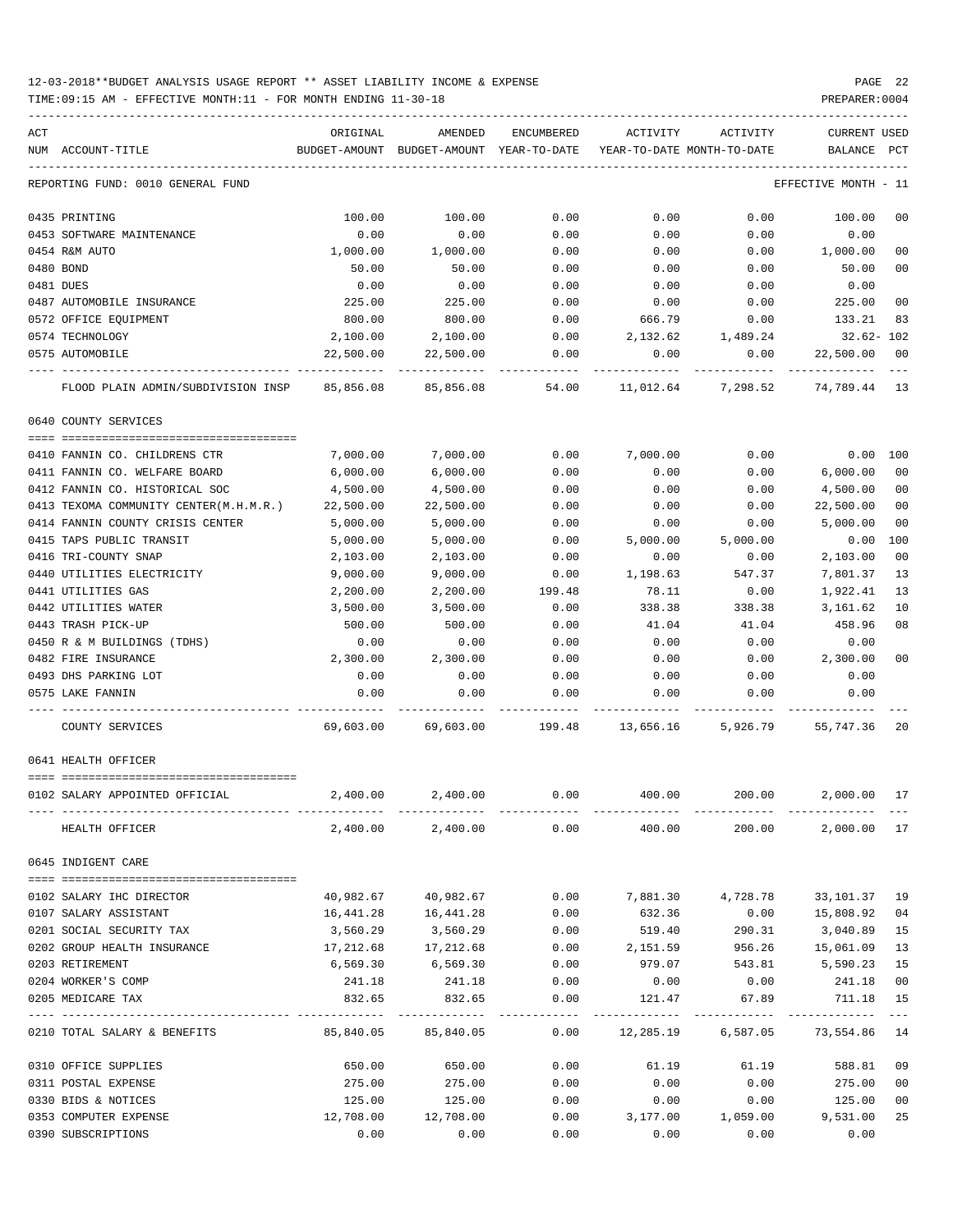|  | 12-03-2018**BUDGET ANALYSIS USAGE REPORT ** ASSET LIABILITY INCOME & EXPENSE |  |  |  |  |  |  |  |  | PAGE |  |
|--|------------------------------------------------------------------------------|--|--|--|--|--|--|--|--|------|--|
|--|------------------------------------------------------------------------------|--|--|--|--|--|--|--|--|------|--|

TIME:09:15 AM - EFFECTIVE MONTH:11 - FOR MONTH ENDING 11-30-18 PREPARER:0004

| ACT | NUM ACCOUNT-TITLE                         | ORIGINAL           | AMENDED<br>BUDGET-AMOUNT BUDGET-AMOUNT YEAR-TO-DATE YEAR-TO-DATE MONTH-TO-DATE | ENCUMBERED   | ACTIVITY       | ACTIVITY       | <b>CURRENT USED</b><br>BALANCE PCT |                      |
|-----|-------------------------------------------|--------------------|--------------------------------------------------------------------------------|--------------|----------------|----------------|------------------------------------|----------------------|
|     | REPORTING FUND: 0010 GENERAL FUND         |                    |                                                                                |              |                |                | EFFECTIVE MONTH - 11               |                      |
|     | 0399 SUBTOTAL OFFICE EXPENSE              | 13,758.00          | 13,758.00                                                                      | 0.00         | 3,238.19       | 1,120.19       | 10,519.81                          | 24                   |
|     | 0404 COBRA/INSURANCE                      | 0.00               | 0.00                                                                           | 0.00         | 0.00           | 0.00           | 0.00                               |                      |
|     | 0407 INELIGIBLE IHC EXPENSE               | 0.00               | 0.00                                                                           | 0.00         | 0.00           | 0.00           | 0.00                               |                      |
|     | 0409 DIABETIC SUPPLIES                    | 4,000.00           | 4,000.00                                                                       | 0.00         | 0.00           | 0.00           | 4,000.00                           | 00                   |
|     | 0410 CERT. REG. NURSE ANES.               | 1,000.00           | 1,000.00                                                                       | 0.00         | 0.00           | 0.00           | 1,000.00                           | 00                   |
|     | 0411 PHYSICIAN, NON-EMERGENCY             | 15,000.00          | 15,000.00                                                                      | 0.00         | 0.00           | 0.00           | 15,000.00                          | 00                   |
|     | 0412 PRESCRIPTIONS, DRUGS                 | 20,000.00          | 20,000.00                                                                      | 0.00         | 0.00           | 0.00           | 20,000.00                          | 00                   |
|     | 0413 HOSPITAL, INPATIENT                  | 50,000.00          | 50,000.00                                                                      | 0.00         | 0.00           | 0.00           | 50,000.00                          | 00                   |
|     | 0414 HOSPITAL, OUTPATIENT                 | 60,000.00          | 60,000.00                                                                      | 0.00         | 0.00           | 0.00           | 60,000.00                          | 00                   |
|     | 0415 LABORATORY/ X-RAY                    | 4,000.00           | 4,000.00                                                                       | 0.00         | 0.00           | 0.00           | 4,000.00                           | 0 <sub>0</sub>       |
|     | 0416 SKILLED NURSING FACILITY             | 0.00               | 0.00                                                                           | 0.00         | 0.00           | 0.00           | 0.00                               |                      |
|     | 0417 FAMILY PLANNING                      | 0.00               | 0.00                                                                           | 0.00         | 0.00           | 0.00           | 0.00                               |                      |
|     | 0418 FED. QUALIFIED HEALTH CENTER         | 10,000.00          | 10,000.00                                                                      | 0.00         | 0.00           | 0.00           | 10,000.00                          | 0 <sub>0</sub>       |
|     | 0419 COUNSELING SERVICE                   | 0.00               | 0.00                                                                           | 0.00         | 0.00           | 0.00           | 0.00                               |                      |
|     | 0420 RURAL HEALTH CLINIC                  | 0.00               | 0.00                                                                           | 0.00         | 0.00           | 0.00           | 0.00                               |                      |
|     | 0421 STATE HOSPITAL CONTRACTS             | 0.00               | 0.00                                                                           | 0.00         | 0.00           | 0.00           | 0.00                               |                      |
|     | 0422 AMBULATORY SURGICAL CENTE            | 1,000.00           | 1,000.00                                                                       | 0.00         | 0.00           | 0.00           | 1,000.00                           | 00                   |
|     | 0423 MEDICAL EQUIP. PURCHASE              | 1,000.00           | 1,000.00                                                                       | 0.00         | 0.00           | 0.00           | 1,000.00                           | 00                   |
|     | 0425 TOTAL MEDICAL/IHC                    | 166,000.00         | 166,000.00                                                                     | 0.00         | 0.00           | 0.00           | 166,000.00                         | 0 <sub>0</sub>       |
|     | 0427 OUT OF COUNTY TRAVEL                 | 365.00             | 365.00                                                                         | 0.00         | 0.00           | 0.00           | 365.00                             | 0 <sub>0</sub>       |
|     | 0435 PRINTING                             | 0.00               | 0.00                                                                           | 0.00         | 0.00           | 0.00           | 0.00                               |                      |
|     | 0440 TELEPHONE                            | 1,400.00           | 1,400.00                                                                       | 106.48       | 213.23         | 0.00           | 1,080.29                           | 23                   |
|     | 0441 DSL LINE                             | 720.00             | 720.00                                                                         | 60.00        | 120.00         | 0.00           | 540.00                             | 25                   |
|     | 0499 SERVICES & OTHER CHARGES             | 2,485.00           | 2,485.00                                                                       | 166.48       | 333.23         | 0.00           | 1,985.29                           | 20                   |
|     | 0574 TECHNOLOGY                           | 0.00               | 0.00                                                                           | 0.00         | 0.00           | 0.00           | 0.00                               |                      |
|     | 0599 CAPITAL OUTLAY                       | 0.00               | 0.00                                                                           | 0.00         | 0.00           | 0.00           | 0.00                               |                      |
|     | INDIGENT CARE                             | 268,083.05         | 268,083.05                                                                     | 166.48       | 15,856.61      | 7,707.24       | 252,059.96                         | 06                   |
|     | 0665 COUNTY AGENTS                        |                    |                                                                                |              |                |                |                                    |                      |
|     |                                           |                    |                                                                                |              |                |                |                                    |                      |
|     | 0105 SALARY SECRETARY                     | 26,736.90          | 26,736.90                                                                      | 0.00         | 5,141.70       | 3,085.02       | 21,595.20                          | 19                   |
|     | 0107 REGULAR-TEMP. PART-TIME              | 0.00               | 0.00                                                                           | 0.00         | 0.00           | 0.00           | 0.00                               |                      |
|     | 0150 CO. AGENTS SALARIES                  | 48,611.67          | 48,611.67                                                                      | 0.00         | 9,463.80       | 5,678.28       | 39,147.87                          | 19                   |
|     | 0201 SOCIAL SECURITY TAXES                | 4,746.01           | 4,746.01                                                                       | 0.00         | 813.35         | 497.23         | 3,932.66                           | 17                   |
|     | 0202 GROUP HEALTH & DENTAL INSURANCE      | 11,475.12          | 11,475.12                                                                      | 0.00         | 1,912.52       | 956.26         | 9,562.60                           | 17                   |
|     | 0203 RETIREMENT                           | 3,058.70           | 3,058.70                                                                       | 0.00         | 591.30         | 354.78         | 2,467.40                           | 19                   |
|     | 0204 WORKERS' COMPENSATION                | 112.30             | 112.30                                                                         | 0.00         | 0.00           | 0.00           | 112.30                             | 0 <sub>0</sub>       |
|     | 0205 MEDICARE TAX<br>0310 OFFICE SUPPLIES | 1,109.95           | 1,109.95                                                                       | 0.00         | 190.19         | 116.27         | 919.76                             | 17                   |
|     |                                           | 1,100.00           | 1,100.00                                                                       | 0.00         | 0.00           | 0.00           | 1,100.00                           | 0 <sub>0</sub>       |
|     | 0311 POSTAL EXPENSE                       | 300.00             | 300.00                                                                         | 0.00         | 0.00           | 0.00           | 300.00                             | 0 <sub>0</sub>       |
|     | 0315 COPIER RENTAL                        | 1,500.00           | 1,500.00                                                                       | 0.00         | 124.74         | 124.74         | 1,375.26                           | 08<br>0 <sub>0</sub> |
|     | 0335 PROGRAM SUPPLIES<br>0420 TELEPHONE   | 500.00<br>1,800.00 | 500.00<br>1,800.00                                                             | 0.00<br>0.00 | 0.00<br>299.00 | 0.00<br>149.50 | 500.00<br>1,501.00                 | 17                   |
|     | 0421 CELL PHONE ALLOWANCE                 | 1,800.00           | 1,800.00                                                                       | 0.00         | 300.00         | 150.00         | 1,500.00                           | 17                   |
|     | 0422 CABLE INTERNET                       | 672.00             | 672.00                                                                         | 0.00         | 112.00         | 56.00          | 560.00                             | 17                   |
|     |                                           |                    |                                                                                |              |                |                |                                    |                      |

0427 IN/OUT CO.TRAVEL-AG. 4,000.00 4,000.00 0.00 331.11 331.11 3,668.89 08 0428 IN/OUT CO.TRAVEL-F.C.S. 4,000.00 4,000.00 0.00 166.00 150.00 3,834.00 04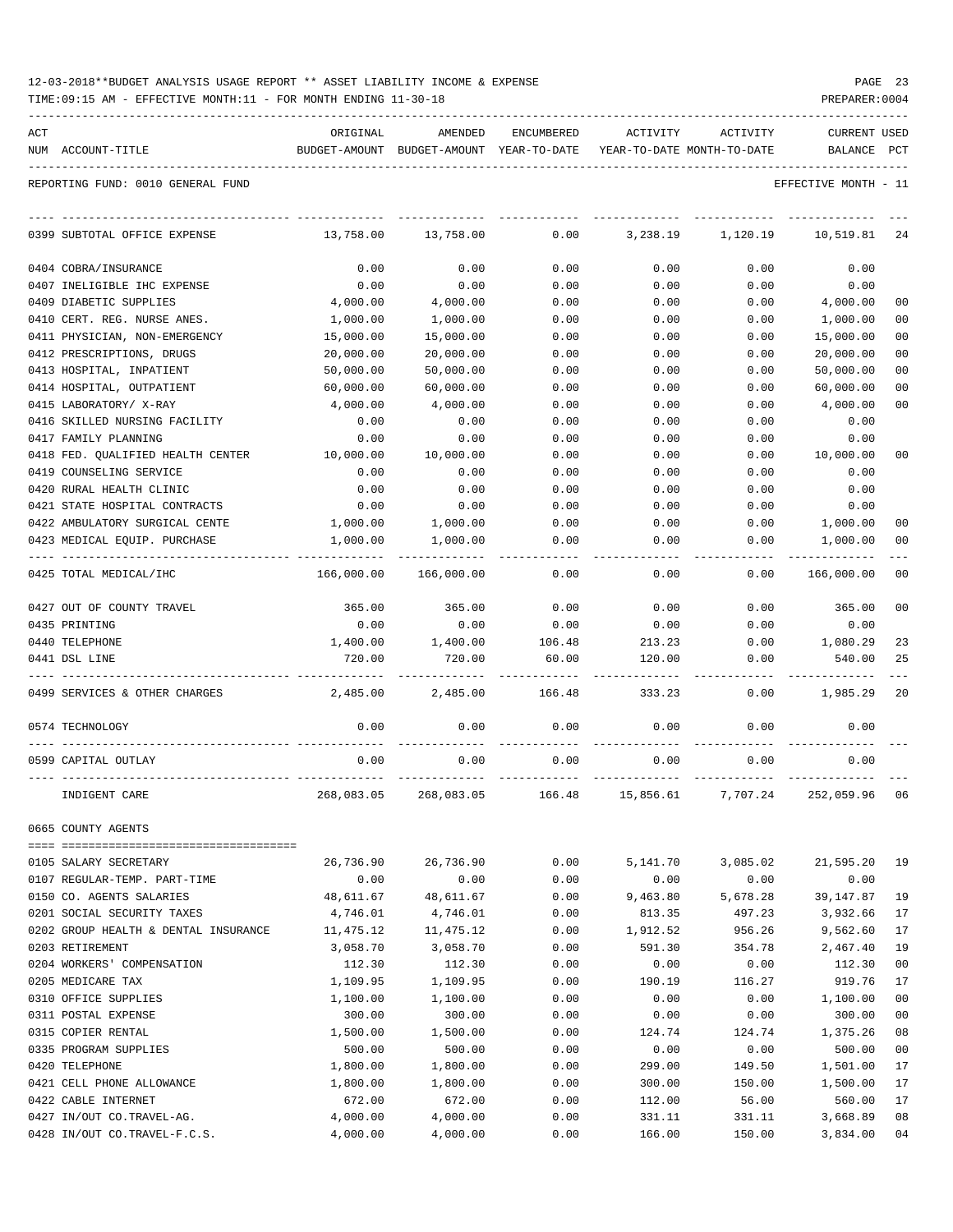| ACT | NUM ACCOUNT-TITLE                        | ORIGINAL<br>BUDGET-AMOUNT BUDGET-AMOUNT YEAR-TO-DATE YEAR-TO-DATE MONTH-TO-DATE BALANCE PCT | AMENDED                                                                                     | ENCUMBERED | ACTIVITY ACTIVITY |                                | <b>CURRENT USED</b>                    |  |
|-----|------------------------------------------|---------------------------------------------------------------------------------------------|---------------------------------------------------------------------------------------------|------------|-------------------|--------------------------------|----------------------------------------|--|
|     | REPORTING FUND: 0010 GENERAL FUND        |                                                                                             |                                                                                             |            |                   |                                | EFFECTIVE MONTH - 11                   |  |
|     | 0429 IN/OUT CO.TRAVEL-4-H                | $4,000.00$ $4,000.00$                                                                       |                                                                                             |            |                   |                                | $0.00$ $16.00$ $0.00$ $3,984.00$ $00$  |  |
|     | 0572 OFFICE EQUIPMENT                    | 0.00                                                                                        | 0.00                                                                                        | 0.00       |                   |                                | $0.00$ $0.00$ $0.00$ $0.00$            |  |
|     | 0574 TECHNOLOGY                          | 0.00                                                                                        | 0.00                                                                                        |            |                   |                                | $0.00$ $0.00$ $0.00$ $0.00$ $0.00$     |  |
|     | COUNTY AGENTS                            |                                                                                             | 115,522.65 115,522.65 0.00 19,461.71 11,649.19 96,060.94 17                                 |            |                   |                                |                                        |  |
|     | 0696 DONATIONS & ALLOCATIONS             |                                                                                             |                                                                                             |            |                   |                                |                                        |  |
|     | 0491 SOIL & WATER CONSERVATION           | $1,000.00$ $1,000.00$                                                                       |                                                                                             | 0.00       |                   |                                | $0.00$ $0.00$ $1,000.00$ $00$          |  |
|     | 0492 INDIGENT BURIAL                     |                                                                                             | 2,000.00 2,000.00                                                                           | 0.00       |                   | 0.00                           | $0.00$ 2,000.00 00                     |  |
|     | 0494 FLOOD CONTROL SITE MAINTENANCE 0.00 |                                                                                             | 0.00                                                                                        | 0.00       |                   |                                | $0.00$ $0.00$ $0.00$ $0.00$            |  |
|     |                                          |                                                                                             |                                                                                             |            |                   | $0.00$ $0.00$                  | --------------<br>3,000.00 00          |  |
|     | 0999 ACCOUNTS PAYABLE                    |                                                                                             |                                                                                             |            |                   |                                |                                        |  |
|     | 0100 A/P CLEARING ACCOUNT                |                                                                                             |                                                                                             |            |                   | $0.00$ 0.00                    | 0.00                                   |  |
|     | ACCOUNTS PAYABLE                         |                                                                                             |                                                                                             |            |                   | -------------<br>$0.00$ $0.00$ | 0.00                                   |  |
|     | GENERAL FUND                             |                                                                                             |                                                                                             |            |                   |                                |                                        |  |
|     | INCOME TOTALS                            |                                                                                             |                                                                                             |            |                   |                                | 970,775.71 774,484.98 11,822,965.09 08 |  |
|     | <b>EXPENSE TOTALS</b>                    |                                                                                             | 12, 793, 740.80 12, 793, 740.80 36, 820.03 2, 183, 433.86 1, 190, 946.75 10, 573, 486.91 17 |            |                   |                                |                                        |  |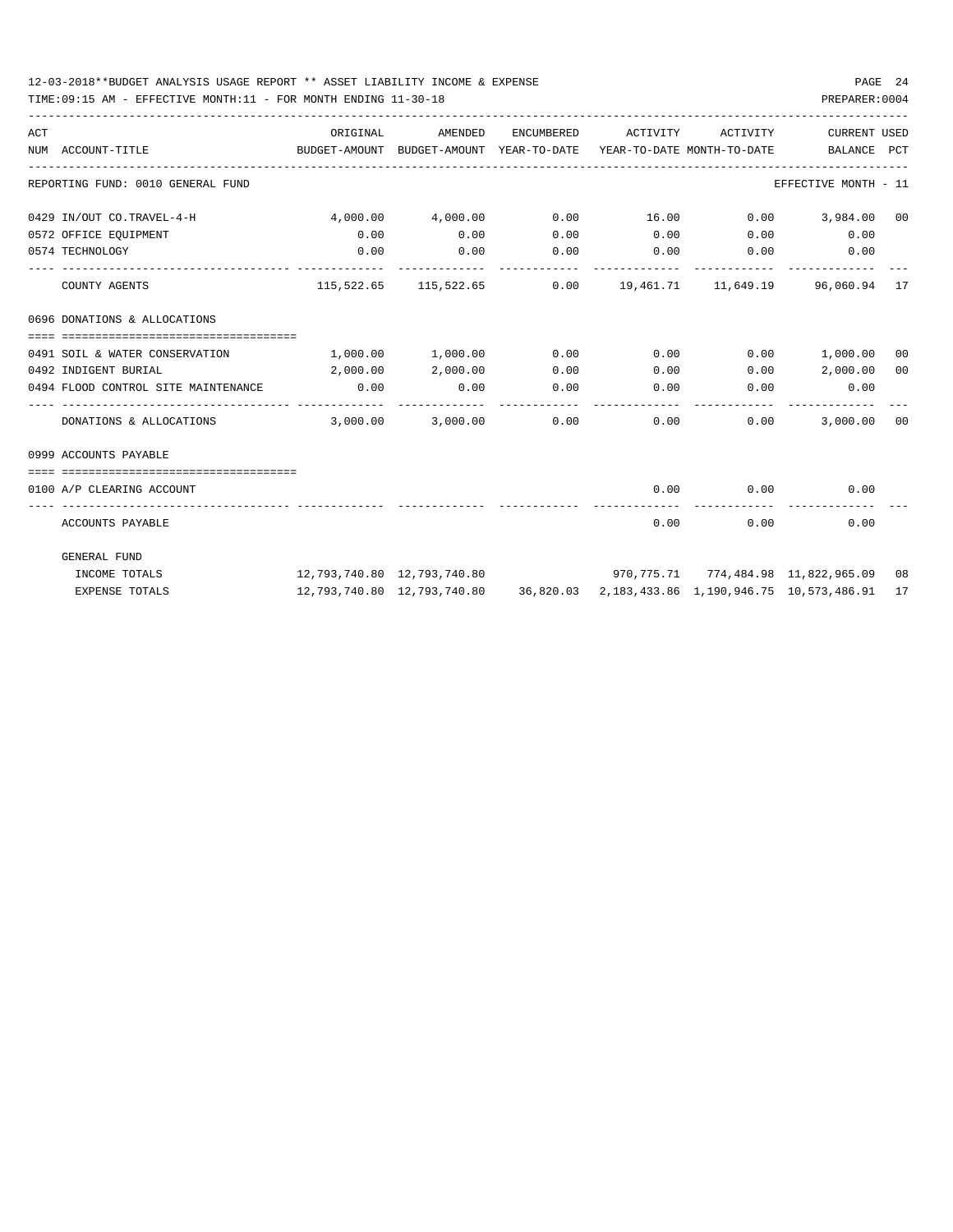|     | 12-03-2018**BUDGET ANALYSIS USAGE REPORT ** ASSET LIABILITY INCOME & EXPENSE<br>TIME: 09:15 AM - EFFECTIVE MONTH: 11 - FOR MONTH ENDING 11-30-18 |                                          |                                                     |            |                                        |                            | PAGE 25<br>PREPARER: 0004           |                |
|-----|--------------------------------------------------------------------------------------------------------------------------------------------------|------------------------------------------|-----------------------------------------------------|------------|----------------------------------------|----------------------------|-------------------------------------|----------------|
| ACT | NUM ACCOUNT-TITLE                                                                                                                                | ORIGINAL                                 | AMENDED<br>BUDGET-AMOUNT BUDGET-AMOUNT YEAR-TO-DATE | ENCUMBERED | ACTIVITY<br>YEAR-TO-DATE MONTH-TO-DATE | ACTIVITY                   | <b>CURRENT USED</b><br>BALANCE PCT  |                |
|     | ____________________________________<br>REPORTING FUND: 0011 COURTHOUSE SECURITY                                                                 |                                          |                                                     |            |                                        |                            | EFFECTIVE MONTH - 11                |                |
|     | 0100 PAYROLL                                                                                                                                     |                                          |                                                     |            |                                        |                            |                                     |                |
|     | 0100 PAYROLL                                                                                                                                     |                                          |                                                     |            | 0.00                                   | 0.00                       | 0.00                                |                |
|     | ---- ----<br>PAYROLL                                                                                                                             |                                          |                                                     |            | 0.00                                   | -------<br>0.00            | 0.00                                |                |
|     | 0102 A/P CLEARING                                                                                                                                |                                          |                                                     |            |                                        |                            |                                     |                |
|     |                                                                                                                                                  |                                          |                                                     |            |                                        |                            |                                     |                |
|     | 0100 A/P CLEARING                                                                                                                                |                                          |                                                     |            | 0.00                                   | 0.00                       | 0.00                                |                |
|     | A/P CLEARING                                                                                                                                     |                                          |                                                     |            | 0.00                                   | 0.00                       | 0.00                                |                |
|     | 0103 CASH                                                                                                                                        |                                          |                                                     |            |                                        |                            |                                     |                |
|     | 0100 C.H. SECURITY-COMBINED FUNDS CKING                                                                                                          |                                          |                                                     |            | 500.12                                 |                            | 320.00 128,915.73                   |                |
|     | CASH                                                                                                                                             |                                          |                                                     |            | 500.12                                 | 320.00                     | .<br>128,915.73                     |                |
|     | 0120 RECEIVABLES                                                                                                                                 |                                          |                                                     |            |                                        |                            |                                     |                |
|     | 0313 DUE FROM OTHER FUNDS                                                                                                                        |                                          |                                                     |            | 0.00                                   |                            | $0.00$ 1,125.43                     |                |
|     | RECEIVABLES                                                                                                                                      |                                          |                                                     |            | 0.00                                   | ---------                  | .<br>$0.00$ 1,125.43                |                |
|     | 0200 SYSTEM ADDED LIABILITY DEPARTMENT                                                                                                           |                                          |                                                     |            |                                        |                            |                                     |                |
|     | 0910 SYSTEM ADDED LIABILITY LINE-ITEM                                                                                                            |                                          |                                                     |            | 0.00                                   | 0.00                       | 0.00                                |                |
|     | SYSTEM ADDED LIABILITY DEPARTMENT                                                                                                                |                                          |                                                     |            | 0.00                                   | 0.00                       | 0.00                                |                |
|     | 0271 EQUITY ACCOUNT                                                                                                                              |                                          |                                                     |            |                                        |                            |                                     |                |
|     | 0200 EQUITY ACCOUNT                                                                                                                              |                                          |                                                     |            |                                        | $0.00$ $0.00$ $129,541.04$ |                                     |                |
|     | EQUITY ACCOUNT                                                                                                                                   |                                          |                                                     |            | 0.00                                   |                            | $0.00$ 129,541.04                   |                |
|     | 0300 CASH                                                                                                                                        |                                          |                                                     |            |                                        |                            |                                     |                |
|     |                                                                                                                                                  |                                          |                                                     |            |                                        |                            |                                     |                |
|     | 0111 BEGINNING CASH BALANCE                                                                                                                      |                                          | 68,984.00 68,984.00<br>-------------                |            | 0.00<br>-------------                  | ----------                 | $0.00$ 68,984.00 00<br>------------ |                |
|     | CASH                                                                                                                                             | 68,984.00                                | 68,984.00                                           | 0.00       | 0.00                                   | 0.00                       | 68,984.00                           | 0 <sub>0</sub> |
|     | 0340 FEES OF OFFICE                                                                                                                              |                                          |                                                     |            |                                        |                            |                                     |                |
|     | 0600 COUNTY CLERK FEES                                                                                                                           | 7,000.00                                 | 7,000.00                                            |            | 0.00                                   | 0.00                       | 7,000.00                            | 0 <sub>0</sub> |
|     | 0650 DISTRICT CLERK FEES                                                                                                                         | 2,200.00                                 | 2,200.00                                            |            | 443.22                                 | 280.27                     | 1,756.78                            | 20             |
|     | 0651 JUSTICE OF PEACE FEES                                                                                                                       | 2,100.00<br>------------- -------------- | 2,100.00                                            |            | 21.00                                  | 21.00                      | 2,079.00<br>------------            | 01             |
|     | FEES OF OFFICE                                                                                                                                   | 11,300.00                                | 11,300.00                                           | 0.00       | 464.22                                 | 301.27                     | 10,835.78 04                        |                |
|     | 0360 INTEREST EARNINGS                                                                                                                           |                                          |                                                     |            |                                        |                            |                                     |                |
|     | 0100 INTEREST EARNINGS                                                                                                                           | 0.00                                     | 0.00<br>$- - - - -$                                 |            |                                        | -----------                | 35.90 18.73 35.90+                  |                |
|     | INTEREST EARNINGS                                                                                                                                | 0.00                                     | 0.00                                                | 0.00       | 35.90                                  | 18.73                      | $35.90+$                            |                |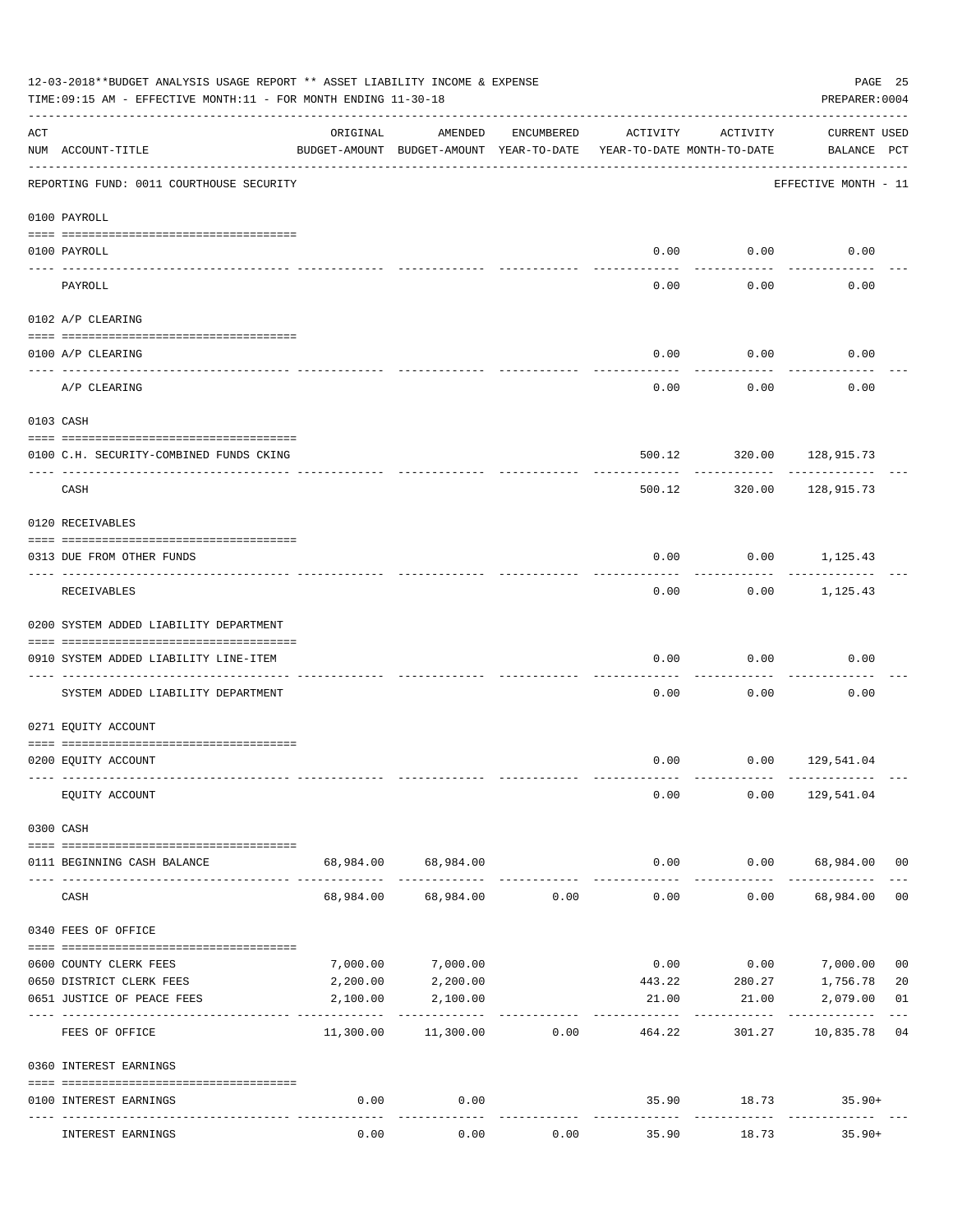|     | 12-03-2018**BUDGET ANALYSIS USAGE REPORT ** ASSET LIABILITY INCOME & EXPENSE<br>TIME: 09:15 AM - EFFECTIVE MONTH: 11 - FOR MONTH ENDING 11-30-18 |          |                          |      |                                                                                                     |                         | PAGE 26<br>PREPARER: 0004      |    |
|-----|--------------------------------------------------------------------------------------------------------------------------------------------------|----------|--------------------------|------|-----------------------------------------------------------------------------------------------------|-------------------------|--------------------------------|----|
| ACT | NUM ACCOUNT-TITLE                                                                                                                                | ORIGINAL | AMENDED                  |      | ENCUMBERED ACTIVITY ACTIVITY<br>BUDGET-AMOUNT BUDGET-AMOUNT YEAR-TO-DATE YEAR-TO-DATE MONTH-TO-DATE |                         | CURRENT USED<br>BALANCE PCT    |    |
|     | REPORTING FUND: 0011 COURTHOUSE SECURITY                                                                                                         |          |                          |      |                                                                                                     |                         | EFFECTIVE MONTH - 11           |    |
|     | 0435 COURTHOUSE SECURITY PART TIME                                                                                                               |          |                          |      |                                                                                                     |                         |                                |    |
|     | 0107 PART TIME                                                                                                                                   |          | 35,500.00 35,500.00 0.00 |      | 0.00                                                                                                | $0.00$ 35,500.00 00     |                                |    |
|     | COURTHOUSE SECURITY PART TIME 35,500.00 35,500.00                                                                                                |          |                          | 0.00 | _____________<br>0.00                                                                               | ------------<br>0.00    | --------------<br>35,500.00 00 |    |
|     | 0510 COURTHOUSE SECURITY EOUIP                                                                                                                   |          |                          |      |                                                                                                     |                         |                                |    |
|     | 0571 EOUIPMENT                                                                                                                                   |          |                          |      | $44,784.00$ $44,784.00$ $0.00$ $0.00$ $0.00$ $44,784.00$ $00$                                       |                         |                                |    |
|     | COURTHOUSE SECURITY EQUIP                                                                                                                        |          | 44,784.00 44,784.00      | 0.00 | 0.00                                                                                                |                         | $0.00$ $44,784.00$ 00          |    |
|     | 0560 BAILIFF                                                                                                                                     |          |                          |      |                                                                                                     |                         |                                |    |
|     | 0130 SALARY/BAILIFF                                                                                                                              | 0.00     | 0.00                     | 0.00 | 0.00                                                                                                | 0.00                    | 0.00                           |    |
|     | 0201 SOCIAL SECURITY                                                                                                                             | 0.00     | 0.00                     | 0.00 | 0.00                                                                                                | 0.00                    | 0.00                           |    |
|     | 0203 RETIREMENT                                                                                                                                  | 0.00     | 0.00                     | 0.00 | 0.00                                                                                                | 0.00                    | 0.00                           |    |
|     | 0204 WORKER'S COMPENSATION                                                                                                                       | 0.00     | 0.00                     | 0.00 | 0.00                                                                                                | 0.00                    | 0.00                           |    |
|     | 0205 MEDICARE                                                                                                                                    | 0.00     | 0.00                     | 0.00 | 0.00                                                                                                | 0.00                    | 0.00                           |    |
|     | 0427 BAILIFF CONT.ED./OUT OF COUNTY                                                                                                              | 0.00     | 0.00                     | 0.00 | 0.00                                                                                                | 0.00                    | 0.00                           |    |
|     | BAILIFF                                                                                                                                          | 0.00     | 0.00                     | 0.00 | 0.00                                                                                                | 0.00                    | -----------<br>0.00            |    |
|     | COURTHOUSE SECURITY                                                                                                                              |          |                          |      |                                                                                                     |                         |                                |    |
|     | INCOME TOTALS                                                                                                                                    |          | 80,284.00 80,284.00      |      |                                                                                                     | 500.12 320.00 79,783.88 |                                | 01 |
|     | EXPENSE TOTALS                                                                                                                                   |          | 80,284.00 80,284.00      | 0.00 | 0.00                                                                                                |                         | $0.00$ 80,284.00               | 00 |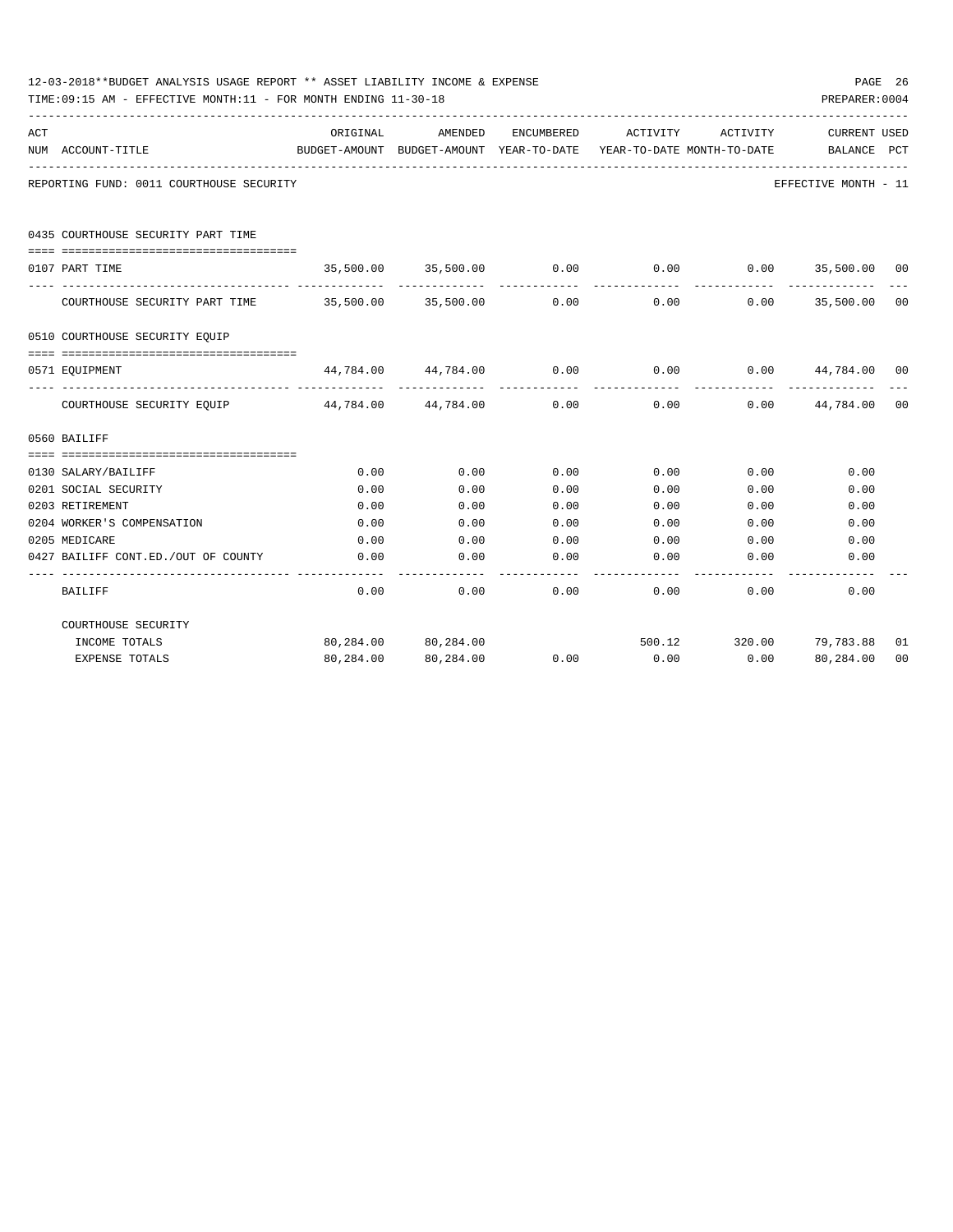|     | 12-03-2018**BUDGET ANALYSIS USAGE REPORT ** ASSET LIABILITY INCOME & EXPENSE<br>TIME: 09:15 AM - EFFECTIVE MONTH: 11 - FOR MONTH ENDING 11-30-18<br>PREPARER: 0004 |                                                      |                        |                    |                                        |                     |                                    |                |  |  |  |
|-----|--------------------------------------------------------------------------------------------------------------------------------------------------------------------|------------------------------------------------------|------------------------|--------------------|----------------------------------------|---------------------|------------------------------------|----------------|--|--|--|
| ACT | NUM ACCOUNT-TITLE                                                                                                                                                  | ORIGINAL<br>BUDGET-AMOUNT BUDGET-AMOUNT YEAR-TO-DATE | AMENDED                | ENCUMBERED         | ACTIVITY<br>YEAR-TO-DATE MONTH-TO-DATE | ACTIVITY            | <b>CURRENT USED</b><br>BALANCE PCT |                |  |  |  |
|     | REPORTING FUND: 0012 CO.CLK.VITAL STAT.FEE                                                                                                                         |                                                      |                        |                    |                                        |                     | EFFECTIVE MONTH - 11               |                |  |  |  |
|     | 0102 A/P CLEARING                                                                                                                                                  |                                                      |                        |                    |                                        |                     |                                    |                |  |  |  |
|     | 0100 A/P CLEARING                                                                                                                                                  |                                                      |                        |                    | 0.00                                   | 0.00                | 0.00                               |                |  |  |  |
|     | ---- ----------<br>A/P CLEARING                                                                                                                                    |                                                      |                        |                    | 0.00                                   | 0.00                | 0.00                               |                |  |  |  |
|     | 0103 CASH                                                                                                                                                          |                                                      |                        |                    |                                        |                     |                                    |                |  |  |  |
|     | 0100 CO.CLK.VITAL STAT.-COMB.FUNDS CKIN                                                                                                                            |                                                      |                        |                    |                                        |                     | 298.37- 299.15- 5,461.30           |                |  |  |  |
|     | CASH                                                                                                                                                               |                                                      |                        |                    | 298.37-                                | .<br>299.15-        | -------------<br>5,461.30          |                |  |  |  |
|     | 0120 RECEIVABLES                                                                                                                                                   |                                                      |                        |                    |                                        |                     |                                    |                |  |  |  |
|     | 0313 DUE FROM OTHER FUNDS                                                                                                                                          |                                                      |                        |                    | 0.00                                   | 0.00                | 84.00                              |                |  |  |  |
|     | RECEIVABLES                                                                                                                                                        |                                                      |                        |                    | 0.00                                   | 0.00                | 84.00                              |                |  |  |  |
|     | 0200 SYSTEM ADDED LIABILITY DEPARTMENT                                                                                                                             |                                                      |                        |                    |                                        |                     |                                    |                |  |  |  |
|     | 0910 SYSTEM ADDED LIABILITY LINE-ITEM                                                                                                                              |                                                      |                        |                    | 0.00                                   | 0.00                | 0.00                               |                |  |  |  |
|     | SYSTEM ADDED LIABILITY DEPARTMENT                                                                                                                                  |                                                      |                        |                    | 0.00                                   | 0.00                | 0.00                               |                |  |  |  |
|     | 0271 EQUITY ACCOUNT                                                                                                                                                |                                                      |                        |                    |                                        |                     |                                    |                |  |  |  |
|     | 0200 EQUITY ACCOUNT                                                                                                                                                |                                                      |                        |                    | 0.00                                   | 0.00                | 5,843.67                           |                |  |  |  |
|     | EQUITY ACCOUNT                                                                                                                                                     |                                                      |                        |                    | 0.00                                   | 0.00                | 5,843.67                           |                |  |  |  |
|     | 0300 CASH                                                                                                                                                          |                                                      |                        |                    |                                        |                     |                                    |                |  |  |  |
|     | 0112 BEGINNING CASH BALANCE                                                                                                                                        |                                                      | 3,500.00 3,500.00      |                    | 0.00                                   |                     | $0.00$ 3,500.00                    | 0 <sup>0</sup> |  |  |  |
|     | CASH                                                                                                                                                               |                                                      | 3,500.00 3,500.00      | 0.00               | 0.00                                   | 0.00                | 3,500.00                           | 0 <sub>0</sub> |  |  |  |
|     | 0360 INTEREST EARNINGS                                                                                                                                             |                                                      |                        |                    |                                        |                     |                                    |                |  |  |  |
|     | 0100 INTEREST EARNINGS                                                                                                                                             | 0.00                                                 | 0.00                   |                    | 1.63                                   | 0.85                | $1.63+$                            |                |  |  |  |
|     | INTEREST EARNINGS                                                                                                                                                  | 0.00                                                 | -----------<br>0.00    | 0.00               | -------------<br>1.63                  | -----------<br>0.85 | $1.63+$                            |                |  |  |  |
|     | 0370 MISCELLANEOUS INCOME                                                                                                                                          |                                                      |                        |                    |                                        |                     |                                    |                |  |  |  |
|     | 0134 CO.CLK.VITAL STAT.FEE                                                                                                                                         | 500.00                                               | 500.00                 |                    | 0.00                                   |                     | $0.00$ 500.00                      | 00             |  |  |  |
|     | MISCELLANEOUS INCOME                                                                                                                                               | 500.00                                               | 500.00                 | 0.00               | 0.00                                   | 0.00                | 500.00                             | 0 <sub>0</sub> |  |  |  |
|     | 0403 CO.CLK. VITAL STATS.                                                                                                                                          |                                                      |                        |                    |                                        |                     |                                    |                |  |  |  |
|     | 0310 OFFICE SUPPLIES                                                                                                                                               |                                                      | 3,000.00 2,830.72 0.00 |                    |                                        |                     | $0.00$ $0.00$ $2,830.72$           | 0 <sub>0</sub> |  |  |  |
|     | 0427 OUT OF COUNTY TRAVEL                                                                                                                                          | 1,000.00                                             |                        | 1,169.28 869.28    | 300.00                                 | 300.00              | 0.00 100                           |                |  |  |  |
|     | 0574 COMPUTER EQUIPMENT                                                                                                                                            | 0.00                                                 | 0.00<br>----------     | 0.00<br>---------- | 0.00                                   | 0.00                | 0.00<br>. <u>.</u>                 |                |  |  |  |
|     | CO.CLK. VITAL STATS.                                                                                                                                               | 4,000.00                                             | 4,000.00               | 869.28             | 300.00                                 | 300.00              | 2,830.72 29                        |                |  |  |  |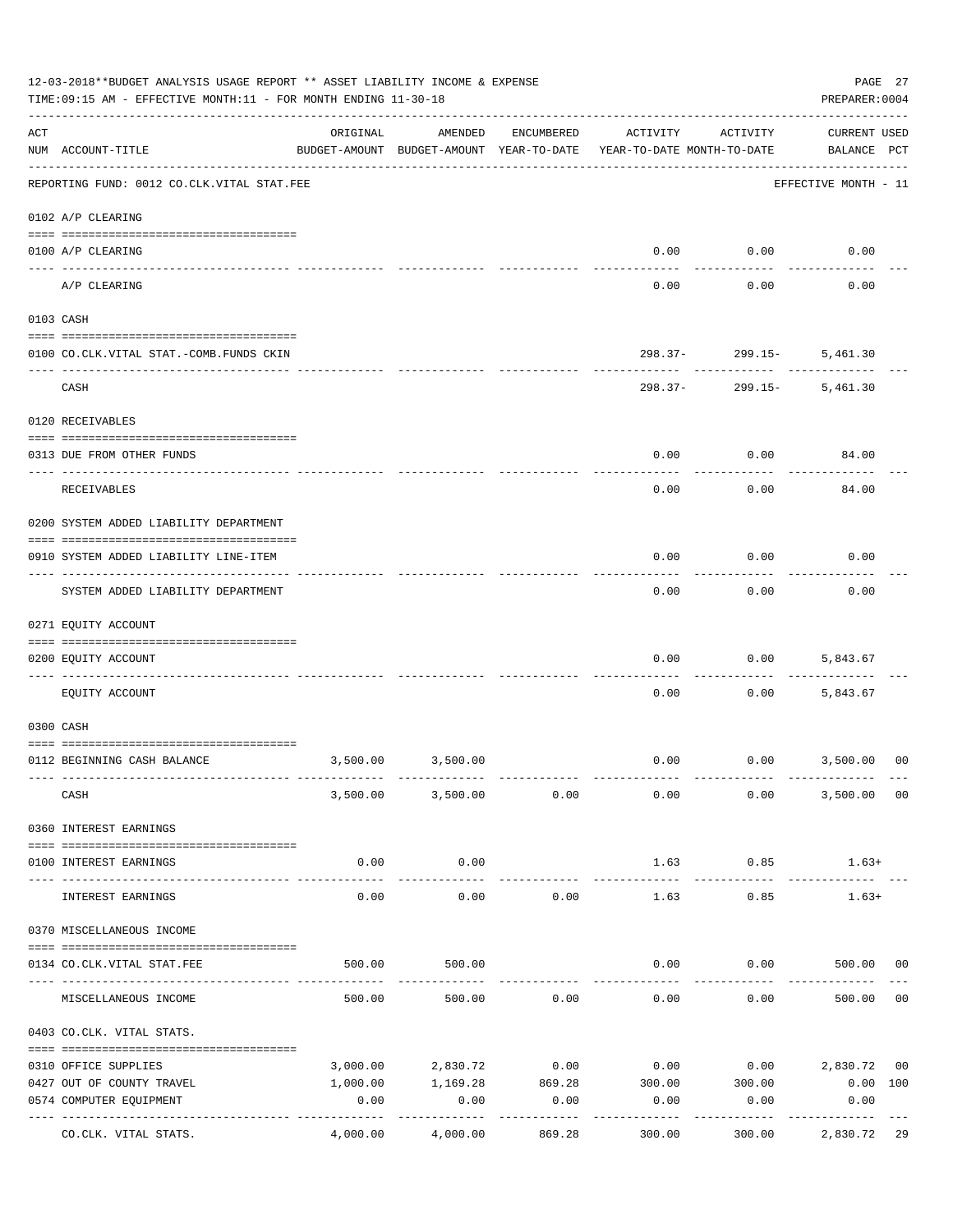| PAGE 28<br>12-03-2018**BUDGET ANALYSIS USAGE REPORT ** ASSET LIABILITY INCOME & EXPENSE<br>TIME:09:15 AM - EFFECTIVE MONTH:11 - FOR MONTH ENDING 11-30-18<br>PREPARER: 0004 |                           |                          |                            |                |                                        |                         |            |  |  |
|-----------------------------------------------------------------------------------------------------------------------------------------------------------------------------|---------------------------|--------------------------|----------------------------|----------------|----------------------------------------|-------------------------|------------|--|--|
| ACT<br>NUM<br>ACCOUNT-TITLE                                                                                                                                                 | ORIGINAL<br>BUDGET-AMOUNT | AMENDED<br>BUDGET-AMOUNT | ENCUMBERED<br>YEAR-TO-DATE | ACTIVITY       | ACTIVITY<br>YEAR-TO-DATE MONTH-TO-DATE | CURRENT USED<br>BALANCE | <b>PCT</b> |  |  |
| REPORTING FUND: 0012 CO.CLK.VITAL STAT.FEE                                                                                                                                  |                           |                          |                            |                |                                        | EFFECTIVE MONTH - 11    |            |  |  |
| CO. CLK. VITAL STAT. FEE<br>INCOME TOTALS<br><b>EXPENSE TOTALS</b>                                                                                                          | 4,000.00<br>4,000.00      | 4,000.00<br>4,000.00     | 869.28                     | 1.63<br>300.00 | 0.85<br>300.00                         | 3,998.37<br>2,830.72    | 00<br>29   |  |  |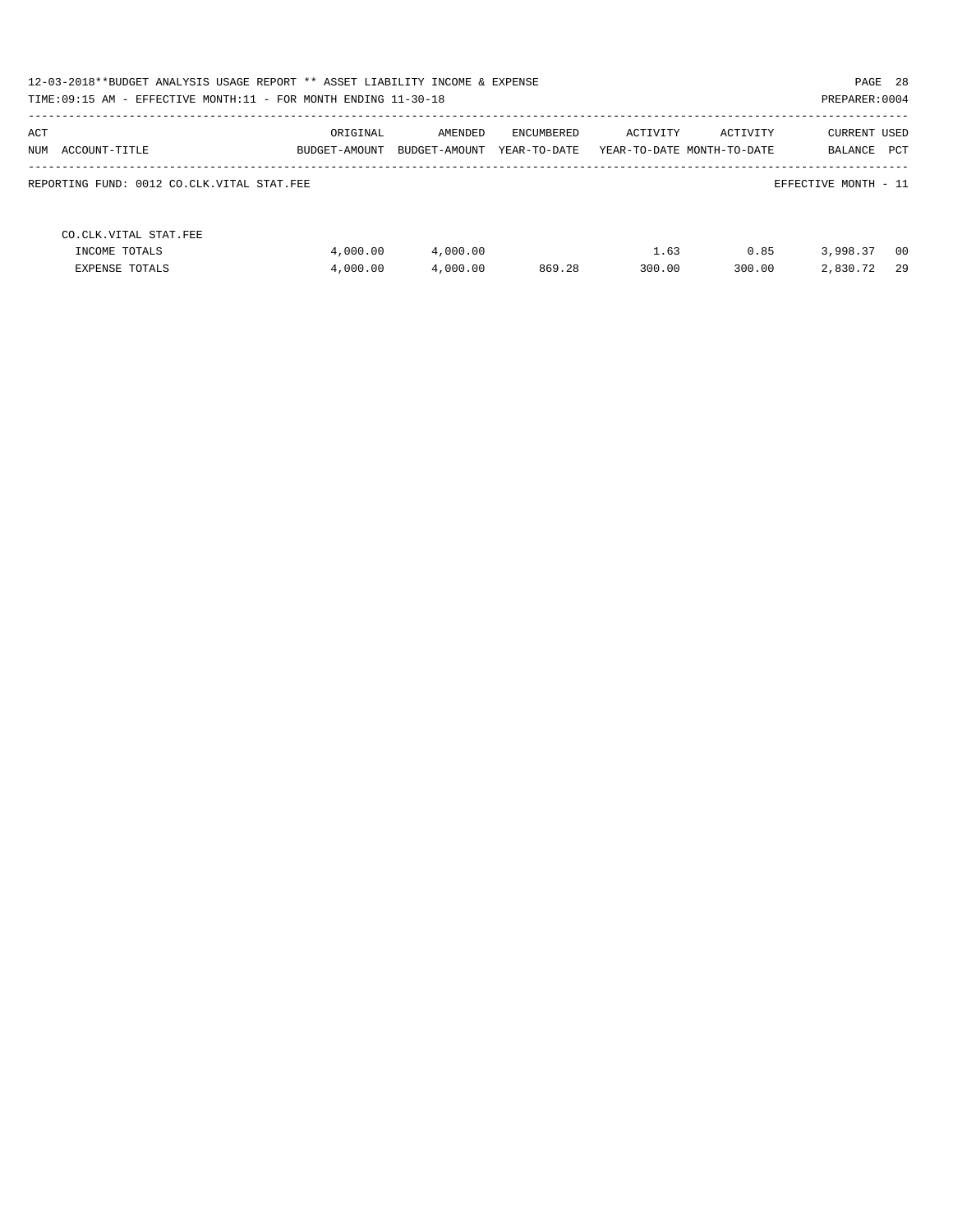|     | 12-03-2018**BUDGET ANALYSIS USAGE REPORT ** ASSET LIABILITY INCOME & EXPENSE<br>TIME: 09:15 AM - EFFECTIVE MONTH: 11 - FOR MONTH ENDING 11-30-18 |                                                      |                      |                    |                                                           |                          | PAGE 29<br>PREPARER: 0004          |          |
|-----|--------------------------------------------------------------------------------------------------------------------------------------------------|------------------------------------------------------|----------------------|--------------------|-----------------------------------------------------------|--------------------------|------------------------------------|----------|
| ACT | NUM ACCOUNT-TITLE                                                                                                                                | ORIGINAL<br>BUDGET-AMOUNT BUDGET-AMOUNT YEAR-TO-DATE | AMENDED              | ENCUMBERED         | ACTIVITY<br>YEAR-TO-DATE MONTH-TO-DATE                    | ACTIVITY                 | <b>CURRENT USED</b><br>BALANCE PCT |          |
|     | REPORTING FUND: 0013 BAIL BONDS TRUST FUND                                                                                                       |                                                      |                      |                    |                                                           |                          | EFFECTIVE MONTH - 11               |          |
|     | 0102 A/P CLEARING                                                                                                                                |                                                      |                      |                    |                                                           |                          |                                    |          |
|     | 0100 A/P CLEARING<br>---- ---------                                                                                                              |                                                      |                      |                    | 0.00                                                      | 0.00                     | 0.00                               |          |
|     | A/P CLEARING                                                                                                                                     |                                                      |                      |                    | 0.00                                                      | 0.00                     | 0.00                               |          |
|     | 0103 CASH                                                                                                                                        |                                                      |                      |                    |                                                           |                          |                                    |          |
|     | 0113 SURETY BAIL BOND FEE                                                                                                                        |                                                      |                      |                    | $570.00 -$                                                | 795.00                   | 4,350.00                           |          |
|     | CASH                                                                                                                                             |                                                      |                      |                    | 570.00-                                                   | ---------<br>795.00      | 4,350.00                           |          |
|     | 0207 DUE TO FUND                                                                                                                                 |                                                      |                      |                    |                                                           |                          |                                    |          |
|     |                                                                                                                                                  |                                                      |                      |                    |                                                           |                          |                                    |          |
|     | 0097 DUE TO OTHER GOVERNMENTS                                                                                                                    |                                                      |                      |                    | 0.00                                                      | 0.00                     | 5,100.00                           |          |
|     | DUE TO FUND                                                                                                                                      |                                                      |                      |                    | 0.00                                                      | 0.00                     | 5,100.00                           |          |
|     | 0271 EQUITY ACCOUNT                                                                                                                              |                                                      |                      |                    |                                                           |                          |                                    |          |
|     | 0200 EQUITY ACCOUNT                                                                                                                              |                                                      |                      |                    | 0.00                                                      | 0.00                     | 180.00-                            |          |
|     | EQUITY ACCOUNT                                                                                                                                   |                                                      |                      |                    | 0.00                                                      | 0.00                     | 180.00-                            |          |
|     | 0300 CASH                                                                                                                                        |                                                      |                      |                    |                                                           |                          |                                    |          |
|     | 0113 BEGINNING CASH BALANCE                                                                                                                      | 0.00                                                 | 0.00                 |                    | 0.00                                                      | 0.00                     | 0.00                               |          |
|     | ----------------------------<br>CASH                                                                                                             | 0.00                                                 | 0.00                 | 0.00               | 0.00                                                      | 0.00                     | 0.00                               |          |
|     | 0345 BONDS                                                                                                                                       |                                                      |                      |                    |                                                           |                          |                                    |          |
|     | 0113 SURETY BAIL BOND FEE                                                                                                                        | 4,000.00                                             | 4,000.00             |                    |                                                           | 1,170.00 795.00 2,830.00 |                                    | 29       |
|     | <b>BONDS</b>                                                                                                                                     |                                                      | 4,000.00 4,000.00    | 0.00               | 1,170.00                                                  | 795.00                   | 2,830.00                           | 29       |
|     | 0370 MISCELLANEOUS                                                                                                                               |                                                      |                      |                    |                                                           |                          |                                    |          |
|     | 0130 REFUNDS & MISCELLANEOUS                                                                                                                     | 0.00                                                 | 0.00                 |                    | 0.00                                                      | 0.00                     | 0.00                               |          |
|     | 0132 TEMPORARY BOND SECURITY                                                                                                                     | 0.00                                                 | 0.00                 |                    | 0.00                                                      | 0.00                     | 0.00                               |          |
|     | ----------------------<br>MISCELLANEOUS                                                                                                          | -------------<br>0.00                                | ---------<br>0.00    | 0.00               | 0.00                                                      | 0.00                     | 0.00                               |          |
|     | 0498 BAIL BOND FEE EXPENSE                                                                                                                       |                                                      |                      |                    |                                                           |                          |                                    |          |
|     | 0489 10% TO STATE COMPTROLLER                                                                                                                    |                                                      |                      |                    | $4,000.00$ $4,000.00$ $0.00$ $1,740.00$ $0.00$ $2,260.00$ |                          |                                    | 44       |
|     | BAIL BOND FEE EXPENSE                                                                                                                            | 4,000.00                                             | 4,000.00             | . <u>.</u><br>0.00 | 1,740.00                                                  | -----------<br>0.00      | 2,260.00                           | 44       |
|     | BAIL BONDS TRUST FUND                                                                                                                            |                                                      |                      |                    |                                                           |                          |                                    |          |
|     | INCOME TOTALS<br>EXPENSE TOTALS                                                                                                                  | 4,000.00<br>4,000.00                                 | 4,000.00<br>4,000.00 | 0.00               | 1,170.00<br>1,740.00                                      | 795.00<br>0.00           | 2,830.00<br>2,260.00               | 29<br>44 |
|     |                                                                                                                                                  |                                                      |                      |                    |                                                           |                          |                                    |          |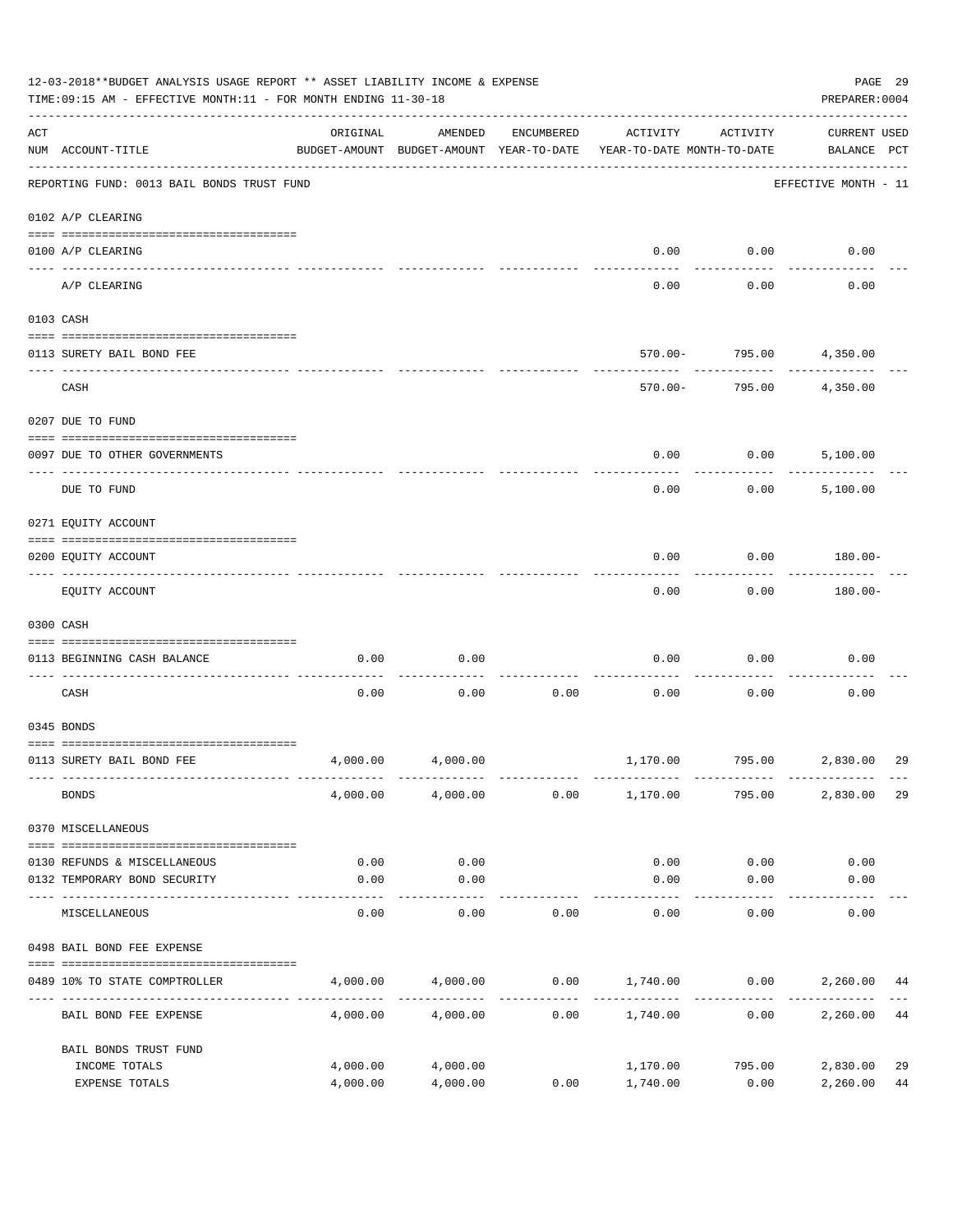|     | 12-03-2018**BUDGET ANALYSIS USAGE REPORT ** ASSET LIABILITY INCOME & EXPENSE<br>TIME:09:15 AM - EFFECTIVE MONTH:11 - FOR MONTH ENDING 11-30-18 |                  |                                                     |            |                                        |                     | PREPARER: 0004                     | PAGE 30                 |
|-----|------------------------------------------------------------------------------------------------------------------------------------------------|------------------|-----------------------------------------------------|------------|----------------------------------------|---------------------|------------------------------------|-------------------------|
| ACT | NUM ACCOUNT-TITLE                                                                                                                              | ORIGINAL         | AMENDED<br>BUDGET-AMOUNT BUDGET-AMOUNT YEAR-TO-DATE | ENCUMBERED | ACTIVITY<br>YEAR-TO-DATE MONTH-TO-DATE | ACTIVITY            | <b>CURRENT USED</b><br>BALANCE PCT |                         |
|     | REPORTING FUND: 0014 JUSTICE CT. BLDG. SECURITY                                                                                                |                  |                                                     |            |                                        |                     | EFFECTIVE MONTH - 11               |                         |
|     | 0102 A/P CLEARING                                                                                                                              |                  |                                                     |            |                                        |                     |                                    |                         |
|     | 0100 A/P CLEARING                                                                                                                              |                  |                                                     |            | 0.00                                   | 0.00                | 0.00                               |                         |
|     | ---- ---------<br>A/P CLEARING                                                                                                                 |                  |                                                     |            | 0.00                                   | 0.00                | 0.00                               |                         |
|     | 0103 CASH                                                                                                                                      |                  |                                                     |            |                                        |                     |                                    |                         |
|     | 0100 JUST.CT.BLDG.SEC.-COMB.FUNDS CKING                                                                                                        |                  |                                                     |            | 7.00                                   |                     | 7.00 17,139.83                     |                         |
|     | CASH                                                                                                                                           |                  |                                                     |            | 7.00                                   | 7.00                | 17,139.83                          |                         |
|     | 0120 RECEIVABLES                                                                                                                               |                  |                                                     |            |                                        |                     |                                    |                         |
|     | 0313 DUE FROM OTHER FUNDS                                                                                                                      |                  |                                                     |            | 0.00                                   | 0.00                | 66.77                              |                         |
|     | RECEIVABLES                                                                                                                                    |                  |                                                     |            | 0.00                                   | 0.00                | 66.77                              |                         |
|     | 0200 SYSTEM ADDED LIABILITY DEPT.                                                                                                              |                  |                                                     |            |                                        |                     |                                    |                         |
|     | 0910 SYSTEM ADDED LIABILITY LINE-ITEM                                                                                                          |                  |                                                     |            | 0.00                                   | 0.00                | 0.00                               |                         |
|     | SYSTEM ADDED LIABILITY DEPT.                                                                                                                   |                  |                                                     |            | 0.00                                   | 0.00                | 0.00                               |                         |
|     | 0271 EQUITY ACCOUNT                                                                                                                            |                  |                                                     |            |                                        |                     |                                    |                         |
|     | 0200 EQUITY ACCOUNT                                                                                                                            |                  |                                                     |            | 0.00                                   | 0.00                | 17,199.60                          |                         |
|     | EQUITY ACCOUNT                                                                                                                                 |                  |                                                     |            | 0.00                                   | 0.00                | .<br>17,199.60                     |                         |
|     | 0300 CASH                                                                                                                                      |                  |                                                     |            |                                        |                     |                                    |                         |
|     | 0114 BEGINNING CASH                                                                                                                            | 2,850.00         | 2,850.00                                            |            | 0.00                                   |                     | 0.00<br>2,850.00                   | 0 <sup>0</sup>          |
|     | CASH                                                                                                                                           | 2,850.00         | 2,850.00                                            | 0.00       | 0.00                                   | 0.00                | 2,850.00                           | 0 <sub>0</sub>          |
|     | 0370 MISCELLANEOUS INCOME                                                                                                                      |                  |                                                     |            |                                        |                     |                                    |                         |
|     |                                                                                                                                                |                  |                                                     |            |                                        |                     |                                    |                         |
|     | 0455 JP1 SECURITY FEE<br>0456 JP2 SECURITY FEE                                                                                                 | 300.00<br>150.00 | 300.00<br>150.00                                    |            | 0.00<br>7.00                           | 0.00<br>7.00        | 300.00<br>143.00                   | 0 <sub>0</sub><br>05    |
|     | 0457 JP3 SECURITY FEE                                                                                                                          | 200.00           | 200.00                                              |            | 0.00                                   | 0.00                | 200.00                             | 0 <sub>0</sub>          |
|     | MISCELLANEOUS INCOME                                                                                                                           | 650.00           | -----------<br>650.00                               | 0.00       | -----<br>7.00                          | $- - - - -$<br>7.00 | --------<br>643.00                 | 01                      |
|     | 0435 JUSTICE CT.BLDG.EXP.                                                                                                                      |                  |                                                     |            |                                        |                     |                                    |                         |
|     | 0320 JP1 SECURITY EXPENSE                                                                                                                      | 1,000.00         | 1,000.00                                            | 0.00       | 0.00                                   |                     | 0.00 1,000.00                      | 0 <sub>0</sub>          |
|     | 0321 JP2 SECURITY EXPENSE                                                                                                                      | 1,000.00         | 1,000.00                                            | 0.00       | 0.00                                   | 0.00                | 1,000.00                           | 0 <sub>0</sub>          |
|     | 0322 JP3 SECURITY EXPENSE                                                                                                                      | 1,500.00         | 1,500.00<br>----------                              | 0.00       | 0.00                                   | 0.00                | 1,500.00                           | 0 <sub>0</sub><br>$---$ |
|     | JUSTICE CT.BLDG.EXP.                                                                                                                           | 3,500.00         | 3,500.00                                            | 0.00       | 0.00                                   | 0.00                | 3,500.00                           | 0 <sub>0</sub>          |
|     | JUSTICE CT. BLDG. SECURITY                                                                                                                     |                  |                                                     |            |                                        |                     |                                    |                         |
|     | INCOME TOTALS                                                                                                                                  | 3,500.00         | 3,500.00                                            |            | 7.00                                   |                     | 7.00<br>3,493.00                   | 0 <sub>0</sub>          |
|     | EXPENSE TOTALS                                                                                                                                 | 3,500.00         | 3,500.00                                            | 0.00       | 0.00                                   | 0.00                | 3,500.00                           | 0 <sub>0</sub>          |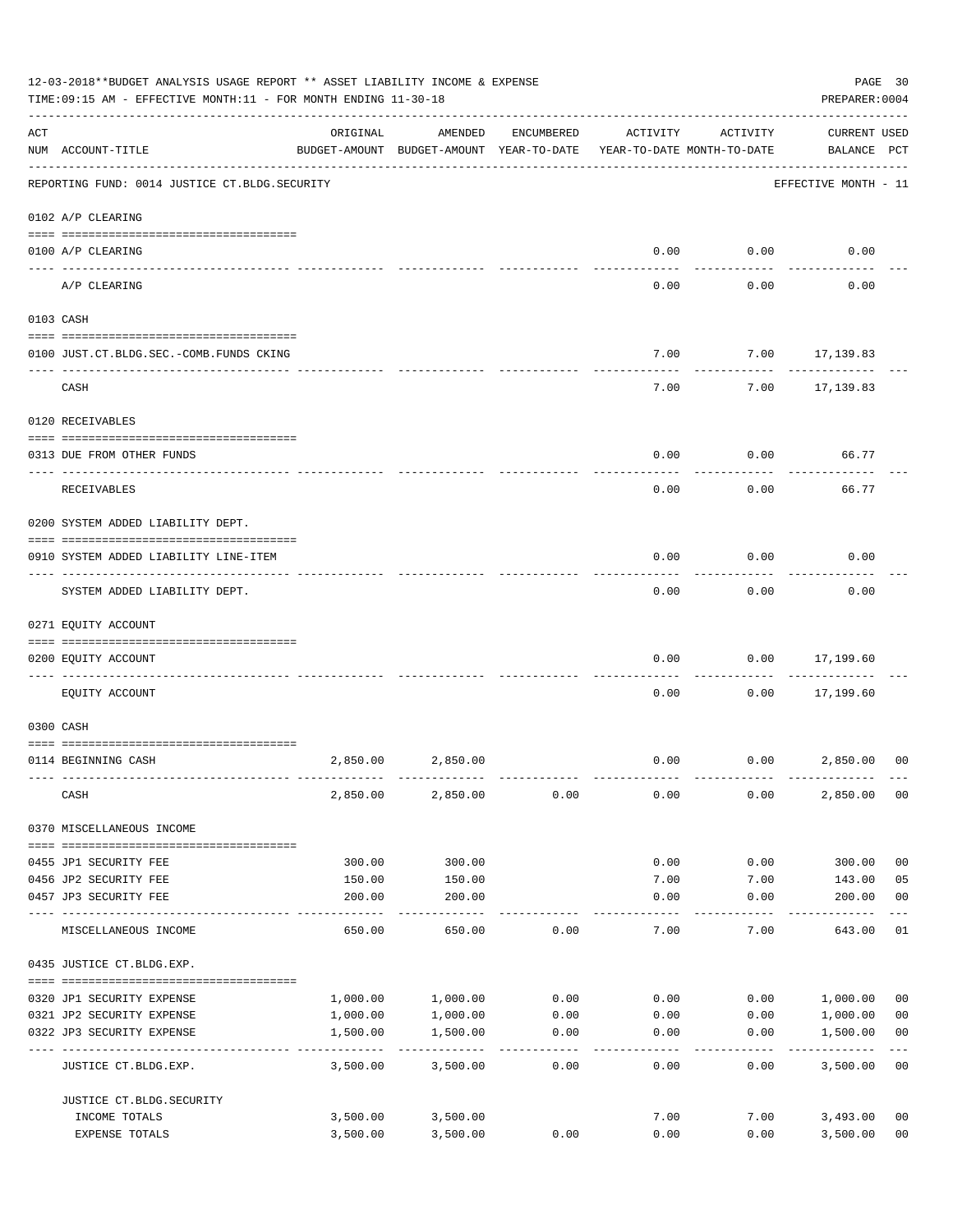|     | 12-03-2018**BUDGET ANALYSIS USAGE REPORT ** ASSET LIABILITY INCOME & EXPENSE<br>TIME:09:15 AM - EFFECTIVE MONTH:11 - FOR MONTH ENDING 11-30-18 |          |                                                     |            |                                        |          | PREPARER: 0004                     | PAGE 31        |
|-----|------------------------------------------------------------------------------------------------------------------------------------------------|----------|-----------------------------------------------------|------------|----------------------------------------|----------|------------------------------------|----------------|
| ACT | NUM ACCOUNT-TITLE                                                                                                                              | ORIGINAL | AMENDED<br>BUDGET-AMOUNT BUDGET-AMOUNT YEAR-TO-DATE | ENCUMBERED | ACTIVITY<br>YEAR-TO-DATE MONTH-TO-DATE | ACTIVITY | <b>CURRENT USED</b><br>BALANCE PCT |                |
|     | --------------------------------------<br>REPORTING FUND: 0016 CO.JUDGE EXCESS SUPP.                                                           |          |                                                     |            |                                        |          | EFFECTIVE MONTH - 11               |                |
|     | 0102 A/P CLEARING                                                                                                                              |          |                                                     |            |                                        |          |                                    |                |
|     | 0100 A/P CLEARING                                                                                                                              |          |                                                     |            | 0.00                                   | 0.00     | 0.00                               |                |
|     | ---- -------------<br>A/P CLEARING                                                                                                             |          |                                                     |            | 0.00                                   | 0.00     | 0.00                               |                |
|     | 0103 CASH                                                                                                                                      |          |                                                     |            |                                        |          |                                    |                |
|     | 0100 CO.JUDGE EXCESS SUPP.-COMB.FUND CK                                                                                                        |          |                                                     |            | 0.00                                   |          | $0.00$ 17,624.67                   |                |
|     | CASH                                                                                                                                           |          |                                                     |            | 0.00                                   |          | $0.00$ 17,624.67                   |                |
|     | 0200 SYSTEM ADDED LIABILITY DEPARTMENT                                                                                                         |          |                                                     |            |                                        |          |                                    |                |
|     | 0910 SYSTEM ADDED LIABILITY LINE-ITEM                                                                                                          |          |                                                     |            | 0.00                                   | 0.00     | 0.00                               |                |
|     | SYSTEM ADDED LIABILITY DEPARTMENT                                                                                                              |          |                                                     |            | 0.00                                   | 0.00     | 0.00                               |                |
|     | 0271 EQUITY ACCOUNT                                                                                                                            |          |                                                     |            |                                        |          |                                    |                |
|     | 0200 EQUITY ACCOUNT                                                                                                                            |          |                                                     |            | 0.00                                   |          | $0.00$ 17,624.67<br>-----------    |                |
|     | EQUITY ACCOUNT                                                                                                                                 |          |                                                     |            | 0.00                                   | 0.00     | 17,624.67                          |                |
|     | 0300 CASH                                                                                                                                      |          |                                                     |            |                                        |          |                                    |                |
|     | 0116 BEGINNING CASH BALANCE<br>----------------------------                                                                                    | 1,000.00 | 1,000.00                                            |            | 0.00                                   |          | $0.00$ 1,000.00                    | 00             |
|     | CASH                                                                                                                                           |          | 1,000.00 1,000.00                                   | 0.00       | 0.00                                   | 0.00     | 1,000.00                           | 0 <sub>0</sub> |
|     | 0370 MISCELLANEOUS INCOME                                                                                                                      |          |                                                     |            |                                        |          |                                    |                |
|     | 0149 CO. JUDGE EXCESS SUPP.                                                                                                                    | 500.00   | 500.00                                              |            |                                        |          | $0.00$ $0.00$ $500.00$ 00          |                |
|     | MISCELLANEOUS INCOME                                                                                                                           | 500.00   | 500.00                                              | 0.00       | 0.00                                   | 0.00     | 500.00                             | 00             |
|     | 0400 CO. JUDGE EXCESS SUPP.                                                                                                                    |          |                                                     |            |                                        |          |                                    |                |
|     | 0310 OFFICE SUPPLIES                                                                                                                           | 300.00   | 300.00                                              | 0.00       | 0.00                                   | 0.00     | 300.00                             | 0 <sub>0</sub> |
|     | 0427 OUT OF COUNTY TRAVEL                                                                                                                      | 500.00   | 500.00                                              | 0.00       | 0.00                                   | 0.00     | 500.00                             | 0 <sub>0</sub> |
|     | 0572 OFFICE EQUIPMENT                                                                                                                          | 400.00   | 400.00                                              | 0.00       | 0.00                                   | 0.00     | 400.00                             | 0 <sub>0</sub> |
|     | 0590 COUNTY JUDGE BOOKS                                                                                                                        | 300.00   | 300.00                                              | 0.00       | 0.00                                   | 0.00     | 300.00                             | 0 <sub>0</sub> |
|     | CO. JUDGE EXCESS SUPP.                                                                                                                         | 1,500.00 | 1,500.00                                            | 0.00       | 0.00                                   | 0.00     | 1,500.00                           | 0 <sub>0</sub> |
|     | CO.JUDGE EXCESS SUPP.                                                                                                                          |          |                                                     |            |                                        |          |                                    |                |
|     | INCOME TOTALS                                                                                                                                  | 1,500.00 | 1,500.00                                            |            | 0.00                                   | 0.00     | 1,500.00                           | 0 <sub>0</sub> |
|     | EXPENSE TOTALS                                                                                                                                 | 1,500.00 | 1,500.00                                            | 0.00       | 0.00                                   | 0.00     | 1,500.00                           | 0 <sub>0</sub> |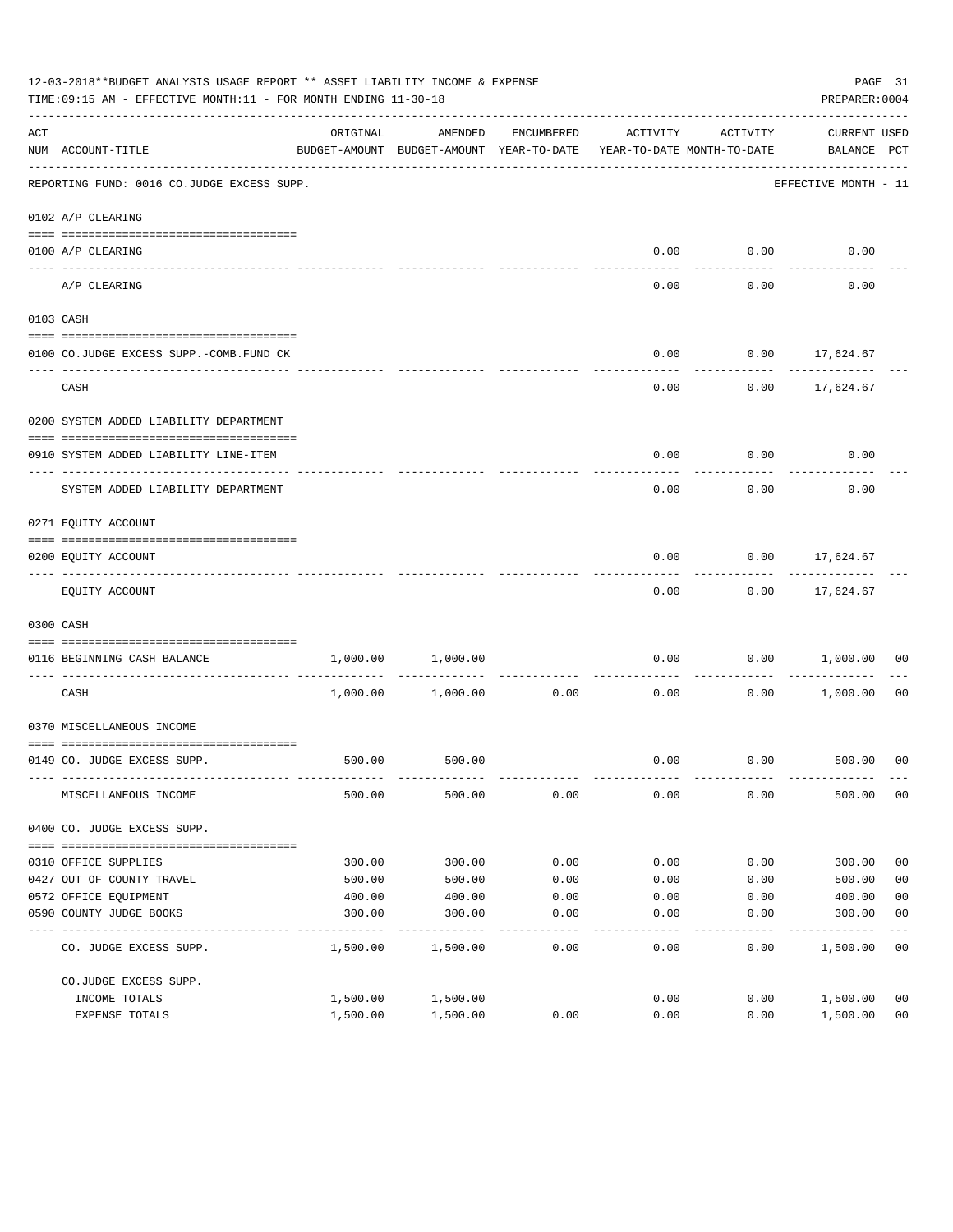|     | 12-03-2018**BUDGET ANALYSIS USAGE REPORT ** ASSET LIABILITY INCOME & EXPENSE<br>TIME: 09:15 AM - EFFECTIVE MONTH: 11 - FOR MONTH ENDING 11-30-18 |          |                                                                                |            |                           |                    | PREPARER: 0004                     | PAGE 32        |
|-----|--------------------------------------------------------------------------------------------------------------------------------------------------|----------|--------------------------------------------------------------------------------|------------|---------------------------|--------------------|------------------------------------|----------------|
| ACT | NUM ACCOUNT-TITLE                                                                                                                                | ORIGINAL | AMENDED<br>BUDGET-AMOUNT BUDGET-AMOUNT YEAR-TO-DATE YEAR-TO-DATE MONTH-TO-DATE | ENCUMBERED | ACTIVITY                  | ACTIVITY           | <b>CURRENT USED</b><br>BALANCE PCT |                |
|     | REPORTING FUND: 0017 PROBATE JUDGES EDUCATION                                                                                                    |          |                                                                                |            |                           |                    | EFFECTIVE MONTH - 11               |                |
|     | 0102 A/P CLEARING                                                                                                                                |          |                                                                                |            |                           |                    |                                    |                |
|     | 0100 A/P CLEARING<br>_____ _____________                                                                                                         |          |                                                                                |            | 0.00                      | 0.00               | 0.00                               |                |
|     | A/P CLEARING                                                                                                                                     |          |                                                                                |            | 0.00                      | 0.00               | 0.00                               |                |
|     | 0103 CASH                                                                                                                                        |          |                                                                                |            |                           |                    |                                    |                |
|     | 0100 PROB.JUDGES ED.-COMB. FUNDS CKING                                                                                                           |          |                                                                                |            | 775.33                    |                    | $0.00$ $4,702.50$                  |                |
|     | CASH                                                                                                                                             |          |                                                                                |            | 775.33                    | 0.00               | 4,702.50                           |                |
|     | 0120 RECEIVABLES                                                                                                                                 |          |                                                                                |            |                           |                    |                                    |                |
|     | 0313 DUE FROM OTHER FUNDS                                                                                                                        |          |                                                                                |            | 0.00                      | 0.00               | 25.00                              |                |
|     | RECEIVABLES                                                                                                                                      |          |                                                                                |            | 0.00                      | 0.00               | 25.00                              |                |
|     | 0271 EQUITY ACCOUNT                                                                                                                              |          |                                                                                |            |                           |                    |                                    |                |
|     | 0200 EQUITY ACCOUNT                                                                                                                              |          |                                                                                |            | 0.00                      | 0.00               | 3,952.17                           |                |
|     | EQUITY ACCOUNT                                                                                                                                   |          |                                                                                |            | 0.00                      |                    | 0.00<br>3,952.17                   |                |
|     | 0300 CASH                                                                                                                                        |          |                                                                                |            |                           |                    |                                    |                |
|     | 0117 BEGINNING CASH BALANCE                                                                                                                      | 1,000.00 | 1,000.00                                                                       |            | 0.00                      | 0.00               | 1,000.00                           | 00             |
|     | ----------------------------- --<br>CASH                                                                                                         |          | 1,000.00 1,000.00                                                              | 0.00       | 0.00                      | 0.00               | 1,000.00                           | 0 <sub>0</sub> |
|     | 0340 FEES OF OFFICE                                                                                                                              |          |                                                                                |            |                           |                    |                                    |                |
|     | 0131 PROBATE JUDGES EDUCATION                                                                                                                    | 600.00   | 600.00                                                                         |            | 0.00                      |                    | $0.00$ 600.00 00                   |                |
|     | FEES OF OFFICE                                                                                                                                   | 600.00   | 600.00                                                                         | 0.00       | 0.00                      | 0.00               | 600.00 00                          |                |
|     | 0370 MISCELLANEOUS                                                                                                                               |          |                                                                                |            |                           |                    |                                    |                |
|     | 0130 REFUNDS & MISCELLANEOUS                                                                                                                     | 0.00     | 0.00                                                                           |            | 775.33                    | 0.00               | $775.33+$                          |                |
|     | MISCELLANEOUS                                                                                                                                    | 0.00     | ------------<br>0.00                                                           | 0.00       | ---------------<br>775.33 | ----------<br>0.00 | $775.33+$                          |                |
|     | 0400 PROBATE JUDGES EDUCATION                                                                                                                    |          |                                                                                |            |                           |                    |                                    |                |
|     | 0427 OUT OF COUNTY TRAVEL                                                                                                                        | 1,600.00 | 1,600.00                                                                       | 0.00       | 0.00                      |                    | $0.00$ 1,600.00 00                 |                |
|     | PROBATE JUDGES EDUCATION                                                                                                                         |          | 1,600.00 1,600.00                                                              | 0.00       | 0.00                      |                    | 0.00 1,600.00                      | 0 <sub>0</sub> |
|     | PROBATE JUDGES EDUCATION                                                                                                                         |          |                                                                                |            |                           |                    |                                    |                |
|     | INCOME TOTALS                                                                                                                                    | 1,600.00 | 1,600.00                                                                       |            | 775.33                    | 0.00               | 824.67                             | 48             |
|     | EXPENSE TOTALS                                                                                                                                   | 1,600.00 | 1,600.00                                                                       | 0.00       | 0.00                      | 0.00               | 1,600.00                           | 0 <sub>0</sub> |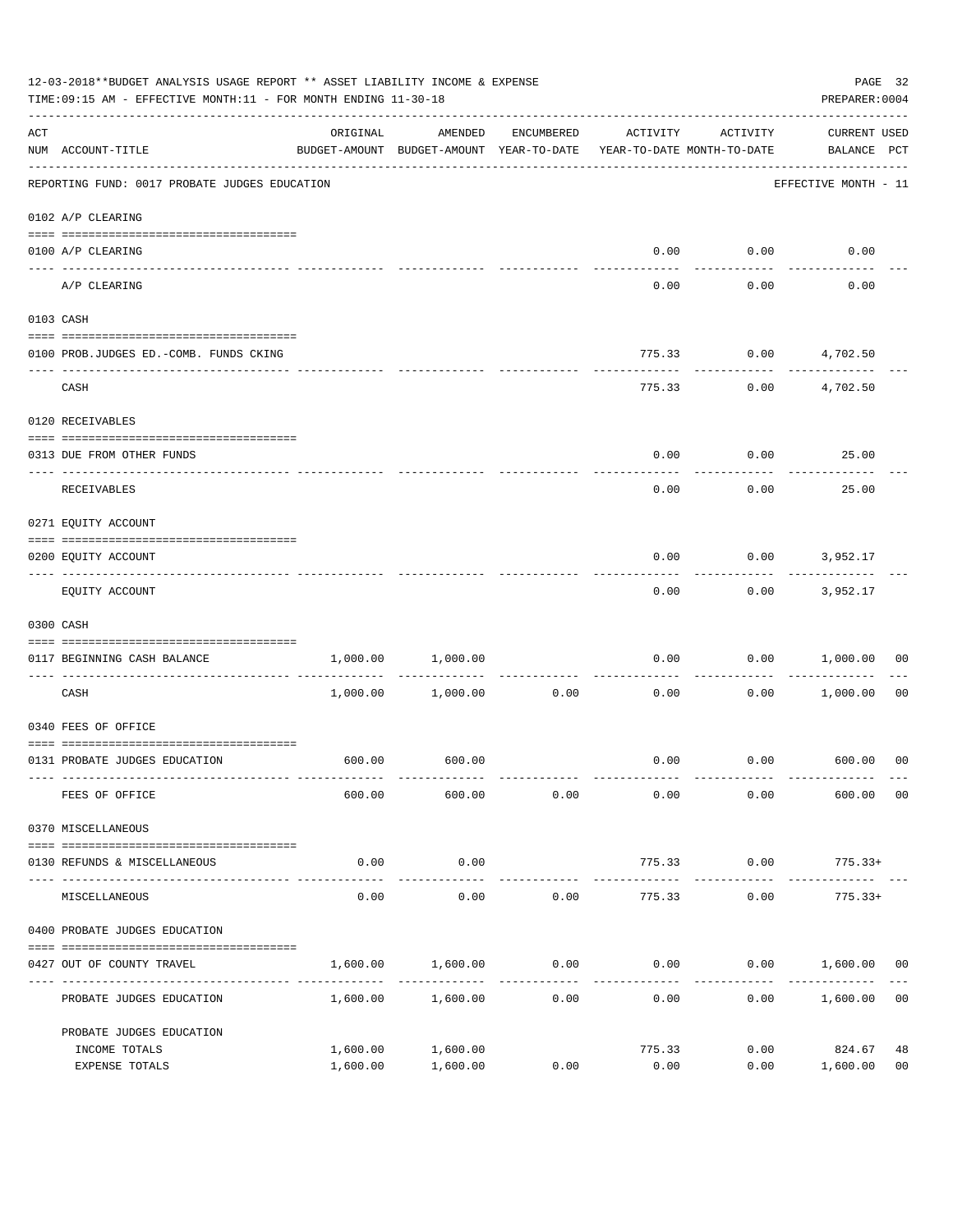|     | 12-03-2018**BUDGET ANALYSIS USAGE REPORT ** ASSET LIABILITY INCOME & EXPENSE<br>TIME: 09:15 AM - EFFECTIVE MONTH: 11 - FOR MONTH ENDING 11-30-18 |           |                                       |              |                                                                                 |                                | PAGE 33<br>PREPARER: 0004                   |
|-----|--------------------------------------------------------------------------------------------------------------------------------------------------|-----------|---------------------------------------|--------------|---------------------------------------------------------------------------------|--------------------------------|---------------------------------------------|
| ACT | NUM ACCOUNT-TITLE                                                                                                                                | ORIGINAL  | AMENDED                               | ENCUMBERED   | ACTIVITY<br>BUDGET-AMOUNT BUDGET-AMOUNT YEAR-TO-DATE YEAR-TO-DATE MONTH-TO-DATE | ACTIVITY                       | CURRENT USED<br>BALANCE PCT                 |
|     | REPORTING FUND: 0018 CO.CLERK RECORD MNGMT.                                                                                                      |           |                                       |              |                                                                                 |                                | EFFECTIVE MONTH - 11                        |
|     | 0100 PAYROLL                                                                                                                                     |           |                                       |              |                                                                                 |                                |                                             |
|     | 0100 PAYROLL                                                                                                                                     |           |                                       |              |                                                                                 | $0.00$ $0.00$                  | 0.00                                        |
|     | PAYROLL                                                                                                                                          |           |                                       |              | 0.00                                                                            | 0.00                           | 0.00                                        |
|     | 0102 A/P CLEARING                                                                                                                                |           |                                       |              |                                                                                 |                                |                                             |
|     | 0100 A/P CLEARING                                                                                                                                |           |                                       |              | 0.00                                                                            | 0.00                           | 0.00                                        |
|     | A/P CLEARING                                                                                                                                     |           |                                       |              | 0.00                                                                            | 0.00                           | 0.00                                        |
|     | 0103 CASH                                                                                                                                        |           |                                       |              |                                                                                 |                                |                                             |
|     | 0100 CO.CLK.REC.MNGMT.-COMB.FUNDS CKING                                                                                                          |           |                                       |              |                                                                                 | 10,048.38- 4,811.55- 65,167.85 |                                             |
|     | -----------------------------<br>CASH                                                                                                            |           |                                       |              |                                                                                 | 10,048.38- 4,811.55- 65,167.85 |                                             |
|     | 0120 RECEIVABLES                                                                                                                                 |           |                                       |              |                                                                                 |                                |                                             |
|     | 0313 DUE FROM OTHER FUNDS                                                                                                                        |           |                                       |              | 0.00                                                                            | $0.00$ 6,194.83                |                                             |
|     | RECEIVABLES                                                                                                                                      |           |                                       |              | 0.00                                                                            | 0.00                           | 6,194.83                                    |
|     | 0200 SYSTEM ADDED LIABILITY DEPARTMENT                                                                                                           |           |                                       |              |                                                                                 |                                |                                             |
|     | 0150 ACCRUED SALARY PAYABLE                                                                                                                      |           |                                       |              | 0.00                                                                            | 0.00                           | 1,123.70                                    |
|     | 0155 ACCRUED FRINGE BENEFITS<br>0910 SYSTEM ADDED LIABILITY LINE-ITEM                                                                            |           |                                       |              | 0.00                                                                            | 0.00                           | 629.81                                      |
|     |                                                                                                                                                  |           |                                       |              | 0.00                                                                            | 0.00                           | 0.00                                        |
|     | SYSTEM ADDED LIABILITY DEPARTMENT                                                                                                                |           |                                       |              | 0.00                                                                            | 0.00                           | 1,753.51                                    |
|     | 0271 EQUITY ACCOUNT                                                                                                                              |           |                                       |              |                                                                                 |                                |                                             |
|     | 0200 EQUITY ACCOUNT                                                                                                                              |           |                                       |              | 0.00                                                                            |                                | $0.00$ 79,657.55                            |
|     | EQUITY ACCOUNT                                                                                                                                   |           |                                       |              | 0.00                                                                            | 0.00                           | 79,657.55                                   |
|     | 0300 CASH                                                                                                                                        |           |                                       |              |                                                                                 |                                |                                             |
|     | 0118 BEGINNING CASH BALANCE                                                                                                                      |           | 45,808.59 45,808.59<br>______________ |              |                                                                                 |                                | $0.00$ $0.00$ $45,808.59$<br>0 <sub>0</sub> |
|     | CASH                                                                                                                                             |           | 45,808.59 45,808.59 0.00              | ------------ | 0.00                                                                            | ----------                     | $0.00$ 45,808.59 00                         |
|     | 0360 INTEREST EARNINGS                                                                                                                           |           |                                       |              |                                                                                 |                                |                                             |
|     | 0100 INTEREST EARNINGS                                                                                                                           | 0.00      | 0.00                                  |              |                                                                                 | $20.22$ $10.17$ $20.22+$       |                                             |
|     | INTEREST EARNINGS                                                                                                                                | 0.00      | 0.00                                  | 0.00         | 20.22                                                                           | 10.17                          | $20.22+$                                    |
|     | 0370 MISCELLANEOUS INCOME                                                                                                                        |           |                                       |              |                                                                                 |                                |                                             |
|     | 0130 REFUNDS & MISCELLANEOUS                                                                                                                     | 0.00      | 0.00                                  |              | 0.00                                                                            | 0.00                           | 0.00                                        |
|     | 0133 CO.CLERK PRESERVE REC FEE                                                                                                                   | 55,000.00 | 55,000.00                             |              | 0.00                                                                            | 0.00                           | 55,000.00<br>00                             |
|     |                                                                                                                                                  |           |                                       |              |                                                                                 |                                |                                             |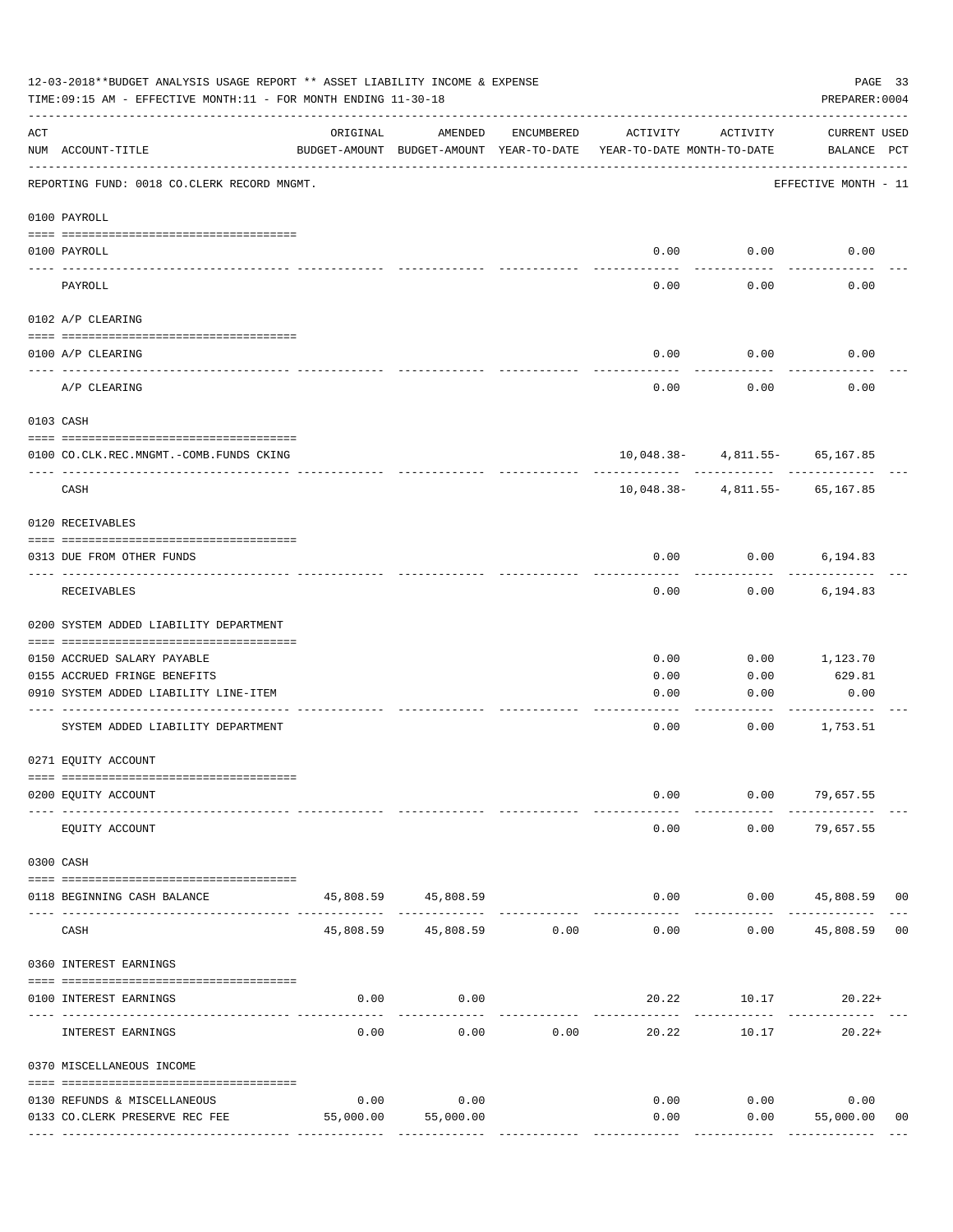| ACT | NUM ACCOUNT-TITLE                                                                        | ORIGINAL<br>BUDGET-AMOUNT BUDGET-AMOUNT YEAR-TO-DATE YEAR-TO-DATE MONTH-TO-DATE | AMENDED                                             |      | ENCUMBERED ACTIVITY | ACTIVITY | <b>CURRENT USED</b><br><b>BALANCE</b>                                      | PCT |
|-----|------------------------------------------------------------------------------------------|---------------------------------------------------------------------------------|-----------------------------------------------------|------|---------------------|----------|----------------------------------------------------------------------------|-----|
|     | REPORTING FUND: 0018 CO.CLERK RECORD MNGMT.                                              | ---------------------------------                                               |                                                     |      |                     |          | EFFECTIVE MONTH - 11                                                       |     |
|     | MISCELLANEOUS INCOME                                                                     |                                                                                 | $55,000.00$ $55,000.00$ $0.00$ $0.00$ $0.00$ $0.00$ |      |                     |          | 55,000.00 00                                                               |     |
|     | 0402 CO.CLERK RECORD MNGMT.                                                              |                                                                                 |                                                     |      |                     |          |                                                                            |     |
|     |                                                                                          |                                                                                 |                                                     |      |                     |          |                                                                            |     |
|     | 0103 SALARY ASSISTANT                                                                    | 28,364.04                                                                       | 28,364.04                                           | 0.00 |                     |          | 5,454.60 3,272.76 22,909.44 19                                             |     |
|     | 0107 SALARY TEMP/EXTRA                                                                   | 0.00                                                                            | 0.00                                                | 0.00 | 0.00                | 0.00     | 0.00                                                                       |     |
|     | 0201 SOCIAL SECURITY TAXES                                                               |                                                                                 | 1,758.57 1,758.57                                   | 0.00 | 283.00              |          | 175.32 1,475.57                                                            | 16  |
|     | 0202 GROUP HEALTH INSURANCE                                                              |                                                                                 | 11,475.12 11,475.12                                 | 0.00 | 1,912.52            | 956.26   | 9,562.60                                                                   | 17  |
|     | 0203 RETIREMENT                                                                          |                                                                                 | 3, 244, 85 3, 244, 85                               | 0.00 | 627.30              | 376.38   | 2,617.55                                                                   | 19  |
|     | 0204 WORKERS COMPENSATION                                                                | 119.13                                                                          | 119.13                                              | 0.00 | 0.00                | 0.00     | 119.13                                                                     | 00  |
|     | 0205 MEDICARE TAX                                                                        | 411.28                                                                          | 411.28                                              | 0.00 | 66.18               | 41.00    | 345.10                                                                     | 16  |
|     | 0310 OFFICE SUPPLIES                                                                     | 800.00                                                                          | 800.00                                              | 0.00 | 0.00                | 0.00     | 800.00                                                                     | 00  |
|     | 0312 IMAGING SYSTEM                                                                      |                                                                                 |                                                     |      |                     |          | $51,204.00$ $51,204.00$ $1,725.00$ $1,725.00$ $0.00$ $47,754.00$           | 07  |
|     | 0315 COPIER MAINTENANCE                                                                  | 435.60                                                                          | 435.60                                              | 0.00 | 0.00                | 0.00     | 435.60                                                                     | 00  |
|     | 0420 TELEPHONE                                                                           | 0.00                                                                            | 0.00                                                | 0.00 | 0.00                | 0.00     | 0.00                                                                       |     |
|     | 0437 DIGITAL IMAGING OF MICROFILM                                                        | 0.00                                                                            | 0.00                                                | 0.00 | 0.00                | 0.00     | 0.00                                                                       |     |
|     | 0453 COMPUTER SOFTWARE                                                                   | 0.00                                                                            | 0.00                                                | 0.00 | 0.00                | 0.00     | 0.00                                                                       |     |
|     | 0490 CO. CLERK MISCELLANEOUS                                                             | $1,496.00$ $1,496.00$ 0.00                                                      |                                                     |      |                     |          | $0.00$ $0.00$ $1,496.00$                                                   | 00  |
|     | 0574 COMPUTER EOUIPMENT                                                                  |                                                                                 | 1,500.00 1,500.00 0.00                              |      |                     |          | $0.00$ $0.00$ $1,500.00$                                                   | 00  |
|     | CO.CLERK RECORD MNGMT. 49 100,808.59 100,808.59 1,725.00 10,068.60 4,821.72 89,014.99 12 |                                                                                 |                                                     |      |                     |          |                                                                            |     |
|     | CO.CLERK RECORD MNGMT.                                                                   |                                                                                 |                                                     |      |                     |          |                                                                            |     |
|     | INCOME TOTALS                                                                            |                                                                                 | 100,808.59 100,808.59                               |      |                     |          | 20.22 10.17 100,788.37 00                                                  |     |
|     | <b>EXPENSE TOTALS</b>                                                                    |                                                                                 |                                                     |      |                     |          | $100,808.59$ $100,808.59$ $1,725.00$ $10,068.60$ $4,821.72$ $89,014.99$ 12 |     |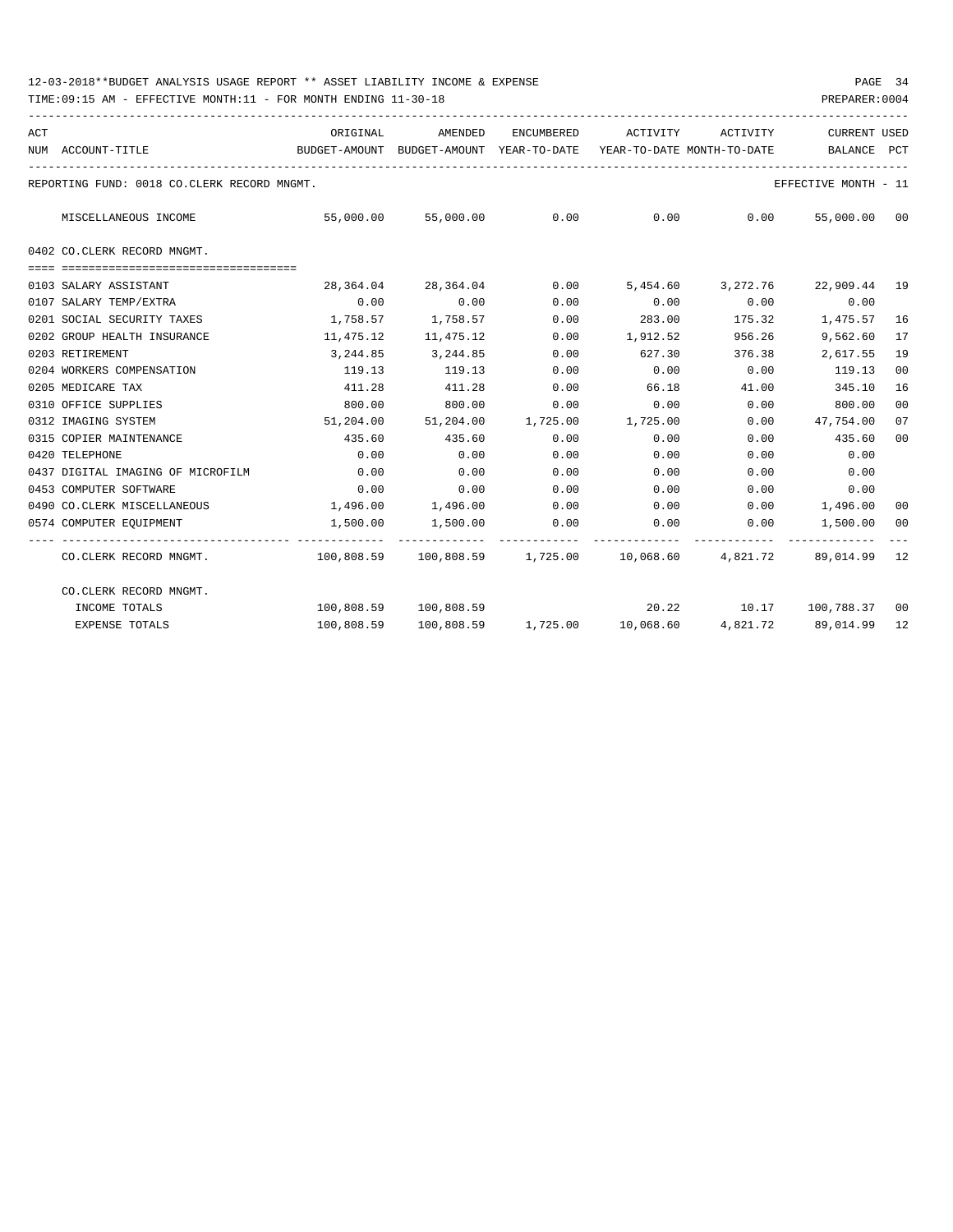| 12-03-2018**BUDGET ANALYSIS USAGE REPORT ** ASSET LIABILITY INCOME & EXPENSE<br>PAGE 35<br>TIME: 09:15 AM - EFFECTIVE MONTH: 11 - FOR MONTH ENDING 11-30-18<br>PREPARER: 0004 |                                                |                                                      |                   |             |                                        |                         |                             |  |  |  |
|-------------------------------------------------------------------------------------------------------------------------------------------------------------------------------|------------------------------------------------|------------------------------------------------------|-------------------|-------------|----------------------------------------|-------------------------|-----------------------------|--|--|--|
| ACT                                                                                                                                                                           | NUM ACCOUNT-TITLE                              | ORIGINAL<br>BUDGET-AMOUNT BUDGET-AMOUNT YEAR-TO-DATE | AMENDED           | ENCUMBERED  | ACTIVITY<br>YEAR-TO-DATE MONTH-TO-DATE | ACTIVITY                | CURRENT USED<br>BALANCE PCT |  |  |  |
|                                                                                                                                                                               | REPORTING FUND: 0019 DIST.CLK.RECORDS MNGMT.   |                                                      |                   |             |                                        |                         | EFFECTIVE MONTH - 11        |  |  |  |
|                                                                                                                                                                               | 0100 PAYROLL                                   |                                                      |                   |             |                                        |                         |                             |  |  |  |
|                                                                                                                                                                               | 0100 PAYROLL                                   |                                                      |                   |             | 0.00                                   | 0.00                    | 0.00                        |  |  |  |
|                                                                                                                                                                               | ---- -------<br>PAYROLL                        |                                                      |                   |             | 0.00                                   | -------<br>0.00         | 0.00                        |  |  |  |
|                                                                                                                                                                               | 0102 A/P CLEARING                              |                                                      |                   |             |                                        |                         |                             |  |  |  |
|                                                                                                                                                                               | 0100 A/P CLEARING                              |                                                      |                   |             | 0.00                                   | 0.00                    | 0.00                        |  |  |  |
|                                                                                                                                                                               | A/P CLEARING                                   |                                                      |                   |             | 0.00                                   | 0.00                    | 0.00                        |  |  |  |
|                                                                                                                                                                               | 0103 CASH                                      |                                                      |                   |             |                                        |                         |                             |  |  |  |
|                                                                                                                                                                               | 0100 DIST.CLK.REC.MNGMT-COMB.FUNDS CKIN        |                                                      |                   |             |                                        | 474.76 325.43 11,501.07 |                             |  |  |  |
|                                                                                                                                                                               | CASH                                           |                                                      |                   |             | 474.76                                 | .<br>325.43             | 11,501.07                   |  |  |  |
|                                                                                                                                                                               | 0120 RECEIVABLES                               |                                                      |                   |             |                                        |                         |                             |  |  |  |
|                                                                                                                                                                               | 0313 DUE FROM OTHER FUNDS                      |                                                      |                   |             | 0.00                                   | 0.00                    | 186.65                      |  |  |  |
|                                                                                                                                                                               | RECEIVABLES                                    |                                                      |                   |             | 0.00                                   | 0.00                    | ---------<br>186.65         |  |  |  |
|                                                                                                                                                                               | 0200 LIABILITY ACCOUNT                         |                                                      |                   |             |                                        |                         |                             |  |  |  |
|                                                                                                                                                                               | 0150 ACCRUED SALARY PAYABLE                    |                                                      |                   |             | 0.00                                   | 0.00                    | 0.01                        |  |  |  |
|                                                                                                                                                                               | 0155 ACCRUED FRINGE BENEFITS                   |                                                      |                   |             | 0.00                                   | 0.00                    | 0.00                        |  |  |  |
|                                                                                                                                                                               | 0910 SYSTEM ADDED LIABILITY LINE-ITEM          |                                                      |                   |             | 0.00                                   | 0.00                    | 0.00                        |  |  |  |
|                                                                                                                                                                               | LIABILITY ACCOUNT                              |                                                      |                   |             | 0.00                                   | 0.00                    | 0.01                        |  |  |  |
|                                                                                                                                                                               | 0271 EQUITY ACCOUNT                            |                                                      |                   |             |                                        |                         |                             |  |  |  |
|                                                                                                                                                                               | 0200 EQUITY ACCOUNT                            |                                                      |                   |             | 0.00                                   | 0.00                    | 11,212.95                   |  |  |  |
|                                                                                                                                                                               | EQUITY ACCOUNT                                 |                                                      |                   |             | 0.00                                   | 0.00                    | 11,212.95                   |  |  |  |
|                                                                                                                                                                               | 0300 CASH                                      |                                                      |                   |             |                                        |                         |                             |  |  |  |
|                                                                                                                                                                               | 0119 BEGINNING CASH BALANCE                    |                                                      | 4,000.00 4,000.00 |             |                                        | 0.00                    | $0.00$ $4,000.00$ 00        |  |  |  |
|                                                                                                                                                                               | CASH                                           | 4,000.00                                             | 4,000.00          | 0.00        | 0.00                                   | 0.00                    | 4,000.00<br>0 <sub>0</sub>  |  |  |  |
|                                                                                                                                                                               | 0360 INTEREST EARNINGS                         |                                                      |                   |             |                                        |                         |                             |  |  |  |
|                                                                                                                                                                               | 0100 INTEREST EARNINGS                         | 0.00                                                 | 0.00              |             |                                        | 3.09 1.61               | $3.09+$                     |  |  |  |
|                                                                                                                                                                               | INTEREST EARNINGS                              | 0.00                                                 | 0.00              | 0.00        | 3.09                                   | 1.61                    | $3.09+$                     |  |  |  |
|                                                                                                                                                                               | 0370 MISCELLEANEOUS INCOME                     |                                                      |                   |             |                                        |                         |                             |  |  |  |
|                                                                                                                                                                               | 0136 DIST.CLK.PRES.REC.FEE<br>---------------- | 2,000.00                                             | 2,000.00          | ----------- | 471.67<br>-------------                | ------------            | 323.82 1,528.33<br>24       |  |  |  |
|                                                                                                                                                                               | MISCELLEANEOUS INCOME                          | 2,000.00                                             | 2,000.00          | 0.00        | 471.67                                 | 323.82                  | 1,528.33<br>24              |  |  |  |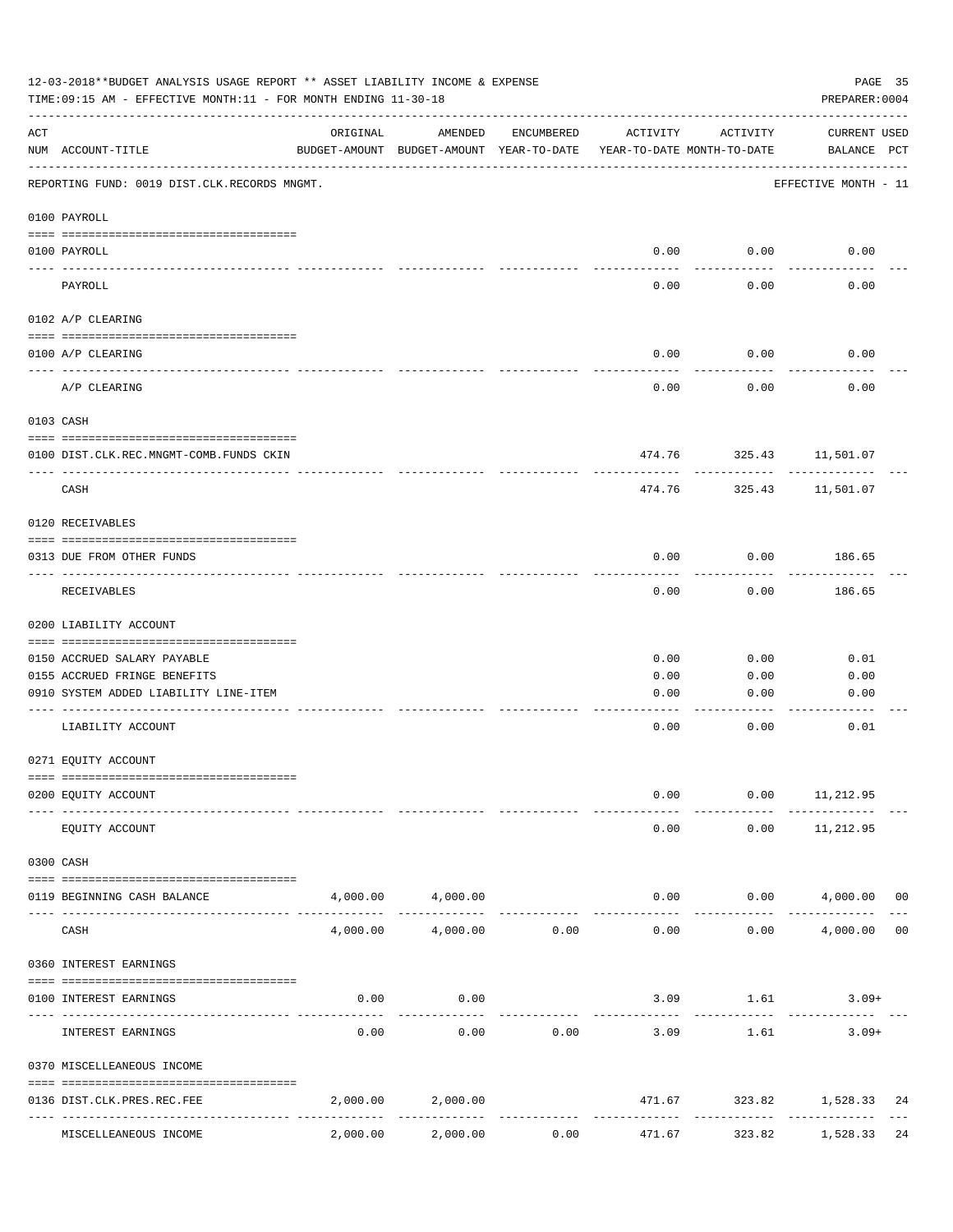| 12-03-2018**BUDGET ANALYSIS USAGE REPORT ** ASSET LIABILITY INCOME & EXPENSE | PAGE 36        |
|------------------------------------------------------------------------------|----------------|
| TIME:09:15 AM - EFFECTIVE MONTH:11 - FOR MONTH ENDING 11-30-18               | PREPARER: 0004 |

| ACT |                                              | ORIGINAL                                                            |                                                   |      | AMENDED ENCUMBERED ACTIVITY ACTIVITY |              | CURRENT USED         |    |
|-----|----------------------------------------------|---------------------------------------------------------------------|---------------------------------------------------|------|--------------------------------------|--------------|----------------------|----|
|     | NUM ACCOUNT-TITLE                            | BUDGET-AMOUNT BUDGET-AMOUNT YEAR-TO-DATE YEAR-TO-DATE_MONTH-TO-DATE |                                                   |      |                                      |              | BALANCE PCT          |    |
|     | REPORTING FUND: 0019 DIST.CLK.RECORDS MNGMT. |                                                                     |                                                   |      |                                      |              | EFFECTIVE MONTH - 11 |    |
|     | 0450 DIST.CLERK REC. MNGMT.                  |                                                                     |                                                   |      |                                      |              |                      |    |
|     |                                              |                                                                     |                                                   |      |                                      |              |                      |    |
|     | 0107 SALARY TEMP/EXTRA                       | 0.00                                                                | 0.00                                              | 0.00 |                                      | 0.00<br>0.00 | 0.00                 |    |
|     | 0201 SOCIAL SECURITY TAXES                   | 0.00                                                                | 0.00                                              | 0.00 | 0.00                                 | 0.00         | 0.00                 |    |
|     | 0203 RETIREMENT                              | 0.00                                                                | 0.00                                              | 0.00 | 0.00                                 | 0.00         | 0.00                 |    |
|     | 0204 WORKERS COMPENSATION                    | 0.00                                                                | 0.00                                              | 0.00 | 0.00                                 | 0.00         | 0.00                 |    |
|     | 0205 MEDICARE TAX                            | 0.00                                                                | 0.00                                              | 0.00 | 0.00                                 | 0.00         | 0.00                 |    |
|     | 0310 OFFICE SUPPLIES                         | 1,000.00                                                            | 1,000.00                                          | 0.00 | 0.00                                 |              | $0.00$ 1,000.00      | 00 |
|     | 0400 RECORDS STORAGE SHELVING                | 0.00                                                                | 0.00                                              | 0.00 | 0.00                                 | 0.00         | 0.00                 |    |
|     | 0435 PRINTING                                | 0.00                                                                | 0.00                                              | 0.00 | 0.00                                 | 0.00         | 0.00                 |    |
|     | 0572 OFFICE EQUIPMENT                        |                                                                     | 5,000.00 5,000.00 0.00                            |      | $0.00$ 0.00                          |              | 5,000.00 00          |    |
|     | DIST.CLERK REC. MNGMT.                       |                                                                     | $6,000.00$ $6,000.00$ $0.00$ $0.00$ $0.00$ $0.00$ |      |                                      |              | 6.000.00000          |    |
|     | DIST.CLK.RECORDS MNGMT.                      |                                                                     |                                                   |      |                                      |              |                      |    |
|     | INCOME TOTALS                                |                                                                     | 6,000.00 6,000.00                                 |      | 474.76 325.43                        |              | $5.525.24$ 08        |    |
|     | <b>EXPENSE TOTALS</b>                        | 6,000.00                                                            | 6,000.00                                          | 0.00 | $0.00$ 0.00                          |              | 6,000.00             | 00 |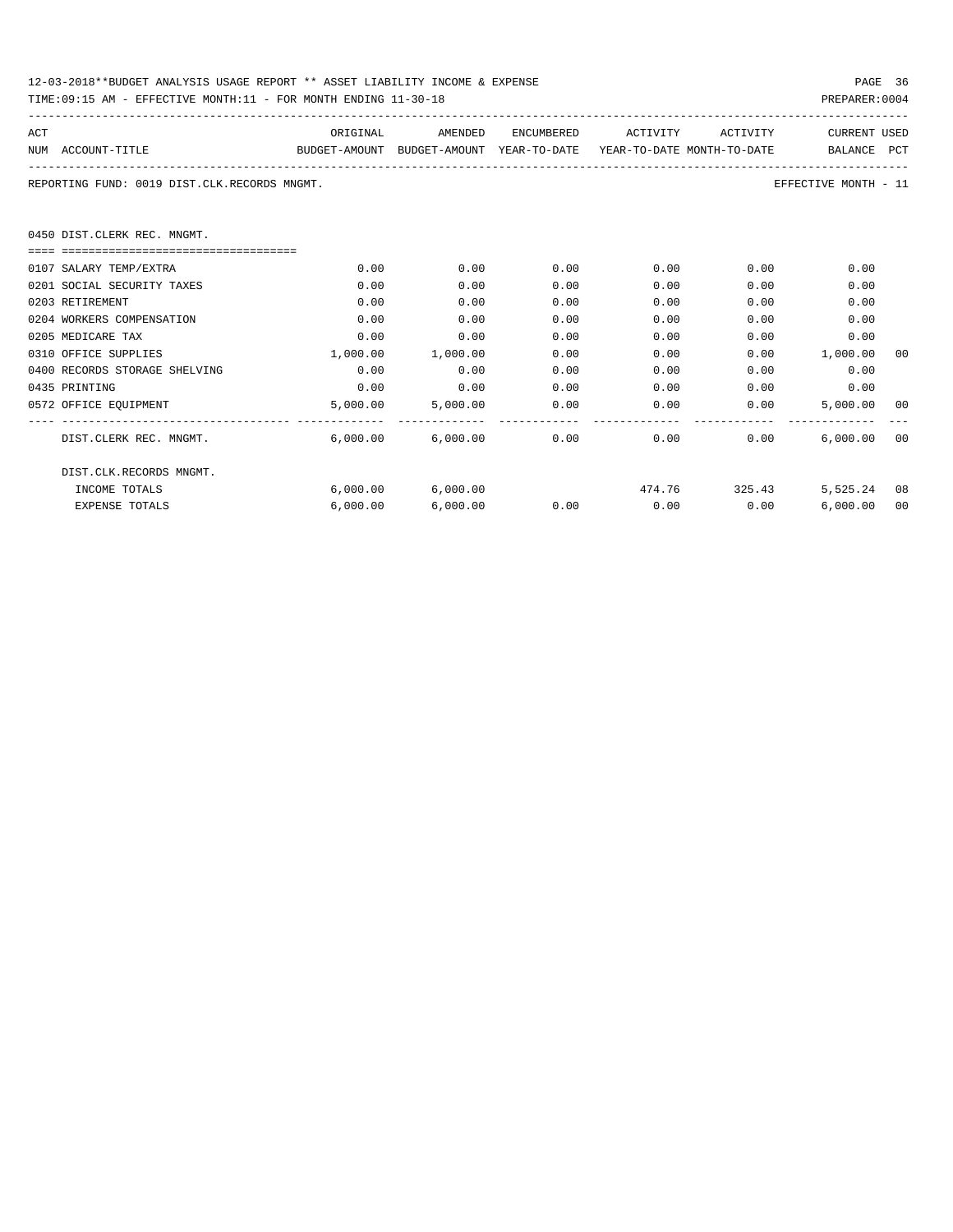|                    | 12-03-2018**BUDGET ANALYSIS USAGE REPORT ** ASSET LIABILITY INCOME & EXPENSE<br>TIME: 09:15 AM - EFFECTIVE MONTH: 11 - FOR MONTH ENDING 11-30-18 |           |                                                     |               |                                        |                            | PAGE 37<br>PREPARER: 0004                |    |
|--------------------|--------------------------------------------------------------------------------------------------------------------------------------------------|-----------|-----------------------------------------------------|---------------|----------------------------------------|----------------------------|------------------------------------------|----|
| $\mathop{\rm ACT}$ | NUM ACCOUNT-TITLE                                                                                                                                | ORIGINAL  | AMENDED<br>BUDGET-AMOUNT BUDGET-AMOUNT YEAR-TO-DATE | ENCUMBERED    | ACTIVITY<br>YEAR-TO-DATE MONTH-TO-DATE | ACTIVITY                   | CURRENT USED<br>BALANCE PCT              |    |
|                    | REPORTING FUND: 0020 COUNTY OFFICES REC.MNGMT.                                                                                                   |           |                                                     |               |                                        |                            | EFFECTIVE MONTH - 11                     |    |
|                    | 0100 PAYROLL                                                                                                                                     |           |                                                     |               |                                        |                            |                                          |    |
|                    | 0100 PAYROLL                                                                                                                                     |           |                                                     |               |                                        | $0.00$ $0.00$              | 0.00                                     |    |
|                    | PAYROLL                                                                                                                                          |           |                                                     |               | 0.00                                   | 0.00                       | 0.00                                     |    |
|                    | 0102 A/P CLEARING                                                                                                                                |           |                                                     |               |                                        |                            |                                          |    |
|                    | 0100 A/P CLEARING                                                                                                                                |           |                                                     |               | 0.00                                   | 0.00                       | 0.00                                     |    |
|                    | A/P CLEARING                                                                                                                                     |           |                                                     |               | 0.00                                   | 0.00                       | 0.00                                     |    |
|                    | 0103 CASH                                                                                                                                        |           |                                                     |               |                                        |                            |                                          |    |
|                    | 0100 CO.OFF.REC.MNGMT-COMB. FUNDS CKING                                                                                                          |           |                                                     |               |                                        | 1,054.41- 325.80 44,020.53 |                                          |    |
|                    | -------------------------------<br>CASH                                                                                                          |           |                                                     |               | 1,054.41-                              | ------------<br>325.80     | 44,020.53                                |    |
|                    | 0120 RECEIVABLES                                                                                                                                 |           |                                                     |               |                                        |                            |                                          |    |
|                    | 0313 DUE FROM OTHER FUNDS                                                                                                                        |           |                                                     |               | 0.00                                   |                            | $0.00$ 1,023.27                          |    |
|                    | RECEIVABLES                                                                                                                                      |           |                                                     |               | 0.00                                   | 0.00                       | 1,023.27                                 |    |
|                    | 0200 SYSTEM ADDED LIABILITY DEPARTMENT                                                                                                           |           |                                                     |               |                                        |                            |                                          |    |
|                    | 0150 ACCRUED SALARY PAYABLE                                                                                                                      |           |                                                     |               | 0.00                                   | 0.00                       | 316.17                                   |    |
|                    | 0155 ACCRUED FRINGE BENEFITS                                                                                                                     |           |                                                     |               | 0.00                                   | 0.00                       | 58.74                                    |    |
|                    | 0910 SYSTEM ADDED LIABILITY LINE-ITEM                                                                                                            |           |                                                     |               | 0.00                                   | 0.00                       | 0.00                                     |    |
|                    | SYSTEM ADDED LIABILITY DEPARTMENT                                                                                                                |           |                                                     |               | 0.00                                   | 0.00                       | 374.91                                   |    |
|                    | 0271 EQUITY ACCOUNT                                                                                                                              |           |                                                     |               |                                        |                            |                                          |    |
|                    | 0200 EQUITY ACCOUNT                                                                                                                              |           |                                                     |               | 0.00                                   |                            | $0.00$ 45,723.30                         |    |
|                    | EQUITY ACCOUNT                                                                                                                                   |           |                                                     |               | 0.00                                   |                            | $0.00$ 45,723.30                         |    |
|                    | 0300 CASH                                                                                                                                        |           |                                                     |               |                                        |                            |                                          |    |
|                    | 0120 BEGINNING CASH BALANCE                                                                                                                      |           | $0.00$ 0.00<br>----------                           |               |                                        | $0.00$ $0.00$              | 0.00                                     |    |
|                    | CASH                                                                                                                                             | 0.00      | 0.00                                                | 0.00          | $- - - - - -$<br>0.00                  | ----------<br>0.00         | 0.00                                     |    |
|                    | 0360 INTEREST EARNINGS                                                                                                                           |           |                                                     |               |                                        |                            |                                          |    |
|                    | 0100 INTEREST EARNINGS                                                                                                                           | 0.00      | 0.00                                                |               |                                        |                            | $12.40$ 6.37 $12.40+$                    |    |
|                    | INTEREST EARNINGS                                                                                                                                | 0.00      | 0.00                                                | 0.00          | 12.40                                  | 6.37                       | 12.40+                                   |    |
|                    | 0370 MISCELLENEOUS INCOME                                                                                                                        |           |                                                     |               |                                        |                            |                                          |    |
|                    | 0135 CO.OFFICE REC.MNGMT.FEE<br>---- --------------------                                                                                        |           | 13,463.88 13,463.88                                 | ------------- | --------------                         |                            | 794.96 469.28 12,668.92<br>------------- | 06 |
|                    | MISCELLENEOUS INCOME                                                                                                                             | 13,463.88 | 13,463.88                                           | 0.00          | 794.96                                 | 469.28                     | 12,668.92 06                             |    |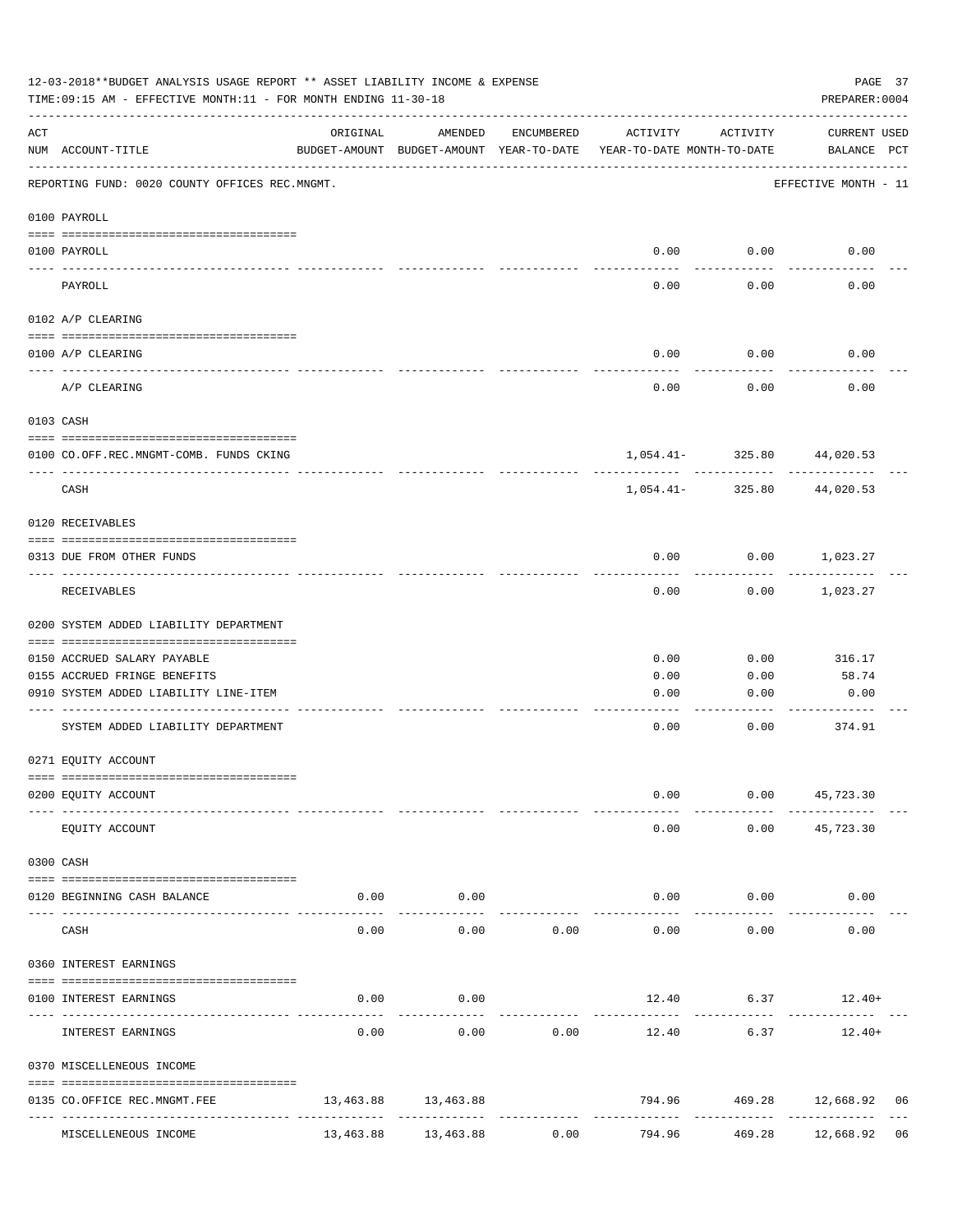| 12-03-2018**BUDGET ANALYSIS USAGE REPORT ** ASSET LIABILITY INCOME & EXPENSE | PAGE 38        |  |
|------------------------------------------------------------------------------|----------------|--|
| TIME:09:15 AM - EFFECTIVE MONTH:11 - FOR MONTH ENDING 11-30-18               | PREPARER: 0004 |  |

| ACT                                            | ORIGINAL | AMENDED                                                             | ENCUMBERED | ACTIVITY | ACTIVITY | <b>CURRENT USED</b>  |  |
|------------------------------------------------|----------|---------------------------------------------------------------------|------------|----------|----------|----------------------|--|
| NUM ACCOUNT-TITLE                              |          | BUDGET-AMOUNT BUDGET-AMOUNT YEAR-TO-DATE YEAR-TO-DATE MONTH-TO-DATE |            |          |          | BALANCE PCT          |  |
| REPORTING FUND: 0020 COUNTY OFFICES REC.MNGMT. |          |                                                                     |            |          |          | EFFECTIVE MONTH - 11 |  |
|                                                |          |                                                                     |            |          |          |                      |  |

0449 COUNTY OFFICES REC.MNGMT.

| 0103 SALARY ASSISTANT                                              | 0.00      | 0.00                | 0.00 | 0.00            | 0.00   | 0.00      |      |
|--------------------------------------------------------------------|-----------|---------------------|------|-----------------|--------|-----------|------|
| 0107 SALARY TEMP./EXTRA                                            | 8,295.44  | 8,295.44            | 0.00 | 0.00            | 0.00   | 8,295.44  | 00   |
| 0201 SOCIAL SECURITY TAXES                                         | 514.32    | 514.32              | 0.00 | 0.00            | 0.00   | 514.32    | 00   |
| 0202 GROUP HEALTH INSURANCE                                        | 0.00      | 0.00                | 0.00 | 0.00            | 0.00   | 0.00      |      |
| 0203 RETIREMENT                                                    | 949.00    | 949.00              | 0.00 | 0.00            | 0.00   | 949.00    | 00   |
| 0204 WORKERS COMPENSATION                                          | 34.84     | 34.84               | 0.00 | 0.00            | 0.00   | 34.84     | 00   |
| 0205 MEDICARE TAX                                                  | 120.28    | 120.28              | 0.00 | 0.00            | 0.00   | 120.28    | 00   |
| 0310 OFFICE SUPPLIES                                               | 0.00      | 0.00                | 0.00 | 0.00            | 0.00   | 0.00      |      |
| 0350 RECORDS DISPOSAL                                              | 2,000.00  | 2,000.00            | 0.00 | 311.77          | 149.85 | 1,688.23  | 16   |
| 0400 RECORDS STORAGE SHELVING                                      | 0.00      | 0.00                | 0.00 | 0.00            | 0.00   | 0.00      |      |
| 0453 COMPUTER SOFTWARE MAINTENANCE                                 | 1,550.00  | 1,550.00            | 0.00 | 1,550.00        | 0.00   | 0.00      | 100  |
| 0460 EQUIPMENT RENTAL                                              | 0.00      | 0.00                | 0.00 | 0.00            | 0.00   | 0.00      |      |
| 0574 COMPUTER EQUIPMENT                                            | 0.00      | 0.00                | 0.00 | 0.00            | 0.00   | 0.00      |      |
|                                                                    |           |                     |      |                 |        |           |      |
| COUNTY OFFICES REC.MNGMT. 453.88 13.463.88 13.463.88 0.00 1,861.77 |           |                     |      |                 | 149.85 | 11,602.11 | 14   |
| COUNTY OFFICES REC.MNGMT.                                          |           |                     |      |                 |        |           |      |
| INCOME TOTALS                                                      |           | 13,463.88 13,463.88 |      | 807.36          | 475.65 | 12,656.52 | - 06 |
| <b>EXPENSE TOTALS</b>                                              | 13,463.88 | 13,463.88           |      | $0.00$ 1,861.77 | 149.85 | 11,602.11 | 14   |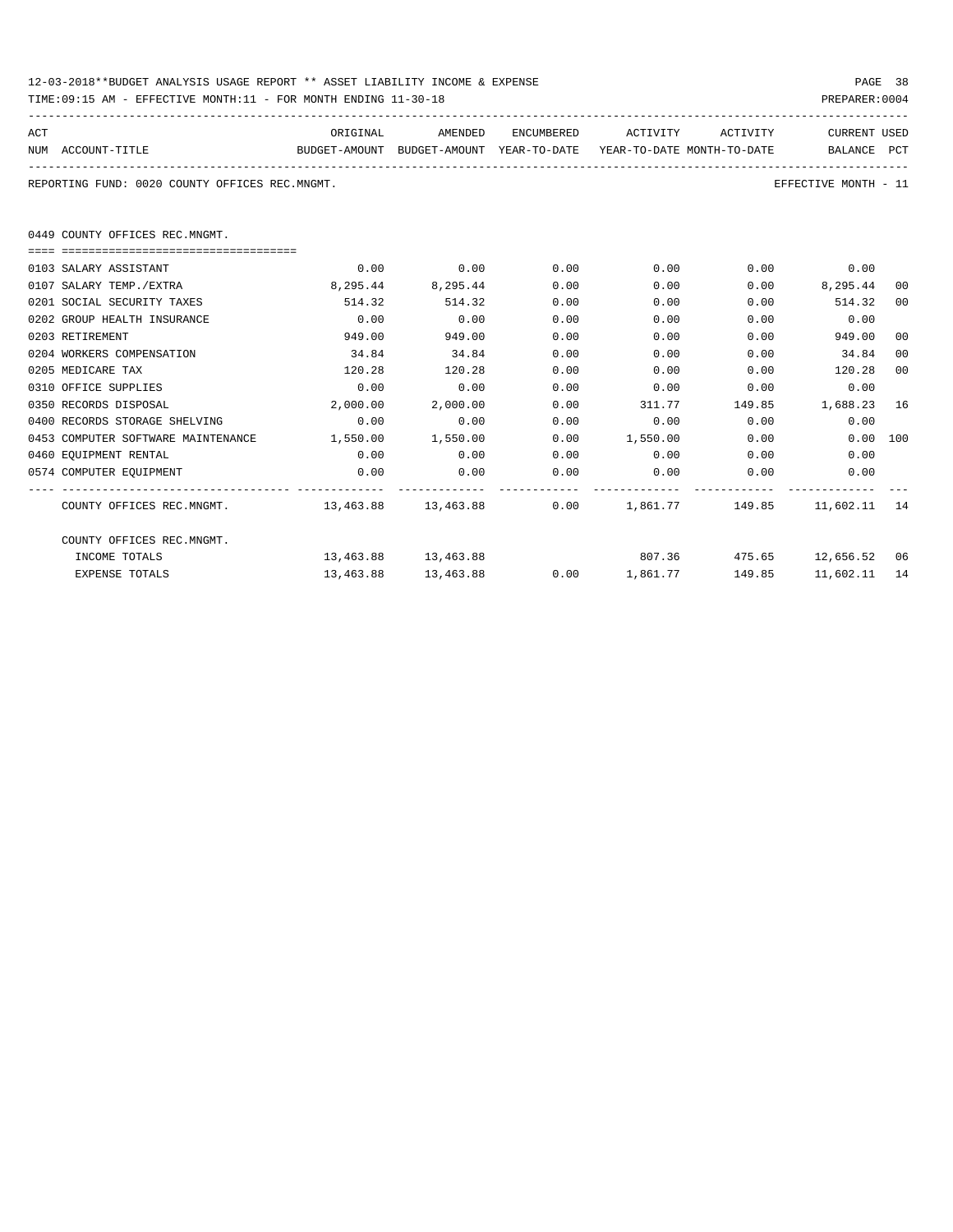|     | 12-03-2018**BUDGET ANALYSIS USAGE REPORT ** ASSET LIABILITY INCOME & EXPENSE<br>TIME:09:15 AM - EFFECTIVE MONTH:11 - FOR MONTH ENDING 11-30-18 |               |                                                     |            |                                        |                                                    | PAGE 39<br>PREPARER: 0004          |
|-----|------------------------------------------------------------------------------------------------------------------------------------------------|---------------|-----------------------------------------------------|------------|----------------------------------------|----------------------------------------------------|------------------------------------|
| ACT | NUM ACCOUNT-TITLE                                                                                                                              | ORIGINAL      | AMENDED<br>BUDGET-AMOUNT BUDGET-AMOUNT YEAR-TO-DATE | ENCUMBERED | ACTIVITY<br>YEAR-TO-DATE MONTH-TO-DATE | ACTIVITY                                           | <b>CURRENT USED</b><br>BALANCE PCT |
|     | REPORTING FUND: 0021 FANNIN CO. R & B #1 FUND                                                                                                  |               |                                                     |            |                                        |                                                    | EFFECTIVE MONTH - 11               |
|     | 0100 PAYROLL                                                                                                                                   |               |                                                     |            |                                        |                                                    |                                    |
|     | 0100 PAYROLL                                                                                                                                   |               |                                                     |            | 0.00                                   | 0.00                                               | 0.00                               |
|     | PAYROLL                                                                                                                                        |               |                                                     |            | 0.00                                   | 0.00                                               | 0.00                               |
|     | 0102 A/P CLEARING                                                                                                                              |               |                                                     |            |                                        |                                                    |                                    |
|     | 0100 A/P CLEARING                                                                                                                              |               |                                                     |            | 0.00                                   | 0.00                                               | 0.00                               |
|     | A/P CLEARING                                                                                                                                   |               |                                                     |            | 0.00                                   | 0.00                                               | 0.00                               |
|     | 0103 CASH                                                                                                                                      |               |                                                     |            |                                        |                                                    |                                    |
|     | 0100 R&B#1-COMBINED FUNDS CHECKING                                                                                                             |               |                                                     |            |                                        | $71,914.01 - 46,212.40 - 29,941.59$                |                                    |
|     | 0175 TEXPOOL                                                                                                                                   |               |                                                     |            | 90.18                                  | 32.30                                              | 17,783.09                          |
|     | CASH                                                                                                                                           |               |                                                     |            |                                        | -----------<br>$71,823.83 - 46,180.10 - 47,724.68$ |                                    |
|     | 0120 RECEIVABLES                                                                                                                               |               |                                                     |            |                                        |                                                    |                                    |
|     | 0311 TAXES RECEIVABLE                                                                                                                          |               |                                                     |            | 0.00                                   | 0.00                                               | 31,539.44                          |
|     | 0312 DUE FROM OTHER GOVERNMENTS                                                                                                                |               |                                                     |            | 0.00                                   | 0.00                                               | 8,402.82                           |
|     | 0313 DUE FROM OTHER FUNDS                                                                                                                      |               |                                                     |            | 0.00                                   | 0.00                                               | 3,155.88                           |
|     | 0315 INVENTORY ASSET                                                                                                                           |               |                                                     |            | 0.00                                   | 0.00                                               | 9,596.02                           |
|     | RECEIVABLES                                                                                                                                    |               |                                                     |            | 0.00                                   | 0.00                                               | 52,694.16                          |
|     | 0200 LIABILITY ACCOUNT                                                                                                                         |               |                                                     |            |                                        |                                                    |                                    |
|     | 0150 ACCRUED SALARY PAYABLE                                                                                                                    |               |                                                     |            | 0.00                                   | 0.00                                               | 11,400.30                          |
|     | 0155 ACCRUED FRINGE BENEFITS                                                                                                                   |               |                                                     |            | 0.00                                   | 0.00                                               | 5,267.57                           |
|     | 0200 DEFERRED TAX REVENUE                                                                                                                      |               |                                                     |            | 0.00                                   | 0.00                                               | 30,023.03                          |
|     | 0900 SYSTEM ADDED LIABILITY LINE-ITEM                                                                                                          |               |                                                     |            | 0.00                                   | 0.00                                               | 0.00                               |
|     | 0910 SYSTEM ADDED LIABILITY LINE-ITEM                                                                                                          | ------------- |                                                     |            | 19,574.66-                             | 0.00<br>------------                               | 19,574.66-                         |
|     | LIABILITY ACCOUNT                                                                                                                              |               |                                                     |            | 19,574.66-                             | 0.00                                               | 27, 116.24                         |
|     | 0207 DUE TO FUND                                                                                                                               |               |                                                     |            |                                        |                                                    |                                    |
|     | 0070 DUE TO RIGHT OF WAY                                                                                                                       |               |                                                     |            | 0.00                                   | 0.00                                               | 0.00                               |
|     | 0131 DUE TO RD. DIST. 17A                                                                                                                      |               |                                                     |            | 0.00                                   | 0.00                                               | 0.00                               |
|     | ---------------------- -----------<br>DUE TO FUND                                                                                              |               |                                                     |            | 0.00                                   | 0.00                                               | 0.00                               |
|     | 0231 LOANS                                                                                                                                     |               |                                                     |            |                                        |                                                    |                                    |
|     | 0100 LOAN BSB EQUIPMENT                                                                                                                        |               |                                                     |            | 0.00                                   | 0.00                                               | 0.00                               |
|     | LOANS                                                                                                                                          |               |                                                     |            | 0.00                                   | 0.00                                               | 0.00                               |
|     | 0271 EQUITY ACCOUNT                                                                                                                            |               |                                                     |            |                                        |                                                    |                                    |
|     |                                                                                                                                                |               |                                                     |            |                                        |                                                    |                                    |
|     | 0200 EQUITY ACCOUNTY                                                                                                                           |               |                                                     |            | 0.00<br>--------------                 | 0.00<br>------------                               | 125,551.77<br>--------------       |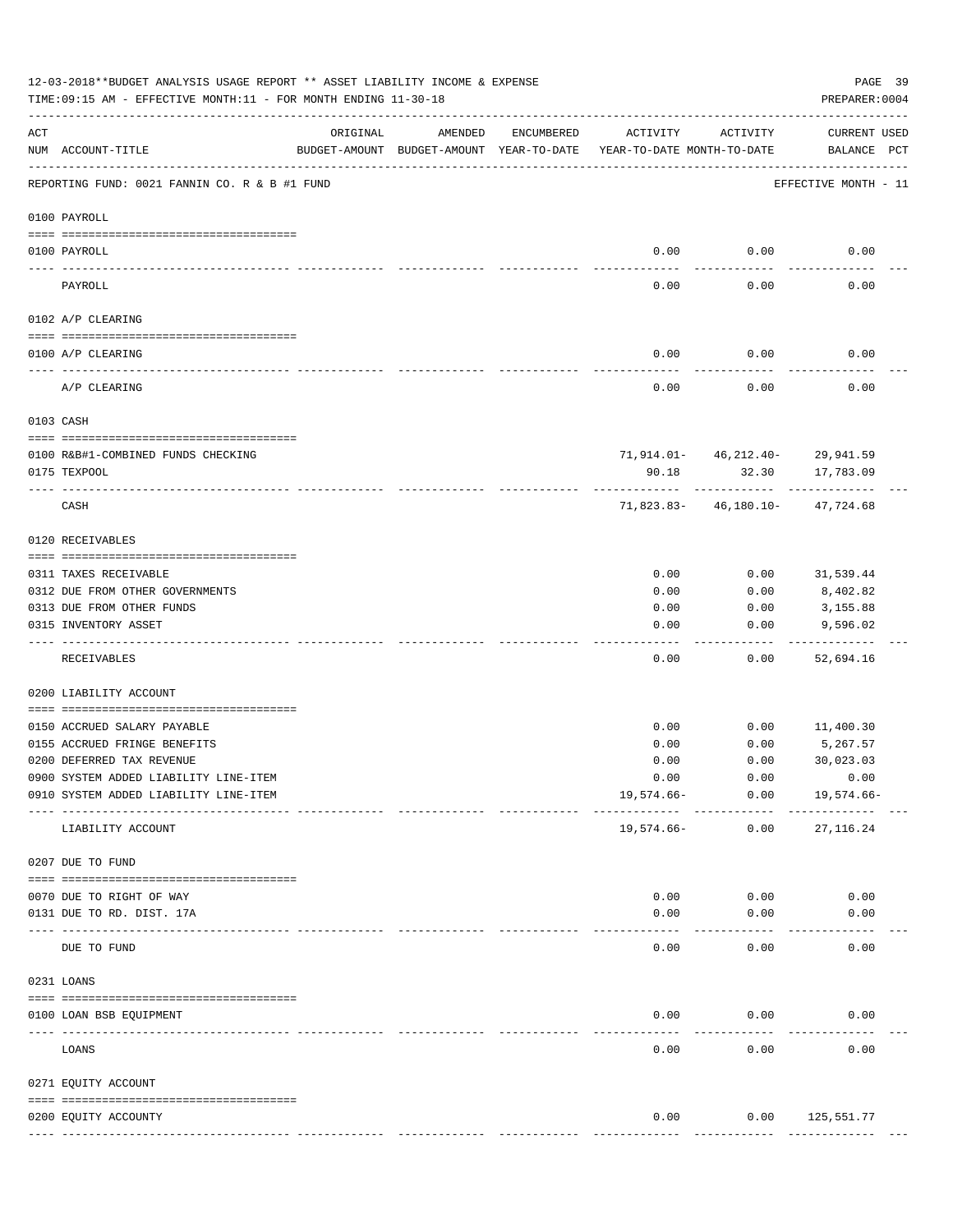|     | 12-03-2018**BUDGET ANALYSIS USAGE REPORT ** ASSET LIABILITY INCOME & EXPENSE<br>TIME:09:15 AM - EFFECTIVE MONTH:11 - FOR MONTH ENDING 11-30-18 |                                                         |                                                                          |                |                                        |                                | PREPARER: 0004                     | PAGE 40        |
|-----|------------------------------------------------------------------------------------------------------------------------------------------------|---------------------------------------------------------|--------------------------------------------------------------------------|----------------|----------------------------------------|--------------------------------|------------------------------------|----------------|
| ACT | NUM ACCOUNT-TITLE                                                                                                                              | ORIGINAL<br>BUDGET-AMOUNT BUDGET-AMOUNT YEAR-TO-DATE    | AMENDED                                                                  | ENCUMBERED     | ACTIVITY<br>YEAR-TO-DATE MONTH-TO-DATE | ACTIVITY                       | <b>CURRENT USED</b><br>BALANCE PCT |                |
|     | REPORTING FUND: 0021 FANNIN CO. R & B #1 FUND                                                                                                  |                                                         |                                                                          |                |                                        |                                | EFFECTIVE MONTH - 11               |                |
|     | EQUITY ACCOUNT                                                                                                                                 |                                                         |                                                                          |                |                                        | $0.00$ $0.00$ $125,551.77$     |                                    |                |
|     | 0300 TOTAL REV/TRANSFERS                                                                                                                       |                                                         |                                                                          |                |                                        |                                |                                    |                |
|     | 0121 BEGINNING CASH BALANCE                                                                                                                    | 162,984.29 162,984.29                                   |                                                                          |                |                                        | $0.00$ $0.00$ $162,984.29$ 00  |                                    |                |
|     | TOTAL REV/TRANSFERS                                                                                                                            |                                                         | $162,984.29$ $162,984.29$ $0.00$ $0.00$ $0.00$ $162,984.29$              |                |                                        |                                |                                    | 00             |
|     | 0310 PROPERTY TAXES                                                                                                                            |                                                         |                                                                          |                |                                        |                                |                                    |                |
|     | 0110 CURRENT TAXES                                                                                                                             |                                                         | 488,734.52 488,734.52                                                    |                |                                        | 35,743.87 34,412.81 452,990.65 |                                    | 07             |
|     | 0120 DELINQUENT TAXES                                                                                                                          | 10,000.00                                               | 10,000.00                                                                |                |                                        | 1,984.88 1,025.31 8,015.12     |                                    | 20             |
|     | PROPERTY TAXES                                                                                                                                 |                                                         | -----------<br>498,734.52 498,734.52 0.00 37,728.75 35,438.12 461,005.77 |                |                                        | -------------                  |                                    | 08             |
|     | 0318 OTHER TAXES                                                                                                                               |                                                         |                                                                          |                |                                        |                                |                                    |                |
|     | 0120 PAY N LIEU TAX/GRASSLAND                                                                                                                  |                                                         | 1,500.00 1,500.00                                                        |                |                                        | $0.00$ $0.00$ $1,500.00$       |                                    | 00             |
|     | 0121 PAY N LIEU TAX/UPPER TRINITY                                                                                                              | 0.00                                                    | 0.00                                                                     |                |                                        | 873.41 0.00 873.41+            |                                    |                |
|     | 0160 SALES TAX REVENUES                                                                                                                        | 41,000.00<br>-----------                                | 41,000.00                                                                |                | 8,290.32                               | 4,209.88                       | 32,709.68                          | 20             |
|     | OTHER TAXES                                                                                                                                    | 42,500.00                                               |                                                                          | 42,500.00 0.00 |                                        | 9,163.73 4,209.88 33,336.27    |                                    | 22             |
|     | 0321 FEES OF TAX COLLECTOR                                                                                                                     |                                                         |                                                                          |                |                                        |                                |                                    |                |
|     | 0200 CAR REGISTRATION/SALES TAX                                                                                                                | 100,000.00 100,000.00                                   |                                                                          |                |                                        | $0.00$ $0.00$ $100,000.00$     |                                    | 00             |
|     | 0300 COUNTY'S ADDITIONAL \$10                                                                                                                  | 50,000.00                                               | 50,000.00                                                                |                |                                        | 10,567.03 5,559.66             | 39,432.97                          | 21             |
|     |                                                                                                                                                |                                                         |                                                                          |                |                                        | .                              |                                    |                |
|     | FEES OF TAX COLLECTOR                                                                                                                          | $150,000.00$ $150,000.00$ $0.00$ $10,567.03$ $5,559.66$ |                                                                          |                |                                        |                                | 139,432.97                         | 07             |
|     | 0330 GRANTS                                                                                                                                    |                                                         |                                                                          |                |                                        |                                |                                    |                |
|     | 0200 FEMA GRANT                                                                                                                                |                                                         | $0.00$ 0.00                                                              |                |                                        | $0.00$ $0.00$ $0.00$           |                                    |                |
|     | GRANTS                                                                                                                                         | 0.00                                                    | 0.00                                                                     | 0.00           | 0.00                                   | 0.00                           | 0.00                               |                |
|     |                                                                                                                                                |                                                         |                                                                          |                |                                        |                                |                                    |                |
|     | 0350 FINES                                                                                                                                     |                                                         |                                                                          |                |                                        |                                |                                    |                |
|     | 0403 COUNTY CLERK FINES                                                                                                                        | 7,000.00                                                | 7,000.00                                                                 |                | 0.00                                   | 0.00                           | 7,000.00                           | 00             |
|     | 0450 DISTRICT CLERK FINES                                                                                                                      | 7,000.00                                                | 7,000.00                                                                 |                | 1,121.13                               | 320.37                         | 5,878.87                           | 16             |
|     | 0455 J. P. #1 FINES                                                                                                                            | 4,100.00                                                | 4,100.00                                                                 |                | 0.00                                   | 0.00                           | 4,100.00                           | 0 <sub>0</sub> |
|     | 0456 J. P. #2 FINES                                                                                                                            | 2,000.00                                                | 2,000.00                                                                 |                | 375.58                                 | 375.58                         | 1,624.42                           | 19             |
|     | 0457 J. P. #3 FINES                                                                                                                            | 2,500.00                                                | 2,500.00                                                                 |                | 0.00                                   | 0.00                           | 2,500.00                           | 00<br>$---$    |
|     | FINES                                                                                                                                          | 22,600.00                                               | 22,600.00                                                                |                | $0.00$ 1,496.71                        | 695.95                         | 21,103.29                          | 07             |
|     | 0360 INTEREST EARNINGS                                                                                                                         |                                                         |                                                                          |                |                                        |                                |                                    |                |
|     | 0100 INTEREST EARNINGS                                                                                                                         | 300.00                                                  | 300.00                                                                   |                | 86.03                                  | 43.38                          | 213.97 29                          |                |
|     | INTEREST EARNINGS                                                                                                                              | -----------------------------<br>300.00                 | -------------<br>300.00                                                  | 0.00           | -------------<br>86.03                 | ------------<br>43.38          | 213.97                             | 29             |
|     | 0364 SALE OF EQUIPMENT                                                                                                                         |                                                         |                                                                          |                |                                        |                                |                                    |                |
|     | 0162 LAND/BUILDING                                                                                                                             | 0.00                                                    | 0.00                                                                     |                | 0.00                                   | 0.00                           | 0.00                               |                |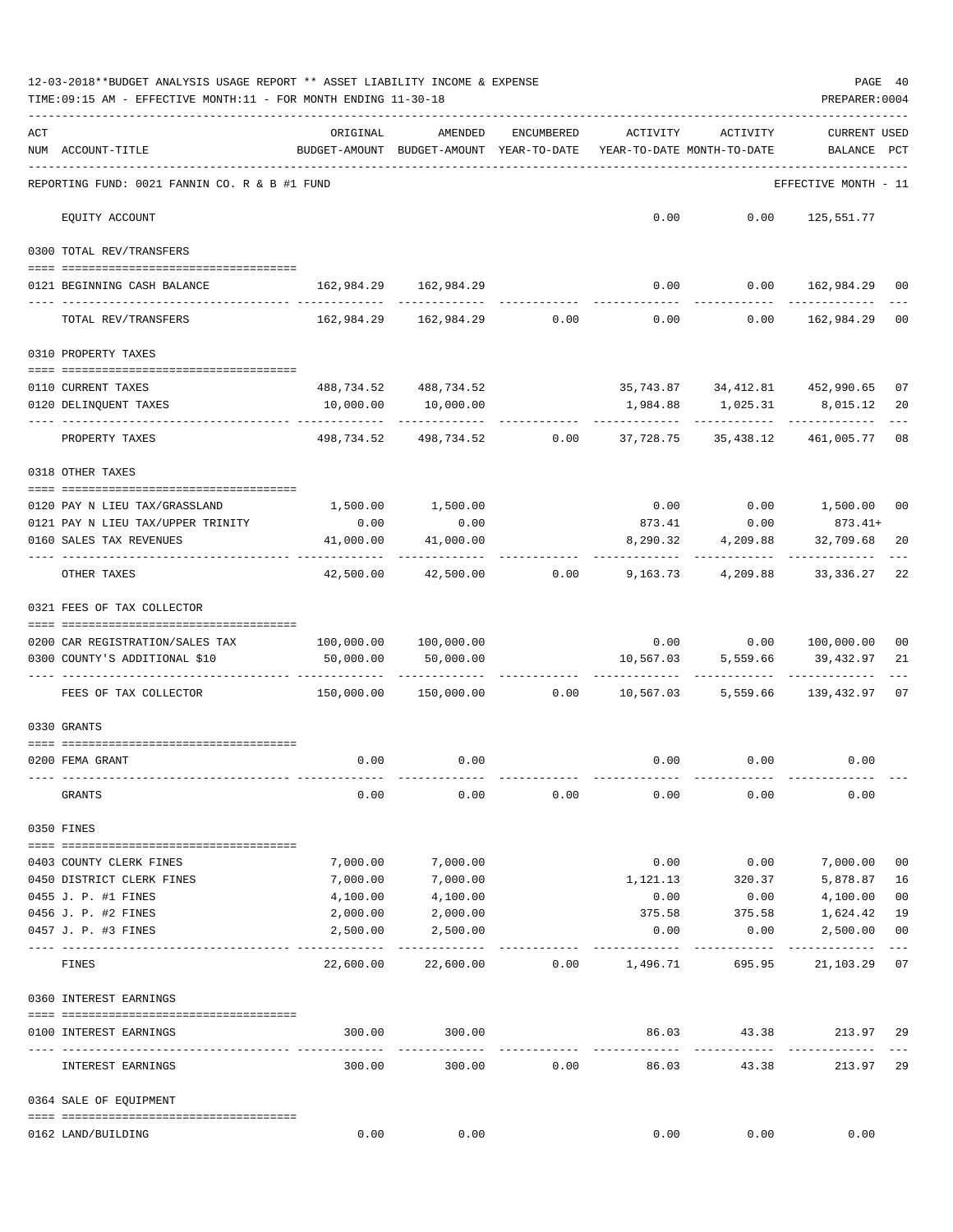| ACT |                                                                     | ORIGINAL                                                            | AMENDED                                                          | ENCUMBERED    | ACTIVITY                    | ACTIVITY         | <b>CURRENT USED</b>                                            |         |
|-----|---------------------------------------------------------------------|---------------------------------------------------------------------|------------------------------------------------------------------|---------------|-----------------------------|------------------|----------------------------------------------------------------|---------|
|     | NUM ACCOUNT-TITLE                                                   |                                                                     | BUDGET-AMOUNT BUDGET-AMOUNT YEAR-TO-DATE                         |               | YEAR-TO-DATE MONTH-TO-DATE  |                  | BALANCE                                                        | PCT     |
|     | REPORTING FUND: 0021 FANNIN CO. R & B #1 FUND                       |                                                                     |                                                                  |               |                             |                  | EFFECTIVE MONTH - 11                                           |         |
|     | 0163 SALE OF EQUIPMENT                                              | 10,000.00                                                           | 10,000.00                                                        |               | 0.00                        | 0.00             | 10,000.00                                                      | 00      |
|     | SALE OF EQUIPMENT                                                   | 10,000.00                                                           | 10,000.00                                                        | 0.00          | 0.00                        | 0.00             | 10,000.00                                                      | $_{00}$ |
|     | 0370 MISCELLANEOUS REVENUES                                         |                                                                     |                                                                  |               |                             |                  |                                                                |         |
|     | 0100 PROPERTY LEASE                                                 | 0.00                                                                | 0.00                                                             |               | 0.00                        | 0.00             | 0.00                                                           |         |
|     | 0120 STATE LATERAL ROAD                                             | 15,000.00                                                           | 15,000.00                                                        |               | 8,468.06                    | 266.53           | 6,531.94                                                       | 56      |
|     | 0125 TDT. WEIGHT FEES                                               | 11,000.00                                                           | 11,000.00                                                        |               | 11,460.17                   | 0.00             | 460.17+ 104                                                    |         |
|     | 0130 REFUNDS & MISCELLANEOUS                                        | 3,000.00                                                            | 3,000.00                                                         |               | 0.00                        | 0.00             | 3,000.00                                                       | 00      |
|     | 0140 PROCEEDS OF LOAN                                               | 0.00                                                                | 0.00                                                             |               | 0.00                        | 0.00             | 0.00                                                           |         |
|     | 0145 REIMBURSEMENT OF MATERIALS                                     | 12,000.00                                                           | 12,000.00                                                        |               | 2,264.00                    | 1,560.00         | 9,736.00                                                       | 19      |
|     | MISCELLANEOUS REVENUES                                              | ----------<br>41,000.00                                             | 41,000.00                                                        | 0.00          | 22,192.23                   | 1,826.53         | 18,807.77                                                      | 54      |
|     | 0509 CONTINGENCY                                                    |                                                                     |                                                                  |               |                             |                  |                                                                |         |
|     | 0475 CONTINGENCY                                                    | 20,000.00                                                           | 20,000.00                                                        | 0.00          | 0.00                        | 0.00             | 20,000.00                                                      | 00      |
|     | CONTINGENCY                                                         | 20,000.00                                                           | 20,000.00                                                        | 0.00          | 0.00                        | 0.00             | 20,000.00                                                      | $_{00}$ |
|     | 0621 ROAD & BRIDGE 1                                                |                                                                     |                                                                  |               |                             |                  |                                                                |         |
|     |                                                                     |                                                                     |                                                                  |               |                             |                  |                                                                |         |
|     | 0100 COMPENSATION PAY                                               | 0.00                                                                | 0.00                                                             | 0.00          | 0.00                        | 0.00             | 0.00                                                           |         |
|     | 0101 SALARY ELECTED OFFICIAL<br>0105 SALARY SECRETARY               | 62,720.97<br>0.00                                                   | 62,720.97<br>0.00                                                | 0.00<br>0.00  | 12,061.75<br>0.00           | 7,237.05<br>0.00 | 50,659.22<br>0.00                                              | 19      |
|     | 0106 SALARY PRECINCT EMPLOYEES                                      | 187,242.88                                                          | 187,242.88                                                       | 0.00          | 31,462.15                   | 18,579.03        | 155,780.73                                                     | 17      |
|     | 0107 REGULAR-TEMP. PART-TIME                                        | 0.00                                                                | 0.00                                                             | 0.00          | 0.00                        | 0.00             | 0.00                                                           |         |
|     | 0108 SALARY-FOREMAN                                                 | 44,784.01                                                           | 44,784.01                                                        | 0.00          | 9,546.91                    | 5,016.72         | 35,237.10                                                      | 21      |
|     | 0199 TOTAL SALARIES                                                 | 294,747.86                                                          | 294,747.86                                                       | 0.00          | 53,070.81                   | 30,832.80        | 241,677.05                                                     | 18      |
|     | 0201 SOCIAL SECURITY TAXES                                          | 18,311.57                                                           | 18,311.57                                                        | 0.00          |                             |                  | 3, 227.12 1, 875.02 15, 084.45                                 | 18      |
|     | 0202 GROUP HEALTH INSURANCE                                         | 80,325.84                                                           | 80,325.84                                                        | 0.00          | 13,338.28                   | 7,624.56         | 66,987.56                                                      | 17      |
|     | 0203 RETIREMENT                                                     | 33,719.16                                                           | 33,719.16                                                        | 0.00          | 6,103.17                    | 3,545.79         | 27,615.99                                                      | 18      |
|     | 0204 WORKERS' COMPENSATION                                          |                                                                     | 9,729.75 9,729.75                                                | 0.00          | 0.00                        |                  | $0.00$ 9,729.75 00                                             |         |
|     | 0205 MEDICARE TAX                                                   | 4,282.54                                                            | 4, 282.54                                                        | 0.00          |                             | 754.70 438.50    | 3,527.84 18                                                    |         |
|     | 0206 UNEMPLOYMENT EXPENSE                                           | 0.00<br>-------------                                               | -------------                                                    | $0.00$ $0.00$ | 0.00                        | 0.00             | 0.00                                                           |         |
|     | -----------------------------------<br>0299 TOTAL EMPLOYEE BENEFITS | 146,368.86  146,368.86   0.00  23,423.27  13,483.87  122,945.59  16 |                                                                  | ------------  |                             |                  |                                                                |         |
|     | 0314 EMPLOYEE PHYSICALS/DOT TESTING                                 | 450.00                                                              | 450.00                                                           | 0.00          | 40.00                       | 0.00             | 410.00 09                                                      |         |
|     | 0340 SHOP SUPPLIES                                                  | 3,000.00                                                            | 3,000.00                                                         | 0.00          | 48.01                       |                  | 48.01 2,951.99 02                                              |         |
|     | 0341 R & B MAT. ROCK & GRAVEL 120,000.00                            |                                                                     |                                                                  |               |                             |                  | $120,000.00$ $4,298.31$ $18,897.57$ $18,897.57$ $96,804.12$ 19 |         |
|     | 0342 R & B MAT. CULVERTS                                            | 25,000.00                                                           | 25,000.00                                                        | 0.00          | 12,688.60                   |                  | 12,688.60 12,311.40                                            | 51      |
|     | 0343 R & B MAT. HARDWRE & LUMB                                      | 2,042.14                                                            | 2,042.14                                                         | 0.00          | 0.00                        | 0.00             | 2,042.14                                                       | $00\,$  |
|     | 0344 R & B MAT ASPHALT /RD OIL                                      | 80,000.00                                                           | 80,000.00                                                        |               | $0.00$ 1,865.15 1,865.15    |                  | 78,134.85 02                                                   |         |
|     | 0345 CHEMICALS                                                      | 0.00                                                                | 0.00                                                             | 0.00          | 0.00                        | 0.00             | 0.00                                                           |         |
|     | 0346 CETRZ EXPENDITURES                                             | 0.00                                                                |                                                                  | $0.00$ $0.00$ | 0.00                        | 0.00             | 0.00                                                           |         |
|     | 0350 DEBRIS REMOVAL                                                 | 0.00                                                                | 0.00                                                             | 0.00          | 0.00                        | 0.00             | 0.00                                                           |         |
|     | 0399 TOTAL R&B MATERIAL                                             |                                                                     | 230,492.14 230,492.14 4,298.31 33,539.33 33,499.33 192,654.50 16 |               |                             |                  |                                                                |         |
|     | 0400 LEGAL FEES                                                     | 0.00                                                                | 0.00                                                             |               | $0.00$ $0.00$ $0.00$ $0.00$ |                  | 0.00                                                           |         |
|     | 0420 UTILITY TELEPHONE                                              | 725.00                                                              | 725.00                                                           | 0.00          | 119.80                      |                  | 60.52 605.20 17                                                |         |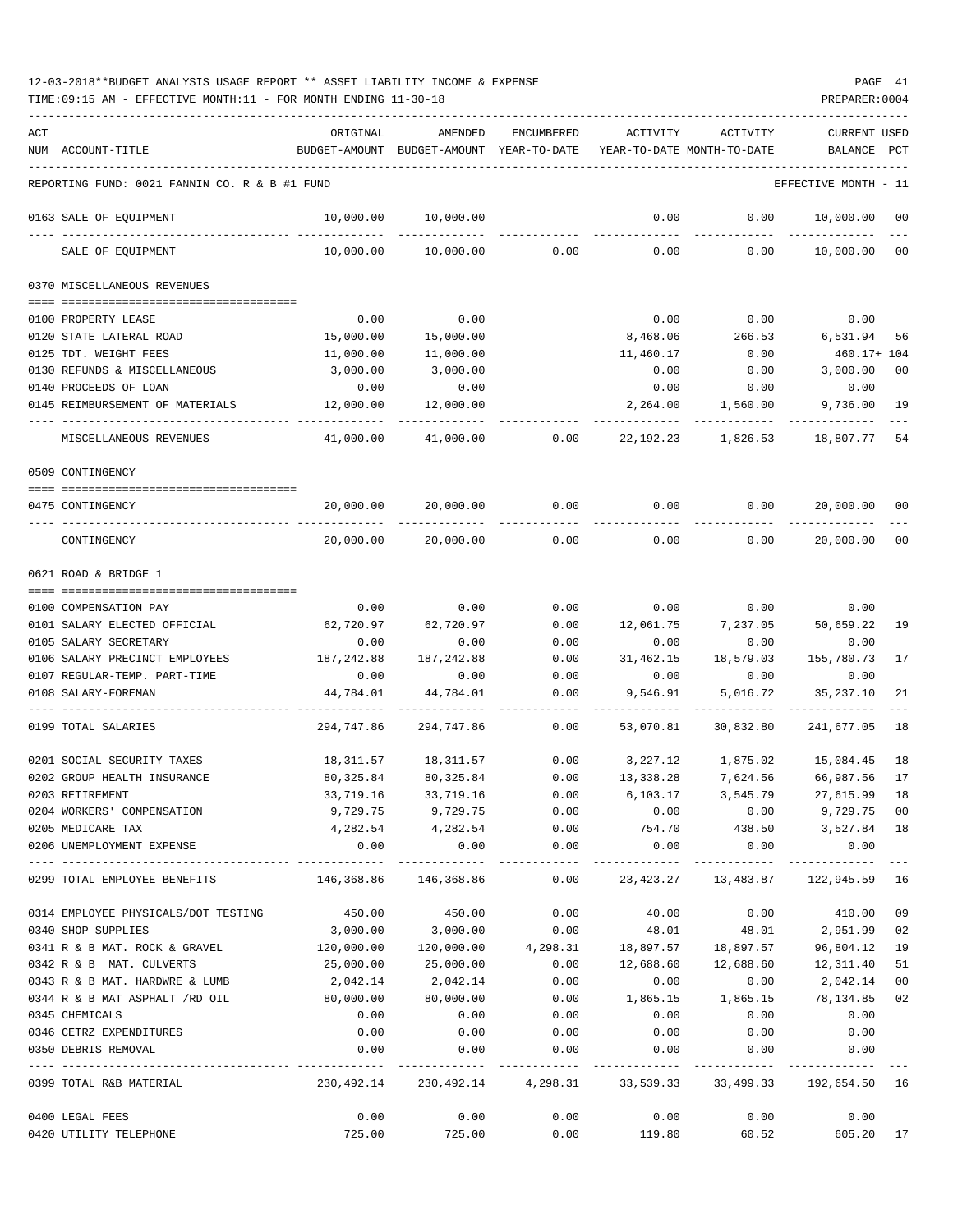TIME:09:15 AM - EFFECTIVE MONTH:11 - FOR MONTH ENDING 11-30-18 PREPARER:0004

| ACT<br>NUM ACCOUNT-TITLE                      | ORIGINAL   | <b>AMENDED</b><br>BUDGET-AMOUNT BUDGET-AMOUNT YEAR-TO-DATE | ENCUMBERED           | ACTIVITY  | ACTIVITY<br>YEAR-TO-DATE MONTH-TO-DATE | CURRENT USED<br>BALANCE | PCT            |
|-----------------------------------------------|------------|------------------------------------------------------------|----------------------|-----------|----------------------------------------|-------------------------|----------------|
| REPORTING FUND: 0021 FANNIN CO. R & B #1 FUND |            |                                                            |                      |           |                                        | EFFECTIVE MONTH - 11    |                |
|                                               |            |                                                            |                      |           |                                        |                         |                |
| 0421 CELL PHONE ALLOWANCE                     | 600.00     | 600.00                                                     | 0.00                 | 100.00    | 50.00                                  | 500.00                  | 17             |
| 0423 INTERNET SERVICE                         | 0.00       | 0.00                                                       | 0.00                 | 0.00      | 0.00                                   | 0.00                    |                |
| 0427 OUT OF COUNTY TRAVEL                     | 1,435.58   | 1,435.58                                                   | 40.00                | 0.00      | 0.00                                   | 1,395.58                | 03             |
| 0430 BIDS, NOTICES & PERMITS                  | 800.00     | 800.00                                                     | 0.00                 | 27.00     | 27.00                                  | 773.00                  | 03             |
| 0435 PRINTING                                 | 100.00     | 100.00                                                     | 0.00                 | 0.00      | 0.00                                   | 100.00                  | 0 <sub>0</sub> |
| 0440 UTILITY ELECTRICITY                      | 1,600.00   | 1,600.00                                                   | 0.00                 | 126.65    | 66.60                                  | 1,473.35                | 08             |
| 0442 UTILITY WATER                            | 250.00     | 250.00                                                     | 16.58                | 16.58     | 0.00                                   | 216.84                  | 13             |
| 0443 TRASH DUMPSTER PICKUP                    | 1,000.00   | 1,000.00                                                   | 74.97                | 74.97     | 0.00                                   | 850.06                  | 15             |
| 0447 REPEATER SERVICE CONTRACT                | 708.97     | 708.97                                                     | 0.00                 | 708.97    | 0.00                                   | 0.00                    | 100            |
| 0450 R & M BUILDING                           | 300.00     | 300.00                                                     | 0.00                 | 0.00      | 0.00                                   | 300.00                  | 0 <sub>0</sub> |
| 0453 COMPUTER SOFTWARE                        | 912.50     | 912.50                                                     | 0.00                 | 0.00      | 0.00                                   | 912.50                  | 0 <sub>0</sub> |
| 0457 R & M MACHINERY GAS & OIL                | 51,000.00  | 51,000.00                                                  | 0.00                 | 2,986.86  | 2,986.86                               | 48,013.14               | 06             |
| 0458 R & M MACHINERY PARTS                    | 30,000.00  | 30,000.00                                                  | 0.00                 | 13,282.23 | 11,261.28                              | 16,717.77               | 44             |
| 0459 R & M MACH. TIRES & TUBES                | 20,000.00  | 20,000.00                                                  | 0.00                 | 110.00    | 0.00                                   | 19,890.00               | 01             |
| 0460 EQUIPMENT RENTAL/LEASE                   | 0.00       | 0.00                                                       | 0.00                 | 0.00      | 0.00                                   | 0.00                    |                |
| 0480 BOND                                     | 0.00       | 0.00                                                       | 0.00                 | 0.00      | 0.00                                   | 0.00                    |                |
| 0482 INSURANCE                                | 4,500.00   | 4,500.00                                                   | 0.00                 | 3,084.80  | 0.00                                   | 1,415.20                | 69             |
| 0485 PRISONER SUPPLIES                        | 0.00       | 0.00                                                       | 0.00                 | 0.00      | 0.00                                   | 0.00                    |                |
| 0488 FANNIN RURAL RAIL DISTRICT               | 0.00       | 0.00                                                       | 0.00                 | 0.00      | 0.00                                   | 0.00                    |                |
| 0490 MISCELLANEOUS                            | 1,000.00   | 1,000.00                                                   | 0.00                 | 106.30    | 106.30                                 | 893.70                  | 11             |
| 0491 SOIL & WATER CONSERVATION                | 250.00     | 250.00                                                     | 0.00                 | 0.00      | 0.00                                   | 250.00                  | 0 <sub>0</sub> |
| 0492 TDRA FLOOD CASH MATCH                    | 0.00       | 0.00                                                       | 0.00                 | 0.00      | 0.00                                   | 0.00                    |                |
| 0494 FLOOD CONTROL SITE MAINTENANCE           | 5,500.00   | 5,500.00                                                   | 0.00                 | 0.00      | 0.00                                   | 5,500.00                | 0 <sub>0</sub> |
| 0495 PIPELINE SALES TAX REIMBURSEMENT         | 0.00       | 0.00                                                       | 0.00                 | 0.00      | 0.00                                   | 0.00                    |                |
| 0496 TCOG HAZARDOUS WASTEMATCH                | 1,250.00   | 1,250.00                                                   | 0.00                 | 0.00      | 0.00                                   | 1,250.00                | 00             |
| 0499 TOTAL SER. & OTHER CHARGES               | 121,932.05 | 121,932.05                                                 | 131.55               | 20,744.16 | 14,558.56                              | 101,056.34              | 17             |
| 0500 LAND                                     |            |                                                            |                      | 0.00      | 0.00                                   | 0.00                    |                |
| 0535 BUILDING                                 |            |                                                            |                      | 0.00      | 0.00                                   | 0.00                    |                |
| 0570 COMPUTER EQUIPMENT                       | 300.00     | 300.00                                                     | 0.00                 | 0.00      | 0.00                                   | 300.00                  | 00             |
| 0571 PURCHASE OF MACH./EOUIP.                 | 99,000.00  | 99,000.00                                                  | 0.00                 | 0.00      | 0.00                                   | 99,000.00               | 0 <sub>0</sub> |
| 0573 RADIO EQUIPMENT                          | 0.00       | 0.00                                                       | 0.00                 | 0.00      | 0.00                                   | 0.00                    |                |
| 0575 LAND AND BUILDING                        | 0.00       | 0.00                                                       | 0.00                 | 0.00      | 0.00                                   | 0.00                    |                |
| 0599 CAPITAL OUTLAY                           | 99,300.00  | 99,300.00                                                  | 0.00                 | 0.00      | 0.00                                   | 99,300.00               | 0 <sub>0</sub> |
| 0630 NOTE PAYMENT                             | 0.00       | 0.00                                                       | 0.00                 | 0.00      | 0.00                                   | 0.00                    |                |
| 0670 NOTE PAYMENT-INTEREST                    | 0.00       | 0.00                                                       | 0.00                 | 0.00      | 0.00                                   | 0.00                    |                |
| 0695 SURVEYING                                | 0.00       | 0.00                                                       | 0.00<br>------------ | 0.00      | 0.00                                   | 0.00                    |                |
| ROAD & BRIDGE 1                               |            | 892,840.91 892,840.91 4,429.86                             |                      |           | 130, 777.57 92, 374.56 757, 633.48 15  |                         |                |
| 0625 ADMINISTRATIVE OFFICE R&B #1             |            |                                                            |                      |           |                                        |                         |                |
|                                               |            |                                                            |                      |           |                                        |                         |                |
| 0105 SALARY SECRETARY                         | 9,881.28   | 9,881.28                                                   | 0.00                 |           | 1,900.25 1,140.15                      | 7,981.03                | 19             |
| 0201 SOCIAL SECURITY TAXES                    | 612.64     | 612.64                                                     | 0.00                 | 88.58     | 55.76                                  | 524.06                  | 14             |
| 0202 GROUP HEALTH INSURANCE                   | 2,868.78   | 2,868.78                                                   | 0.00                 | 478.16    | 239.08                                 | 2,390.62                | 17             |
| 0203 RETIREMENT                               | 1,130.42   | 1,130.42                                                   | 0.00                 | 218.45    | 131.07                                 | 911.97                  | 19             |
| 0204 WORKERS' COMPENSATION                    | 41.50      | 41.50                                                      | 0.00                 | 0.00      | 0.00                                   | 41.50                   | 0 <sub>0</sub> |
| 0205 MEDICARE TAX                             | 143.28     | 143.28                                                     | 0.00                 | 20.64     | 13.00                                  | 122.64                  | 14             |
| 0310 OFFICE SUPPLIES                          | 100.00     | 100.00                                                     | 0.00                 | 0.00      | 0.00                                   | 100.00                  | 0 <sub>0</sub> |
| 0311 POSTAL EXPENSES                          | 0.00       | 0.00                                                       | 0.00                 | 0.00      | 0.00                                   | 0.00                    |                |
| 0353 COMPUTER EXPENSE                         | 500.00     | 500.00                                                     | 0.00                 | 0.00      | 0.00                                   | 500.00                  | 0 <sub>0</sub> |

0427 OUT OF COUNTY TRAVEL 0.00 0.00 0.00 0.00 0.00 0.00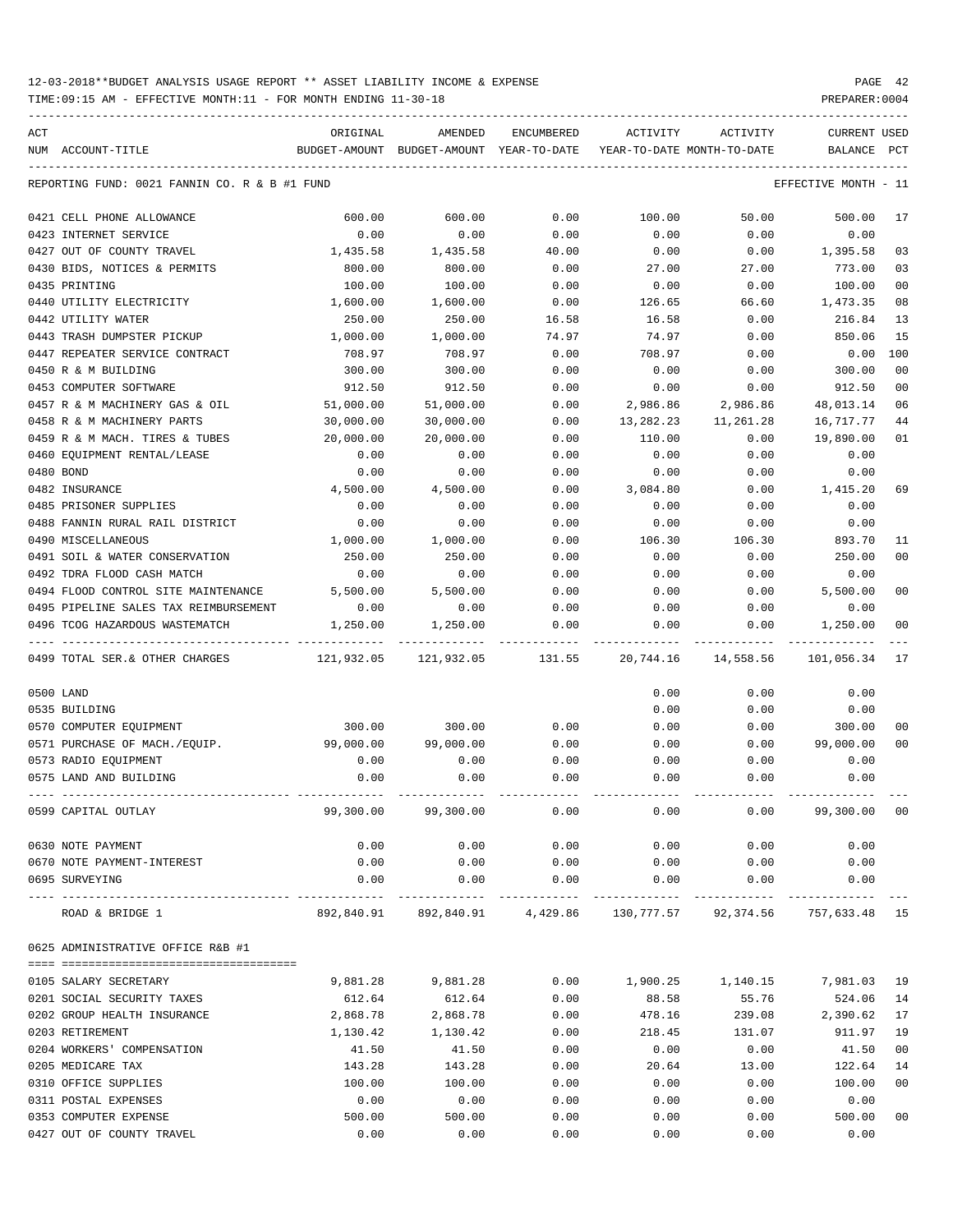| ACT                                                                   |                              | ORIGINAL      | AMENDED       | ENCUMBERED   | ACTIVITY   | ACTIVITY                   | <b>CURRENT USED</b> |     |
|-----------------------------------------------------------------------|------------------------------|---------------|---------------|--------------|------------|----------------------------|---------------------|-----|
| NUM                                                                   | ACCOUNT-TITLE                | BUDGET-AMOUNT | BUDGET-AMOUNT | YEAR-TO-DATE |            | YEAR-TO-DATE MONTH-TO-DATE | BALANCE             | PCT |
|                                                                       |                              |               |               |              |            |                            |                     |     |
| REPORTING FUND: 0021 FANNIN CO. R & B #1 FUND<br>EFFECTIVE MONTH - 11 |                              |               |               |              |            |                            |                     |     |
|                                                                       |                              |               |               |              |            |                            |                     |     |
|                                                                       | 0480 BOND                    | 0.00          | 0.00          | 0.00         | 0.00       | 0.00                       | 0.00                |     |
|                                                                       | 0572 OFFICE EQUIPMENT        | 0.00          | 0.00          | 0.00         | 0.00       | 0.00                       | 0.00                |     |
|                                                                       | 0574 COMPUTER EOUIPMENT      | 0.00          | 0.00          | 0.00         | 0.00       | 0.00                       | 0.00                |     |
|                                                                       | ADMINISTRATIVE OFFICE R&B #1 | 15,277.90     | 15,277.90     | 0.00         | 2,706.08   | 1,579.06                   | 12,571.82           | 18  |
|                                                                       |                              |               |               |              |            |                            |                     |     |
|                                                                       |                              |               |               |              |            |                            |                     |     |
|                                                                       | FANNIN CO. R & B #1 FUND     |               |               |              |            |                            |                     |     |
|                                                                       | INCOME TOTALS                | 928, 118.81   | 928,118.81    |              | 81,234.48  | 47,773.52                  | 846,884.33          | 09  |
|                                                                       | <b>EXPENSE TOTALS</b>        | 928, 118.81   | 928, 118.81   | 4,429.86     | 133,483.65 | 93,953.62                  | 790,205.30          | 15  |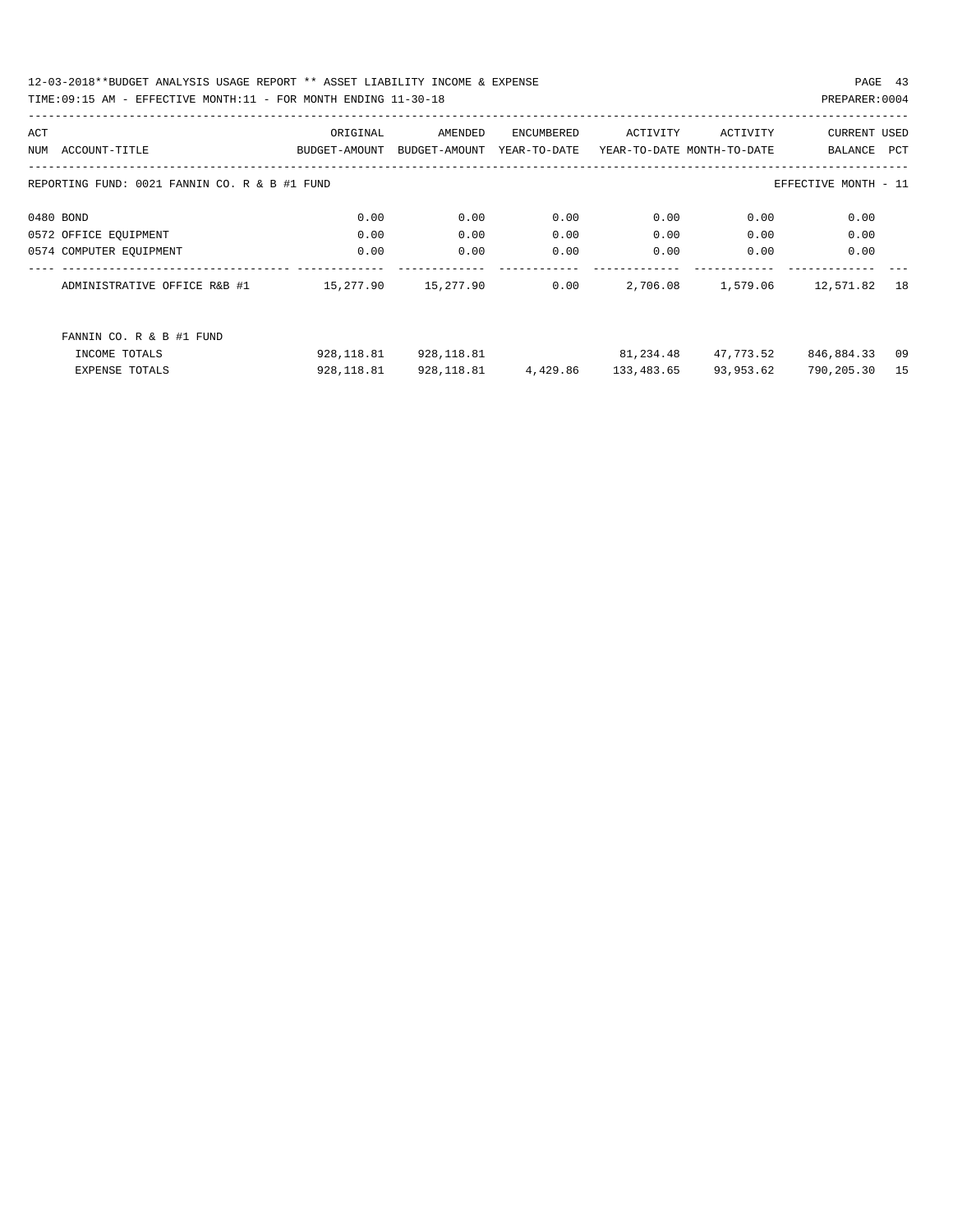|     | 12-03-2018**BUDGET ANALYSIS USAGE REPORT ** ASSET LIABILITY INCOME & EXPENSE<br>TIME:09:15 AM - EFFECTIVE MONTH:11 - FOR MONTH ENDING 11-30-18 |           |                     |            |                                                                                 |                                                                       | PAGE 44<br>PREPARER: 0004    |    |
|-----|------------------------------------------------------------------------------------------------------------------------------------------------|-----------|---------------------|------------|---------------------------------------------------------------------------------|-----------------------------------------------------------------------|------------------------------|----|
| ACT | NUM ACCOUNT-TITLE                                                                                                                              | ORIGINAL  | AMENDED             | ENCUMBERED | ACTIVITY<br>BUDGET-AMOUNT BUDGET-AMOUNT YEAR-TO-DATE YEAR-TO-DATE MONTH-TO-DATE | ACTIVITY                                                              | CURRENT USED<br>BALANCE PCT  |    |
|     | REPORTING FUND: 0022 FANNIN CO. R & B #2 FUND                                                                                                  |           |                     |            |                                                                                 |                                                                       | EFFECTIVE MONTH - 11         |    |
|     | 0100 PAYROLL                                                                                                                                   |           |                     |            |                                                                                 |                                                                       |                              |    |
|     |                                                                                                                                                |           |                     |            |                                                                                 |                                                                       |                              |    |
|     | 0100 PAYROLL                                                                                                                                   |           |                     |            | 0.00                                                                            | 0.00                                                                  | 0.00                         |    |
|     | PAYROLL                                                                                                                                        |           |                     |            | 0.00                                                                            | 0.00                                                                  | 0.00                         |    |
|     | 0102 A/P CLEARING                                                                                                                              |           |                     |            |                                                                                 |                                                                       |                              |    |
|     | 0100 A/P CLEARING                                                                                                                              |           |                     |            | 0.00                                                                            | 0.00                                                                  | 0.00                         |    |
|     | A/P CLEARING                                                                                                                                   |           |                     |            | 0.00                                                                            | 0.00                                                                  | 0.00                         |    |
|     | 0103 CASH                                                                                                                                      |           |                     |            |                                                                                 |                                                                       |                              |    |
|     | 0100 R&B#2- COMBINED FUNDS CHECKING                                                                                                            |           |                     |            |                                                                                 | 25, 435.60-22, 084.51-69, 631.20                                      |                              |    |
|     | 0175 TEXPOOL                                                                                                                                   |           |                     |            | 1,290.65                                                                        |                                                                       | 462.24 254,341.02            |    |
|     | CASH                                                                                                                                           |           |                     |            |                                                                                 | ------------- -------------<br>$24, 144.95 - 21, 622.27 - 323.972.22$ |                              |    |
|     | 0120 RECEIVABLES                                                                                                                               |           |                     |            |                                                                                 |                                                                       |                              |    |
|     | 0311 TAXES RECEIVABLE                                                                                                                          |           |                     |            | 0.00                                                                            | 0.00                                                                  | 35,406.18                    |    |
|     | 0312 DUE FROM OTHER GOVERNMENT                                                                                                                 |           |                     |            | 0.00                                                                            | 0.00                                                                  | 9,319.86                     |    |
|     | 0313 DUE FROM OTHER FUNDS                                                                                                                      |           |                     |            | 0.00                                                                            | 0.00                                                                  | 3,676.18                     |    |
|     | 0315 INVENTORY ASSET                                                                                                                           |           |                     |            | 0.00                                                                            | 0.00                                                                  | 43,974.52                    |    |
|     | RECEIVABLES                                                                                                                                    |           |                     |            | 0.00                                                                            | -----<br>0.00                                                         | ----------<br>92,376.74      |    |
|     | 0200 LIABILITY ACCOUNT                                                                                                                         |           |                     |            |                                                                                 |                                                                       |                              |    |
|     |                                                                                                                                                |           |                     |            |                                                                                 |                                                                       |                              |    |
|     | 0150 ACCRUED SALARY PAYABLE<br>0155 ACCRUED FRINGE BENEFITS                                                                                    |           |                     |            | 0.00<br>0.00                                                                    | 0.00                                                                  | $0.00$ 10,957.40<br>5,609.02 |    |
|     | 0200 DEFERRED TAX REVENUE                                                                                                                      |           |                     |            | 0.00                                                                            | 0.00                                                                  | 33,639.77                    |    |
|     | 0900 SYSTEM ADDED LIABILITY LINE-ITEM                                                                                                          |           |                     |            | 0.00                                                                            | 0.00                                                                  | 0.00                         |    |
|     | 0910 SYSTEM ADDED LIABILITY LINE-ITEM                                                                                                          |           |                     |            |                                                                                 | $2,573.26 - 108.31 -$                                                 | $2,573.26 -$                 |    |
|     | LIABILITY ACCOUNT                                                                                                                              |           |                     |            | $2,573.26-$                                                                     | ------------- -------------                                           | 108.31- 47,632.93            |    |
|     | 0207 DUE TO FUND                                                                                                                               |           |                     |            |                                                                                 |                                                                       |                              |    |
|     | 0070 DUE TO RIGHT OF WAY                                                                                                                       |           |                     |            |                                                                                 | $0.00$ $0.00$                                                         | 0.00                         |    |
|     |                                                                                                                                                |           |                     |            | $- - - - -$                                                                     | .                                                                     |                              |    |
|     | DUE TO FUND                                                                                                                                    |           |                     |            | 0.00                                                                            | 0.00                                                                  | 0.00                         |    |
|     | 0271 EQUITY ACCOUNT                                                                                                                            |           |                     |            |                                                                                 |                                                                       |                              |    |
|     | 0200 EQUITY ACCOUNT                                                                                                                            |           |                     |            | -----                                                                           | $0.00$ $0.00$ $390,287.72$<br>----------                              |                              |    |
|     | EQUITY ACCOUNT                                                                                                                                 |           |                     |            | 0.00                                                                            |                                                                       | $0.00$ 390, 287.72           |    |
|     | 0300 TOTAL REV/TRANSFERS                                                                                                                       |           |                     |            |                                                                                 |                                                                       |                              |    |
|     | 0122 BEGINNING CASH BALANCE                                                                                                                    |           | 19,487.52 19,487.52 |            | 0.00                                                                            |                                                                       | $0.00$ 19,487.52             | 00 |
|     | TOTAL REV/TRANSFERS                                                                                                                            | 19,487.52 | 19,487.52           | 0.00       | 0.00                                                                            | 0.00                                                                  | 19,487.52                    | 00 |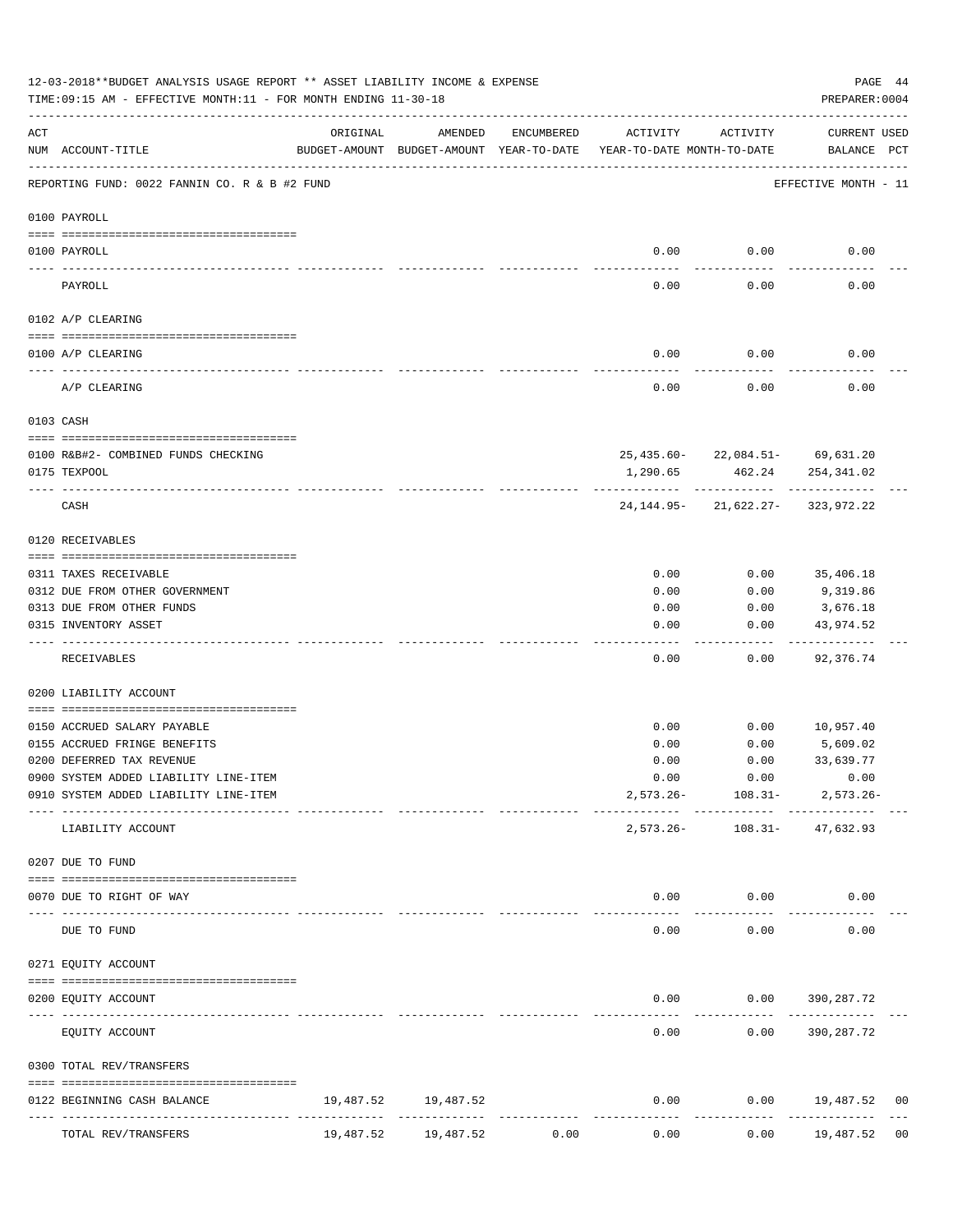|     | 12-03-2018**BUDGET ANALYSIS USAGE REPORT ** ASSET LIABILITY INCOME & EXPENSE<br>TIME: 09:15 AM - EFFECTIVE MONTH: 11 - FOR MONTH ENDING 11-30-18 |                                              |                                                                                |                         |                     |                           | PAGE 45<br>PREPARER: 0004                                               |                |
|-----|--------------------------------------------------------------------------------------------------------------------------------------------------|----------------------------------------------|--------------------------------------------------------------------------------|-------------------------|---------------------|---------------------------|-------------------------------------------------------------------------|----------------|
| ACT | NUM ACCOUNT-TITLE                                                                                                                                | ORIGINAL                                     | AMENDED<br>BUDGET-AMOUNT BUDGET-AMOUNT YEAR-TO-DATE YEAR-TO-DATE MONTH-TO-DATE | ENCUMBERED              | ACTIVITY            | ACTIVITY                  | <b>CURRENT USED</b><br>BALANCE PCT                                      |                |
|     | REPORTING FUND: 0022 FANNIN CO. R & B #2 FUND                                                                                                    |                                              |                                                                                |                         |                     |                           | EFFECTIVE MONTH - 11                                                    |                |
|     | 0310 PROPERTY TAXES                                                                                                                              |                                              |                                                                                |                         |                     |                           |                                                                         |                |
|     | 0110 CURRENT TAXES                                                                                                                               |                                              |                                                                                |                         |                     |                           | 569,310.52 569,310.52 41,636.90 40,086.39 527,673.62                    | 07             |
|     | 0120 DELINQUENT TAXES                                                                                                                            | 12,000.00                                    | 12,000.00                                                                      |                         |                     |                           | 2,312.14 1,194.36 9,687.86                                              | 19             |
|     | PROPERTY TAXES                                                                                                                                   |                                              |                                                                                |                         |                     |                           | 581,310.52 581,310.52 0.00 43,949.04 41,280.75 537,361.48               | $- - -$<br>08  |
|     | 0318 OTHER TAXES                                                                                                                                 |                                              |                                                                                |                         |                     |                           |                                                                         |                |
|     |                                                                                                                                                  |                                              |                                                                                |                         |                     |                           |                                                                         |                |
|     | 0120 PAY N LIEU TAX/GRASSLAND<br>0121 PAY N LIEU TAX/UPPER TRINITY                                                                               |                                              | 1,700.00 1,700.00                                                              |                         |                     |                           | $0.00$ $0.00$ $1,700.00$ $00$                                           |                |
|     | 0160 SALES TAX REVENUES                                                                                                                          | 0.00<br>48,000.00                            | 0.00<br>48,000.00                                                              |                         | 1,017.41            | 0.00<br>9,657.12 4,903.95 | 1,017.41+<br>38,342.88                                                  | 20             |
|     |                                                                                                                                                  |                                              |                                                                                |                         |                     | ------------              | -----------                                                             |                |
|     | OTHER TAXES                                                                                                                                      | 49,700.00                                    |                                                                                |                         |                     |                           | 39,025.47                                                               | 21             |
|     | 0321 FEES OF TAX COLLECTOR                                                                                                                       |                                              |                                                                                |                         |                     |                           |                                                                         |                |
|     | 0200 CAR REGISTRATION/SALES TAX                                                                                                                  |                                              | 80,000.00 80,000.00                                                            |                         |                     |                           | $0.00$ $0.00$ $80,000.00$                                               | 0 <sub>0</sub> |
|     | 0300 COUNTY'S ADDITIONAL \$10                                                                                                                    | 65,000.00                                    | 65,000.00                                                                      |                         | 12,309.18           | 6,476.27                  | 52,690.82                                                               | 19             |
|     | FEES OF TAX COLLECTOR                                                                                                                            | --------------- --------------<br>145,000.00 | ------------                                                                   |                         | -------------       | -------------             | ------------<br>$145,000.00$ $0.00$ $12,309.18$ $6,476.27$ $132,690.82$ | 08             |
|     | 0330 GRANTS                                                                                                                                      |                                              |                                                                                |                         |                     |                           |                                                                         |                |
|     |                                                                                                                                                  |                                              |                                                                                |                         |                     |                           |                                                                         |                |
|     | 0200 FEMA GRANT                                                                                                                                  | 0.00                                         | 0.00                                                                           |                         |                     | $0.00$ $0.00$             | 0.00                                                                    |                |
|     | GRANTS                                                                                                                                           | 0.00                                         |                                                                                | $0.00$ $0.00$ $0.00$    |                     |                           | 0.00<br>0.00                                                            |                |
|     | 0350 FINES                                                                                                                                       |                                              |                                                                                |                         |                     |                           |                                                                         |                |
|     | 0403 COUNTY CLERK FINES                                                                                                                          | 8,500.00                                     | 8,500.00                                                                       |                         |                     |                           | $0.00$ $0.00$ $8,500.00$                                                | 0 <sub>0</sub> |
|     | 0450 DISTRICT CLERK FINES                                                                                                                        | 8,500.00                                     | 8,500.00                                                                       |                         | 1,305.97            | 373.19                    | 7,194.03                                                                | 15             |
|     | 0455 J. P. #1 FINES                                                                                                                              | 4,750.00                                     | 4,750.00                                                                       |                         | 0.00                | 0.00                      | 4,750.00 00                                                             |                |
|     | 0456 J. P. #2 FINES                                                                                                                              | 2,000.00                                     | 2,000.00                                                                       |                         | 437.50              | 437.50                    | 1,562.50                                                                | 22             |
|     | 0457 J. P. #3 FINES                                                                                                                              | 2,750.00                                     | 2,750.00<br>___________                                                        |                         | 0.00<br>----------- | 0.00                      | 2,750.00<br>-------------                                               | 0 <sub>0</sub> |
|     | FINES                                                                                                                                            | 26,500.00                                    |                                                                                | 26,500.00 0.00 1,743.47 |                     | 810.69                    | 24,756.53                                                               | 07             |
|     | 0360 INTEREST EARNINGS                                                                                                                           |                                              |                                                                                |                         |                     |                           |                                                                         |                |
|     | 0100 INTEREST EARNINGS<br>---------------------------------                                                                                      |                                              | 3,500.00 3,500.00                                                              |                         |                     | 903.97 475.60             | 2,596.03                                                                | 26             |
|     | INTEREST EARNINGS                                                                                                                                |                                              | $3,500.00$ $3,500.00$ 0.00                                                     |                         | 903.97              | -----------<br>475.60     | 2,596.03                                                                | 26             |
|     | 0364 SALE OF EQUIPMENT                                                                                                                           |                                              |                                                                                |                         |                     |                           |                                                                         |                |
|     | 0163 SALE OF EQUIPMENT                                                                                                                           | 5,000.00                                     | 5,000.00                                                                       |                         |                     | $0.00$ $0.00$             | 5,000.00                                                                | 0 <sub>0</sub> |
|     | SALE OF EQUIPMENT                                                                                                                                | 5,000.00                                     | 5,000.00                                                                       | 0.00                    | 0.00                |                           | 0.00<br>5,000.00                                                        | 0 <sub>0</sub> |
|     | 0370 MISCELLANEOUS REVENUES                                                                                                                      |                                              |                                                                                |                         |                     |                           |                                                                         |                |
|     | 0120 STATE LATERAL ROAD                                                                                                                          | 20,000.00                                    | 20,000.00                                                                      |                         | 9,864.17            |                           | 310.47   10,135.83   49                                                 |                |
|     | 0125 TDT WEIGHT FEES                                                                                                                             | 13,000.00                                    | 13,000.00                                                                      |                         | 13,349.58           | 0.00                      | 349.58+ 103                                                             |                |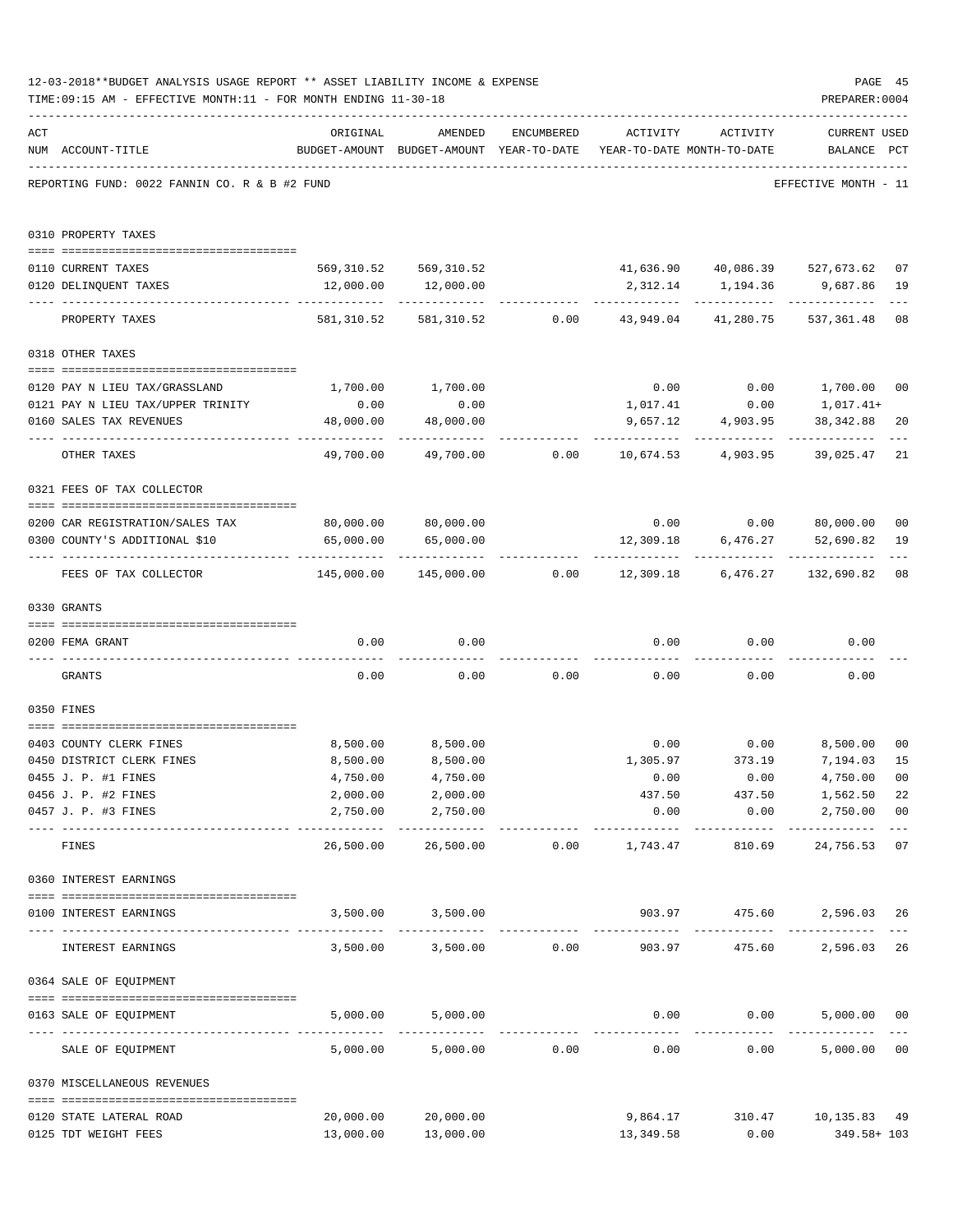| ACT |                                               | ORIGINAL              | AMENDED                                                          | ENCUMBERED     | ACTIVITY                   | ACTIVITY                     | <b>CURRENT USED</b>  |                |
|-----|-----------------------------------------------|-----------------------|------------------------------------------------------------------|----------------|----------------------------|------------------------------|----------------------|----------------|
|     | NUM ACCOUNT-TITLE                             | BUDGET-AMOUNT         | BUDGET-AMOUNT YEAR-TO-DATE                                       |                | YEAR-TO-DATE MONTH-TO-DATE |                              | BALANCE              | PCT            |
|     | REPORTING FUND: 0022 FANNIN CO. R & B #2 FUND |                       |                                                                  |                |                            |                              | EFFECTIVE MONTH - 11 |                |
|     | 0130 REFUNDS & MISCELLANEOUS                  | 0.00                  | 0.00                                                             |                | 0.00                       | 0.00                         | 0.00                 |                |
|     | 0131 AUTOMOBILE INSURANCE LOSS PAYMENT        | 0.00                  | 0.00                                                             |                | 0.00                       | 0.00                         | 0.00                 |                |
|     | 0140 PROCEEDS OF LOAN                         | 0.00                  | 0.00                                                             |                | 0.00                       | 0.00                         | 0.00                 |                |
|     | 0145 REIMBURSEMENT OF MATERIALS               | 7,000.00              | 7,000.00                                                         |                | 2,221.00                   | 504.00                       | 4,779.00             | 32             |
|     | 0150 TRENTON HIGH MEADOWS SUBDIVISION         | 4,000.00              | 4,000.00                                                         |                | 1,400.00                   | 0.00                         | 2,600.00             | 35             |
|     | MISCELLANEOUS REVENUES                        | 44,000.00             |                                                                  | 44,000.00 0.00 |                            | 26,834.75 814.47             | 17,165.25            | 61             |
|     | 0509 CONTINGENCY                              |                       |                                                                  |                |                            |                              |                      |                |
|     | 0475 CONTINGENCY                              | 10,000.00             | 10,000.00                                                        | 0.00           | 0.00                       | 0.00                         | 10,000.00            | 00             |
|     |                                               |                       |                                                                  |                |                            |                              |                      |                |
|     | CONTINGENCY                                   | 10,000.00             | 10,000.00                                                        | 0.00           | 0.00                       | 0.00                         | 10,000.00            | 0 <sub>0</sub> |
|     | 0622 ROAD & BRIDGE 2                          |                       |                                                                  |                |                            |                              |                      |                |
|     | 0100 COMPENSATION PAY                         | 0.00                  | 0.00                                                             | 0.00           |                            | $0.00$ 0.00                  | 0.00                 |                |
|     | 0101 SALARY ELECTED OFFICIAL                  | 62,720.97             | 62,720.97                                                        | 0.00           |                            | 12,061.75 7,237.05 50,659.22 |                      | 19             |
|     | 0105 SALARY SECRETARY                         | 0.00                  | 0.00                                                             | 0.00           | 0.00                       | 0.00                         | 0.00                 |                |
|     | 0106 SALARY PRECINCT EMPLOYEES                | 223,167.69            | 223, 167.69                                                      | 0.00           | 41,429.67                  | 24,493.63                    | 181,738.02           | 19             |
|     | 0107 REGULAR-TEMP. PART-TIME                  | 0.00                  | 0.00                                                             | 0.00           | 0.00                       | 0.00                         | 0.00                 |                |
|     | 0199 TOTAL SALARIES                           | 285,888.66            | 285,888.66                                                       | 0.00           | 53,491.42                  | 31,730.68                    | 232,397.24           | 19             |
|     | 0201 SOCIAL SECURITY TAXES                    | 17,762.30             | 17,762.30                                                        | 0.00           | 3,199.13                   | 1,909.13                     | 14,563.17            | 18             |
|     | 0202 GROUP HEALTH INSURANCE                   | 91,800.96             | 91,800.96                                                        | 0.00           | 14,343.90                  | 6,693.82                     | 77,457.06            | 16             |
|     | 0203 RETIREMENT                               | 32,705.66             | 32,705.66                                                        | 0.00           | 6,151.46                   | 3,649.00                     | 26,554.20            | 19             |
|     | 0204 WORKERS' COMPENSATION                    | 9,374.50              | 9,374.50                                                         | 0.00           | 0.00                       | 0.00                         | 9,374.50             | 0 <sub>0</sub> |
|     | 0205 MEDICARE TAX                             | 4,154.09              | 4,154.09                                                         | 0.00           | 748.11                     | 446.45                       | 3,405.98             | 18             |
|     | 0206 UNEMPLOYMENT EXPENSE                     | 0.00                  | 0.00                                                             | 0.00           | 0.00                       | 0.00                         | 0.00                 |                |
|     | 0299 TOTAL EMPLOYEE BENEFITS                  | 155,797.51 155,797.51 |                                                                  | 0.00           | 24,442.60                  | 12,698.40                    | 131,354.91           | 16             |
|     | 0312 CONTRACT LABOR                           | 0.00                  | 0.00                                                             | 0.00           | 0.00                       | 0.00                         | 0.00                 |                |
|     | 0314 EMPLOYEE PHYSICALS/DOT TESTING           | 400.00                | 400.00                                                           | 0.00           | 60.00                      | 60.00                        | 340.00               | 15             |
|     | 0340 SHOP SUPPLIES                            | 4,000.00              | 4,000.00                                                         | 7.99           | 406.68                     | 318.04                       | 3,585.33             | 10             |
|     | 0341 R & B MAT. ROCK & GRAVEL                 | 146,307.00            | 146,307.00                                                       | 6,202.87       | 16,909.22                  | 16,909.22                    | 123,194.91           | 16             |
|     | 0342 R & B MAT. CULVERTS                      | 15,000.00             | 15,000.00                                                        | 2,858.50       | 0.00                       | 0.00                         | 12,141.50            | 19             |
|     | 0343 R & B MAT. HARDWRE & LUMB                | 6,000.00              | 6,000.00                                                         | 0.00           | 38.50                      | 38.50                        | 5,961.50             | 01             |
|     | 0344 R & B MAT. ASPHALT/RD OIL                | 42,000.00             | 42,000.00                                                        | 0.00           | 0.00                       | 0.00                         | 42,000.00            | 0 <sub>0</sub> |
|     | 0345 CHEMICALS                                | 1,000.00              | 1,000.00                                                         | 0.00           | 0.00                       | 0.00                         | 1,000.00             | 0 <sub>0</sub> |
|     | 0346 CETRZ EXPENDITURES                       | 0.00                  | 0.00                                                             | 0.00           | 0.00                       | 0.00                         | 0.00                 |                |
|     | 0350 DEBRIS REMOVAL                           | 0.00                  | 0.00                                                             | 0.00           | 0.00                       | 0.00                         | 0.00                 |                |
|     | 0395 UNIFORMS                                 | 2,800.00              | 2,800.00<br>-------------                                        | 0.00           | 307.47                     | 307.47                       | 2,492.53 11          |                |
|     | 0399 TOTAL R&B MATERIALS                      |                       | 217,507.00 217,507.00 9,069.36 17,721.87 17,633.23 190,715.77 12 |                |                            |                              |                      |                |
|     | 0400 LEGAL FEES                               | 0.00                  | 0.00                                                             | 0.00           | 0.00                       | 0.00                         | 0.00                 |                |
|     | 0420 UTILITY TELEPHONE                        | 1,900.00              | 1,900.00                                                         | 0.00           | 236.85                     | 134.90                       | 1,663.15             | 12             |
|     | 0421 CELL PHONE ALLOWANCE                     | 600.00                | 600.00                                                           | 0.00           | 100.00                     | 50.00                        | 500.00               | 17             |
|     | 0427 OUT OF COUNTY TRAVEL                     | 800.00                | 800.00                                                           | 0.00           | 435.00                     | 435.00                       | 365.00               | 54             |
|     | 0430 BIDS, NOTICES & PERMITS                  | 1,000.00              | 1,000.00                                                         | 0.00           | 0.00                       | 0.00                         | 1,000.00             | 0 <sub>0</sub> |
|     | 0435 PRINTING                                 | 100.00                | 100.00                                                           | 0.00           | 0.00                       | 0.00                         | 100.00               | 0 <sub>0</sub> |
|     | 0440 UTILITY ELECTRICITY                      | 2,000.00              | 2,000.00                                                         | 0.00           | 263.05                     | 126.47                       | 1,736.95             | 13             |
|     | 0441 UTILITY GAS                              | 750.00                | 750.00                                                           | 0.00           | 83.83                      | 83.83                        | 666.17               | 11             |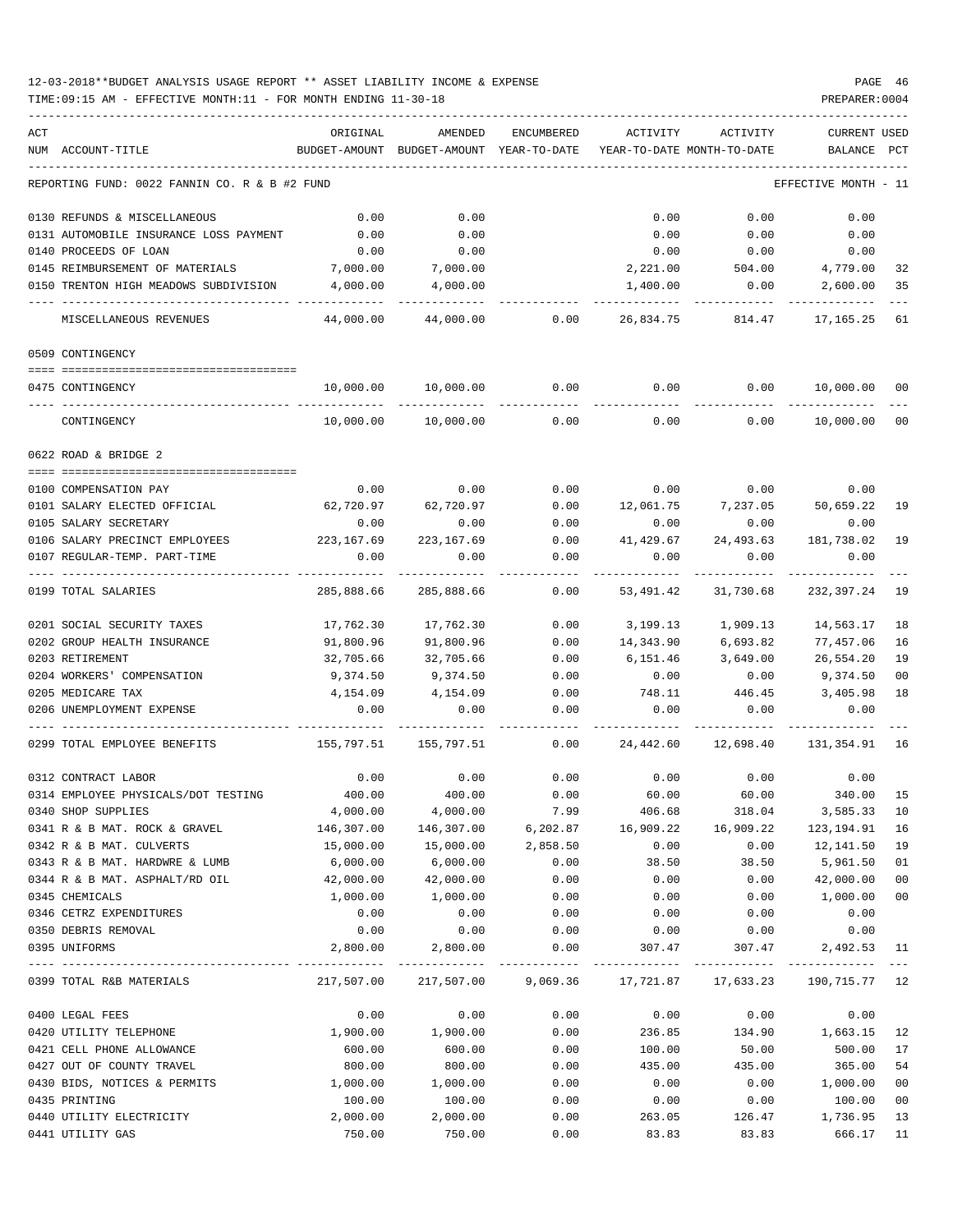TIME:09:15 AM - EFFECTIVE MONTH:11 - FOR MONTH ENDING 11-30-18 PREPARER:0004

| 0480 BOND<br>0482 INSURANCE | NUM ACCOUNT-TITLE<br>REPORTING FUND: 0022 FANNIN CO. R & B #2 FUND<br>0442 UTILITY WATER<br>0443 TRASH PICKUP<br>0447 REPEATER SERVICE CONTRACT<br>0450 R&M BUILDING<br>0453 COMPUTER SOFTWARE<br>0457 R & M MACHINERY GAS & OIL<br>0458 R & M MACHINERY PARTS<br>0459 R & M MACH. TIRES & TUBES<br>0460 EQUIPMENT RENTAL/LEASE<br>0485 PRISONER SUPPLIES<br>0488 FANNIN RURAL RAIL DISTRICT<br>0490 MISCELLANEOUS<br>0491 SOIL & WATER CONSERVATION<br>0492 TDRA FLOOD CASH MATCH<br>0493 TRENTON HIGH MEADOWS SUBDIVISION | 940.00<br>1,300.00<br>708.97<br>2,000.00<br>0.00<br>70,000.00<br>25,000.00<br>15,000.00<br>0.00<br>178.00<br>8,500.00<br>0.00<br>0.00<br>1,000.00<br>250.00<br>0.00 | BUDGET-AMOUNT BUDGET-AMOUNT YEAR-TO-DATE<br>940.00<br>1,300.00<br>708.97<br>2,000.00<br>0.00<br>70,000.00<br>25,000.00<br>15,000.00<br>0.00<br>178.00<br>8,500.00<br>0.00<br>0.00<br>1,000.00 | 0.00<br>0.00<br>0.00<br>0.00<br>0.00<br>0.00<br>3,280.55<br>0.00<br>0.00<br>0.00<br>0.00<br>0.00<br>0.00 | YEAR-TO-DATE MONTH-TO-DATE<br>78.24<br>330.75<br>708.97<br>0.00<br>0.00<br>10,226.79<br>1,226.25<br>0.00<br>0.00<br>0.00<br>5,934.80<br>0.00 | 78.24<br>330.75<br>0.00<br>0.00<br>0.00<br>10,226.79<br>1,168.25<br>0.00<br>0.00<br>0.00<br>0.00<br>0.00 | BALANCE PCT<br>EFFECTIVE MONTH - 11<br>861.76<br>969.25<br>0.00<br>2,000.00<br>0.00<br>59,773.21<br>20,493.20<br>15,000.00<br>0.00<br>178.00<br>2,565.20 | 08<br>25<br>100<br>0 <sub>0</sub><br>15<br>18<br>0 <sub>0</sub><br>0 <sub>0</sub><br>70 |
|-----------------------------|-----------------------------------------------------------------------------------------------------------------------------------------------------------------------------------------------------------------------------------------------------------------------------------------------------------------------------------------------------------------------------------------------------------------------------------------------------------------------------------------------------------------------------|---------------------------------------------------------------------------------------------------------------------------------------------------------------------|-----------------------------------------------------------------------------------------------------------------------------------------------------------------------------------------------|----------------------------------------------------------------------------------------------------------|----------------------------------------------------------------------------------------------------------------------------------------------|----------------------------------------------------------------------------------------------------------|----------------------------------------------------------------------------------------------------------------------------------------------------------|-----------------------------------------------------------------------------------------|
|                             |                                                                                                                                                                                                                                                                                                                                                                                                                                                                                                                             |                                                                                                                                                                     |                                                                                                                                                                                               |                                                                                                          |                                                                                                                                              |                                                                                                          |                                                                                                                                                          |                                                                                         |
|                             |                                                                                                                                                                                                                                                                                                                                                                                                                                                                                                                             |                                                                                                                                                                     |                                                                                                                                                                                               |                                                                                                          |                                                                                                                                              |                                                                                                          |                                                                                                                                                          |                                                                                         |
|                             |                                                                                                                                                                                                                                                                                                                                                                                                                                                                                                                             |                                                                                                                                                                     |                                                                                                                                                                                               |                                                                                                          |                                                                                                                                              |                                                                                                          |                                                                                                                                                          |                                                                                         |
|                             |                                                                                                                                                                                                                                                                                                                                                                                                                                                                                                                             |                                                                                                                                                                     |                                                                                                                                                                                               |                                                                                                          |                                                                                                                                              |                                                                                                          |                                                                                                                                                          |                                                                                         |
|                             |                                                                                                                                                                                                                                                                                                                                                                                                                                                                                                                             |                                                                                                                                                                     |                                                                                                                                                                                               |                                                                                                          |                                                                                                                                              |                                                                                                          |                                                                                                                                                          |                                                                                         |
|                             |                                                                                                                                                                                                                                                                                                                                                                                                                                                                                                                             |                                                                                                                                                                     |                                                                                                                                                                                               |                                                                                                          |                                                                                                                                              |                                                                                                          |                                                                                                                                                          |                                                                                         |
|                             |                                                                                                                                                                                                                                                                                                                                                                                                                                                                                                                             |                                                                                                                                                                     |                                                                                                                                                                                               |                                                                                                          |                                                                                                                                              |                                                                                                          |                                                                                                                                                          |                                                                                         |
|                             |                                                                                                                                                                                                                                                                                                                                                                                                                                                                                                                             |                                                                                                                                                                     |                                                                                                                                                                                               |                                                                                                          |                                                                                                                                              |                                                                                                          |                                                                                                                                                          |                                                                                         |
|                             |                                                                                                                                                                                                                                                                                                                                                                                                                                                                                                                             |                                                                                                                                                                     |                                                                                                                                                                                               |                                                                                                          |                                                                                                                                              |                                                                                                          |                                                                                                                                                          |                                                                                         |
|                             |                                                                                                                                                                                                                                                                                                                                                                                                                                                                                                                             |                                                                                                                                                                     |                                                                                                                                                                                               |                                                                                                          |                                                                                                                                              |                                                                                                          |                                                                                                                                                          |                                                                                         |
|                             |                                                                                                                                                                                                                                                                                                                                                                                                                                                                                                                             |                                                                                                                                                                     |                                                                                                                                                                                               |                                                                                                          |                                                                                                                                              |                                                                                                          |                                                                                                                                                          |                                                                                         |
|                             |                                                                                                                                                                                                                                                                                                                                                                                                                                                                                                                             |                                                                                                                                                                     |                                                                                                                                                                                               |                                                                                                          |                                                                                                                                              |                                                                                                          |                                                                                                                                                          |                                                                                         |
|                             |                                                                                                                                                                                                                                                                                                                                                                                                                                                                                                                             |                                                                                                                                                                     |                                                                                                                                                                                               |                                                                                                          |                                                                                                                                              |                                                                                                          |                                                                                                                                                          |                                                                                         |
|                             |                                                                                                                                                                                                                                                                                                                                                                                                                                                                                                                             |                                                                                                                                                                     |                                                                                                                                                                                               |                                                                                                          |                                                                                                                                              |                                                                                                          | 0.00                                                                                                                                                     |                                                                                         |
|                             |                                                                                                                                                                                                                                                                                                                                                                                                                                                                                                                             |                                                                                                                                                                     |                                                                                                                                                                                               |                                                                                                          | 0.00                                                                                                                                         | 0.00                                                                                                     | 0.00                                                                                                                                                     |                                                                                         |
|                             |                                                                                                                                                                                                                                                                                                                                                                                                                                                                                                                             |                                                                                                                                                                     |                                                                                                                                                                                               | 0.00                                                                                                     | 0.00                                                                                                                                         | 0.00                                                                                                     | 1,000.00                                                                                                                                                 | 00                                                                                      |
|                             |                                                                                                                                                                                                                                                                                                                                                                                                                                                                                                                             |                                                                                                                                                                     | 250.00                                                                                                                                                                                        | 0.00                                                                                                     | 0.00                                                                                                                                         | 0.00                                                                                                     | 250.00                                                                                                                                                   | 0 <sub>0</sub>                                                                          |
|                             |                                                                                                                                                                                                                                                                                                                                                                                                                                                                                                                             |                                                                                                                                                                     | 0.00                                                                                                                                                                                          | 0.00                                                                                                     | 0.00                                                                                                                                         | 0.00                                                                                                     | 0.00                                                                                                                                                     |                                                                                         |
|                             |                                                                                                                                                                                                                                                                                                                                                                                                                                                                                                                             | 4,000.00                                                                                                                                                            | 4,000.00                                                                                                                                                                                      | 0.00                                                                                                     | 0.00                                                                                                                                         | 0.00                                                                                                     | 4,000.00                                                                                                                                                 | 0 <sub>0</sub>                                                                          |
|                             | 0494 FLOOD CONTROL SITE MAINTENANCE                                                                                                                                                                                                                                                                                                                                                                                                                                                                                         | 4,000.00                                                                                                                                                            | 4,000.00                                                                                                                                                                                      | 0.00                                                                                                     | 0.00                                                                                                                                         | 0.00                                                                                                     | 4,000.00                                                                                                                                                 | 0 <sub>0</sub>                                                                          |
|                             | 0495 PIPELINE SALES TAX REIMBURSEMENT                                                                                                                                                                                                                                                                                                                                                                                                                                                                                       | 0.00                                                                                                                                                                | 0.00                                                                                                                                                                                          | 0.00                                                                                                     | 0.00                                                                                                                                         | 0.00                                                                                                     | 0.00                                                                                                                                                     |                                                                                         |
|                             | 0496 TCOG HAZARDOUS WASTEMATCH                                                                                                                                                                                                                                                                                                                                                                                                                                                                                              | 0.00                                                                                                                                                                | 0.00                                                                                                                                                                                          | 0.00                                                                                                     | 0.00                                                                                                                                         | 0.00                                                                                                     | 0.00                                                                                                                                                     |                                                                                         |
|                             | 0499 TOTAL SER.& OTHER CHARGES                                                                                                                                                                                                                                                                                                                                                                                                                                                                                              | 140,026.97                                                                                                                                                          |                                                                                                                                                                                               | 140,026.97 3,280.55 19,624.53                                                                            |                                                                                                                                              | 12,634.23                                                                                                | 117,121.89                                                                                                                                               | 16                                                                                      |
| 0500 LAND                   |                                                                                                                                                                                                                                                                                                                                                                                                                                                                                                                             |                                                                                                                                                                     |                                                                                                                                                                                               |                                                                                                          | 0.00                                                                                                                                         | 0.00                                                                                                     | 0.00                                                                                                                                                     |                                                                                         |
| 0535 BUILDING               |                                                                                                                                                                                                                                                                                                                                                                                                                                                                                                                             |                                                                                                                                                                     |                                                                                                                                                                                               |                                                                                                          | 0.00                                                                                                                                         | 0.00                                                                                                     | 0.00                                                                                                                                                     |                                                                                         |
|                             | 0562 LAND/BUILDING                                                                                                                                                                                                                                                                                                                                                                                                                                                                                                          | 0.00                                                                                                                                                                | 0.00                                                                                                                                                                                          | 0.00                                                                                                     | 0.00                                                                                                                                         | 0.00                                                                                                     | 0.00                                                                                                                                                     |                                                                                         |
|                             | 0570 COMPUTER EQUIPMENT                                                                                                                                                                                                                                                                                                                                                                                                                                                                                                     | 0.00                                                                                                                                                                | 0.00                                                                                                                                                                                          | 0.00                                                                                                     | 0.00                                                                                                                                         | 0.00                                                                                                     | 0.00                                                                                                                                                     |                                                                                         |
|                             | 0571 PURCHASE OF MACH./EQUIP.                                                                                                                                                                                                                                                                                                                                                                                                                                                                                               | 50,000.00                                                                                                                                                           | 50,000.00                                                                                                                                                                                     | 0.00                                                                                                     | 0.00                                                                                                                                         | 0.00                                                                                                     | 50,000.00                                                                                                                                                | 00                                                                                      |
|                             | 0573 RADIO EQUIPMENT                                                                                                                                                                                                                                                                                                                                                                                                                                                                                                        | 0.00                                                                                                                                                                | 0.00                                                                                                                                                                                          | 0.00                                                                                                     | 0.00                                                                                                                                         | 0.00                                                                                                     | 0.00                                                                                                                                                     |                                                                                         |
|                             | 0575 LAND/BUILDING                                                                                                                                                                                                                                                                                                                                                                                                                                                                                                          |                                                                                                                                                                     |                                                                                                                                                                                               |                                                                                                          | 0.00                                                                                                                                         | 0.00                                                                                                     | 0.00                                                                                                                                                     |                                                                                         |
|                             | 0580 PRECINCT BRIDGE                                                                                                                                                                                                                                                                                                                                                                                                                                                                                                        | 0.00                                                                                                                                                                | 0.00                                                                                                                                                                                          | 0.00                                                                                                     | 0.00                                                                                                                                         | 0.00                                                                                                     | 0.00                                                                                                                                                     |                                                                                         |
|                             | 0599 CAPITAL OUTLAY                                                                                                                                                                                                                                                                                                                                                                                                                                                                                                         | 50,000.00                                                                                                                                                           | 50,000.00                                                                                                                                                                                     | 0.00                                                                                                     | 0.00                                                                                                                                         | 0.00                                                                                                     | 50,000.00                                                                                                                                                | 00                                                                                      |
|                             | ROAD & BRIDGE 2                                                                                                                                                                                                                                                                                                                                                                                                                                                                                                             | 849,220.14                                                                                                                                                          | 849,220.14                                                                                                                                                                                    | 12,349.91                                                                                                | 115,280.42                                                                                                                                   | 74,696.54                                                                                                | 721,589.81                                                                                                                                               | 15                                                                                      |
|                             | 0625 ADMINISTRATIVE OFFICE R&B #2                                                                                                                                                                                                                                                                                                                                                                                                                                                                                           |                                                                                                                                                                     |                                                                                                                                                                                               |                                                                                                          |                                                                                                                                              |                                                                                                          |                                                                                                                                                          |                                                                                         |
|                             | 0105 SALARY SECRETARY                                                                                                                                                                                                                                                                                                                                                                                                                                                                                                       | 9,881.28                                                                                                                                                            | 9,881.28                                                                                                                                                                                      | 0.00                                                                                                     | 1,900.25                                                                                                                                     | 1,140.15                                                                                                 | 7,981.03                                                                                                                                                 | 19                                                                                      |
|                             | 0201 SOCIAL SECURITY TAXES                                                                                                                                                                                                                                                                                                                                                                                                                                                                                                  | 612.64                                                                                                                                                              | 612.64                                                                                                                                                                                        | 0.00                                                                                                     | 88.56                                                                                                                                        | 55.76                                                                                                    | 524.08                                                                                                                                                   | 14                                                                                      |
|                             | 0202 GROUP HEALTH INSURANCE                                                                                                                                                                                                                                                                                                                                                                                                                                                                                                 | 2,868.78                                                                                                                                                            | 2,868.78                                                                                                                                                                                      | 0.00                                                                                                     | 478.12                                                                                                                                       | 239.06                                                                                                   | 2,390.66                                                                                                                                                 | 17                                                                                      |
| 0203 RETIREMENT             |                                                                                                                                                                                                                                                                                                                                                                                                                                                                                                                             | 1,130.42                                                                                                                                                            | 1,130.42                                                                                                                                                                                      | 0.00                                                                                                     | 218.55                                                                                                                                       | 131.13                                                                                                   | 911.87                                                                                                                                                   | 19                                                                                      |
|                             | 0204 WORKERS' COMPENSATION                                                                                                                                                                                                                                                                                                                                                                                                                                                                                                  | 41.50                                                                                                                                                               | 41.50                                                                                                                                                                                         | 0.00                                                                                                     | 0.00                                                                                                                                         | 0.00                                                                                                     | 41.50                                                                                                                                                    | 0 <sub>0</sub>                                                                          |
|                             | 0205 MEDICARE TAX                                                                                                                                                                                                                                                                                                                                                                                                                                                                                                           | 143.28                                                                                                                                                              | 143.28                                                                                                                                                                                        | 0.00                                                                                                     | 20.73                                                                                                                                        | 13.05                                                                                                    | 122.55                                                                                                                                                   | 14                                                                                      |
|                             | 0310 OFFICE SUPPLIES                                                                                                                                                                                                                                                                                                                                                                                                                                                                                                        | 100.00                                                                                                                                                              | 100.00                                                                                                                                                                                        | 0.00                                                                                                     | 0.00                                                                                                                                         | 0.00                                                                                                     | 100.00                                                                                                                                                   | 0 <sub>0</sub>                                                                          |
|                             | 0311 POSTAL EXPENSES                                                                                                                                                                                                                                                                                                                                                                                                                                                                                                        | 0.00                                                                                                                                                                | 0.00                                                                                                                                                                                          | 0.00                                                                                                     | 0.00                                                                                                                                         | 0.00                                                                                                     | 0.00                                                                                                                                                     |                                                                                         |
|                             | 0353 COMPUTER EXPENSE                                                                                                                                                                                                                                                                                                                                                                                                                                                                                                       | 500.00                                                                                                                                                              | 500.00                                                                                                                                                                                        | 0.00                                                                                                     | 0.00                                                                                                                                         | 0.00                                                                                                     | 500.00                                                                                                                                                   | 00                                                                                      |
|                             | 0427 OUT OF COUNTY TRAVEL                                                                                                                                                                                                                                                                                                                                                                                                                                                                                                   | 0.00                                                                                                                                                                | 0.00                                                                                                                                                                                          | 0.00                                                                                                     | 0.00                                                                                                                                         | 0.00                                                                                                     | 0.00                                                                                                                                                     |                                                                                         |
| 0480 BOND                   |                                                                                                                                                                                                                                                                                                                                                                                                                                                                                                                             | 0.00                                                                                                                                                                | 0.00                                                                                                                                                                                          | 0.00                                                                                                     | 0.00                                                                                                                                         | 0.00                                                                                                     | 0.00                                                                                                                                                     |                                                                                         |
|                             | 0572 OFFICE EQUIPMENT                                                                                                                                                                                                                                                                                                                                                                                                                                                                                                       | 0.00                                                                                                                                                                | 0.00                                                                                                                                                                                          | 0.00                                                                                                     | 0.00                                                                                                                                         | 0.00                                                                                                     | 0.00                                                                                                                                                     |                                                                                         |
|                             | 0574 COMPUTER EQUIPMENT                                                                                                                                                                                                                                                                                                                                                                                                                                                                                                     | 0.00                                                                                                                                                                | 0.00                                                                                                                                                                                          | 0.00                                                                                                     | 0.00                                                                                                                                         | 0.00                                                                                                     | 0.00                                                                                                                                                     |                                                                                         |

ADMINISTRATIVE OFFICE R&B #2 15,277.90 15,277.90 0.00 2,706.21 1,579.15 12,571.69 18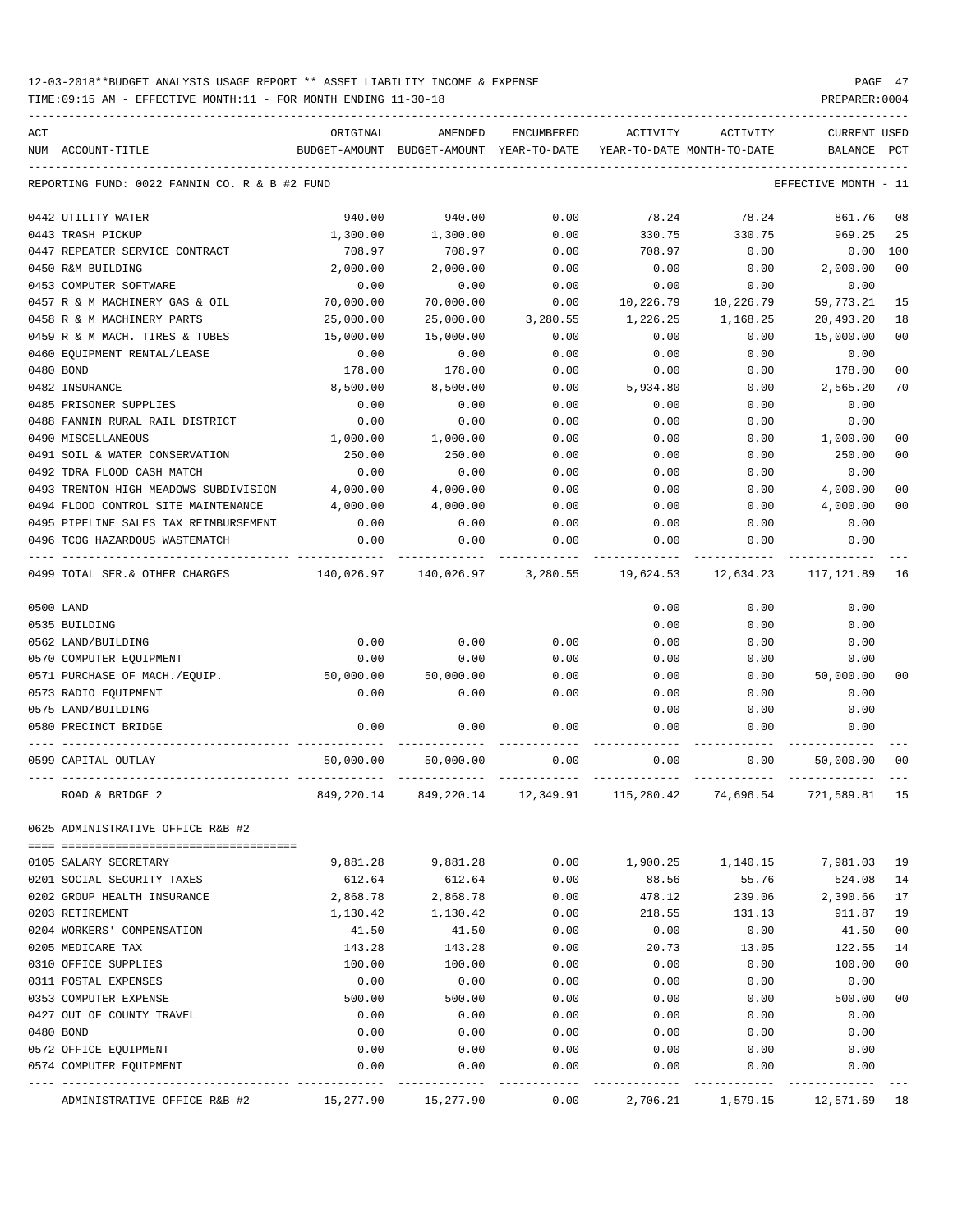| 12-03-2018**BUDGET ANALYSIS USAGE REPORT ** ASSET LIABILITY INCOME & EXPENSE<br>TIME:09:15 AM - EFFECTIVE MONTH:11 - FOR MONTH ENDING 11-30-18 |                           |                          |                            |            |                                        | PREPARER: 0004                 | PAGE 48      |
|------------------------------------------------------------------------------------------------------------------------------------------------|---------------------------|--------------------------|----------------------------|------------|----------------------------------------|--------------------------------|--------------|
| ACT<br>NUM ACCOUNT-TITLE                                                                                                                       | ORIGINAL<br>BUDGET-AMOUNT | AMENDED<br>BUDGET-AMOUNT | ENCUMBERED<br>YEAR-TO-DATE | ACTIVITY   | ACTIVITY<br>YEAR-TO-DATE MONTH-TO-DATE | <b>CURRENT USED</b><br>BALANCE | $_{\rm PCT}$ |
| REPORTING FUND: 0022 FANNIN CO. R & B #2 FUND                                                                                                  |                           |                          |                            |            |                                        | EFFECTIVE MONTH - 11           |              |
| FANNIN CO. R & B #2 FUND                                                                                                                       |                           |                          |                            |            |                                        |                                |              |
| INCOME TOTALS                                                                                                                                  | 874,498.04                | 874,498.04               |                            | 96,414.94  | 54,761.73                              | 778,083.10                     | - 11         |
| EXPENSE TOTALS                                                                                                                                 | 874,498.04                | 874,498.04               | 12,349.91                  | 117,986.63 | 76,275.69                              | 744,161.50                     | 15           |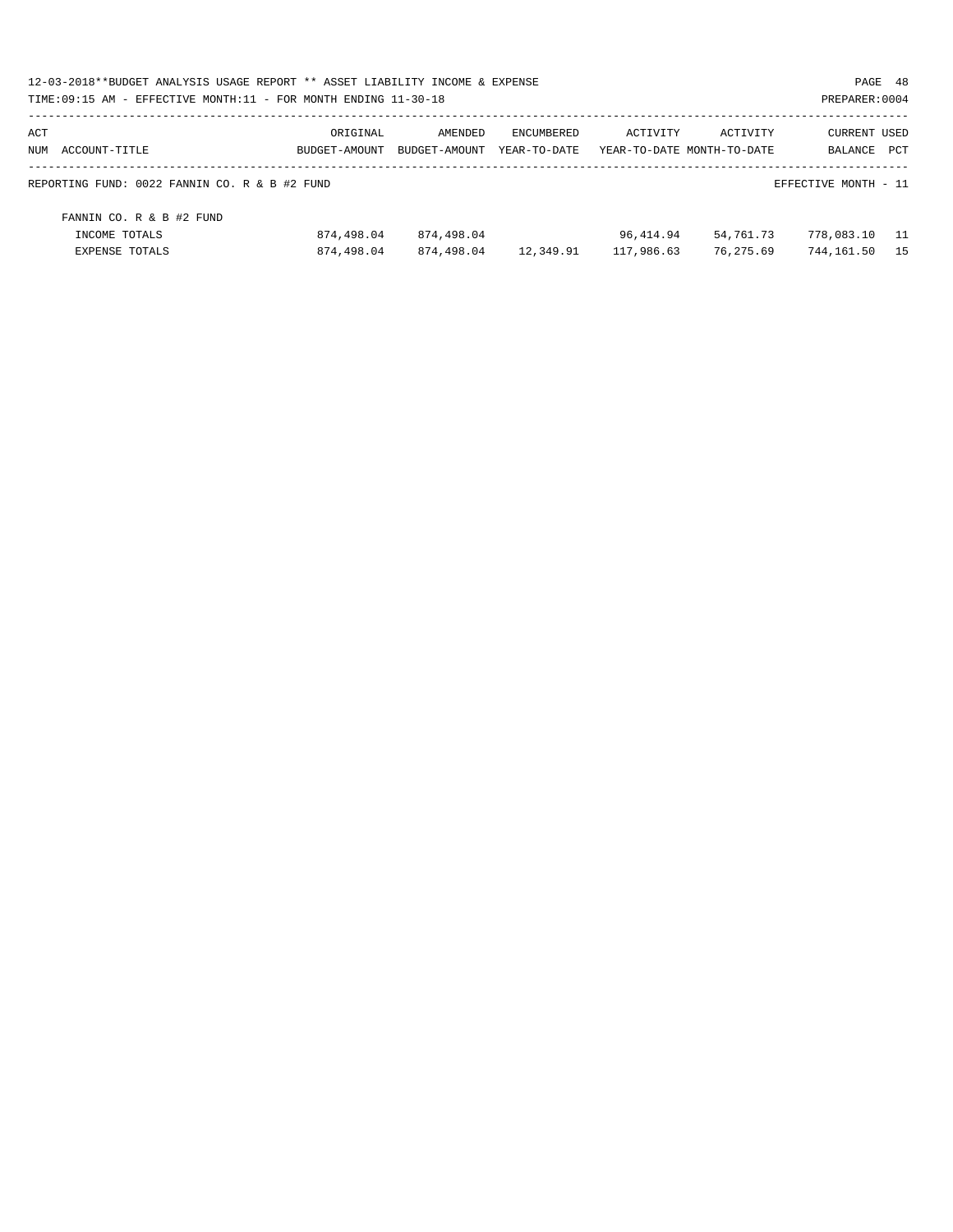|           | 12-03-2018**BUDGET ANALYSIS USAGE REPORT ** ASSET LIABILITY INCOME & EXPENSE<br>TIME: 09:15 AM - EFFECTIVE MONTH: 11 - FOR MONTH ENDING 11-30-18 |                                                      |                     |                     |                                        |                                                    | PAGE 49<br>PREPARER: 0004   |  |
|-----------|--------------------------------------------------------------------------------------------------------------------------------------------------|------------------------------------------------------|---------------------|---------------------|----------------------------------------|----------------------------------------------------|-----------------------------|--|
| ACT       | NUM ACCOUNT-TITLE                                                                                                                                | ORIGINAL<br>BUDGET-AMOUNT BUDGET-AMOUNT YEAR-TO-DATE | AMENDED             | ENCUMBERED          | ACTIVITY<br>YEAR-TO-DATE MONTH-TO-DATE | ACTIVITY                                           | CURRENT USED<br>BALANCE PCT |  |
|           | REPORTING FUND: 0023 FANNIN CO. R & B #3 FUND                                                                                                    |                                                      |                     |                     |                                        |                                                    | EFFECTIVE MONTH - 11        |  |
|           | 0100 PAYROLL                                                                                                                                     |                                                      |                     |                     |                                        |                                                    |                             |  |
|           | 0100 PAYROLL                                                                                                                                     |                                                      |                     |                     | 0.00                                   | 0.00                                               | 0.00                        |  |
| ---- ---- | PAYROLL                                                                                                                                          |                                                      |                     |                     | 0.00                                   | 0.00                                               | 0.00                        |  |
|           | 0102 A/P CLEARING                                                                                                                                |                                                      |                     |                     |                                        |                                                    |                             |  |
|           | 0100 A/P CLEARING                                                                                                                                |                                                      |                     |                     | 0.00                                   | 0.00                                               | 0.00                        |  |
|           | -------------------------------<br>A/P CLEARING                                                                                                  |                                                      |                     |                     | 0.00                                   | --------<br>0.00                                   | 0.00                        |  |
|           | 0103 CASH                                                                                                                                        |                                                      |                     |                     |                                        |                                                    |                             |  |
|           |                                                                                                                                                  |                                                      |                     |                     |                                        |                                                    |                             |  |
|           | 0100 R&B#3-COMBINED FUNDS CHECKING<br>0175 TEXPOOL                                                                                               |                                                      |                     |                     | 1,182.98                               | 35, 574. 92 - 36, 149. 13 - 329, 773. 76<br>423.67 | 233,128.59                  |  |
|           |                                                                                                                                                  |                                                      |                     |                     |                                        | ------------                                       |                             |  |
|           | CASH                                                                                                                                             |                                                      |                     |                     |                                        | 34, 391.94 - 35, 725.46 - 562, 902.35              |                             |  |
|           | 0120 RECEIVABLES                                                                                                                                 |                                                      |                     |                     |                                        |                                                    |                             |  |
|           | 0311 TAXES RECEIVABLE                                                                                                                            |                                                      |                     |                     | 0.00                                   | 0.00                                               | 53,118.05                   |  |
|           | 0312 DUE FROM OTHER GOVERNMENTS                                                                                                                  |                                                      |                     |                     | 0.00                                   | 0.00                                               | 14,682.25                   |  |
|           | 0313 DUE FROM OTHER FUNDS                                                                                                                        |                                                      |                     |                     | 0.00                                   | 0.00                                               | 5,514.25                    |  |
|           | 0315 INVENTORY                                                                                                                                   |                                                      |                     |                     | 0.00                                   | 0.00                                               | 66,704.86<br>.              |  |
|           | RECEIVABLES                                                                                                                                      |                                                      |                     |                     | 0.00                                   | 0.00                                               | 140,019.41                  |  |
|           | 0200 LIABILITY ACCOUNT                                                                                                                           |                                                      |                     |                     |                                        |                                                    |                             |  |
|           |                                                                                                                                                  |                                                      |                     |                     |                                        |                                                    |                             |  |
|           | 0150 ACCRUED SALARY PAYABLE                                                                                                                      |                                                      |                     |                     | 0.00                                   | 0.00<br>0.00                                       | 10,785.65<br>5,606.58       |  |
|           | 0155 ACCRUED FRINGE BENEFITS<br>0200 DEFERRED TAX REVENUE                                                                                        |                                                      |                     |                     | 0.00<br>0.00                           | 0.00                                               | 50,468.42                   |  |
|           | 0900 SYSTEM ADDED LIABILITY LINE-ITEM                                                                                                            |                                                      |                     |                     | 0.00                                   | 0.00                                               | 0.00                        |  |
|           | 0910 SYSTEM ADDED LIABILITY LINE-ITEM                                                                                                            |                                                      |                     |                     | 12,481.81-                             | 0.00                                               | 12,481.81-                  |  |
|           | LIABILITY ACCOUNT                                                                                                                                |                                                      |                     |                     | 12,481.81-                             | -------- ------------<br>0.00                      | -----------<br>54,378.84    |  |
|           | 0205 SHORT-TERM LOAN                                                                                                                             |                                                      |                     |                     |                                        |                                                    |                             |  |
|           | 0571 SHORT-TERM LOAN/EQUIPMENT                                                                                                                   | 0.00                                                 | 0.00<br>----------- | 0.00<br>$- - - - -$ | 0.00                                   | 0.00                                               | 0.00                        |  |
|           | SHORT-TERM LOAN                                                                                                                                  | 0.00                                                 | 0.00                | 0.00                | 0.00                                   | 0.00                                               | 0.00                        |  |
|           | 0231 LOANS                                                                                                                                       |                                                      |                     |                     |                                        |                                                    |                             |  |
|           | 0571 LOAN OF CAPITAL EQUIP. PURCHASE                                                                                                             |                                                      |                     |                     | 0.00                                   | 0.00                                               | 0.00                        |  |
|           | LOANS                                                                                                                                            |                                                      |                     |                     | 0.00                                   | 0.00                                               | 0.00                        |  |
|           | 0271 EQUITY ACCOUNT                                                                                                                              |                                                      |                     |                     |                                        |                                                    |                             |  |
|           | 0200 EQUITY ACCOUNT                                                                                                                              |                                                      |                     |                     | 0.00                                   | 0.00                                               | 670,453.05                  |  |
|           | -- -----------<br>------------------- -------------<br>EQUITY ACCOUNT                                                                            |                                                      |                     |                     | 0.00                                   | 0.00                                               | .<br>670, 453.05            |  |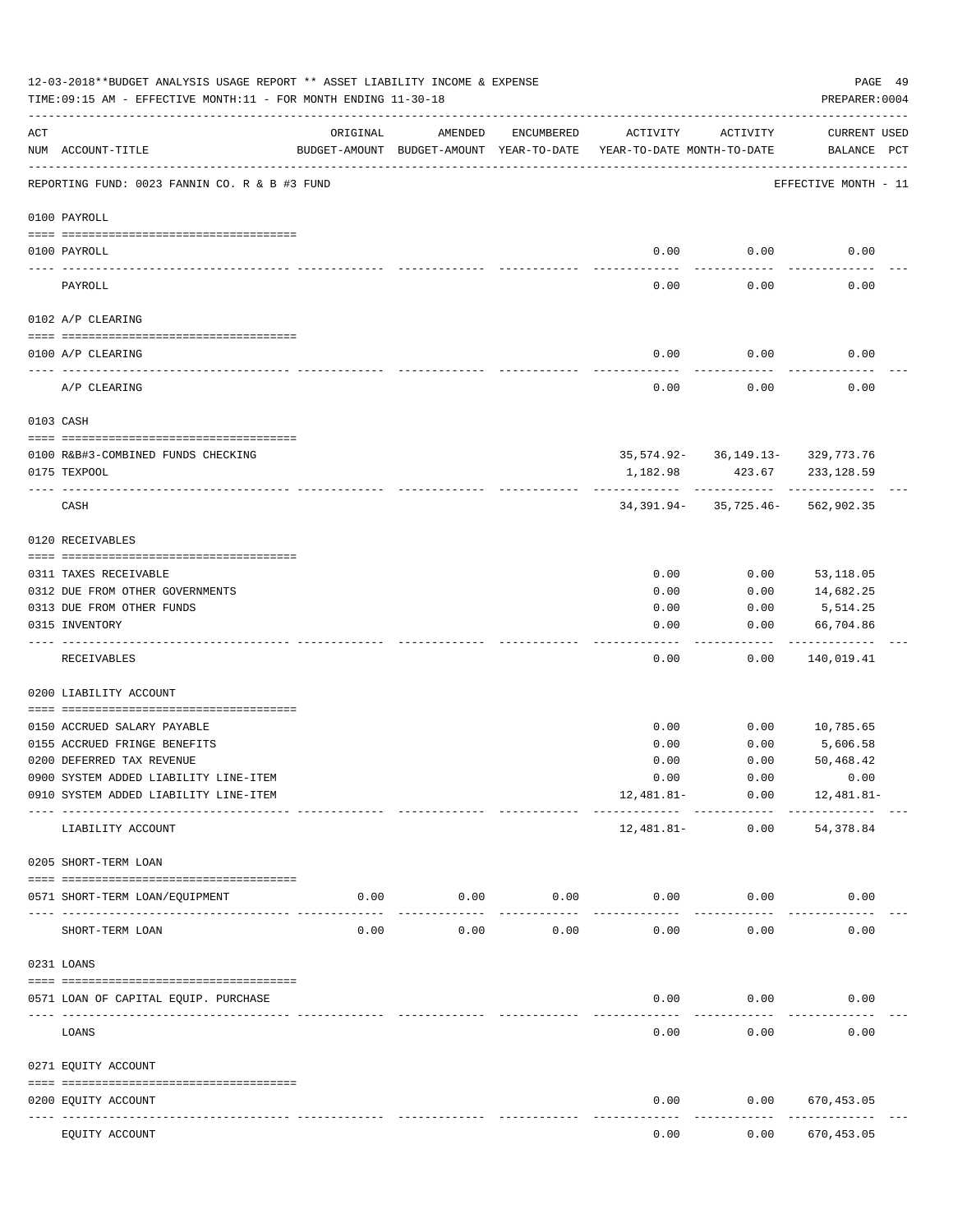|     | 12-03-2018**BUDGET ANALYSIS USAGE REPORT ** ASSET LIABILITY INCOME & EXPENSE<br>TIME: 09:15 AM - EFFECTIVE MONTH: 11 - FOR MONTH ENDING 11-30-18 |                                                                        |                                                                                |      |                              |                    | PREPARER: 0004                                            | PAGE 50        |
|-----|--------------------------------------------------------------------------------------------------------------------------------------------------|------------------------------------------------------------------------|--------------------------------------------------------------------------------|------|------------------------------|--------------------|-----------------------------------------------------------|----------------|
| ACT | NUM ACCOUNT-TITLE                                                                                                                                | ORIGINAL                                                               | AMENDED<br>BUDGET-AMOUNT BUDGET-AMOUNT YEAR-TO-DATE YEAR-TO-DATE MONTH-TO-DATE |      | ENCUMBERED ACTIVITY ACTIVITY |                    | <b>CURRENT USED</b><br>BALANCE PCT                        |                |
|     | REPORTING FUND: 0023 FANNIN CO. R & B #3 FUND                                                                                                    |                                                                        |                                                                                |      |                              |                    | EFFECTIVE MONTH - 11                                      |                |
|     | 0300 CASH                                                                                                                                        |                                                                        |                                                                                |      |                              |                    |                                                           |                |
|     | 0123 BEGINNING CASH BALANCE                                                                                                                      | 33,636.95 128,169.99                                                   |                                                                                |      |                              |                    | $0.00$ $0.00$ $128,169.99$                                | 0 <sub>0</sub> |
|     | CASH                                                                                                                                             |                                                                        |                                                                                |      |                              |                    | $33,636.95$ $128,169.99$ 0.00 0.00 0.00 128,169.99        | 0 <sub>0</sub> |
|     | 0310 PROPERTY TAXES                                                                                                                              |                                                                        |                                                                                |      |                              |                    |                                                           |                |
|     |                                                                                                                                                  |                                                                        |                                                                                |      |                              |                    |                                                           |                |
|     | 0110 CURRENT TAXES                                                                                                                               |                                                                        | 853,966.45 853,966.45                                                          |      |                              |                    | 62,455.32    60,129.57    791,511.13                      | 07             |
|     | 0120 DELINQUENT TAXES                                                                                                                            |                                                                        | 16,500.00   16,500.00<br><b>Consecuente de la calciona de la calcion</b>       |      | .                            | ------------       | 3,468.15 1,791.50 13,031.85<br>--------------             | 21             |
|     | PROPERTY TAXES                                                                                                                                   |                                                                        |                                                                                |      |                              |                    | 870,466.45 870,466.45 0.00 65,923.47 61,921.07 804,542.98 | 08             |
|     | 0318 OTHER TAXES                                                                                                                                 |                                                                        |                                                                                |      |                              |                    |                                                           |                |
|     | 0120 PAY N LIEU TAX/GRASSLAND                                                                                                                    |                                                                        | 2,500.00 2,500.00                                                              |      |                              |                    | $0.00$ $0.00$ $2,500.00$ $00$                             |                |
|     | 0121 PAY N LIEU TAX/UPPER TRINITY                                                                                                                | 0.00                                                                   | 0.00                                                                           |      |                              |                    | $1,526.12$ 0.00 1,526.12+                                 |                |
|     | 0160 SALES TAX REVENUES                                                                                                                          | 75,000.00                                                              | 75,000.00                                                                      |      |                              | 14,485.67 7,355.92 | 60,514.33                                                 | 19             |
|     | OTHER TAXES                                                                                                                                      | ---------                                                              |                                                                                |      |                              |                    | 77,500.00 77,500.00 0.00 16,011.79 7,355.92 61,488.21     | 21             |
|     | 0321 FEES OF TAX COLLECTOR                                                                                                                       |                                                                        |                                                                                |      |                              |                    |                                                           |                |
|     |                                                                                                                                                  |                                                                        |                                                                                |      |                              |                    |                                                           |                |
|     | 0200 CAR REGISTRATION/SALES TAX                                                                                                                  |                                                                        |                                                                                |      |                              |                    | $0.00$ $0.00$ $125,000.00$                                | 0 <sub>0</sub> |
|     | 0300 COUNTY'S ADDITIONAL \$10                                                                                                                    | 95,000.00                                                              | 95,000.00                                                                      |      |                              | 18,463.78 9,714.40 | 76,536.22                                                 | 19             |
|     | FEES OF TAX COLLECTOR                                                                                                                            | 220,000.00   220,000.00      0.00    18,463.78   9,714.40   201,536.22 |                                                                                |      |                              |                    |                                                           | 08             |
|     | 0330 GRANTS                                                                                                                                      |                                                                        |                                                                                |      |                              |                    |                                                           |                |
|     | 0200 FEMA GRANT                                                                                                                                  | 0.00                                                                   | 0.00                                                                           |      | 0.00                         | 0.00               | 0.00                                                      |                |
|     | GRANTS                                                                                                                                           | 0.00                                                                   | 0.00                                                                           | 0.00 | 0.00                         | 0.00               | 0.00                                                      |                |
|     | 0350 FINES                                                                                                                                       |                                                                        |                                                                                |      |                              |                    |                                                           |                |
|     | 0403 COUNTY CLERK FINES                                                                                                                          | 12,000.00                                                              | 12,000.00                                                                      |      | 0.00                         |                    | 0.00 12,000.00                                            | 0 <sub>0</sub> |
|     | 0450 DISTRICT CLERK FINES                                                                                                                        | 15,000.00                                                              | 15,000.00                                                                      |      | 1,958.96                     |                    | 559.79 13,041.04                                          | 13             |
|     | 0455 J. P. #1 FINES                                                                                                                              | 7,000.00                                                               | 7,000.00                                                                       |      | 0.00                         | 0.00               | 7,000.00                                                  | 0 <sub>0</sub> |
|     | 0456 J. P. #2 FINES                                                                                                                              | 3,000.00                                                               | 3,000.00                                                                       |      | 656.25                       | 656.25             | 2,343.75                                                  | 22             |
|     | 0457 J. P. #3 FINES                                                                                                                              | 4,000.00                                                               | 4,000.00                                                                       |      | 0.00                         | 0.00               | 4,000.00                                                  | 0 <sub>0</sub> |
|     | FINES                                                                                                                                            |                                                                        | 41,000.00 41,000.00                                                            |      | $0.00$ 2,615.21 1,216.04     |                    | 38,384.79                                                 | $---$<br>06    |
|     | 0360 INTEREST EARNINGS                                                                                                                           |                                                                        |                                                                                |      |                              |                    |                                                           |                |
|     |                                                                                                                                                  |                                                                        |                                                                                |      |                              |                    |                                                           |                |
|     | 0100 INTEREST EARNINGS                                                                                                                           |                                                                        | 2,000.00 2,000.00                                                              |      | 906.77                       | ------------       | 476.93 1,093.23 45<br>-------------                       |                |
|     | INTEREST EARNINGS                                                                                                                                |                                                                        | 2,000.00 2,000.00 0.00                                                         |      | 906.77                       |                    | 476.93 1,093.23                                           | 45             |
|     | 0364 SALE OF ASSETS                                                                                                                              |                                                                        |                                                                                |      |                              |                    |                                                           |                |
|     | 0162 LAND/BUILDING                                                                                                                               | 0.00                                                                   | 0.00                                                                           |      | 0.00                         | 0.00               | 0.00                                                      |                |
|     | 0163 SALE OF EQUIPMENT                                                                                                                           |                                                                        | 5,000.00 5,000.00                                                              |      | 0.00                         |                    | 0.00<br>5,000.00                                          | 00             |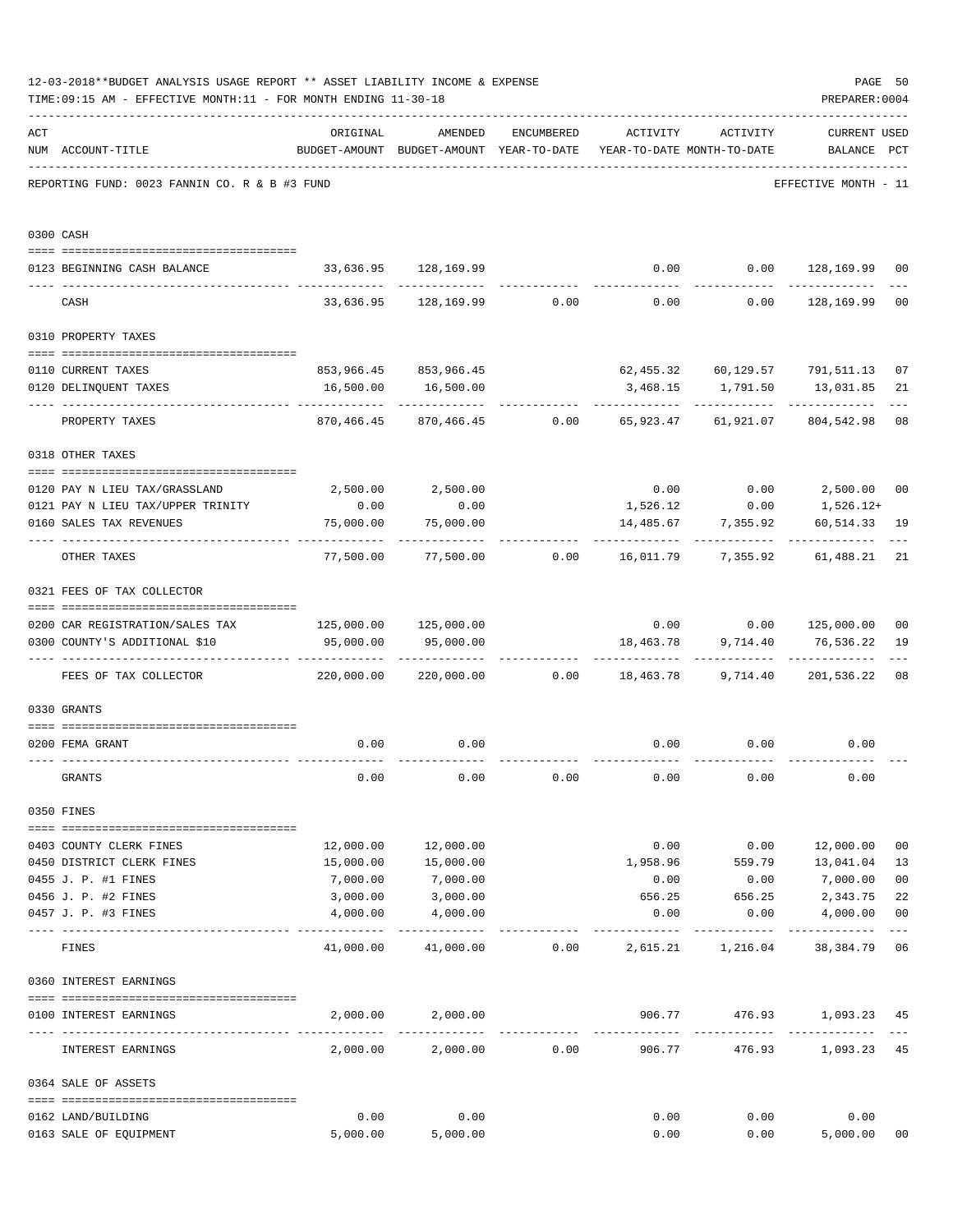| 12-03-2018**BUDGET ANALYSIS USAGE REPORT ** ASSET LIABILITY INCOME & EXPENSE | PAGE |  |
|------------------------------------------------------------------------------|------|--|
|------------------------------------------------------------------------------|------|--|

| ACT |                                               | ORIGINAL                                                                    | AMENDED                                                             | ENCUMBERED | ACTIVITY            | ACTIVITY            | CURRENT USED         |                |
|-----|-----------------------------------------------|-----------------------------------------------------------------------------|---------------------------------------------------------------------|------------|---------------------|---------------------|----------------------|----------------|
|     | NUM ACCOUNT-TITLE                             |                                                                             | BUDGET-AMOUNT BUDGET-AMOUNT YEAR-TO-DATE YEAR-TO-DATE MONTH-TO-DATE |            |                     |                     | BALANCE              | PCT            |
|     | REPORTING FUND: 0023 FANNIN CO. R & B #3 FUND |                                                                             |                                                                     |            |                     |                     | EFFECTIVE MONTH - 11 |                |
|     | SALE OF ASSETS                                | 5,000.00                                                                    | 5,000.00                                                            | 0.00       | 0.00                | 0.00                | 5,000.00             | 00             |
|     | 0370 MISCELLANEOUS REVENUES                   |                                                                             |                                                                     |            |                     |                     |                      |                |
|     | 0120 STATE LATERAL ROAD                       | 25,000.00                                                                   | 25,000.00                                                           |            | 14,796.25           | 465.70              | 10,203.75            | 59             |
|     | 0125 TDT WEIGHT FEES                          | 20,000.00                                                                   | 20,000.00                                                           |            | 20,024.37           | 0.00                | $24.37 + 100$        |                |
|     | 0130 REFUNDS & MISCELLANEOUS                  | 3,000.00                                                                    | 3,000.00                                                            |            | 232.90              | 0.00                | 2,767.10             | 08             |
|     | 0139 RESTITUTION                              | 0.00                                                                        | 0.00                                                                |            | 0.00                | 0.00                | 0.00                 |                |
|     | 0140 PROCEEDS OF LOANS                        | 0.00                                                                        | 0.00                                                                |            | 0.00                | 0.00                | 0.00                 |                |
|     | 0145 REIMBURSEMENT OF MATERIALS               | 13,000.00                                                                   | 13,000.00                                                           |            | 1,444.48            | 1,119.60            | 11,555.52            | 11             |
|     | MISCELLANEOUS REVENUES                        | 61,000.00                                                                   | 61,000.00                                                           | 0.00       | 36,498.00           | 1,585.30            | 24,502.00            | 60             |
|     | 0509 CONTINGENCY                              |                                                                             |                                                                     |            |                     |                     |                      |                |
|     | 0475 CONTINGENCY                              | 20,000.00                                                                   | 20,000.00                                                           | 0.00       | 0.00                | 0.00                | 20,000.00            | 00             |
|     | CONTINGENCY                                   | 20,000.00                                                                   | 20,000.00                                                           | 0.00       | 0.00                | 0.00                | 20,000.00            | 00             |
|     | 0623 ROAD & BRIDGE 3                          |                                                                             |                                                                     |            |                     |                     |                      |                |
|     |                                               |                                                                             |                                                                     |            |                     |                     |                      |                |
|     | 0100 COMPENSATION PAY                         | 0.00                                                                        | 0.00                                                                | 0.00       |                     | $0.00$ 0.00         | 0.00                 |                |
|     | 0101 SALARY ELECTED OFFICIAL                  | 62,720.97                                                                   | 62,720.97                                                           | 0.00       | 12,061.75           | 7,237.05            | 50,659.22            | 19             |
|     | 0105 SALARY SECRETARY                         | 9,618.35                                                                    | 9,618.35                                                            | 0.00       | 1,393.10            | 1,022.67            | 8,225.25             | 14             |
|     | 0106 SALARY PRECINCT EMPLOYEES                | 269,123.88                                                                  | 269,123.88                                                          | 0.00       | 43,964.21           | 27,218.08           | 225,159.67           | 16             |
|     | 0107 REGULAR-TEMP. PART-TIME                  | 16,277.96                                                                   | 16,277.96                                                           | 0.00       | 1,812.72            | 571.87              | 14,465.24            | 11             |
|     | 0199 TOTAL SALARIES                           | 357,741.16                                                                  | 357,741.16                                                          | 0.00       | 59,231.78           | 36,049.67           | 298,509.38           | 17             |
|     | 0201 SOCIAL SECURITY TAXES                    | 22,217.15                                                                   | 22,217.15                                                           | 0.00       | 3,654.84            | 2,223.94            | 18,562.31            | 16             |
|     | 0202 GROUP HEALTH INSURANCE                   | 114,751.20                                                                  | 114,751.20                                                          | 0.00       | 19,125.20           | 11,475.12           | 95,626.00            | 17             |
|     | 0203 RETIREMENT                               | 40,925.59                                                                   | 40,925.59                                                           | 0.00       | 6,811.74            | 4,145.77            | 34, 113.85           | 17             |
|     | 0204 WORKERS' COMPENSATION                    | 11,910.48                                                                   | 11,910.48                                                           | 0.00       | 0.00                | 0.00                | 11,910.48            | 0 <sub>0</sub> |
|     | 0205 MEDICARE TAX                             | 5,195.95                                                                    | 5,195.95                                                            | 0.00       | 854.74              | 520.11              | 4,341.21             | 16             |
|     | 0206 UNEMPLOYMENT EXPENSE                     | 0.00                                                                        | 0.00                                                                | 0.00       | 0.00                | 0.00                | 0.00                 |                |
|     | 0299 TOTAL EMPLOYEE BENEFITS                  | 195,000.37   195,000.37      0.00    30,446.52   18,364.94   164,553.85  16 |                                                                     |            |                     |                     |                      |                |
|     | 0310 OFFICE SUPPLIES                          | 500.00                                                                      | 500.00                                                              | 0.00       | 37.80               | 0.00                | 462.20               | 08             |
|     | 0314 EMPLOYEE PHYSICALS/DOT TESTING           | 200.00                                                                      | 200.00                                                              | 0.00       | 40.00               | 0.00                | 160.00               | 20             |
|     | 0315 COPIER EXPENSE                           | 0.00                                                                        | 0.00                                                                | 0.00       | 0.00                | 0.00                | 0.00                 |                |
|     | 0340 SHOP SUPPLIES                            | 6,500.00                                                                    | 6,500.00                                                            | 0.00       | 850.81              | 302.41              | 5,649.19             | 13             |
|     | 0341 R & B MAT. ROCK & GRAVEL                 | 155,000.00                                                                  | 155,000.00                                                          | 9,773.55   | 32,528.74           | 32,528.74           | 112,697.71           | 27             |
|     | 0342 R & B MAT. CULVERTS                      | 35,000.00                                                                   | 35,000.00                                                           | 0.00       | 6,053.00            | 6,053.00            | 28,947.00            | 17             |
|     | 0343 R & B MAT. HARDWRE & LUMB                | 5,000.00                                                                    | 5,000.00                                                            | 0.00       | 14.50               | 14.50               | 4,985.50             | 00             |
|     | 0344 R & B MAT. ASPHALT/RD OIL                | 85,000.00                                                                   | 85,000.00                                                           | 0.00       | 3,215.36            | 3,215.36            | 81,784.64            | 04             |
|     | 0345 CHEMICALS                                | 3,000.00                                                                    | 3,000.00                                                            | 0.00       | 0.00                | 0.00                | 3,000.00             | 00             |
|     | 0346 CETRZ EXPENDITURES                       | 0.00                                                                        | 0.00                                                                | 0.00       | 0.00                | 0.00                | 0.00                 |                |
|     | 0350 DEBRIS REMOVAL                           | 4,000.00                                                                    | 4,000.00                                                            | 0.00       | 0.00                | 0.00                | 4,000.00             | 00             |
|     | 0395 UNIFORMS                                 | 1,000.00                                                                    | 1,000.00<br>.                                                       | 0.00       | 0.00<br>___________ | 0.00<br>----------- | 1,000.00             | 00<br>$- - -$  |
|     | 0399 TOTAL R&B MATERIALS                      | 295,200.00                                                                  | 295,200.00                                                          |            | 9,773.55 42,740.21  | 42,114.01           | 242,686.24 18        |                |
|     | 0400 LEGAL FEES                               | 0.00                                                                        | 0.00                                                                | 0.00       | 0.00                | 0.00                | 0.00                 |                |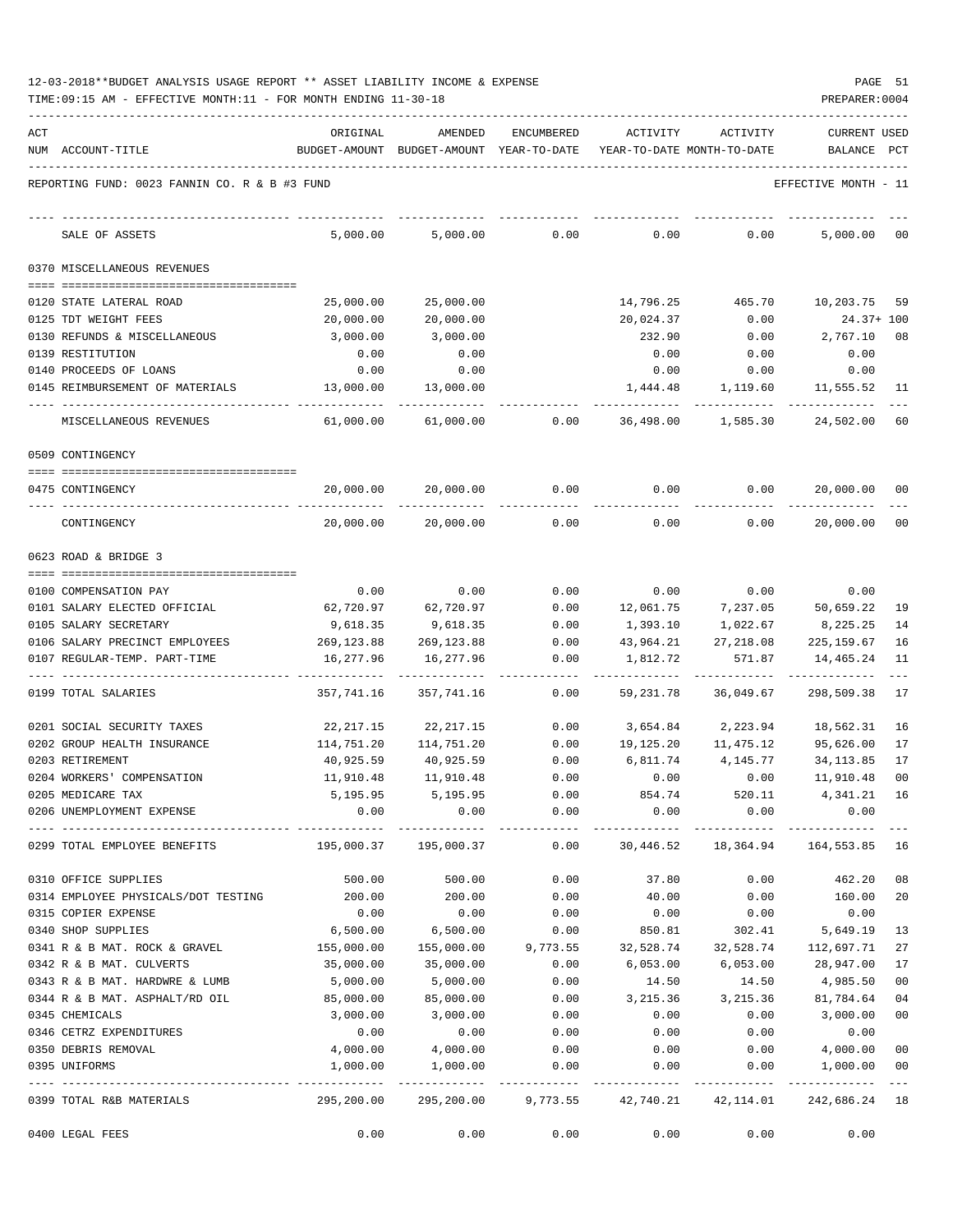TIME:09:15 AM - EFFECTIVE MONTH:11 - FOR MONTH ENDING 11-30-18 PREPARER:0004

| ACT |                                               | ORIGINAL            | AMENDED                                                                    | <b>ENCUMBERED</b>    | <b>ACTIVITY</b>   | ACTIVITY                   | <b>CURRENT USED</b>  |                |
|-----|-----------------------------------------------|---------------------|----------------------------------------------------------------------------|----------------------|-------------------|----------------------------|----------------------|----------------|
|     | NUM ACCOUNT-TITLE                             |                     | BUDGET-AMOUNT BUDGET-AMOUNT YEAR-TO-DATE                                   |                      |                   | YEAR-TO-DATE MONTH-TO-DATE | BALANCE              | $_{\rm PCT}$   |
|     | REPORTING FUND: 0023 FANNIN CO. R & B #3 FUND |                     |                                                                            |                      |                   |                            | EFFECTIVE MONTH - 11 |                |
|     | 0420 UTILITY TELEPHONE                        | 700.00              | 700.00                                                                     | 0.00                 | 87.95             | 67.95                      | 612.05               | 13             |
|     | 0421 INTERNET SERVICE                         | 1,000.00            | 1,000.00                                                                   | 0.00                 | 148.42            | 66.95                      | 851.58               | 15             |
|     | 0423 CELL PHONE ALLOWANCE                     | 600.00              | 600.00                                                                     | 0.00                 | 100.00            | 50.00                      | 500.00               | 17             |
|     | 0427 OUT OF COUNTY TRAVEL                     | 3,500.00            | 3,500.00                                                                   | 0.00                 | 845.12            | 265.00                     | 2,654.88             | 24             |
|     | 0430 BIDS, NOTICES & PERMITS                  | 1,200.00            | 1,200.00                                                                   | 0.00                 | 567.00            | 567.00                     | 633.00               | 47             |
|     | 0435 PRINTING                                 | 100.00              | 100.00                                                                     | 0.00                 | 0.00              | 0.00                       | 100.00               | 0 <sub>0</sub> |
|     | 0440 UTILITY ELECTRICITY                      | 3,125.00            | 3,125.00                                                                   | 0.00                 | 436.12            | 238.37                     | 2,688.88             | 14             |
|     | 0441 UTILITY GAS                              | 500.00              | 500.00                                                                     | 0.00                 | 0.00              | 0.00                       | 500.00               | 0 <sub>0</sub> |
|     | 0442 UTILITY WATER                            | 700.00              | 700.00                                                                     | 0.00                 | 32.21             | 32.21                      | 667.79               | 05             |
|     | 0443 TRASH DUMPSTER PICKUP                    | 1,000.00            | 1,000.00                                                                   | 74.97                | 74.97             | 0.00                       | 850.06               | 15             |
|     | 0447 REPEATER SERVICE CONTRACT                | 708.97              | 708.97                                                                     | 0.00                 | 708.97            | 0.00                       | 0.00                 | 100            |
|     | 0450 R&M BUILDING                             | 1,500.00            | 1,500.00                                                                   | 0.00                 | 0.00              | 0.00                       | 1,500.00             | 0 <sub>0</sub> |
|     | 0453 COMPUTER SOFTWARE                        | 1,000.00            | 1,000.00                                                                   | 0.00                 | 0.00              | 0.00                       | 1,000.00             | 0 <sub>0</sub> |
|     | 0457 R & M MACHINERY GAS & OIL                | 150,000.00          | 150,000.00                                                                 | 0.00                 | 14,468.53         | 14,227.53                  | 135,531.47           | 10             |
|     | 0458 R & M MACHINERY PARTS                    | 70,000.00           | 70,000.00                                                                  | 53,667.18            | 4,102.34          | 4,102.34                   | 12,230.48            | 83             |
|     | 0459 R & M MACH. TIRES & TUBES                | 25,000.00           | 25,000.00                                                                  | 0.00                 | 270.00            | 270.00                     | 24,730.00            | 01             |
|     | 0460 EQUIPMENT RENTAL/LEASE                   | 5,000.00            | 5,000.00                                                                   | 0.00                 | 0.00              | 0.00                       | 5,000.00             | 0 <sub>0</sub> |
|     | 0480 BOND                                     | 150.00              | 150.00                                                                     | 0.00                 | 0.00              | 0.00                       | 150.00               | 0 <sub>0</sub> |
|     | 0482 INSURANCE                                | 7,000.00            | 7,000.00                                                                   | 0.00                 | 5,362.80          | 0.00                       | 1,637.20             | 77             |
|     | 0485 PRISONER SUPPLIES                        | 0.00                | 0.00                                                                       | 0.00                 | 0.00              | 0.00                       | 0.00                 |                |
|     |                                               | 0.00                |                                                                            | 0.00                 |                   |                            | 0.00                 |                |
|     | 0488 FANNIN RURAL RAIL DISTRICT               | 1,500.00            | 0.00                                                                       |                      | 0.00              | 0.00                       |                      | 0 <sub>0</sub> |
|     | 0490 MISCELLANEOUS                            |                     | 1,500.00                                                                   | 0.00                 | 0.00              | 0.00                       | 1,500.00             |                |
|     | 0491 SOIL & WATER CONSERVATION                | 250.00              | 250.00                                                                     | 0.00                 | 0.00              | 0.00                       | 250.00               | 0 <sub>0</sub> |
|     | 0492 TDRA FLOOD CASH MATCH                    | 0.00                | 0.00                                                                       | 0.00                 | 0.00              | 0.00                       | 0.00                 |                |
|     | 0494 FLOOD CONTROL SITE MAINTENANCE           | 0.00                | 0.00                                                                       | 0.00                 | 0.00              | 0.00                       | 0.00                 |                |
|     | 0495 PIPELINE SALES TAX REIMBURSEMENT         | 0.00                | 0.00                                                                       | 0.00                 | 0.00              | 0.00                       | 0.00                 |                |
|     | 0496 TCOG HAZARDOUS WASTEMATCH                | 1,250.00            | 1,250.00                                                                   | 0.00                 | 0.00              | 0.00                       | 1,250.00             | 00             |
|     | 0499 TOTAL SER.& OTHER CHARGES                | 275,783.97          | 275,783.97                                                                 | 53,742.15            | 27,204.43         | 19,887.35                  | 194,837.39           | 29             |
|     | 0500 LAND                                     |                     |                                                                            |                      | 0.00              | 0.00                       | 0.00                 |                |
|     | 0535 BUILDING                                 |                     |                                                                            |                      | 0.00              | 0.00                       | 0.00                 |                |
|     | 0562 LAND/BUILDING                            | 0.00                | 0.00                                                                       | 0.00                 | 0.00              | 0.00                       | 0.00                 |                |
|     | 0570 COMPUTER EQUIPMENT                       | 0.00                | 0.00                                                                       | 0.00                 | 0.00              | 0.00                       | 0.00                 |                |
|     | 0571 PURCHASE OF MACH./EQUIP.                 | 150,000.00          | 244,533.04                                                                 | 107,307.04           | 0.00              | 0.00                       | 137,226.00           | 44             |
|     | 0572 OFFICE EQUIPMENT                         | 0.00                | 0.00                                                                       | 0.00                 | 0.00              | 0.00                       | 0.00                 |                |
|     | 0573 RADIO EQUIPMENT                          | 600.00              | 600.00                                                                     | 0.00                 | 0.00              | 0.00                       | 600.00               | 0 <sub>0</sub> |
|     | 0575 LAND/BUILDING                            | 1,000.00            | 1,000.00                                                                   | 0.00                 | 0.00              | 0.00                       | 1,000.00             | 0 <sub>0</sub> |
|     | 0580 PRECINCT BRIDGE<br>-------------------   | 0.00<br>----------- | 0.00<br>-----------                                                        | 0.00<br>-----------  | 0.00<br>--------- | 0.00<br>---------          | 0.00<br>----------   |                |
|     | 0599 CAPITAL OUTLAY                           | 151,600.00          | 246,133.04 107,307.04                                                      |                      | 0.00              | 0.00                       | 138,826.00 44        |                |
|     | 0630 NOTE PAYMENT-PRINCIPAL                   | 0.00                | 0.00                                                                       | 0.00                 | 0.00              | 0.00                       | 0.00                 |                |
|     | 0670 NOTE PAYMENT-INTEREST                    | 0.00                | 0.00<br>-----------                                                        | 0.00<br>------------ | 0.00              | 0.00                       | 0.00                 |                |
|     | ROAD & BRIDGE 3                               |                     | 1,275,325.50 1,369,858.54 170,822.74 159,622.94 116,415.97 1,039,412.86 24 |                      |                   |                            |                      |                |
|     | 0625 ADMINISTRATIVE OFFICE R&B #3             |                     |                                                                            |                      |                   |                            |                      |                |
|     |                                               |                     |                                                                            |                      |                   |                            |                      |                |
|     | 0105 SALARY SECRETARY                         | 9,881.28            | 9,881.28                                                                   | 0.00                 | 1,900.25          | 1,140.15                   | 7,981.03             | 19             |
|     | 0201 SOCIAL SECURITY TAXES                    | 612.64              | 612.64                                                                     | 0.00                 | 88.56             | 55.76                      | 524.08               | 14             |
|     | 0202 GROUP HEALTH INSURANCE                   | 2,868.78            | 2,868.78                                                                   | 0.00                 | 478.12            | 239.06                     | 2,390.66             | 17             |
|     | 0203 RETIREMENT                               | 1,130.42            | 1,130.42                                                                   | 0.00                 | 218.55            | 131.13                     | 911.87               | 19             |
|     | 0204 WORKERS' COMPENSATION                    | 41.50               | 41.50                                                                      | 0.00                 | 0.00              | 0.00                       | 41.50                | 0 <sub>0</sub> |

0205 MEDICARE TAX 6 143.28 143.28 143.28 143.28 143.28 143.28 120.73 13.05 122.55 14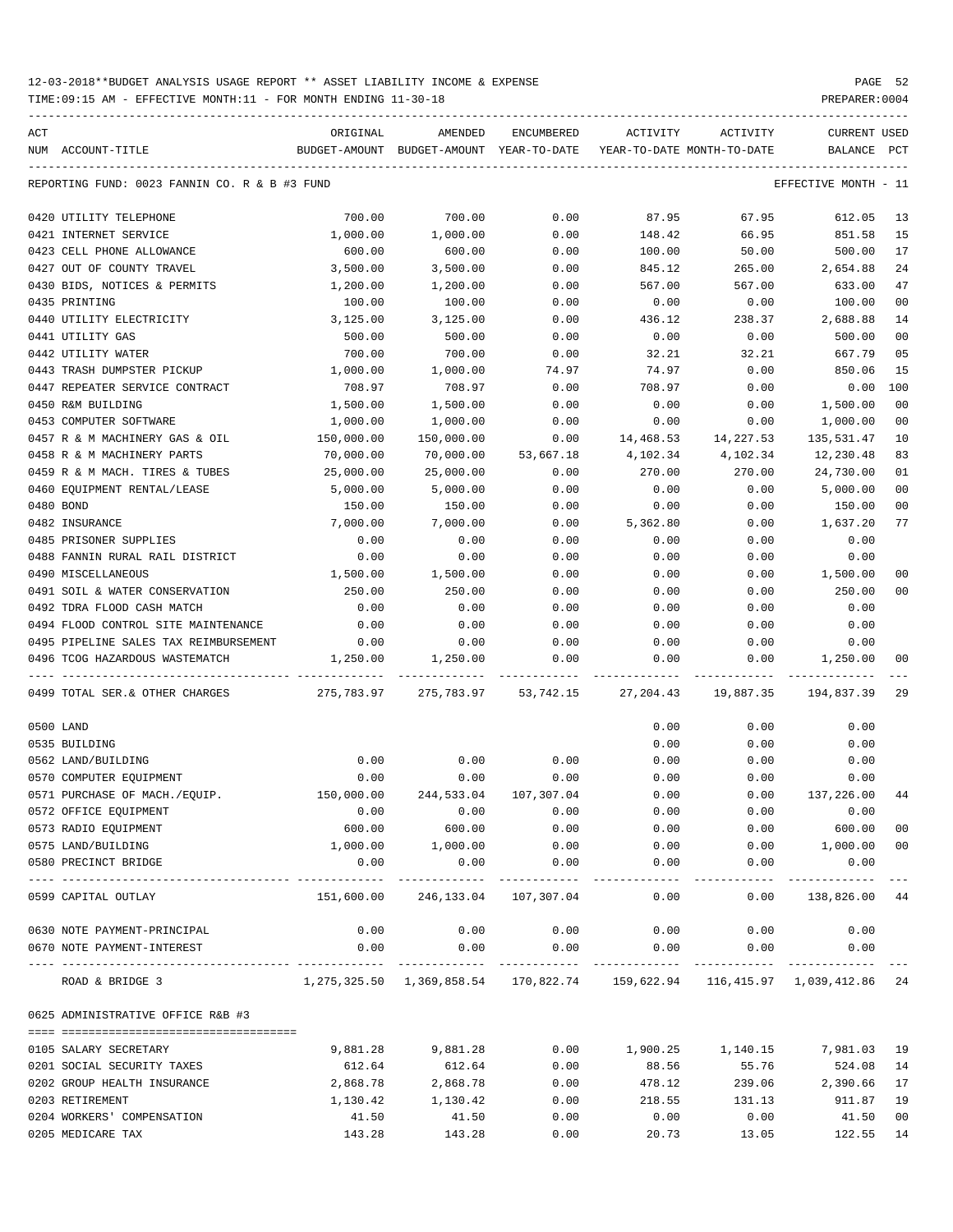TIME:09:15 AM - EFFECTIVE MONTH:11 - FOR MONTH ENDING 11-30-18 PREPARER:0004

| ACT |                                               | ORIGINAL      | AMENDED      | ENCUMBERED | ACTIVITY                                              | ACTIVITY | <b>CURRENT USED</b>       |     |
|-----|-----------------------------------------------|---------------|--------------|------------|-------------------------------------------------------|----------|---------------------------|-----|
|     | NUM ACCOUNT-TITLE                             | BUDGET-AMOUNT |              |            | BUDGET-AMOUNT YEAR-TO-DATE YEAR-TO-DATE MONTH-TO-DATE |          | BALANCE                   | PCT |
|     | REPORTING FUND: 0023 FANNIN CO. R & B #3 FUND |               |              |            |                                                       |          | EFFECTIVE MONTH - 11      |     |
|     | 0310 OFFICE SUPPLIES                          | 100.00        | 100.00       | 0.00       | 0.00                                                  | 0.00     | 100.00                    | 00  |
|     | 0311 POSTAL EXPENSES                          | 0.00          | 0.00         | 0.00       | 0.00                                                  | 0.00     | 0.00                      |     |
|     | 0353 COMPUTER EXPENSE                         | 500.00        | 500.00       | 0.00       | 0.00                                                  | 0.00     | 500.00                    | 00  |
|     | 0427 OUT OF COUNTY TRAVEL                     | 0.00          | 0.00         | 0.00       | 0.00                                                  | 0.00     | 0.00                      |     |
|     | 0480 BOND                                     | 0.00          | 0.00         | 0.00       | 0.00                                                  | 0.00     | 0.00                      |     |
|     | 0572 OFFICE EQUIPMENT                         | 0.00          | 0.00         | 0.00       | 0.00                                                  | 0.00     | 0.00                      |     |
|     | 0574 COMPUTER EQUIPMENT                       | 0.00          | 0.00         | 0.00       | 0.00                                                  | 0.00     | 0.00                      |     |
|     | ADMINISTRATIVE OFFICE R&B #3                  | 15,277.90     | 15,277.90    | 0.00       | 2,706.21                                              | 1,579.15 | 12,571.69                 | 18  |
|     | FANNIN CO. R & B #3 FUND<br>INCOME TOTALS     | 1,310,603.40  | 1,405,136.44 |            | 140,419.02                                            |          | 82, 269.66 1, 264, 717.42 | 10  |

EXPENSE TOTALS 1,310,603.40 1,405,136.44 170,822.74 162,329.15 117,995.12 1,071,984.55 24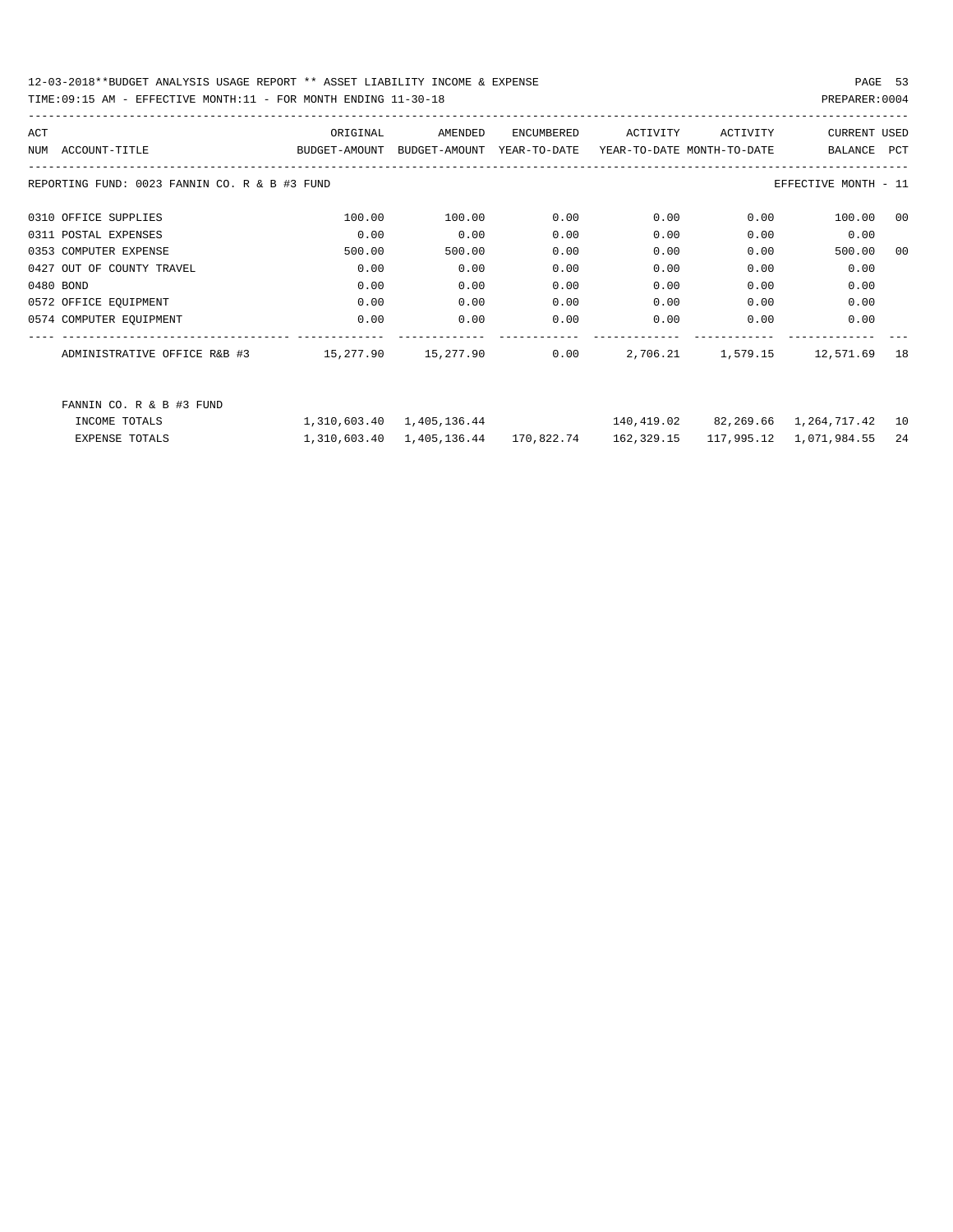|                 | 12-03-2018**BUDGET ANALYSIS USAGE REPORT ** ASSET LIABILITY INCOME & EXPENSE<br>TIME: 09:15 AM - EFFECTIVE MONTH: 11 - FOR MONTH ENDING 11-30-18 |          |                                                     |                                |                                        |                                                         | PAGE 54<br>PREPARER: 0004               |    |
|-----------------|--------------------------------------------------------------------------------------------------------------------------------------------------|----------|-----------------------------------------------------|--------------------------------|----------------------------------------|---------------------------------------------------------|-----------------------------------------|----|
| ACT             | NUM ACCOUNT-TITLE                                                                                                                                | ORIGINAL | AMENDED<br>BUDGET-AMOUNT BUDGET-AMOUNT YEAR-TO-DATE | ENCUMBERED                     | ACTIVITY<br>YEAR-TO-DATE MONTH-TO-DATE | ACTIVITY                                                | CURRENT USED<br>BALANCE PCT             |    |
|                 | REPORTING FUND: 0024 FANNIN CO. R & B #4 FUND                                                                                                    |          |                                                     |                                |                                        |                                                         | EFFECTIVE MONTH - 11                    |    |
|                 | 0100 PAYROLL                                                                                                                                     |          |                                                     |                                |                                        |                                                         |                                         |    |
|                 |                                                                                                                                                  |          |                                                     |                                |                                        |                                                         |                                         |    |
| $- - - - - - -$ | 0100 PAYROLL                                                                                                                                     |          |                                                     |                                | 0.00                                   | 0.00                                                    | 0.00                                    |    |
|                 | PAYROLL                                                                                                                                          |          |                                                     |                                | 0.00                                   | 0.00                                                    | 0.00                                    |    |
|                 | 0102 A/P CLEARING                                                                                                                                |          |                                                     |                                |                                        |                                                         |                                         |    |
|                 | 0100 A/P CLEARING                                                                                                                                |          |                                                     |                                | 0.00                                   | 0.00                                                    | 0.00                                    |    |
|                 | A/P CLEARING                                                                                                                                     |          |                                                     |                                | 0.00                                   | 0.00                                                    | 0.00                                    |    |
|                 | 0103 CASH                                                                                                                                        |          |                                                     |                                |                                        |                                                         |                                         |    |
|                 | 0100 R&B#4- COMBINED FUNDS CHECKING                                                                                                              |          |                                                     |                                |                                        | 14,339.08 24,038.38 59,807.78                           |                                         |    |
|                 | 0175 TEXPOOL                                                                                                                                     |          |                                                     |                                |                                        | 98, 963.87- 99, 628.89- 104, 187.23                     |                                         |    |
|                 | CASH                                                                                                                                             |          |                                                     |                                |                                        | 84,624.79- 75,590.51- 163,995.01                        |                                         |    |
|                 | 0120 RECEIVABLES                                                                                                                                 |          |                                                     |                                |                                        |                                                         |                                         |    |
|                 | 0311 TAXES RECEIVABLE                                                                                                                            |          |                                                     |                                | 0.00                                   | 0.00                                                    | 29,512.36                               |    |
|                 | 0312 DUE FROM OTHER GOVERNMENTS                                                                                                                  |          |                                                     |                                | 0.00                                   | 0.00                                                    | 8,357.46                                |    |
|                 | 0313 DUE FROM OTHER FUNDS                                                                                                                        |          |                                                     |                                | 0.00                                   | 0.00                                                    | 3,138.83                                |    |
|                 | 0315 INVENTORY                                                                                                                                   |          |                                                     |                                | 0.00                                   | 0.00                                                    | 6,887.10                                |    |
|                 | RECEIVABLES                                                                                                                                      |          |                                                     |                                | 0.00                                   | 0.00                                                    | 47,895.75                               |    |
|                 | 0200 LIABILITY ACCOUNT                                                                                                                           |          |                                                     |                                |                                        |                                                         |                                         |    |
|                 | 0150 ACCRUED SALARY PAYABLE                                                                                                                      |          |                                                     |                                | 0.00                                   | 0.00                                                    | 9,049.70                                |    |
|                 | 0155 ACCRUED FRINGE BENEFITS                                                                                                                     |          |                                                     |                                | 0.00                                   | 0.00                                                    | 4,413.27                                |    |
|                 | 0200 DEFERRED TAX REVENUE                                                                                                                        |          |                                                     |                                | 0.00                                   | 0.00                                                    | 28,004.13                               |    |
|                 | 0900 SYSTEM ADDED LIABILITY LINE-ITEM                                                                                                            |          |                                                     |                                |                                        | $0.00$ $0.00$                                           | 0.00                                    |    |
|                 | 0910 SYSTEM ADDED LIABILITY LINE-ITEM                                                                                                            |          |                                                     |                                |                                        | $4,417.15-$ 0.00 $4,417.15-$                            |                                         |    |
|                 | LIABILITY ACCOUNT                                                                                                                                |          |                                                     |                                |                                        | --------- ------------ ------------<br>$4,417.15-$ 0.00 | 37,049.95                               |    |
|                 | 0271 EQUITY ACCOUNT                                                                                                                              |          |                                                     |                                |                                        |                                                         |                                         |    |
|                 | 0200 EQUITY ACCOUNT                                                                                                                              |          |                                                     |                                |                                        | $0.00$ $0.00$ $255,048.45$                              |                                         |    |
|                 | ____________________<br>--------------------- ---------------<br>EQUITY ACCOUNT                                                                  |          |                                                     |                                | -----<br>0.00                          | -----------<br>0.00                                     | ______________<br>255,048.45            |    |
|                 | 0300 TOTAL REV/TRANSFERS                                                                                                                         |          |                                                     |                                |                                        |                                                         |                                         |    |
|                 | 0124 BEGINNING CASH BALANCE                                                                                                                      |          | 102,339.09 102,339.09                               |                                |                                        |                                                         | $0.00$ $0.00$ $102,339.09$ 00           |    |
|                 | TOTAL REV/TRANSFERS                                                                                                                              |          |                                                     | ------------------------------ | 0.00                                   | -----------                                             | -------------<br>$0.00$ $102,339.09$ 00 |    |
|                 | 0310 PROPERTY TAXES                                                                                                                              |          |                                                     |                                |                                        |                                                         |                                         |    |
|                 | 0110 CURRENT TAXES                                                                                                                               |          | 486,096.60 486,096.60                               |                                |                                        |                                                         | 35,550.95 34,227.08 450,545.65          | 07 |
|                 | 0120 DELINQUENT TAXES                                                                                                                            | 9,000.00 | 9,000.00                                            |                                |                                        |                                                         |                                         | 22 |
|                 |                                                                                                                                                  |          |                                                     |                                |                                        |                                                         |                                         |    |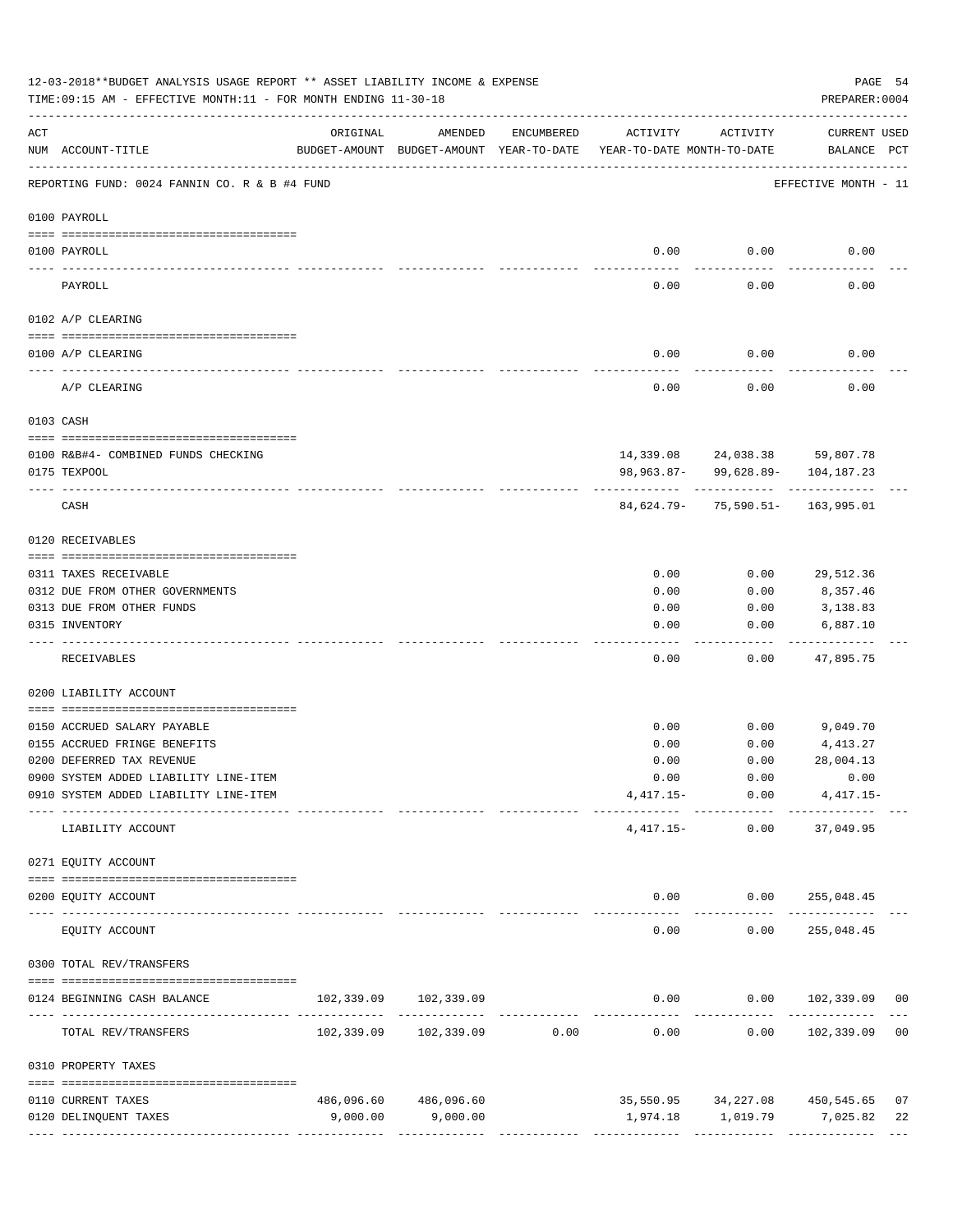12-03-2018\*\*BUDGET ANALYSIS USAGE REPORT \*\* ASSET LIABILITY INCOME & EXPENSE PAGE 55 TIME:09:15 AM - EFFECTIVE MONTH:11 - FOR MONTH ENDING 11-30-18 PREPARER:0004

| ACT |                                                                  | ORIGINAL                      | AMENDED                                                             | ENCUMBERED | ACTIVITY        | ACTIVITY                              | <b>CURRENT USED</b>  |                      |
|-----|------------------------------------------------------------------|-------------------------------|---------------------------------------------------------------------|------------|-----------------|---------------------------------------|----------------------|----------------------|
|     | NUM ACCOUNT-TITLE                                                |                               | BUDGET-AMOUNT BUDGET-AMOUNT YEAR-TO-DATE YEAR-TO-DATE MONTH-TO-DATE |            |                 |                                       | BALANCE PCT          |                      |
|     | REPORTING FUND: 0024 FANNIN CO. R & B #4 FUND                    |                               |                                                                     |            |                 |                                       | EFFECTIVE MONTH - 11 |                      |
|     | PROPERTY TAXES                                                   |                               | 495,096.60 495,096.60 0.00 37,525.13 35,246.87 457,571.47 08        |            |                 |                                       |                      |                      |
|     | 0318 OTHER TAXES                                                 |                               |                                                                     |            |                 |                                       |                      |                      |
|     | 0120 PAY N LIEU TAX/GRASSLAND                                    | 1,600.00                      | 1,600.00                                                            |            | 0.00            |                                       | $0.00$ 1,600.00      | 0 <sub>0</sub>       |
|     | 0121 PAY N LIEU TAX/UPPER TRINITY                                | 0.00                          | 0.00                                                                |            | 868.70          | 0.00                                  | 868.70+              |                      |
|     | 0160 SALES TAX REVENUES                                          | 41,000.00                     | 41,000.00                                                           |            | 8,245.56        | 4,187.15                              | 32,754.44            | 20                   |
|     | OTHER TAXES                                                      | 42,600.00                     | 42,600.00                                                           | 0.00       | 9,114.26        | 4,187.15                              | 33,485.74 21         |                      |
|     | 0321 FEES OF TAX COLLECTOR                                       |                               |                                                                     |            |                 |                                       |                      |                      |
|     |                                                                  |                               |                                                                     |            |                 |                                       |                      |                      |
|     | 0200 CAR REGISTRATION/SALES TAX<br>0300 COUNTY'S ADDITIONAL \$10 | 73,000.00<br>55,000.00        | 73,000.00<br>55,000.00                                              |            | 10,510.01       | $0.00$ $0.00$ $73,000.00$<br>5,529.67 | 44,489.99            | 0 <sub>0</sub><br>19 |
|     |                                                                  |                               |                                                                     |            |                 |                                       |                      |                      |
|     | FEES OF TAX COLLECTOR                                            | 128,000.00                    |                                                                     |            |                 | 5,529.67                              | 117,489.99           | 08                   |
|     | 0330 GRANTS                                                      |                               |                                                                     |            |                 |                                       |                      |                      |
|     | 0200 FEMA GRANT                                                  | 0.00                          | 0.00                                                                |            | 0.00            | 0.00                                  | 0.00                 |                      |
|     | GRANTS                                                           | 0.00                          | 0.00                                                                | 0.00       | 0.00            | 0.00                                  | 0.00                 |                      |
|     | 0350 FINES                                                       |                               |                                                                     |            |                 |                                       |                      |                      |
|     | 0403 COUNTY CLERK FINES                                          | 7,000.00                      | 7,000.00                                                            |            | 0.00            | 0.00                                  | 7,000.00             | 00                   |
|     | 0450 DISTRICT CLERK FINES                                        | 7,000.00                      | 7,000.00                                                            |            | 1,115.10        | 318.65                                | 5,884.90             | 16                   |
|     | 0455 J. P. #1 FINES                                              | 4,000.00                      | 4,000.00                                                            |            | 0.00            | 0.00                                  | 4,000.00             | 0 <sub>0</sub>       |
|     | 0456 J. P. #2 FINES                                              | 2,000.00                      | 2,000.00                                                            |            | 373.57          | 373.57                                | 1,626.43             | 19                   |
|     | 0457 J. P. #3 FINES                                              | 2,500.00                      | 2,500.00                                                            |            | 0.00            | 0.00                                  | 2,500.00             | 0 <sub>0</sub>       |
|     | FINES                                                            | 22,500.00                     | 22,500.00                                                           |            | $0.00$ 1,488.67 | 692.22                                | 21,011.33            | 07                   |
|     | 0360 INTEREST EARNINGS                                           |                               |                                                                     |            |                 |                                       |                      |                      |
|     | 0100 INTEREST EARNING                                            | 1,500.00                      | 1,500.00                                                            |            | 716.04          | 376.29                                | 783.96               | 48                   |
|     | INTEREST EARNINGS                                                | 1,500.00                      | 1,500.00                                                            | 0.00       | 716.04          | 376.29                                | 783.96               | 48                   |
|     | 0364 SALE OF ASSETS                                              |                               |                                                                     |            |                 |                                       |                      |                      |
|     |                                                                  |                               |                                                                     |            |                 |                                       |                      |                      |
|     | 0162 LAND/BUILDING<br>0163 SALE OF EQUIPMENT                     | 0.00<br>10,000.00             | 0.00<br>10,000.00                                                   |            | 0.00<br>0.00    | 0.00<br>0.00                          | 0.00<br>10,000.00    | 00                   |
|     |                                                                  | ---------------- ------------ | -------------                                                       |            |                 |                                       | ----------           |                      |
|     | SALE OF ASSETS                                                   | 10,000.00                     | 10,000.00                                                           | 0.00       | 0.00            | 0.00                                  | 10,000.00            | 0 <sub>0</sub>       |
|     | 0370 MISCELLANEOUS REVENUES                                      |                               |                                                                     |            |                 |                                       |                      |                      |
|     | 0120 STATE LATERAL ROAD                                          | 15,000.00                     | 15,000.00                                                           |            | 8,422.35        | 265.09                                | 6,577.65             | 56                   |
|     | 0125 TDT WEIGHT FEES                                             | 11,000.00                     | 11,000.00                                                           |            | 11,398.31       | 0.00                                  | 398.31+ 104          |                      |
|     | 0130 REFUNDS & MISCELLANEOUS                                     | 1,100.00                      | 1,100.00                                                            |            | 0.00            | 0.00                                  | 1,100.00             | 0 <sub>0</sub>       |
|     | 0138 SALE OF SCRAP IRON                                          | 0.00                          | 0.00                                                                |            | 0.00            | 0.00                                  | 0.00                 |                      |
|     | 0140 PROCEEDS OF LOAN                                            | 0.00                          | 0.00                                                                |            | 0.00            | 0.00                                  | 0.00                 |                      |
|     | 0145 REIMBURSEMENT OF MATERIALS                                  | 12,000.00                     | 12,000.00                                                           |            | 1,300.52        | 215.00                                | 10,699.48            | - 11                 |

0146 SALE OF RECYCLED MATERIALS  $\begin{array}{cccc} 500.00 & 500.00 & 211.30 & 288.70 \end{array}$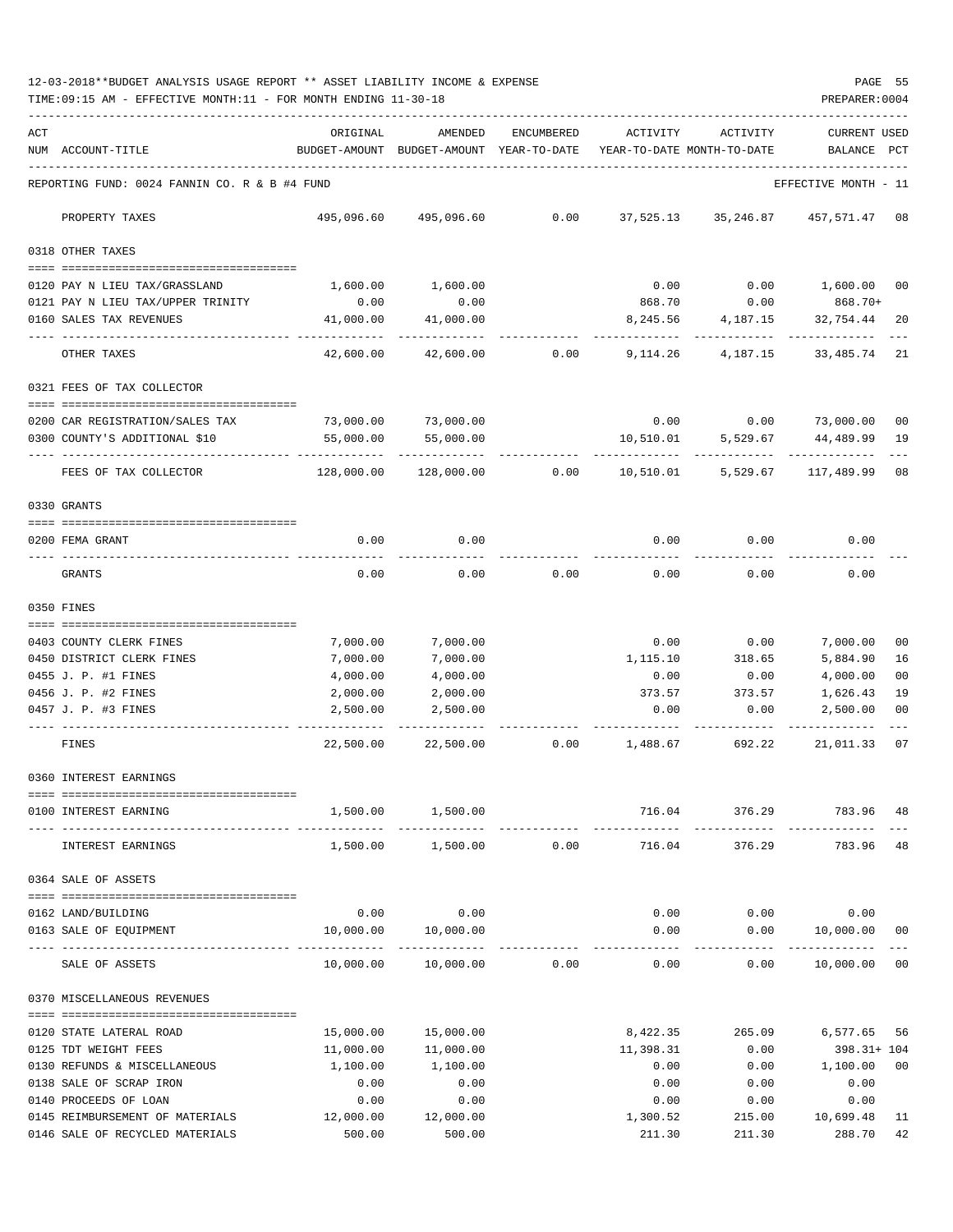| ACT                                           | ORIGINAL   | AMENDED                                  | ENCUMBERED | ACTIVITY                   | ACTIVITY    | <b>CURRENT USED</b>       |              |
|-----------------------------------------------|------------|------------------------------------------|------------|----------------------------|-------------|---------------------------|--------------|
| NUM ACCOUNT-TITLE                             |            | BUDGET-AMOUNT BUDGET-AMOUNT YEAR-TO-DATE |            | YEAR-TO-DATE MONTH-TO-DATE |             | BALANCE                   | $_{\rm PCT}$ |
|                                               |            |                                          |            |                            |             |                           |              |
| REPORTING FUND: 0024 FANNIN CO. R & B #4 FUND |            |                                          |            |                            |             | EFFECTIVE MONTH - 11      |              |
| 0147 OFFICE RENTAL                            | 0.00       | 0.00                                     |            | 0.00                       | 0.00        | 0.00                      |              |
| MISCELLANEOUS REVENUES                        | 39,600.00  | 39,600.00                                | 0.00       | 21,332.48                  | 691.39      | 18,267.52                 | -54          |
| 0509 CONTINGENCY                              |            |                                          |            |                            |             |                           |              |
|                                               |            |                                          |            |                            |             |                           |              |
| 0475 CONTINGENCY                              | 0.00       | 0.00                                     | 0.00       |                            | $0.00$ 0.00 | 0.00                      |              |
| CONTINGENCY                                   | 0.00       | 0.00                                     | 0.00       | 0.00                       | 0.00        | 0.00                      |              |
| 0624 ROAD & BRIDGE 4                          |            |                                          |            |                            |             |                           |              |
|                                               |            |                                          |            |                            |             |                           |              |
| 0100 COMPENSATION PAY                         | 0.00       | 0.00                                     | 0.00       | 0.00                       | 0.00        | 0.00                      |              |
| 0101 SALARY ELECTED OFFICIAL                  | 62,720.97  | 62,720.97                                | 0.00       | 12,061.75                  | 7,237.05    | 50,659.22                 | 19           |
| 0105 SALARY SECRETARY                         | 27,537.94  | 27,537.94                                | 0.00       | 5,295.75                   | 3,177.45    | 22,242.19                 | 19           |
| 0106 SALARY PRECINCT EMPLOYEES                | 175,807.02 | 175,807.02                               | 0.00       | 29,636.44                  | 18,826.46   | 146,170.58                | 17           |
| 0107 REGULAR-TEMP. PART-TIME                  | 0.00       | 0.00                                     | 0.00       | 0.00                       | 0.00        | 0.00                      |              |
| 0108 LABOR REIMBURSEMENT                      | 0.00       | 0.00                                     | 0.00       | 0.00                       | 0.00        | 0.00                      |              |
| 0199 TOTAL SALARIES                           | 266,065.93 | 266,065.93                               | 0.00       | 46,993.94                  | 29,240.96   | 219,071.99                | 18           |
| 0201 SOCIAL SECURITY TAXES                    | 16,496.09  | 16,496.09                                | 0.00       | 2,903.06                   | 1,804.23    | 13,593.03                 | 18           |
| 0202 GROUP HEALTH INSURANCE                   | 91,800.96  | 91,800.96                                | 0.00       | 15,300.16                  | 8,606.34    | 76,500.80                 | 17           |
| 0203 RETIREMENT                               | 30,437.94  | 30,437.94                                | 0.00       | 5,404.32                   | 3,362.72    | 25,033.62                 | 18           |
| 0204 WORKERS' COMPENSATION                    | 7,566.94   | 7,566.94                                 | 0.00       | 0.00                       | 0.00        | 7,566.94                  | 00           |
| 0205 MEDICARE TAX                             | 3,857.96   | 3,857.96                                 | 0.00       | 678.90                     | 421.93      | 3,179.06                  | 18           |
| 0206 UNEMPLOYMENT EXPENSE                     | 0.00       | 0.00                                     | 0.00       | 0.00                       | 0.00        | 0.00                      |              |
| 0299 TOTAL EMPLOYEE BENEFITS                  | 150,159.89 | 150,159.89                               | 0.00       | 24,286.44                  | 14,195.22   | 125,873.45                | 16           |
| 0310 OFFICE SUPPLIES                          | 250.00     | 250.00                                   | 0.00       | 0.00                       | 0.00        | 250.00                    | 00           |
| 0314 EMPLOYEE PHYSICALS/DOT TESTING           | 275.00     | 275.00                                   | 0.00       | 0.00                       | 0.00        | 275.00                    | 00           |
| 0340 SHOP SUPPLIES                            | 2,250.00   | 2,250.00                                 | 0.00       | 215.82                     | 215.82      | 2,034.18                  | 10           |
| 0341 R & B MAT. ROCK & GRAVEL                 | 100,000.00 | 100,000.00                               | 5,424.06   | 7,134.37                   | 7,134.37    | 87,441.57                 | 13           |
| 0342 R & B MAT. CULVERTS                      | 9,000.00   | 9,000.00                                 | 0.00       | 4,411.80                   | 2,352.00    | 4,588.20                  | 49           |
| 0343 R & B MAT. HARDWRE & LUMB                | 2,500.00   | 2,500.00                                 | 0.00       | 0.00                       | 0.00        | 2,500.00                  | 00           |
| 0344 R & B MAT. ASPHALT/RD OIL                | 60,000.00  | 60,000.00                                | 0.00       | 0.00                       | 0.00        | 60,000.00                 | 00           |
| 0345 CHEMICALS                                | 1,500.00   | 1,500.00                                 | 0.00       | 0.00                       | 0.00        | 1,500.00                  | $00\,$       |
| 0346 CETRZ EXPENDITURES                       | 0.00       | 0.00                                     | 0.00       | 0.00                       | 0.00        | 0.00                      |              |
| 0350 DEBRIS REMOVAL                           | 0.00       | 0.00                                     | 0.00       | 0.00                       | 0.00        | 0.00                      |              |
| 0395 EMPLOYEE UNIFORMS                        | 2,500.00   | 2,500.00<br>-------------                | 0.00       | 246.48                     | 246.48      | 2,253.52<br>------------- | 10           |
| 0399 TOTAL R&B MATERIALS                      | 178,275.00 | 178,275.00                               | 5,424.06   | 12,008.47                  | 9,948.67    | 160,842.47 10             |              |
| 0400 LEGAL FEES                               | 0.00       | 0.00                                     | 0.00       | 0.00                       | 0.00        | 0.00                      |              |
| 0420 UTILITY TELEPHONE                        | 1,500.00   | 1,500.00                                 | 106.48     | 106.48                     | 0.00        | 1,287.04                  | 14           |
| 0421 DSL INTERNET                             | 720.00     | 720.00                                   | 60.00      | 60.00                      | 0.00        | 600.00                    | 17           |
| 0423 CELL PHONE ALLOWANCE                     | 0.00       | 0.00                                     | 0.00       | 0.00                       | 0.00        | 0.00                      |              |
| 0427 OUT OF COUNTY TRAVEL                     | 4,600.00   | 4,600.00                                 | 0.00       | 1,325.84                   | 736.72      | 3,274.16                  | 29           |
| 0430 BIDS, NOTICES & PERMITS                  | 300.00     | 300.00                                   | 0.00       | 0.00                       | 0.00        | 300.00                    | 00           |
| 0435 PRINTING                                 | 100.00     | 100.00                                   | 0.00       | 0.00                       | 0.00        | 100.00                    | 00           |
| 0440 UTILITY ELECTRICITY                      | 4,000.00   | 4,000.00                                 | 0.00       | 483.85                     | 254.12      | 3,516.15                  | 12           |
| 0441 UTILITY GAS                              | 750.00     | 750.00                                   | 81.68      | 50.96                      | 50.96       | 617.36                    | 18           |
| 0442 UTILITY WATER                            | 2,500.00   | 2,500.00                                 | 0.00       | 54.28                      | 54.28       | 2,445.72                  | 02           |
| 0443 TRASH PICKUP                             | 2,500.00   | 2,500.00                                 | 0.00       | 0.00                       | 0.00        | 2,500.00                  | $00\,$       |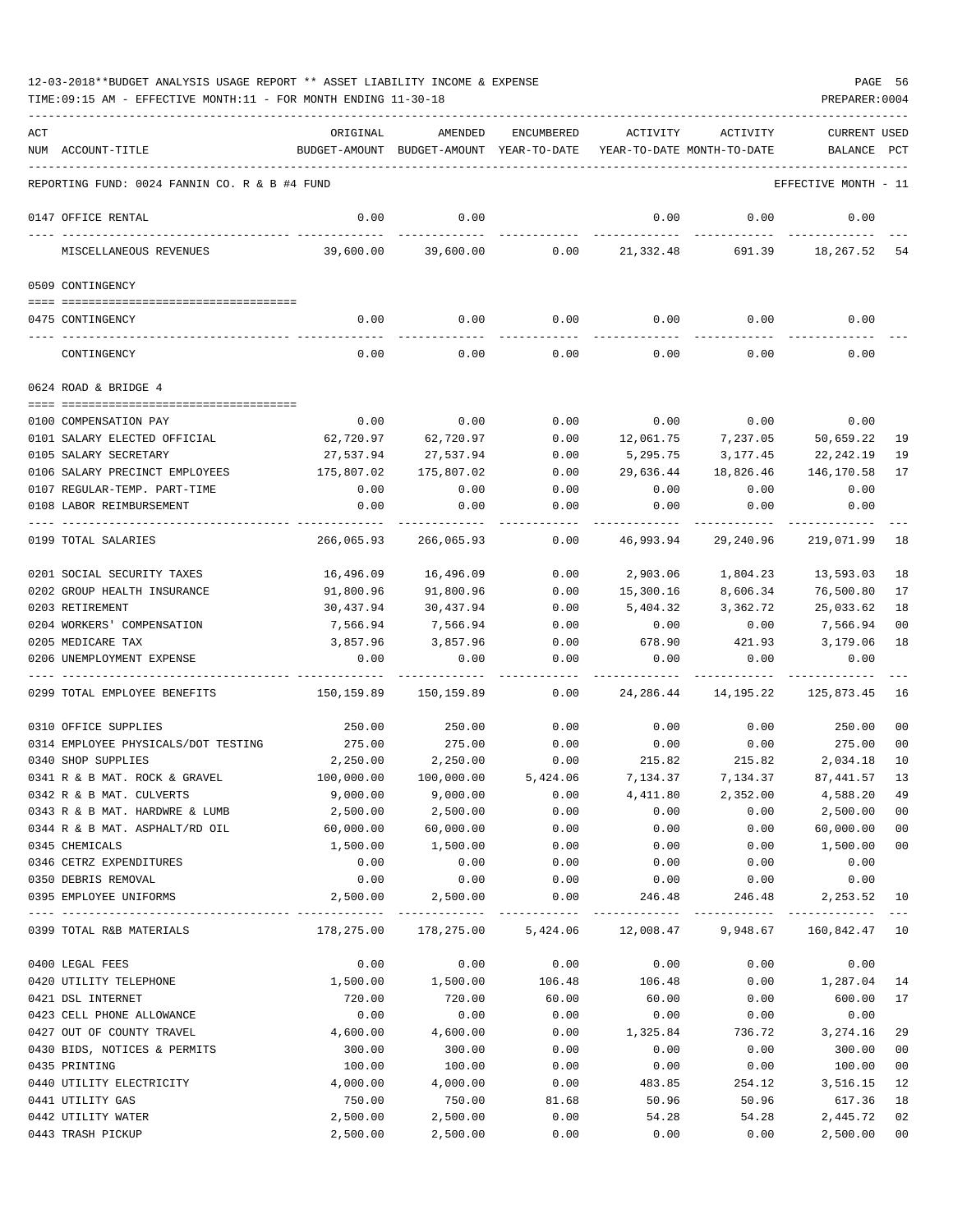| ACT                                              | ORIGINAL   | AMENDED                                  | <b>ENCUMBERED</b>              | ACTIVITY   | ACTIVITY                       | <b>CURRENT USED</b>  |        |
|--------------------------------------------------|------------|------------------------------------------|--------------------------------|------------|--------------------------------|----------------------|--------|
| NUM ACCOUNT-TITLE                                |            | BUDGET-AMOUNT BUDGET-AMOUNT YEAR-TO-DATE |                                |            | YEAR-TO-DATE MONTH-TO-DATE     | BALANCE              | PCT    |
| REPORTING FUND: 0024 FANNIN CO. R & B #4 FUND    |            |                                          |                                |            |                                | EFFECTIVE MONTH - 11 |        |
| 0447 REPEATER SERVICE CONTRACT                   | 708.97     | 708.97                                   | 0.00                           | 708.97     | 0.00                           | 0.00                 | 100    |
| 0450 R&M BUILDING                                | 2,000.00   | 2,000.00                                 | 0.00                           | 0.00       | 0.00                           | 2,000.00             | 00     |
| 0453 COMPUTER SOFTWARE                           | 1,500.00   | 1,500.00                                 | 0.00                           | 0.00       | 0.00                           | 1,500.00             | 00     |
| 0457 R & M MACHINERY GAS & OIL                   | 44,500.00  | 44,500.00                                | 0.00                           | 8,558.99   | 8,558.99                       | 35,941.01            | 19     |
| 0458 R & M MACHINERY PARTS                       | 24,000.00  | 24,000.00                                | 0.00                           | 2,565.70   | 2,333.05                       | 21,434.30            | 11     |
| 0459 R & M MACH. TIRES & TUBES                   | 9,000.00   | 9.000.00                                 | 1,500.00                       | 50.00      | 0.00                           | 7,450.00             | 17     |
| 0460 EQUIPMENT RENTAL/LEASE                      | 25,000.00  | 25,000.00                                | 0.00                           | 5,796.32   | 3,000.00                       | 19,203.68            | 23     |
| 0480 BOND                                        | 178.00     | 178.00                                   | 0.00                           | 178.00     | 178.00                         | 0.00                 | 100    |
| 0482 INSURANCE                                   | 6,000.00   | 6,000.00                                 | 0.00                           | 2,775.80   | 0.00                           | 3,224.20             | 46     |
| 0485 PRISONER'S SUPPLIES                         | 0.00       | 0.00                                     | 0.00                           | 0.00       | 0.00                           | 0.00                 |        |
| 0488 FANNIN RURAL RAIL DISTRICT                  | 0.00       | 0.00                                     | 0.00                           | 0.00       | 0.00                           | 0.00                 |        |
| 0490 MISCELLANEOUS                               | 500.00     | 500.00                                   | 0.00                           | 0.00       | 0.00                           | 500.00               | 00     |
| 0491 SOIL & WATER CONSERVATION                   | 250.00     | 250.00                                   | 0.00                           | 0.00       | 0.00                           | 250.00               | 00     |
| 0492 TDRA FLOOD CASH MATCH                       | 0.00       | 0.00                                     | 0.00                           | 0.00       | 0.00                           | 0.00                 |        |
| 0494 FLOOD CONTROL SITE MAINTENANCE              | 0.00       | 0.00                                     | 0.00                           | 0.00       | 0.00                           | 0.00                 |        |
| 0495 PIPELINE SALES TAX REIMBURSEMENT            | 0.00       | 0.00                                     | 0.00                           | 0.00       | 0.00                           | 0.00                 |        |
| 0496 TCOG HAZARDOUS WASTEMATCH                   | 1,250.00   | 1,250.00                                 | 0.00                           | 0.00       | 0.00                           | 1,250.00             | 00     |
| 0499 TOTAL SER.& OTHER CHARGES                   | 131,856.97 | 131,856.97                               | 1,748.16                       | 22,715.19  | 15,166.12                      | 107,393.62           | 19     |
| 0500 LAND                                        |            |                                          |                                | 0.00       | 0.00                           | 0.00                 |        |
| 0535 BUILDING                                    |            |                                          |                                | 0.00       | 0.00                           | 0.00                 |        |
| 0570 COMPUTER EQUIPMENT                          | 0.00       | 0.00                                     | 0.00                           | 0.00       | 0.00                           | 0.00                 |        |
| 0571 PURCHASE OF MACH./EQUIP.                    | 100,000.00 | 100,000.00                               | 0.00                           | 52,183.98  | 52,183.98                      | 47,816.02            | 52     |
| 0573 RADIO EQUIPMENT                             | 0.00       | 0.00                                     | 0.00                           | 0.00       | 0.00                           | 0.00                 |        |
| 0575 BUILDING                                    | 0.00       | 0.00                                     | 0.00                           | 0.00       | 0.00                           | 0.00                 |        |
| 0599 CAPITAL OUTLAY                              | 100,000.00 | 100,000.00                               | 0.00                           | 52,183.98  | 52,183.98                      | 47,816.02            | 52     |
| ROAD & BRIDGE 4                                  | 826,357.79 | 826,357.79                               | 7,172.22                       | 158,188.02 | 120,734.95                     | 660,997.55           | 20     |
| 0625 ADMINISTRATIVE OFFICE R&B #4                |            |                                          |                                |            |                                |                      |        |
|                                                  |            |                                          |                                |            |                                |                      |        |
| 0105 SALARY SECRETARY                            | 9,881.28   | 9,881.28                                 | 0.00                           | 1,900.25   | 1,140.15                       | 7,981.03             | 19     |
| 0201 SOCIAL SECURITY TAXES                       | 612.64     | 612.64                                   | 0.00                           | 88.56      | 55.76                          | 524.08               | 14     |
| 0202 GROUP HEALTH INSURANCE                      | 2,868.78   | 2,868.78                                 | 0.00                           | 478.12     | 239.06                         | 2,390.66             | 17     |
| 0203 RETIREMENT                                  | 1,130.42   | 1,130.42                                 | 0.00                           | 218.55     | 131.13                         | 911.87               | 19     |
| 0204 WORKERS' COMPENSATION                       | 41.50      | 41.50                                    | 0.00                           | 0.00       | 0.00                           | 41.50                | $00\,$ |
| 0205 MEDICARE TAX                                | 143.28     | 143.28                                   | 0.00                           | 20.73      | 13.05                          | 122.55               | 14     |
| 0310 OFFICE SUPPLIES                             | 100.00     | 100.00                                   | 0.00                           | 0.00       | 0.00                           | 100.00               | $00\,$ |
| 0311 POSTAL EXPENSES                             | 0.00       | 0.00                                     | 0.00                           | 0.00       | 0.00                           | 0.00                 |        |
| 0353 COMPUTER EXPENSE                            | 500.00     | 500.00                                   | 0.00                           | 0.00       | 0.00                           | 500.00               | $00\,$ |
| 0427 OUT OF COUNTY TRAVEL                        | 0.00       | 0.00                                     | 0.00                           | 0.00       | 0.00                           | 0.00                 |        |
| 0480 BOND                                        | 0.00       | 0.00                                     | 0.00                           | 0.00       | 0.00                           | 0.00                 |        |
| 0572 OFFICE EQUIPMENT                            | 0.00       | 0.00                                     | 0.00                           | 0.00       | 0.00                           | 0.00                 |        |
| 0574 COMPUTER EQUIPMENT                          | 0.00       | 0.00                                     | 0.00                           | 0.00       | 0.00                           | 0.00                 |        |
| ADMINISTRATIVE OFFICE R&B #4 15,277.90 15,277.90 |            |                                          | 0.00                           |            | 2,706.21 1,579.15 12,571.69 18 |                      |        |
| FANNIN CO. R & B #4 FUND                         |            |                                          |                                |            |                                |                      |        |
| INCOME TOTALS                                    |            | 841,635.69 841,635.69                    |                                |            | 80,686.59 46,723.59            | 760,949.10 10        |        |
| EXPENSE TOTALS                                   | 841,635.69 |                                          | 841,635.69 7,172.22 160,894.23 |            | 122,314.10                     | 673,569.24           | 20     |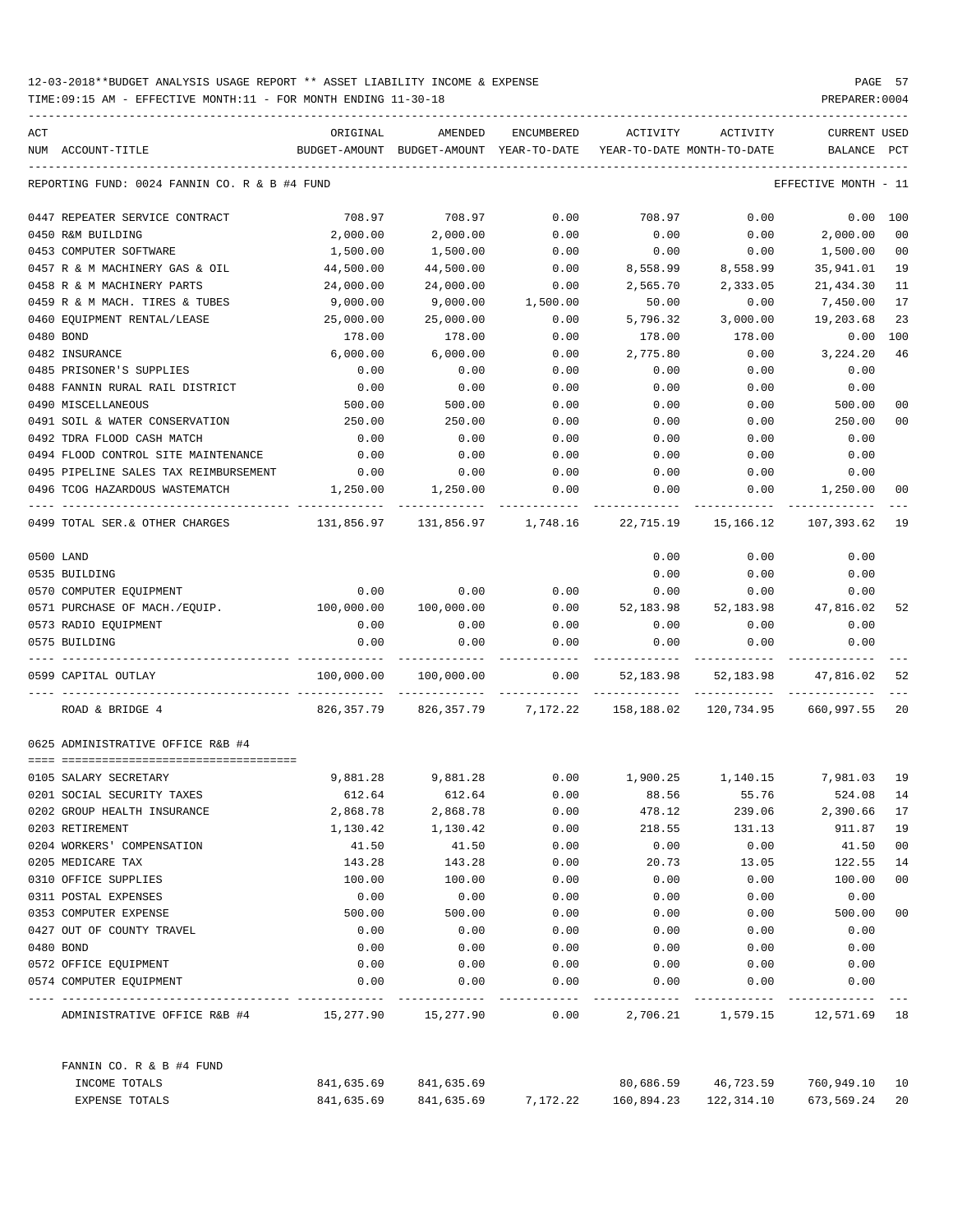|     | 12-03-2018**BUDGET ANALYSIS USAGE REPORT ** ASSET LIABILITY INCOME & EXPENSE<br>TIME:09:15 AM - EFFECTIVE MONTH:11 - FOR MONTH ENDING 11-30-18 |          |                                                     |            |                                        |          | PAGE 58<br>PREPARER: 0004          |
|-----|------------------------------------------------------------------------------------------------------------------------------------------------|----------|-----------------------------------------------------|------------|----------------------------------------|----------|------------------------------------|
| ACT | NUM ACCOUNT-TITLE                                                                                                                              | ORIGINAL | AMENDED<br>BUDGET-AMOUNT BUDGET-AMOUNT YEAR-TO-DATE | ENCUMBERED | ACTIVITY<br>YEAR-TO-DATE MONTH-TO-DATE | ACTIVITY | <b>CURRENT USED</b><br>BALANCE PCT |
|     |                                                                                                                                                |          |                                                     |            |                                        |          |                                    |
|     | REPORTING FUND: 0025 FANNIN COUNTY BEES                                                                                                        |          |                                                     |            |                                        |          | EFFECTIVE MONTH - 11               |
|     | 0103 CASH                                                                                                                                      |          |                                                     |            |                                        |          |                                    |
|     |                                                                                                                                                |          |                                                     |            |                                        |          |                                    |
|     | 0100 BEES-COMBINED FUNDS CHECKING                                                                                                              |          |                                                     |            | 0.00                                   |          | $0.00$ 2,177.67                    |
|     | CASH                                                                                                                                           |          |                                                     |            | 0.00                                   | 0.00     | 2,177.67                           |
|     | 0271 EQUITY ACCOUNT                                                                                                                            |          |                                                     |            |                                        |          |                                    |
|     |                                                                                                                                                |          |                                                     |            |                                        |          |                                    |
|     | 0200 EQUITY ACCOUNT                                                                                                                            |          |                                                     |            | 0.00                                   | 0.00     | 2,177.67                           |
|     | EQUITY ACCOUNT                                                                                                                                 |          |                                                     |            | 0.00                                   | 0.00     | 2,177.67                           |
|     | 0300 CASH                                                                                                                                      |          |                                                     |            |                                        |          |                                    |
|     | 0125 BEGINNING CASH BALANCE                                                                                                                    | 0.00     | 0.00                                                |            | 0.00                                   | 0.00     | 0.00                               |
|     |                                                                                                                                                |          |                                                     |            |                                        |          |                                    |
|     | CASH                                                                                                                                           | 0.00     | 0.00                                                | 0.00       | 0.00                                   | 0.00     | 0.00                               |
|     | 0370 MISC. INCOME                                                                                                                              |          |                                                     |            |                                        |          |                                    |
|     |                                                                                                                                                |          |                                                     |            |                                        |          |                                    |
|     | 0138 SALE OF SCRAP IRON                                                                                                                        | 0.00     | 0.00                                                |            | 0.00                                   | 0.00     | 0.00                               |
|     | 0625 DONATIONS                                                                                                                                 | 0.00     | 0.00                                                |            | 0.00                                   | 0.00     | 0.00                               |
|     | MISC.INCOME                                                                                                                                    | 0.00     | 0.00                                                | 0.00       | 0.00                                   | 0.00     | 0.00                               |
|     | 0625 FANNIN COUNTY BEES                                                                                                                        |          |                                                     |            |                                        |          |                                    |
|     | 0310 OFFICE SUPPLIES                                                                                                                           | 0.00     | 0.00                                                | 0.00       | 0.00                                   | 0.00     | 0.00                               |
|     | 0343 ROAD SIGNS                                                                                                                                | 0.00     | 0.00                                                | 0.00       | 0.00                                   | 0.00     | 0.00                               |
|     | 0353 COMPUTER EXPENSE                                                                                                                          | 0.00     | 0.00                                                | 0.00       | 0.00                                   | 0.00     | 0.00                               |
|     | 0427 TRAVEL EXPENSE                                                                                                                            | 0.00     | 0.00                                                | 0.00       | 0.00                                   | 0.00     | 0.00                               |
|     | 0572 OFFICE EQUIPMENT                                                                                                                          | 0.00     | 0.00                                                | 0.00       | 0.00                                   | 0.00     | 0.00                               |
|     | FANNIN COUNTY BEES                                                                                                                             | 0.00     | 0.00                                                | 0.00       | 0.00                                   | 0.00     | 0.00                               |
|     | FANNIN COUNTY BEES                                                                                                                             |          |                                                     |            |                                        |          |                                    |
|     | INCOME TOTALS                                                                                                                                  | 0.00     | 0.00                                                |            | 0.00                                   | 0.00     | 0.00                               |
|     | <b>EXPENSE TOTALS</b>                                                                                                                          | 0.00     | 0.00                                                | 0.00       | 0.00                                   | 0.00     | 0.00                               |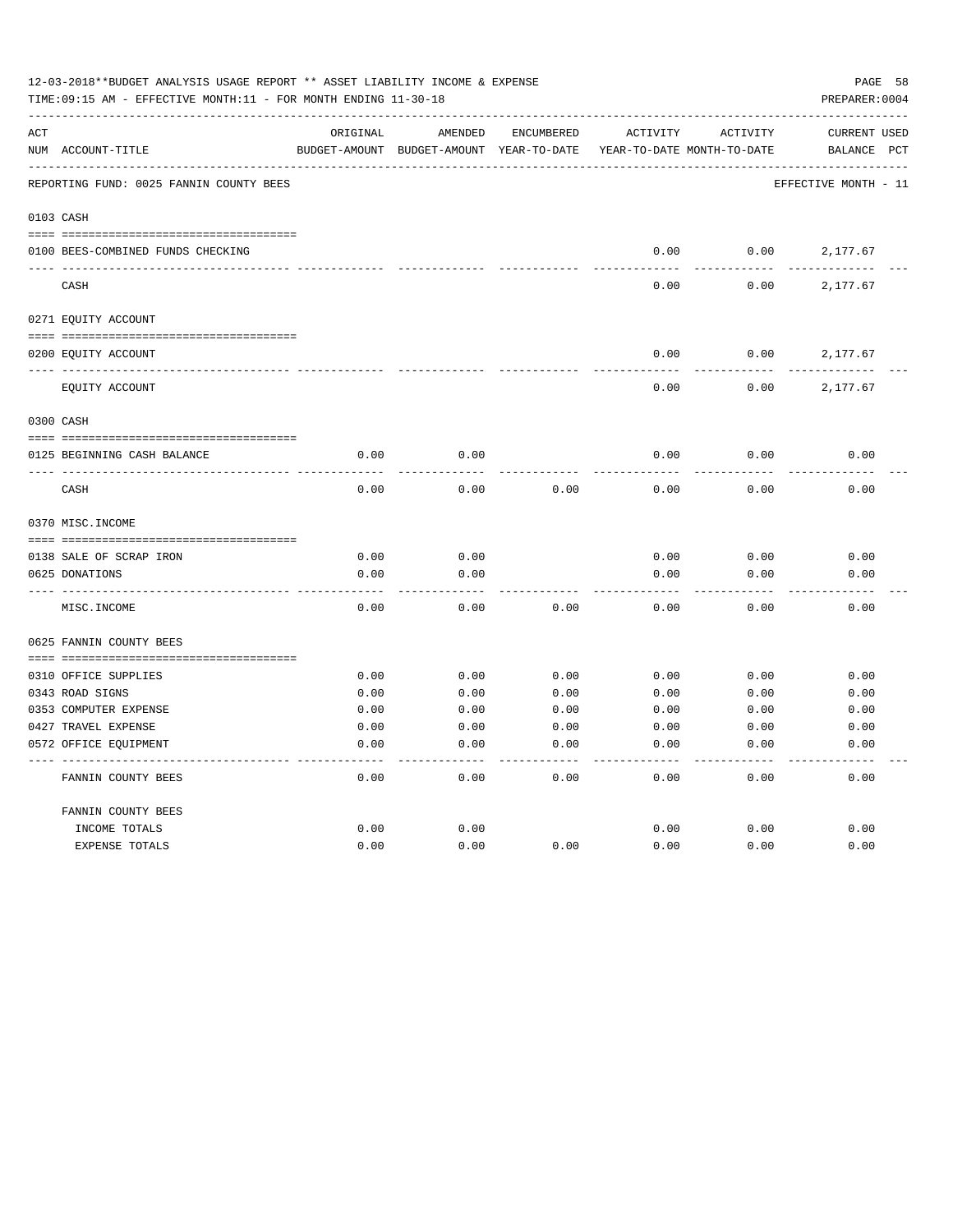|     | 12-03-2018**BUDGET ANALYSIS USAGE REPORT ** ASSET LIABILITY INCOME & EXPENSE<br>TIME: 09:15 AM - EFFECTIVE MONTH: 11 - FOR MONTH ENDING 11-30-18 |                                        |                                                                                |            |          |                          | PAGE 59<br>PREPARER: 0004          |                |
|-----|--------------------------------------------------------------------------------------------------------------------------------------------------|----------------------------------------|--------------------------------------------------------------------------------|------------|----------|--------------------------|------------------------------------|----------------|
| ACT | NUM ACCOUNT-TITLE                                                                                                                                | ORIGINAL                               | AMENDED<br>BUDGET-AMOUNT BUDGET-AMOUNT YEAR-TO-DATE YEAR-TO-DATE MONTH-TO-DATE | ENCUMBERED | ACTIVITY | ACTIVITY                 | <b>CURRENT USED</b><br>BALANCE PCT |                |
|     | REPORTING FUND: 0026 J.P.#1 JUST.CT.TECHNOLOGY                                                                                                   |                                        |                                                                                |            |          |                          | EFFECTIVE MONTH - 11               |                |
|     | 0102 A/P CLEARING                                                                                                                                |                                        |                                                                                |            |          |                          |                                    |                |
|     | 0100 A/P CLEARING                                                                                                                                |                                        |                                                                                |            |          | $0.00$ $0.00$            | 0.00                               |                |
|     | A/P CLEARING                                                                                                                                     |                                        |                                                                                |            | 0.00     | 0.00                     | 0.00                               |                |
|     | 0103 CASH                                                                                                                                        |                                        |                                                                                |            |          |                          |                                    |                |
|     | 0100 J.P.#1 JUST.CT.TECH-COMB.FUND CKIN                                                                                                          |                                        |                                                                                |            |          | 13.13 6.84 47,161.49     |                                    |                |
|     | CASH                                                                                                                                             |                                        |                                                                                |            | 13.13    | ----------               | 6.84 47,161.49                     |                |
|     | 0120 RECEIVABLES                                                                                                                                 |                                        |                                                                                |            |          |                          |                                    |                |
|     | 0313 DUE FROM OTHER FUNDS                                                                                                                        |                                        |                                                                                |            | 0.00     |                          | $0.00$ 148.95                      |                |
|     | RECEIVABLES                                                                                                                                      |                                        |                                                                                |            | 0.00     | 0.00                     | 148.95                             |                |
|     | 0200 SYSTEM ADDED LIABILITY DEPARTMENT                                                                                                           |                                        |                                                                                |            |          |                          |                                    |                |
|     | 0910 SYSTEM ADDED LIABILITY LINE-ITEM                                                                                                            |                                        |                                                                                |            | 0.00     | 0.00                     | 0.00                               |                |
|     | SYSTEM ADDED LIABILITY DEPARTMENT                                                                                                                |                                        |                                                                                |            | 0.00     | ---------<br>0.00        | 0.00                               |                |
|     | 0271 EQUITY ACCOUNT                                                                                                                              |                                        |                                                                                |            |          |                          |                                    |                |
|     | 0200 EQUITY ACCOUNT                                                                                                                              |                                        |                                                                                |            | 0.00     | 0.00                     | 47,297.31                          |                |
|     | EQUITY ACCOUNT                                                                                                                                   |                                        |                                                                                |            | 0.00     | 0.00                     | 47,297.31                          |                |
|     | 0300 CASH                                                                                                                                        |                                        |                                                                                |            |          |                          |                                    |                |
|     | 0126 BEGINNING CASH BALANCE                                                                                                                      | 1,000.00                               | 1,000.00                                                                       |            |          |                          | $0.00$ $0.00$ $1,000.00$           | 00             |
|     | CASH                                                                                                                                             |                                        | 1,000.00 1,000.00 0.00                                                         |            | 0.00     | 0.00                     | 1,000.00 00                        |                |
|     | 0360 INTEREST EARNINGS                                                                                                                           |                                        |                                                                                |            |          |                          |                                    |                |
|     | 0100 INTEREST EARNINGS                                                                                                                           | 0.00                                   | 0.00                                                                           |            |          | 13.13 6.84<br>---------- | $13.13+$                           |                |
|     | INTEREST EARNINGS                                                                                                                                | $- - - - - -$<br>0.00                  | . <u>.</u> .<br>0.00                                                           | 0.00       | 13.13    | 6.84                     | $13.13+$                           |                |
|     | 0370 MISCELLANEOUS INCOME                                                                                                                        |                                        |                                                                                |            |          |                          |                                    |                |
|     | 0455 J.P.#1 TECHNOLOGY FEES                                                                                                                      | 1,500.00                               | 1,500.00                                                                       |            | 0.00     |                          | $0.00$ 1,500.00 00                 |                |
|     | MISCELLANEOUS INCOME                                                                                                                             |                                        | 1,500.00    1,500.00    0.00                                                   |            | 0.00     | 0.00                     | 1,500.00                           | 0 <sub>0</sub> |
|     | 0455 J.P.#1 TECHNOLOGY EQUIP.                                                                                                                    |                                        |                                                                                |            |          |                          |                                    |                |
|     | 0420 OMNIBASE TELEPHONE LINE                                                                                                                     | 0.00                                   | 0.00                                                                           | 0.00       | 0.00     | 0.00                     | 0.00                               |                |
|     | 0572 OFFICE EQUIPMENT                                                                                                                            | 2,500.00<br>------------ ------------- | 2,500.00                                                                       | 0.00       | 0.00     | 0.00                     | 2,500.00                           | 0 <sub>0</sub> |
|     | J.P.#1 TECHNOLOGY EQUIP.                                                                                                                         | 2,500.00                               | 2,500.00                                                                       | 0.00       | 0.00     | 0.00                     | 2,500.00                           | 0 <sub>0</sub> |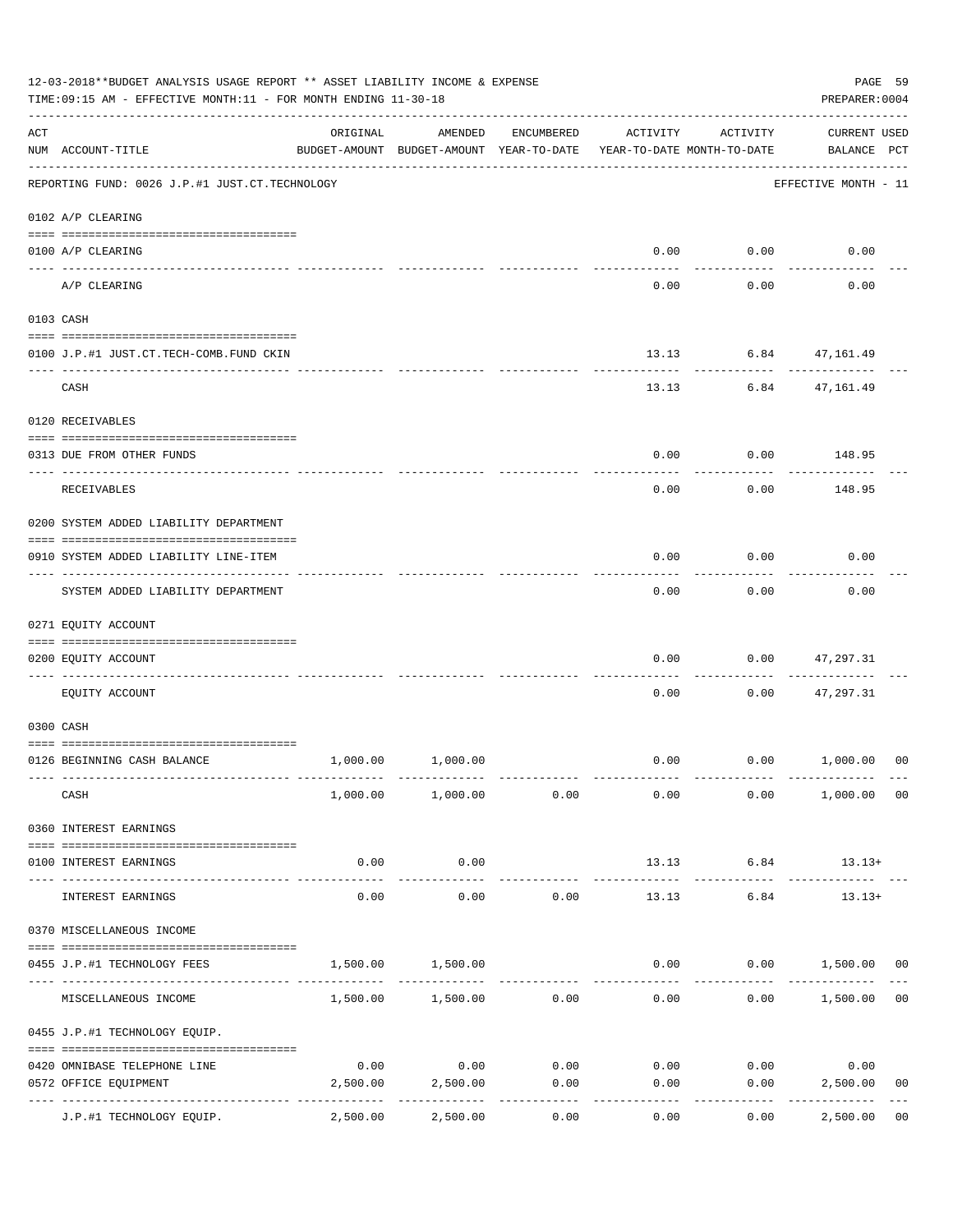| 12-03-2018**BUDGET ANALYSIS USAGE REPORT ** ASSET LIABILITY INCOME & EXPENSE |               |               |                   |                            |          | PAGE 60              |                |
|------------------------------------------------------------------------------|---------------|---------------|-------------------|----------------------------|----------|----------------------|----------------|
| TIME: 09:15 AM - EFFECTIVE MONTH: 11 - FOR MONTH ENDING 11-30-18             |               |               |                   |                            |          | PREPARER: 0004       |                |
| ACT                                                                          | ORIGINAL      | AMENDED       | <b>ENCUMBERED</b> | ACTIVITY                   | ACTIVITY | CURRENT USED         |                |
| NUM ACCOUNT-TITLE                                                            | BUDGET-AMOUNT | BUDGET-AMOUNT | YEAR-TO-DATE      | YEAR-TO-DATE MONTH-TO-DATE |          | BALANCE              | PCT            |
| REPORTING FUND: 0026 J.P.#1 JUST.CT.TECHNOLOGY                               |               |               |                   |                            |          | EFFECTIVE MONTH - 11 |                |
| J.P.#1 JUST.CT.TECHNOLOGY                                                    |               |               |                   |                            |          |                      |                |
| INCOME TOTALS                                                                | 2,500.00      | 2,500.00      |                   | 13.13                      | 6.84     | 2,486.87             | - 01           |
| <b>EXPENSE TOTALS</b>                                                        | 2,500.00      | 2,500.00      | 0.00              | 0.00                       | 0.00     | 2,500.00             | 0 <sub>0</sub> |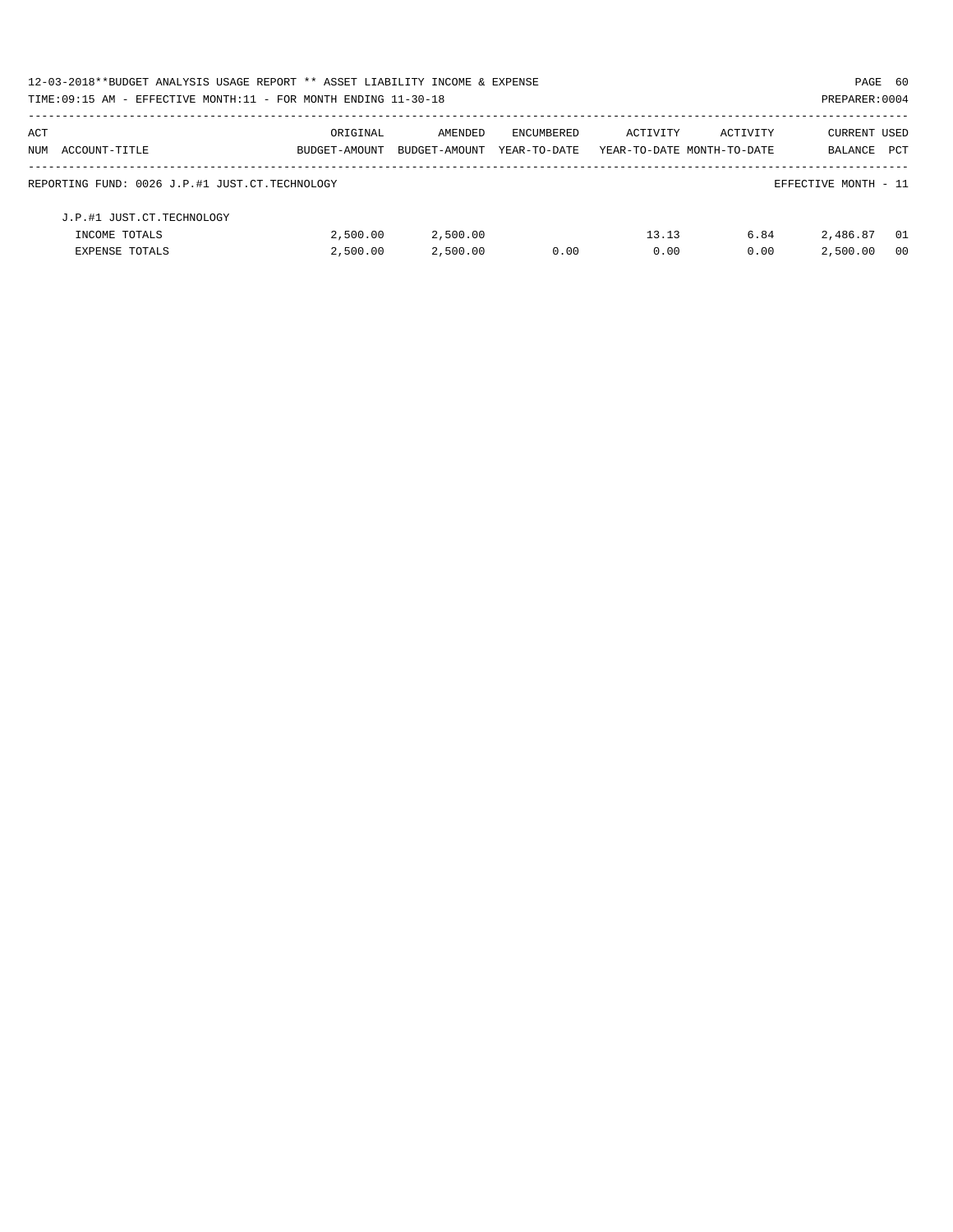|     | 12-03-2018**BUDGET ANALYSIS USAGE REPORT ** ASSET LIABILITY INCOME & EXPENSE<br>TIME: 09:15 AM - EFFECTIVE MONTH: 11 - FOR MONTH ENDING 11-30-18                                                                                                                                                                                                                                                                                                                                               |          |                                                                                |               |          |                                      |                                    |                |  |  |
|-----|------------------------------------------------------------------------------------------------------------------------------------------------------------------------------------------------------------------------------------------------------------------------------------------------------------------------------------------------------------------------------------------------------------------------------------------------------------------------------------------------|----------|--------------------------------------------------------------------------------|---------------|----------|--------------------------------------|------------------------------------|----------------|--|--|
| ACT | NUM ACCOUNT-TITLE                                                                                                                                                                                                                                                                                                                                                                                                                                                                              | ORIGINAL | AMENDED<br>BUDGET-AMOUNT BUDGET-AMOUNT YEAR-TO-DATE YEAR-TO-DATE MONTH-TO-DATE | ENCUMBERED    | ACTIVITY | ACTIVITY                             | <b>CURRENT USED</b><br>BALANCE PCT |                |  |  |
|     | REPORTING FUND: 0027 J.P.#2 JUST.CT.TECHNOLOGY                                                                                                                                                                                                                                                                                                                                                                                                                                                 |          |                                                                                |               |          |                                      | EFFECTIVE MONTH - 11               |                |  |  |
|     | 0102 A/P CLEARING                                                                                                                                                                                                                                                                                                                                                                                                                                                                              |          |                                                                                |               |          |                                      |                                    |                |  |  |
|     | 0100 A/P CLEARING                                                                                                                                                                                                                                                                                                                                                                                                                                                                              |          |                                                                                |               |          | $0.00$ $0.00$                        | 0.00                               |                |  |  |
|     | A/P CLEARING                                                                                                                                                                                                                                                                                                                                                                                                                                                                                   |          |                                                                                |               | 0.00     | 0.00                                 | 0.00                               |                |  |  |
|     | 0103 CASH                                                                                                                                                                                                                                                                                                                                                                                                                                                                                      |          |                                                                                |               |          |                                      |                                    |                |  |  |
|     | 0100 J.P.#2 JUST.CT.TECH-COMB.FUND CKIN                                                                                                                                                                                                                                                                                                                                                                                                                                                        |          |                                                                                |               |          | 30.91 29.52 10,388.01                |                                    |                |  |  |
|     | CASH                                                                                                                                                                                                                                                                                                                                                                                                                                                                                           |          |                                                                                |               |          | -----------<br>30.91 29.52 10,388.01 |                                    |                |  |  |
|     | 0120 RECEIVABLES                                                                                                                                                                                                                                                                                                                                                                                                                                                                               |          |                                                                                |               |          |                                      |                                    |                |  |  |
|     | 0313 DUE FROM OTHER FUNDS                                                                                                                                                                                                                                                                                                                                                                                                                                                                      |          |                                                                                |               | 0.00     | 0.00                                 | 27.99                              |                |  |  |
|     | RECEIVABLES                                                                                                                                                                                                                                                                                                                                                                                                                                                                                    |          |                                                                                |               | 0.00     | 0.00                                 | 27.99                              |                |  |  |
|     | 0271 EQUITY ACCOUNT                                                                                                                                                                                                                                                                                                                                                                                                                                                                            |          |                                                                                |               |          |                                      |                                    |                |  |  |
|     | 0200 EQUITY ACCOUNT                                                                                                                                                                                                                                                                                                                                                                                                                                                                            |          |                                                                                |               | 0.00     |                                      | $0.00$ 10,385.09                   |                |  |  |
|     | EQUITY ACCOUNT                                                                                                                                                                                                                                                                                                                                                                                                                                                                                 |          |                                                                                |               | 0.00     | ---------                            | . <u>.</u><br>$0.00$ 10,385.09     |                |  |  |
|     | 0300 CASH                                                                                                                                                                                                                                                                                                                                                                                                                                                                                      |          |                                                                                |               |          |                                      |                                    |                |  |  |
|     | $\begin{minipage}{0.03\textwidth} \begin{tabular}{l} \textbf{0.04\textwidth} \textbf{0.04\textwidth} \textbf{0.04\textwidth} \textbf{0.04\textwidth} \textbf{0.04\textwidth} \textbf{0.04\textwidth} \textbf{0.04\textwidth} \textbf{0.04\textwidth} \textbf{0.04\textwidth} \textbf{0.04\textwidth} \textbf{0.04\textwidth} \textbf{0.04\textwidth} \textbf{0.04\textwidth} \textbf{0.04\textwidth} \textbf{0.04\textwidth} \textbf{0.04\textwidth} \textbf{0$<br>0127 BEGINNING CASH BALANCE |          | 1,000.00 1,000.00                                                              |               | 0.00     |                                      | 0.00 1,000.00                      | 00             |  |  |
|     | ----------------------------- ----<br>CASH                                                                                                                                                                                                                                                                                                                                                                                                                                                     |          | $1,000.00$ $1,000.00$                                                          | 0.00          | 0.00     |                                      | $0.00$ 1,000.00                    | 0 <sub>0</sub> |  |  |
|     | 0360 INTEREST EARNINGS                                                                                                                                                                                                                                                                                                                                                                                                                                                                         |          |                                                                                |               |          |                                      |                                    |                |  |  |
|     | 0100 INTEREST EARNINGS                                                                                                                                                                                                                                                                                                                                                                                                                                                                         | 0.00     | 0.00                                                                           |               |          | 2.91 1.52                            | $2.91+$                            |                |  |  |
|     | INTEREST EARNINGS                                                                                                                                                                                                                                                                                                                                                                                                                                                                              | 0.00     | 0.00                                                                           | 0.00          | 2.91     | 1.52                                 | $2.91+$                            |                |  |  |
|     | 0370 MISCELLANEOUS INCOME                                                                                                                                                                                                                                                                                                                                                                                                                                                                      |          |                                                                                |               |          |                                      |                                    |                |  |  |
|     | 0456 J.P.#2 TECHNOLOGY FEES                                                                                                                                                                                                                                                                                                                                                                                                                                                                    | 500.00   | 500.00                                                                         |               | 28.00    | 28.00                                | 472.00 06                          |                |  |  |
|     | MISCELLANEOUS INCOME                                                                                                                                                                                                                                                                                                                                                                                                                                                                           | 500.00   | -----------<br>500.00                                                          | 0.00          | 28.00    | ----------<br>28.00                  | 472.00                             | 06             |  |  |
|     | 0456 TECHNOLOGY EOUIPMENT                                                                                                                                                                                                                                                                                                                                                                                                                                                                      |          |                                                                                |               |          |                                      |                                    |                |  |  |
|     | 0452 R & M EQUIPMENT                                                                                                                                                                                                                                                                                                                                                                                                                                                                           | 0.00     |                                                                                | 236.00 236.00 | 0.00     | 0.00                                 | $0.00$ 100                         |                |  |  |
|     | 0572 OFFICE EQUIPMENT                                                                                                                                                                                                                                                                                                                                                                                                                                                                          | 1,500.00 | 1,264.00                                                                       | 0.00          | 0.00     | 0.00                                 | 1,264.00 00                        |                |  |  |
|     | ------------------<br>TECHNOLOGY EQUIPMENT                                                                                                                                                                                                                                                                                                                                                                                                                                                     | 1,500.00 | 1,500.00                                                                       | 236.00        | 0.00     | 0.00                                 | 1,264.00                           | 16             |  |  |
|     | J.P.#2 JUST.CT.TECHNOLOGY                                                                                                                                                                                                                                                                                                                                                                                                                                                                      |          |                                                                                |               |          |                                      |                                    |                |  |  |
|     | INCOME TOTALS                                                                                                                                                                                                                                                                                                                                                                                                                                                                                  | 1,500.00 | 1,500.00                                                                       |               | 30.91    | 29.52                                | 1,469.09                           | 02             |  |  |
|     | EXPENSE TOTALS                                                                                                                                                                                                                                                                                                                                                                                                                                                                                 | 1,500.00 | 1,500.00                                                                       | 236.00        | 0.00     | 0.00                                 | 1,264.00                           | 16             |  |  |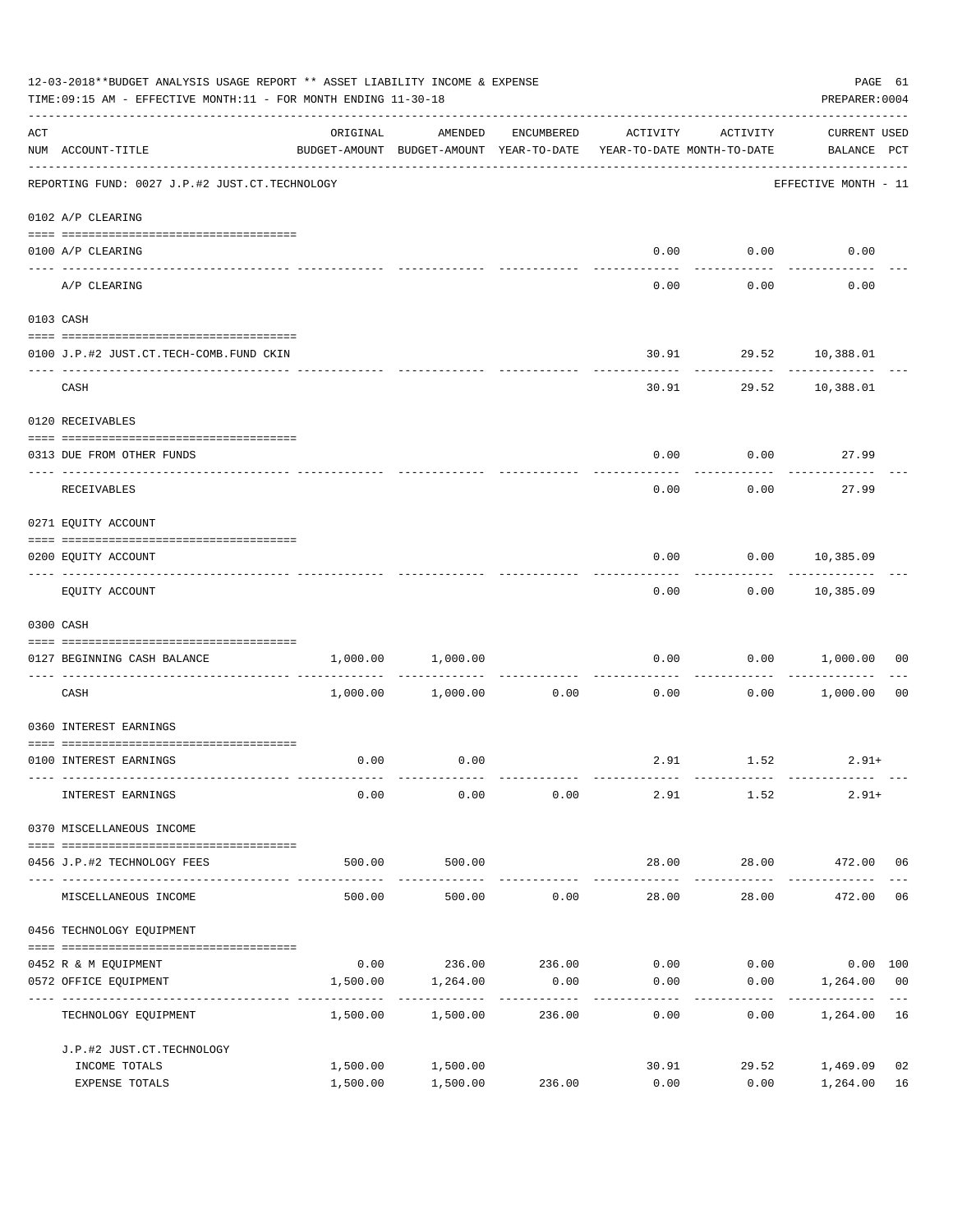|     | 12-03-2018**BUDGET ANALYSIS USAGE REPORT ** ASSET LIABILITY INCOME & EXPENSE<br>TIME: 09:15 AM - EFFECTIVE MONTH: 11 - FOR MONTH ENDING 11-30-18 |          |                                                     |                     |                                               |                        | PAGE 62<br>PREPARER: 0004          |                |
|-----|--------------------------------------------------------------------------------------------------------------------------------------------------|----------|-----------------------------------------------------|---------------------|-----------------------------------------------|------------------------|------------------------------------|----------------|
| ACT | NUM ACCOUNT-TITLE                                                                                                                                | ORIGINAL | AMENDED<br>BUDGET-AMOUNT BUDGET-AMOUNT YEAR-TO-DATE | ENCUMBERED          | ACTIVITY<br>YEAR-TO-DATE MONTH-TO-DATE        | ACTIVITY               | <b>CURRENT USED</b><br>BALANCE PCT |                |
|     | REPORTING FUND: 0028 J.P.#3 JUST.CT.TECHNOLOGY                                                                                                   |          |                                                     |                     |                                               |                        | EFFECTIVE MONTH - 11               |                |
|     | 0102 A/P CLEARING                                                                                                                                |          |                                                     |                     |                                               |                        |                                    |                |
|     | 0100 A/P CLEARING<br>---- ---------                                                                                                              |          |                                                     |                     | 0.00                                          | 0.00                   | 0.00                               |                |
|     | A/P CLEARING                                                                                                                                     |          |                                                     |                     | 0.00                                          | 0.00                   | 0.00                               |                |
|     | 0103 CASH                                                                                                                                        |          |                                                     |                     |                                               |                        |                                    |                |
|     | 0100 J.P.#3 JUST.CT.TECH-COMB.FUND CKIN                                                                                                          |          |                                                     |                     |                                               | $74.68 - 37.29 -$<br>. | 5,324.59                           |                |
|     | CASH                                                                                                                                             |          |                                                     |                     | 74.68-                                        | $37.29 -$              | 5,324.59                           |                |
|     | 0120 RECEIVABLES                                                                                                                                 |          |                                                     |                     |                                               |                        |                                    |                |
|     | 0313 DUE FROM OTHER FUNDS                                                                                                                        |          |                                                     |                     | 0.00                                          | 0.00                   | 90.09                              |                |
|     | RECEIVABLES                                                                                                                                      |          |                                                     |                     | 0.00                                          | 0.00                   | 90.09                              |                |
|     | 0200 SYSTEM ADDED LIABILITY DEPARTMENT                                                                                                           |          |                                                     |                     |                                               |                        |                                    |                |
|     | 0910 SYSTEM ADDED LIABILITY LINE-ITEM                                                                                                            |          |                                                     |                     | 0.00                                          | 0.00                   | 0.00                               |                |
|     | SYSTEM ADDED LIABILITY DEPARTMENT                                                                                                                |          |                                                     |                     | 0.00                                          | 0.00                   | 0.00                               |                |
|     | 0271 EQUITY ACCOUNT                                                                                                                              |          |                                                     |                     |                                               |                        |                                    |                |
|     | 0200 EQUITY ACCOUNT                                                                                                                              |          |                                                     |                     | 0.00                                          | 0.00                   | 5,489.36                           |                |
|     | EQUITY ACCOUNT                                                                                                                                   |          |                                                     |                     | 0.00                                          | 0.00                   | 5,489.36                           |                |
|     | 0300 CASH                                                                                                                                        |          |                                                     |                     |                                               |                        |                                    |                |
|     | 0128 BEGINNING CASH                                                                                                                              |          | 2,800.00 2,800.00                                   |                     | 0.00                                          | 0.00                   | 2,800.00                           | 00             |
|     | CASH                                                                                                                                             |          | 2,800.00 2,800.00 0.00                              |                     | 0.00                                          | 0.00                   | 2,800.00 00                        |                |
|     | 0360 INTEREST EARNINGS                                                                                                                           |          |                                                     |                     |                                               |                        |                                    |                |
|     | 0100 INTEREST EARNINGS                                                                                                                           | 0.00     | 0.00                                                |                     | 1.50                                          | 0.76                   | $1.50+$                            |                |
|     | INTEREST EARNINGS                                                                                                                                | 0.00     | -------------<br>0.00                               | 0.00                | --------------<br>1.50                        | -------------<br>0.76  | -----------<br>$1.50+$             |                |
|     | 0370 MISCELLANEOUS INCOME                                                                                                                        |          |                                                     |                     |                                               |                        |                                    |                |
|     | 0456 J.P.#3 TECHNOLOGY FEES                                                                                                                      | 700.00   | 700.00                                              |                     | 0.00                                          |                        | $0.00$ 700.00 00                   |                |
|     | MISCELLANEOUS INCOME                                                                                                                             | 700.00   | 700.00                                              | 0.00                | ----------- -------------<br>0.00             | 0.00                   | 700.00                             | 0 <sub>0</sub> |
|     | 0457 TECHNOLOGY EQUIPMENT                                                                                                                        |          |                                                     |                     |                                               |                        |                                    |                |
|     |                                                                                                                                                  | 0.00     |                                                     |                     | $0.00$ $0.00$ $76.18$ $38.05$ $76.18$ $76.18$ |                        |                                    |                |
|     | 0423 INTERNET SERVICE<br>0572 OFFICE EQUIPMENT                                                                                                   | 3,500.00 | 3,500.00                                            | 0.00                | 0.00                                          | 0.00                   | 3,500.00                           | 00             |
|     | ----------------- ------------<br>TECHNOLOGY EQUIPMENT                                                                                           | 3,500.00 | 3,500.00                                            | -----------<br>0.00 | 76.18                                         | -----------<br>38.05   | 3,423.82                           | 02             |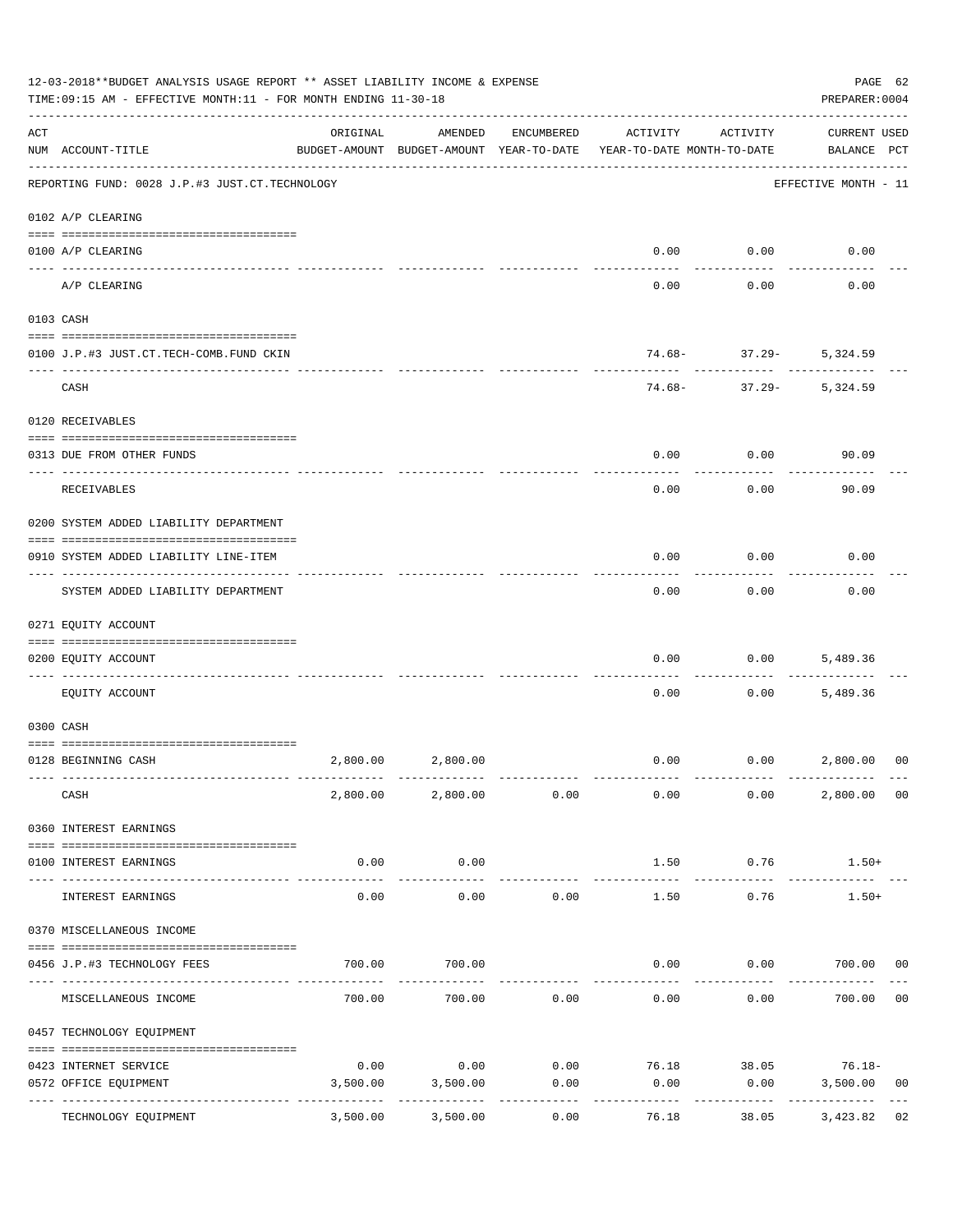| 12-03-2018**BUDGET ANALYSIS USAGE REPORT ** ASSET LIABILITY INCOME & EXPENSE |               |               |              |                            |          |                      | PAGE 63 |
|------------------------------------------------------------------------------|---------------|---------------|--------------|----------------------------|----------|----------------------|---------|
| TIME: 09:15 AM - EFFECTIVE MONTH: 11 - FOR MONTH ENDING 11-30-18             |               |               |              |                            |          | PREPARER: 0004       |         |
| ACT                                                                          | ORIGINAL      | AMENDED       | ENCUMBERED   | ACTIVITY                   | ACTIVITY | <b>CURRENT USED</b>  |         |
| NUM ACCOUNT-TITLE                                                            | BUDGET-AMOUNT | BUDGET-AMOUNT | YEAR-TO-DATE | YEAR-TO-DATE MONTH-TO-DATE |          | BALANCE              | PCT     |
| REPORTING FUND: 0028 J.P.#3 JUST.CT.TECHNOLOGY                               |               |               |              |                            |          | EFFECTIVE MONTH - 11 |         |
| J.P.#3 JUST.CT.TECHNOLOGY                                                    |               |               |              |                            |          |                      |         |
| INCOME TOTALS                                                                | 3,500.00      | 3,500.00      |              | 1.50                       | 0.76     | 3,498.50             | - 00    |
| <b>EXPENSE TOTALS</b>                                                        | 3.500.00      | 3.500.00      | 0.00         | 76.18                      | 38.05    | 3,423.82             | 02      |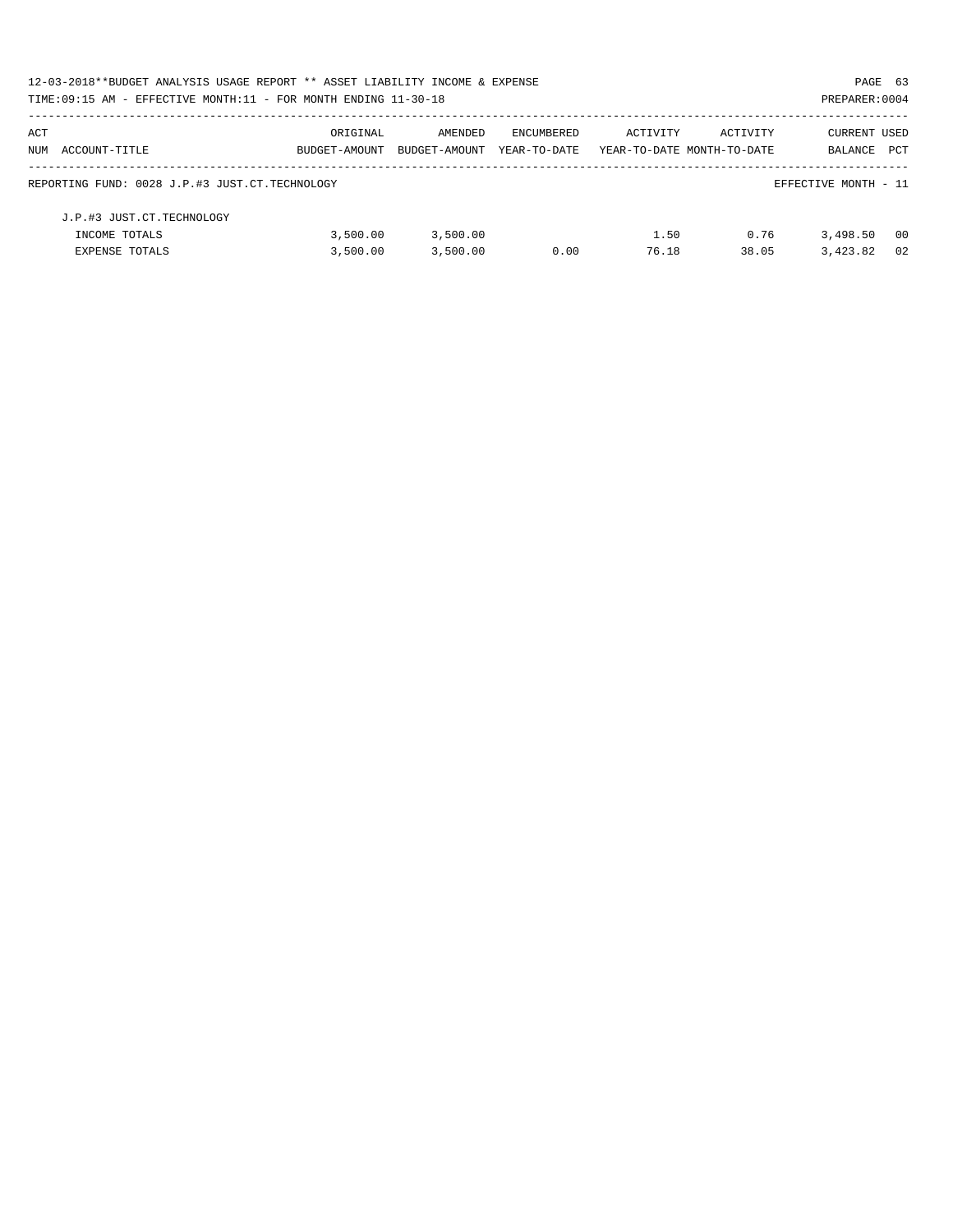|     | 12-03-2018**BUDGET ANALYSIS USAGE REPORT ** ASSET LIABILITY INCOME & EXPENSE<br>TIME: 09:15 AM - EFFECTIVE MONTH: 11 - FOR MONTH ENDING 11-30-18 |          |                                          |            |          |                            | PAGE 64<br>PREPARER: 0004 |
|-----|--------------------------------------------------------------------------------------------------------------------------------------------------|----------|------------------------------------------|------------|----------|----------------------------|---------------------------|
| ACT |                                                                                                                                                  | ORIGINAL | AMENDED                                  | ENCUMBERED | ACTIVITY | ACTIVITY                   | CURRENT USED              |
|     | NUM ACCOUNT-TITLE                                                                                                                                |          | BUDGET-AMOUNT BUDGET-AMOUNT YEAR-TO-DATE |            |          | YEAR-TO-DATE MONTH-TO-DATE | BALANCE<br>$_{\rm PCT}$   |
|     | REPORTING FUND: 0030 SHERIFF WORK RELEASE                                                                                                        |          |                                          |            |          |                            | EFFECTIVE MONTH - 11      |
|     | 0103 CASH                                                                                                                                        |          |                                          |            |          |                            |                           |
|     | 0100 SHERIFF WORK RELEASE-COMB FUND CKI                                                                                                          |          |                                          |            | 0.00     | 0.00                       | 983.14                    |
|     | CASH                                                                                                                                             |          |                                          |            | 0.00     | 0.00                       | 983.14                    |
|     | 0271 EQUITY ACCOUNT                                                                                                                              |          |                                          |            |          |                            |                           |
|     | 0200 EQUITY ACCOUNT                                                                                                                              |          |                                          |            | 0.00     | 0.00                       | 983.14                    |
|     | EQUITY ACCOUNT                                                                                                                                   |          |                                          |            | 0.00     | 0.00                       | 983.14                    |
|     | 0360 INTEREST EARNINGS                                                                                                                           |          |                                          |            |          |                            |                           |
|     | 0100 INTEREST EARNINGS                                                                                                                           | 0.00     | 0.00                                     |            | 0.00     | 0.00                       | 0.00                      |
|     | INTEREST EARNINGS                                                                                                                                | 0.00     | 0.00                                     | 0.00       | 0.00     | 0.00                       | 0.00                      |
|     | 0370 MISCELLANEOUS INCOME                                                                                                                        |          |                                          |            |          |                            |                           |
|     |                                                                                                                                                  |          |                                          |            |          |                            |                           |
|     | 0569 SHERIFF WORK RELEASE<br>-----------                                                                                                         | 0.00     | 0.00                                     |            | 0.00     | 0.00                       | 0.00                      |
|     | MISCELLANEOUS INCOME                                                                                                                             | 0.00     | 0.00                                     | 0.00       | 0.00     | 0.00                       | 0.00                      |
|     | 0569 WORK RELEASE                                                                                                                                |          |                                          |            |          |                            |                           |
|     |                                                                                                                                                  |          |                                          |            |          |                            |                           |
|     | 0310 OFFICE SUPPLIES                                                                                                                             | 0.00     | 0.00                                     | 0.00       | 0.00     | 0.00                       | 0.00                      |
|     | 0421 ONLINE RESEARCH                                                                                                                             | 0.00     | 0.00                                     | 0.00       | 0.00     | 0.00                       | 0.00                      |
|     | 0571 EQUIPMENT                                                                                                                                   | 0.00     | 0.00                                     | 0.00       | 0.00     | 0.00                       | 0.00                      |
|     | <b>WORK RELEASE</b>                                                                                                                              | 0.00     | 0.00                                     | 0.00       | 0.00     | 0.00                       | 0.00                      |
|     | SHERIFF WORK RELEASE                                                                                                                             |          |                                          |            |          |                            |                           |
|     | INCOME TOTALS                                                                                                                                    | 0.00     | 0.00                                     |            | 0.00     | 0.00                       | 0.00                      |
|     | <b>EXPENSE TOTALS</b>                                                                                                                            | 0.00     | 0.00                                     | 0.00       | 0.00     | 0.00                       | 0.00                      |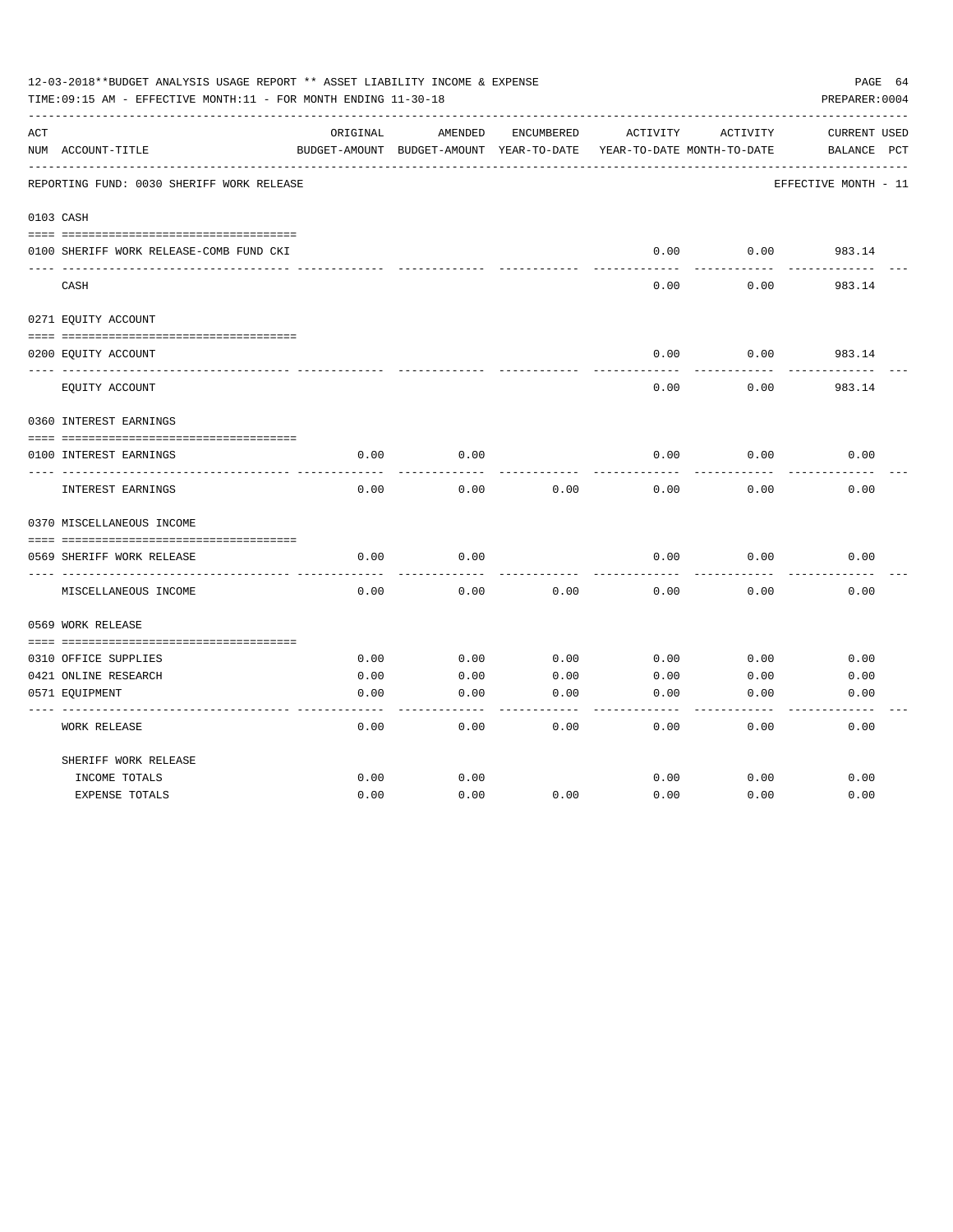|     | 12-03-2018**BUDGET ANALYSIS USAGE REPORT ** ASSET LIABILITY INCOME & EXPENSE<br>TIME: 09:15 AM - EFFECTIVE MONTH: 11 - FOR MONTH ENDING 11-30-18 |                                                                                 |                           |                    |                                                                                                    |          | PAGE 65<br>PREPARER: 0004                    |                |
|-----|--------------------------------------------------------------------------------------------------------------------------------------------------|---------------------------------------------------------------------------------|---------------------------|--------------------|----------------------------------------------------------------------------------------------------|----------|----------------------------------------------|----------------|
| ACT | NUM ACCOUNT-TITLE                                                                                                                                | ORIGINAL<br>BUDGET-AMOUNT BUDGET-AMOUNT YEAR-TO-DATE YEAR-TO-DATE MONTH-TO-DATE | AMENDED                   | ENCUMBERED         | ACTIVITY                                                                                           | ACTIVITY | CURRENT USED<br>BALANCE PCT                  |                |
|     | REPORTING FUND: 0031 COURTHOUSE RESTORATION FUND                                                                                                 |                                                                                 |                           |                    |                                                                                                    |          | EFFECTIVE MONTH - 11                         |                |
|     | 0103 CASH                                                                                                                                        |                                                                                 |                           |                    |                                                                                                    |          |                                              |                |
|     | 0100 COURTHOUSE RESTORATION-COMB.FUND<br>0175 TEXPOOL                                                                                            |                                                                                 |                           |                    | 0.00                                                                                               | 0.00     | 32,382.47 90,382.47 74,949.81-<br>0.00       |                |
|     | CASH                                                                                                                                             |                                                                                 |                           |                    |                                                                                                    |          | 32,382.47 90,382.47 74,949.81-               |                |
|     | 0271 EQUITY ACCOUNT                                                                                                                              |                                                                                 |                           |                    |                                                                                                    |          |                                              |                |
|     | 0200 EQUITY ACCOUNT                                                                                                                              |                                                                                 |                           |                    | 0.00                                                                                               |          | $0.00 107,332.28-$                           |                |
|     | EQUITY ACCOUNT                                                                                                                                   |                                                                                 |                           |                    | 0.00                                                                                               |          | $0.00 107,332.28-$                           |                |
|     | 0300 CASH                                                                                                                                        |                                                                                 |                           |                    |                                                                                                    |          |                                              |                |
|     | 0131 BEGINNING CASH BALANCE                                                                                                                      | 0.00                                                                            | 0.00                      |                    | 0.00                                                                                               | 0.00     | 0.00                                         |                |
|     | CASH                                                                                                                                             | 0.00                                                                            | 0.00                      | 0.00               | 0.00                                                                                               | 0.00     | 0.00                                         |                |
|     | 0330 GRANT INCOME                                                                                                                                |                                                                                 |                           |                    |                                                                                                    |          |                                              |                |
|     | 0510 COURTHOUSE RESTORATION                                                                                                                      | 2,756,774.00 2,756,774.00                                                       |                           |                    |                                                                                                    |          | 90,382.47    90,382.47    2,666,391.53    03 |                |
|     | GRANT INCOME                                                                                                                                     |                                                                                 |                           |                    | 2,756,774.00 2,756,774.00            0.00          90,382.47         90,382.47        2,666,391.53 |          |                                              | 03             |
|     | 0370 MISCELLANEOUS INCOME                                                                                                                        |                                                                                 |                           |                    |                                                                                                    |          |                                              |                |
|     | 0131 RESTORATION DONATIONS                                                                                                                       | 0.00                                                                            | 0.00                      |                    | 0.00                                                                                               | 0.00     | 0.00                                         |                |
|     | MISCELLANEOUS INCOME                                                                                                                             | 0.00                                                                            | 0.00                      | 0.00               | 0.00                                                                                               | 0.00     | 0.00                                         |                |
|     | 0509 CONTINGENCY                                                                                                                                 |                                                                                 |                           |                    |                                                                                                    |          |                                              |                |
|     | 0475 CONTINGENCY                                                                                                                                 |                                                                                 | 245,080.00 245,080.00     | 0.00               | 0.00                                                                                               | 0.00     | 245,080.00                                   | 00             |
|     | CONTINGENCY                                                                                                                                      |                                                                                 | 245,080.00 245,080.00     | 0.00               | 0.00                                                                                               | 0.00     | 245,080.00                                   | 0 <sub>0</sub> |
|     | 0510 COURTHOUSE RESTORATION PHASE 1                                                                                                              |                                                                                 |                           |                    |                                                                                                    |          |                                              |                |
|     | 0403 ARCHITECTURAL FEES                                                                                                                          | 960.00                                                                          | 960.00                    | 0.00               | 0.00                                                                                               | 0.00     | 960.00                                       | 0 <sub>0</sub> |
|     | 0451 ASBESTOS ABATEMENT                                                                                                                          | 0.00                                                                            | 0.00                      | 0.00               | 0.00                                                                                               | 0.00     | 0.00                                         |                |
|     | 0482 DEMOLITION                                                                                                                                  | 0.00                                                                            | 0.00                      | 0.00               | 0.00                                                                                               | 0.00     | 0.00                                         |                |
|     | 0490 MISCELLANEOUS                                                                                                                               | 0.00                                                                            | 0.00                      | 0.00               | 0.00                                                                                               | 0.00     | 0.00                                         |                |
|     | COURTHOUSE RESTORATION PHASE 1                                                                                                                   | 960.00                                                                          | 960.00                    | 0.00               | 0.00                                                                                               | 0.00     | 960.00                                       | 00             |
|     | 0511 COURTHOUSE RESTORATION PHASE 2                                                                                                              |                                                                                 |                           |                    |                                                                                                    |          |                                              |                |
|     | 0165 CONSTRUCTION                                                                                                                                |                                                                                 | 2,450,782.00 2,450,782.00 | 0.00               | 0.00                                                                                               | 0.00     | 2,450,782.00                                 | 00             |
|     | 0403 ARCHITECTURAL FEES                                                                                                                          | 47,040.00                                                                       | 47,040.00                 | 0.00               | 58,000.00                                                                                          | 0.00     | 10,960.00-123                                |                |
|     | 0451 ASBESTOS & OTHER TESTING                                                                                                                    | 11,680.00                                                                       | 11,680.00                 | 0.00               | 0.00                                                                                               | 0.00     | 11,680.00                                    | 0 <sub>0</sub> |
|     | 0453 IT DESIGN                                                                                                                                   | 880.00                                                                          | 880.00                    | 0.00               | 0.00                                                                                               | 0.00     | 880.00                                       | 00             |
|     | 0455 SECURITY                                                                                                                                    | 352.00                                                                          | 352.00                    | 0.00               | 0.00                                                                                               | 0.00     | 352.00                                       | 0 <sub>0</sub> |
|     | COURTHOUSE RESTORATION PHASE 2                                                                                                                   | ----- --------------<br>2,510,734.00 2,510,734.00                               | -----------               | ----------<br>0.00 | 58,000.00                                                                                          | 0.00     | -----------<br>2,452,734.00                  | 02             |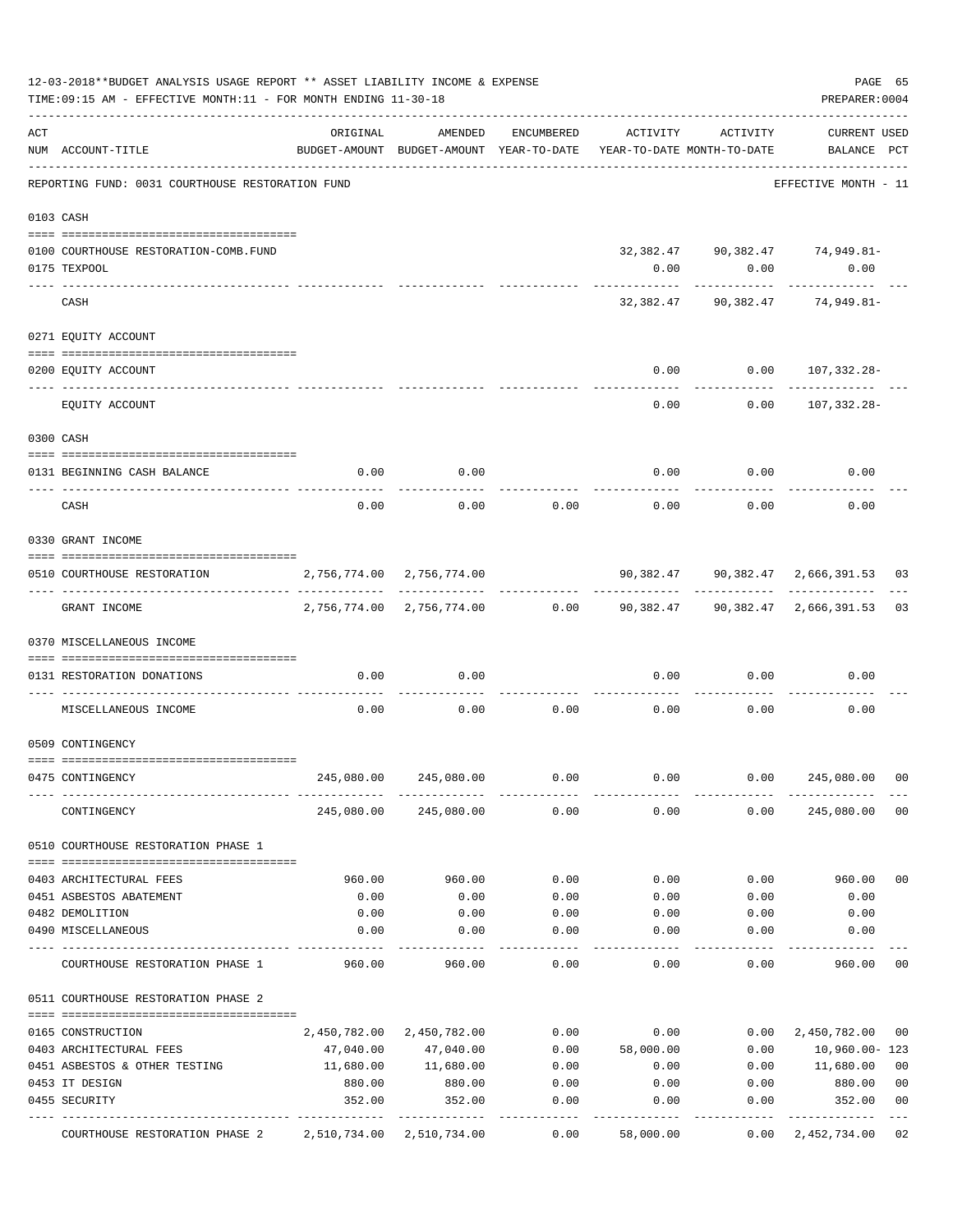| 12-03-2018**BUDGET ANALYSIS USAGE REPORT ** ASSET LIABILITY INCOME & EXPENSE<br>TIME:09:15 AM - EFFECTIVE MONTH:11 - FOR MONTH ENDING 11-30-18 |               |               |              |           |                            | PAGE 66<br>PREPARER: 0004 |      |
|------------------------------------------------------------------------------------------------------------------------------------------------|---------------|---------------|--------------|-----------|----------------------------|---------------------------|------|
| ACT                                                                                                                                            | ORIGINAL      | AMENDED       | ENCUMBERED   | ACTIVITY  | ACTIVITY                   | <b>CURRENT USED</b>       |      |
| NUM ACCOUNT-TITLE                                                                                                                              | BUDGET-AMOUNT | BUDGET-AMOUNT | YEAR-TO-DATE |           | YEAR-TO-DATE MONTH-TO-DATE | BALANCE PCT               |      |
| REPORTING FUND: 0031 COURTHOUSE RESTORATION FUND                                                                                               |               |               |              |           |                            | EFFECTIVE MONTH - 11      |      |
| COURTHOUSE RESTORATION FUND                                                                                                                    |               |               |              |           |                            |                           |      |
| INCOME TOTALS                                                                                                                                  | 2,756,774.00  | 2,756,774.00  |              | 90,382.47 | 90,382.47                  | 2,666,391.53              | - 03 |
| EXPENSE TOTALS                                                                                                                                 | 2,756,774.00  | 2,756,774.00  | 0.00         | 58,000.00 | 0.00                       | 2,698,774.00              | 02   |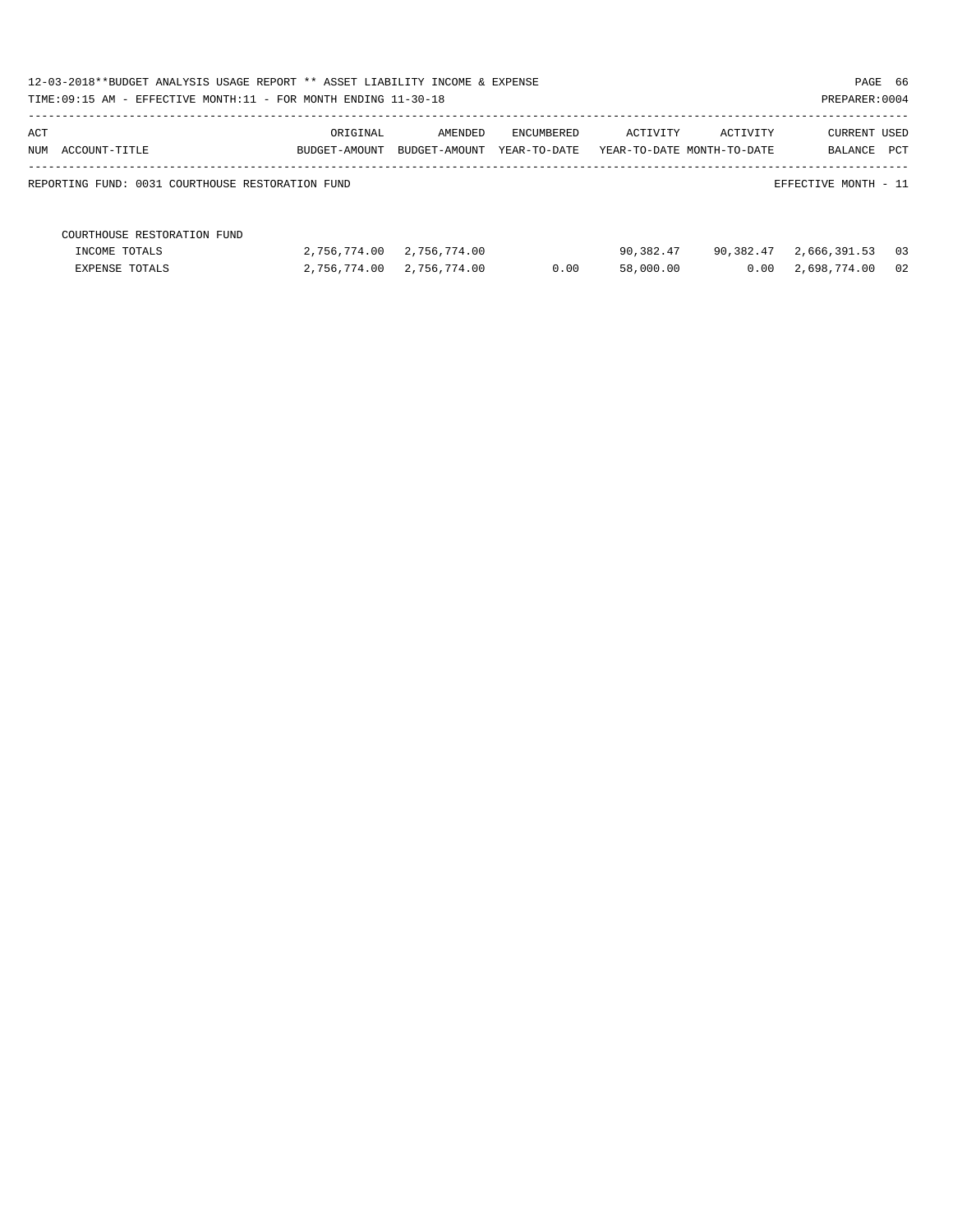|     | 12-03-2018**BUDGET ANALYSIS USAGE REPORT ** ASSET LIABILITY INCOME & EXPENSE<br>TIME: 09:15 AM - EFFECTIVE MONTH: 11 - FOR MONTH ENDING 11-30-18 |          |                                                     |            |                                        |          | PAGE 67<br>PREPARER: 0004          |                |
|-----|--------------------------------------------------------------------------------------------------------------------------------------------------|----------|-----------------------------------------------------|------------|----------------------------------------|----------|------------------------------------|----------------|
| ACT | NUM ACCOUNT-TITLE                                                                                                                                | ORIGINAL | AMENDED<br>BUDGET-AMOUNT BUDGET-AMOUNT YEAR-TO-DATE | ENCUMBERED | ACTIVITY<br>YEAR-TO-DATE MONTH-TO-DATE | ACTIVITY | <b>CURRENT USED</b><br>BALANCE PCT |                |
|     | REPORTING FUND: 0033 BAIL BONDSMAN APP. FEES                                                                                                     |          |                                                     |            |                                        |          | EFFECTIVE MONTH - 11               |                |
|     | 0102 A/P CLEARING                                                                                                                                |          |                                                     |            |                                        |          |                                    |                |
|     | 0100 A/P CLEARING                                                                                                                                |          |                                                     |            | 0.00                                   | 0.00     | 0.00                               |                |
|     | ---- --------<br>A/P CLEARING                                                                                                                    |          |                                                     |            | 0.00                                   | 0.00     | 0.00                               |                |
|     | 0103 BAIL BONDSMAN AP.FEE CASH                                                                                                                   |          |                                                     |            |                                        |          |                                    |                |
|     | 0100 BAIL BONDSMAN APP.-COMB FUND CKING                                                                                                          |          |                                                     |            | 0.00                                   | 0.00     | 8,596.74                           |                |
|     | BAIL BONDSMAN AP.FEE CASH                                                                                                                        |          |                                                     |            | 0.00                                   | 0.00     | 8,596.74                           |                |
|     | 0271 EQUITY ACCOUNT                                                                                                                              |          |                                                     |            |                                        |          |                                    |                |
|     | 0200 EQUITY ACCOUNT                                                                                                                              |          |                                                     |            | 0.00                                   |          | $0.00$ 8,596.74                    |                |
|     | EQUITY ACCOUNT                                                                                                                                   |          |                                                     |            | 0.00                                   | 0.00     | 8,596.74                           |                |
|     | 0300 CASH                                                                                                                                        |          |                                                     |            |                                        |          |                                    |                |
|     | 0133 BEGINNING CASH BALANCE                                                                                                                      | 0.00     | 0.00                                                |            | 0.00                                   | 0.00     | 0.00                               |                |
|     | CASH                                                                                                                                             | 0.00     | 0.00                                                | 0.00       | 0.00                                   | 0.00     | 0.00                               |                |
|     | 0340 BAIL BOND APPLICATION FEE                                                                                                                   |          |                                                     |            |                                        |          |                                    |                |
|     | 0480 APPLICATION FEE                                                                                                                             | 500.00   | 500.00                                              |            | 0.00                                   | 0.00     | 500.00                             | 00             |
|     | BAIL BOND APPLICATION FEE                                                                                                                        | 500.00   | 500.00                                              | 0.00       | 0.00                                   | 0.00     | 500.00                             | 0 <sub>0</sub> |
|     | 0498 BAIL BONDSMAN EXP.                                                                                                                          |          |                                                     |            |                                        |          |                                    |                |
|     | 0310 OFFICE SUPPLIES                                                                                                                             | 500.00   | 500.00 0.00                                         |            | $0.00$ $0.00$ $500.00$                 |          |                                    | 00             |
|     | 0427 OUT OF COUNTY TRAVEL                                                                                                                        | 0.00     | 0.00                                                | 0.00       | 0.00                                   | 0.00     | 0.00                               |                |
|     | BAIL BONDSMAN EXP.                                                                                                                               | 500.00   | 500.00                                              | 0.00       | 0.00                                   | 0.00     | 500.00                             | 0 <sub>0</sub> |
|     | BAIL BONDSMAN APP. FEES                                                                                                                          |          |                                                     |            |                                        |          |                                    |                |
|     | INCOME TOTALS                                                                                                                                    | 500.00   | 500.00                                              |            | 0.00                                   | 0.00     | 500.00                             | 0 <sub>0</sub> |
|     | EXPENSE TOTALS                                                                                                                                   | 500.00   | 500.00                                              | 0.00       | 0.00                                   | 0.00     | 500.00                             | 0 <sub>0</sub> |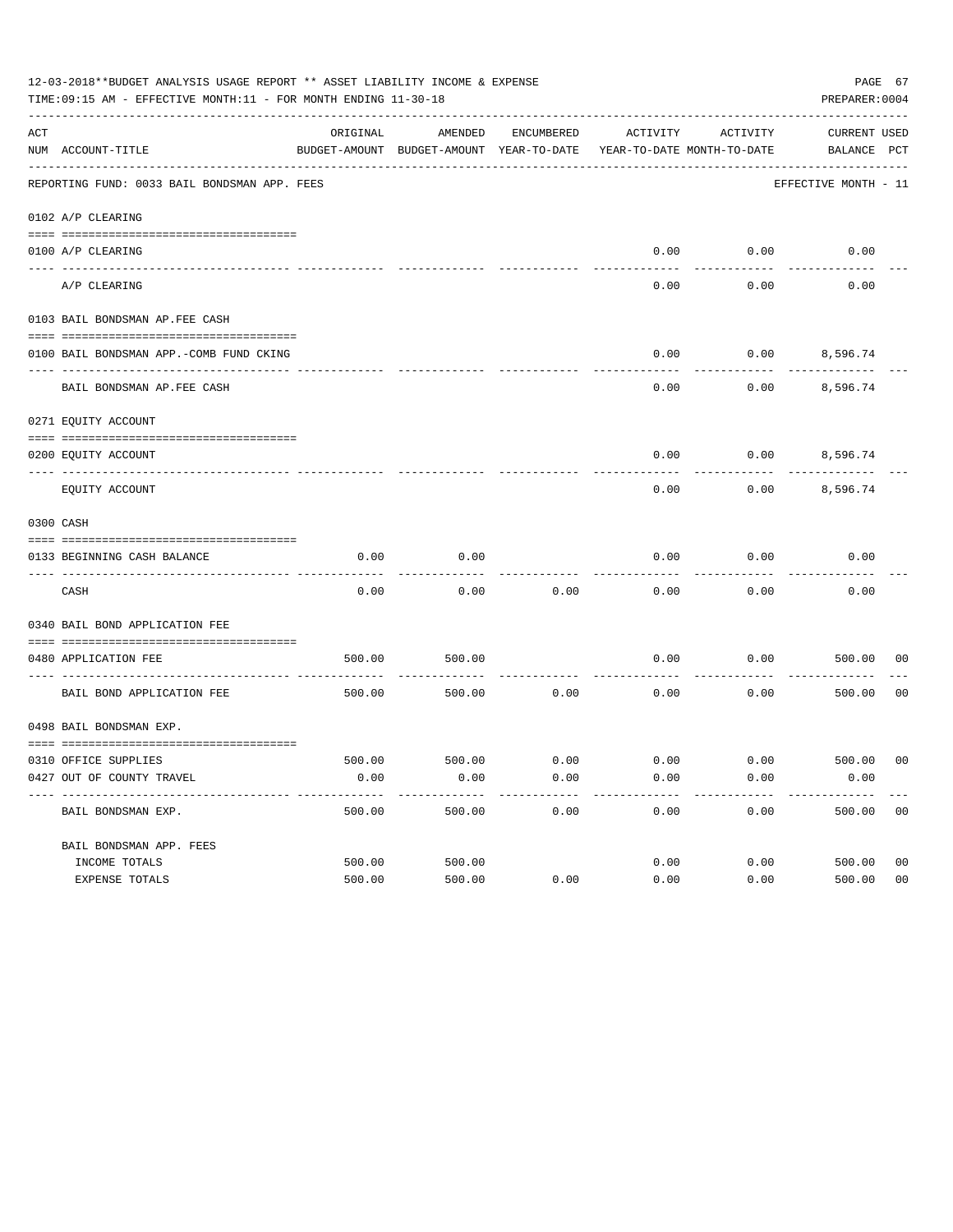| 12-03-2018**BUDGET ANALYSIS USAGE REPORT ** ASSET LIABILITY INCOME & EXPENSE<br>PAGE 68<br>TIME: 09:15 AM - EFFECTIVE MONTH: 11 - FOR MONTH ENDING 11-30-18<br>PREPARER: 0004 |                                                             |           |                                                                                |                    |                         |                         |                                           |                |
|-------------------------------------------------------------------------------------------------------------------------------------------------------------------------------|-------------------------------------------------------------|-----------|--------------------------------------------------------------------------------|--------------------|-------------------------|-------------------------|-------------------------------------------|----------------|
| ACT                                                                                                                                                                           | NUM ACCOUNT-TITLE                                           | ORIGINAL  | AMENDED<br>BUDGET-AMOUNT BUDGET-AMOUNT YEAR-TO-DATE YEAR-TO-DATE MONTH-TO-DATE | ENCUMBERED         | ACTIVITY                | ACTIVITY                | CURRENT USED<br>BALANCE PCT               |                |
|                                                                                                                                                                               | REPORTING FUND: 0034 DISTRICT CT.RECORDS ARCHIVE            |           |                                                                                |                    |                         |                         | EFFECTIVE MONTH - 11                      |                |
|                                                                                                                                                                               | 0100 PAYROLL                                                |           |                                                                                |                    |                         |                         |                                           |                |
|                                                                                                                                                                               | 0100 PAYROLL                                                |           |                                                                                |                    |                         | $0.00$ $0.00$           | 0.00                                      |                |
|                                                                                                                                                                               | ---------------------------<br>---- -------<br>PAYROLL      |           |                                                                                |                    | 0.00                    | 0.00                    | 0.00                                      |                |
|                                                                                                                                                                               | 0103 CASH                                                   |           |                                                                                |                    |                         |                         |                                           |                |
|                                                                                                                                                                               | 0100 DISTRICT CT.REC.ARCHIVE COMB.FUND                      |           |                                                                                |                    |                         | 866.36 609.77 28,137.44 |                                           |                |
|                                                                                                                                                                               | CASH                                                        |           |                                                                                |                    |                         | 866.36 609.77 28,137.44 |                                           |                |
|                                                                                                                                                                               | 0120 RECEIVABLES                                            |           |                                                                                |                    |                         |                         |                                           |                |
|                                                                                                                                                                               | 0313 DUE FROM OTHER FUNDS                                   |           |                                                                                |                    | 0.00                    |                         | $0.00$ 331.18                             |                |
|                                                                                                                                                                               | RECEIVABLES                                                 |           |                                                                                |                    | 0.00                    | 0.00                    | 331.18                                    |                |
|                                                                                                                                                                               | 0271 EQUITY ACCOUNT                                         |           |                                                                                |                    |                         |                         |                                           |                |
|                                                                                                                                                                               | 0200 EQUITY ACCOUNT                                         |           |                                                                                |                    | 0.00                    | $0.00$ 27,602.26        |                                           |                |
|                                                                                                                                                                               | EQUITY ACCOUNT                                              |           |                                                                                |                    | 0.00                    | ---------<br>0.00       | ------------<br>27,602.26                 |                |
|                                                                                                                                                                               | 0300 CASH                                                   |           |                                                                                |                    |                         |                         |                                           |                |
|                                                                                                                                                                               | 0134 BEGINNING CASH BALANCE                                 | 7,000.00  | 7,000.00                                                                       |                    | 0.00                    | 0.00                    | 7,000.00                                  | 00             |
|                                                                                                                                                                               | ----------------------------<br>CASH                        |           | 7,000.00 7,000.00                                                              | 0.00               | 0.00                    | 0.00                    | 7,000.00                                  | 0 <sub>0</sub> |
|                                                                                                                                                                               | 0360 INTEREST INCOME                                        |           |                                                                                |                    |                         |                         |                                           |                |
|                                                                                                                                                                               | 0100 INTEREST INCOME                                        | 0.00      | 0.00                                                                           |                    |                         | 7.61 3.99               | $7.61+$                                   |                |
|                                                                                                                                                                               |                                                             |           |                                                                                |                    |                         |                         |                                           |                |
|                                                                                                                                                                               | INTEREST INCOME                                             | 0.00      | 0.00                                                                           | 0.00               |                         | 7.61 3.99               | 7.61+                                     |                |
|                                                                                                                                                                               | 0370 MISCELLANEOUS INCOME                                   |           |                                                                                |                    |                         |                         |                                           |                |
|                                                                                                                                                                               | 0450 DISTRICT CT.RECORDS ARCHIVE FEE                        |           | 3,000.00 3,000.00                                                              |                    |                         | 858.75 605.78           | 2, 141. 25 29                             |                |
|                                                                                                                                                                               | MISCELLANEOUS INCOME                                        |           | 3,000.00 3,000.00                                                              | 0.00               | -------------<br>858.75 | 605.78                  | -----------------------------<br>2,141.25 | 29             |
|                                                                                                                                                                               | 0450 DISTRICT CT.RECORDS ARCHIVE EQUIPM                     |           |                                                                                |                    |                         |                         |                                           |                |
|                                                                                                                                                                               | 0107 SALARYTEMP/EXTRA                                       | 0.00      | 0.00                                                                           | 0.00               | 0.00                    | 0.00                    | 0.00                                      |                |
|                                                                                                                                                                               | 0201 SOCIAL SECURITY TAXES                                  | 0.00      | 0.00                                                                           | 0.00               | 0.00                    | 0.00                    | 0.00                                      |                |
|                                                                                                                                                                               | 0203 RETIREMENT                                             | 0.00      | 0.00                                                                           | 0.00               | 0.00                    | 0.00                    | 0.00                                      |                |
|                                                                                                                                                                               | 0204 WORKERS COMPENSATION                                   | 0.00      | 0.00                                                                           | 0.00               | 0.00                    | 0.00                    | 0.00                                      |                |
|                                                                                                                                                                               | 0205 MEDICARE TAX                                           | 0.00      | 0.00                                                                           | 0.00               | 0.00                    | 0.00                    | 0.00                                      |                |
|                                                                                                                                                                               | 0572 OFFICE EQUIPMENT<br>-------------------- ------------- | 10,000.00 | 10,000.00<br>.                                                                 | 0.00<br>. <u>.</u> | 0.00<br>-------         | 0.00<br>---------       | 10,000.00<br>------------                 | 00             |
|                                                                                                                                                                               | DISTRICT CT.RECORDS ARCHIVE EQUIPM 10,000.00 10,000.00      |           |                                                                                | 0.00               | 0.00                    | 0.00                    | 10,000.00                                 | 0 <sub>0</sub> |
|                                                                                                                                                                               | DISTRICT CT.RECORDS ARCHIVE<br>INCOME TOTALS                |           | 10,000.00 10,000.00                                                            |                    | 866.36                  |                         | 609.77 9,133.64                           | 09             |
|                                                                                                                                                                               |                                                             |           |                                                                                |                    |                         |                         |                                           |                |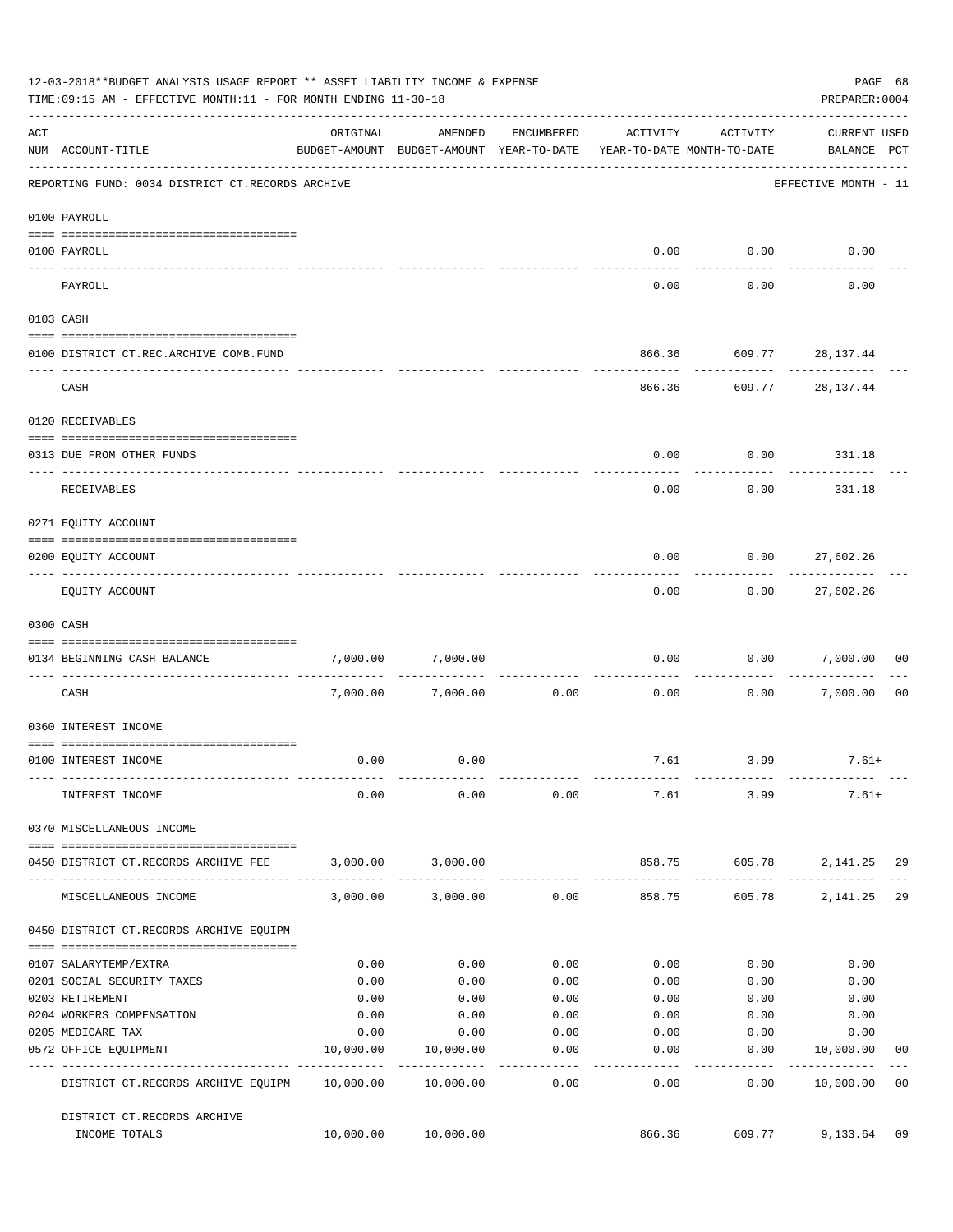| 12-03-2018**BUDGET ANALYSIS USAGE REPORT ** ASSET LIABILITY INCOME & EXPENSE<br>TIME:09:15 AM - EFFECTIVE MONTH:11 - FOR MONTH ENDING 11-30-18<br>PREPARER: 0004 |                           |                          |                                   |          |                                        |                                |            |
|------------------------------------------------------------------------------------------------------------------------------------------------------------------|---------------------------|--------------------------|-----------------------------------|----------|----------------------------------------|--------------------------------|------------|
| ACT<br>ACCOUNT-TITLE<br>NUM                                                                                                                                      | ORIGINAL<br>BUDGET-AMOUNT | AMENDED<br>BUDGET-AMOUNT | <b>ENCUMBERED</b><br>YEAR-TO-DATE | ACTIVITY | ACTIVITY<br>YEAR-TO-DATE MONTH-TO-DATE | <b>CURRENT USED</b><br>BALANCE | <b>PCT</b> |
| REPORTING FUND: 0034 DISTRICT CT.RECORDS ARCHIVE                                                                                                                 |                           |                          |                                   |          |                                        | EFFECTIVE MONTH - 11           |            |
| <b>EXPENSE TOTALS</b>                                                                                                                                            | 10,000.00                 | 10,000.00                | 0.00                              | 0.00     | 0.00                                   | 10,000.00                      | - 00       |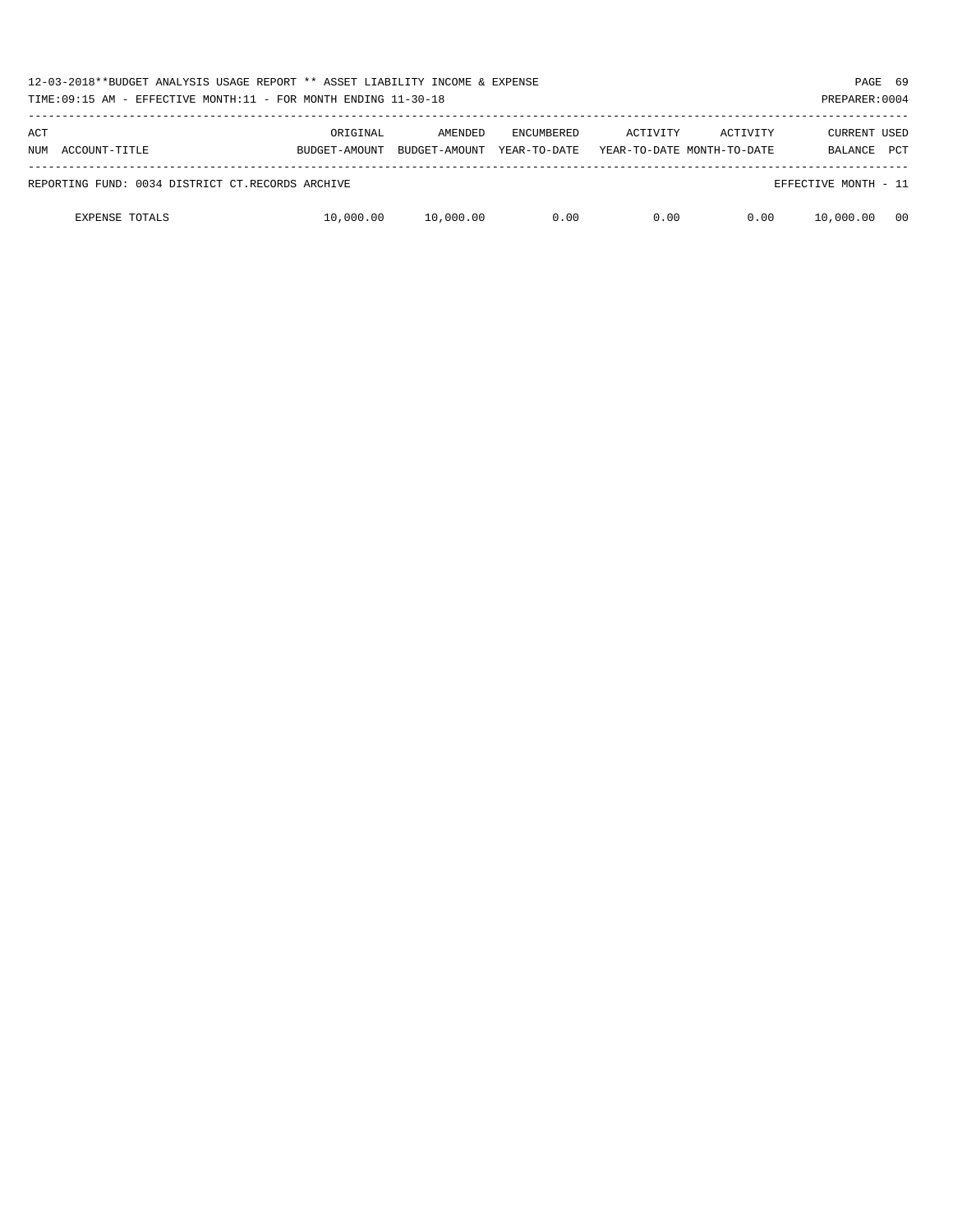| 12-03-2018**BUDGET ANALYSIS USAGE REPORT ** ASSET LIABILITY INCOME & EXPENSE<br>TIME: 09:15 AM - EFFECTIVE MONTH: 11 - FOR MONTH ENDING 11-30-18 |                                         |           |                                |            |                                                                                 |                                  | PAGE 70<br>PREPARER: 0004                  |                |
|--------------------------------------------------------------------------------------------------------------------------------------------------|-----------------------------------------|-----------|--------------------------------|------------|---------------------------------------------------------------------------------|----------------------------------|--------------------------------------------|----------------|
| $\mathop{\rm ACT}$                                                                                                                               | NUM ACCOUNT-TITLE                       | ORIGINAL  | AMENDED                        | ENCUMBERED | ACTIVITY<br>BUDGET-AMOUNT BUDGET-AMOUNT YEAR-TO-DATE YEAR-TO-DATE MONTH-TO-DATE | ACTIVITY                         | CURRENT USED<br>BALANCE PCT                |                |
|                                                                                                                                                  | REPORTING FUND: 0035 LAW LIBRARY FUND   |           |                                |            |                                                                                 |                                  | EFFECTIVE MONTH - 11                       |                |
|                                                                                                                                                  | 0103 CASH                               |           |                                |            |                                                                                 |                                  |                                            |                |
|                                                                                                                                                  | 0100 LAW LIBRARY-COMBINED FUND CHECKING |           |                                |            |                                                                                 |                                  | 1,369.93 878.06 159,296.56<br>------------ |                |
|                                                                                                                                                  | CASH                                    |           |                                |            |                                                                                 | -------------<br>1,369.93 878.06 | 159,296.56                                 |                |
|                                                                                                                                                  | 0120 RECEIVABLES                        |           |                                |            |                                                                                 |                                  |                                            |                |
|                                                                                                                                                  | 0313 DUE FROM OTHER FUNDS               |           |                                |            | 0.00                                                                            |                                  | $0.00$ 1,049.55                            |                |
|                                                                                                                                                  | <b>RECEIVABLES</b>                      |           |                                |            | 0.00                                                                            |                                  | $0.00$ 1,049.55                            |                |
|                                                                                                                                                  | 0200 LIABILITY ACCOUNT                  |           |                                |            |                                                                                 |                                  |                                            |                |
|                                                                                                                                                  | 0910 SYSTEM ADDED LIABILITY LI          |           |                                |            | $300.00 -$                                                                      | 0.00                             | $300.00 -$                                 |                |
|                                                                                                                                                  | LIABILITY ACCOUNT                       |           |                                |            | $300.00 -$                                                                      | 0.00                             | $300.00 -$                                 |                |
|                                                                                                                                                  | 0271 EQUITY ACCOUNT                     |           |                                |            |                                                                                 |                                  |                                            |                |
|                                                                                                                                                  | 0200 EQUITY ACCOUNT                     |           |                                |            | 0.00                                                                            |                                  | 0.00 158,976.18                            |                |
|                                                                                                                                                  | EQUITY ACCOUNT                          |           |                                |            | 0.00                                                                            | 0.00                             | 158,976.18                                 |                |
|                                                                                                                                                  | 0340 FEES OF OFFICE                     |           |                                |            |                                                                                 |                                  |                                            |                |
|                                                                                                                                                  | 0403 COUNTY CLERK FEES                  |           |                                |            |                                                                                 |                                  |                                            | 00             |
|                                                                                                                                                  | 0450 DISTRICT CLERK FEES                | 10,000.00 | 5,000.00 5,000.00<br>10,000.00 |            |                                                                                 | 1,925.77 1,155.00                | $0.00$ $0.00$ $5,000.00$<br>8,074.23       | 19             |
|                                                                                                                                                  | FEES OF OFFICE                          | 15,000.00 | 15,000.00                      |            | $0.00$ 1,925.77                                                                 | 1,155.00                         | 13,074.23                                  | 13             |
|                                                                                                                                                  | 0360 INTEREST EARNINGS                  |           |                                |            |                                                                                 |                                  |                                            |                |
|                                                                                                                                                  | 0100 INTEREST EARNINGS                  | 50.00     | 50.00                          |            | 44.16                                                                           | 23.06                            | 5.84                                       | 88             |
|                                                                                                                                                  | INTEREST EARNINGS                       | 50.00     | 50.00                          | 0.00       | 44.16                                                                           | 23.06                            | 5.84                                       | 88             |
|                                                                                                                                                  | 0475 LAW LIBRARY                        |           |                                |            |                                                                                 |                                  |                                            |                |
|                                                                                                                                                  | 0310 OFFICE SUPPLIES                    | 2,000.00  | 2,000.00                       | 0.00       | 0.00                                                                            | 0.00                             | 2,000.00                                   | 0 <sub>0</sub> |
|                                                                                                                                                  | 0421 LEXIS NEXIS ONLINE LEGAL RESEARCH  | 4,000.00  | 4,000.00                       | 0.00       | 300.00                                                                          | 300.00                           | 3,700.00                                   | 08             |
|                                                                                                                                                  | 0453 R&M COMPUTER                       | 200.00    | 200.00                         | 0.00       | 0.00                                                                            | 0.00                             | 200.00                                     | 0 <sub>0</sub> |
|                                                                                                                                                  | 0574 TECHNOLOGY                         | 8,350.00  | 8,350.00                       | 0.00       | 0.00                                                                            | 0.00                             | 8,350.00                                   | 0 <sub>0</sub> |
|                                                                                                                                                  | 0590 LAW BOOKS                          | 500.00    | 500.00                         | 0.00       | 0.00                                                                            | 0.00                             | 500.00                                     | 0 <sub>0</sub> |
|                                                                                                                                                  | LAW LIBRARY                             |           | 15,050.00 15,050.00            | 0.00       | 300.00                                                                          | 300.00                           | 14,750.00                                  | 02             |
|                                                                                                                                                  | LAW LIBRARY FUND                        |           |                                |            |                                                                                 |                                  |                                            |                |
|                                                                                                                                                  | INCOME TOTALS                           | 15,050.00 | 15,050.00                      |            | 1,969.93                                                                        | 1,178.06                         | 13,080.07                                  | 13             |
|                                                                                                                                                  | EXPENSE TOTALS                          | 15,050.00 | 15,050.00                      | 0.00       | 300.00                                                                          | 300.00                           | 14,750.00                                  | 02             |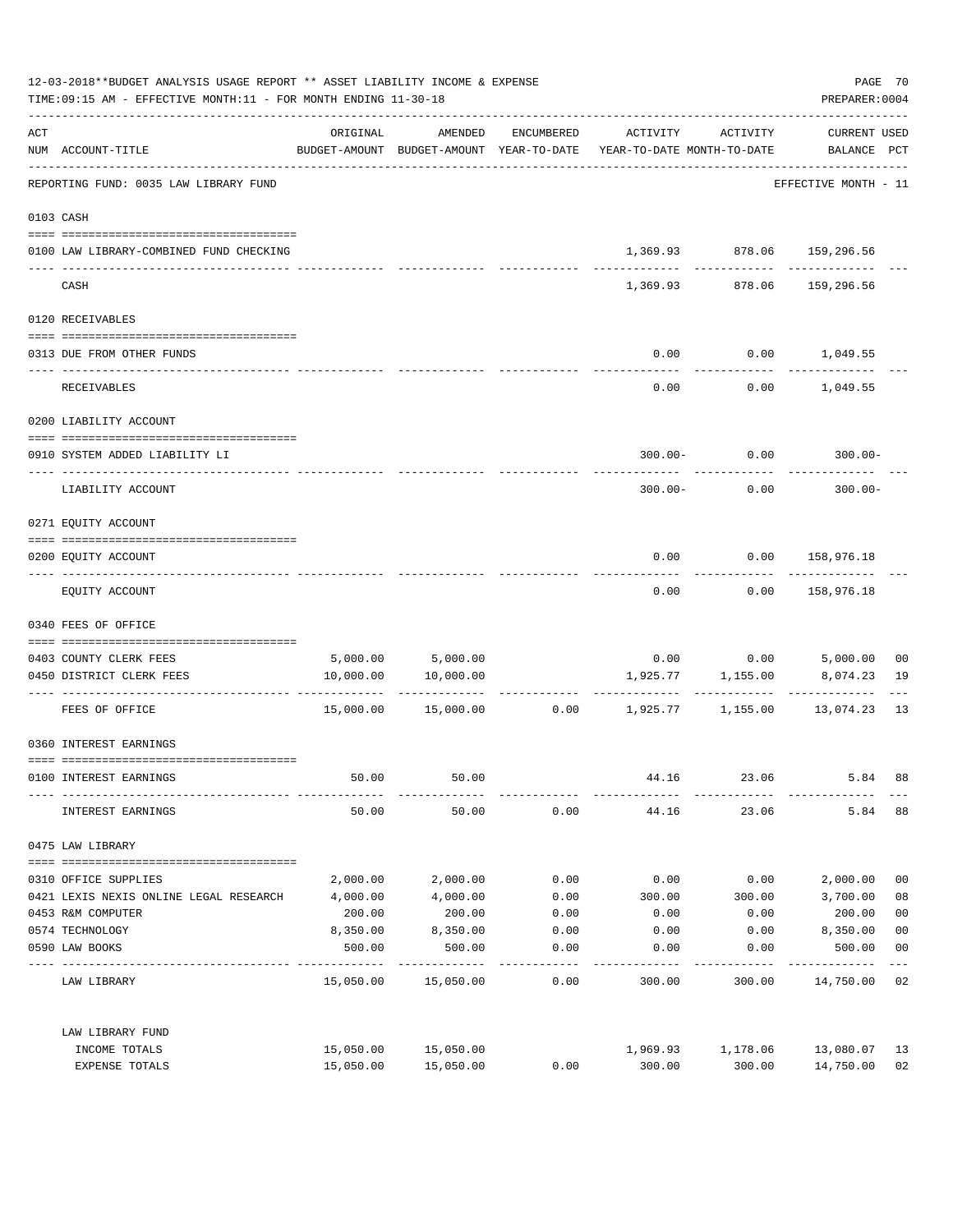| 12-03-2018**BUDGET ANALYSIS USAGE REPORT ** ASSET LIABILITY INCOME & EXPENSE<br>TIME: 09:15 AM - EFFECTIVE MONTH: 11 - FOR MONTH ENDING 11-30-18 |                                                             |                                                      |                          |              |                                        |                                      | PREPARER: 0004                     | PAGE 71        |
|--------------------------------------------------------------------------------------------------------------------------------------------------|-------------------------------------------------------------|------------------------------------------------------|--------------------------|--------------|----------------------------------------|--------------------------------------|------------------------------------|----------------|
| $\mathop{\rm ACT}$                                                                                                                               | NUM ACCOUNT-TITLE                                           | ORIGINAL<br>BUDGET-AMOUNT BUDGET-AMOUNT YEAR-TO-DATE | AMENDED                  | ENCUMBERED   | ACTIVITY<br>YEAR-TO-DATE MONTH-TO-DATE | ACTIVITY                             | <b>CURRENT USED</b><br>BALANCE PCT |                |
|                                                                                                                                                  | REPORTING FUND: 0036 D.A. FEE ACCOUNT FUND                  |                                                      |                          |              |                                        |                                      | EFFECTIVE MONTH - 11               |                |
|                                                                                                                                                  | 0100 PAYROLL                                                |                                                      |                          |              |                                        |                                      |                                    |                |
|                                                                                                                                                  | 0100 PAYROLL                                                |                                                      |                          |              |                                        | $0.00$ 0.00                          | 0.00                               |                |
| ---- ---                                                                                                                                         | PAYROLL                                                     |                                                      |                          |              | 0.00                                   | 0.00                                 | 0.00                               |                |
|                                                                                                                                                  | 0102 A/P CLEARING                                           |                                                      |                          |              |                                        |                                      |                                    |                |
|                                                                                                                                                  |                                                             |                                                      |                          |              |                                        |                                      |                                    |                |
|                                                                                                                                                  | 0100 A/P CLEARING                                           |                                                      |                          |              | 0.00                                   | 0.00                                 | 0.00                               |                |
|                                                                                                                                                  | A/P CLEARING                                                |                                                      |                          |              | 0.00                                   | 0.00                                 | 0.00                               |                |
|                                                                                                                                                  | 0103 CASH                                                   |                                                      |                          |              |                                        |                                      |                                    |                |
|                                                                                                                                                  |                                                             |                                                      |                          |              |                                        |                                      |                                    |                |
|                                                                                                                                                  | 0136 D. A. FEE CASH ACCT.<br>0236 D.A. FEE SEIZURE FUND     |                                                      |                          |              | 3,697.60-                              | 280.00 271.02 11,438.08<br>2,222.38- | 18,719.88                          |                |
|                                                                                                                                                  |                                                             |                                                      |                          |              |                                        |                                      |                                    |                |
|                                                                                                                                                  | CASH                                                        |                                                      |                          |              |                                        | $3,417.60 - 1,951.36 - 30,157.96$    |                                    |                |
|                                                                                                                                                  | 0200 LIABILITY ACCOUNT                                      |                                                      |                          |              |                                        |                                      |                                    |                |
|                                                                                                                                                  |                                                             |                                                      |                          |              |                                        |                                      |                                    |                |
|                                                                                                                                                  | 0150 ACCRUED SALARY PAYABLE<br>0155 ACCRUED FRINGE BENEFITS |                                                      |                          |              | 0.00<br>0.00                           | 0.00<br>0.00                         | 0.00<br>0.01                       |                |
|                                                                                                                                                  | 0910 SYSTEM ADDED LIABILITY LINE-ITEM                       |                                                      |                          |              | 0.00                                   | 0.00                                 | 0.00                               |                |
|                                                                                                                                                  |                                                             |                                                      |                          |              |                                        |                                      |                                    |                |
|                                                                                                                                                  | LIABILITY ACCOUNT                                           |                                                      |                          |              | 0.00                                   | 0.00                                 | 0.01                               |                |
|                                                                                                                                                  | 0271 EQUITY ACCOUNT                                         |                                                      |                          |              |                                        |                                      |                                    |                |
|                                                                                                                                                  | 0200 EQUITY ACCOUNT                                         |                                                      |                          |              | 0.00                                   | 0.00                                 | 33,575.55                          |                |
|                                                                                                                                                  | EQUITY ACCOUNT                                              |                                                      |                          |              | 0.00                                   | 0.00                                 | 33,575.55                          |                |
|                                                                                                                                                  | 0300 CASH                                                   |                                                      |                          |              |                                        |                                      |                                    |                |
|                                                                                                                                                  | 0136 BEGINNING CASH BALANCE-D.A.FEE                         |                                                      | 0.00 1,000.00            |              |                                        | 0.00                                 | 0.00 1,000.00                      | 0 <sub>0</sub> |
|                                                                                                                                                  | 0236 BEGINNING CASH BALANCE-SEIZURE                         | 0.00                                                 | 17,437.62                |              | 0.00                                   |                                      | $0.00$ 17,437.62 00                |                |
|                                                                                                                                                  | CASH                                                        | 0.00                                                 | -----------<br>18,437.62 | 0.00         | -------------<br>0.00                  | ----------<br>0.00                   | . <u>.</u><br>18,437.62 00         |                |
|                                                                                                                                                  | 0340 FEES OF OFFICE                                         |                                                      |                          |              |                                        |                                      |                                    |                |
|                                                                                                                                                  |                                                             |                                                      |                          |              |                                        |                                      |                                    |                |
|                                                                                                                                                  | 0475 DISTRICT ATTORNEY FEES                                 |                                                      | 2,000.00 2,000.00        | . <u>.</u> . |                                        | 295.73 165.00 1,704.27 15            |                                    |                |
|                                                                                                                                                  | FEES OF OFFICE                                              |                                                      | 2,000.00 2,000.00        | 0.00         |                                        | 295.73 165.00 1,704.27 15            |                                    |                |
|                                                                                                                                                  | 0352 OTHER FORFEITURES                                      |                                                      |                          |              |                                        |                                      |                                    |                |
|                                                                                                                                                  | 0200 CONTRABAND FORFEITURE                                  | 0.00                                                 | 0.00                     |              | 0.00                                   | 0.00                                 | 0.00                               |                |
|                                                                                                                                                  | 0300 D.A. SEIZURE FUND                                      | 0.00                                                 | 0.00                     |              | 0.00                                   | 0.00                                 | 0.00                               |                |
|                                                                                                                                                  | OTHER FORFEITURES                                           | 0.00                                                 | -----<br>0.00            | 0.00         | 0.00                                   | 0.00                                 | 0.00                               |                |

0360 INTEREST EARNINGS

==== ===================================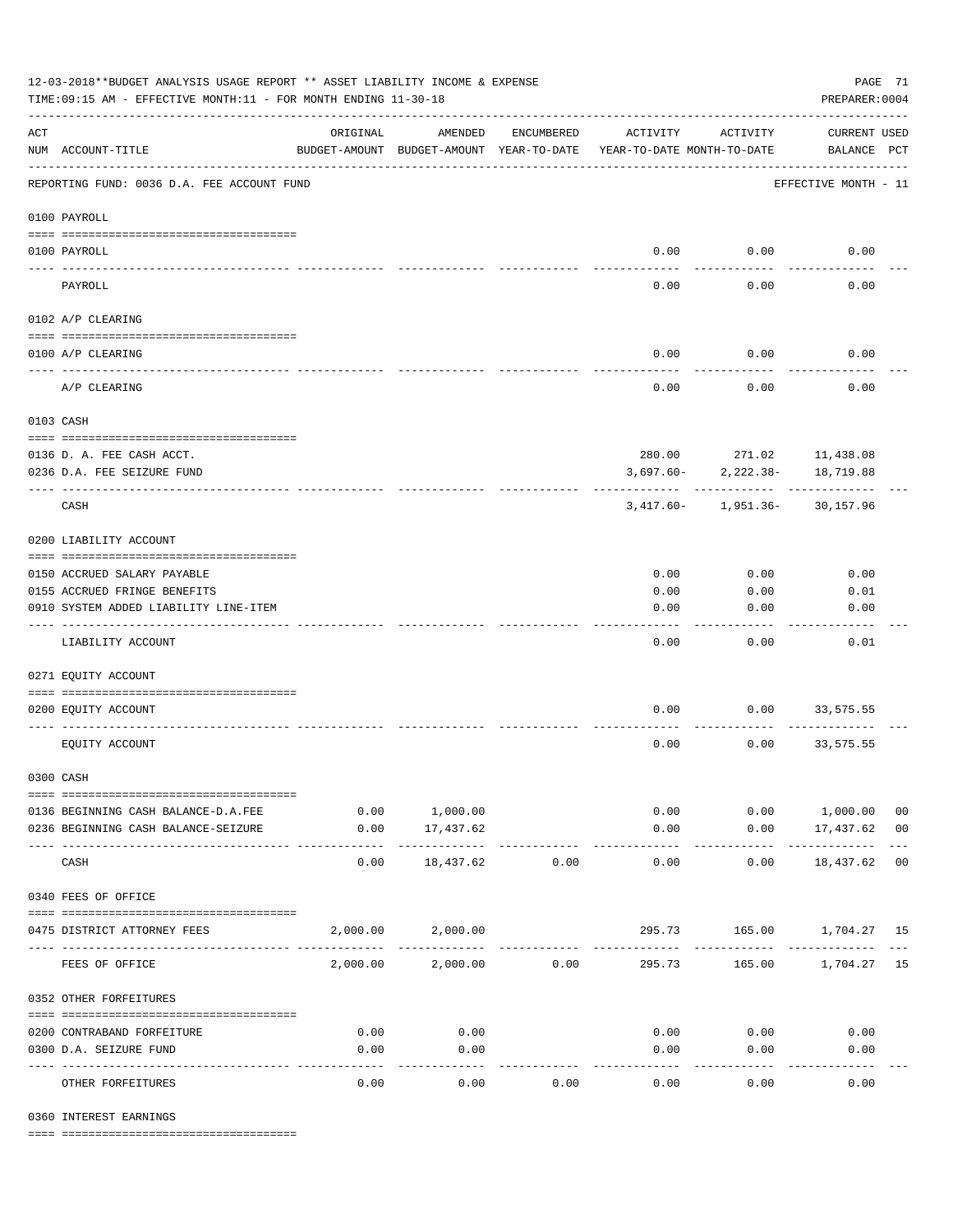# 12-03-2018\*\*BUDGET ANALYSIS USAGE REPORT \*\* ASSET LIABILITY INCOME & EXPENSE PAGE 72

TIME:09:15 AM - EFFECTIVE MONTH:11 - FOR MONTH ENDING 11-30-18 PREPARER:0004

| ACT |                                                   | ORIGINAL     | AMENDED                                  | ENCUMBERED     | ACTIVITY                   | ACTIVITY                       | <b>CURRENT USED</b>  |    |
|-----|---------------------------------------------------|--------------|------------------------------------------|----------------|----------------------------|--------------------------------|----------------------|----|
|     | NUM ACCOUNT-TITLE                                 |              | BUDGET-AMOUNT BUDGET-AMOUNT YEAR-TO-DATE |                | YEAR-TO-DATE MONTH-TO-DATE |                                | BALANCE PCT          |    |
|     | REPORTING FUND: 0036 D.A. FEE ACCOUNT FUND        |              |                                          |                |                            |                                | EFFECTIVE MONTH - 11 |    |
|     | 0100 INTEREST EARNINGS-D.A. FEE                   | 0.00         | 0.00                                     |                | 1.87                       | 1.02                           | $1.87+$              |    |
|     | 0236 INTEREST EARNINGS-SEIZURE FUND               | 0.00         | 0.00                                     |                | 3.65                       | 1.93                           | $3.65+$              |    |
|     | INTEREST EARNINGS                                 | 0.00         | 0.00                                     | 0.00           | 5.52                       | 2.95                           | $5.52+$              |    |
|     | 0370 MISCELLANEOUS                                |              |                                          |                |                            |                                |                      |    |
|     |                                                   |              |                                          |                |                            |                                |                      |    |
|     | 0130 REFUNDS & MISCELLANEOUS                      | 0.00         | 0.00                                     |                |                            | 263.20 175.20 263.20+          |                      |    |
|     | 0319 RESTITUTION                                  | 0.00         | 0.00                                     |                | 0.00                       | 0.00                           | 0.00                 |    |
|     | MISCELLANEOUS                                     | 0.00         | 0.00                                     | 0.00           | 263.20                     | 175.20                         | $263.20+$            |    |
|     | 0475 DISTRICT ATTORNEY DEPT                       |              |                                          |                |                            |                                |                      |    |
|     |                                                   |              |                                          |                |                            |                                |                      |    |
|     | 0107 SALARY SUPPLEMENT                            | 2,000.00     | 0.00                                     | 0.00           | 0.00                       | 0.00                           | 0.00                 |    |
|     | 0201 SOCIAL SECURITY TAXES<br>0203 RETIREMENT     | 0.00         | 0.00<br>0.00                             | 0.00<br>0.00   | 0.00                       | 0.00<br>0.00                   | 0.00<br>0.00         |    |
|     | 0204 WORKERS COMPENSATION                         | 0.00<br>0.00 | 0.00                                     | 0.00           | 0.00<br>0.00               | 0.00                           | 0.00                 |    |
|     | 0205 MEDICARE TAX                                 | 0.00         | 0.00                                     | 0.00           | 0.00                       | 0.00                           | 0.00                 |    |
|     | 0310 OFFICE SUPPLIES                              | 0.00         | 0.00                                     | 0.00           | 0.00                       | 0.00                           | 0.00                 |    |
|     | 0321 CONTINUING EDUCATION                         | 0.00         | 0.00                                     | 0.00           | 0.00                       | 0.00                           | 0.00                 |    |
|     | 0353 COMPUTER EXPENSE                             | 0.00         | 0.00                                     | 0.00           | 0.00                       | 0.00                           | 0.00                 |    |
|     | 0421 INVESTIGATOR/HOT CK. ONLINE                  | 0.00         | 0.00                                     | 0.00           | 0.00                       | 0.00                           | 0.00                 |    |
|     | 0490 MISCELLANEOUS                                | 0.00         | 1,000.00                                 | 0.00           | 280.80                     | 70.20                          | 719.20               | 28 |
|     | 0499 BANK SERVICE FEES                            | 0.00         | 0.00                                     | 0.00           | 0.00                       | 0.00                           | 0.00                 |    |
|     | 0572 OFFICE EQUIPMENT                             | 0.00         | 0.00                                     | 0.00           | 0.00                       | 0.00                           | 0.00                 |    |
|     | 0574 COMPUTER EQUIPMENT                           | 0.00         | 0.00                                     | 0.00           | 0.00                       | 0.00                           | 0.00                 |    |
|     | DISTRICT ATTORNEY DEPT                            | 2,000.00     | 1,000.00                                 | 0.00           | 280.80                     | 70.20                          | 719.20               | 28 |
|     | 0477 D.A. SEIZURE                                 |              |                                          |                |                            |                                |                      |    |
|     | 0107 SALARY SUPPLEMENT                            | 0.00         | 16,308.24                                | 0.00           | 3,136.20                   |                                |                      | 19 |
|     | 0201 SOCIAL SECURITY TAXES                        | 0.00         | 1,011.14                                 | 0.00           | 165.65                     | 102.27                         | 845.49               | 16 |
|     | 0203 RETIREMENT                                   | 0.00         | 1,875.64                                 | 0.00           | 360.66                     | 216.40                         | 1,514.98             | 19 |
|     | 0204 WORKERS COMPENSATION                         | 0.00         | 6.00                                     | 0.00           | 0.00                       | 0.00                           | 6.00                 | 00 |
|     | 0205 MEDICARE TAX                                 | 0.00         | 236.60                                   | 0.00           | 38.74                      | 23.92                          | 197.86               | 16 |
|     | 0310 OFFICE SUPPLIES                              | 0.00         | 0.00                                     | 0.00           | 0.00                       | 0.00                           | 0.00                 |    |
|     | 0321 TRAINING                                     | 0.00         | 0.00                                     | 0.00           | 0.00                       | 0.00                           | 0.00                 |    |
|     | 0470 CIVIL PROCESS                                | 0.00         | 0.00                                     | 0.00           | 0.00                       | 0.00                           | 0.00                 |    |
|     | 0480 TOWING                                       | 0.00         | 0.00                                     | 0.00           | 0.00                       | 0.00                           | 0.00                 |    |
|     | 0490 MISCELLANEOUS                                | 0.00         | 0.00                                     | 0.00           | 0.00                       | 0.00                           | 0.00                 |    |
|     | 0499 BANK SERVICE FEES                            | 0.00         | 0.00                                     | 0.00           | 0.00                       | 0.00                           | 0.00                 |    |
|     | 0572 OFFICE EQUIPMENT                             | 0.00         | 0.00                                     | 0.00           | 0.00                       | 0.00                           | 0.00                 |    |
|     | 0574 COMPUTER EQUIPMENT                           | 0.00         | 0.00                                     | 0.00           | 0.00                       | 0.00                           | 0.00                 |    |
|     | D.A. SEIZURE                                      | 0.00         |                                          | 19,437.62 0.00 |                            | 3,701.25 2,224.31 15,736.37 19 |                      |    |
|     | 0999 ACCOUNTS PAYABLE                             |              |                                          |                |                            |                                |                      |    |
|     |                                                   |              |                                          |                |                            |                                |                      |    |
|     | 0100 A/P CLEARING ACCOUNT<br>---- --------------- |              |                                          |                | 0.00                       | 0.00<br>.                      | 0.00                 |    |
|     | ACCOUNTS PAYABLE                                  |              |                                          |                | 0.00                       | 0.00                           | 0.00                 |    |

D.A. FEE ACCOUNT FUND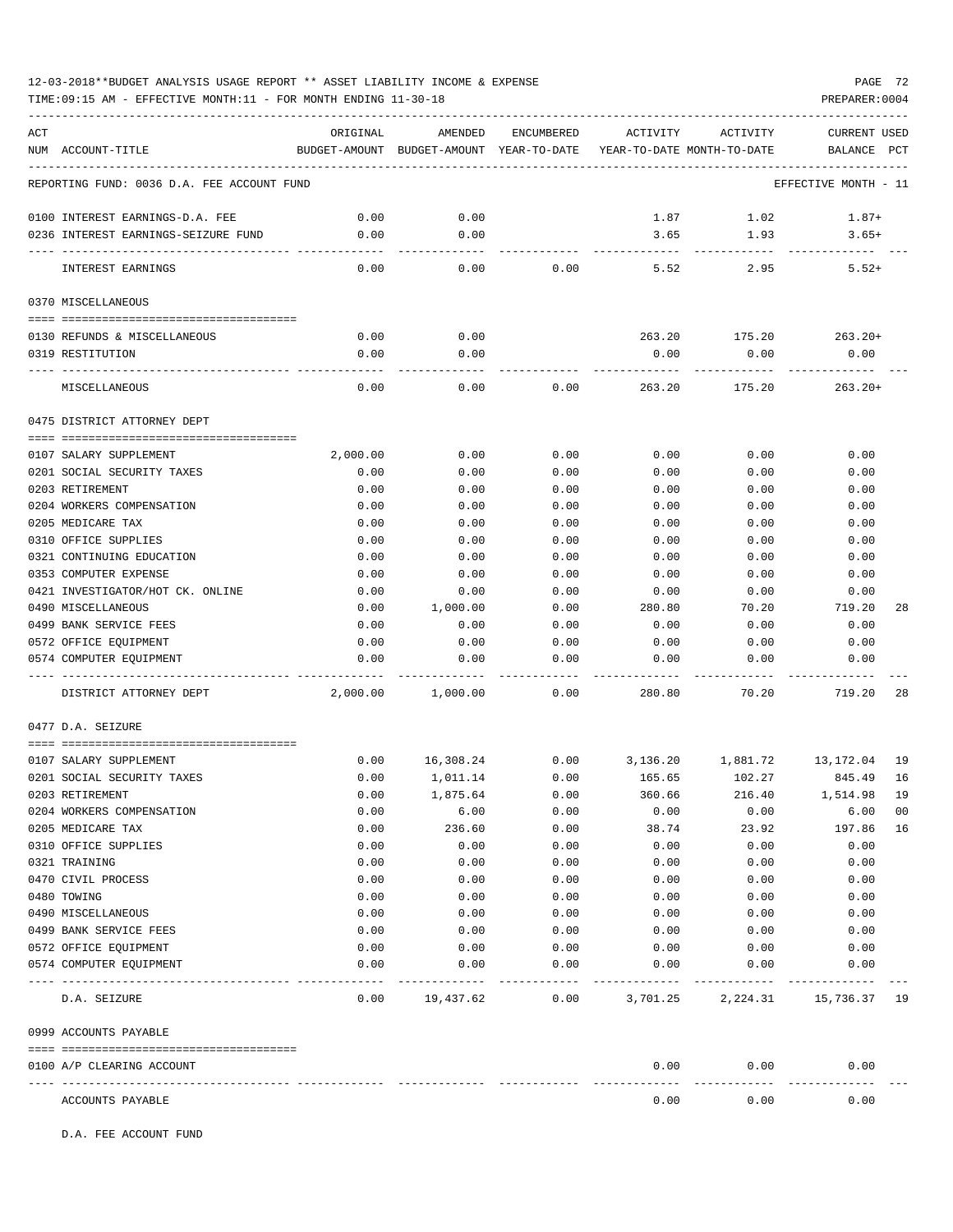| PAGE 73<br>12-03-2018**BUDGET ANALYSIS USAGE REPORT ** ASSET LIABILITY INCOME & EXPENSE |                                                                                                                                                                                                                                     |               |                   |          |          |           |            |  |  |  |
|-----------------------------------------------------------------------------------------|-------------------------------------------------------------------------------------------------------------------------------------------------------------------------------------------------------------------------------------|---------------|-------------------|----------|----------|-----------|------------|--|--|--|
|                                                                                         |                                                                                                                                                                                                                                     |               |                   |          |          |           |            |  |  |  |
| ACT                                                                                     | ORIGINAL                                                                                                                                                                                                                            | AMENDED       | <b>ENCUMBERED</b> | ACTIVITY | ACTIVITY |           |            |  |  |  |
| NUM ACCOUNT-TITLE                                                                       | BUDGET-AMOUNT                                                                                                                                                                                                                       | BUDGET-AMOUNT | YEAR-TO-DATE      |          |          | BALANCE   | <b>PCT</b> |  |  |  |
| REPORTING FUND: 0036 D.A. FEE ACCOUNT FUND                                              |                                                                                                                                                                                                                                     |               |                   |          |          |           |            |  |  |  |
| INCOME TOTALS                                                                           | 2,000.00                                                                                                                                                                                                                            | 20,437.62     |                   | 564.45   | 343.15   | 19,873.17 | 03         |  |  |  |
| <b>EXPENSE TOTALS</b>                                                                   | TIME:09:15 AM - EFFECTIVE MONTH:11 - FOR MONTH ENDING 11-30-18<br>PREPARER: 0004<br>CURRENT USED<br>YEAR-TO-DATE MONTH-TO-DATE<br>EFFECTIVE MONTH - 11<br>3,982.05<br>2,000.00<br>20,437.62<br>2,294.51<br>19<br>0.00<br>16, 455.57 |               |                   |          |          |           |            |  |  |  |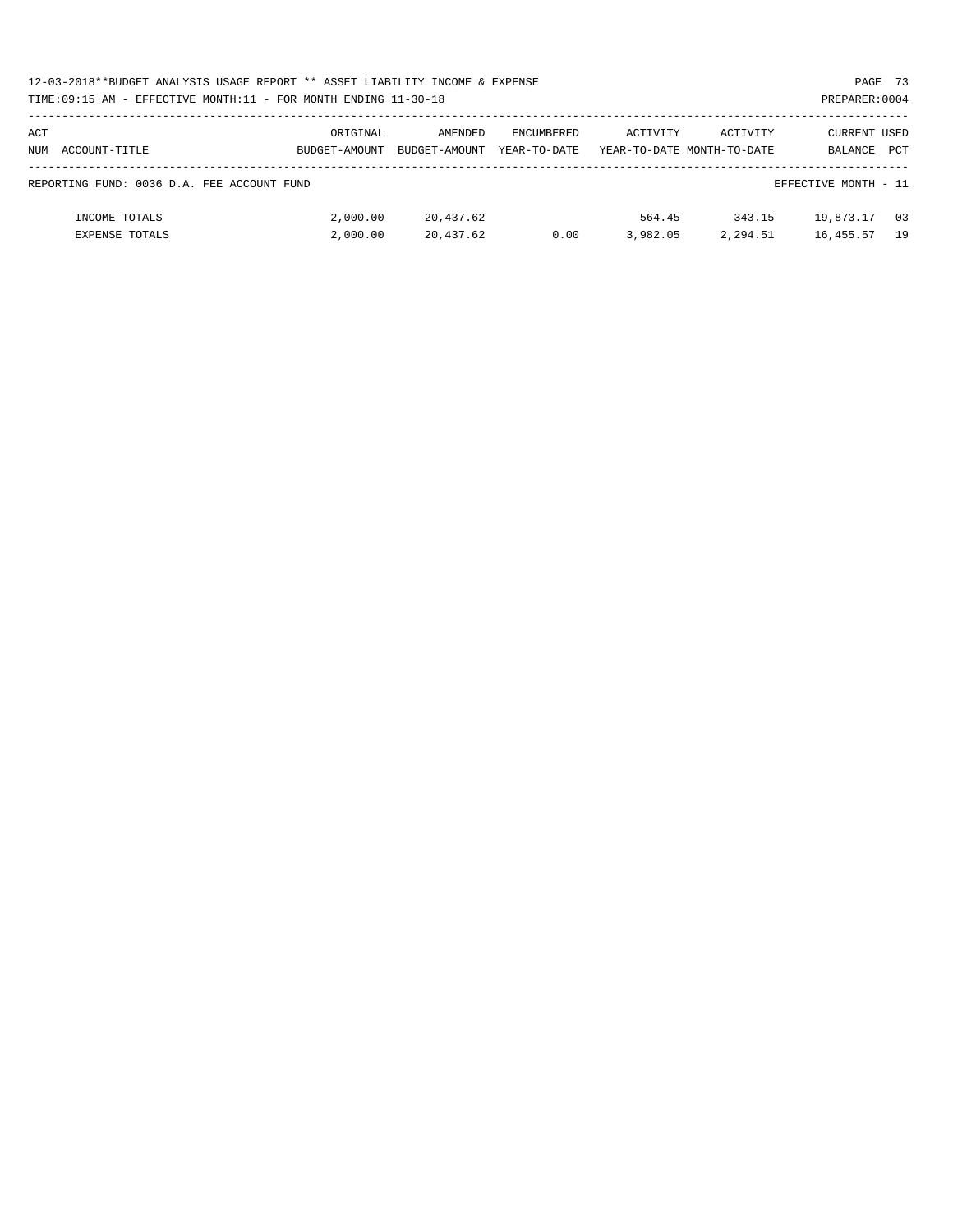|          | 12-03-2018**BUDGET ANALYSIS USAGE REPORT ** ASSET LIABILITY INCOME & EXPENSE<br>PAGE 74<br>TIME: 09:15 AM - EFFECTIVE MONTH: 11 - FOR MONTH ENDING 11-30-18<br>PREPARER: 0004 |          |                                          |                   |                 |                            |                      |  |  |  |
|----------|-------------------------------------------------------------------------------------------------------------------------------------------------------------------------------|----------|------------------------------------------|-------------------|-----------------|----------------------------|----------------------|--|--|--|
| ACT      |                                                                                                                                                                               | ORIGINAL | AMENDED                                  | <b>ENCUMBERED</b> | <b>ACTIVITY</b> | ACTIVITY                   | CURRENT USED         |  |  |  |
|          | NUM ACCOUNT-TITLE                                                                                                                                                             |          | BUDGET-AMOUNT BUDGET-AMOUNT YEAR-TO-DATE |                   |                 | YEAR-TO-DATE MONTH-TO-DATE | BALANCE PCT          |  |  |  |
|          | REPORTING FUND: 0037 CONTRABAND SEIZURE                                                                                                                                       |          |                                          |                   |                 |                            | EFFECTIVE MONTH - 11 |  |  |  |
|          | 0103 CONTRABAND SEIZURE                                                                                                                                                       |          |                                          |                   |                 |                            |                      |  |  |  |
|          | 0137 CASH-CONTRABAND SEIZURE                                                                                                                                                  |          |                                          |                   | 1,095.52        | 0.30                       | 6,706.82             |  |  |  |
|          | CONTRABAND SEIZURE                                                                                                                                                            |          |                                          |                   | 1,095.52        | 0.30                       | 6,706.82             |  |  |  |
|          | 0200 LIABILITY ACCOUNT                                                                                                                                                        |          |                                          |                   |                 |                            |                      |  |  |  |
|          | 0910 SYSTEM ADDED LIABILITY LINE-ITEM                                                                                                                                         |          |                                          |                   | 0.00            | 0.00                       | 0.00                 |  |  |  |
|          | LIABILITY ACCOUNT                                                                                                                                                             |          |                                          |                   | 0.00            | 0.00                       | 0.00                 |  |  |  |
|          | 0207 DUE TO                                                                                                                                                                   |          |                                          |                   |                 |                            |                      |  |  |  |
| ---- --- | 0099 HELD IN TRUST                                                                                                                                                            |          |                                          |                   | 1,095.00        | 0.00                       | 4,304.46             |  |  |  |
|          | DUE TO                                                                                                                                                                        |          |                                          |                   | 1,095.00        | 0.00                       | 4,304.46             |  |  |  |
|          | 0271 EQUITY ACCOUNT                                                                                                                                                           |          |                                          |                   |                 |                            |                      |  |  |  |
|          | 0200 EQUITY ACCOUNT                                                                                                                                                           |          |                                          |                   | 0.00            | 0.00                       | 2,401.84             |  |  |  |
|          | EQUITY ACCOUNT                                                                                                                                                                |          |                                          |                   | 0.00            | 0.00                       | 2,401.84             |  |  |  |
|          | 0360 INTEREST EARNINGS                                                                                                                                                        |          |                                          |                   |                 |                            |                      |  |  |  |
|          | 0100 INTEREST EARNINGS                                                                                                                                                        | 0.00     | 0.00                                     |                   | 0.52            | 0.30                       | $0.52+$              |  |  |  |
|          | INTEREST EARNINGS                                                                                                                                                             | 0.00     | 0.00                                     | 0.00              | 0.52            | 0.30                       | $0.52+$              |  |  |  |
|          | 0370 MISCELLANEOUS                                                                                                                                                            |          |                                          |                   |                 |                            |                      |  |  |  |
|          | 0130 REFUNDS & MISCELLANEOUS                                                                                                                                                  | 0.00     | 0.00                                     |                   | 0.00            | 0.00                       | 0.00                 |  |  |  |
|          | MISCELLANEOUS                                                                                                                                                                 | 0.00     | 0.00                                     | 0.00              | 0.00            | 0.00                       | 0.00                 |  |  |  |
|          | CONTRABAND SEIZURE<br>INCOME TOTALS                                                                                                                                           | 0.00     | 0.00                                     |                   | 0.52            | 0.30                       | $0.52+$              |  |  |  |
|          | EXPENSE TOTALS                                                                                                                                                                | 0.00     | 0.00                                     | 0.00              | 0.00            | 0.00                       | 0.00                 |  |  |  |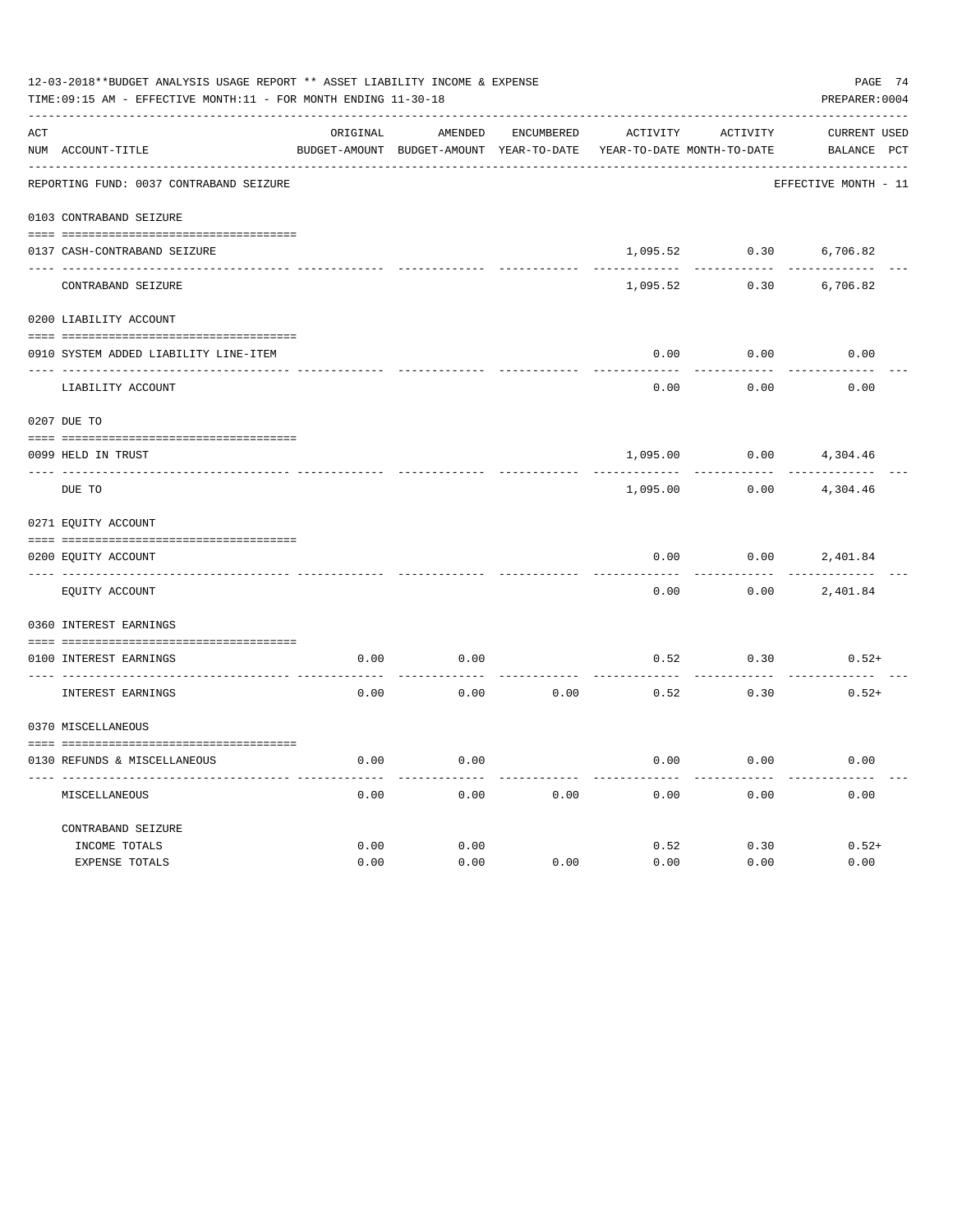|     | 12-03-2018**BUDGET ANALYSIS USAGE REPORT ** ASSET LIABILITY INCOME & EXPENSE<br>TIME: 09:15 AM - EFFECTIVE MONTH: 11 - FOR MONTH ENDING 11-30-18 |          |                                                     |            |                                        |                       | PAGE 75<br>PREPARER: 0004   |
|-----|--------------------------------------------------------------------------------------------------------------------------------------------------|----------|-----------------------------------------------------|------------|----------------------------------------|-----------------------|-----------------------------|
| ACT | NUM ACCOUNT-TITLE                                                                                                                                | ORIGINAL | AMENDED<br>BUDGET-AMOUNT BUDGET-AMOUNT YEAR-TO-DATE | ENCUMBERED | ACTIVITY<br>YEAR-TO-DATE MONTH-TO-DATE | ACTIVITY              | CURRENT USED<br>BALANCE PCT |
|     | REPORTING FUND: 0038 IHC CO-OP GIN                                                                                                               |          |                                                     |            |                                        |                       | EFFECTIVE MONTH - 11        |
|     | 0102 A/P CLEARING                                                                                                                                |          |                                                     |            |                                        |                       |                             |
|     |                                                                                                                                                  |          |                                                     |            |                                        |                       |                             |
|     | 0100 A/P CLEARING                                                                                                                                |          |                                                     |            |                                        | $0.00$ $0.00$         | 0.00                        |
|     | A/P CLEARING                                                                                                                                     |          |                                                     |            | 0.00                                   | 0.00                  | 0.00                        |
|     | 0103 IHC CO-OP GIN CASH                                                                                                                          |          |                                                     |            |                                        |                       |                             |
|     | 0100 IHC CO-OP GIN-COMBINED FUND CKING                                                                                                           |          |                                                     |            |                                        | $30.08 - 0.09$ 519.56 |                             |
|     | 0175 IHC CO-OP GIN TEXPOOL                                                                                                                       |          |                                                     |            | 94.59                                  | 33.86                 | 18,639.60                   |
|     | IHC CO-OP GIN CASH                                                                                                                               |          |                                                     |            | 64.51                                  |                       | 33.95 19,159.16             |
|     | 0200 SYSTEM ADDED LIABILITY DEPARTMENT                                                                                                           |          |                                                     |            |                                        |                       |                             |
|     | 0900 SYSTEM ADDED LIABILITY LINE-ITEM                                                                                                            |          |                                                     |            | 0.00                                   | 0.00                  | 0.00                        |
|     | SYSTEM ADDED LIABILITY DEPARTMENT                                                                                                                |          |                                                     |            | 0.00                                   | 0.00                  | 0.00                        |
|     | 0271 EQUITY ACCOUNT                                                                                                                              |          |                                                     |            |                                        |                       |                             |
|     | 0200 EQUITY ACCOUNT                                                                                                                              |          |                                                     |            | 0.00                                   |                       | $0.00$ 19,094.65            |
|     | ---- -------------------------------<br>EQUITY ACCOUNT                                                                                           |          |                                                     |            | -----<br>0.00                          | ---------             | $0.00$ 19,094.65            |
|     | 0360 INTEREST EARNINGS                                                                                                                           |          |                                                     |            |                                        |                       |                             |
|     | 0100 INTEREST EARNINGS                                                                                                                           | 0.00     | 0.00                                                |            |                                        |                       | $64.51$ $33.95$ $64.51+$    |
|     | INTEREST EARNINGS                                                                                                                                | 0.00     | 0.00                                                |            | $0.00$ 64.51 33.95                     | .                     | $64.51+$                    |
|     | 0645 CO-OP FUND                                                                                                                                  |          |                                                     |            |                                        |                       |                             |
|     | 0412 PRESCRIPTIONS                                                                                                                               | 0.00     | 0.00                                                | 0.00       | 0.00                                   | 0.00                  | 0.00                        |
|     | CO-OP FUND                                                                                                                                       | 0.00     | 0.00                                                | 0.00       | 0.00                                   | 0.00                  | 0.00                        |
|     | IHC CO-OP GIN                                                                                                                                    |          |                                                     |            |                                        |                       |                             |
|     | INCOME TOTALS                                                                                                                                    | 0.00     | 0.00                                                |            | 64.51                                  | 33.95                 | $64.51+$                    |
|     | EXPENSE TOTALS                                                                                                                                   | 0.00     | 0.00                                                | 0.00       | 0.00                                   | 0.00                  | 0.00                        |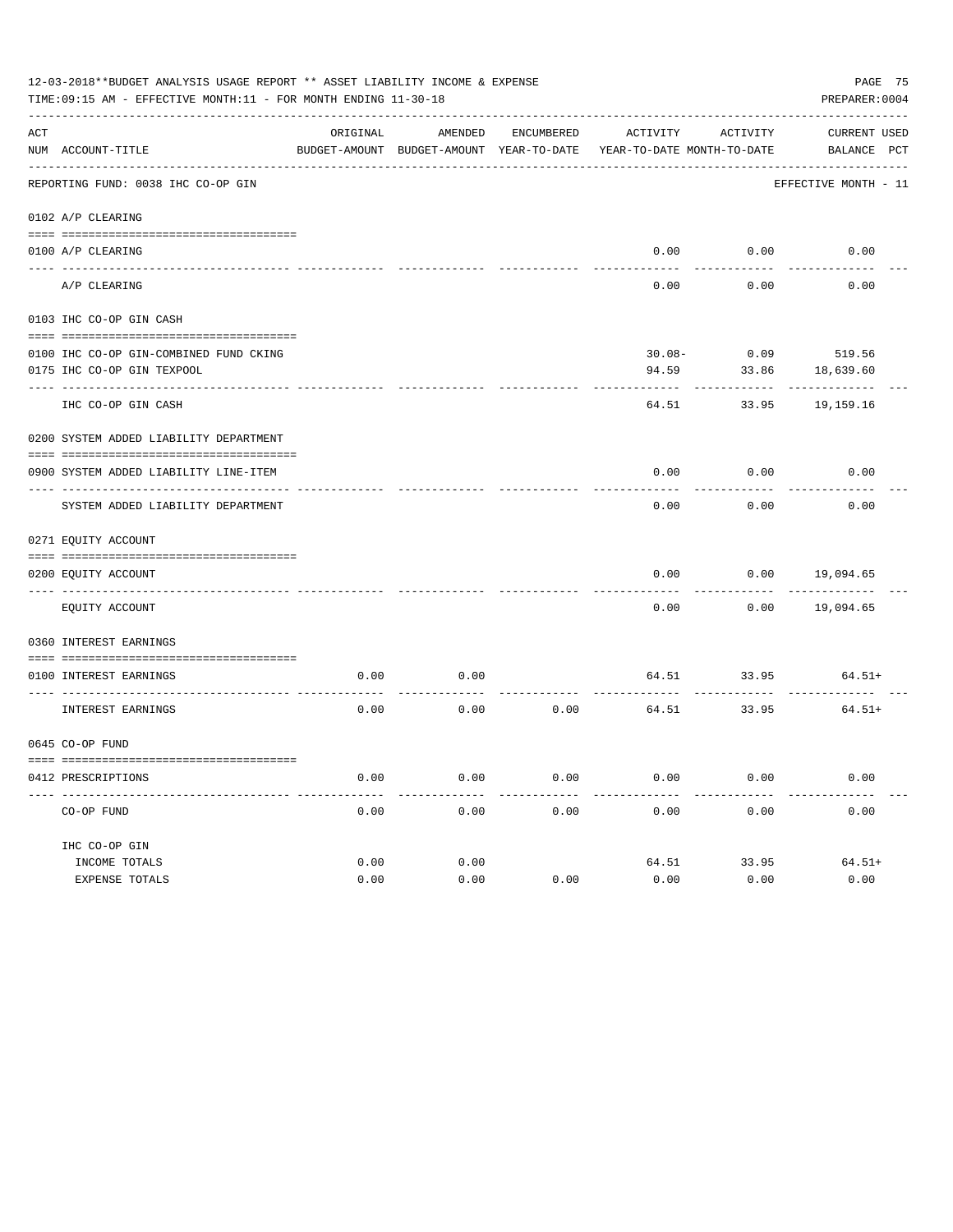|     | 12-03-2018**BUDGET ANALYSIS USAGE REPORT ** ASSET LIABILITY INCOME & EXPENSE<br>PAGE 76<br>TIME: 09:15 AM - EFFECTIVE MONTH: 11 - FOR MONTH ENDING 11-30-18<br>PREPARER: 0004 |                                                      |              |              |              |                                        |                                    |  |  |  |
|-----|-------------------------------------------------------------------------------------------------------------------------------------------------------------------------------|------------------------------------------------------|--------------|--------------|--------------|----------------------------------------|------------------------------------|--|--|--|
| ACT | NUM ACCOUNT-TITLE<br>--------------------------------------                                                                                                                   | ORIGINAL<br>BUDGET-AMOUNT BUDGET-AMOUNT YEAR-TO-DATE | AMENDED      | ENCUMBERED   | ACTIVITY     | ACTIVITY<br>YEAR-TO-DATE MONTH-TO-DATE | <b>CURRENT USED</b><br>BALANCE PCT |  |  |  |
|     | REPORTING FUND: 0039 IHC B.R. COOPER                                                                                                                                          |                                                      |              |              |              |                                        | EFFECTIVE MONTH - 11               |  |  |  |
|     | 0102 A/P CLEARING                                                                                                                                                             |                                                      |              |              |              |                                        |                                    |  |  |  |
|     | 0100 A/P CLEARING                                                                                                                                                             |                                                      |              |              |              | $0.00$ $0.00$                          | 0.00                               |  |  |  |
|     | ---- ---------<br>A/P CLEARING                                                                                                                                                |                                                      |              |              | 0.00         | 0.00                                   | 0.00                               |  |  |  |
|     | 0103 IHC B.R. COOPER CASH                                                                                                                                                     |                                                      |              |              |              |                                        |                                    |  |  |  |
|     |                                                                                                                                                                               |                                                      |              |              |              |                                        |                                    |  |  |  |
|     | 0100 IHC B.R. COOPER-COMB.FUND CHECKING                                                                                                                                       |                                                      |              |              |              | $6.44-1.90$ 13, 159.22                 |                                    |  |  |  |
|     | 0175 B.R. COOPER-TEXPOOL                                                                                                                                                      |                                                      |              |              |              | 31.56 11.32<br>---------               | 6,213.70<br>-----------            |  |  |  |
|     | IHC B.R. COOPER CASH                                                                                                                                                          |                                                      |              |              | 25.12        |                                        | 13.22 19,372.92                    |  |  |  |
|     | 0200 SYSTEM ADDED LIABILITY DEPARTMENT                                                                                                                                        |                                                      |              |              |              |                                        |                                    |  |  |  |
|     |                                                                                                                                                                               |                                                      |              |              |              |                                        |                                    |  |  |  |
|     | 0900 SYSTEM ADDED LIABILITY LINE-ITEM                                                                                                                                         |                                                      |              |              | 0.00         | 0.00                                   | 0.00                               |  |  |  |
|     | SYSTEM ADDED LIABILITY DEPARTMENT                                                                                                                                             |                                                      |              |              | 0.00         | 0.00                                   | 0.00                               |  |  |  |
|     | 0271 EQUITY ACCOUNT                                                                                                                                                           |                                                      |              |              |              |                                        |                                    |  |  |  |
|     |                                                                                                                                                                               |                                                      |              |              |              |                                        |                                    |  |  |  |
|     | 0200 EQUITY ACCOUNT                                                                                                                                                           |                                                      |              |              | 0.00         |                                        | $0.00$ 19,347.80                   |  |  |  |
|     | EQUITY ACCOUNT                                                                                                                                                                |                                                      |              |              | 0.00         |                                        | $0.00$ 19,347.80                   |  |  |  |
|     | 0360 INTEREST EARNINGS                                                                                                                                                        |                                                      |              |              |              |                                        |                                    |  |  |  |
|     | 0100 INTEREST EARNINGS                                                                                                                                                        | 0.00                                                 | 0.00         |              | 25.12        | 13.22                                  | $25.12+$                           |  |  |  |
|     | INTEREST EARNINGS                                                                                                                                                             | 0.00                                                 | 0.00         | 0.00         | 25.12        | 13.22                                  | $25.12+$                           |  |  |  |
|     | 0370 MISCELLANEOUS INCOME                                                                                                                                                     |                                                      |              |              |              |                                        |                                    |  |  |  |
|     |                                                                                                                                                                               |                                                      |              |              |              |                                        |                                    |  |  |  |
|     | 0150 BONNIE RUTH COOPER TRUST                                                                                                                                                 | 0.00                                                 | 0.00         |              | 0.00         | 0.00                                   | 0.00                               |  |  |  |
|     | MISCELLANEOUS INCOME                                                                                                                                                          | 0.00                                                 | 0.00         | 0.00         | 0.00         | 0.00                                   | 0.00                               |  |  |  |
|     | 0645 BONNIE RUTH COOPER                                                                                                                                                       |                                                      |              |              |              |                                        |                                    |  |  |  |
|     |                                                                                                                                                                               |                                                      |              |              |              |                                        |                                    |  |  |  |
|     | 0404 COBRA/INSURANCE<br>0410 CERT. REG. NURSE ANES.                                                                                                                           | 0.00<br>0.00                                         | 0.00<br>0.00 | 0.00<br>0.00 | 0.00         | 0.00                                   | 0.00<br>0.00                       |  |  |  |
|     | 0411 PHYSICIAN, NON-EMERGENCY                                                                                                                                                 | 0.00                                                 | 0.00         | 0.00         | 0.00<br>0.00 | 0.00<br>0.00                           | 0.00                               |  |  |  |
|     | 0412 PRESCRIPTIONS, DRUGS                                                                                                                                                     | 0.00                                                 | 0.00         | 0.00         | 0.00         | 0.00                                   | 0.00                               |  |  |  |
|     | 0413 HOSPITAL-INPATIENT                                                                                                                                                       | 0.00                                                 | 0.00         | 0.00         | 0.00         | 0.00                                   | 0.00                               |  |  |  |
|     | 0414 HOSPITAL, OUTPATIENT                                                                                                                                                     | 0.00                                                 | 0.00         | 0.00         | 0.00         | 0.00                                   | 0.00                               |  |  |  |
|     | 0415 LABORATORY/X-RAY                                                                                                                                                         | 0.00                                                 | 0.00         | 0.00         | 0.00         | 0.00                                   | 0.00                               |  |  |  |
|     | 0418 FED. QUALIFIED HEALTH CENTER                                                                                                                                             | 0.00                                                 | 0.00         | 0.00         | 0.00         | 0.00                                   | 0.00                               |  |  |  |
|     | 0422 AMBULATORY SURGICAL CENTER                                                                                                                                               | 0.00                                                 | 0.00         | 0.00         | 0.00         | 0.00                                   | 0.00                               |  |  |  |
|     | BONNIE RUTH COOPER                                                                                                                                                            | 0.00                                                 | 0.00         | 0.00         | 0.00         | 0.00                                   | 0.00                               |  |  |  |
|     | IHC B.R. COOPER                                                                                                                                                               |                                                      |              |              |              |                                        |                                    |  |  |  |
|     | INCOME TOTALS                                                                                                                                                                 | 0.00                                                 | 0.00         |              | 25.12        | 13.22                                  | $25.12+$                           |  |  |  |
|     | EXPENSE TOTALS                                                                                                                                                                | 0.00                                                 | 0.00         | 0.00         | 0.00         | 0.00                                   | 0.00                               |  |  |  |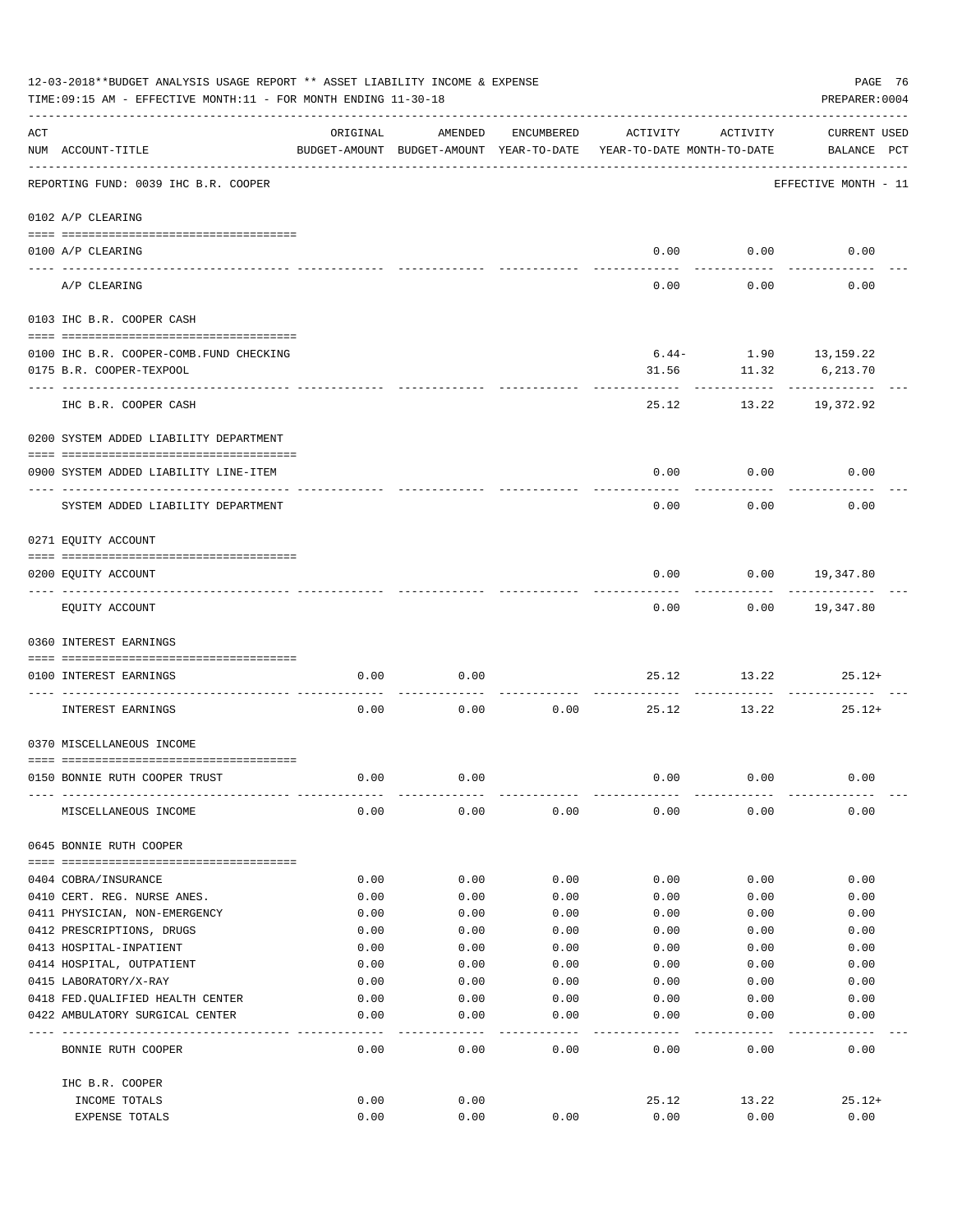|     | 12-03-2018**BUDGET ANALYSIS USAGE REPORT ** ASSET LIABILITY INCOME & EXPENSE<br>TIME:09:15 AM - EFFECTIVE MONTH:11 - FOR MONTH ENDING 11-30-18 |          |                   |            |                                                                     |                              | PREPARER: 0004              | PAGE 77        |
|-----|------------------------------------------------------------------------------------------------------------------------------------------------|----------|-------------------|------------|---------------------------------------------------------------------|------------------------------|-----------------------------|----------------|
| ACT | NUM ACCOUNT-TITLE                                                                                                                              | ORIGINAL | AMENDED           | ENCUMBERED | BUDGET-AMOUNT BUDGET-AMOUNT YEAR-TO-DATE YEAR-TO-DATE MONTH-TO-DATE | ACTIVITY ACTIVITY            | CURRENT USED<br>BALANCE PCT |                |
|     | REPORTING FUND: 0040 NAACHO                                                                                                                    |          |                   |            |                                                                     |                              | EFFECTIVE MONTH - 11        |                |
|     | 0103 CASH                                                                                                                                      |          |                   |            |                                                                     |                              |                             |                |
|     | 0100 NAACHO-COMBINED FUND CKING                                                                                                                |          |                   |            |                                                                     | $180.83 - 142.84 - 2,182.63$ |                             |                |
|     | CASH                                                                                                                                           |          |                   |            |                                                                     | $180.83 - 142.84 - 2,182.63$ | -----------                 |                |
|     | 0200 SYSTEM ADDED LIABILITY DEPARTMENT                                                                                                         |          |                   |            |                                                                     |                              |                             |                |
|     | 0910 SYSTEM ADDED LIABILITY LINE-ITEM                                                                                                          |          |                   |            | 0.00                                                                | 0.00                         | 0.00                        |                |
|     | SYSTEM ADDED LIABILITY DEPARTMENT                                                                                                              |          |                   |            | 0.00                                                                | 0.00                         | 0.00                        |                |
|     | 0271 EQUITY ACCOUNT                                                                                                                            |          |                   |            |                                                                     |                              |                             |                |
|     | 0200 EQUITY ACCOUNT                                                                                                                            |          |                   |            |                                                                     | $0.00$ $0.00$ $2,363.46$     |                             |                |
|     | EQUITY ACCOUNT                                                                                                                                 |          |                   |            | 0.00                                                                | 0.00                         | 2,363.46                    |                |
|     | 0300 CASH                                                                                                                                      |          |                   |            |                                                                     |                              |                             |                |
|     | 0110 UNENCUMBERED FUND BALANCE                                                                                                                 |          | 2,597.43 2,597.43 |            | 0.00                                                                | 0.00                         | 2,597.43 00                 |                |
|     | CASH                                                                                                                                           |          | 2,597.43 2,597.43 | 0.00       | 0.00                                                                |                              | $0.00$ 2,597.43             | 0 <sub>0</sub> |
|     | 0330 GRANT INCOME                                                                                                                              |          |                   |            |                                                                     |                              |                             |                |
|     | 0410 NAACHO GRANT INCOME                                                                                                                       | 0.00     | 0.00              |            | 0.00                                                                | 0.00                         | 0.00                        |                |
|     | GRANT INCOME                                                                                                                                   | 0.00     | 0.00              | 0.00       | 0.00                                                                | 0.00                         | 0.00                        |                |
|     | 0411 NACCHO                                                                                                                                    |          |                   |            |                                                                     |                              |                             |                |
|     | 0310 OFFICE SUPPLIES                                                                                                                           |          |                   |            | $600.00$ $600.00$ $0.00$ $180.83$ $142.84$ $419.17$                 |                              |                             | 30             |
|     | 0427 OUT OF COUNTY TRAVEL                                                                                                                      | 1,997.43 | 1,997.43          | 0.00       | 0.00                                                                | 0.00                         | 1,997.43 00                 |                |
|     | 0574 COMPUTER EQUIPMENT                                                                                                                        | 0.00     | 0.00              | 0.00       | 0.00                                                                | 0.00                         | 0.00                        |                |
|     | NACCHO                                                                                                                                         | 2,597.43 | 2,597.43          | 0.00       | 180.83                                                              | 142.84                       | 2,416.60 07                 |                |
|     | NAACHO                                                                                                                                         |          |                   |            |                                                                     |                              |                             |                |
|     | INCOME TOTALS                                                                                                                                  | 2,597.43 | 2,597.43          |            | 0.00                                                                | 0.00                         | 2,597.43                    | 0 <sub>0</sub> |
|     | EXPENSE TOTALS                                                                                                                                 | 2,597.43 | 2,597.43          | 0.00       | 180.83                                                              | 142.84                       | 2,416.60                    | 07             |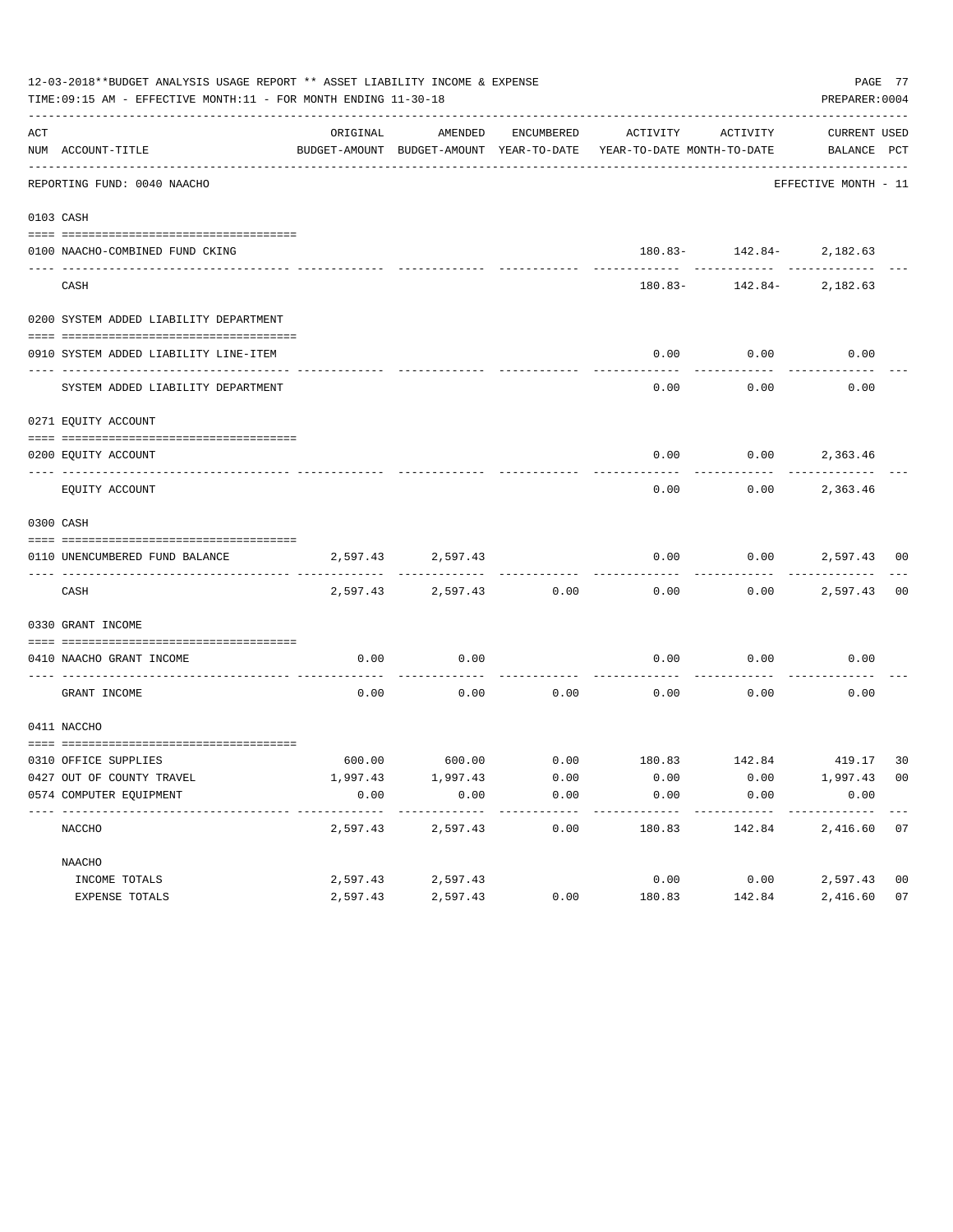| 12-03-2018**BUDGET ANALYSIS USAGE REPORT ** ASSET LIABILITY INCOME & EXPENSE<br>PAGE 78<br>TIME: 09:15 AM - EFFECTIVE MONTH: 11 - FOR MONTH ENDING 11-30-18<br>PREPARER: 0004 |                                           |               |                                                                                |              |              |                   |                                    |  |  |  |
|-------------------------------------------------------------------------------------------------------------------------------------------------------------------------------|-------------------------------------------|---------------|--------------------------------------------------------------------------------|--------------|--------------|-------------------|------------------------------------|--|--|--|
| ACT                                                                                                                                                                           | NUM ACCOUNT-TITLE                         | ORIGINAL      | AMENDED<br>BUDGET-AMOUNT BUDGET-AMOUNT YEAR-TO-DATE YEAR-TO-DATE MONTH-TO-DATE | ENCUMBERED   | ACTIVITY     | ACTIVITY          | <b>CURRENT USED</b><br>BALANCE PCT |  |  |  |
|                                                                                                                                                                               | REPORTING FUND: 0041 CITIZEN CORPS (CERT) |               |                                                                                |              |              |                   | EFFECTIVE MONTH - 11               |  |  |  |
|                                                                                                                                                                               | 0102 A/P CLEARING                         |               |                                                                                |              |              |                   |                                    |  |  |  |
|                                                                                                                                                                               | 0100 A/P CLEARING                         |               |                                                                                |              | 0.00         | 0.00              | 0.00                               |  |  |  |
|                                                                                                                                                                               | A/P CLEARING                              |               |                                                                                |              | 0.00         | 0.00              | 0.00                               |  |  |  |
|                                                                                                                                                                               | 0103 CASH                                 |               |                                                                                |              |              |                   |                                    |  |  |  |
|                                                                                                                                                                               | 0100 CITIZEN CORPS (CERT)-COMB. FUND CKIN |               |                                                                                |              | 150.00       | 0.00              | 450.00                             |  |  |  |
|                                                                                                                                                                               | CASH                                      |               |                                                                                |              | 150.00       | 0.00              | $- - - - - - -$<br>450.00          |  |  |  |
|                                                                                                                                                                               | 0120 RECEIVABLES                          |               |                                                                                |              |              |                   |                                    |  |  |  |
|                                                                                                                                                                               | 0312 DUE FROM OTHER GOVERNMENTS           |               |                                                                                |              | 0.00         | 0.00              | 0.00                               |  |  |  |
|                                                                                                                                                                               | RECEIVABLES                               |               |                                                                                |              | 0.00         | 0.00              | 0.00                               |  |  |  |
|                                                                                                                                                                               | 0200 SYSTEM ADDED LIABILITY DEPARTMENT    |               |                                                                                |              |              |                   |                                    |  |  |  |
|                                                                                                                                                                               | 0910 SYSTEM ADDED LIABILITY LINE-ITEM     |               |                                                                                |              | 0.00         | 0.00              | 0.00                               |  |  |  |
|                                                                                                                                                                               | SYSTEM ADDED LIABILITY DEPARTMENT         |               |                                                                                |              | 0.00         | 0.00              | 0.00                               |  |  |  |
|                                                                                                                                                                               | 0207 DUE TO FUND                          |               |                                                                                |              |              |                   |                                    |  |  |  |
|                                                                                                                                                                               | 0095 DUE TO OTHER FUNDS                   |               |                                                                                |              | 0.00         | 0.00              | 0.00                               |  |  |  |
|                                                                                                                                                                               | DUE TO FUND                               |               |                                                                                |              | 0.00         | 0.00              | 0.00                               |  |  |  |
|                                                                                                                                                                               | 0271 EQUITY ACCOUNT                       |               |                                                                                |              |              |                   |                                    |  |  |  |
|                                                                                                                                                                               | 0200 EQUITY ACCOUNT                       |               |                                                                                |              | 0.00         | $0.00$ 300.00     |                                    |  |  |  |
|                                                                                                                                                                               | EQUITY ACCOUNT                            |               |                                                                                |              | 0.00         | 0.00              | 300.00                             |  |  |  |
|                                                                                                                                                                               | 0370 MISCELLANEOUS                        |               |                                                                                |              |              |                   |                                    |  |  |  |
|                                                                                                                                                                               | 0406 DONATIONS                            | 0.00<br>----- | 0.00<br>---------                                                              |              | 150.00       | 0.00<br>--------- | $150.00+$                          |  |  |  |
|                                                                                                                                                                               | MISCELLANEOUS                             | 0.00          | 0.00                                                                           | 0.00         | 150.00       | 0.00              | $150.00+$                          |  |  |  |
|                                                                                                                                                                               | 0406 CERT DONATIONS                       |               |                                                                                |              |              |                   |                                    |  |  |  |
|                                                                                                                                                                               |                                           |               |                                                                                |              |              |                   |                                    |  |  |  |
|                                                                                                                                                                               | 0310 SUPPLIES<br>0330 GAS & OIL           | 0.00<br>0.00  | 0.00<br>0.00                                                                   | 0.00<br>0.00 | 0.00<br>0.00 | 0.00<br>0.00      | 0.00<br>0.00                       |  |  |  |
|                                                                                                                                                                               | 0427 TRAINING EXPENSE                     | 0.00          | 0.00                                                                           | 0.00         | 0.00         | 0.00              | 0.00                               |  |  |  |
|                                                                                                                                                                               | CERT DONATIONS                            | 0.00          | 0.00                                                                           | 0.00         | 0.00         | 0.00              | 0.00                               |  |  |  |
|                                                                                                                                                                               | CITIZEN CORPS (CERT)                      |               |                                                                                |              |              |                   |                                    |  |  |  |
|                                                                                                                                                                               | INCOME TOTALS                             | 0.00          | 0.00                                                                           |              | 150.00       | 0.00              | $150.00+$                          |  |  |  |
|                                                                                                                                                                               | EXPENSE TOTALS                            | 0.00          | 0.00                                                                           | 0.00         | 0.00         | 0.00              | 0.00                               |  |  |  |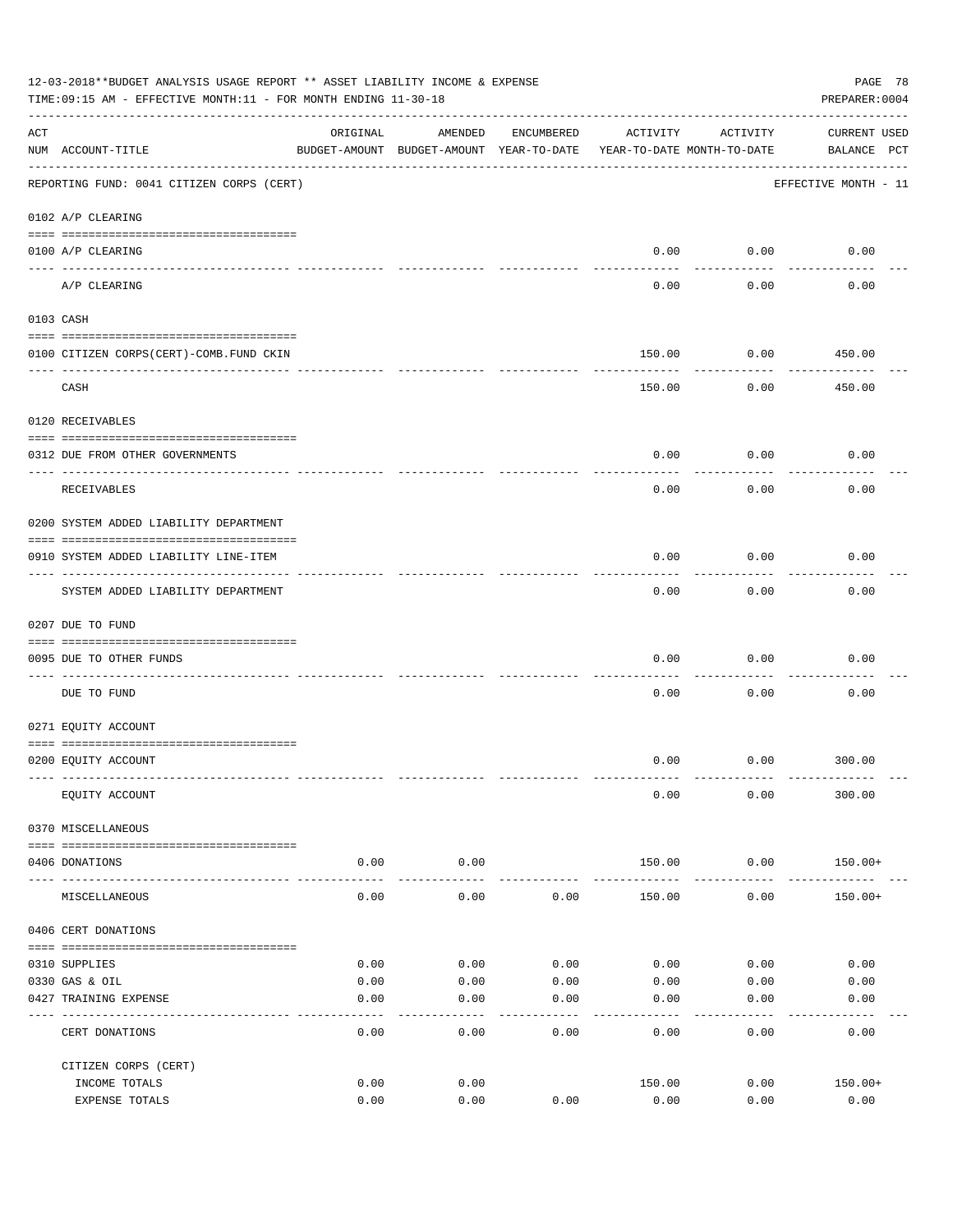| 12-03-2018**BUDGET ANALYSIS USAGE REPORT ** ASSET LIABILITY INCOME & EXPENSE<br>PAGE 79<br>TIME:09:15 AM - EFFECTIVE MONTH:11 - FOR MONTH ENDING 11-30-18<br>PREPARER: 0004 |                                             |          |                                                     |            |          |                                        |                                                |  |  |
|-----------------------------------------------------------------------------------------------------------------------------------------------------------------------------|---------------------------------------------|----------|-----------------------------------------------------|------------|----------|----------------------------------------|------------------------------------------------|--|--|
| ACT                                                                                                                                                                         | NUM ACCOUNT-TITLE                           | ORIGINAL | AMENDED<br>BUDGET-AMOUNT BUDGET-AMOUNT YEAR-TO-DATE | ENCUMBERED | ACTIVITY | ACTIVITY<br>YEAR-TO-DATE MONTH-TO-DATE | <b>CURRENT USED</b><br>$_{\rm PCT}$<br>BALANCE |  |  |
|                                                                                                                                                                             | REPORTING FUND: 0042 HAZARD MITIGATION PLAN |          |                                                     |            |          |                                        | EFFECTIVE MONTH - 11                           |  |  |
|                                                                                                                                                                             | 0103 CASH                                   |          |                                                     |            |          |                                        |                                                |  |  |
|                                                                                                                                                                             | 0100 HAZARD MITIGATION-COMB.FUND CKING.     |          |                                                     |            | 0.00     | 0.00                                   | $428.64-$                                      |  |  |
|                                                                                                                                                                             | CASH                                        |          |                                                     |            | 0.00     | 0.00                                   | $428.64-$                                      |  |  |
|                                                                                                                                                                             | 0200 SYSTEM ADDED LIABILITY DEPARTMENT      |          |                                                     |            |          |                                        |                                                |  |  |
|                                                                                                                                                                             | 0910 SYSTEM ADDED LIABILITY LINE-ITEM       |          |                                                     |            | 0.00     | 0.00                                   | 0.00                                           |  |  |
|                                                                                                                                                                             | SYSTEM ADDED LIABILITY DEPARTMENT           |          |                                                     |            | 0.00     | 0.00                                   | 0.00                                           |  |  |
|                                                                                                                                                                             | 0271 EQUITY ACCOUNT                         |          |                                                     |            |          |                                        |                                                |  |  |
|                                                                                                                                                                             | 0200 EQUITY ACCOUNT                         |          |                                                     |            | 0.00     | 0.00                                   | $428.64-$                                      |  |  |
|                                                                                                                                                                             | EQUITY ACCOUNT                              |          |                                                     |            | 0.00     | 0.00                                   | $428.64-$                                      |  |  |
|                                                                                                                                                                             | 0330 GRANT INCOME                           |          |                                                     |            |          |                                        |                                                |  |  |
|                                                                                                                                                                             | 0477 HAZARD MITIGATION DR-1999              | 0.00     | 0.00                                                |            | 0.00     | 0.00                                   | 0.00                                           |  |  |
|                                                                                                                                                                             | GRANT INCOME                                | 0.00     | 0.00                                                | 0.00       | 0.00     | 0.00                                   | 0.00                                           |  |  |
|                                                                                                                                                                             | 0477 HAZARD MITIGATION GRANT                |          |                                                     |            |          |                                        |                                                |  |  |
|                                                                                                                                                                             | 0310 OFFICE SUPPLIES                        | 0.00     | 0.00                                                | 0.00       | 0.00     | 0.00                                   | 0.00                                           |  |  |
|                                                                                                                                                                             | 0415 CONSULTANT                             | 0.00     | 0.00                                                | 0.00       | 0.00     | 0.00                                   | 0.00                                           |  |  |
|                                                                                                                                                                             | 0427 TRAVEL AND TRAINING                    | 0.00     | 0.00                                                | 0.00       | 0.00     | 0.00                                   | 0.00                                           |  |  |
|                                                                                                                                                                             | 0574 COMPUTER EQUIPMENT                     | 0.00     | 0.00                                                | 0.00       | 0.00     | 0.00                                   | 0.00                                           |  |  |
|                                                                                                                                                                             |                                             |          |                                                     |            |          |                                        |                                                |  |  |
|                                                                                                                                                                             | HAZARD MITIGATION GRANT                     | 0.00     | 0.00                                                | 0.00       | 0.00     | 0.00                                   | 0.00                                           |  |  |
|                                                                                                                                                                             | HAZARD MITIGATION PLAN                      |          |                                                     |            |          |                                        |                                                |  |  |
|                                                                                                                                                                             | INCOME TOTALS                               | 0.00     | 0.00                                                |            | 0.00     | 0.00                                   | 0.00                                           |  |  |
|                                                                                                                                                                             | <b>EXPENSE TOTALS</b>                       | 0.00     | 0.00                                                | 0.00       | 0.00     | 0.00                                   | 0.00                                           |  |  |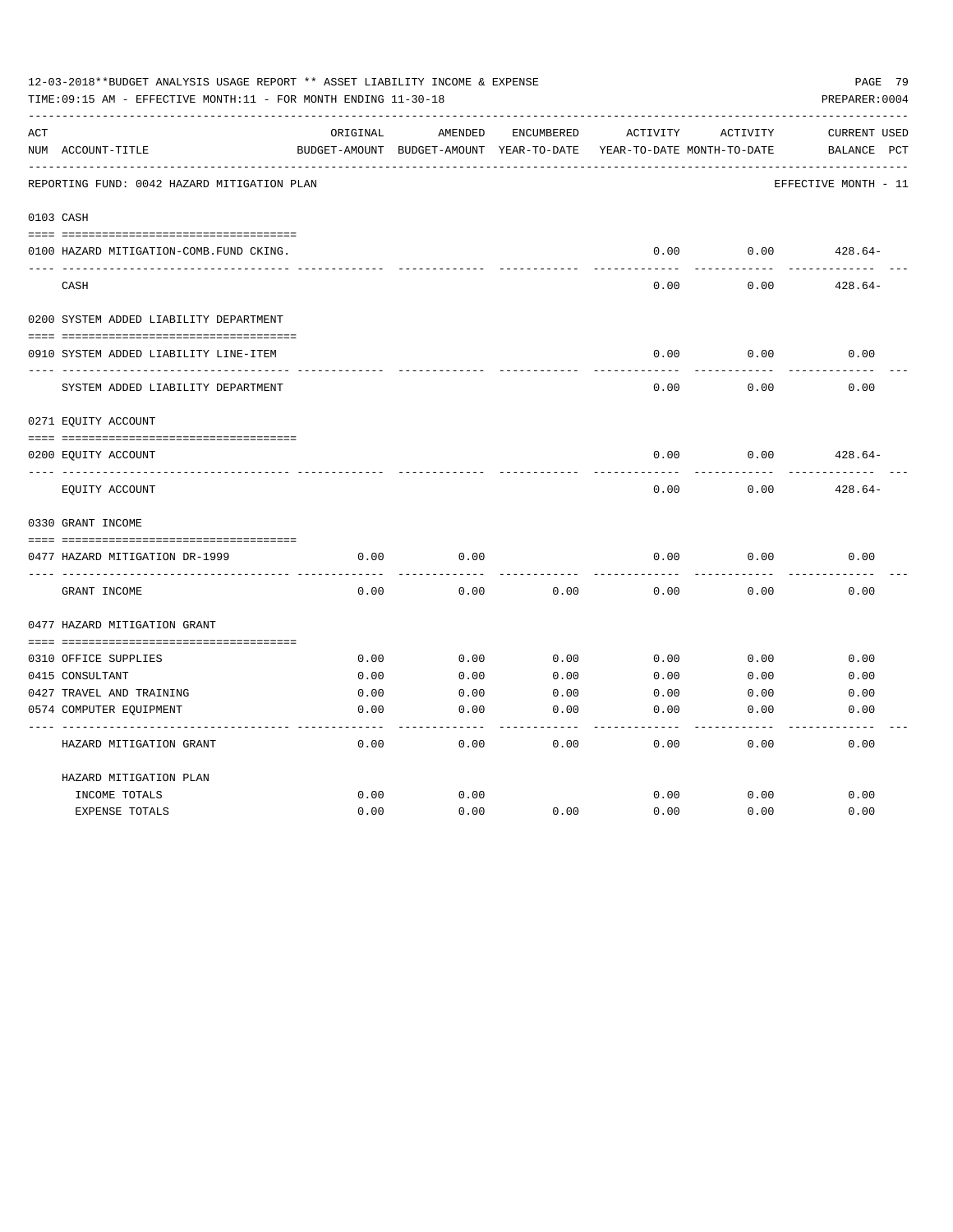|     | 12-03-2018**BUDGET ANALYSIS USAGE REPORT ** ASSET LIABILITY INCOME & EXPENSE<br>PAGE 80<br>TIME: 09:15 AM - EFFECTIVE MONTH: 11 - FOR MONTH ENDING 11-30-18<br>PREPARER: 0004 |                      |                                                     |            |                                        |                         |                             |  |  |  |  |
|-----|-------------------------------------------------------------------------------------------------------------------------------------------------------------------------------|----------------------|-----------------------------------------------------|------------|----------------------------------------|-------------------------|-----------------------------|--|--|--|--|
| ACT | NUM ACCOUNT-TITLE                                                                                                                                                             | ORIGINAL             | AMENDED<br>BUDGET-AMOUNT BUDGET-AMOUNT YEAR-TO-DATE | ENCUMBERED | ACTIVITY<br>YEAR-TO-DATE MONTH-TO-DATE | ACTIVITY                | CURRENT USED<br>BALANCE PCT |  |  |  |  |
|     | REPORTING FUND: 0044 HOMELAND SECURITY                                                                                                                                        |                      |                                                     |            |                                        |                         | EFFECTIVE MONTH - 11        |  |  |  |  |
|     | 0102 A/P CLEARING                                                                                                                                                             |                      |                                                     |            |                                        |                         |                             |  |  |  |  |
|     | 0100 A/P CLEARING<br>---- ----------                                                                                                                                          |                      |                                                     |            | 0.00                                   | 0.00                    | 0.00                        |  |  |  |  |
|     | A/P CLEARING                                                                                                                                                                  |                      |                                                     |            | 0.00                                   | 0.00                    | 0.00                        |  |  |  |  |
|     | 0103 CASH                                                                                                                                                                     |                      |                                                     |            |                                        |                         |                             |  |  |  |  |
|     | 0100 HOMELAND SECURITY-COMB.FUND CHKING                                                                                                                                       |                      |                                                     |            | 0.00                                   | 0.00                    | 0.00                        |  |  |  |  |
|     | --------------------<br>CASH                                                                                                                                                  |                      |                                                     |            | 0.00                                   | 0.00                    | 0.00                        |  |  |  |  |
|     | 0120 RECEIVABLES                                                                                                                                                              |                      |                                                     |            |                                        |                         |                             |  |  |  |  |
|     |                                                                                                                                                                               |                      |                                                     |            |                                        |                         |                             |  |  |  |  |
|     | 0312 DUE FROM OTHER GOVERNMENT                                                                                                                                                |                      |                                                     |            | 0.00                                   | 0.00                    | 0.00                        |  |  |  |  |
|     | RECEIVABLES                                                                                                                                                                   |                      |                                                     |            | 0.00                                   | 0.00                    | 0.00                        |  |  |  |  |
|     | 0200 SYSTEM ADDED LIABILITY DEPARTMENT                                                                                                                                        |                      |                                                     |            |                                        |                         |                             |  |  |  |  |
|     | 0910 SYSTEM ADDED LIABILITY LINE-ITEM                                                                                                                                         |                      |                                                     |            | 0.00                                   | 0.00                    | 0.00                        |  |  |  |  |
|     | SYSTEM ADDED LIABILITY DEPARTMENT                                                                                                                                             |                      |                                                     |            | 0.00                                   | 0.00                    | 0.00                        |  |  |  |  |
|     | 0207 DUE TO FUND                                                                                                                                                              |                      |                                                     |            |                                        |                         |                             |  |  |  |  |
|     | 0095 DUE TO OTHER FUNDS                                                                                                                                                       |                      |                                                     |            | 0.00                                   | 0.00                    | 0.00                        |  |  |  |  |
|     | DUE TO FUND                                                                                                                                                                   |                      |                                                     |            | 0.00                                   | 0.00                    | 0.00                        |  |  |  |  |
|     | 0271 EQUITY ACCOUNT                                                                                                                                                           |                      |                                                     |            |                                        |                         |                             |  |  |  |  |
|     | 0200 EQUITY ACCOUNT                                                                                                                                                           |                      |                                                     |            | 0.00                                   | 0.00                    | 0.00                        |  |  |  |  |
|     | EQUITY ACCOUNT                                                                                                                                                                |                      |                                                     |            | 0.00                                   | 0.00                    | 0.00                        |  |  |  |  |
|     | 0330 GRANTS                                                                                                                                                                   |                      |                                                     |            |                                        |                         |                             |  |  |  |  |
|     | 0423 2016 HOMELAND SECURITY                                                                                                                                                   | 0.00                 | 0.00                                                |            | 0.00                                   | 0.00                    | 0.00                        |  |  |  |  |
|     | GRANTS                                                                                                                                                                        | . <u>.</u> .<br>0.00 | -------<br>0.00                                     | 0.00       | 0.00                                   | $- - - - - - -$<br>0.00 | 0.00                        |  |  |  |  |
|     | 0412 HOMELAND SECURITY                                                                                                                                                        |                      |                                                     |            |                                        |                         |                             |  |  |  |  |
|     |                                                                                                                                                                               | 0.00                 | 0.00                                                | 0.00       | 0.00                                   | 0.00                    | 0.00                        |  |  |  |  |
|     | 0578 2011 EQUIPMENT<br>0579 2012 EQUIPMENT                                                                                                                                    | 0.00                 | 0.00                                                | 0.00       | 0.00                                   | 0.00                    | 0.00                        |  |  |  |  |
|     | 0580 2013 EQUIPMENT                                                                                                                                                           | 0.00                 | 0.00                                                | 0.00       | 0.00                                   | 0.00                    | 0.00                        |  |  |  |  |
|     | 0581 2014 EQUIPMENT                                                                                                                                                           | 0.00                 | 0.00                                                | 0.00       | 0.00                                   | 0.00                    | 0.00                        |  |  |  |  |
|     | 0582 2015 EQUIPMENT                                                                                                                                                           | 0.00                 | 0.00                                                | 0.00       | 0.00                                   | 0.00                    | 0.00                        |  |  |  |  |
|     | 0583 2016 EQUIPMENT                                                                                                                                                           | 0.00                 | 0.00                                                | 0.00       | 0.00                                   | 0.00                    | 0.00                        |  |  |  |  |
|     | HOMELAND SECURITY                                                                                                                                                             | 0.00                 | 0.00                                                | 0.00       | 0.00                                   | 0.00                    | $- - - - -$<br>0.00         |  |  |  |  |
|     | HOMELAND SECURITY                                                                                                                                                             |                      |                                                     |            |                                        |                         |                             |  |  |  |  |
|     | INCOME TOTALS                                                                                                                                                                 | 0.00                 | 0.00                                                |            | 0.00                                   | 0.00                    | 0.00                        |  |  |  |  |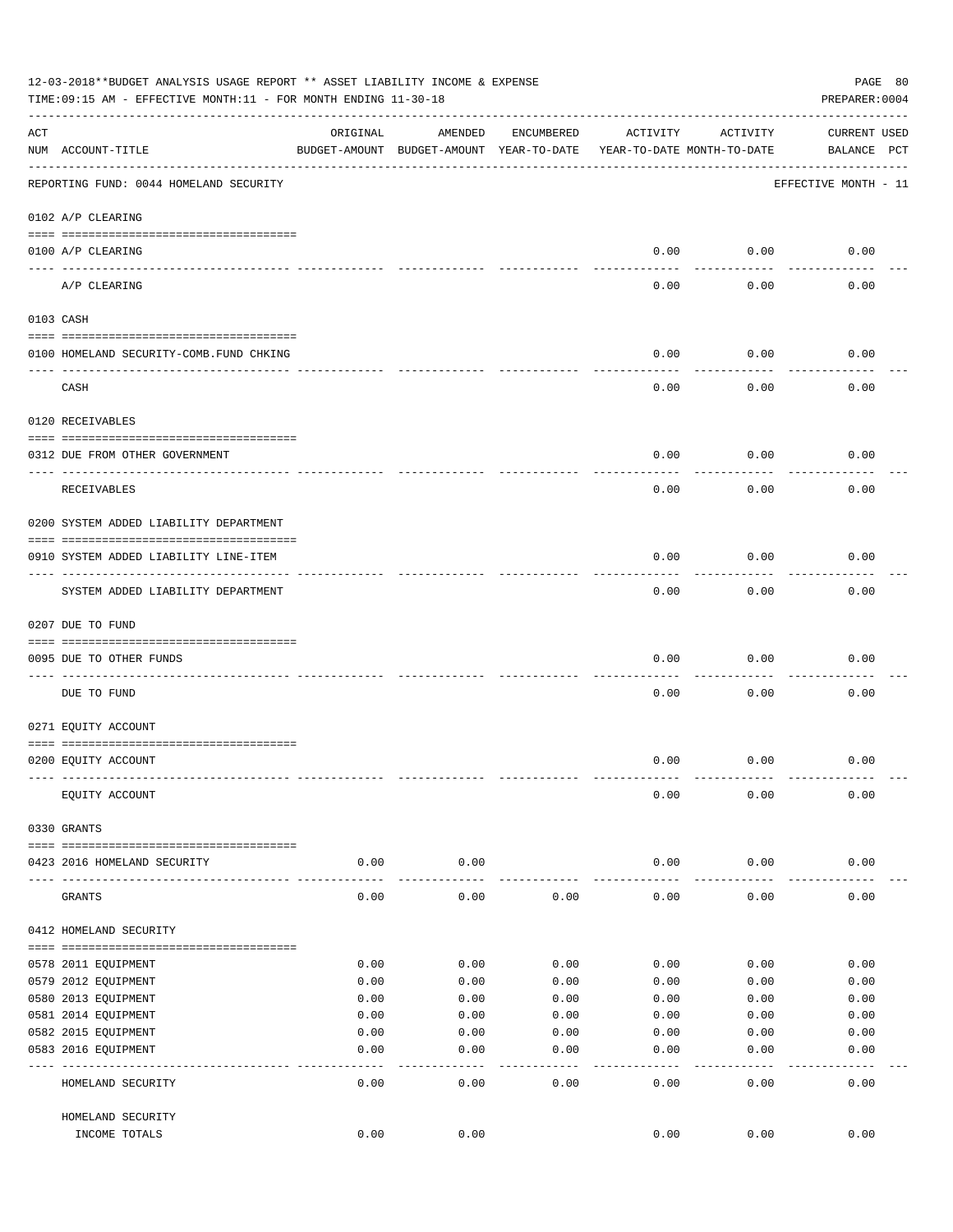| 12-03-2018**BUDGET ANALYSIS USAGE REPORT ** ASSET LIABILITY INCOME & EXPENSE<br>PAGE 81<br>TIME:09:15 AM - EFFECTIVE MONTH:11 - FOR MONTH ENDING 11-30-18<br>PREPARER: 0004 |                           |                          |                            |          |                                        |                                              |  |  |
|-----------------------------------------------------------------------------------------------------------------------------------------------------------------------------|---------------------------|--------------------------|----------------------------|----------|----------------------------------------|----------------------------------------------|--|--|
| ACT<br>NUM ACCOUNT-TITLE                                                                                                                                                    | ORIGINAL<br>BUDGET-AMOUNT | AMENDED<br>BUDGET-AMOUNT | ENCUMBERED<br>YEAR-TO-DATE | ACTIVITY | ACTIVITY<br>YEAR-TO-DATE MONTH-TO-DATE | <b>CURRENT USED</b><br><b>PCT</b><br>BALANCE |  |  |
| REPORTING FUND: 0044 HOMELAND SECURITY                                                                                                                                      |                           |                          |                            |          |                                        | EFFECTIVE MONTH - 11                         |  |  |
| <b>EXPENSE TOTALS</b>                                                                                                                                                       | 0.00                      | 0.00                     | 0.00                       | 0.00     | 0.00                                   | 0.00                                         |  |  |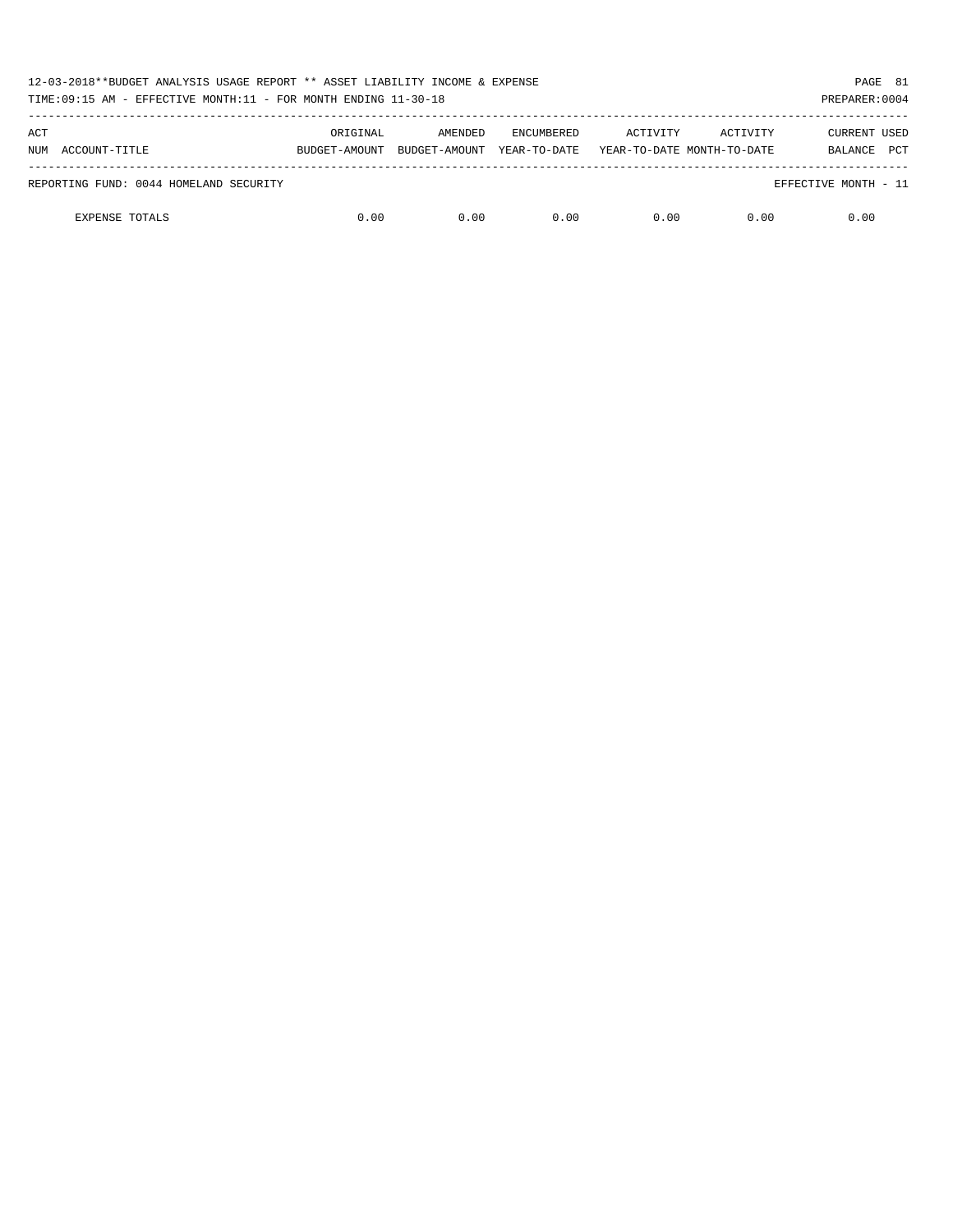|     | 12-03-2018**BUDGET ANALYSIS USAGE REPORT ** ASSET LIABILITY INCOME & EXPENSE<br>PAGE 82<br>TIME: 09:15 AM - EFFECTIVE MONTH: 11 - FOR MONTH ENDING 11-30-18<br>PREPARER: 0004 |              |                                                     |              |                                        |                              |                                    |  |  |  |  |
|-----|-------------------------------------------------------------------------------------------------------------------------------------------------------------------------------|--------------|-----------------------------------------------------|--------------|----------------------------------------|------------------------------|------------------------------------|--|--|--|--|
| ACT | NUM ACCOUNT-TITLE                                                                                                                                                             | ORIGINAL     | AMENDED<br>BUDGET-AMOUNT BUDGET-AMOUNT YEAR-TO-DATE | ENCUMBERED   | ACTIVITY<br>YEAR-TO-DATE MONTH-TO-DATE | ACTIVITY                     | <b>CURRENT USED</b><br>BALANCE PCT |  |  |  |  |
|     | REPORTING FUND: 0045 CHAPTER 19 FUNDS                                                                                                                                         |              |                                                     |              |                                        |                              | EFFECTIVE MONTH - 11               |  |  |  |  |
|     | 0100 PAYROLL                                                                                                                                                                  |              |                                                     |              |                                        |                              |                                    |  |  |  |  |
|     | 0100 PAYROLL                                                                                                                                                                  |              |                                                     |              | 0.00                                   | 0.00                         | 0.00                               |  |  |  |  |
|     | ---- ----<br>PAYROLL                                                                                                                                                          |              |                                                     |              | 0.00                                   | 0.00                         | 0.00                               |  |  |  |  |
|     | 0103 CASH                                                                                                                                                                     |              |                                                     |              |                                        |                              |                                    |  |  |  |  |
|     | 0100 CHAPTER 19-COMBINED FUNDS CHECKING                                                                                                                                       |              |                                                     |              |                                        | $531.85 - 423.96 - 623.96 -$ |                                    |  |  |  |  |
|     | CASH                                                                                                                                                                          |              |                                                     |              |                                        | $531.85 - 423.96 -$          | $623.96-$                          |  |  |  |  |
|     | 0120 RECEIVABLES                                                                                                                                                              |              |                                                     |              |                                        |                              |                                    |  |  |  |  |
|     | 0312 DUE FROM OTHER GOVERNMENT                                                                                                                                                |              |                                                     |              | 0.00                                   | 0.00                         | 0.00                               |  |  |  |  |
|     | RECEIVABLES                                                                                                                                                                   |              |                                                     |              | 0.00                                   | 0.00                         | 0.00                               |  |  |  |  |
|     | 0200 SYSTEM ADDED LIABILITY DEPARTMENT                                                                                                                                        |              |                                                     |              |                                        |                              |                                    |  |  |  |  |
|     | 0150 ACCRUED SALARY PAYABLE                                                                                                                                                   |              |                                                     |              | 0.00                                   | 0.00                         | 302.00                             |  |  |  |  |
|     | 0155 ACCRUED FRINGE BENEFITS                                                                                                                                                  |              |                                                     |              | 0.00                                   | 0.00                         | 0.00                               |  |  |  |  |
|     | 0910 SYSTEM ADDED LIABILITY LINE-ITEM                                                                                                                                         |              |                                                     |              | 0.00                                   | 0.00                         | 0.00                               |  |  |  |  |
|     | SYSTEM ADDED LIABILITY DEPARTMENT                                                                                                                                             |              |                                                     |              | 0.00                                   | 0.00                         | 302.00                             |  |  |  |  |
|     | 0207 DUE TO FUND                                                                                                                                                              |              |                                                     |              |                                        |                              |                                    |  |  |  |  |
|     | 0095 DUE TO OTHER FUNDS                                                                                                                                                       |              |                                                     |              | 0.00                                   | 0.00                         | 0.00                               |  |  |  |  |
|     | DUE TO FUND                                                                                                                                                                   |              |                                                     |              | 0.00                                   | 0.00                         | 0.00                               |  |  |  |  |
|     | 0271 EQUITY ACCOUNT                                                                                                                                                           |              |                                                     |              |                                        |                              |                                    |  |  |  |  |
|     |                                                                                                                                                                               |              |                                                     |              |                                        |                              |                                    |  |  |  |  |
|     | 0200 EQUITY ACCOUNT                                                                                                                                                           |              |                                                     |              | 0.00                                   | 0.00                         | $394.11 -$                         |  |  |  |  |
|     | EQUITY ACCOUNT                                                                                                                                                                |              |                                                     |              | 0.00                                   | 0.00                         | $394.11 -$                         |  |  |  |  |
|     | 0330 GRANT INCOME                                                                                                                                                             |              |                                                     |              |                                        |                              |                                    |  |  |  |  |
|     | 0403 CHAPTER 19 FUNDS                                                                                                                                                         | 0.00         | 0.00<br>-------                                     |              | 92.11                                  | 0.00<br>-----------          | $92.11+$                           |  |  |  |  |
|     | GRANT INCOME                                                                                                                                                                  | 0.00         | 0.00                                                | 0.00         | 92.11                                  | 0.00                         | $92.11+$                           |  |  |  |  |
|     | 0403 CHAPTER 19 FUNDS                                                                                                                                                         |              |                                                     |              |                                        |                              |                                    |  |  |  |  |
|     | 0103 SALARY                                                                                                                                                                   | 0.00         | 0.00                                                | 0.00         | 0.00                                   | 0.00                         | 0.00                               |  |  |  |  |
|     | 0201 SOCIAL SECURITY                                                                                                                                                          | 0.00         | 0.00                                                | 0.00         | 0.00                                   | 0.00                         | 0.00                               |  |  |  |  |
|     | 0204 WORKERS COMPENSATION                                                                                                                                                     | 0.00         | 0.00                                                | 0.00         | 0.00                                   | 0.00                         | 0.00                               |  |  |  |  |
|     | 0205 MEDICARE TAX                                                                                                                                                             | 0.00         | 0.00                                                | 0.00         | 0.00                                   | 0.00                         | 0.00                               |  |  |  |  |
|     | 0310 OFFICE SUPPLIES                                                                                                                                                          | 0.00         | 0.00                                                | 0.00         | 150.00                                 | 150.00                       | $150.00 -$                         |  |  |  |  |
|     | 0427 OUT OF COUNTY TRAVEL<br>0481 DUES                                                                                                                                        | 0.00         | 0.00                                                | 0.00         | 273.96                                 | 273.96                       | $273.96 -$                         |  |  |  |  |
|     | 0572 OFFICE EQUIPMENT                                                                                                                                                         | 0.00<br>0.00 | 0.00<br>0.00                                        | 0.00<br>0.00 | 200.00<br>0.00                         | 0.00<br>0.00                 | $200.00 -$<br>0.00                 |  |  |  |  |
|     | 0573 ELECTION EQUIPMENT                                                                                                                                                       | 0.00         | 0.00                                                | 0.00         | 0.00                                   | 0.00                         | 0.00                               |  |  |  |  |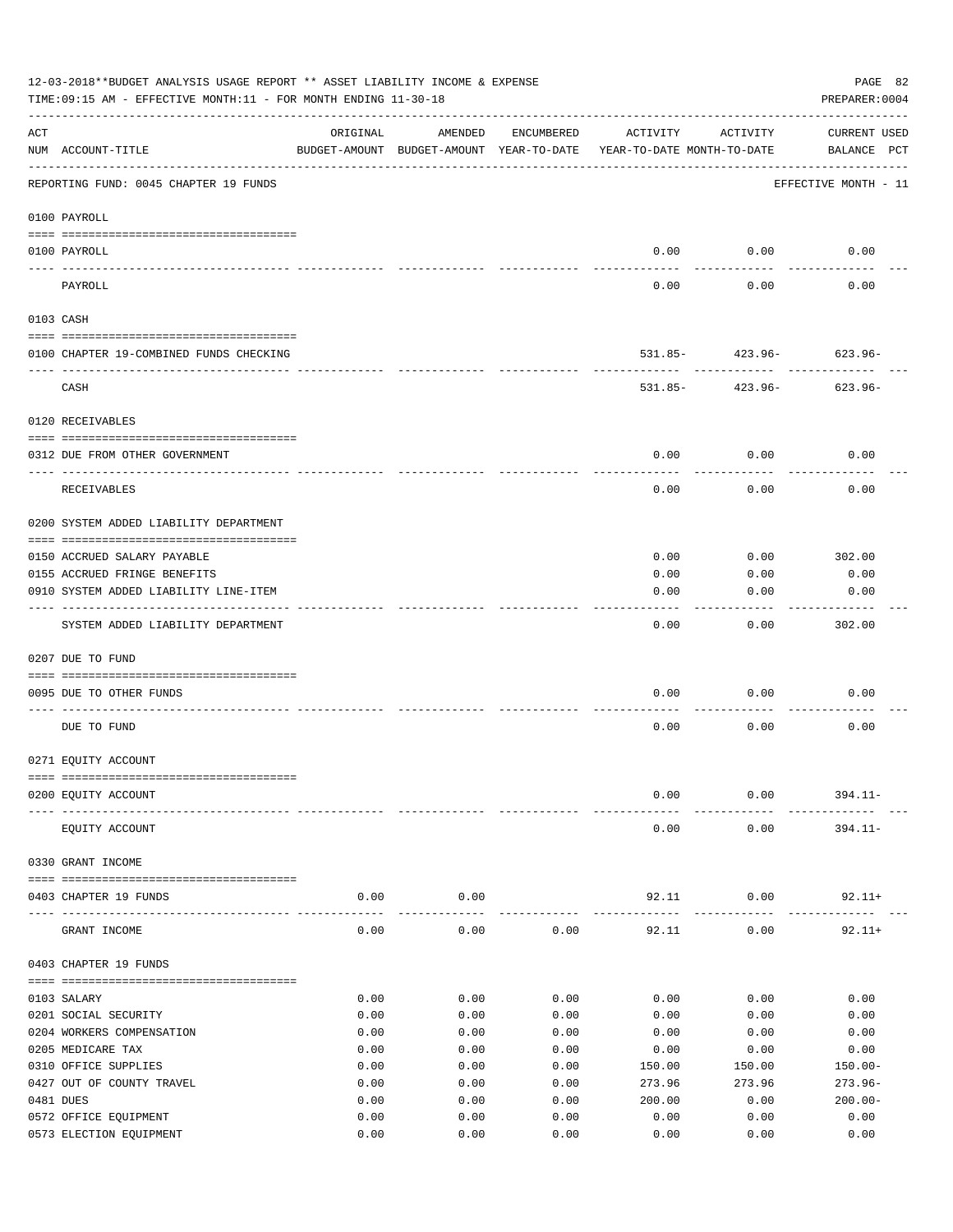| 12-03-2018**BUDGET ANALYSIS USAGE REPORT ** ASSET LIABILITY INCOME & EXPENSE | PAGE 83        |
|------------------------------------------------------------------------------|----------------|
| TIME:09:15 AM - EFFECTIVE MONTH:11 - FOR MONTH ENDING 11-30-18               | PREPARER: 0004 |

| ACT<br>ACCOUNT-TITLE<br>NUM           | ORIGINAL<br>BUDGET-AMOUNT | AMENDED<br>BUDGET-AMOUNT | ENCUMBERED<br>YEAR-TO-DATE | ACTIVITY | ACTIVITY<br>YEAR-TO-DATE MONTH-TO-DATE | <b>CURRENT USED</b><br>PCT<br>BALANCE |
|---------------------------------------|---------------------------|--------------------------|----------------------------|----------|----------------------------------------|---------------------------------------|
| REPORTING FUND: 0045 CHAPTER 19 FUNDS |                           |                          |                            |          |                                        | EFFECTIVE MONTH - 11                  |
| 0574 COMPUTER EOUIPMENT               | 0.00                      | 0.00                     | 0.00                       | 0.00     | 0.00                                   | 0.00                                  |
| CHAPTER 19 FUNDS                      | 0.00                      | 0.00                     | 0.00                       | 623.96   | 423.96                                 | $623.96 -$                            |
| CHAPTER 19 FUNDS                      |                           |                          |                            |          |                                        |                                       |
| INCOME TOTALS                         | 0.00                      | 0.00                     |                            | 92.11    | 0.00                                   | $92.11+$                              |
| <b>EXPENSE TOTALS</b>                 | 0.00                      | 0.00                     | 0.00                       | 623.96   | 423.96                                 | $623.96 -$                            |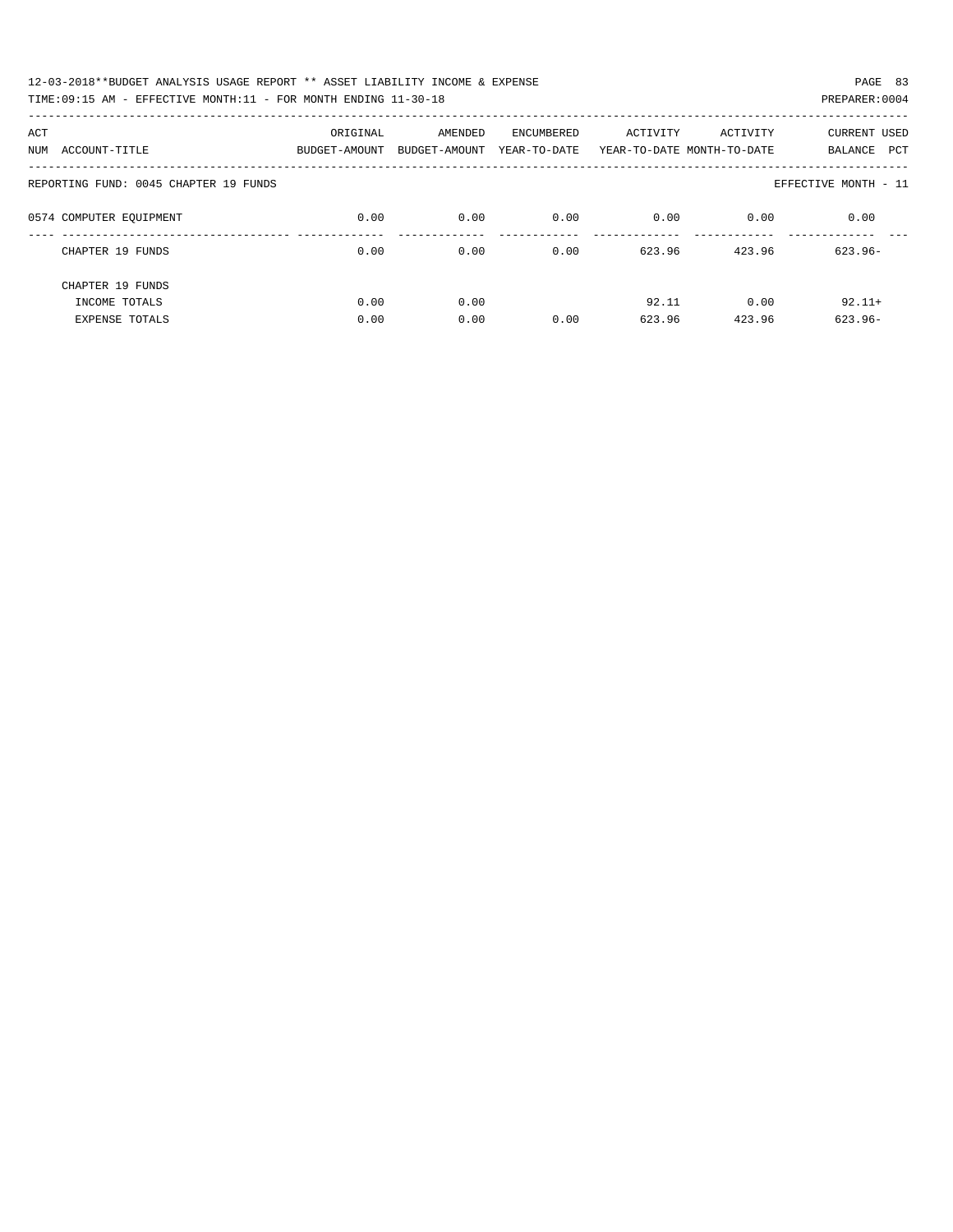|     | 12-03-2018**BUDGET ANALYSIS USAGE REPORT ** ASSET LIABILITY INCOME & EXPENSE<br>TIME: 09:15 AM - EFFECTIVE MONTH: 11 - FOR MONTH ENDING 11-30-18 |                                                                                 |                     |            |           |                                                               | PAGE 84<br>PREPARER: 0004          |                |
|-----|--------------------------------------------------------------------------------------------------------------------------------------------------|---------------------------------------------------------------------------------|---------------------|------------|-----------|---------------------------------------------------------------|------------------------------------|----------------|
| ACT | NUM ACCOUNT-TITLE                                                                                                                                | ORIGINAL<br>BUDGET-AMOUNT BUDGET-AMOUNT YEAR-TO-DATE YEAR-TO-DATE MONTH-TO-DATE | AMENDED             | ENCUMBERED | ACTIVITY  | ACTIVITY                                                      | <b>CURRENT USED</b><br>BALANCE PCT |                |
|     | REPORTING FUND: 0046 SAFE ROOM REIMBURSEMENT PROGRAM                                                                                             |                                                                                 |                     |            |           |                                                               | EFFECTIVE MONTH - 11               |                |
|     | 0103 CASH                                                                                                                                        |                                                                                 |                     |            |           |                                                               |                                    |                |
|     | 0100 SAFE ROOM REIMB.PROG.-COMB.FUNDS                                                                                                            |                                                                                 |                     |            |           | 1,197.26 1,197.26 6,980.91<br>--------- ------------ -------- |                                    |                |
|     | CASH                                                                                                                                             |                                                                                 |                     |            |           | 1,197.26 1,197.26 6,980.91                                    |                                    |                |
|     | 0120 RECEIVABLES                                                                                                                                 |                                                                                 |                     |            |           |                                                               |                                    |                |
|     | 0312 DUE FROM OTHER GOVERNMENTS                                                                                                                  |                                                                                 |                     |            | 0.00      | 0.00                                                          | 0.00                               |                |
|     | RECEIVABLES                                                                                                                                      |                                                                                 |                     |            | 0.00      | 0.00                                                          | 0.00                               |                |
|     | 0200 SYSTEM ADDED LIABILITY DEPARTMENT                                                                                                           |                                                                                 |                     |            |           |                                                               |                                    |                |
|     | 0910 SYSTEM ADDED LIABILITY LINE-ITEM                                                                                                            |                                                                                 |                     |            | 0.00      | 0.00                                                          | 0.00                               |                |
|     | SYSTEM ADDED LIABILITY DEPARTMENT                                                                                                                |                                                                                 |                     |            | 0.00      | 0.00                                                          | 0.00                               |                |
|     | 0271 EQUITY ACCOUNT                                                                                                                              |                                                                                 |                     |            |           |                                                               |                                    |                |
|     | 0200 EQUITY ACCOUNT                                                                                                                              |                                                                                 |                     |            | 0.00      | 0.00                                                          | 5,783.65                           |                |
|     | EQUITY ACCOUNT                                                                                                                                   |                                                                                 |                     |            | 0.00      | 0.00                                                          | 5,783.65                           |                |
|     | 0300 CASH                                                                                                                                        |                                                                                 |                     |            |           |                                                               |                                    |                |
|     | 0146 BEGINNING CASH BALANCE                                                                                                                      | 0.00                                                                            | 0.00                |            | 0.00      | 0.00                                                          | 0.00                               |                |
|     | CASH                                                                                                                                             | 0.00                                                                            | 0.00                | 0.00       | 0.00      | 0.00                                                          | 0.00                               |                |
|     | 0330 GRANT INCOME                                                                                                                                |                                                                                 |                     |            |           |                                                               |                                    |                |
|     | 0475 SAFE ROOM REIMBURSEMENT DR-4029                                                                                                             | 60,000.00                                                                       | 60,000.00           |            |           | 35,527.25 35,527.25 24,472.75                                 |                                    | 59             |
|     | 0476 ADMINISTRATIVE FEE                                                                                                                          |                                                                                 | 2,000.00 2,000.00   |            |           | 1,200.01 1,200.01                                             | 799.99                             | 60             |
|     | GRANT INCOME                                                                                                                                     |                                                                                 | 62,000.00 62,000.00 |            |           | $0.00$ $36,727.26$ $36,727.26$ $25,272.74$                    |                                    | 59             |
|     | 0475 SAFE ROOM REIMBURSEMENT PROGRAM                                                                                                             |                                                                                 |                     |            |           |                                                               |                                    |                |
|     | 0310 OFFICE SUPPLIES                                                                                                                             | 600.00                                                                          | 600.00              | 0.00       | 0.00      | 0.00                                                          | 600.00                             | 0 <sub>0</sub> |
|     | 0314 SAFE ROOM REIMBURSEMENT                                                                                                                     | 60,000.00                                                                       | 60,000.00           | 0.00       | 35,527.25 | 35,527.25                                                     | 24,472.75                          | 59             |
|     | 0330 GAS/OIL                                                                                                                                     | 150.00                                                                          | 150.00              | 0.00       | 2.75      | 2.75                                                          | 147.25                             | 02             |
|     | 0427 OUT OF COUNTY TRAVEL                                                                                                                        | 500.00                                                                          | 500.00              | 0.00       | 0.00      | 0.00                                                          | 500.00                             | 0 <sub>0</sub> |
|     | 0454 R&M AUTO                                                                                                                                    | 750.00                                                                          | 750.00              | 0.00       | 0.00      | 0.00                                                          | 750.00                             | 0 <sub>0</sub> |
|     | 0573 RADIO EQUIPMENT                                                                                                                             | 0.00                                                                            | 0.00                | 0.00       | 0.00      | 0.00                                                          | 0.00                               |                |
|     | 0574 COMPUTER EQUIPMENT                                                                                                                          | 0.00                                                                            | 0.00                | 0.00       | 0.00      | 0.00                                                          | 0.00                               |                |
|     | SAFE ROOM REIMBURSEMENT PROGRAM                                                                                                                  | 62,000.00                                                                       | 62,000.00           | 0.00       | 35,530.00 | 35,530.00                                                     | 26,470.00                          | 57             |
|     | SAFE ROOM REIMBURSEMENT PROGRAM                                                                                                                  |                                                                                 |                     |            |           |                                                               |                                    |                |
|     | INCOME TOTALS                                                                                                                                    | 62,000.00                                                                       | 62,000.00           |            | 36,727.26 | 36,727.26                                                     | 25,272.74                          | 59             |
|     | EXPENSE TOTALS                                                                                                                                   | 62,000.00                                                                       | 62,000.00           | 0.00       | 35,530.00 | 35,530.00                                                     | 26,470.00                          | 57             |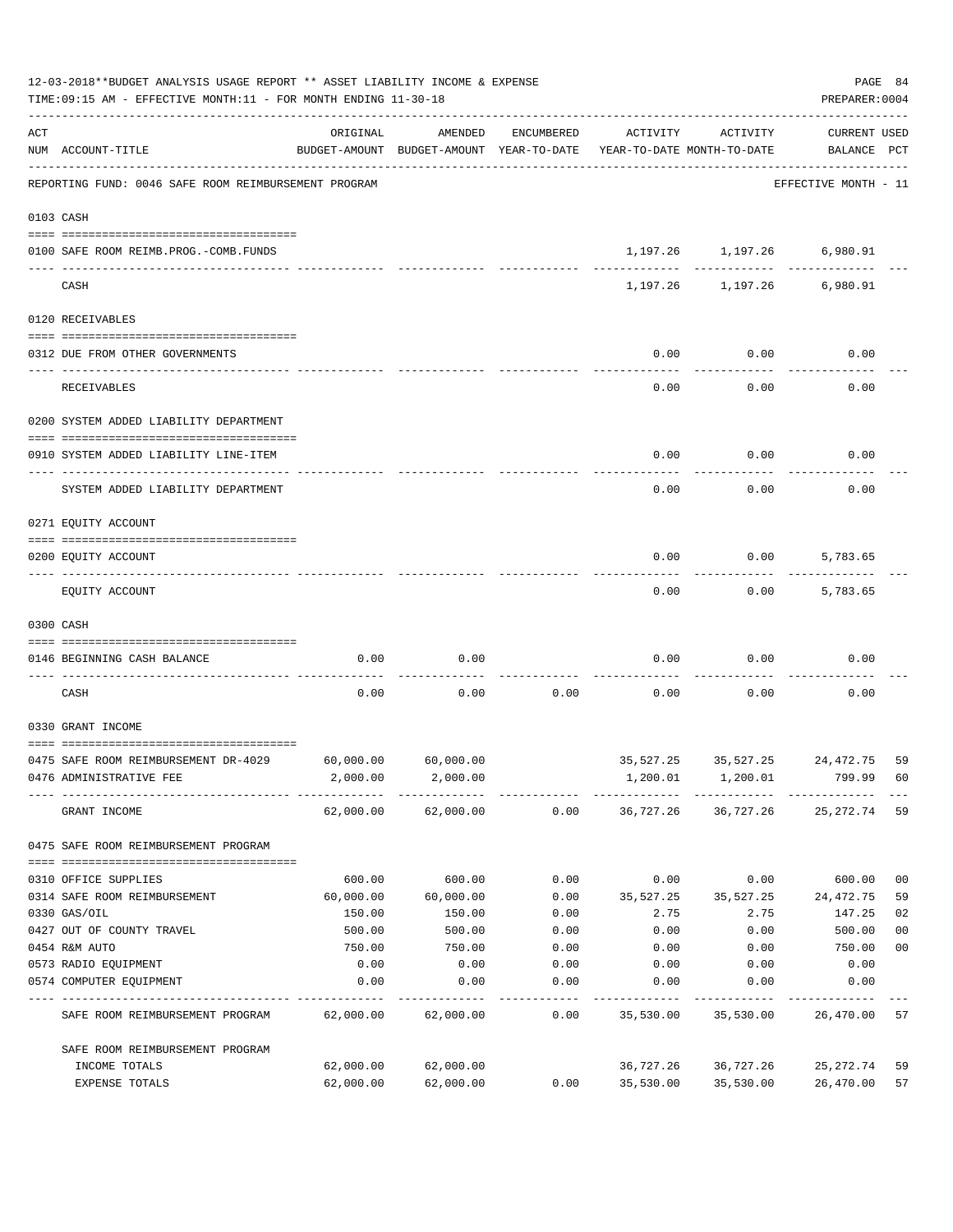|     | 12-03-2018**BUDGET ANALYSIS USAGE REPORT ** ASSET LIABILITY INCOME & EXPENSE<br>TIME: 09:15 AM - EFFECTIVE MONTH: 11 - FOR MONTH ENDING 11-30-18 |                  |                                                     |            |                                        |              | PREPARER: 0004                     | PAGE 85        |
|-----|--------------------------------------------------------------------------------------------------------------------------------------------------|------------------|-----------------------------------------------------|------------|----------------------------------------|--------------|------------------------------------|----------------|
| ACT | NUM ACCOUNT-TITLE                                                                                                                                | ORIGINAL         | AMENDED<br>BUDGET-AMOUNT BUDGET-AMOUNT YEAR-TO-DATE | ENCUMBERED | ACTIVITY<br>YEAR-TO-DATE MONTH-TO-DATE | ACTIVITY     | <b>CURRENT USED</b><br>BALANCE PCT |                |
|     | REPORTING FUND: 0048 ELECTION EQUIPMENT FUND                                                                                                     |                  |                                                     |            |                                        |              | EFFECTIVE MONTH - 11               |                |
|     | 0103 CASH                                                                                                                                        |                  |                                                     |            |                                        |              |                                    |                |
|     |                                                                                                                                                  |                  |                                                     |            |                                        |              |                                    |                |
|     | 0100 ELECTION EQUIP. FUND-COMBINED FUNDS                                                                                                         |                  |                                                     |            | 0.00                                   | 0.00         | 31,302.43                          |                |
|     | CASH                                                                                                                                             |                  |                                                     |            | 0.00                                   | 0.00         | 31,302.43                          |                |
|     | 0200 SYSTEM ADDED LIABILITY DEPARTMENT                                                                                                           |                  |                                                     |            |                                        |              |                                    |                |
|     | 0910 SYSTEM ADDED LIABILITY LINE-ITEM                                                                                                            |                  |                                                     |            | 0.00                                   | 0.00         | 0.00                               |                |
|     | SYSTEM ADDED LIABILITY DEPARTMENT                                                                                                                |                  |                                                     |            | 0.00                                   | 0.00         | 0.00                               |                |
|     | 0271 EQUITY ACCOUNT                                                                                                                              |                  |                                                     |            |                                        |              |                                    |                |
|     | 0200 EOUITY ACCOUNT                                                                                                                              |                  |                                                     |            | 0.00                                   | 0.00         | 31,302.43                          |                |
|     | EQUITY ACCOUNT                                                                                                                                   |                  |                                                     |            | 0.00                                   | 0.00         | 31,302.43                          |                |
|     | 0300 CASH                                                                                                                                        |                  |                                                     |            |                                        |              |                                    |                |
|     | 0148 BEGINNING CASH BALANCE                                                                                                                      | 7,070.00         | 7,070.00                                            |            | 0.00                                   | 0.00         | 7,070.00                           | 00             |
|     | CASH                                                                                                                                             | 7,070.00         | 7,070.00                                            | 0.00       | 0.00                                   | 0.00         | 7,070.00                           | 0 <sub>0</sub> |
|     | 0340 INCOME                                                                                                                                      |                  |                                                     |            |                                        |              |                                    |                |
|     |                                                                                                                                                  |                  |                                                     |            |                                        |              |                                    |                |
|     | 0130 REFUNDS & MISCELLANEOUS                                                                                                                     | 0.00             | 0.00                                                |            | 0.00                                   | 0.00         | 0.00                               |                |
|     | 0403 CONTRACT ADMINISTRATIVE FEE<br>0484 ELECTION REIMBURSEMENT                                                                                  | 0.00<br>4,000.00 | 0.00<br>4,000.00                                    |            | 0.00<br>0.00                           | 0.00<br>0.00 | 0.00<br>4,000.00                   | 00             |
|     | INCOME                                                                                                                                           | 4,000.00         | 4,000.00                                            | 0.00       | 0.00                                   | 0.00         | 4,000.00                           | 00             |
|     | 0403 ELECTION EOUIPMENT FUND                                                                                                                     |                  |                                                     |            |                                        |              |                                    |                |
|     |                                                                                                                                                  |                  |                                                     |            |                                        |              |                                    |                |
|     | 0485 LICENSE/SUPPORT                                                                                                                             | 0.00             | 0.00                                                | 0.00       | 0.00                                   | 0.00         | 0.00                               |                |
|     | 0573 ELECTION EQUIPMENT                                                                                                                          | 11,070.00        | 11,070.00                                           | 0.00       | 0.00                                   | 0.00         | 11,070.00                          | 0 <sub>0</sub> |
|     | ELECTION EQUIPMENT FUND                                                                                                                          | 11,070.00        | 11,070.00                                           | 0.00       | 0.00                                   | 0.00         | 11,070.00                          | 00             |
|     | ELECTION EQUIPMENT FUND                                                                                                                          |                  |                                                     |            |                                        |              |                                    |                |
|     | INCOME TOTALS                                                                                                                                    | 11,070.00        | 11,070.00                                           |            | 0.00                                   | 0.00         | 11,070.00                          | 0 <sub>0</sub> |
|     | EXPENSE TOTALS                                                                                                                                   | 11,070.00        | 11,070.00                                           | 0.00       | 0.00                                   | 0.00         | 11,070.00                          | 0 <sub>0</sub> |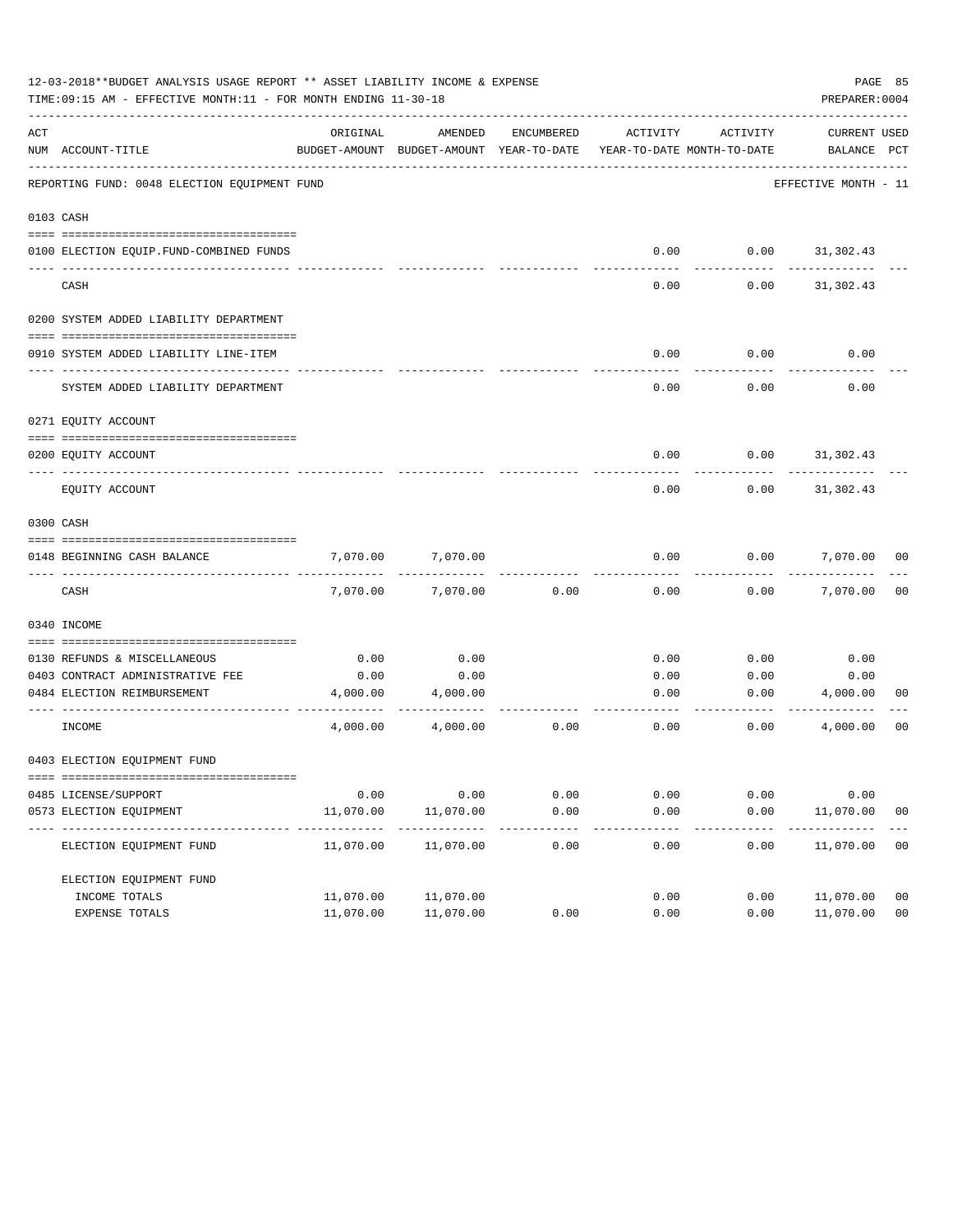|              | 12-03-2018**BUDGET ANALYSIS USAGE REPORT ** ASSET LIABILITY INCOME & EXPENSE<br>TIME:09:15 AM - EFFECTIVE MONTH:11 - FOR MONTH ENDING 11-30-18 |          |                                                     |            |                                        |                       | PREPARER: 0004                     | PAGE 86 |
|--------------|------------------------------------------------------------------------------------------------------------------------------------------------|----------|-----------------------------------------------------|------------|----------------------------------------|-----------------------|------------------------------------|---------|
| ACT          | NUM ACCOUNT-TITLE                                                                                                                              | ORIGINAL | AMENDED<br>BUDGET-AMOUNT BUDGET-AMOUNT YEAR-TO-DATE | ENCUMBERED | ACTIVITY<br>YEAR-TO-DATE MONTH-TO-DATE | ACTIVITY              | <b>CURRENT USED</b><br>BALANCE PCT |         |
|              | REPORTING FUND: 0049 INVESTIGATOR/LEOSE GRANT                                                                                                  |          |                                                     |            |                                        |                       | EFFECTIVE MONTH - 11               |         |
|              | 0100 PAYROLL                                                                                                                                   |          |                                                     |            |                                        |                       |                                    |         |
|              | 0100 PAYROLL                                                                                                                                   |          |                                                     |            | 0.00                                   | 0.00                  | 0.00                               |         |
| $----------$ | PAYROLL                                                                                                                                        |          |                                                     |            | 0.00                                   | $- - - - - -$<br>0.00 | 0.00                               |         |
|              | 0103 CASH                                                                                                                                      |          |                                                     |            |                                        |                       |                                    |         |
|              |                                                                                                                                                |          |                                                     |            |                                        |                       |                                    |         |
|              | 0100 INVESTIGATOR/LEOSE-COMB.FUNDS                                                                                                             |          |                                                     |            | 0.00                                   | 0.00                  | 619.89                             |         |
|              | CASH                                                                                                                                           |          |                                                     |            | 0.00                                   | 0.00                  | 619.89                             |         |
|              | 0271 EQUITY ACCOUNT                                                                                                                            |          |                                                     |            |                                        |                       |                                    |         |
|              | 0200 EQUITY ACCOUNT                                                                                                                            |          |                                                     |            | 0.00                                   | 0.00                  | 619.89                             |         |
|              | ---- ----------<br>--------------------- ---------                                                                                             |          |                                                     |            |                                        |                       |                                    |         |
|              | EOUITY ACCOUNT                                                                                                                                 |          |                                                     |            | 0.00                                   | 0.00                  | 619.89                             |         |
|              | 0300 CASH                                                                                                                                      |          |                                                     |            |                                        |                       |                                    |         |
|              | 0149 BEGINNING CASH BALANCE                                                                                                                    | 0.00     | 619.89                                              |            | 0.00                                   | 0.00                  | 619.89<br>---------                | 00      |
|              | CASH                                                                                                                                           | 0.00     | 619.89                                              | 0.00       | 0.00                                   | 0.00                  | 619.89                             | 00      |
|              | 0330 GRANT INCOME                                                                                                                              |          |                                                     |            |                                        |                       |                                    |         |
|              | 0475 INVESTIGATOR/LEOSE GRANT                                                                                                                  | 0.00     | 0.00                                                |            | 0.00                                   | 0.00                  | 0.00                               |         |
|              | GRANT INCOME                                                                                                                                   | 0.00     | 0.00                                                | 0.00       | 0.00                                   | 0.00                  | 0.00                               |         |
|              | 0475 INVESTIGATOR/LEOSE                                                                                                                        |          |                                                     |            |                                        |                       |                                    |         |
|              | 0103 SALARY                                                                                                                                    | 0.00     | 0.00                                                | 0.00       | 0.00                                   | 0.00                  | 0.00                               |         |
|              | 0201 SOCIAL SECURITY                                                                                                                           | 0.00     | 0.00                                                | 0.00       | 0.00                                   | 0.00                  | 0.00                               |         |
|              | 0202 GROUP HEALTH INSURANCE                                                                                                                    | 0.00     | 0.00                                                | 0.00       | 0.00                                   | 0.00                  | 0.00                               |         |
|              | 0203 RETIREMENT                                                                                                                                | 0.00     | 0.00                                                | 0.00       | 0.00                                   | 0.00                  | 0.00                               |         |
|              | 0204 WORKER'S COMPENSATION                                                                                                                     | 0.00     | 0.00                                                | 0.00       | 0.00                                   | 0.00                  | 0.00                               |         |
|              | 0205 MEDICARE TAX                                                                                                                              | 0.00     | 0.00                                                | 0.00       | 0.00                                   | 0.00                  | 0.00                               |         |
|              | 0310 OFFICE SUPPLIES                                                                                                                           | 0.00     | 0.00                                                | 0.00       | 0.00                                   | 0.00                  | 0.00                               |         |
|              | 0427 TRAINING/TUITION/OUT OF COUNTY                                                                                                            | 0.00     | 619.89                                              | 350.00     | 0.00                                   | 0.00                  | 269.89                             | 56      |
|              | 0572 OFFICE EQUIPMENT                                                                                                                          | 0.00     | 0.00                                                | 0.00       | 0.00                                   | 0.00                  | 0.00                               |         |
|              | 0574 COMPUTER EQUIPMENT                                                                                                                        | 0.00     | 0.00                                                | 0.00       | 0.00                                   | 0.00                  | 0.00                               |         |
|              | INVESTIGATOR/LEOSE                                                                                                                             | 0.00     | 619.89                                              | 350.00     | 0.00                                   | 0.00                  | 269.89                             | 56      |
|              | INVESTIGATOR/LEOSE GRANT                                                                                                                       |          |                                                     |            |                                        |                       |                                    |         |
|              | INCOME TOTALS                                                                                                                                  | 0.00     | 619.89                                              |            | 0.00                                   | 0.00                  | 619.89                             | 00      |
|              | EXPENSE TOTALS                                                                                                                                 | 0.00     | 619.89                                              | 350.00     | 0.00                                   | 0.00                  | 269.89                             | 56      |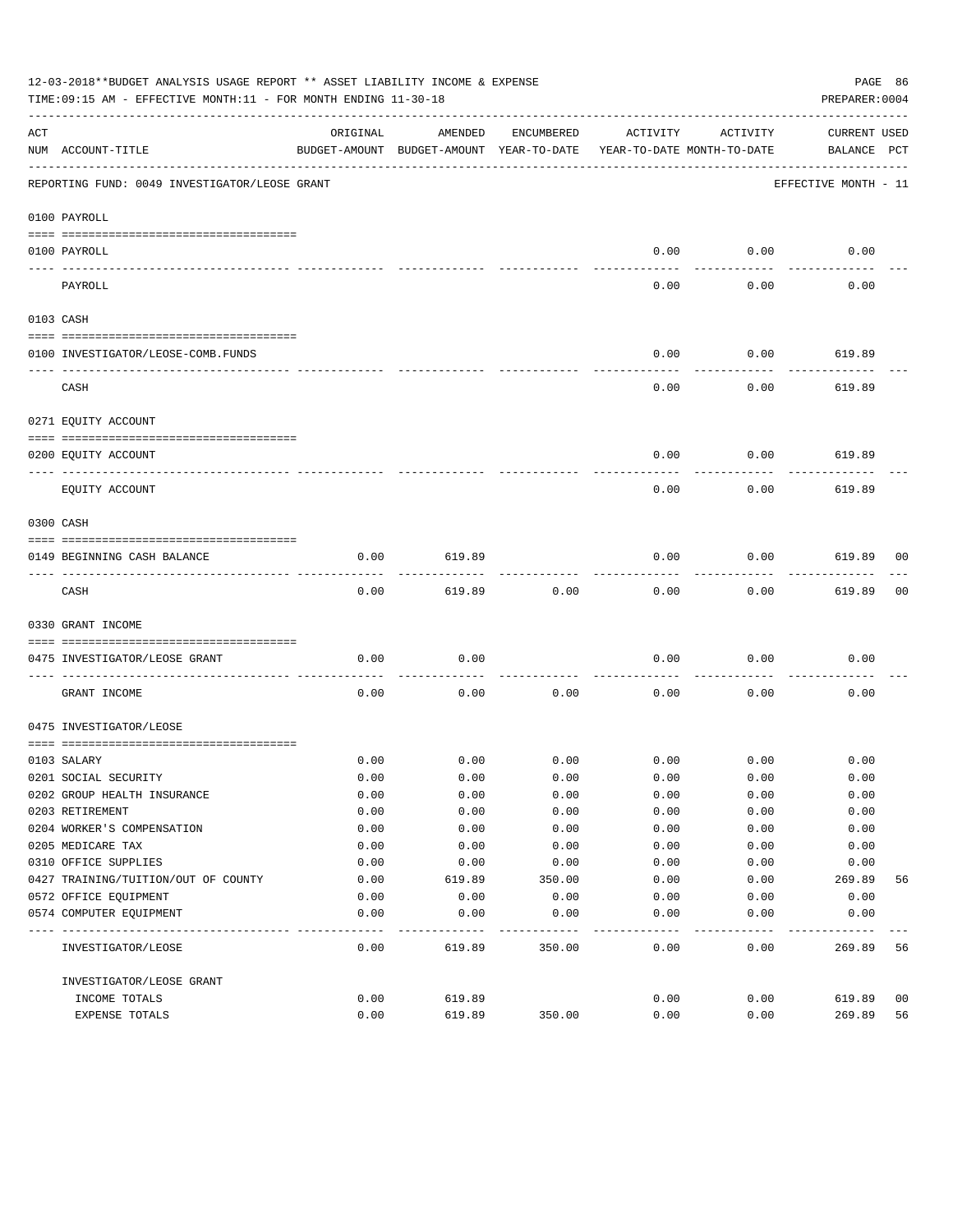|     | 12-03-2018**BUDGET ANALYSIS USAGE REPORT ** ASSET LIABILITY INCOME & EXPENSE<br>TIME: 09:15 AM - EFFECTIVE MONTH: 11 - FOR MONTH ENDING 11-30-18 |          |                                                     |                   |          |                                        | PREPARER: 0004              | PAGE 87        |
|-----|--------------------------------------------------------------------------------------------------------------------------------------------------|----------|-----------------------------------------------------|-------------------|----------|----------------------------------------|-----------------------------|----------------|
| ACT | NUM ACCOUNT-TITLE                                                                                                                                | ORIGINAL | AMENDED<br>BUDGET-AMOUNT BUDGET-AMOUNT YEAR-TO-DATE | <b>ENCUMBERED</b> | ACTIVITY | ACTIVITY<br>YEAR-TO-DATE MONTH-TO-DATE | CURRENT USED<br>BALANCE PCT |                |
|     | REPORTING FUND: 0051 CO.CLERK CO.& DIST.CT. TECHNOLOGY                                                                                           |          |                                                     |                   |          |                                        | EFFECTIVE MONTH - 11        |                |
|     | 0103 CASH                                                                                                                                        |          |                                                     |                   |          |                                        |                             |                |
|     | 0100 CO.CLK.CO.& DIST.CT.TECHNOLOGY-COM                                                                                                          |          |                                                     |                   | 0.00     | 0.00                                   | 7,729.44                    |                |
|     | CASH                                                                                                                                             |          |                                                     |                   | 0.00     | 0.00                                   | 7,729.44                    |                |
|     | 0120 RECEIVABLES                                                                                                                                 |          |                                                     |                   |          |                                        |                             |                |
|     | 0313 DUE FROM OTHER FUNDS                                                                                                                        |          |                                                     |                   | 0.00     | 0.00                                   | 65.59                       |                |
|     | RECEIVABLES                                                                                                                                      |          |                                                     |                   | 0.00     | 0.00                                   | 65.59                       |                |
|     | 0271 EQUITY ACCOUNT                                                                                                                              |          |                                                     |                   |          |                                        |                             |                |
|     | 0200 EQUITY ACCOUNT                                                                                                                              |          |                                                     |                   | 0.00     | 0.00                                   | 7,795.03                    |                |
|     | ---- -------------<br>EQUITY ACCOUNT                                                                                                             |          |                                                     |                   | 0.00     | 0.00                                   | 7,795.03                    |                |
|     | 0300 CASH                                                                                                                                        |          |                                                     |                   |          |                                        |                             |                |
|     | 0151 BEGINNING CASH BALANCE                                                                                                                      | 2,400.00 | 2,400.00                                            |                   | 0.00     | 0.00                                   | 2,400.00                    | 0 <sub>0</sub> |
|     | CASH                                                                                                                                             | 2,400.00 | 2,400.00                                            | 0.00              | 0.00     | 0.00                                   | 2,400.00                    | 0 <sub>0</sub> |
|     | 0370 CO.CLK.MISCELLANEOUS INCOME                                                                                                                 |          |                                                     |                   |          |                                        |                             |                |
|     | 0440 CO.CLK.CO.& DIST.CT.TECHNOLOGY FEE                                                                                                          | 600.00   | 600.00                                              |                   | 0.00     | 0.00                                   | 600.00                      | 0 <sub>0</sub> |
|     | CO. CLK. MISCELLANEOUS INCOME                                                                                                                    | 600.00   | 600.00                                              | 0.00              | 0.00     | 0.00                                   | 600.00                      | 0 <sup>0</sup> |
|     | 0440 CO.CLK.COURT TECHNOLOGY EQUIPMENT                                                                                                           |          |                                                     |                   |          |                                        |                             |                |
|     | 0572 OFFICE EOUIPMENT                                                                                                                            | 3,000.00 | 3,000.00                                            | 0.00              | 0.00     | 0.00                                   | 3,000.00                    | 0 <sub>0</sub> |
|     | CO.CLK.COURT TECHNOLOGY EQUIPMENT                                                                                                                | 3,000.00 | 3,000.00                                            | 0.00              | 0.00     | 0.00                                   | 3,000.00                    | 0 <sub>0</sub> |
|     | CO.CLERK CO.& DIST.CT. TECHNOLOGY                                                                                                                |          |                                                     |                   |          |                                        |                             |                |
|     | INCOME TOTALS                                                                                                                                    | 3,000.00 | 3,000.00                                            |                   | 0.00     | 0.00                                   | 3,000.00                    | 0 <sub>0</sub> |
|     | <b>EXPENSE TOTALS</b>                                                                                                                            | 3,000.00 | 3,000.00                                            | 0.00              | 0.00     | 0.00                                   | 3,000.00                    | 0 <sub>0</sub> |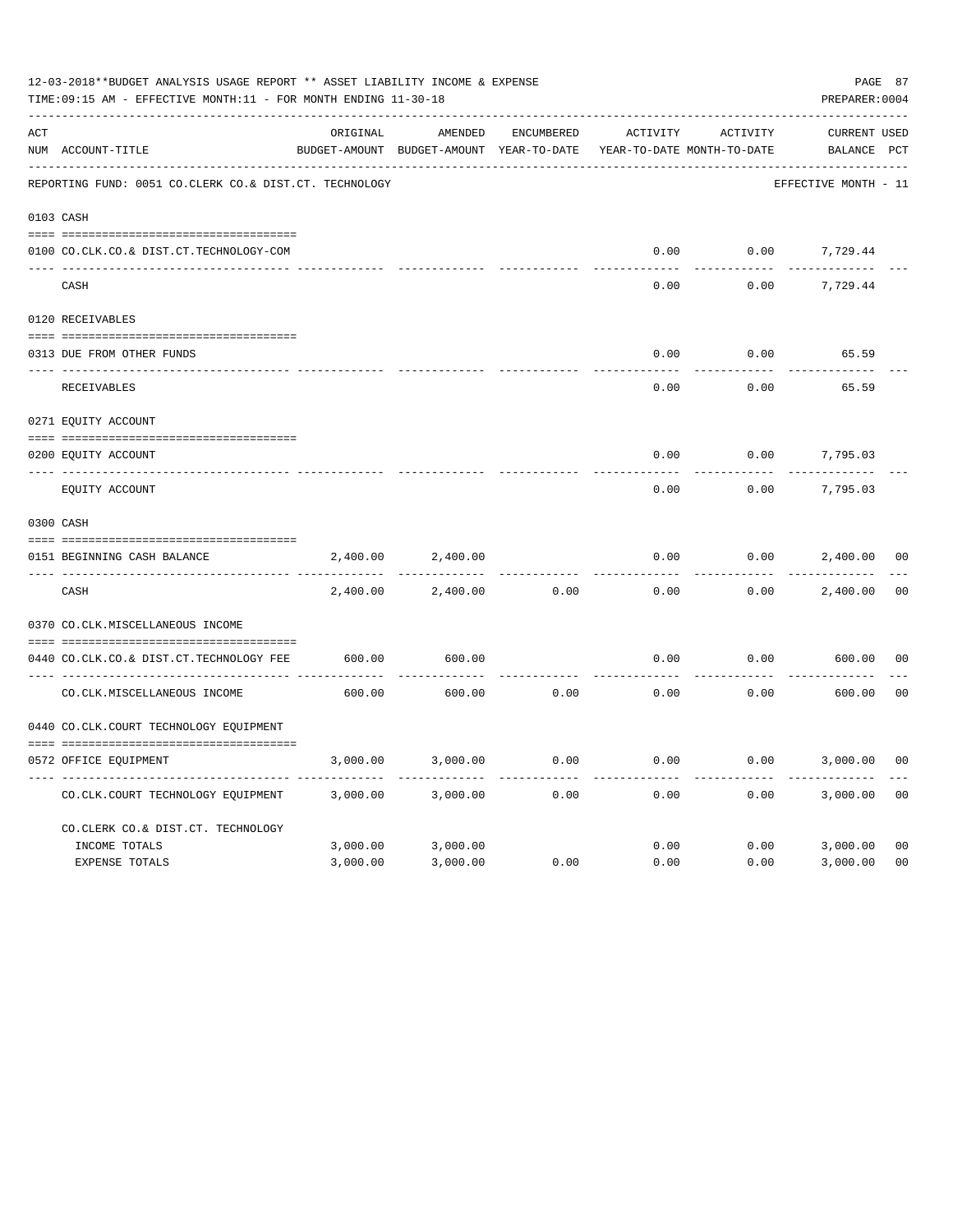|     | 12-03-2018**BUDGET ANALYSIS USAGE REPORT ** ASSET LIABILITY INCOME & EXPENSE<br>TIME:09:15 AM - EFFECTIVE MONTH:11 - FOR MONTH ENDING 11-30-18 |              |              |                      |                                                                                 |                           | PAGE 88<br>PREPARER: 0004   |
|-----|------------------------------------------------------------------------------------------------------------------------------------------------|--------------|--------------|----------------------|---------------------------------------------------------------------------------|---------------------------|-----------------------------|
| ACT | NUM ACCOUNT-TITLE                                                                                                                              | ORIGINAL     | AMENDED      | ENCUMBERED           | ACTIVITY<br>BUDGET-AMOUNT BUDGET-AMOUNT YEAR-TO-DATE YEAR-TO-DATE MONTH-TO-DATE | ACTIVITY                  | CURRENT USED<br>BALANCE PCT |
|     | REPORTING FUND: 0052 CO.CLK.COURT RECORDS PRESERVATION                                                                                         |              |              |                      |                                                                                 |                           | EFFECTIVE MONTH - 11        |
|     | 0103 CASH                                                                                                                                      |              |              |                      |                                                                                 |                           |                             |
|     | 0100 CO.CLK.COURT RECORDS PRESERVATION-                                                                                                        |              |              |                      |                                                                                 | $616.19 - 1.75$ 12,200.63 | -------                     |
|     | CASH                                                                                                                                           |              |              |                      | 616.19-                                                                         |                           | 1.75 12,200.63              |
|     | 0120 RECEIVABLES                                                                                                                               |              |              |                      |                                                                                 |                           |                             |
|     | 0313 DUE FROM OTHER FUNDS                                                                                                                      |              |              |                      | 0.00                                                                            | 0.00                      | 90.00                       |
|     | RECEIVABLES                                                                                                                                    |              |              |                      | 0.00                                                                            | ---------<br>0.00         | 90.00                       |
|     | 0200 SYSTEM ADDED LIABILITY DEPARTMENT                                                                                                         |              |              |                      |                                                                                 |                           |                             |
|     | 0910 SYSTEM ADDED LIABILITY LINE-ITEM                                                                                                          |              |              |                      |                                                                                 |                           | $619.64 - 0.00$ 619.64-     |
|     | SYSTEM ADDED LIABILITY DEPARTMENT                                                                                                              |              |              |                      | 619.64-                                                                         | 0.00                      | 619.64-                     |
|     | 0271 EQUITY ACCOUNT                                                                                                                            |              |              |                      |                                                                                 |                           |                             |
|     | 0200 EQUITY ACCOUNT                                                                                                                            |              |              |                      | 0.00                                                                            |                           | $0.00$ 12,906.82            |
|     | EQUITY ACCOUNT                                                                                                                                 |              |              |                      | 0.00                                                                            |                           | $0.00$ 12,906.82            |
|     | 0360 INTEREST EARNINGS                                                                                                                         |              |              |                      |                                                                                 |                           |                             |
|     | 0100 INTEREST EARNINGS                                                                                                                         | 0.00         | 0.00         |                      |                                                                                 | 3.45 1.75                 | $3.45+$                     |
|     | ------------------ ---<br>INTEREST EARNINGS                                                                                                    | 0.00         | 0.00         | 0.00                 | 3.45                                                                            | 1.75                      | $3.45+$                     |
|     | 0370 CO.CLK.MISCELLANEOUS INCOME                                                                                                               |              |              |                      |                                                                                 |                           |                             |
|     | 0133 CO.CLK.COURT RECORDS PRESERVATION                                                                                                         | 0.00         | 0.00         |                      |                                                                                 | $0.00$ $0.00$             | 0.00                        |
|     | CO. CLK. MISCELLANEOUS INCOME                                                                                                                  | 0.00         | 0.00         | 0.00                 | 0.00                                                                            | 0.00                      | 0.00                        |
|     | 0449 CO.CLK.COURT RECORDS PRES.EOUIPMEN                                                                                                        |              |              |                      |                                                                                 |                           |                             |
|     | 0572 OFFICE EQUIPMENT                                                                                                                          | 0.00         | 0.00         | 0.00                 | 0.00                                                                            | 0.00                      | 0.00                        |
|     | CO. CLK. COURT RECORDS PRES. EQUIPMEN                                                                                                          | 0.00         | 0.00         | ____________<br>0.00 | 0.00                                                                            | 0.00                      | 0.00                        |
|     |                                                                                                                                                |              |              |                      |                                                                                 |                           |                             |
|     | CO.CLK.COURT RECORDS PRESERVATION                                                                                                              |              |              |                      |                                                                                 |                           |                             |
|     | INCOME TOTALS<br>EXPENSE TOTALS                                                                                                                | 0.00<br>0.00 | 0.00<br>0.00 | 0.00                 | 3.45<br>0.00                                                                    | 1.75<br>0.00              | $3.45+$<br>0.00             |
|     |                                                                                                                                                |              |              |                      |                                                                                 |                           |                             |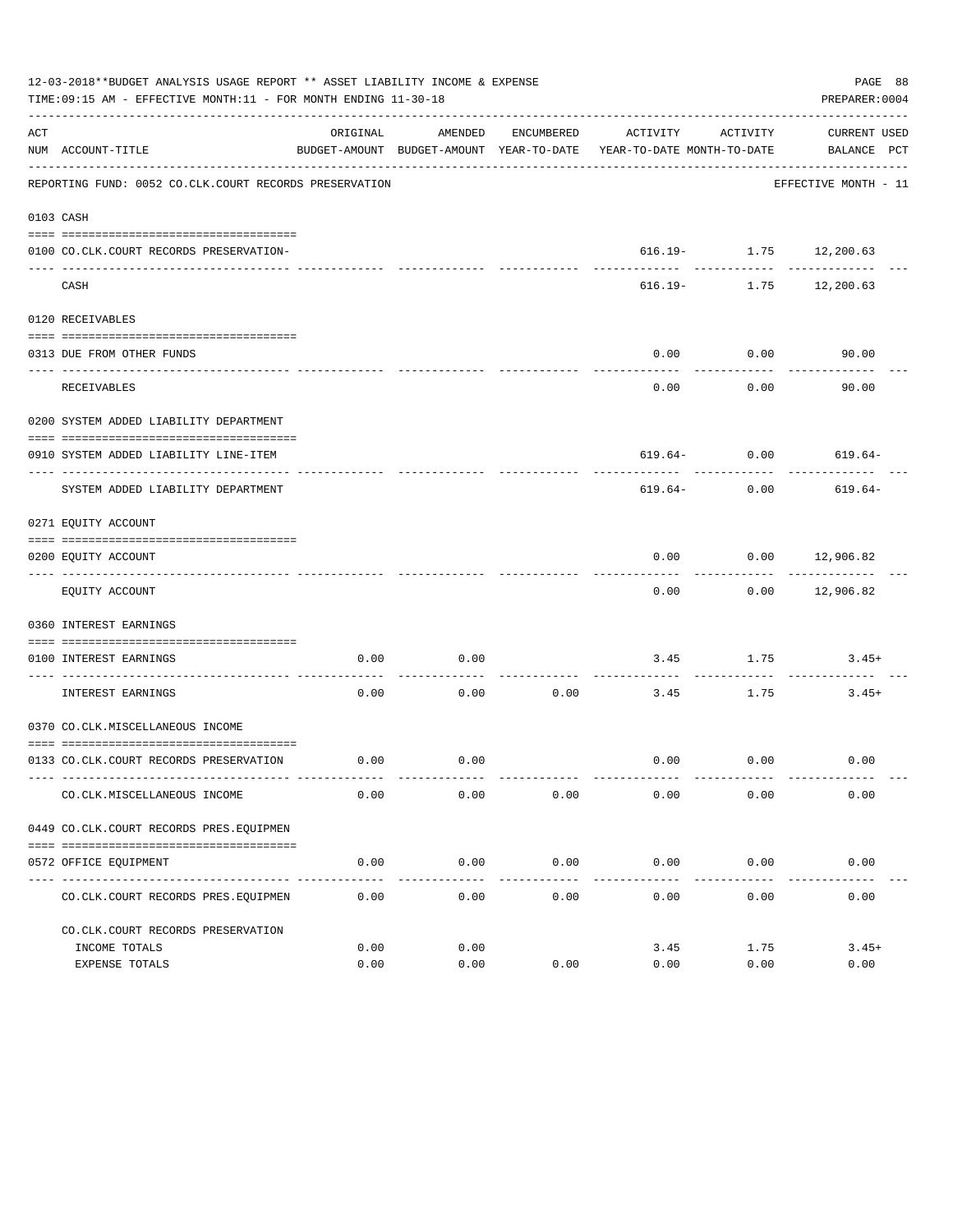|     | 12-03-2018**BUDGET ANALYSIS USAGE REPORT ** ASSET LIABILITY INCOME & EXPENSE<br>TIME:09:15 AM - EFFECTIVE MONTH:11 - FOR MONTH ENDING 11-30-18 |            |                       |                     |                                                                                          |                                                                              | PAGE 89<br>PREPARER: 0004       |      |
|-----|------------------------------------------------------------------------------------------------------------------------------------------------|------------|-----------------------|---------------------|------------------------------------------------------------------------------------------|------------------------------------------------------------------------------|---------------------------------|------|
| ACT | NUM ACCOUNT-TITLE                                                                                                                              | ORIGINAL   | AMENDED               | ENCUMBERED          | BUDGET-AMOUNT BUDGET-AMOUNT YEAR-TO-DATE YEAR-TO-DATE MONTH-TO-DATE BALANCE PCT          | ACTIVITY ACTIVITY                                                            | CURRENT USED                    |      |
|     | REPORTING FUND: 0053 CO.CLERK RECORDS ARCHIVE                                                                                                  |            |                       |                     |                                                                                          |                                                                              | EFFECTIVE MONTH - 11            |      |
|     | 0103 CASH                                                                                                                                      |            |                       |                     |                                                                                          |                                                                              |                                 |      |
|     |                                                                                                                                                |            |                       |                     |                                                                                          |                                                                              |                                 |      |
|     | 0100 CO.CLK.REC.ARCHIVE -COMB.FUNDS CKI                                                                                                        |            | ______________        |                     |                                                                                          | $52,078.35 - 13,792.35 - 270,684.20$<br>----------- ------------ ----------- |                                 |      |
|     | CASH                                                                                                                                           |            |                       |                     |                                                                                          | 52,078.35- 13,792.35- 270,684.20                                             |                                 |      |
|     | 0120 RECEIVABLES                                                                                                                               |            |                       |                     |                                                                                          |                                                                              |                                 |      |
|     |                                                                                                                                                |            |                       |                     |                                                                                          |                                                                              |                                 |      |
|     | 0313 DUE FROM OTHER FUNDS                                                                                                                      |            |                       |                     | 0.00<br>----------                                                                       | $0.00$ 6,410.00                                                              | -------------                   |      |
|     | RECEIVABLES                                                                                                                                    |            |                       |                     | 0.00                                                                                     |                                                                              | $0.00$ 6,410.00                 |      |
|     | 0200 SYSTEM ADDED LIABILITY DEPARTMENT                                                                                                         |            |                       |                     |                                                                                          |                                                                              |                                 |      |
|     |                                                                                                                                                |            |                       |                     |                                                                                          |                                                                              |                                 |      |
|     | 0910 SYSTEM ADDED LIABILITY LINE-ITEM                                                                                                          |            |                       |                     |                                                                                          | 37,392.00- 0.00 37,392.00-                                                   |                                 |      |
|     | SYSTEM ADDED LIABILITY DEPARTMENT                                                                                                              |            |                       |                     | 37,392.00-                                                                               |                                                                              | $0.00$ 37,392.00-               |      |
|     | 0271 EQUITY ACCOUNT                                                                                                                            |            |                       |                     |                                                                                          |                                                                              |                                 |      |
|     |                                                                                                                                                |            |                       |                     |                                                                                          |                                                                              |                                 |      |
|     | 0200 EQUITY ACCOUNT                                                                                                                            |            |                       |                     | 0.00                                                                                     |                                                                              | $0.00$ 329,172.55               |      |
|     | EQUITY ACCOUNT                                                                                                                                 |            |                       |                     | 0.00                                                                                     |                                                                              | $0.00$ 329,172.55               |      |
|     | 0300 CASH                                                                                                                                      |            |                       |                     |                                                                                          |                                                                              |                                 |      |
|     | 0153 BEGINNING CASH BALANCE                                                                                                                    | 134,000.00 | 134,000.00            |                     | 0.00                                                                                     |                                                                              | $0.00$ $134,000.00$ 00          |      |
|     | CASH                                                                                                                                           |            |                       |                     | ----------------------------<br>$134,000.00$ $134,000.00$ 0.00 0.00 0.00 0.00 134,000.00 |                                                                              |                                 | - 00 |
|     | 0370 MISCELLANEOUS INCOME                                                                                                                      |            |                       |                     |                                                                                          |                                                                              |                                 |      |
|     |                                                                                                                                                |            |                       |                     |                                                                                          |                                                                              |                                 |      |
|     | 0133 CO.CLERK RECORDS ARCHIVE FEE                                                                                                              |            | $0.00$ 0.00           |                     |                                                                                          | $0.00$ 0.00                                                                  | 0.00                            |      |
|     | MISCELLANEOUS INCOME                                                                                                                           | 0.00       | 0.00                  | 0.00                | 0.00                                                                                     | 0.00                                                                         | 0.00                            |      |
|     | 0403 CO.CLERK RECORDS ARCHIVE                                                                                                                  |            |                       |                     |                                                                                          |                                                                              |                                 |      |
|     |                                                                                                                                                |            |                       |                     |                                                                                          |                                                                              |                                 |      |
|     | 0437 DIGITAL IMAGING                                                                                                                           |            | 134,000.00 134,000.00 |                     | $0.00$ 14,686.35 13,792.35 119,313.65 11                                                 |                                                                              |                                 |      |
|     | 0490 CO. CLERK MISCELLANEOUS                                                                                                                   | 0.00       | 0.00                  | 0.00                | 0.00                                                                                     | 0.00                                                                         | 0.00                            |      |
|     | CO. CLERK RECORDS ARCHIVE                                                                                                                      |            | 134,000.00 134,000.00 | -----------<br>0.00 | -----------<br>14,686.35                                                                 | ------------<br>13,792.35                                                    | -------------<br>119, 313.65 11 |      |
|     | CO. CLERK RECORDS ARCHIVE                                                                                                                      |            |                       |                     |                                                                                          |                                                                              |                                 |      |
|     | INCOME TOTALS                                                                                                                                  | 134,000.00 | 134,000.00            |                     | 0.00                                                                                     | 0.00                                                                         | 134,000.00                      | 00   |
|     | EXPENSE TOTALS                                                                                                                                 |            | 134,000.00 134,000.00 | 0.00                | 14,686.35                                                                                | 13,792.35                                                                    | 119,313.65                      | 11   |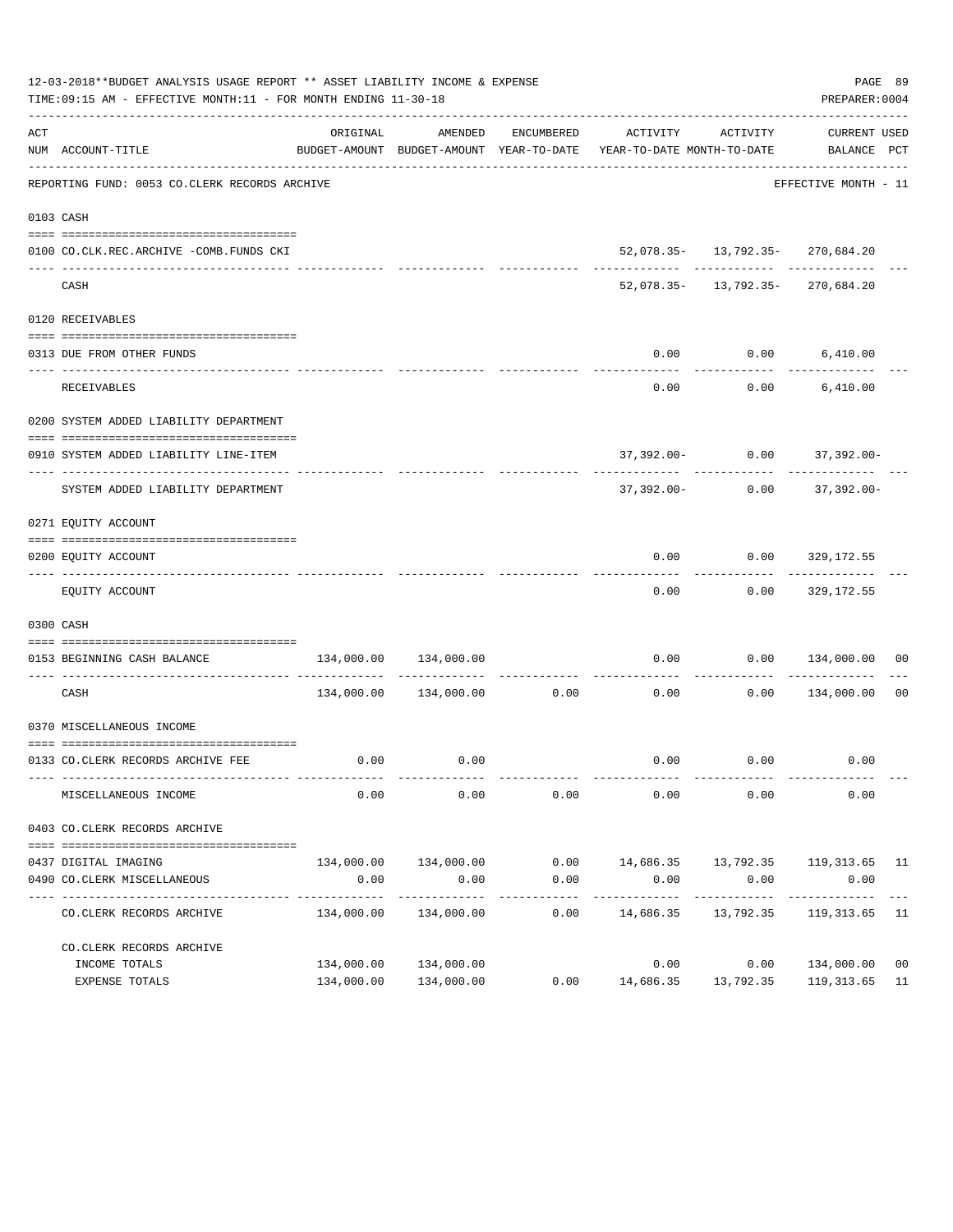|     | 12-03-2018**BUDGET ANALYSIS USAGE REPORT ** ASSET LIABILITY INCOME & EXPENSE<br>TIME:09:15 AM - EFFECTIVE MONTH:11 - FOR MONTH ENDING 11-30-18 |                     |                                                     |                 |                                        |                    | PAGE 90<br>PREPARER: 0004          |                |
|-----|------------------------------------------------------------------------------------------------------------------------------------------------|---------------------|-----------------------------------------------------|-----------------|----------------------------------------|--------------------|------------------------------------|----------------|
| ACT | NUM ACCOUNT-TITLE                                                                                                                              | ORIGINAL            | AMENDED<br>BUDGET-AMOUNT BUDGET-AMOUNT YEAR-TO-DATE | ENCUMBERED      | ACTIVITY<br>YEAR-TO-DATE MONTH-TO-DATE | ACTIVITY           | <b>CURRENT USED</b><br>BALANCE PCT |                |
|     | REPORTING FUND: 0055 F.C. LAW ENFORCEMENT EDUCATION                                                                                            |                     |                                                     |                 |                                        |                    | EFFECTIVE MONTH - 11               |                |
|     | 0102 A/P CLEARING                                                                                                                              |                     |                                                     |                 |                                        |                    |                                    |                |
|     | 0100 A/P CLEARING                                                                                                                              |                     |                                                     |                 | 0.00                                   | 0.00               | 0.00                               |                |
|     | A/P CLEARING                                                                                                                                   |                     |                                                     |                 | 0.00                                   | 0.00               | 0.00                               |                |
|     | 0103 CASH                                                                                                                                      |                     |                                                     |                 |                                        |                    |                                    |                |
|     | 0155 F.C. LAW ENFORCEMENT EDUCATION                                                                                                            |                     |                                                     |                 | 0.00                                   | 0.00               | 49.80                              |                |
|     | CASH                                                                                                                                           |                     |                                                     |                 | 0.00                                   | 0.00               | 49.80                              |                |
|     | 0200 LIABILITY ACCOUNT                                                                                                                         |                     |                                                     |                 |                                        |                    |                                    |                |
|     | 0910 SYSTEM ADDED LIABILITY LINE-ITEM                                                                                                          |                     |                                                     |                 | 0.00                                   | 0.00               | 0.00                               |                |
|     | LIABILITY ACCOUNT                                                                                                                              |                     |                                                     |                 | 0.00                                   | 0.00               | 0.00                               |                |
|     | 0271 EQUITY ACCOUNT                                                                                                                            |                     |                                                     |                 |                                        |                    |                                    |                |
|     | 0200 EQUITY ACCOUNT                                                                                                                            |                     |                                                     |                 | 0.00                                   | 0.00               | 49.80                              |                |
|     | EQUITY ACCOUNT                                                                                                                                 |                     |                                                     |                 | 0.00                                   | --------<br>0.00   | 49.80                              |                |
|     | 0300 CASH                                                                                                                                      |                     |                                                     |                 |                                        |                    |                                    |                |
|     | 0156 BEGINNING CASH BALANCE                                                                                                                    | 0.00                | 0.00                                                |                 | 0.00                                   | 0.00               | 0.00                               |                |
|     | CASH                                                                                                                                           | 0.00                | 0.00                                                | 0.00            | 0.00                                   | 0.00               | 0.00                               |                |
|     | 0360 INTEREST EARNINGS                                                                                                                         |                     |                                                     |                 |                                        |                    |                                    |                |
|     | 0100 INTEREST EARNINGS                                                                                                                         | 0.00                | 0.00                                                |                 | 0.00                                   | 0.00               | 0.00                               |                |
|     | INTEREST EARNINGS                                                                                                                              | 0.00                | 0.00                                                | 0.00            | 0.00                                   | 0.00               | 0.00                               |                |
|     | 0370 MISCELLANEOUS                                                                                                                             |                     |                                                     |                 |                                        |                    |                                    |                |
|     | 0130 REFUNDS & MISCELLANEOUS                                                                                                                   | 0.00                | 0.00                                                |                 | 0.00                                   | 0.00               | 0.00                               |                |
|     | 0160 PEACE OFFICER ALLOCATION                                                                                                                  | 1,800.00            | 1,800.00                                            |                 | 0.00<br>$\cdots$                       | 0.00<br>---------- | 1,800.00<br>_____________          | 0 <sub>0</sub> |
|     | MISCELLANEOUS                                                                                                                                  | 1,800.00            | 1,800.00                                            | 0.00            | 0.00                                   | 0.00               | 1,800.00                           | 0 <sub>0</sub> |
|     | 0560 LAW ENFORCEMENT EDUCATION                                                                                                                 |                     |                                                     |                 |                                        |                    |                                    |                |
|     | 0427 OUT OF COUNTY TRAVEL                                                                                                                      |                     | $0.00$ 0.00                                         | 0.00            | 0.00                                   |                    | 0.00<br>0.00                       |                |
|     | 0428 TRAINING & TUITION                                                                                                                        |                     | 1,800.00    1,800.00                                | 0.00            | 0.00                                   |                    | $0.00$ 1,800.00                    | 0 <sub>0</sub> |
|     | 0435 PRINTING                                                                                                                                  | 0.00                | 0.00                                                | 0.00            |                                        | $0.00$ $0.00$      | 0.00                               |                |
|     | 0490 MISCELLANEOUS                                                                                                                             | 0.00<br>----------- | 0.00                                                | 0.00<br>------- | 0.00                                   | 0.00               | 0.00                               |                |
|     | LAW ENFORCEMENT EDUCATION                                                                                                                      |                     | 1,800.00 1,800.00                                   | 0.00            | 0.00                                   | 0.00               | 1,800.00                           | 0 <sub>0</sub> |
|     | 0999 ACCOUNTS PAYABLE                                                                                                                          |                     |                                                     |                 |                                        |                    |                                    |                |
|     | 0100 A/P CLEARING ACCOUNT                                                                                                                      |                     |                                                     |                 | 0.00                                   | 0.00               | 0.00                               |                |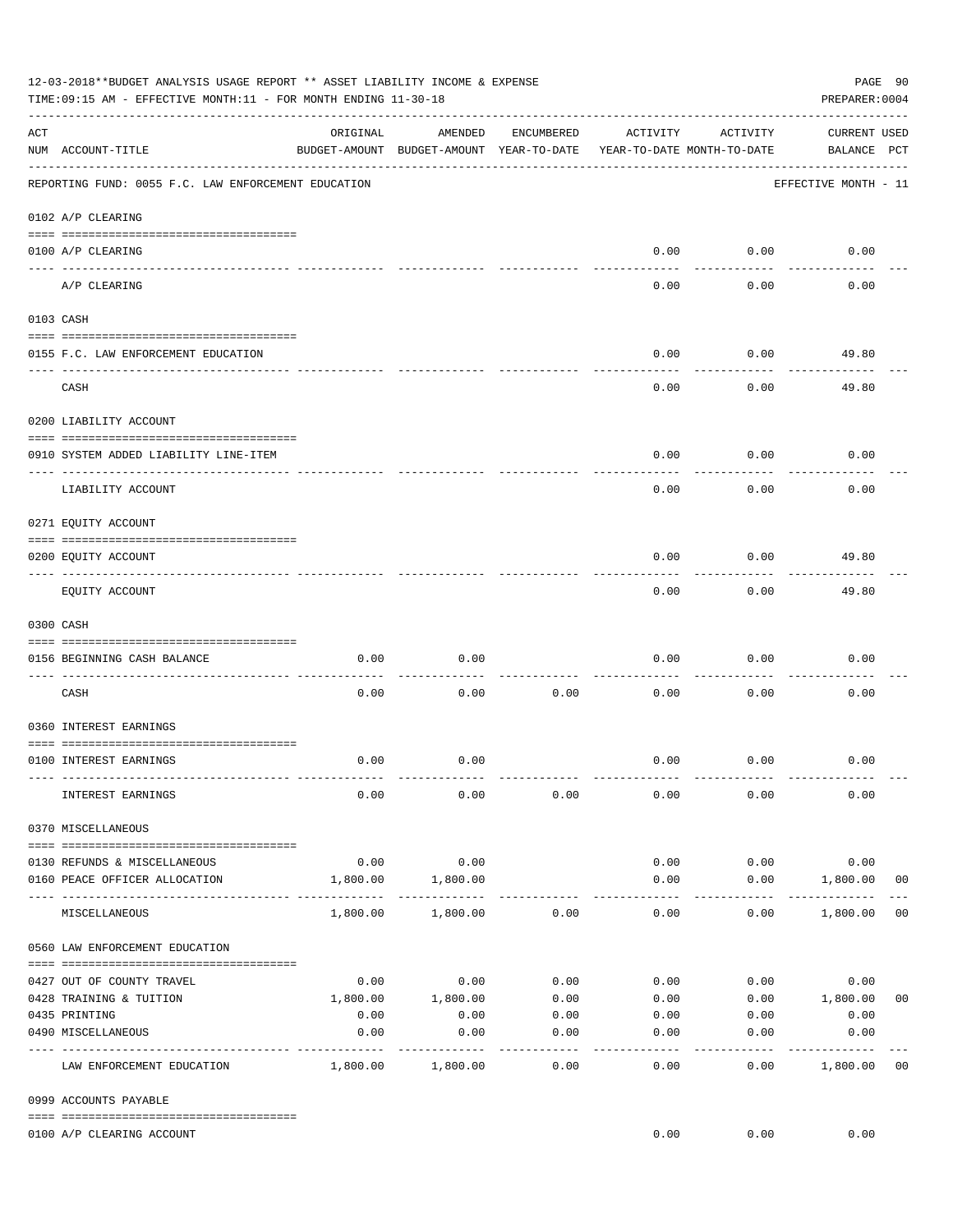|     | 12-03-2018**BUDGET ANALYSIS USAGE REPORT ** ASSET LIABILITY INCOME & EXPENSE<br>TIME:09:15 AM - EFFECTIVE MONTH:11 - FOR MONTH ENDING 11-30-18 |                           |                          |                            |          |                                        | PAGE 91<br>PREPARER: 0004 |                |
|-----|------------------------------------------------------------------------------------------------------------------------------------------------|---------------------------|--------------------------|----------------------------|----------|----------------------------------------|---------------------------|----------------|
| ACT | NUM ACCOUNT-TITLE                                                                                                                              | ORIGINAL<br>BUDGET-AMOUNT | AMENDED<br>BUDGET-AMOUNT | ENCUMBERED<br>YEAR-TO-DATE | ACTIVITY | ACTIVITY<br>YEAR-TO-DATE MONTH-TO-DATE | CURRENT USED<br>BALANCE   | PCT            |
|     | REPORTING FUND: 0055 F.C. LAW ENFORCEMENT EDUCATION                                                                                            |                           |                          |                            |          |                                        | EFFECTIVE MONTH - 11      |                |
|     | ACCOUNTS PAYABLE                                                                                                                               |                           |                          |                            | 0.00     | 0.00                                   | 0.00                      |                |
|     | F.C. LAW ENFORCEMENT EDUCATION                                                                                                                 |                           |                          |                            |          |                                        |                           |                |
|     | INCOME TOTALS                                                                                                                                  | 1,800.00                  | 1,800.00                 |                            | 0.00     | 0.00                                   | 1,800.00                  | - 00           |
|     | <b>EXPENSE TOTALS</b>                                                                                                                          | 1,800.00                  | 1,800.00                 | 0.00                       | 0.00     | 0.00                                   | 1,800.00                  | 0 <sub>0</sub> |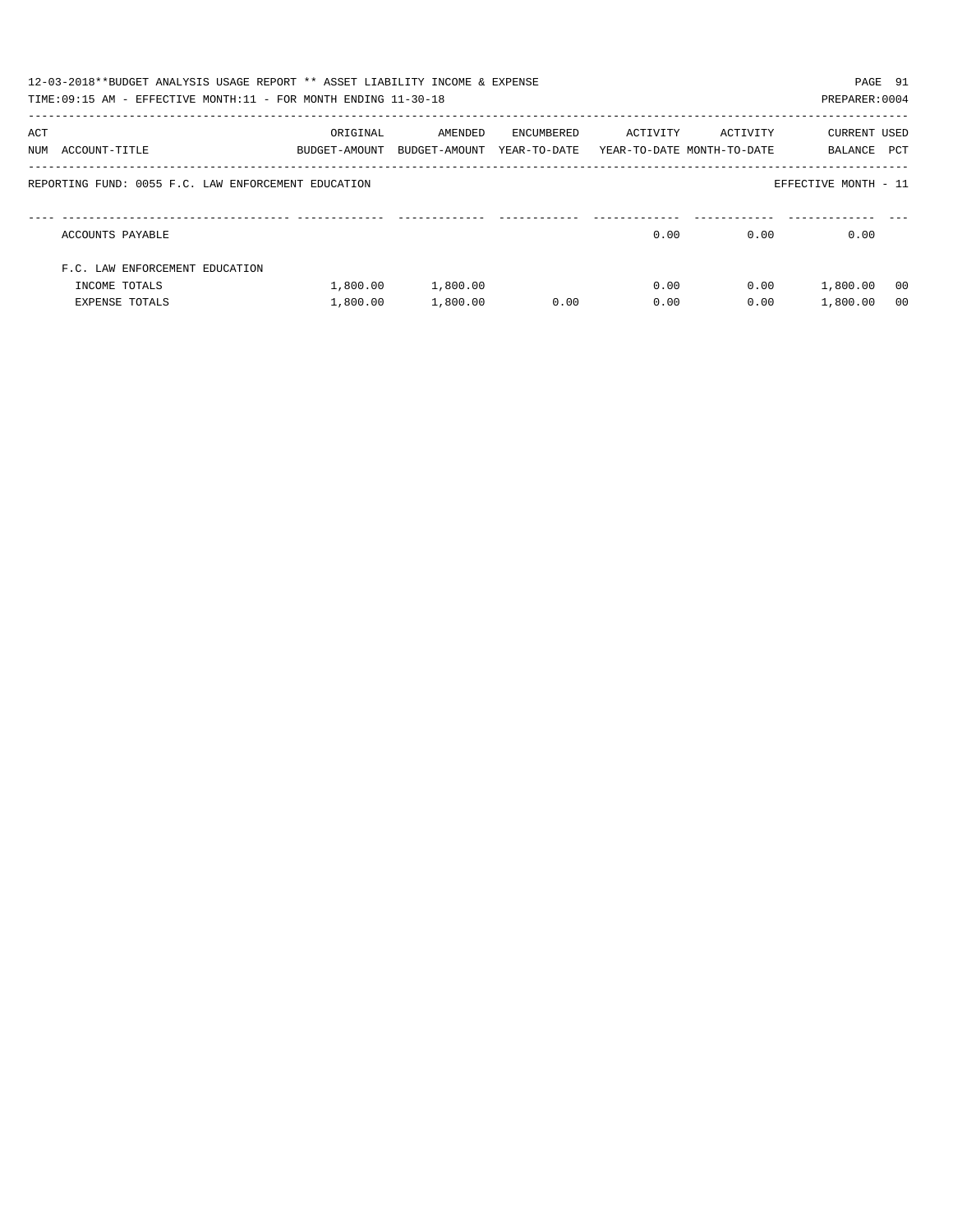|           | 12-03-2018**BUDGET ANALYSIS USAGE REPORT ** ASSET LIABILITY INCOME & EXPENSE<br>TIME: 09:15 AM - EFFECTIVE MONTH: 11 - FOR MONTH ENDING 11-30-18 |          |                                                     |            |                                        |           | PREPARER: 0004                              | PAGE 92        |
|-----------|--------------------------------------------------------------------------------------------------------------------------------------------------|----------|-----------------------------------------------------|------------|----------------------------------------|-----------|---------------------------------------------|----------------|
| ACT       | NUM ACCOUNT-TITLE                                                                                                                                | ORIGINAL | AMENDED<br>BUDGET-AMOUNT BUDGET-AMOUNT YEAR-TO-DATE | ENCUMBERED | ACTIVITY<br>YEAR-TO-DATE MONTH-TO-DATE | ACTIVITY  | <b>CURRENT USED</b><br>BALANCE PCT          |                |
|           | REPORTING FUND: 0056 F C SHERIFF FORFEITURE                                                                                                      |          |                                                     |            |                                        |           | EFFECTIVE MONTH - 11                        |                |
|           | 0100 PAYROLL                                                                                                                                     |          |                                                     |            |                                        |           |                                             |                |
|           | 0100 PAYROLL                                                                                                                                     |          |                                                     |            | 0.00                                   | 0.00      | 0.00                                        |                |
| ---- ---- | PAYROLL                                                                                                                                          |          |                                                     |            | 0.00                                   | 0.00      | 0.00                                        |                |
|           | 0102 A/P CLEARING                                                                                                                                |          |                                                     |            |                                        |           |                                             |                |
|           | 0100 A/P CLEARING                                                                                                                                |          |                                                     |            | 0.00                                   | 0.00      | 0.00                                        |                |
|           | A/P CLEARING                                                                                                                                     |          |                                                     |            | 0.00                                   | 0.00      | 0.00                                        |                |
|           | 0103 CASH                                                                                                                                        |          |                                                     |            |                                        |           |                                             |                |
|           | 0156 CASH-F C SHERIFF FORFEITURE<br>0159 CASH-FEDERAL FORFEITURE 2018                                                                            |          |                                                     |            | 17,417.32-                             | $148.97-$ | $3,066.14 - 3,071.41 - 47,814.04$<br>533.76 |                |
|           | CASH                                                                                                                                             |          |                                                     |            |                                        |           | 20,483.46- 3,220.38- 48,347.80              |                |
|           | 0200 LIABILITY ACCOUNT                                                                                                                           |          |                                                     |            |                                        |           |                                             |                |
|           | 0910 SYSTEM ADDED LIABILITY LINE-ITEM                                                                                                            |          |                                                     |            | 0.00                                   | 0.00      | 0.00                                        |                |
|           | LIABILITY ACCOUNT                                                                                                                                |          |                                                     |            | 0.00                                   | 0.00      | 0.00                                        |                |
|           | 0271 EQUITY ACCOUNT                                                                                                                              |          |                                                     |            |                                        |           |                                             |                |
|           | 0200 EQUITY ACCOUNT                                                                                                                              |          |                                                     |            | 0.00                                   | 0.00      | 68,831.26                                   |                |
|           | EQUITY ACCOUNT                                                                                                                                   |          |                                                     |            | 0.00                                   | 0.00      | 68,831.26                                   |                |
|           | 0300 CASH                                                                                                                                        |          |                                                     |            |                                        |           |                                             |                |
|           | 0156 BEGINNING CASH BALANCE                                                                                                                      | 0.00     | 22,934.30                                           |            | 0.00                                   | 0.00      | 22,934.30 00                                |                |
|           | CASH                                                                                                                                             | 0.00     | 22,934.30                                           | 0.00       | 0.00                                   | 0.00      | 22,934.30                                   | 0 <sub>0</sub> |
|           | 0330 GRANTS                                                                                                                                      |          |                                                     |            |                                        |           |                                             |                |
|           | 0560 BULLETPROOF VEST PARTNERSHIP                                                                                                                | 0.00     | 0.00                                                |            | 0.00                                   | 0.00      | 0.00                                        |                |
| $---$     | GRANTS                                                                                                                                           | 0.00     | 0.00                                                | 0.00       | 0.00                                   | 0.00      | 0.00                                        |                |
|           | 0352 OTHER FOREITURES                                                                                                                            |          |                                                     |            |                                        |           |                                             |                |
|           | 0200 CONTRABAND FOREITURE                                                                                                                        | 0.00     | 0.00                                                |            | 0.00                                   | 0.00      | 0.00                                        |                |
|           | 0300 PLEA BARGAIN AGREEMENT                                                                                                                      | 0.00     | 0.00                                                |            | 0.00                                   | 0.00      | 0.00                                        |                |
|           | OTHER FOREITURES                                                                                                                                 | 0.00     | 0.00                                                | 0.00       | 0.00                                   | 0.00      | 0.00                                        |                |
|           | 0355 FEDERAL FORFEITURE FUNDS 2018                                                                                                               |          |                                                     |            |                                        |           |                                             |                |
|           | 0560 FEDERAL FORFEITURE FUNDS 2018                                                                                                               | 0.00     | 0.00                                                |            | 0.00                                   | 0.00      | 0.00                                        |                |
|           | FEDERAL FORFEITURE FUNDS 2018                                                                                                                    | 0.00     | 0.00                                                | 0.00       | 0.00                                   | 0.00      | 0.00                                        |                |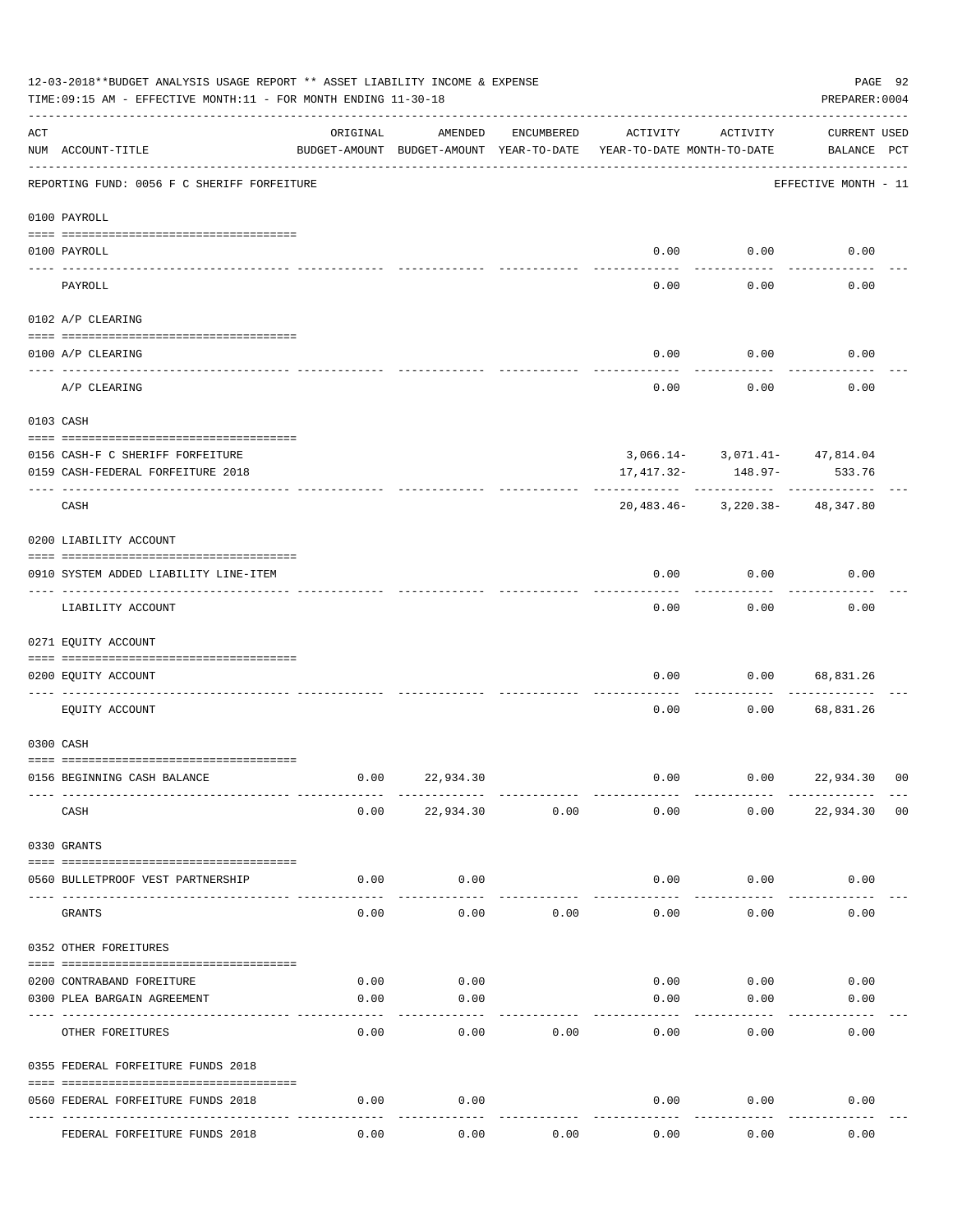|     | TIME:09:15 AM - EFFECTIVE MONTH:11 - FOR MONTH ENDING 11-30-18 |              |                                                                                |              |                              |              | PREPARER: 0004                     |    |
|-----|----------------------------------------------------------------|--------------|--------------------------------------------------------------------------------|--------------|------------------------------|--------------|------------------------------------|----|
| ACT | NUM ACCOUNT-TITLE                                              | ORIGINAL     | AMENDED<br>BUDGET-AMOUNT BUDGET-AMOUNT YEAR-TO-DATE YEAR-TO-DATE MONTH-TO-DATE | ENCUMBERED   | ACTIVITY                     | ACTIVITY     | <b>CURRENT USED</b><br>BALANCE PCT |    |
|     | REPORTING FUND: 0056 F C SHERIFF FORFEITURE                    |              |                                                                                |              |                              |              | EFFECTIVE MONTH - 11               |    |
|     | 0360 INTEREST EARNINGS                                         |              |                                                                                |              |                              |              |                                    |    |
|     | 0100 INTEREST EARNINGS-SO FORFEITURE                           | 0.00         | 0.00                                                                           |              |                              | 12.60        | $5.38$ 12.60+                      |    |
|     | 0159 INTEREST EARNINGS-FEDERAL FORF 201                        | 0.00         | 0.00                                                                           |              | 0.00                         | 0.00         | 0.00                               |    |
|     |                                                                | ----------   |                                                                                |              |                              |              |                                    |    |
|     | INTEREST EARNINGS                                              | 0.00         | 0.00                                                                           | 0.00         | 12.60                        | 5.38         | $12.60+$                           |    |
|     | 0370 MISCELLANEOUS                                             |              |                                                                                |              |                              |              |                                    |    |
|     |                                                                |              |                                                                                |              |                              |              |                                    |    |
|     | 0108 FEDERAL OT REIMBURSEMENT                                  | 0.00         | 0.00                                                                           |              | 0.00                         | 0.00         | 0.00                               |    |
|     | 0130 REFUNDS & MISCELLANEOUS                                   | 0.00         | 0.00                                                                           |              | 0.00                         | 0.00         | 0.00                               |    |
|     | MISCELLANEOUS                                                  | 0.00         | 0.00                                                                           | 0.00         | 0.00                         | 0.00         | 0.00                               |    |
|     | 0390 TRANSFERS                                                 |              |                                                                                |              |                              |              |                                    |    |
|     |                                                                |              |                                                                                |              |                              |              |                                    |    |
|     | 0140 TRANSFERS IN                                              | 0.00         | 0.00                                                                           |              | 0.00                         | 0.00         | 0.00                               |    |
|     | TRANSFERS                                                      | 0.00         | 0.00                                                                           | 0.00         | 0.00                         | 0.00         | 0.00                               |    |
|     | 0560 F C SHERIFF FORFEITURE                                    |              |                                                                                |              |                              |              |                                    |    |
|     |                                                                |              |                                                                                |              |                              |              |                                    |    |
|     | 0108 SALARY                                                    | 0.00         | 0.00                                                                           | 0.00         | 0.00                         | 0.00         | 0.00                               |    |
|     | 0201 SOCIAL SECURITY TAXES                                     | 0.00         | 0.00                                                                           | 0.00         | 0.00                         | 0.00         | 0.00                               |    |
|     | 0202 GROUP HEALTH INSURANCE<br>0203 RETIREMENT                 | 0.00         | 0.00                                                                           | 0.00         | 0.00                         | 0.00         | 0.00                               |    |
|     | 0204 WORKERS COMPENSATION                                      | 0.00<br>0.00 | 0.00<br>0.00                                                                   | 0.00<br>0.00 | 0.00<br>0.00                 | 0.00<br>0.00 | 0.00<br>0.00                       |    |
|     | 0205 MEDICARE TAX                                              | 0.00         | 0.00                                                                           | 0.00         | 0.00                         | 0.00         | 0.00                               |    |
|     | 0310 SUPPLIES                                                  | 0.00         | 0.00                                                                           | 0.00         | 0.00                         | 0.00         | 0.00                               |    |
|     | 0316 EMPLOYEE AWARDS BANQUET                                   | 0.00         | 0.00                                                                           | 0.00         | 0.00                         | 0.00         | 0.00                               |    |
|     | 0395 UNIFORMS/PROT.VESTS                                       | 0.00         | 0.00                                                                           | 0.00         | 0.00                         | 0.00         | 0.00                               |    |
|     | 0423 INTERNET SERVICE                                          | 0.00         | 2,740.00                                                                       | 0.00         | 455.88                       | 455.88       | 2,284.12                           | 17 |
|     | 0427 OUT OF COUNTY TRAVEL                                      | 0.00         | 0.00                                                                           | 0.00         | 0.00                         | 0.00         | 0.00                               |    |
|     | 0428 TRAINING & TUITION                                        | 0.00         | 0.00                                                                           | 0.00         | 0.00                         | 0.00         | 0.00                               |    |
|     | 0452 R & M EQUIPMENT                                           | 0.00         | 0.00                                                                           | 0.00         | 0.00                         | 0.00         | 0.00                               |    |
|     | 0454 R&M AUTO                                                  | 0.00         | 209.00                                                                         | 0.00         | 208.19                       | 208.19       | $0.81$ 100                         |    |
|     | 0460 EQUIPMENT RENTAL/LEASE                                    | 0.00         | 0.00                                                                           | 0.00         | 0.00                         | 0.00         | 0.00                               |    |
|     | 0490 MISCELLANEOUS                                             | 0.00         | 0.00                                                                           | 0.00         | 0.00                         | 0.00         | 0.00                               |    |
|     | 0495 NARCOTICS AND/OR OTHER INVESTIGATI                        | 0.00         | 0.00                                                                           | 0.00         | 0.00                         | 0.00         | 0.00                               |    |
|     | 0499 BANK SERVICE FEES                                         | 0.00         | 0.00                                                                           | 0.00         | 0.00                         | 0.00         | 0.00                               |    |
|     | 0571 AUTOMOBILES                                               | 0.00         | 0.00                                                                           | 0.00         | 0.00                         | 0.00         | 0.00                               |    |
|     | 0572 OFFICE EQUIPMENT                                          | 0.00         | 0.00                                                                           | 0.00         | 0.00                         | 0.00         | 0.00                               |    |
|     | 0573 TELEPHONE EQUIPMENT                                       | 0.00         | 0.00                                                                           | 0.00         | 0.00                         | 0.00         | 0.00                               |    |
|     | 0580 INVESTIGATIVE EQUIPMENT                                   | 0.00         | 2,415.00                                                                       | 0.00         | 2,412.61                     | 2,412.61     | 2.39 100                           |    |
|     | F C SHERIFF FORFEITURE                                         | 0.00         | 5,364.00                                                                       |              | $0.00$ $3,076.68$ $3,076.68$ |              | 2,287.32 57                        |    |
|     | 0565 INVESTIGATOR CRIMES AGAINST CHILDR                        |              |                                                                                |              |                              |              |                                    |    |
|     | 0108 SALARY                                                    | 0.00         | 0.00                                                                           | 0.00         | 0.00                         | 0.00         | 0.00                               |    |
|     | 0201 SOCIAL SECURITY TAXES                                     | 0.00         | 0.00                                                                           | 0.00         | 0.00                         | 0.00         | 0.00                               |    |
|     | 0202 GROUP HEALTH INSURANCE                                    | 0.00         | 0.00                                                                           | 0.00         | 0.00                         | 0.00         | 0.00                               |    |
|     | 0203 RETIREMENT                                                | 0.00         | 0.00                                                                           | 0.00         | 0.00                         | 0.00         | 0.00                               |    |
|     | 0204 WORKERS COMPENSATION                                      | 0.00         | 0.00                                                                           | 0.00         | 0.00                         | 0.00         | 0.00                               |    |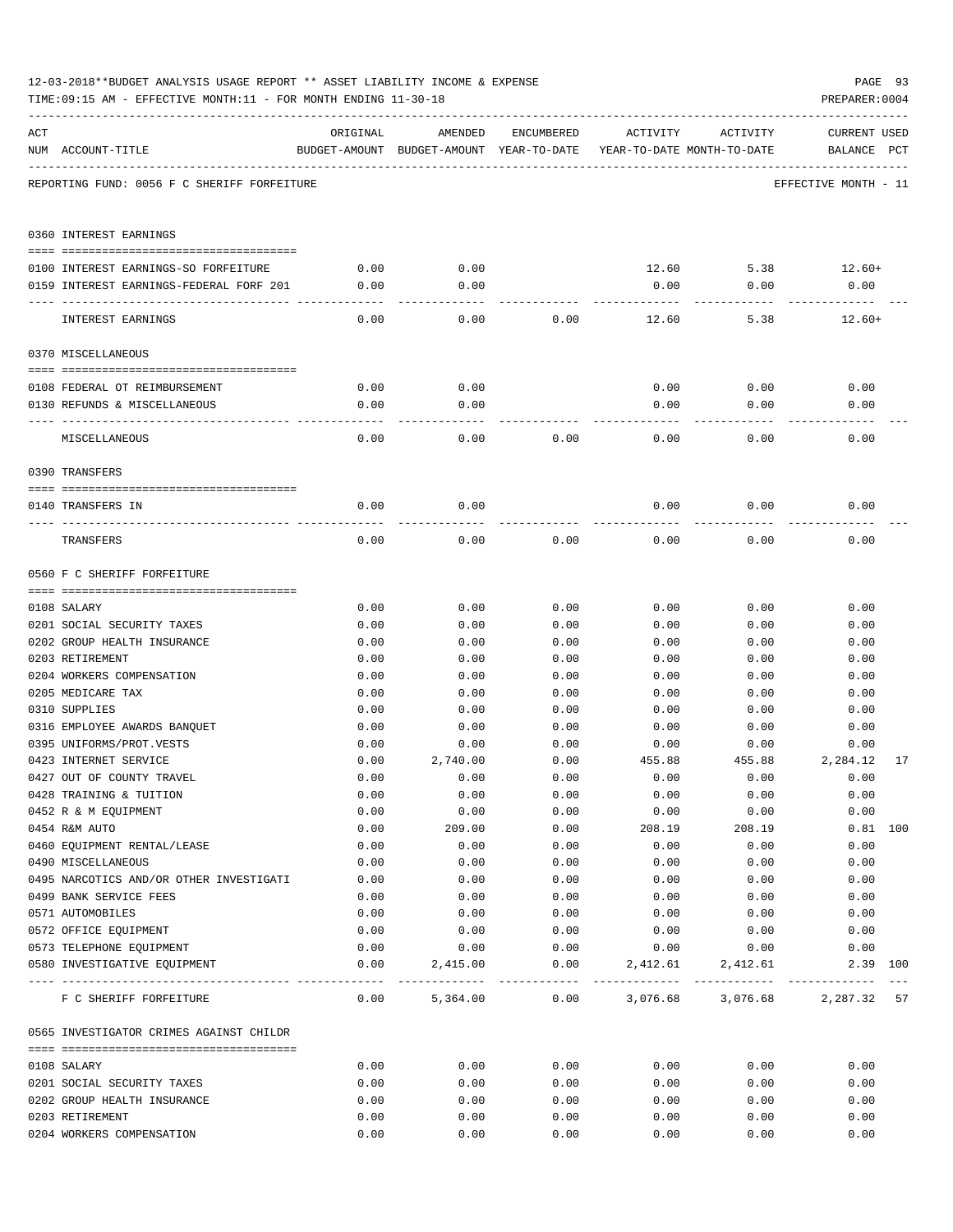### 12-03-2018\*\*BUDGET ANALYSIS USAGE REPORT \*\* ASSET LIABILITY INCOME & EXPENSE PAGE 94

TIME:09:15 AM - EFFECTIVE MONTH:11 - FOR MONTH ENDING 11-30-18 PREPARER:0004

| ACT | NUM ACCOUNT-TITLE                           | ORIGINAL | AMENDED                                               |      | ENCUMBERED ACTIVITY ACTIVITY       |             | <b>CURRENT USED</b><br>BUDGET-AMOUNT BUDGET-AMOUNT YEAR-TO-DATE YEAR-TO-DATE MONTH-TO-DATE BALANCE PCT |    |
|-----|---------------------------------------------|----------|-------------------------------------------------------|------|------------------------------------|-------------|--------------------------------------------------------------------------------------------------------|----|
|     | REPORTING FUND: 0056 F C SHERIFF FORFEITURE |          |                                                       |      |                                    |             | EFFECTIVE MONTH - 11                                                                                   |    |
|     | 0205 MEDICARE TAX                           | 0.00     | 0.00                                                  | 0.00 | $0.00$ 0.00                        |             | 0.00                                                                                                   |    |
|     | INVESTIGATOR CRIMES AGAINST CHILDR          | 0.00     |                                                       |      | $0.00$ $0.00$ $0.00$ $0.00$ $0.00$ |             | 0.00                                                                                                   |    |
|     | 0570 FEDERAL FORFEITURE FUNDS 2018          |          |                                                       |      |                                    |             |                                                                                                        |    |
|     | 0310 OFFICE & MISC. SUPPLIES                | 0.00     | 0.00                                                  | 0.00 | $0.00$ 0.00                        |             | 0.00                                                                                                   |    |
|     | 0395 UNIFORMS/PROT. VESTS/BADGES            | 0.00     | 0.00                                                  | 0.00 | 0.00                               | 0.00        | 0.00                                                                                                   |    |
|     | 0571 AUTOMOBILES                            | 0.00     | 0.00                                                  | 0.00 | 0.00                               | 0.00        | 0.00                                                                                                   |    |
|     | 0572 EQUIPMENT                              | 0.00     | 0.00                                                  | 0.00 | $0.00$ $0.00$ $0.00$ $0.00$        |             |                                                                                                        |    |
|     | 0574 TECHNOLOGY                             | 0.00     |                                                       |      |                                    |             | $300.00$ $0.00$ $149.08$ $149.08$ $150.92$                                                             | 50 |
|     | 0579 WEAPONS                                |          | $0.00$ 17,270.30                                      |      |                                    |             | $0.00$ $17,270.30$ $0.00$ $0.00$ $100$                                                                 |    |
|     | FEDERAL FORFEITURE FUNDS 2018               |          | $0.00$ 17,570.30   0.00   17,419.38   149.08   150.92 |      |                                    |             |                                                                                                        | 99 |
|     | 0999 ACCOUNTS PAYABLE                       |          |                                                       |      |                                    |             |                                                                                                        |    |
|     | 0100 A/P CLEARING ACCOUNT                   |          |                                                       |      |                                    |             | $0.00$ $0.00$ $0.00$                                                                                   |    |
|     | ACCOUNTS PAYABLE                            |          |                                                       |      |                                    | $0.00$ 0.00 | 0.00                                                                                                   |    |
|     | F C SHERIFF FORFEITURE                      |          |                                                       |      |                                    |             |                                                                                                        |    |
|     | INCOME TOTALS                               |          | $0.00$ 22,934.30                                      |      |                                    |             | 12.60 5.38 22,921.70 00                                                                                |    |
|     | <b>EXPENSE TOTALS</b>                       | 0.00     |                                                       |      |                                    |             | 22,934.30   0.00   20,496.06   3,225.76   2,438.24   89                                                |    |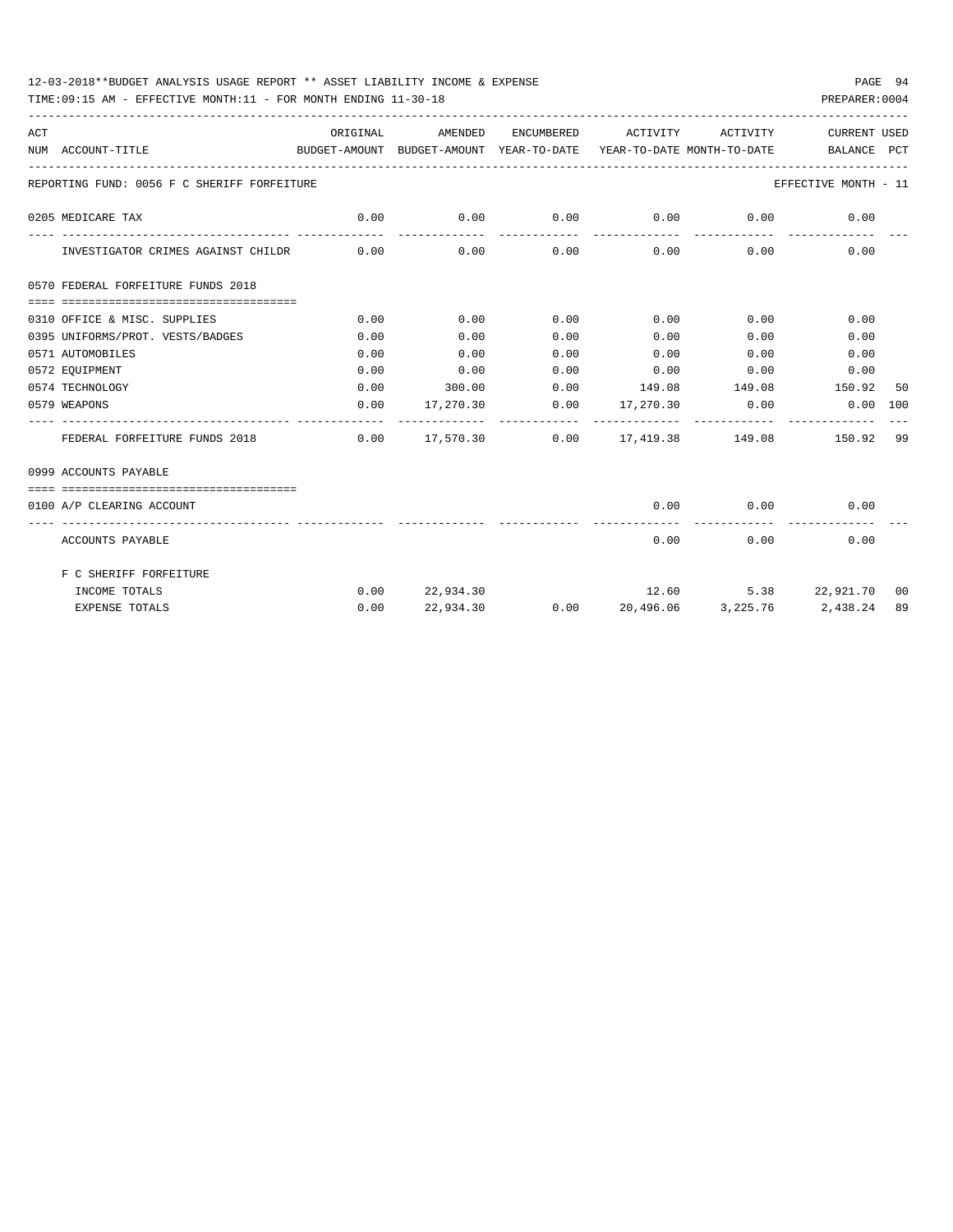|     | 12-03-2018**BUDGET ANALYSIS USAGE REPORT ** ASSET LIABILITY INCOME & EXPENSE<br>TIME: 09:15 AM - EFFECTIVE MONTH: 11 - FOR MONTH ENDING 11-30-18 |          |                                                     |            |          |                                        | PAGE 95<br>PREPARER: 0004          |
|-----|--------------------------------------------------------------------------------------------------------------------------------------------------|----------|-----------------------------------------------------|------------|----------|----------------------------------------|------------------------------------|
| ACT | NUM ACCOUNT-TITLE                                                                                                                                | ORIGINAL | AMENDED<br>BUDGET-AMOUNT BUDGET-AMOUNT YEAR-TO-DATE | ENCUMBERED | ACTIVITY | ACTIVITY<br>YEAR-TO-DATE MONTH-TO-DATE | <b>CURRENT USED</b><br>BALANCE PCT |
|     | REPORTING FUND: 0057 SHERIFF K-9 UNIT                                                                                                            |          |                                                     |            |          |                                        | EFFECTIVE MONTH - 11               |
|     | 0103 CASH                                                                                                                                        |          |                                                     |            |          |                                        |                                    |
|     | 0100 SHERIFF K-9 UNIT-COMB.FUND CHECKIN                                                                                                          |          |                                                     |            | 0.00     | 0.00                                   | 595.29                             |
|     | CASH                                                                                                                                             |          |                                                     |            | 0.00     | 0.00                                   | 595.29                             |
|     | 0200 SYSTEM ADDED LIABILITY DEPARTMENT                                                                                                           |          |                                                     |            |          |                                        |                                    |
|     | 0910 SYSTEM ADDED LIABILITY LINE-ITEM                                                                                                            |          |                                                     |            | 0.00     | 0.00                                   | 0.00                               |
|     | SYSTEM ADDED LIABILITY DEPARTMENT                                                                                                                |          |                                                     |            | 0.00     | 0.00                                   | 0.00                               |
|     | 0271 EQUITY ACCOUNT                                                                                                                              |          |                                                     |            |          |                                        |                                    |
|     | 0200 EQUITY ACCOUNT                                                                                                                              |          |                                                     |            | 0.00     | 0.00                                   | 595.29                             |
|     | EQUITY ACCOUNT                                                                                                                                   |          |                                                     |            | 0.00     | 0.00                                   | 595.29                             |
|     | 0300 CASH                                                                                                                                        |          |                                                     |            |          |                                        |                                    |
|     | 0157 BEGINNING CASH BALANCE                                                                                                                      | 0.00     | 0.00                                                |            | 0.00     | 0.00                                   | 0.00                               |
|     | CASH                                                                                                                                             | 0.00     | 0.00                                                | 0.00       | 0.00     | 0.00                                   | 0.00                               |
|     | 0360 INTEREST INCOME                                                                                                                             |          |                                                     |            |          |                                        |                                    |
|     | 0100 INTEREST EARNINGS<br>----------------- ---                                                                                                  | 0.00     | 0.00                                                |            | 0.00     | 0.00                                   | 0.00                               |
|     | INTEREST INCOME                                                                                                                                  | 0.00     | 0.00                                                | 0.00       | 0.00     | 0.00                                   | 0.00                               |
|     | 0370 MISCELLANEOUS INCOME                                                                                                                        |          |                                                     |            |          |                                        |                                    |
|     | 0560 SHERIFF K-9 UNIT                                                                                                                            | 0.00     | 0.00                                                |            | 0.00     | 0.00                                   | 0.00                               |
|     | MISCELLANEOUS INCOME                                                                                                                             | 0.00     | 0.00                                                | 0.00       | 0.00     | 0.00                                   | 0.00                               |
|     | 0560 SHERIFF K-9 UNIT                                                                                                                            |          |                                                     |            |          |                                        |                                    |
|     | 0310 SUPPLIES                                                                                                                                    | 0.00     | 0.00                                                | 0.00       | 0.00     | 0.00                                   | 0.00                               |
|     | 0395 UNIFORMS                                                                                                                                    | 0.00     | 0.00                                                | 0.00       | 0.00     | 0.00                                   | 0.00                               |
|     | 0427 OUT OF COUNTY TRAVEL                                                                                                                        | 0.00     | 0.00                                                | 0.00       | 0.00     | 0.00                                   | 0.00                               |
|     | 0428 TRAINING/TUITION                                                                                                                            | 0.00     | 0.00                                                | 0.00       | 0.00     | 0.00                                   | 0.00                               |
|     | 0571 EQUIPMENT                                                                                                                                   | 0.00     | 0.00                                                | 0.00       | 0.00     | 0.00                                   | 0.00                               |
|     | 0580 PURCHASE OF ANIMAL                                                                                                                          | 0.00     | 0.00                                                | 0.00       | 0.00     | 0.00                                   | 0.00                               |
|     | SHERIFF K-9 UNIT                                                                                                                                 | 0.00     | 0.00                                                | 0.00       | 0.00     | 0.00                                   | 0.00                               |
|     | SHERIFF K-9 UNIT                                                                                                                                 |          |                                                     |            |          |                                        |                                    |
|     | INCOME TOTALS                                                                                                                                    | 0.00     | 0.00                                                |            | 0.00     | 0.00                                   | 0.00                               |
|     | EXPENSE TOTALS                                                                                                                                   | 0.00     | 0.00                                                | 0.00       | 0.00     | 0.00                                   | 0.00                               |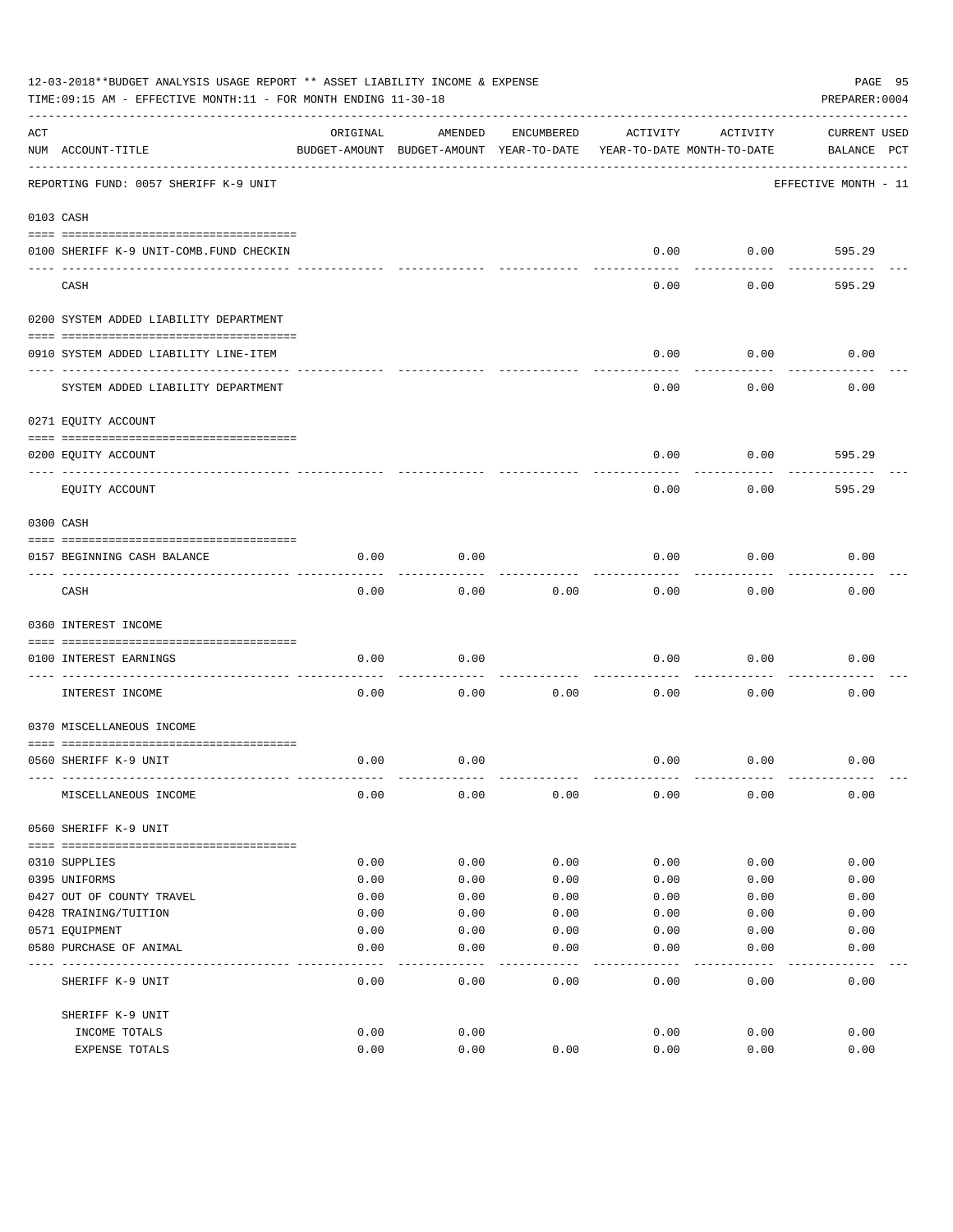|     | 12-03-2018**BUDGET ANALYSIS USAGE REPORT ** ASSET LIABILITY INCOME & EXPENSE<br>TIME: 09:15 AM - EFFECTIVE MONTH: 11 - FOR MONTH ENDING 11-30-18<br>PREPARER: 0004 |          |                         |            |                                                                                 |                          |                                    |                |  |  |
|-----|--------------------------------------------------------------------------------------------------------------------------------------------------------------------|----------|-------------------------|------------|---------------------------------------------------------------------------------|--------------------------|------------------------------------|----------------|--|--|
| ACT | NUM ACCOUNT-TITLE                                                                                                                                                  | ORIGINAL | AMENDED                 | ENCUMBERED | ACTIVITY<br>BUDGET-AMOUNT BUDGET-AMOUNT YEAR-TO-DATE YEAR-TO-DATE MONTH-TO-DATE | ACTIVITY                 | <b>CURRENT USED</b><br>BALANCE PCT |                |  |  |
|     | ------------------------------------<br>REPORTING FUND: 0059 DRUG COURT PROGRAM                                                                                    |          |                         |            |                                                                                 |                          | EFFECTIVE MONTH - 11               |                |  |  |
|     | 0103 CASH                                                                                                                                                          |          |                         |            |                                                                                 |                          |                                    |                |  |  |
|     | 0100 DRUG COURT-COMBINED FUNDS                                                                                                                                     |          |                         |            |                                                                                 | 437.15- 131.05 31,838.52 |                                    |                |  |  |
|     | CASH                                                                                                                                                               |          |                         |            |                                                                                 | 437.15- 131.05 31,838.52 |                                    |                |  |  |
|     | 0120 RECEIVABLES                                                                                                                                                   |          |                         |            |                                                                                 |                          |                                    |                |  |  |
|     | 0313 DUE FROM OTHER FUNDS                                                                                                                                          |          |                         |            | 0.00                                                                            | $0.00$ 325.92            |                                    |                |  |  |
|     | RECEIVABLES                                                                                                                                                        |          |                         |            | 0.00                                                                            | ---------<br>0.00        | 325.92                             |                |  |  |
|     | 0200 SYSTEM ADDED LIABILITY DEPARTMENT                                                                                                                             |          |                         |            |                                                                                 |                          |                                    |                |  |  |
|     | 0910 SYSTEM ADDED LIABILITY LINE-ITEM                                                                                                                              |          |                         |            |                                                                                 |                          | $675.00 - 0.00$ 675.00-            |                |  |  |
|     | SYSTEM ADDED LIABILITY DEPARTMENT                                                                                                                                  |          |                         |            | 675.00-                                                                         | 0.00                     | $675.00 -$                         |                |  |  |
|     | 0271 EQUITY ACCOUNT                                                                                                                                                |          |                         |            |                                                                                 |                          |                                    |                |  |  |
|     | 0200 EQUITY ACCOUNT                                                                                                                                                |          |                         |            | 0.00                                                                            | $0.00$ 32,601.59         |                                    |                |  |  |
|     | EQUITY ACCOUNT                                                                                                                                                     |          |                         |            | 0.00                                                                            | ---------                | . <u>.</u> .<br>$0.00$ 32,601.59   |                |  |  |
|     | 0300 CASH                                                                                                                                                          |          |                         |            |                                                                                 |                          |                                    |                |  |  |
|     | 0159 BEGINNING CASH BALANCE                                                                                                                                        | 0.00     | 0.00                    |            | 0.00                                                                            | 0.00                     | 0.00                               |                |  |  |
|     | CASH                                                                                                                                                               | 0.00     | 0.00                    | 0.00       | 0.00                                                                            | 0.00                     | 0.00                               |                |  |  |
|     | 0360 INTEREST EARNINGS                                                                                                                                             |          |                         |            |                                                                                 |                          |                                    |                |  |  |
|     | 0100 INTEREST EARNINGS                                                                                                                                             | 0.00     | 0.00                    |            |                                                                                 | 8.93 4.61                | $8.93+$                            |                |  |  |
|     | INTEREST EARNINGS                                                                                                                                                  | 0.00     | 0.00                    | 0.00       | 8.93                                                                            | 4.61                     | $8.93+$                            |                |  |  |
|     | 0370 DRUG COURT INCOME                                                                                                                                             |          |                         |            |                                                                                 |                          |                                    |                |  |  |
|     | 0425 DRUG COURT FEE                                                                                                                                                | 4,000.00 | 4,000.00                |            |                                                                                 |                          | 228.92 126.44 3,771.08 06          |                |  |  |
|     | DRUG COURT INCOME                                                                                                                                                  | 4,000.00 | -----------<br>4,000.00 | 0.00       | -------------<br>228.92                                                         | 126.44                   | 3,771.08                           | 06             |  |  |
|     | 0425 DRUG COURT EXPENSE                                                                                                                                            |          |                         |            |                                                                                 |                          |                                    |                |  |  |
|     | 0433 DRUG COURT PROGRAMS                                                                                                                                           | 1,143.00 | 1,143.00                | 0.00       | 0.00                                                                            | 0.00                     | 1,143.00                           | 00             |  |  |
|     | 0437 ATTORNEY FEES DRUG COURT                                                                                                                                      | 2,857.00 | 2,857.00                | 0.00       | 0.00                                                                            | 0.00                     | 2,857.00                           | 0 <sub>0</sub> |  |  |
|     | 0439 INVESTIGATOR EXPENSE                                                                                                                                          | 0.00     | 0.00                    | 0.00       | 0.00                                                                            | 0.00                     | 0.00                               |                |  |  |
|     | DRUG COURT EXPENSE                                                                                                                                                 | 4,000.00 | 4,000.00                | 0.00       | 0.00                                                                            | 0.00                     | 4,000.00                           | 0 <sub>0</sub> |  |  |
|     | DRUG COURT PROGRAM                                                                                                                                                 |          |                         |            |                                                                                 |                          |                                    |                |  |  |
|     | INCOME TOTALS                                                                                                                                                      | 4,000.00 | 4,000.00                |            | 237.85                                                                          | 131.05                   | 3,762.15                           | 06             |  |  |
|     | EXPENSE TOTALS                                                                                                                                                     | 4,000.00 | 4,000.00                | 0.00       | 0.00                                                                            | 0.00                     | 4,000.00                           | 0 <sub>0</sub> |  |  |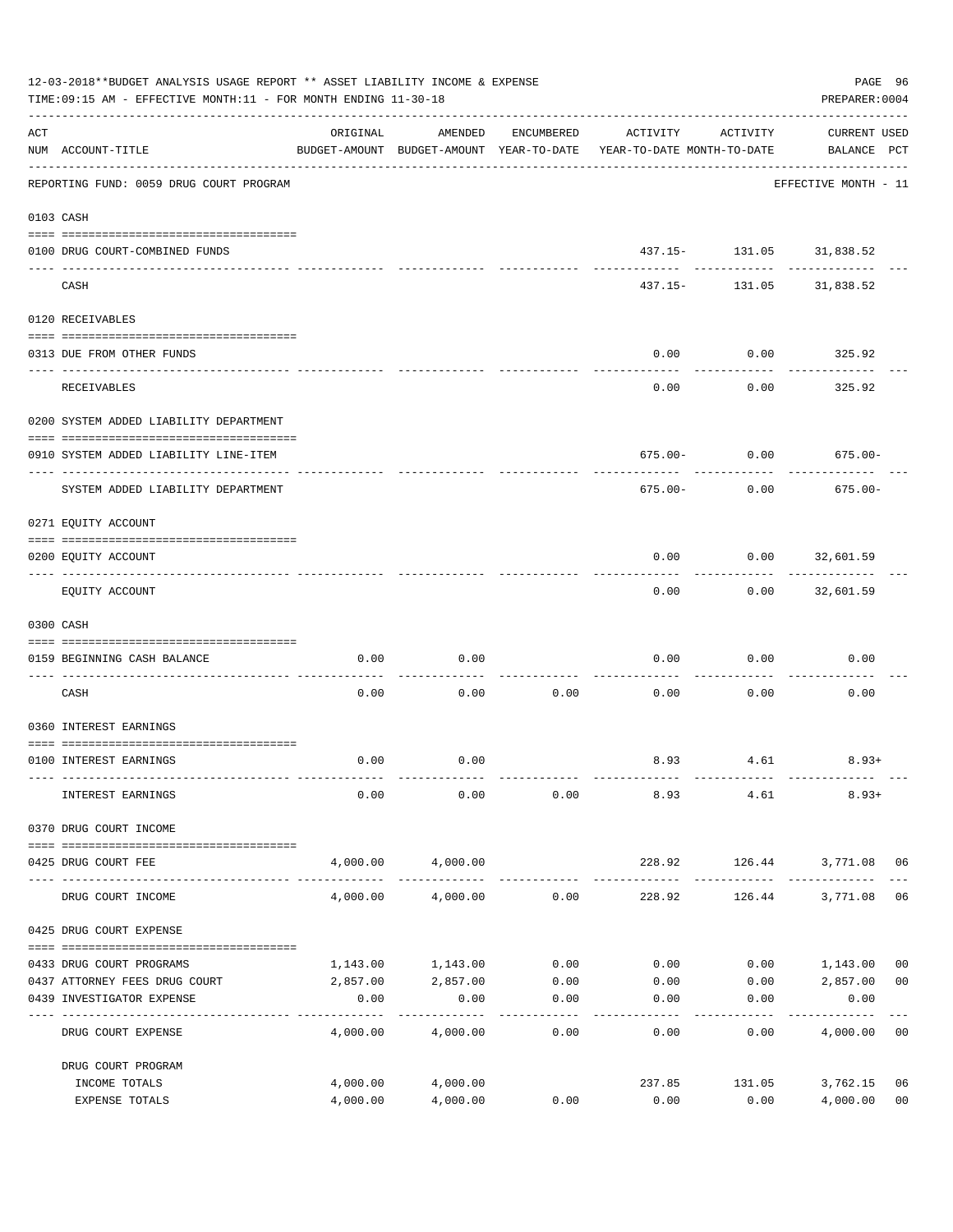|     | 12-03-2018**BUDGET ANALYSIS USAGE REPORT ** ASSET LIABILITY INCOME & EXPENSE<br>TIME: 09:15 AM - EFFECTIVE MONTH: 11 - FOR MONTH ENDING 11-30-18 |            |                                                     |            |                                        |                                | PAGE 97<br>PREPARER: 0004                             |
|-----|--------------------------------------------------------------------------------------------------------------------------------------------------|------------|-----------------------------------------------------|------------|----------------------------------------|--------------------------------|-------------------------------------------------------|
| ACT | NUM ACCOUNT-TITLE                                                                                                                                | ORIGINAL   | AMENDED<br>BUDGET-AMOUNT BUDGET-AMOUNT YEAR-TO-DATE | ENCUMBERED | ACTIVITY<br>YEAR-TO-DATE MONTH-TO-DATE | ACTIVITY                       | CURRENT USED<br>BALANCE PCT                           |
|     | REPORTING FUND: 0060 SINKING FUND                                                                                                                |            |                                                     |            |                                        |                                | EFFECTIVE MONTH - 11                                  |
|     | 0103 CASH                                                                                                                                        |            |                                                     |            |                                        |                                |                                                       |
|     | 0100 SINKING-COMBINED FUND CHECKING                                                                                                              |            |                                                     |            |                                        | 32,779.16 31,185.68 118,655.48 |                                                       |
|     | 0175 TEXPOOL                                                                                                                                     |            |                                                     |            | 0.00                                   | 0.00                           | 0.00                                                  |
|     | CASH                                                                                                                                             |            |                                                     |            | 32,779.16                              | 31,185.68                      | 118,655.48                                            |
|     | 0120 RECEIVABLES                                                                                                                                 |            |                                                     |            |                                        |                                |                                                       |
|     | 0311 TAXES RECEIVABLE                                                                                                                            |            |                                                     |            | 0.00                                   | 0.00                           | 0.00                                                  |
|     | 0312 DUE FROM OTHER GOVERNMENT                                                                                                                   |            |                                                     |            | 0.00                                   | 0.00                           | 0.00                                                  |
|     | 0313 DUE FROM OTHER FUNDS                                                                                                                        |            |                                                     |            | 0.00                                   | 0.00                           | 0.00                                                  |
|     | RECEIVABLES                                                                                                                                      |            |                                                     |            | 0.00                                   | 0.00                           | 0.00                                                  |
|     | 0200 LIABILITY ACCOUNT                                                                                                                           |            |                                                     |            |                                        |                                |                                                       |
|     | 0200 DEFERRED REVENUE                                                                                                                            |            |                                                     |            | 0.00                                   | 0.00                           | 0.00                                                  |
|     | 0910 SYSTEM ADDED LIABILITY LINE-ITEM                                                                                                            |            |                                                     |            | 0.00                                   | 0.00                           | 0.00                                                  |
|     | LIABILITY ACCOUNT                                                                                                                                |            |                                                     |            | 0.00                                   | 0.00                           | 0.00                                                  |
|     | 0271 EQUITY ACCOUNT                                                                                                                              |            |                                                     |            |                                        |                                |                                                       |
|     |                                                                                                                                                  |            |                                                     |            |                                        |                                |                                                       |
|     | 0200 EQUITY ACCOUNT                                                                                                                              |            |                                                     |            | 0.00                                   | 0.00                           | 85,876.32                                             |
|     | EQUITY ACCOUNT                                                                                                                                   |            |                                                     |            | 0.00                                   | 0.00                           | 85,876.32                                             |
|     | 0300 CASH                                                                                                                                        |            |                                                     |            |                                        |                                |                                                       |
|     |                                                                                                                                                  |            |                                                     |            |                                        |                                |                                                       |
|     | 0110 BEGINNING CASH BALANCE                                                                                                                      | 0.00       | 0.00                                                |            | 0.00                                   | 0.00                           | 0.00                                                  |
|     | CASH                                                                                                                                             | 0.00       | 0.00                                                | 0.00       | 0.00                                   | 0.00                           | 0.00                                                  |
|     | 0310 PROPERTY TAXES                                                                                                                              |            |                                                     |            |                                        |                                |                                                       |
|     |                                                                                                                                                  |            |                                                     |            |                                        |                                |                                                       |
|     | 0110 CURRENT TAXES<br>0120 DELINQUENT TAXES                                                                                                      | 900.00     | 436,019.73 436,019.73<br>900.00                     |            | 995.34                                 | 717.92                         | $31,605.26$ $30,467.76$ $404,414.47$ 07<br>95.34+ 111 |
|     | PROPERTY TAXES                                                                                                                                   | 436,919.73 | 436,919.73                                          | 0.00       | 32,600.60                              | 31,185.68                      | 404, 319. 13 07                                       |
|     | 0318 OTHER TAXES                                                                                                                                 |            |                                                     |            |                                        |                                |                                                       |
|     |                                                                                                                                                  |            |                                                     |            |                                        |                                |                                                       |
|     | 0120 PAY N LIEU TAX/GRASSLAND                                                                                                                    | 0.00       | 0.00                                                |            |                                        | $0.00$ 0.00                    | 0.00                                                  |
|     | 0121 PAY N LIEU TAX/UPPER TRINITY                                                                                                                | 0.00       | 0.00                                                |            | 178.56                                 | 0.00                           | 178.56+                                               |
|     | OTHER TAXES                                                                                                                                      | 0.00       | 0.00                                                | 0.00       | 178.56                                 | 0.00                           | $178.56+$                                             |
|     | 0360 INTEREST EARNINGS                                                                                                                           |            |                                                     |            |                                        |                                |                                                       |
|     | 0100 INTEREST EARNINGS                                                                                                                           | 0.00       | 0.00                                                |            |                                        | $0.00$ 0.00                    | 0.00                                                  |
|     | 0200 INTEREST, 2017 GO BONDS                                                                                                                     | 0.00       | 0.00                                                |            | 0.00                                   | 0.00                           | 0.00                                                  |
|     |                                                                                                                                                  |            |                                                     |            |                                        |                                |                                                       |
|     | INTEREST EARNINGS                                                                                                                                | 0.00       | 0.00                                                | 0.00       | 0.00                                   | 0.00                           | 0.00                                                  |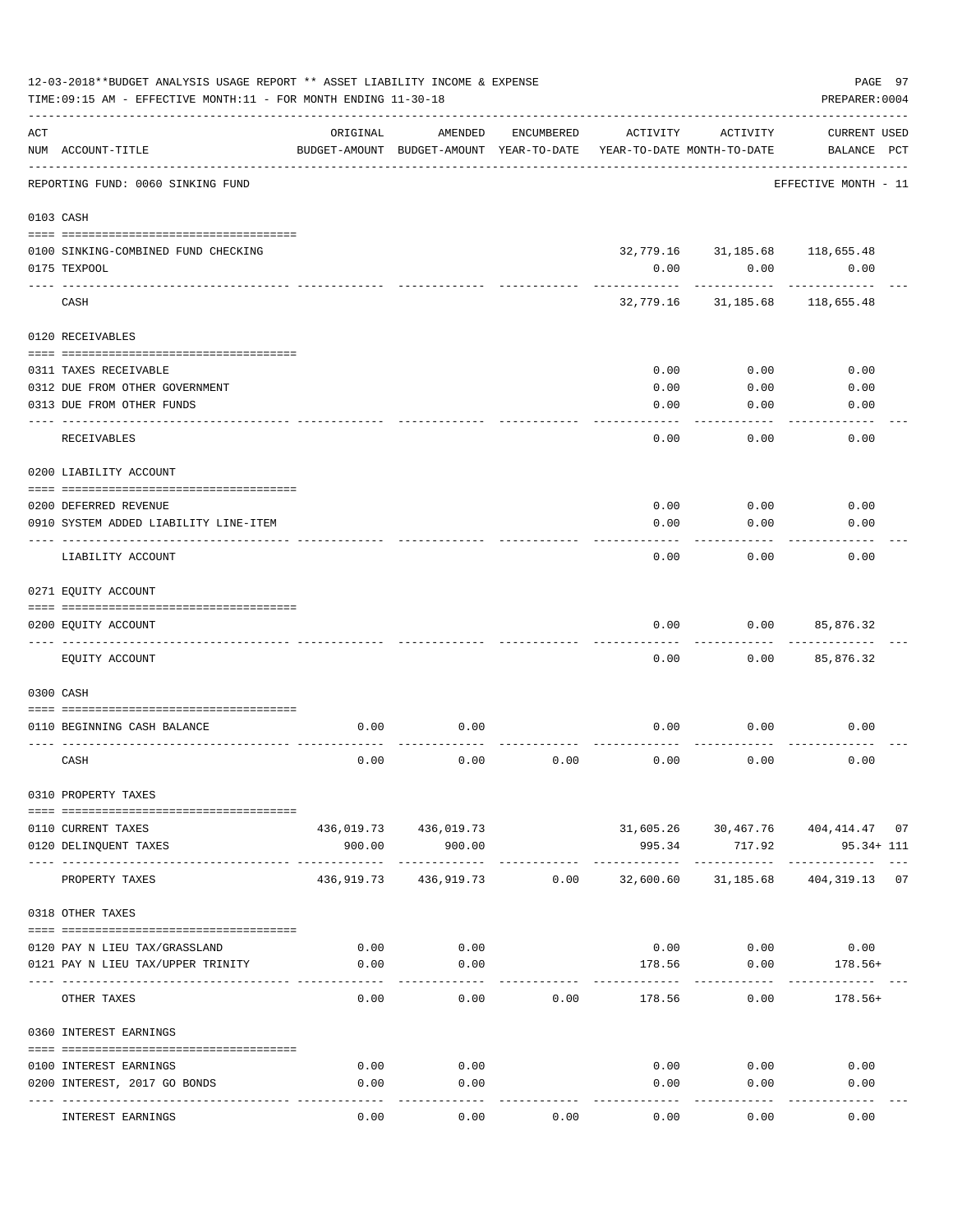| 12-03-2018**BUDGET ANALYSIS USAGE REPORT ** ASSET LIABILITY INCOME & EXPENSE<br>TIME:09:15 AM - EFFECTIVE MONTH:11 - FOR MONTH ENDING 11-30-18 |           |                                |            |                                                                |                      | PREPARER: 0004         | PAGE 98 |
|------------------------------------------------------------------------------------------------------------------------------------------------|-----------|--------------------------------|------------|----------------------------------------------------------------|----------------------|------------------------|---------|
| ACT                                                                                                                                            | ORIGINAL  | AMENDED                        | ENCUMBERED | ACTIVITY                                                       | ACTIVITY             | CURRENT USED           |         |
| NUM ACCOUNT-TITLE<br>BUDGET-AMOUNT BUDGET-AMOUNT YEAR-TO-DATE YEAR-TO-DATE MONTH-TO-DATE BALANCE PCT                                           |           |                                |            |                                                                |                      |                        |         |
| REPORTING FUND: 0060 SINKING FUND                                                                                                              |           |                                |            |                                                                |                      | EFFECTIVE MONTH - 11   |         |
| 0370 MISCELLANEOUS                                                                                                                             |           |                                |            |                                                                |                      |                        |         |
|                                                                                                                                                |           |                                |            |                                                                |                      |                        |         |
| 0130 REFUNDS & MISCELLANEOUS                                                                                                                   | 0.00      | 0.00<br>-----------            |            | 0.00<br>-------------                                          | 0.00<br>------------ | 0.00<br>-------------  |         |
| MISCELLANEOUS                                                                                                                                  | 0.00      | 0.00                           |            | $0.00$ 0.00                                                    | 0.00                 | 0.00                   |         |
| 0620 DEBT SERVICE                                                                                                                              |           |                                |            |                                                                |                      |                        |         |
|                                                                                                                                                |           |                                |            |                                                                |                      |                        |         |
| 0309 ANNUAL PAYING AGENT REGISTRAR FEES                                                                                                        | 500.00    | 500.00                         | 0.00       | 0.00                                                           |                      | $0.00$ 500.00 00       |         |
| 0400 BOND LEGAL FEES                                                                                                                           | 0.00      | 0.00                           | 0.00       | 0.00                                                           |                      | $0.00$ 0.00            |         |
| 0401 CONTINUING DISCLOSURE FEES 2,250.00                                                                                                       |           | 2,250.00                       | 0.00       | 0.00                                                           |                      | $0.00$ 2,250.00        | 00      |
| 0490 MISCELLANEOUS                                                                                                                             | 64,494.73 | 64,494.73                      | 0.00       | $0.00$ $0.00$ $64,494.73$                                      |                      |                        | 00      |
| 0627 PRINCIPAL, 2017 GO BONDS                                                                                                                  |           | $160,000.00$ $160,000.00$      | 0.00       | $0.00$ 0.00                                                    |                      | 160,000.00             | 00      |
| DEBT SERVICE                                                                                                                                   |           | 227, 244, 73 227, 244, 73 0.00 |            |                                                                | 0.00                 | $0.00$ 227, 244, 73 00 |         |
| 0660 DEBT SERVICE INTEREST                                                                                                                     |           |                                |            |                                                                |                      |                        |         |
|                                                                                                                                                |           |                                |            |                                                                |                      |                        |         |
| 0667 INTEREST, 2017 GO BONDS                                                                                                                   |           | 209,675.00 209,675.00          |            | $0.00$ $0.00$ $0.00$ $0.00$ $209,675.00$ $00$<br>------------- | ------------         |                        |         |
| DEBT SERVICE INTEREST                                                                                                                          |           |                                |            | $209,675.00$ $209,675.00$ $0.00$ $0.00$                        | 0.00                 | 209,675.00 00          |         |
| SINKING FUND                                                                                                                                   |           |                                |            |                                                                |                      |                        |         |
| INCOME TOTALS                                                                                                                                  |           |                                |            | 436,919.73 436,919.73 32,779.16 31,185.68 404,140.57 08        |                      |                        |         |
| <b>EXPENSE TOTALS</b>                                                                                                                          |           | 436,919.73 436,919.73          |            | $0.00$ $0.00$ $0.00$ $0.00$                                    |                      | 436,919.73             | 00      |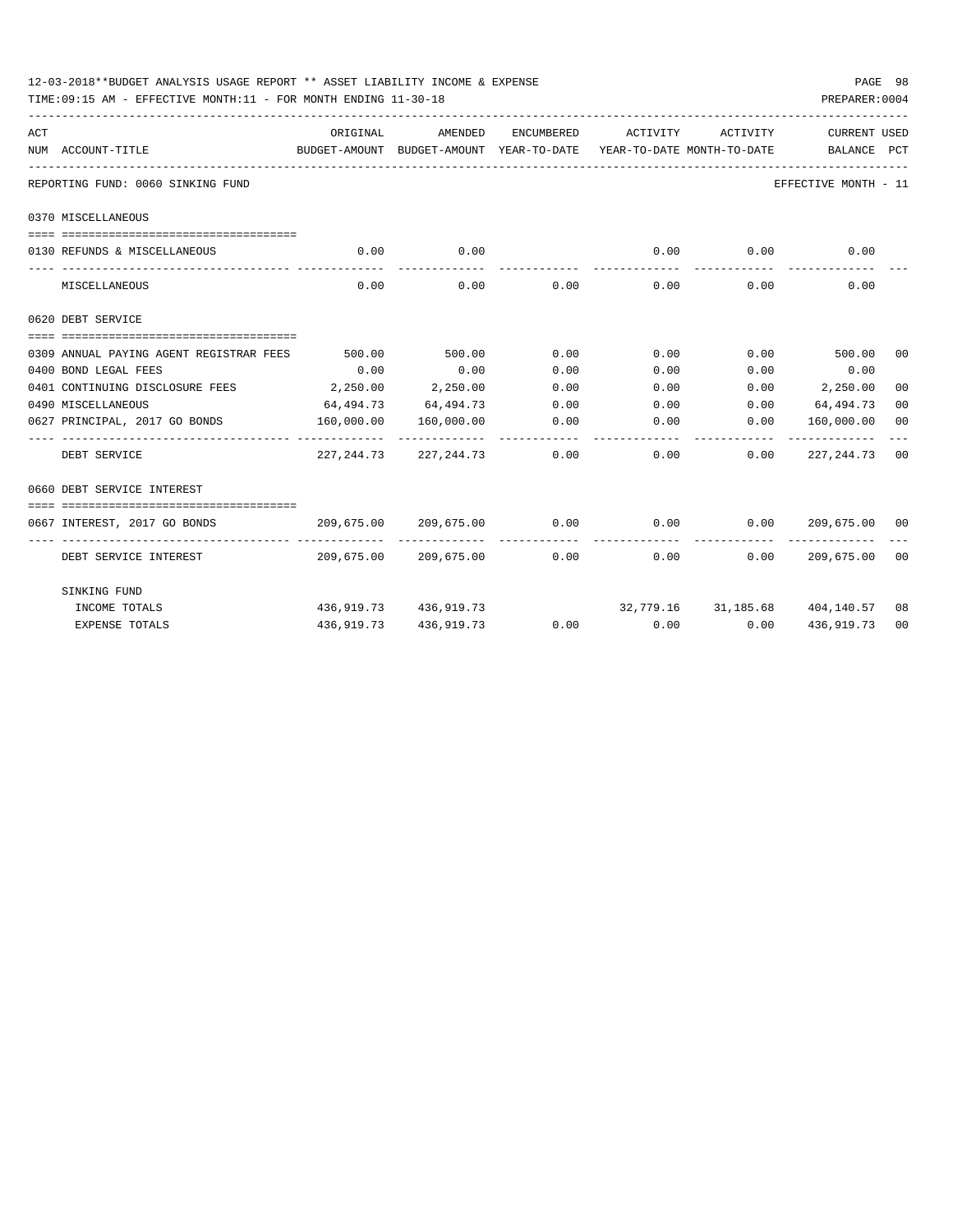|     | 12-03-2018**BUDGET ANALYSIS USAGE REPORT ** ASSET LIABILITY INCOME & EXPENSE<br>TIME: 09:15 AM - EFFECTIVE MONTH: 11 - FOR MONTH ENDING 11-30-18 |          |                                                     |            |          |                                        | PAGE 99<br>PREPARER: 0004          |                |
|-----|--------------------------------------------------------------------------------------------------------------------------------------------------|----------|-----------------------------------------------------|------------|----------|----------------------------------------|------------------------------------|----------------|
| ACT | NUM ACCOUNT-TITLE                                                                                                                                | ORIGINAL | AMENDED<br>BUDGET-AMOUNT BUDGET-AMOUNT YEAR-TO-DATE | ENCUMBERED | ACTIVITY | ACTIVITY<br>YEAR-TO-DATE MONTH-TO-DATE | <b>CURRENT USED</b><br>BALANCE PCT |                |
|     | REPORTING FUND: 0061 DIST.CLK.CO.&DIST.CT.TECH.-COMB.FUN                                                                                         |          |                                                     |            |          |                                        | EFFECTIVE MONTH - 11               |                |
|     | 0103 CASH                                                                                                                                        |          |                                                     |            |          |                                        |                                    |                |
|     | 0100 DIST.CLK.CO.& DIST.CT.TECH.-COMBIN                                                                                                          |          |                                                     |            | 77.08    |                                        | 37.15 2,878.75                     |                |
|     | CASH                                                                                                                                             |          |                                                     |            | 77.08    | 37.15                                  | 2,878.75                           |                |
|     | 0120 RECEIVABLES                                                                                                                                 |          |                                                     |            |          |                                        |                                    |                |
|     | 0313 DUE FROM OTHER FUNDS                                                                                                                        |          |                                                     |            | 0.00     | 0.00                                   | 36.57                              |                |
|     | RECEIVABLES                                                                                                                                      |          |                                                     |            | 0.00     | 0.00                                   | 36.57                              |                |
|     | 0271 EQUITY ACCOUNT                                                                                                                              |          |                                                     |            |          |                                        |                                    |                |
|     | 0200 EQUITY ACCOUNT                                                                                                                              |          |                                                     |            | 0.00     | 0.00                                   | 2,838.24                           |                |
|     | _____ _________________<br>EQUITY ACCOUNT                                                                                                        |          |                                                     |            | 0.00     | 0.00                                   | 2,838.24                           |                |
|     | 0300 CASH                                                                                                                                        |          |                                                     |            |          |                                        |                                    |                |
|     | 0161 BEGINNING CASH BALANCE                                                                                                                      | 2,000.00 | 2,000.00                                            |            | 0.00     | 0.00                                   | 2,000.00                           | 0 <sup>0</sup> |
|     | CASH                                                                                                                                             | 2,000.00 | 2,000.00                                            | 0.00       | 0.00     | 0.00                                   | 2,000.00                           | 0 <sub>0</sub> |
|     | 0370 DIST.CLK.MISCELLANEOUS INCOME                                                                                                               |          |                                                     |            |          |                                        |                                    |                |
|     | 0440 DIST.CLK.CO.& DIST.CT.TECHNOLOGY F                                                                                                          | 0.00     | 0.00                                                |            | 77.08    | 37.15                                  | 77.08+                             |                |
|     | DIST.CLK.MISCELLANEOUS INCOME                                                                                                                    | 0.00     | 0.00                                                | 0.00       | 77.08    | 37.15                                  | 77.08+                             |                |
|     | 0440 DIST.CLK.COURT TECHNOLOGY EQUIPMEN                                                                                                          |          |                                                     |            |          |                                        |                                    |                |
|     | 0572 OFFICE EQUIPMENT                                                                                                                            | 2,000.00 | 2,000.00                                            | 0.00       | 0.00     | 0.00                                   | 2,000.00                           | 0 <sub>0</sub> |
|     | DIST.CLK.COURT TECHNOLOGY EQUIPMEN                                                                                                               | 2,000.00 | 2,000.00                                            | 0.00       | 0.00     | 0.00                                   | 2,000.00                           | 0 <sub>0</sub> |
|     | DIST.CLK.CO.&DIST.CT.TECH.-COMB.FU                                                                                                               |          |                                                     |            |          |                                        |                                    |                |
|     | INCOME TOTALS                                                                                                                                    | 2,000.00 | 2,000.00                                            |            | 77.08    |                                        | 37.15 1,922.92                     | 04             |
|     | <b>EXPENSE TOTALS</b>                                                                                                                            | 2,000.00 | 2,000.00                                            | 0.00       | 0.00     | 0.00                                   | 2,000.00                           | 0 <sub>0</sub> |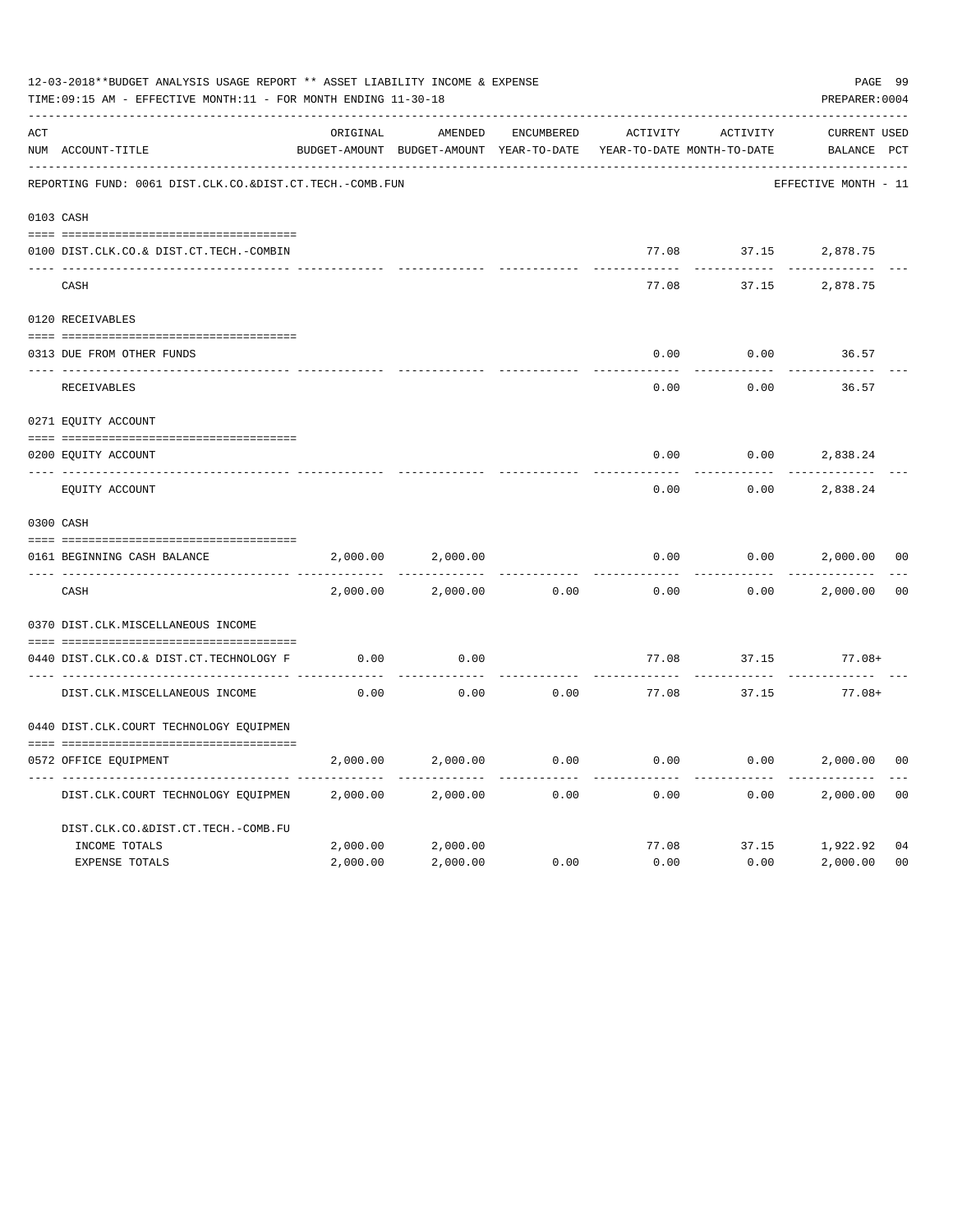|     | 12-03-2018**BUDGET ANALYSIS USAGE REPORT ** ASSET LIABILITY INCOME & EXPENSE<br>TIME:09:15 AM - EFFECTIVE MONTH:11 - FOR MONTH ENDING 11-30-18 |                        |                                |            |                            |                                                                                                      | PAGE 100<br>PREPARER: 0004 |                      |
|-----|------------------------------------------------------------------------------------------------------------------------------------------------|------------------------|--------------------------------|------------|----------------------------|------------------------------------------------------------------------------------------------------|----------------------------|----------------------|
| ACT | NUM ACCOUNT-TITLE                                                                                                                              | ORIGINAL               | AMENDED                        | ENCUMBERED |                            | ACTIVITY ACTIVITY<br>BUDGET-AMOUNT BUDGET-AMOUNT YEAR-TO-DATE YEAR-TO-DATE MONTH-TO-DATE BALANCE PCT | CURRENT USED               |                      |
|     | REPORTING FUND: 0062 DIST.CLK.COURT RECORDS PRESERVATION                                                                                       |                        |                                |            |                            |                                                                                                      | EFFECTIVE MONTH - 11       |                      |
|     | 0103 CASH                                                                                                                                      |                        |                                |            |                            |                                                                                                      |                            |                      |
|     | 0100 DIST.CLK.COURT RECORDS PRESERVATIO                                                                                                        |                        |                                |            |                            | 659.84 433.53 31,058.97                                                                              |                            |                      |
|     | CASH                                                                                                                                           |                        |                                |            |                            | 659.84 433.53 31,058.97                                                                              |                            |                      |
|     | 0120 RECEIVABLES                                                                                                                               |                        |                                |            |                            |                                                                                                      |                            |                      |
|     | 0313 DUE FROM OTHER FUNDS                                                                                                                      |                        |                                |            | 0.00                       | $0.00$ 221.18                                                                                        |                            |                      |
|     | RECEIVABLES                                                                                                                                    |                        |                                |            | 0.00                       | ----------<br>$0.00$ 221.18                                                                          | -----------                |                      |
|     | 0271 EQUITY ACCOUNT                                                                                                                            |                        |                                |            |                            |                                                                                                      |                            |                      |
|     | 0200 EQUITY ACCOUNT                                                                                                                            |                        |                                |            |                            | $0.00$ $0.00$ $30,620.31$                                                                            |                            |                      |
|     | EQUITY ACCOUNT                                                                                                                                 |                        |                                |            | 0.00                       | 0.00                                                                                                 | . <u>.</u> .<br>30,620.31  |                      |
|     | 0300 CASH                                                                                                                                      |                        |                                |            |                            |                                                                                                      |                            |                      |
|     | 0162 BEGINNING CASH BALANCE                                                                                                                    |                        | 10,000.00    10,000.00         |            |                            | $0.00$ $0.00$ $10,000.00$ $00$<br>-----------                                                        | ------------               |                      |
|     | CASH                                                                                                                                           |                        | 10,000.00    10,000.00    0.00 |            |                            | $0.00$ $0.00$ $10,000.00$                                                                            |                            | 0 <sub>0</sub>       |
|     | 0360 INTEREST EARNINGS                                                                                                                         |                        |                                |            |                            |                                                                                                      |                            |                      |
|     | 0100 INTEREST EARNINGS                                                                                                                         | 0.00                   | 0.00                           |            |                            | $8.53$ $4.47$ $8.53+$                                                                                |                            |                      |
|     | ---- --------------<br>INTEREST EARNINGS                                                                                                       | 0.00                   | 0.00                           | 0.00       | ----------- -------------- | ---------- -<br>8.53 4.47                                                                            | $8.53+$                    |                      |
|     | 0370 DIST.CLK.COURT MISCELLAEOUS INCOME                                                                                                        |                        |                                |            |                            |                                                                                                      |                            |                      |
|     | 0133 DIST.CLK.COURT RECORDS PRESERVATIO                                                                                                        |                        | $0.00$ 0.00                    |            |                            | 651.31 429.06 651.31+                                                                                |                            |                      |
|     | DIST.CLK.COURT MISCELLAEOUS INCOME                                                                                                             | 0.00                   | 0.00                           | 0.00       | 651.31                     | 429.06                                                                                               | $651.31+$                  |                      |
|     | 0449 DIST.CLK.RECORDS PRES.EQUIPMENT                                                                                                           |                        |                                |            |                            |                                                                                                      |                            |                      |
|     | 0572 OFFICE EQUIPMENT                                                                                                                          | 10,000.00              | 10,000.00                      | 0.00       | 0.00<br>------------       | 0.00                                                                                                 | 10,000.00                  | 00                   |
|     | DIST.CLK.RECORDS PRES.EQUIPMENT                                                                                                                | 10,000.00              | 10,000.00                      | 0.00       | 0.00                       | 0.00                                                                                                 | 10,000.00                  | 0 <sub>0</sub>       |
|     | DIST.CLK.COURT RECORDS PRESERVATIO                                                                                                             |                        |                                |            |                            |                                                                                                      |                            |                      |
|     | INCOME TOTALS<br>EXPENSE TOTALS                                                                                                                | 10,000.00<br>10,000.00 | 10,000.00<br>10,000.00         | 0.00       | 659.84<br>0.00             | 433.53<br>0.00                                                                                       | 9,340.16<br>10,000.00      | 07<br>0 <sub>0</sub> |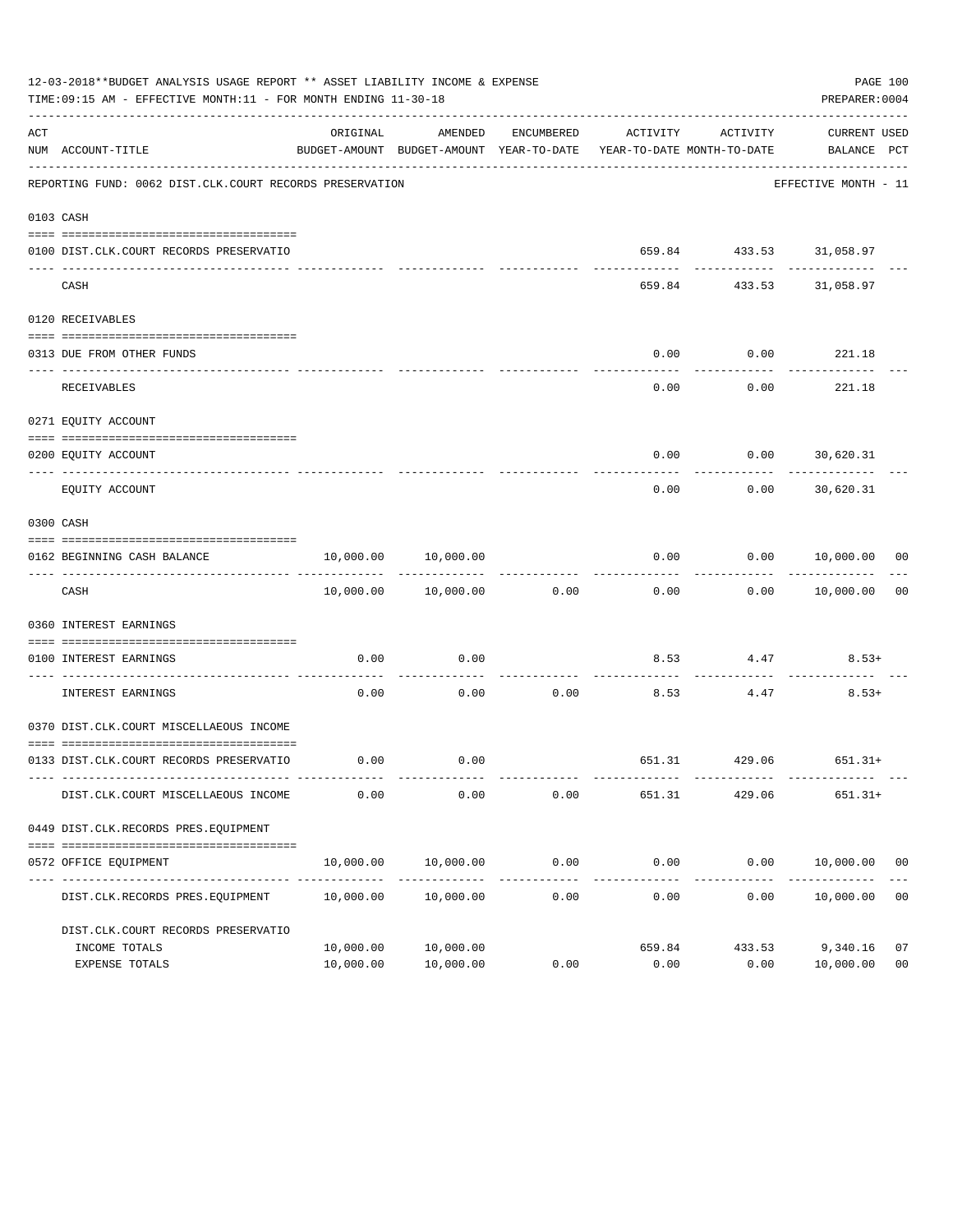|     | 12-03-2018**BUDGET ANALYSIS USAGE REPORT ** ASSET LIABILITY INCOME & EXPENSE<br>TIME:09:15 AM - EFFECTIVE MONTH:11 - FOR MONTH ENDING 11-30-18 |          |                                                     |            |          |                                        | PAGE 101<br>PREPARER: 0004         |
|-----|------------------------------------------------------------------------------------------------------------------------------------------------|----------|-----------------------------------------------------|------------|----------|----------------------------------------|------------------------------------|
| ACT | NUM ACCOUNT-TITLE                                                                                                                              | ORIGINAL | AMENDED<br>BUDGET-AMOUNT BUDGET-AMOUNT YEAR-TO-DATE | ENCUMBERED | ACTIVITY | ACTIVITY<br>YEAR-TO-DATE MONTH-TO-DATE | <b>CURRENT USED</b><br>BALANCE PCT |
|     | REPORTING FUND: 0063 LAW ENF. EDUCATION CONST.#1                                                                                               |          |                                                     |            |          |                                        | EFFECTIVE MONTH - 11               |
|     | 0103 CASH                                                                                                                                      |          |                                                     |            |          |                                        |                                    |
|     | 0100 LEOSE CONST.#1-COMBINED FUNDS CHEC                                                                                                        |          |                                                     |            |          |                                        | $0.00$ $0.00$ $1,006.88$           |
|     | CASH                                                                                                                                           |          |                                                     |            | 0.00     | 0.00                                   | 1,006.88                           |
|     | 0200 LIABILITY ACCOUNT                                                                                                                         |          |                                                     |            |          |                                        |                                    |
|     | 0910 SYSTEM ADDED LIABILITY LINE ITEM                                                                                                          |          |                                                     |            | 0.00     | 0.00                                   | 0.00                               |
|     | LIABILITY ACCOUNT                                                                                                                              |          |                                                     |            | 0.00     | 0.00                                   | 0.00                               |
|     | 0271 EQUITY ACCOUNT                                                                                                                            |          |                                                     |            |          |                                        |                                    |
|     | 0200 EQUITY ACCOUNT                                                                                                                            |          |                                                     |            | 0.00     | 0.00                                   | 1,006.88                           |
|     | EQUITY ACCOUNT                                                                                                                                 |          |                                                     |            | 0.00     | 0.00                                   | 1,006.88                           |
|     | 0300 CASH                                                                                                                                      |          |                                                     |            |          |                                        |                                    |
|     | 0151 BEGINNING CASH BALANCE                                                                                                                    | 0.00     | 0.00                                                |            | 0.00     | 0.00                                   | 0.00                               |
|     | CASH                                                                                                                                           | 0.00     | 0.00                                                | 0.00       | 0.00     | 0.00                                   | 0.00                               |
|     | 0370 MISCELLANEOUS INCOME                                                                                                                      |          |                                                     |            |          |                                        |                                    |
|     | 0130 REFUNDS & MISCELLANEOUS                                                                                                                   | 0.00     | 0.00                                                |            | 0.00     | 0.00                                   | 0.00                               |
|     | 0160 PEACE OFFICER ALLOCATION                                                                                                                  | 678.30   | 678.30                                              |            | 0.00     | 0.00                                   | 678.30<br>00                       |
|     | MISCELLANEOUS INCOME                                                                                                                           | 678.30   | 678.30                                              | 0.00       | 0.00     | 0.00                                   | 678.30<br>0 <sub>0</sub>           |
|     | 0551 LAW ENFORCEMENT EDUCATION                                                                                                                 |          |                                                     |            |          |                                        |                                    |
|     | 0427 OUT OF COUNTY TRAVEL                                                                                                                      |          | 678.30 678.30                                       | 0.00       | 0.00     | 0.00                                   | 678.30 00                          |
|     | 0428 TRAINING & TUITION<br>--------------------------------                                                                                    | 0.00     | 0.00                                                | 0.00       | 0.00     | 0.00                                   | 0.00                               |
|     | LAW ENFORCEMENT EDUCATION                                                                                                                      | 678.30   | 678.30                                              | 0.00       | 0.00     | 0.00                                   | 678.30 00                          |
|     | LAW ENF. EDUCATION CONST. #1                                                                                                                   |          |                                                     |            |          |                                        |                                    |
|     | INCOME TOTALS                                                                                                                                  | 678.30   | 678.30                                              |            | 0.00     |                                        | 0.00<br>678.30<br>0 <sub>0</sub>   |
|     | EXPENSE TOTALS                                                                                                                                 | 678.30   | 678.30                                              | 0.00       | 0.00     | 0.00                                   | 0 <sub>0</sub><br>678.30           |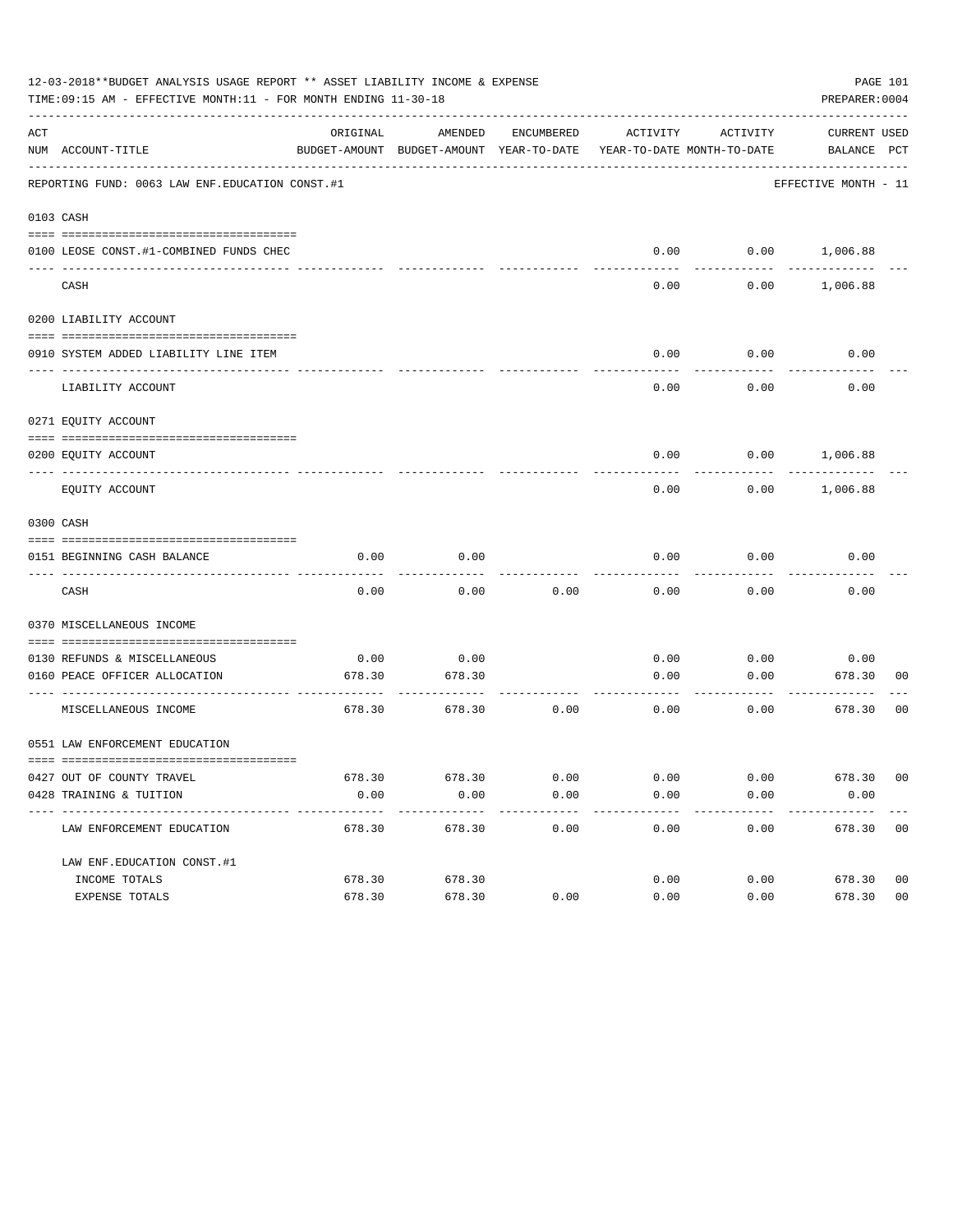|              | 12-03-2018**BUDGET ANALYSIS USAGE REPORT ** ASSET LIABILITY INCOME & EXPENSE<br>TIME:09:15 AM - EFFECTIVE MONTH:11 - FOR MONTH ENDING 11-30-18 |                |                                                                                |            |              |                   | PAGE 102<br>PREPARER: 0004         |                |
|--------------|------------------------------------------------------------------------------------------------------------------------------------------------|----------------|--------------------------------------------------------------------------------|------------|--------------|-------------------|------------------------------------|----------------|
| ACT          | NUM ACCOUNT-TITLE                                                                                                                              | ORIGINAL       | AMENDED<br>BUDGET-AMOUNT BUDGET-AMOUNT YEAR-TO-DATE YEAR-TO-DATE MONTH-TO-DATE | ENCUMBERED | ACTIVITY     | ACTIVITY          | <b>CURRENT USED</b><br>BALANCE PCT |                |
|              | REPORTING FUND: 0064 LAW ENF. EDUCATION CONST. #2                                                                                              |                |                                                                                |            |              |                   | EFFECTIVE MONTH - 11               |                |
|              | 0103 CASH                                                                                                                                      |                |                                                                                |            |              |                   |                                    |                |
|              | 0100 LEOSE CONST.#2-COMBINED FUNDS CHEC                                                                                                        |                |                                                                                |            | 0.00         |                   | $0.00$ 678.48                      |                |
| $----------$ | CASH                                                                                                                                           |                |                                                                                |            | 0.00         | 0.00              | 678.48                             |                |
|              | 0200 LIABILITY ACCOUNT                                                                                                                         |                |                                                                                |            |              |                   |                                    |                |
|              | 0910 SYSTEM ADDED LIABILITY LINE ITEM                                                                                                          |                |                                                                                |            | 0.00         | 0.00<br>--------- | 0.00                               |                |
|              | LIABILITY ACCOUNT                                                                                                                              |                |                                                                                |            | 0.00         | 0.00              | 0.00                               |                |
|              | 0271 EQUITY ACCOUNT                                                                                                                            |                |                                                                                |            |              |                   |                                    |                |
|              | 0200 EQUITY ACCOUNT<br>-------------------- --------                                                                                           |                |                                                                                |            |              |                   | $0.00$ $0.00$ $678.48$             |                |
|              | EQUITY ACCOUNT                                                                                                                                 |                |                                                                                |            | 0.00         | 0.00              | 678.48                             |                |
|              | 0300 CASH                                                                                                                                      |                |                                                                                |            |              |                   |                                    |                |
|              | 0152 BEGINNING CASH BALANCE<br>______________________________________                                                                          | 0.00           | 0.00                                                                           |            | 0.00         | 0.00              | 0.00                               |                |
|              | CASH                                                                                                                                           | 0.00           | 0.00                                                                           | 0.00       | 0.00         | 0.00              | 0.00                               |                |
|              | 0370 MISCELLANEOUS INCOME                                                                                                                      |                |                                                                                |            |              |                   |                                    |                |
|              |                                                                                                                                                |                |                                                                                |            |              |                   |                                    |                |
|              | 0130 REFUNDS & MISCELLANEOUS<br>0160 PEACE OFFICER ALLOCATION                                                                                  | 0.00<br>678.48 | 0.00<br>678.48                                                                 |            | 0.00<br>0.00 | 0.00<br>0.00      | 0.00<br>678.48                     | 00             |
|              |                                                                                                                                                |                | -----------<br>678.48                                                          |            |              | 0.00              | .                                  | 0 <sub>0</sub> |
|              | MISCELLANEOUS INCOME                                                                                                                           | 678.48         |                                                                                | 0.00       | 0.00         |                   | 678.48                             |                |
|              | 0552 LAW ENFORCEMENT EDUCATION                                                                                                                 |                |                                                                                |            |              |                   |                                    |                |
|              |                                                                                                                                                |                |                                                                                |            |              |                   |                                    |                |
|              | 0427 OUT OF COUNTY TRAVEL                                                                                                                      | 678.48         | 678.48                                                                         | 0.00       | 0.00         | 0.00              | 678.48 00                          |                |
|              | 0428 TRAINING & TUITION<br>----------------------------                                                                                        | 0.00           | 0.00<br>-------                                                                | 0.00       | 0.00         | 0.00              | 0.00                               |                |
|              | LAW ENFORCEMENT EDUCATION                                                                                                                      | 678.48         | 678.48                                                                         | 0.00       | 0.00         | 0.00              | 678.48 00                          |                |
|              | LAW ENF. EDUCATION CONST. #2                                                                                                                   |                |                                                                                |            |              |                   |                                    |                |
|              | INCOME TOTALS                                                                                                                                  | 678.48         | 678.48                                                                         |            | 0.00         | 0.00              | 678.48                             | 0 <sub>0</sub> |
|              | EXPENSE TOTALS                                                                                                                                 | 678.48         | 678.48                                                                         | 0.00       | 0.00         | 0.00              | 678.48                             | 0 <sub>0</sub> |
|              |                                                                                                                                                |                |                                                                                |            |              |                   |                                    |                |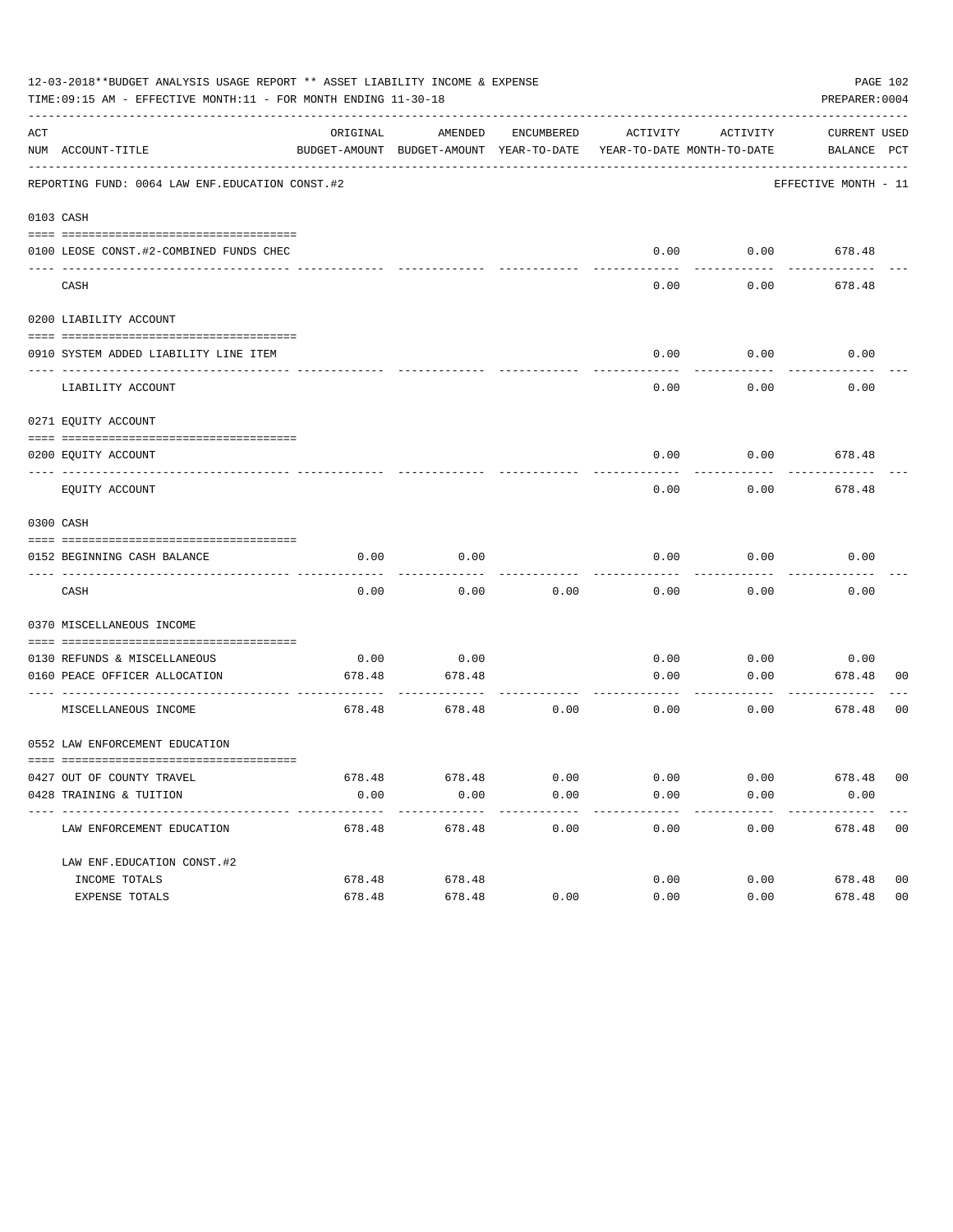|          | 12-03-2018**BUDGET ANALYSIS USAGE REPORT ** ASSET LIABILITY INCOME & EXPENSE<br>TIME:09:15 AM - EFFECTIVE MONTH:11 - FOR MONTH ENDING 11-30-18 |          |                                                                                |            |          |                          | PAGE 103<br>PREPARER: 0004            |  |
|----------|------------------------------------------------------------------------------------------------------------------------------------------------|----------|--------------------------------------------------------------------------------|------------|----------|--------------------------|---------------------------------------|--|
| ACT      | NUM ACCOUNT-TITLE                                                                                                                              | ORIGINAL | AMENDED<br>BUDGET-AMOUNT BUDGET-AMOUNT YEAR-TO-DATE YEAR-TO-DATE MONTH-TO-DATE | ENCUMBERED | ACTIVITY | ACTIVITY                 | CURRENT USED<br>BALANCE PCT           |  |
|          | REPORTING FUND: 0065 LAW ENF. EDUCATION CONST.#3                                                                                               |          |                                                                                |            |          |                          | EFFECTIVE MONTH - 11                  |  |
|          | 0103 CASH                                                                                                                                      |          |                                                                                |            |          |                          |                                       |  |
|          |                                                                                                                                                |          |                                                                                |            |          |                          |                                       |  |
|          | 0100 LEOSE CONST.#3-COMBINED FUNDS CHEC                                                                                                        |          |                                                                                |            |          | $0.00$ $0.00$ $2,010.11$ |                                       |  |
| ---- --- | CASH                                                                                                                                           |          |                                                                                |            | 0.00     | 0.00                     | 2,010.11                              |  |
|          | 0200 LIABILITY ACCOUNT                                                                                                                         |          |                                                                                |            |          |                          |                                       |  |
|          |                                                                                                                                                |          |                                                                                |            |          |                          |                                       |  |
|          | 0910 SYSTEM ADDED LIABILITY LINE ITEM                                                                                                          |          |                                                                                |            | 0.00     | 0.00                     | 0.00                                  |  |
|          | LIABILITY ACCOUNT                                                                                                                              |          |                                                                                |            | 0.00     | 0.00                     | 0.00                                  |  |
|          | 0271 EQUITY ACCOUNT                                                                                                                            |          |                                                                                |            |          |                          |                                       |  |
|          | 0200 EQUITY ACCOUNT                                                                                                                            |          |                                                                                |            |          | $0.00$ $0.00$ $2,010.11$ |                                       |  |
|          | EQUITY ACCOUNT                                                                                                                                 |          |                                                                                |            | 0.00     | 0.00                     | 2,010.11                              |  |
|          | 0300 CASH                                                                                                                                      |          |                                                                                |            |          |                          |                                       |  |
|          |                                                                                                                                                |          |                                                                                |            |          |                          |                                       |  |
|          | 0153 BEGINNING CASH BALANCE                                                                                                                    | 0.00     | 0.00                                                                           |            | 0.00     | 0.00                     | 0.00                                  |  |
|          | CASH                                                                                                                                           | 0.00     | 0.00                                                                           | 0.00       | 0.00     | 0.00                     | 0.00                                  |  |
|          | 0370 MISCELLANEOUS                                                                                                                             |          |                                                                                |            |          |                          |                                       |  |
|          | 0130 REFUNDS & MISCELLANEOUS                                                                                                                   | 0.00     | 0.00                                                                           |            | 0.00     | 0.00                     | 0.00                                  |  |
|          | 0160 PEACE OFFICER ALLOCATION                                                                                                                  | 678.30   | 678.30                                                                         |            | 0.00     | 0.00                     | 678.30<br>00                          |  |
|          | MISCELLANEOUS                                                                                                                                  | 678.30   | 678.30                                                                         | 0.00       | 0.00     | 0.00                     | ---------<br>0 <sub>0</sub><br>678.30 |  |
|          | 0553 LAW ENFORCEMENT EDUCATION                                                                                                                 |          |                                                                                |            |          |                          |                                       |  |
|          | 0427 OUT OF COUNTY TRAVEL                                                                                                                      | 678.30   | 678.30                                                                         | 0.00       | 0.00     | 0.00                     | 678.30 00                             |  |
|          | 0428 TRAINING & TUITION                                                                                                                        | 0.00     | 0.00                                                                           | 0.00       | 0.00     | 0.00                     | 0.00                                  |  |
|          | LAW ENFORCEMENT EDUCATION                                                                                                                      | 678.30   | 678.30                                                                         | 0.00       | 0.00     | 0.00                     | 678.30 00                             |  |
|          | LAW ENF. EDUCATION CONST. #3                                                                                                                   |          |                                                                                |            |          |                          |                                       |  |
|          | INCOME TOTALS                                                                                                                                  | 678.30   | 678.30                                                                         |            | 0.00     | 0.00                     | 678.30<br>0 <sub>0</sub>              |  |
|          | EXPENSE TOTALS                                                                                                                                 | 678.30   | 678.30                                                                         | 0.00       | 0.00     | 0.00                     | 0 <sub>0</sub><br>678.30              |  |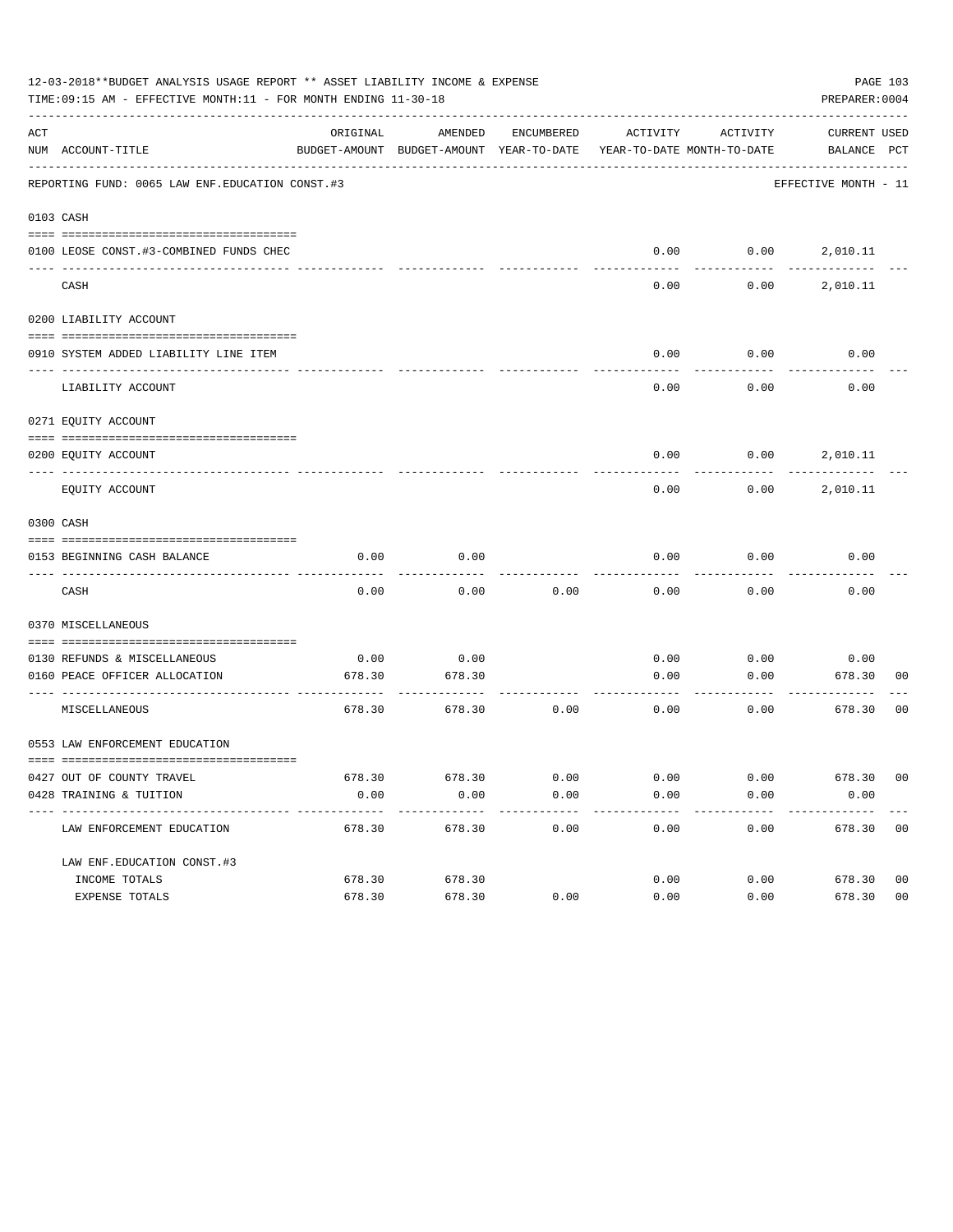|     | 12-03-2018**BUDGET ANALYSIS USAGE REPORT ** ASSET LIABILITY INCOME & EXPENSE<br>TIME: 09:15 AM - EFFECTIVE MONTH: 11 - FOR MONTH ENDING 11-30-18 |                       |                           |                     |                                                                                          |                         | PAGE 104<br>PREPARER: 0004           |                |
|-----|--------------------------------------------------------------------------------------------------------------------------------------------------|-----------------------|---------------------------|---------------------|------------------------------------------------------------------------------------------|-------------------------|--------------------------------------|----------------|
| ACT | NUM ACCOUNT-TITLE                                                                                                                                | ORIGINAL              | AMENDED                   | ENCUMBERED          | ACTIVITY ACTIVITY<br>BUDGET-AMOUNT BUDGET-AMOUNT YEAR-TO-DATE YEAR-TO-DATE MONTH-TO-DATE |                         | CURRENT USED<br>BALANCE PCT          |                |
|     | REPORTING FUND: 0066 2017 GO BONDS-CONSTRUCTION FUND                                                                                             |                       |                           |                     |                                                                                          |                         | EFFECTIVE MONTH - 11                 |                |
|     | 0103 CASH                                                                                                                                        |                       |                           |                     |                                                                                          |                         |                                      |                |
|     | 0100 GO BONDS CONST. - COMBINED FUNDS CHE                                                                                                        |                       |                           |                     |                                                                                          |                         | $17,390.25 - 3,710.00 - 17,390.25 -$ |                |
|     | 0166 ICS DEPOSIT                                                                                                                                 |                       |                           |                     |                                                                                          |                         | 9,838.56 4,841.19 5,536,734.14       |                |
|     | 0175 TEXPOOL                                                                                                                                     |                       |                           |                     | 0.00                                                                                     | 0.00                    | 0.00                                 |                |
|     | CASH                                                                                                                                             |                       |                           |                     |                                                                                          |                         | 7,551.69- 1,131.19 5,519,343.89      |                |
|     | 0200 LIABILITY ACCOUNT                                                                                                                           |                       |                           |                     |                                                                                          |                         |                                      |                |
|     | 0910 SYSTEM ADDED LIABILITY LINE-ITEM                                                                                                            |                       |                           |                     |                                                                                          |                         | $4,166.30 - 3,710.00 - 4,166.30 -$   |                |
|     | LIABILITY ACCOUNT                                                                                                                                |                       |                           |                     |                                                                                          |                         | $4,166.30 - 3,710.00 - 4,166.30 -$   |                |
|     | 0231 2017 GO BONDS PAYABLE                                                                                                                       |                       |                           |                     |                                                                                          |                         |                                      |                |
|     | 0200 2017 GO BONDS PAYABLE                                                                                                                       |                       |                           |                     |                                                                                          |                         | $0.00$ $0.00$ $0.00$                 |                |
|     | 2017 GO BONDS PAYABLE                                                                                                                            |                       |                           |                     |                                                                                          | $0.00$ 0.00             | 0.00                                 |                |
|     | 0271 EQUITY ACCOUNT                                                                                                                              |                       |                           |                     |                                                                                          |                         |                                      |                |
|     | 0200 EQUITY ACCOUNT                                                                                                                              |                       |                           |                     | 0.00                                                                                     |                         | 0.00 5,526,895.58                    |                |
|     | EQUITY ACCOUNT                                                                                                                                   |                       |                           |                     | 0.00                                                                                     |                         | ------------<br>$0.00$ 5,526,895.58  |                |
|     | 0300 CASH                                                                                                                                        |                       |                           |                     |                                                                                          |                         |                                      |                |
|     | 0166 BEGINNING CASH BALANCE                                                                                                                      |                       | 5,450,233.00 5,450,233.00 |                     |                                                                                          |                         | $0.00$ $0.00$ $5,450,233.00$         | 00             |
|     | CASH                                                                                                                                             |                       |                           |                     | 5,450,233.00 5,450,233.00 0.00 0.00 0.00 0.00 5,450,233.00                               | ----------              |                                      | 0 <sub>0</sub> |
|     | 0360 INTEREST EARNINGS                                                                                                                           |                       |                           |                     |                                                                                          |                         |                                      |                |
|     | 0100 INTEREST EARNINGS LEGEND BANK                                                                                                               | 0.00                  | 0.00                      |                     | 0.00                                                                                     | 0.00                    | 0.00                                 |                |
|     | 0166 INTEREST EARNINGS ICS                                                                                                                       | 0.00                  | 0.00                      |                     | 9,838.56                                                                                 | 4,841.19                | $9,838.56+$                          |                |
|     | INTEREST EARNINGS                                                                                                                                | $- - - - - -$<br>0.00 | ----------<br>0.00        | 0.00                | -----------<br>9,838.56                                                                  | -----------<br>4,841.19 | $9,838.56+$                          |                |
|     | 0370 MISCELLANEOUS                                                                                                                               |                       |                           |                     |                                                                                          |                         |                                      |                |
|     | 0130 REFUNDS & MISCELLANEOUS                                                                                                                     | 0.00                  | 0.00                      |                     |                                                                                          | 0.00<br>0.00            | 0.00                                 |                |
|     | MISCELLANEOUS                                                                                                                                    | 0.00                  | 0.00                      | 0.00                | 0.00                                                                                     | 0.00                    | 0.00                                 |                |
|     | 0509 CONTINGENCY                                                                                                                                 |                       |                           |                     |                                                                                          |                         |                                      |                |
|     | 0475 CONTINGENCY                                                                                                                                 |                       | 520,795.00 520,795.00     | 0.00                |                                                                                          |                         | $0.00$ $0.00$ $520,795.00$ $00$      |                |
|     | CONTINGENCY                                                                                                                                      | 520,795.00            | 520,795.00                | -----------<br>0.00 | ----------<br>0.00                                                                       | 0.00                    | 520,795.00                           | 0 <sub>0</sub> |
|     | 0666 COURTHOUSE CONSTRUCTION PHASE 1                                                                                                             |                       |                           |                     |                                                                                          |                         |                                      |                |
|     | 0165 CONSTRUCTION                                                                                                                                | 0.00                  | 0.00                      | 0.00                | 0.00                                                                                     | 0.00                    | 0.00                                 |                |
|     | 0400 ATTORNEY FEES                                                                                                                               | 0.00                  | 0.00                      | 0.00                | 0.00                                                                                     | 0.00                    | 0.00                                 |                |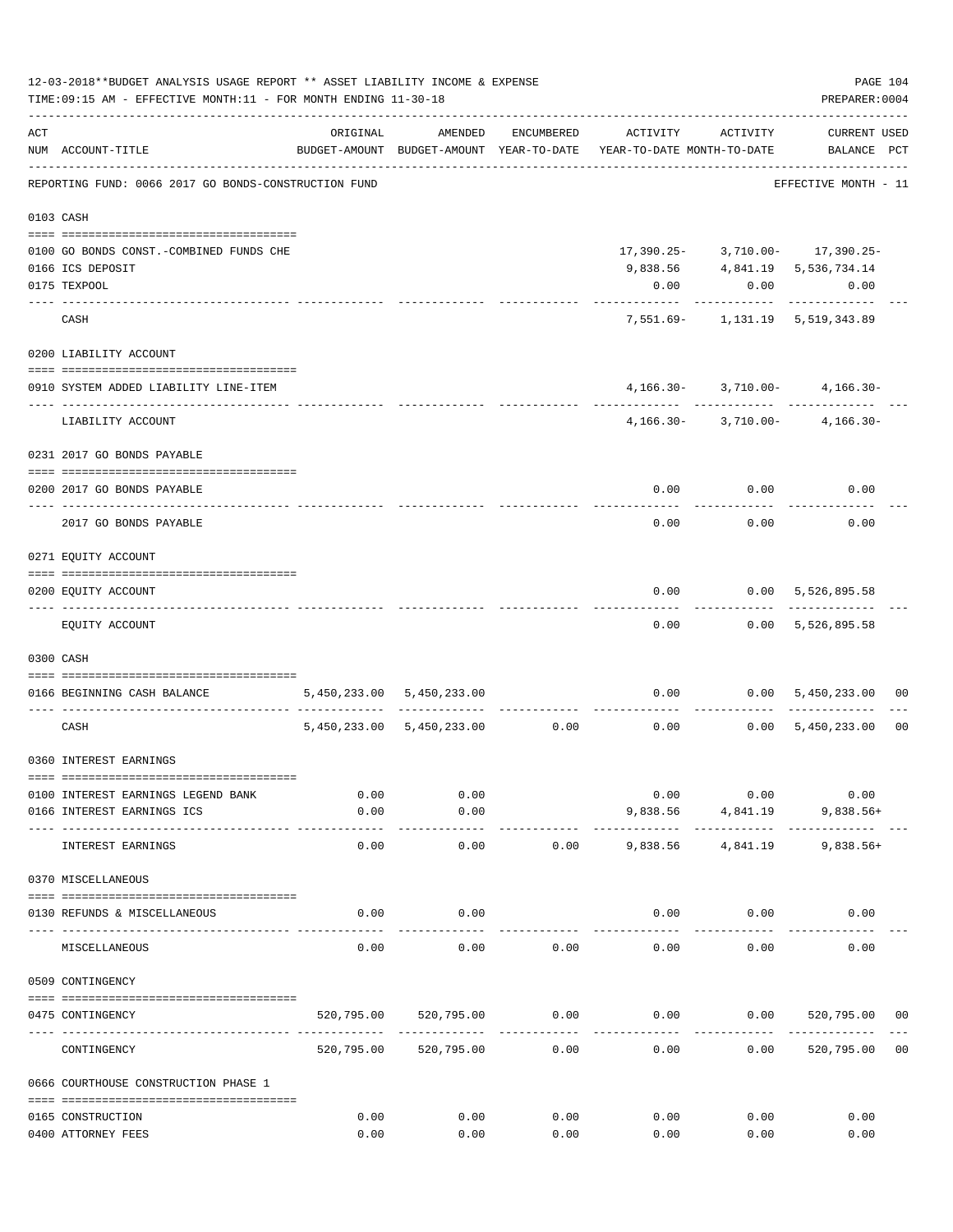## 12-03-2018\*\*BUDGET ANALYSIS USAGE REPORT \*\* ASSET LIABILITY INCOME & EXPENSE PAGE 105

TIME:09:15 AM - EFFECTIVE MONTH:11 - FOR MONTH ENDING 11-30-18 PREPARER:0004

| ACT |                                                                                               | ORIGINAL                                                                        | AMENDED                    | ENCUMBERED | ACTIVITY  | ACTIVITY                             | CURRENT USED         |                |
|-----|-----------------------------------------------------------------------------------------------|---------------------------------------------------------------------------------|----------------------------|------------|-----------|--------------------------------------|----------------------|----------------|
|     | NUM ACCOUNT-TITLE                                                                             | BUDGET-AMOUNT BUDGET-AMOUNT YEAR-TO-DATE YEAR-TO-DATE MONTH-TO-DATE BALANCE PCT |                            |            |           |                                      |                      |                |
|     | REPORTING FUND: 0066 2017 GO BONDS-CONSTRUCTION FUND                                          |                                                                                 |                            |            |           |                                      | EFFECTIVE MONTH - 11 |                |
|     | 0402 ENGINEERING                                                                              | 0.00                                                                            | 0.00                       | 0.00       | 0.00      | 0.00                                 | 0.00                 |                |
|     | 0403 ARCHITECTURAL FEES                                                                       | 2,040.00                                                                        | 2,040.00                   | 0.00       | 0.00      |                                      | $0.00$ 2,040.00      | 0 <sub>0</sub> |
|     | 0426 PROFESSIONAL FEES                                                                        | 0.00                                                                            | 0.00                       | 0.00       | 0.00      | 0.00                                 | 0.00                 |                |
|     | 0430 BIDS & NOTICES                                                                           | 0.00                                                                            | 0.00                       | 0.00       | 0.00      | 0.00                                 | 0.00                 |                |
|     | 0450 R & M BUILDINGS                                                                          | 0.00                                                                            | 0.00                       | 0.00       | 0.00      | 0.00                                 | 0.00                 |                |
|     | 0451 ASBESTOS ABATEMENT                                                                       | 0.00                                                                            | 0.00                       | 0.00       | 0.00      | 0.00                                 | 0.00                 |                |
|     | 0482 DEMOLITION                                                                               | 0.00                                                                            | 0.00                       | 0.00       | 0.00      | 0.00                                 | 0.00                 |                |
|     | 0490 MISCELLANEOUS                                                                            | 0.00                                                                            | 0.00                       | 0.00       | 0.00      | 0.00                                 | 0.00                 |                |
|     | 0535 BUILDING                                                                                 | 0.00                                                                            | 0.00                       | 0.00       | 0.00      | 0.00                                 | 0.00                 |                |
|     | 0695 SURVEYING                                                                                | 0.00                                                                            | 0.00                       | 0.00       | 0.00      | 0.00                                 | 0.00                 |                |
|     | COURTHOUSE CONSTRUCTION PHASE $1$ $2,040.00$ $2,040.00$ $0.00$ $0.00$ $0.00$ $0.00$           |                                                                                 |                            |            |           |                                      | 2,040.00             | 0 <sub>0</sub> |
|     | 0667 COURTHOUSE CONSTRUCTION PHASE 2                                                          |                                                                                 |                            |            |           |                                      |                      |                |
|     | 0165 CONSTRUCTION                                                                             |                                                                                 | 4,800,000.00  4,800,000.00 |            |           | $0.00$ 13,223.95 0.00 4,786,776.05   |                      | 00             |
|     | 0400 ATTORNEY FEES                                                                            | 0.00                                                                            | 0.00                       | 0.00       | 0.00      | 0.00                                 | 0.00                 |                |
|     | 0403 ARCHITECTURAL FEES                                                                       | 99,960.00                                                                       | 99,960.00                  | 0.00       | 0.00      |                                      | $0.00$ 99,960.00     | 0 <sub>0</sub> |
|     | 0426 PROFESSIONAL FEES                                                                        | 0.00                                                                            | 0.00                       | 0.00       | 0.00      | 0.00                                 | 0.00                 |                |
|     | 0430 BIDS & NOTICES                                                                           | 500.00                                                                          | 500.00                     | 0.00       | 0.00      | 0.00                                 | 500.00               | 0 <sub>0</sub> |
|     | 0451 ASBESTOS & OTHER TESTING                                                                 | 24,320.00 24,320.00                                                             |                            | 0.00       | 0.00      | 0.00                                 | 24,320.00            | 0 <sub>0</sub> |
|     | 0453 IT DESIGN                                                                                | 1,870.00                                                                        | 1,870.00                   | 0.00       |           | $0.00$ 0.00                          | 1,870.00             | 0 <sub>0</sub> |
|     | 0455 SECURITY                                                                                 | 748.00                                                                          | 748.00                     |            |           | $0.00$ $0.00$ $0.00$ $0.00$          | 748.00               | 0 <sub>0</sub> |
|     | 0490 MISCELLANEOUS                                                                            | 0.00                                                                            | 0.00                       | 0.00       | 0.00      | 0.00                                 | 0.00                 |                |
|     | COURTHOUSE CONSTRUCTION PHASE 2 4,927,398.00 4,927,398.00 0.00 13,223.95 0.00 4,914,174.05 00 |                                                                                 |                            |            |           |                                      |                      |                |
|     | 2017 GO BONDS-CONSTRUCTION FUND                                                               |                                                                                 |                            |            |           |                                      |                      |                |
|     | INCOME TOTALS                                                                                 |                                                                                 | 5,450,233.00 5,450,233.00  |            |           | 9,838.56  4,841.19  5,440,394.44  00 |                      |                |
|     | <b>EXPENSE TOTALS</b>                                                                         |                                                                                 | 5,450,233.00 5,450,233.00  | 0.00       | 13,223.95 |                                      | 0.00 5,437,009.05    | 0 <sub>0</sub> |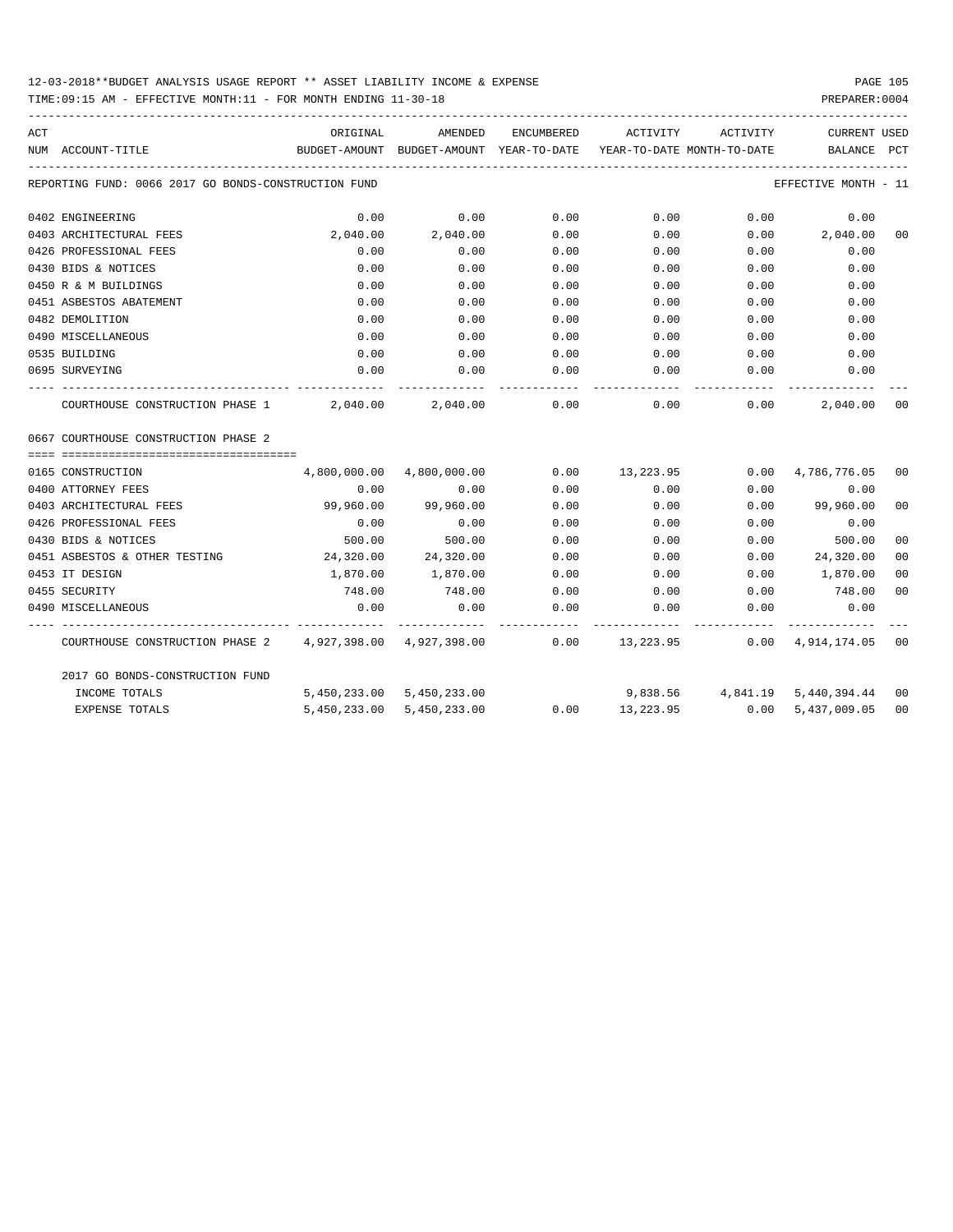|           | 12-03-2018**BUDGET ANALYSIS USAGE REPORT ** ASSET LIABILITY INCOME & EXPENSE<br>TIME: 09:15 AM - EFFECTIVE MONTH: 11 - FOR MONTH ENDING 11-30-18<br>PREPARER: 0004 |           |                                                     |            |                                        |          |                                    |                |  |
|-----------|--------------------------------------------------------------------------------------------------------------------------------------------------------------------|-----------|-----------------------------------------------------|------------|----------------------------------------|----------|------------------------------------|----------------|--|
| ACT       | NUM ACCOUNT-TITLE                                                                                                                                                  | ORIGINAL  | AMENDED<br>BUDGET-AMOUNT BUDGET-AMOUNT YEAR-TO-DATE | ENCUMBERED | ACTIVITY<br>YEAR-TO-DATE MONTH-TO-DATE | ACTIVITY | <b>CURRENT USED</b><br>BALANCE PCT |                |  |
|           | REPORTING FUND: 0067 F.C. DETENTION CENTER ANNUAL PAYMEN                                                                                                           |           |                                                     |            |                                        |          | EFFECTIVE MONTH - 11               |                |  |
| 0103 CASH |                                                                                                                                                                    |           |                                                     |            |                                        |          |                                    |                |  |
|           | 0100 ANNUAL PAYMENT-COMBINED FUND CKING                                                                                                                            |           |                                                     |            | 0.00                                   | 0.00     | $5,815.95-$                        |                |  |
|           | CASH                                                                                                                                                               |           |                                                     |            | 0.00                                   | 0.00     | $5,815.95-$                        |                |  |
|           | 0200 SYSTEM ADDED LIABILITY DEPARTMENT                                                                                                                             |           |                                                     |            |                                        |          |                                    |                |  |
|           | 0910 SYSTEM ADDED LIABILITY LINE-ITEM                                                                                                                              |           |                                                     |            | 0.00                                   | 0.00     | 0.00                               |                |  |
|           | SYSTEM ADDED LIABILITY DEPARTMENT                                                                                                                                  |           |                                                     |            | 0.00                                   | 0.00     | 0.00                               |                |  |
|           | 0271 EQUITY ACCOUNT                                                                                                                                                |           |                                                     |            |                                        |          |                                    |                |  |
|           | 0200 EQUITY ACCOUNT                                                                                                                                                |           |                                                     |            | 0.00                                   | 0.00     | $5,815.95-$                        |                |  |
|           | EQUITY ACCOUNT                                                                                                                                                     |           |                                                     |            | 0.00                                   | 0.00     | $5,815.95-$                        |                |  |
| 0300 CASH |                                                                                                                                                                    |           |                                                     |            |                                        |          |                                    |                |  |
|           | 0110 UNENCUMBERED FUND BALANCE                                                                                                                                     | 0.00      | 0.00                                                |            | 0.00                                   | 0.00     | 0.00                               |                |  |
|           | CASH                                                                                                                                                               | 0.00      | 0.00                                                | 0.00       | 0.00                                   | 0.00     | 0.00                               |                |  |
|           | 0319 ANNUAL PAYMENT INCOME                                                                                                                                         |           |                                                     |            |                                        |          |                                    |                |  |
|           | 0551 ANNUAL PAYMENT<br>------------------ -                                                                                                                        | 10,000.00 | 10,000.00                                           | .          | 0.00                                   | 0.00     | 10,000.00                          | 00             |  |
|           | ANNUAL PAYMENT INCOME                                                                                                                                              | 10,000.00 | 10,000.00                                           | 0.00       | 0.00                                   | 0.00     | 10,000.00                          | 0 <sub>0</sub> |  |
|           | 0560 F.C. SHERIFF ANNUAL PAYMENT                                                                                                                                   |           |                                                     |            |                                        |          |                                    |                |  |
|           | 0428 TRAINING & TUITION                                                                                                                                            |           | 10,000.00   10,000.00   0.00                        |            |                                        |          | $0.00$ $0.00$ $10,000.00$          | 0 <sub>0</sub> |  |
|           | 0580 INVESTIGATIVE EQUIPMENT                                                                                                                                       | 0.00      | 0.00                                                | 0.00       | 0.00                                   | 0.00     | 0.00                               |                |  |
|           | F.C. SHERIFF ANNUAL PAYMENT                                                                                                                                        | 10,000.00 | 10,000.00                                           | 0.00       | 0.00                                   | 0.00     | 10,000.00                          | 0 <sub>0</sub> |  |
|           | F.C. DETENTION CENTER ANNUAL PAYME                                                                                                                                 |           |                                                     |            |                                        |          |                                    |                |  |
|           | INCOME TOTALS                                                                                                                                                      | 10,000.00 | 10,000.00                                           |            | 0.00                                   | 0.00     | 10,000.00                          | 0 <sub>0</sub> |  |
|           | EXPENSE TOTALS                                                                                                                                                     | 10,000.00 | 10,000.00                                           | 0.00       | 0.00                                   | 0.00     | 10,000.00                          | 0 <sub>0</sub> |  |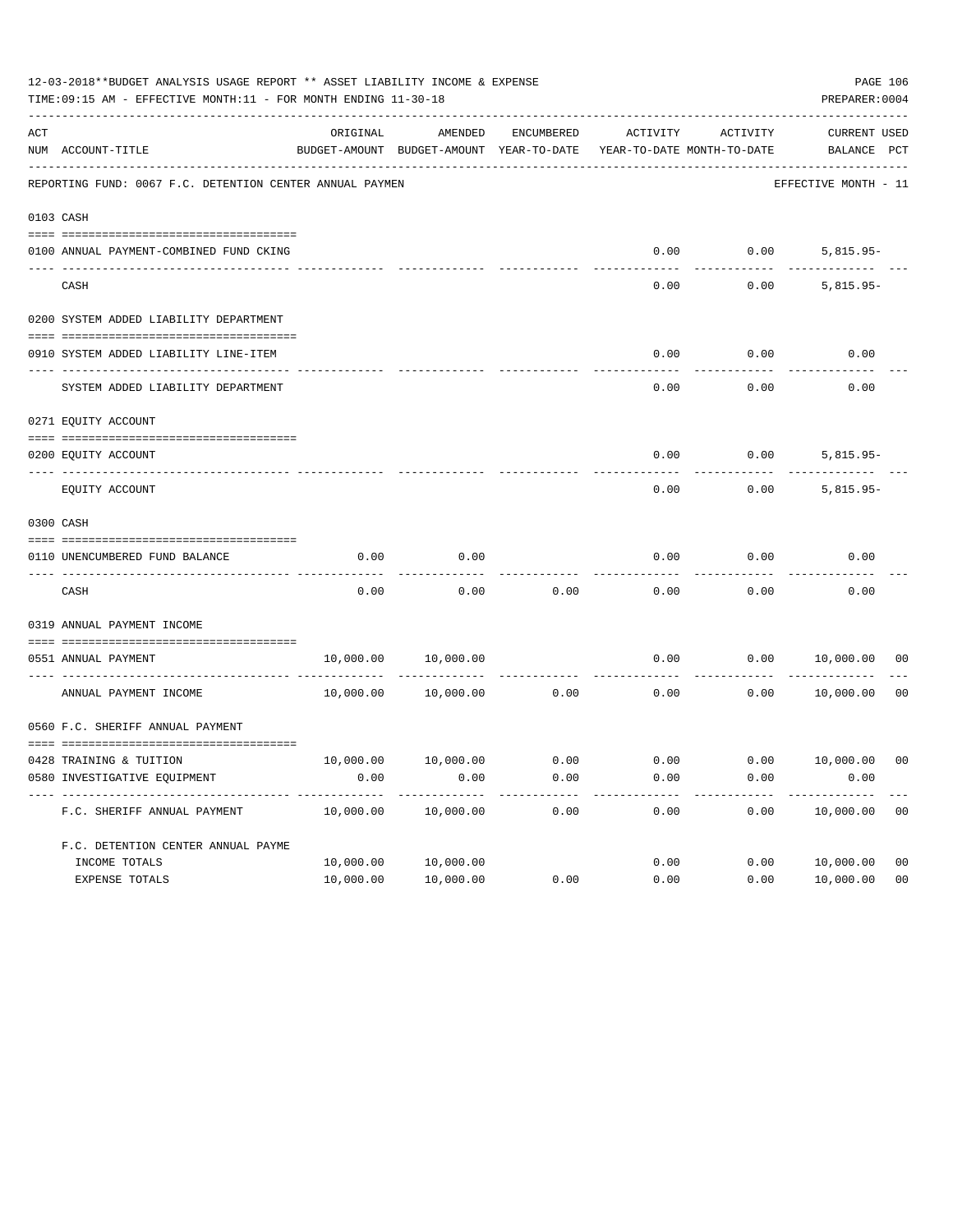| 12-03-2018**BUDGET ANALYSIS USAGE REPORT ** ASSET LIABILITY INCOME & EXPENSE<br>TIME: 09:15 AM - EFFECTIVE MONTH: 11 - FOR MONTH ENDING 11-30-18 |                                                                                 |              |              |              |                                                                                 |                        | PAGE 107<br>PREPARER: 0004         |
|--------------------------------------------------------------------------------------------------------------------------------------------------|---------------------------------------------------------------------------------|--------------|--------------|--------------|---------------------------------------------------------------------------------|------------------------|------------------------------------|
| ACT                                                                                                                                              | NUM ACCOUNT-TITLE                                                               | ORIGINAL     | AMENDED      | ENCUMBERED   | ACTIVITY<br>BUDGET-AMOUNT BUDGET-AMOUNT YEAR-TO-DATE YEAR-TO-DATE MONTH-TO-DATE | ACTIVITY               | <b>CURRENT USED</b><br>BALANCE PCT |
|                                                                                                                                                  | -------------------------------------<br>REPORTING FUND: 0070 RIGHT OF WAY FUND |              |              |              |                                                                                 |                        | EFFECTIVE MONTH - 11               |
|                                                                                                                                                  | 0102 A/P CLEARING                                                               |              |              |              |                                                                                 |                        |                                    |
|                                                                                                                                                  | 0100 A/P CLEARING<br>---- ----------                                            |              |              |              |                                                                                 | $0.00$ 0.00            | 0.00                               |
|                                                                                                                                                  | A/P CLEARING                                                                    |              |              |              | 0.00                                                                            | 0.00                   | 0.00                               |
|                                                                                                                                                  | 0103 CASH                                                                       |              |              |              |                                                                                 |                        |                                    |
|                                                                                                                                                  | 0100 RIGHT OF WAY-COMBINED FUND CHECKIN                                         |              |              |              |                                                                                 | 129.11- 2.33 16,053.55 |                                    |
|                                                                                                                                                  | 0170 RIGHT OF WAY CASH ACCT.                                                    |              |              |              | 0.00                                                                            | 0.00                   | 0.00                               |
|                                                                                                                                                  | 0175 TEXPOOL                                                                    |              |              |              | 417.89                                                                          | 149.70                 | 82, 342. 71                        |
|                                                                                                                                                  | CASH                                                                            |              |              |              | 288.78                                                                          | 152.03                 | . _ _ _ _ _ _ _ _ _ _<br>98,396.26 |
|                                                                                                                                                  | 0133 ADVANCE TO FUND                                                            |              |              |              |                                                                                 |                        |                                    |
|                                                                                                                                                  |                                                                                 |              |              |              |                                                                                 |                        |                                    |
|                                                                                                                                                  | 0010 ADVANCE TO GENERAL                                                         |              |              |              | 0.00                                                                            | 0.00                   | 0.00                               |
|                                                                                                                                                  | 0021 ADVANCE TO R&B #1                                                          |              |              |              | 0.00                                                                            | 0.00                   | 0.00                               |
|                                                                                                                                                  | 0022 ADVANCE TO R&B #2                                                          |              |              |              | 0.00                                                                            | 0.00                   | 0.00                               |
|                                                                                                                                                  | ADVANCE TO FUND                                                                 |              |              |              | 0.00                                                                            | 0.00                   | 0.00                               |
|                                                                                                                                                  | 0200 LIABILITY ACCOUNT                                                          |              |              |              |                                                                                 |                        |                                    |
|                                                                                                                                                  | 0900 SYSTEM ADDED LIABILITY LINE-ITEM                                           |              |              |              | 0.00                                                                            | 0.00                   | 0.00                               |
|                                                                                                                                                  | 0910 SYSTEM ADDED LIABILITY LINE-ITEM                                           |              |              |              | 0.00                                                                            | 0.00                   | 0.00                               |
|                                                                                                                                                  |                                                                                 |              |              |              |                                                                                 |                        |                                    |
|                                                                                                                                                  | LIABILITY ACCOUNT                                                               |              |              |              | 0.00                                                                            | 0.00                   | 0.00                               |
|                                                                                                                                                  | 0271 EQUITY ACCOUNT                                                             |              |              |              |                                                                                 |                        |                                    |
|                                                                                                                                                  | 0200 EQUITY ACCOUNT                                                             |              |              |              | 0.00                                                                            |                        | $0.00$ 98,107.48                   |
|                                                                                                                                                  | EQUITY ACCOUNT                                                                  |              |              |              | 0.00                                                                            |                        | $0.00$ 98,107.48                   |
|                                                                                                                                                  | 0360 INTEREST EARNINGS                                                          |              |              |              |                                                                                 |                        |                                    |
|                                                                                                                                                  | 0100 INTEREST EARNINGS                                                          |              | $0.00$ 0.00  |              |                                                                                 | 288.78 152.03 288.78+  |                                    |
|                                                                                                                                                  | INTEREST EARNINGS                                                               | 0.00         | 0.00         | 0.00         | 288.78                                                                          | 152.03                 | $288.78+$                          |
|                                                                                                                                                  | 0622 RIGHT OF WAY                                                               |              |              |              |                                                                                 |                        |                                    |
|                                                                                                                                                  |                                                                                 |              |              |              |                                                                                 |                        |                                    |
|                                                                                                                                                  | 0399 CLAIM SETTLEMENTS<br>0426 APPRAISAL FEES                                   | 0.00<br>0.00 | 0.00<br>0.00 | 0.00<br>0.00 | 0.00<br>0.00                                                                    | 0.00<br>0.00           | 0.00<br>0.00                       |
|                                                                                                                                                  | 0429 RELOCATING UTILITIES                                                       | 0.00         | 0.00         | 0.00         | 0.00                                                                            | 0.00                   | 0.00                               |
|                                                                                                                                                  | 0449 CONTRACT EXPENSES FOR FM87 R.O.W.                                          | 0.00         | 0.00         | 0.00         | 0.00                                                                            | 0.00                   | 0.00                               |
|                                                                                                                                                  | -----------------------------------<br>RIGHT OF WAY                             | 0.00         | 0.00         | 0.00         | 0.00                                                                            | 0.00                   | 0.00                               |
|                                                                                                                                                  | 0629 RIGHT OF WAY                                                               |              |              |              |                                                                                 |                        |                                    |
|                                                                                                                                                  |                                                                                 |              |              |              |                                                                                 |                        |                                    |
|                                                                                                                                                  | 0500 RIGHT OF WAY PUR HWY #82                                                   | 0.00         | 0.00         | 0.00         | 0.00                                                                            | 0.00                   | 0.00                               |
|                                                                                                                                                  | 0501 RIGHT OF WAY PURCHASE FM #87                                               | 0.00         | 0.00         | 0.00         | 0.00                                                                            | 0.00                   | 0.00                               |
|                                                                                                                                                  | 0502 RIGHT OF WAY PURCHASE HWY #121                                             | 0.00         | 0.00         | 0.00         | 0.00                                                                            | 0.00                   | 0.00                               |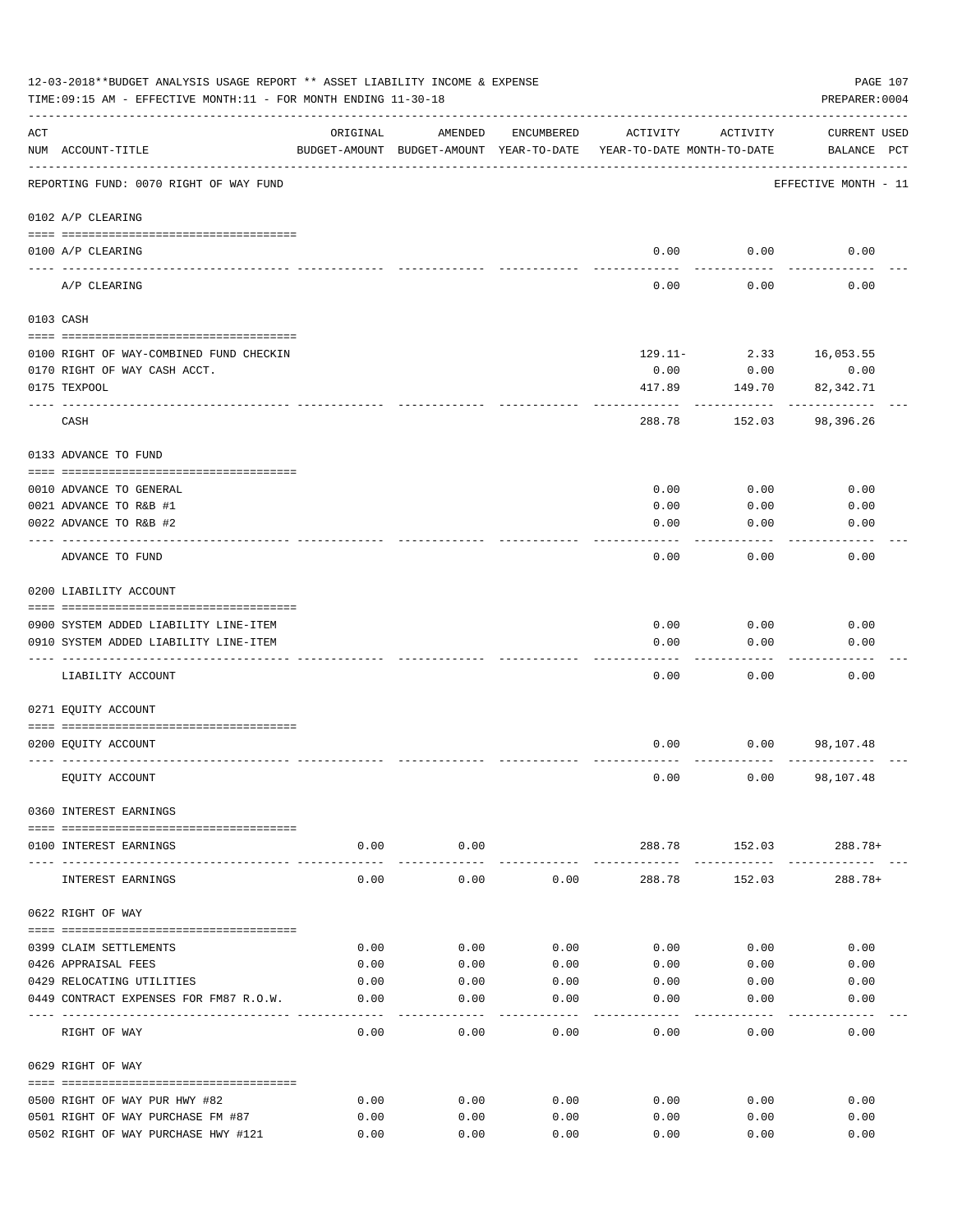| 12-03-2018**BUDGET ANALYSIS USAGE REPORT ** ASSET LIABILITY INCOME & EXPENSE<br>PAGE 108<br>TIME: 09:15 AM - EFFECTIVE MONTH: 11 - FOR MONTH ENDING 11-30-18<br>PREPARER: 0004 |          |         |            |                   |        |                      |  |  |  |  |  |
|--------------------------------------------------------------------------------------------------------------------------------------------------------------------------------|----------|---------|------------|-------------------|--------|----------------------|--|--|--|--|--|
|                                                                                                                                                                                |          |         |            |                   |        |                      |  |  |  |  |  |
| ACT                                                                                                                                                                            | ORIGINAL | AMENDED | ENCUMBERED | ACTIVITY ACTIVITY |        | <b>CURRENT USED</b>  |  |  |  |  |  |
| NUM ACCOUNT-TITLE<br>BUDGET-AMOUNT BUDGET-AMOUNT YEAR-TO-DATE YEAR-TO-DATE_MONTH-TO-DATE                                                                                       |          |         |            |                   |        | BALANCE PCT          |  |  |  |  |  |
| REPORTING FUND: 0070 RIGHT OF WAY FUND                                                                                                                                         |          |         |            |                   |        | EFFECTIVE MONTH - 11 |  |  |  |  |  |
| 0503 RIGHT OF WAY PURCHASE HWY.78 0.00                                                                                                                                         |          | 0.00    | 0.00       | 0.00              | 0.00   | 0.00                 |  |  |  |  |  |
| RIGHT OF WAY                                                                                                                                                                   | 0.00     | 0.00    | 0.00       |                   | 0.00   | 0.00<br>0.00         |  |  |  |  |  |
| 0999 ACCOUNTS PAYABLE<br>__________________________________                                                                                                                    |          |         |            |                   |        |                      |  |  |  |  |  |
| 0100 A/P CLEARING ACCOUNT                                                                                                                                                      |          |         |            | 0.00              | 0.00   | 0.00                 |  |  |  |  |  |
| ACCOUNTS PAYABLE                                                                                                                                                               |          |         |            | 0.00              | 0.00   | 0.00                 |  |  |  |  |  |
| RIGHT OF WAY FUND                                                                                                                                                              |          |         |            |                   |        |                      |  |  |  |  |  |
| INCOME TOTALS                                                                                                                                                                  | 0.00     | 0.00    |            | 288.78            | 152.03 | $288.78+$            |  |  |  |  |  |
| EXPENSE TOTALS                                                                                                                                                                 | 0.00     | 0.00    | 0.00       | 0.00              | 0.00   | 0.00                 |  |  |  |  |  |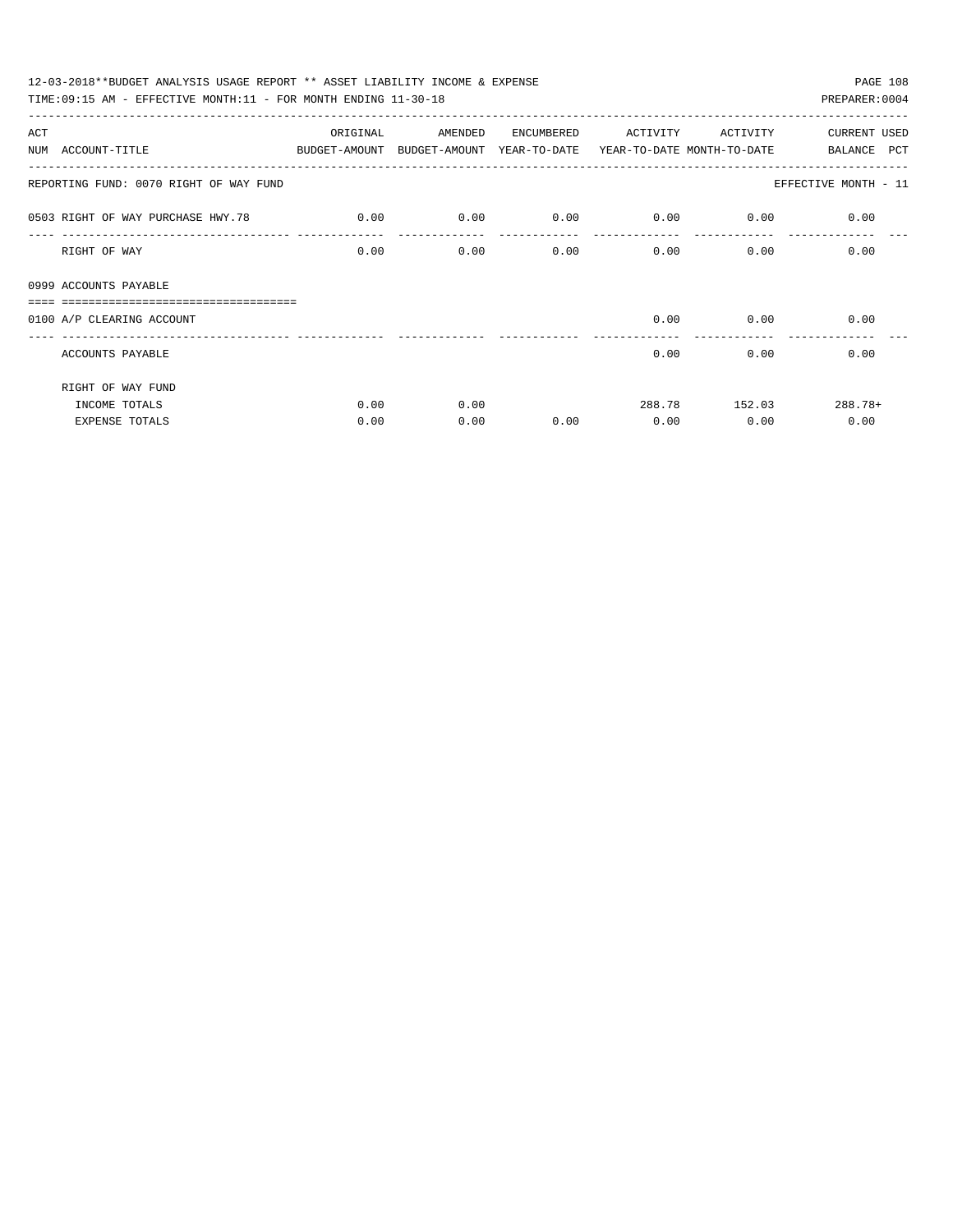|     | 12-03-2018**BUDGET ANALYSIS USAGE REPORT ** ASSET LIABILITY INCOME & EXPENSE<br>TIME: 09:15 AM - EFFECTIVE MONTH: 11 - FOR MONTH ENDING 11-30-18 |          |                                                     |            |          |                                        | PAGE 109<br>PREPARER: 0004         |
|-----|--------------------------------------------------------------------------------------------------------------------------------------------------|----------|-----------------------------------------------------|------------|----------|----------------------------------------|------------------------------------|
| ACT | NUM ACCOUNT-TITLE                                                                                                                                | ORIGINAL | AMENDED<br>BUDGET-AMOUNT BUDGET-AMOUNT YEAR-TO-DATE | ENCUMBERED | ACTIVITY | ACTIVITY<br>YEAR-TO-DATE MONTH-TO-DATE | <b>CURRENT USED</b><br>BALANCE PCT |
|     | REPORTING FUND: 0071 INVESTIGATOR CRIMES AGAINST WOMEN                                                                                           |          |                                                     |            |          |                                        | EFFECTIVE MONTH - 11               |
|     | 0100 PAYROLL                                                                                                                                     |          |                                                     |            |          |                                        |                                    |
|     | 0100 PAYROLL<br>---- ----                                                                                                                        |          |                                                     |            | 0.00     | 0.00                                   | 0.00                               |
|     | PAYROLL                                                                                                                                          |          |                                                     |            | 0.00     | 0.00                                   | 0.00                               |
|     | 0103 CASH                                                                                                                                        |          |                                                     |            |          |                                        |                                    |
|     | 0100 INV. CRIMES AGAINST WOMEN-COMB. FUND                                                                                                        |          |                                                     |            | 0.00     | 0.00                                   | 0.00                               |
|     | CASH                                                                                                                                             |          |                                                     |            | 0.00     | 0.00                                   | 0.00                               |
|     | 0120 RECEIVABLES                                                                                                                                 |          |                                                     |            |          |                                        |                                    |
|     | 0312 DUE FROM OTHER GOVERNMENTS                                                                                                                  |          |                                                     |            | 0.00     | 0.00                                   | 0.00                               |
|     | RECEIVABLES                                                                                                                                      |          |                                                     |            | 0.00     | 0.00                                   | 0.00                               |
|     | 0200 SYSTEM ADDED LIABILITY DEPARTMENT                                                                                                           |          |                                                     |            |          |                                        |                                    |
|     | 0910 SYSTEM ADDED LIABILITY LINE-ITEM                                                                                                            |          |                                                     |            | 0.00     | 0.00                                   | 0.00                               |
|     | SYSTEM ADDED LIABILITY DEPARTMENT                                                                                                                |          |                                                     |            | 0.00     | 0.00                                   | 0.00                               |
|     | 0271 EQUITY ACCOUNT                                                                                                                              |          |                                                     |            |          |                                        |                                    |
|     | 0200 EQUITY ACCOUNT                                                                                                                              |          |                                                     |            | 0.00     | 0.00                                   | 0.00                               |
|     | EQUITY ACCOUNT                                                                                                                                   |          |                                                     |            | 0.00     | 0.00                                   | 0.00                               |
|     | 0330 GRANT INCOME                                                                                                                                |          |                                                     |            |          |                                        |                                    |
|     | 0475 INVESTIGATOR CRIMES AGAINST WOMEN                                                                                                           | 0.00     | 0.00                                                |            | 0.00     | 0.00                                   | 0.00                               |
|     | GRANT INCOME                                                                                                                                     | 0.00     | 0.00                                                | 0.00       | 0.00     | 0.00                                   | 0.00                               |
|     | 0475 INVESTIGATOR CRIMES AGAINST WOMEN                                                                                                           |          |                                                     |            |          |                                        |                                    |
|     | 0108 SALARY                                                                                                                                      | 0.00     | 0.00                                                | 0.00       | 0.00     | 0.00                                   | 0.00                               |
|     | 0201 SOCIAL SECURITY TAXES                                                                                                                       | 0.00     | 0.00                                                | 0.00       | 0.00     | 0.00                                   | 0.00                               |
|     | 0202 GROUP HEALTH INSURANCE                                                                                                                      | 0.00     | 0.00                                                | 0.00       | 0.00     | 0.00                                   | 0.00                               |
|     | 0203 RETIREMENT                                                                                                                                  | 0.00     | 0.00                                                | 0.00       | 0.00     | 0.00                                   | 0.00                               |
|     | 0204 WORKERS COMPENSATION                                                                                                                        | 0.00     | 0.00                                                | 0.00       | 0.00     | 0.00                                   | 0.00                               |
|     | 0205 MEDICARE TAX                                                                                                                                | 0.00     | 0.00                                                | 0.00       | 0.00     | 0.00                                   | 0.00                               |
|     | INVESTIGATOR CRIMES AGAINST WOMEN                                                                                                                | 0.00     | 0.00                                                | 0.00       | 0.00     | 0.00                                   | 0.00                               |
|     | INVESTIGATOR CRIMES AGAINST WOMEN                                                                                                                |          |                                                     |            |          |                                        |                                    |
|     | INCOME TOTALS                                                                                                                                    | 0.00     | 0.00                                                |            | 0.00     | 0.00                                   | 0.00                               |
|     | EXPENSE TOTALS                                                                                                                                   | 0.00     | 0.00                                                | 0.00       | 0.00     | 0.00                                   | 0.00                               |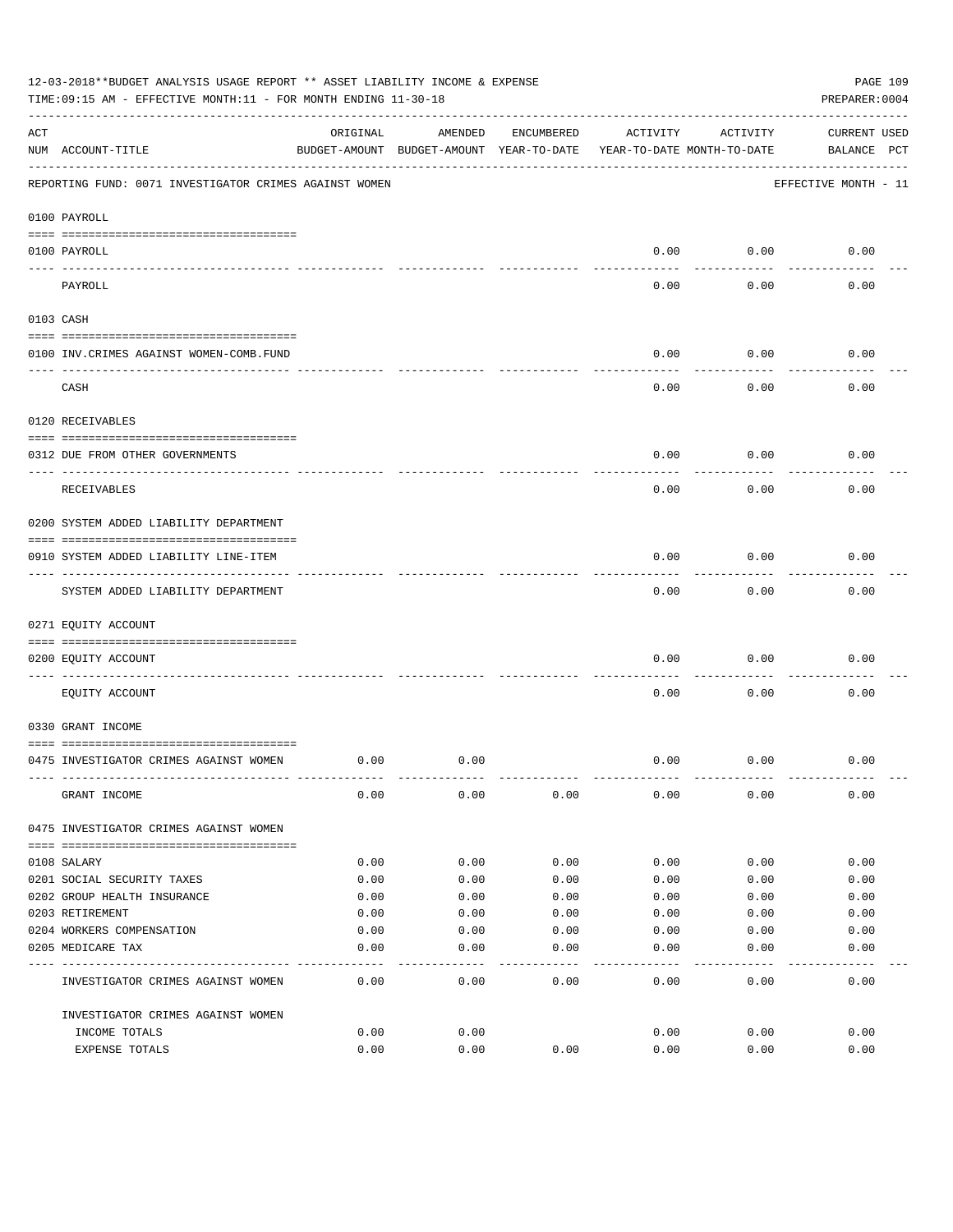|     | 12-03-2018**BUDGET ANALYSIS USAGE REPORT ** ASSET LIABILITY INCOME & EXPENSE<br>TIME:09:15 AM - EFFECTIVE MONTH:11 - FOR MONTH ENDING 11-30-18 |          |                                                     |               |                                        |               | PAGE 110<br>PREPARER: 0004         |
|-----|------------------------------------------------------------------------------------------------------------------------------------------------|----------|-----------------------------------------------------|---------------|----------------------------------------|---------------|------------------------------------|
| ACT | NUM ACCOUNT-TITLE                                                                                                                              | ORIGINAL | AMENDED<br>BUDGET-AMOUNT BUDGET-AMOUNT YEAR-TO-DATE | ENCUMBERED    | ACTIVITY<br>YEAR-TO-DATE MONTH-TO-DATE | ACTIVITY      | <b>CURRENT USED</b><br>BALANCE PCT |
|     | REPORTING FUND: 0072 INVESTIGATOR CRIMES AGAINST CHILDRE                                                                                       |          |                                                     |               |                                        |               | EFFECTIVE MONTH - 11               |
|     | 0100 PAYROLL                                                                                                                                   |          |                                                     |               |                                        |               |                                    |
|     | 0100 PAYROLL                                                                                                                                   |          |                                                     |               | 0.00                                   | 0.00          | 0.00                               |
|     | $--- - - - - -$<br>PAYROLL                                                                                                                     |          |                                                     |               | 0.00                                   | 0.00          | 0.00                               |
|     | 0103 CASH                                                                                                                                      |          |                                                     |               |                                        |               |                                    |
|     |                                                                                                                                                |          |                                                     |               |                                        |               |                                    |
|     | 0100 INV. CRIMES AGAINST CHILDREN-COMB.F                                                                                                       |          |                                                     |               | 3,297.94                               | 0.00          | 0.00                               |
|     | CASH                                                                                                                                           |          |                                                     |               | 3,297.94                               | 0.00          | 0.00                               |
|     | 0120 RECEIVABLES                                                                                                                               |          |                                                     |               |                                        |               |                                    |
|     | 0312 DUE FROM OTHER GOVERNMENTS                                                                                                                |          |                                                     |               | 0.00                                   | 0.00          | 0.00                               |
|     | RECEIVABLES                                                                                                                                    |          |                                                     |               | 0.00                                   | 0.00          | 0.00                               |
|     | 0200 SYSTEM ADDED LIABILITY DEPARTMENT                                                                                                         |          |                                                     |               |                                        |               |                                    |
|     | 0910 SYSTEM ADDEND LIABILITY LINE-ITEM                                                                                                         |          |                                                     |               | 0.00                                   | 0.00          | 0.00                               |
|     | SYSTEM ADDED LIABILITY DEPARTMENT                                                                                                              |          |                                                     |               | 0.00                                   | 0.00          | 0.00                               |
|     | 0271 EQUITY ACCOUNT                                                                                                                            |          |                                                     |               |                                        |               |                                    |
|     | 0200 EQUITY ACCOUNT                                                                                                                            |          |                                                     |               | 0.00                                   | 0.00          | $3,297.94-$                        |
|     | EQUITY ACCOUNT                                                                                                                                 |          |                                                     |               | 0.00                                   | 0.00          | $3,297.94-$                        |
|     | 0330 GRANT INCOME                                                                                                                              |          |                                                     |               |                                        |               |                                    |
|     | 0560 INVESTIGATOR CRIMES AGAINST CHILDR                                                                                                        | 0.00     | 0.00                                                |               |                                        | 3,297.94 0.00 | 3,297.94+                          |
|     | GRANT INCOME                                                                                                                                   | 0.00     | 0.00                                                | 0.00          | 3,297.94                               | 0.00          | $3,297.94+$                        |
|     | 0560 INVESTIGATOR CRIMES AGAINST CHILDR                                                                                                        |          |                                                     |               |                                        |               |                                    |
|     | 0108 SALARY                                                                                                                                    | 0.00     | 0.00                                                | 0.00          | 0.00                                   | 0.00          | 0.00                               |
|     | 0201 SOCIAL SECURITY TAXES                                                                                                                     | 0.00     | 0.00                                                | 0.00          | 0.00                                   | 0.00          | 0.00                               |
|     | 0202 GROUP HEALTH INSURANCE                                                                                                                    | 0.00     | 0.00                                                | 0.00          | 0.00                                   | 0.00          | 0.00                               |
|     | 0203 RETIREMENT                                                                                                                                | 0.00     | 0.00                                                | 0.00          | 0.00                                   | 0.00          | 0.00                               |
|     | 0204 WORKERS COMPENSATION                                                                                                                      | 0.00     | 0.00                                                | 0.00          | 0.00                                   | 0.00          | 0.00                               |
|     | 0205 MEDICARE TAX                                                                                                                              | 0.00     | 0.00<br>----                                        | 0.00<br>$---$ | 0.00                                   | 0.00          | 0.00                               |
|     | INVESTIGATOR CRIMES AGAINST CHILDR                                                                                                             | 0.00     | 0.00                                                | 0.00          | 0.00                                   | 0.00          | 0.00                               |
|     | INVESTIGATOR CRIMES AGAINST CHILDR                                                                                                             |          |                                                     |               |                                        |               |                                    |
|     | INCOME TOTALS                                                                                                                                  | 0.00     | 0.00                                                |               | 3,297.94                               | 0.00          | $3,297.94+$                        |
|     | EXPENSE TOTALS                                                                                                                                 | 0.00     | 0.00                                                | 0.00          | 0.00                                   | 0.00          | 0.00                               |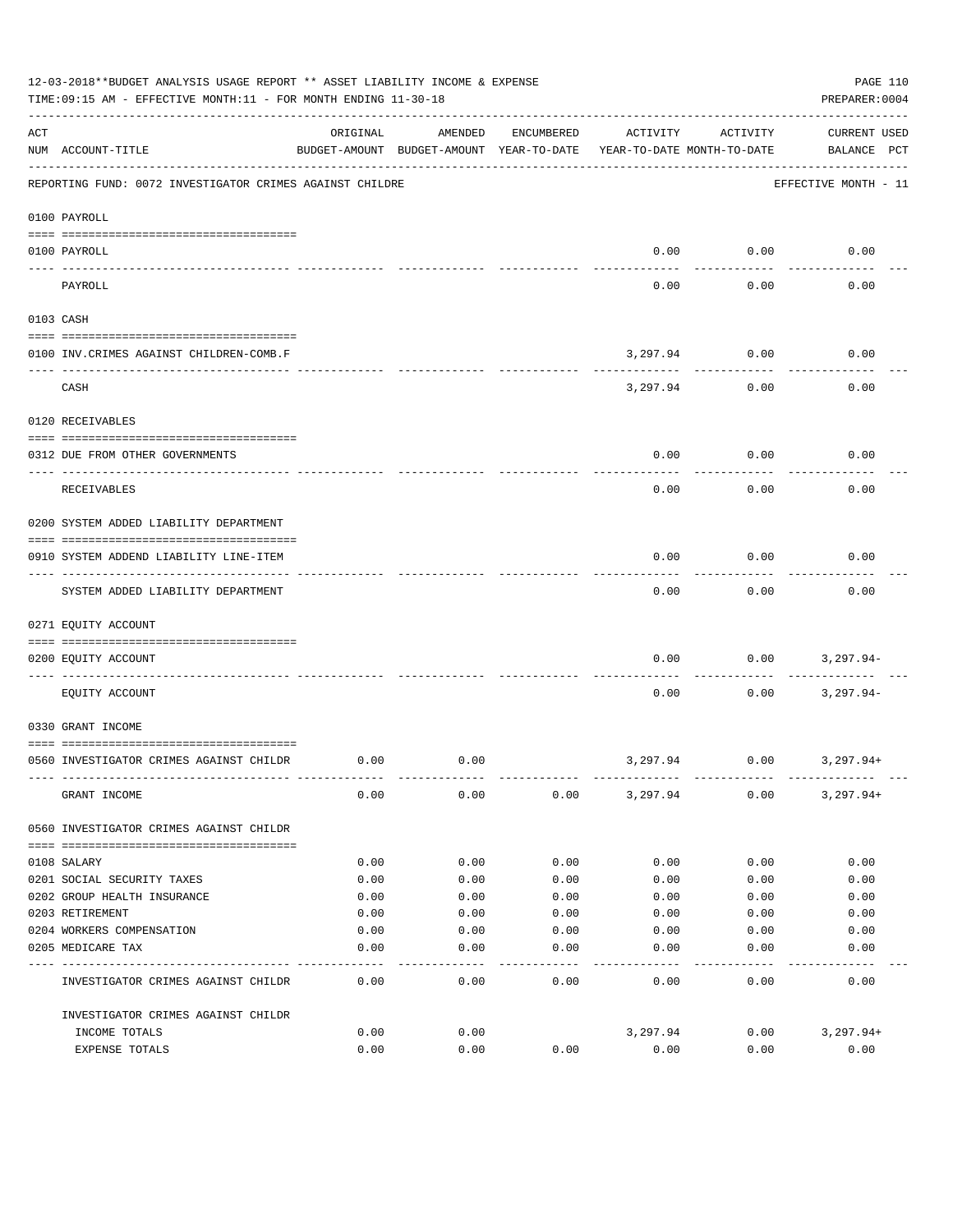|     | 12-03-2018**BUDGET ANALYSIS USAGE REPORT ** ASSET LIABILITY INCOME & EXPENSE<br>TIME:09:15 AM - EFFECTIVE MONTH:11 - FOR MONTH ENDING 11-30-18 |              |                                                                     |            |              |              | PAGE 111<br>PREPARER: 0004 |
|-----|------------------------------------------------------------------------------------------------------------------------------------------------|--------------|---------------------------------------------------------------------|------------|--------------|--------------|----------------------------|
| ACT |                                                                                                                                                | ORIGINAL     | AMENDED                                                             | ENCUMBERED | ACTIVITY     | ACTIVITY     | <b>CURRENT USED</b>        |
|     | NUM ACCOUNT-TITLE                                                                                                                              |              | BUDGET-AMOUNT BUDGET-AMOUNT YEAR-TO-DATE YEAR-TO-DATE MONTH-TO-DATE |            |              |              | BALANCE PCT                |
|     | REPORTING FUND: 0080 VETERANS COURT PROGRAM                                                                                                    |              |                                                                     |            |              |              | EFFECTIVE MONTH - 11       |
|     | 0103 CASH                                                                                                                                      |              |                                                                     |            |              |              |                            |
|     | 0180 CASH-VETERANS COURT PROGRAM                                                                                                               |              |                                                                     |            | 0.00         |              | $0.00$ 250.00              |
|     | CASH                                                                                                                                           |              |                                                                     |            | 0.00         | 0.00         | 250.00                     |
|     | 0200 LIABILITY ACCOUNT                                                                                                                         |              |                                                                     |            |              |              |                            |
|     | 0910 SYSTEM ADDED LIABILITY LINE-ITEM                                                                                                          |              |                                                                     |            | 0.00         | 0.00         | 0.00                       |
|     | LIABILITY ACCOUNT                                                                                                                              |              |                                                                     |            | 0.00         | 0.00         | 0.00                       |
|     | 0271 EQUITY ACCOUNT                                                                                                                            |              |                                                                     |            |              |              |                            |
|     | 0200 EQUITY ACCOUNT                                                                                                                            |              |                                                                     |            | 0.00         | 0.00         | 250.00                     |
|     | EQUITY ACCOUNT                                                                                                                                 |              |                                                                     |            | 0.00         | 0.00         | 250.00                     |
|     | 0300 CASH                                                                                                                                      |              |                                                                     |            |              |              |                            |
|     | 0180 BEGINNING CASH BALANCE                                                                                                                    | 0.00         | 0.00                                                                |            | 0.00         | 0.00         | 0.00                       |
|     | CASH                                                                                                                                           | 0.00         | 0.00                                                                | 0.00       | 0.00         | 0.00         | 0.00                       |
|     | 0370 VETERANS COURT INCOME                                                                                                                     |              |                                                                     |            |              |              |                            |
|     | 0130 MISCELLANEOUS                                                                                                                             | 0.00         | 0.00                                                                |            | 0.00         | 0.00         | 0.00                       |
|     | 0180 PROGRAM FEES                                                                                                                              | 0.00         | 0.00                                                                |            | 0.00         | 0.00         | 0.00                       |
|     | VETERANS COURT INCOME                                                                                                                          | 0.00         | ----------<br>0.00                                                  | 0.00       | 0.00         | 0.00         | 0.00                       |
|     | 0570 VETERANS COURT EXPENSE                                                                                                                    |              |                                                                     |            |              |              |                            |
|     | 0490 MISCELLANEOUS                                                                                                                             | 0.00         | 0.00                                                                | 0.00       | 0.00         | 0.00         | 0.00                       |
|     | VETERANS COURT EXPENSE                                                                                                                         | 0.00         | 0.00                                                                | 0.00       | 0.00         | 0.00         | 0.00                       |
|     | VETERANS COURT PROGRAM                                                                                                                         |              |                                                                     |            |              |              |                            |
|     | INCOME TOTALS<br>EXPENSE TOTALS                                                                                                                | 0.00<br>0.00 | 0.00<br>0.00                                                        | 0.00       | 0.00<br>0.00 | 0.00<br>0.00 | 0.00<br>0.00               |
|     |                                                                                                                                                |              |                                                                     |            |              |              |                            |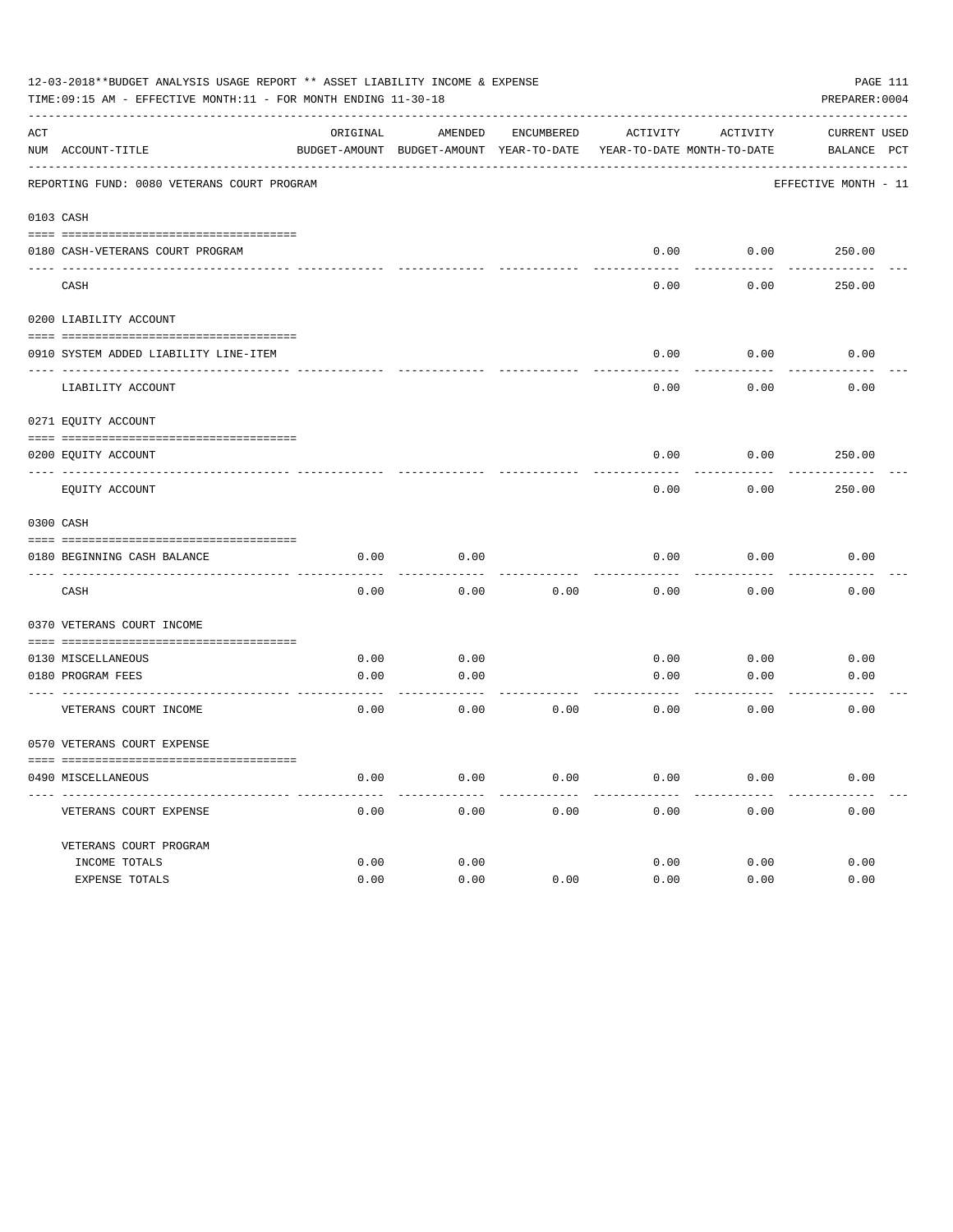|     | 12-03-2018**BUDGET ANALYSIS USAGE REPORT ** ASSET LIABILITY INCOME & EXPENSE<br>TIME: 09:15 AM - EFFECTIVE MONTH: 11 - FOR MONTH ENDING 11-30-18 |            |                       |            |                                                                     |                                           | PAGE 112<br>PREPARER: 0004       |                |
|-----|--------------------------------------------------------------------------------------------------------------------------------------------------|------------|-----------------------|------------|---------------------------------------------------------------------|-------------------------------------------|----------------------------------|----------------|
| ACT | NUM ACCOUNT-TITLE                                                                                                                                | ORIGINAL   | AMENDED               | ENCUMBERED | BUDGET-AMOUNT BUDGET-AMOUNT YEAR-TO-DATE YEAR-TO-DATE MONTH-TO-DATE | ACTIVITY ACTIVITY                         | CURRENT USED<br>BALANCE PCT      |                |
|     | REPORTING FUND: 0081 LAKE ROAD IMPACT FUND                                                                                                       |            |                       |            |                                                                     |                                           | EFFECTIVE MONTH - 11             |                |
|     | 0103 CASH                                                                                                                                        |            |                       |            |                                                                     |                                           |                                  |                |
|     |                                                                                                                                                  |            |                       |            |                                                                     |                                           |                                  |                |
|     | 0100 LAKE-COMBINED FUNDS CHECKING                                                                                                                |            |                       |            |                                                                     | 30,992.00- 0.00 4,021.21                  |                                  |                |
|     | CASH                                                                                                                                             |            |                       |            |                                                                     | -------------<br>30,992.00- 0.00 4,021.21 |                                  |                |
|     | 0200 SYSTEM ADDED LIABILITY DEPT.                                                                                                                |            |                       |            |                                                                     |                                           |                                  |                |
|     |                                                                                                                                                  |            |                       |            |                                                                     |                                           |                                  |                |
|     | 0910 SYSTEM ADDED LIABILITY LINE ITEM                                                                                                            |            |                       |            |                                                                     |                                           | $30,992.00 - 0.00$ $30,992.00 -$ |                |
|     | SYSTEM ADDED LIABILITY DEPT.                                                                                                                     |            |                       |            |                                                                     |                                           | $30,992.00 - 0.00$ $30,992.00 -$ |                |
|     | 0271 EQUITY ACCOUNT                                                                                                                              |            |                       |            |                                                                     |                                           |                                  |                |
|     | 0200 EQUITY ACCOUNT                                                                                                                              |            |                       |            |                                                                     | $0.00$ $0.00$ $35,013.21$                 |                                  |                |
|     | EQUITY ACCOUNT                                                                                                                                   |            |                       |            | 0.00                                                                | 0.00                                      | 35,013.21                        |                |
|     | 0300 CASH                                                                                                                                        |            |                       |            |                                                                     |                                           |                                  |                |
|     | 0110 UNENCUMBERED FUND BALANCE                                                                                                                   | 100,000.00 | 100,000.00            |            | 0.00                                                                |                                           | 0.00 100,000.00 00               |                |
|     | CASH                                                                                                                                             |            | 100,000.00 100,000.00 | 0.00       | 0.00                                                                |                                           | 0.00 100,000.00                  | 0 <sub>0</sub> |
|     | 0318 NORTH TEX MUNICIPAL WATER DIST                                                                                                              |            |                       |            |                                                                     |                                           |                                  |                |
|     | 0181 YEAR 1 PAYMENT                                                                                                                              | 0.00       | 0.00                  |            | 0.00                                                                | 0.00                                      | 0.00                             |                |
|     | NORTH TEX MUNICIPAL WATER DIST                                                                                                                   | 0.00       | 0.00                  | 0.00       | 0.00                                                                | 0.00                                      | 0.00                             |                |
|     | 0590 MISCELLANEOUS                                                                                                                               |            |                       |            |                                                                     |                                           |                                  |                |
|     | 0490 MISCELLANEOUS                                                                                                                               |            |                       |            | $100,000.00$ $100,000.00$ 0.00 0.00 0.00 0.00 100,000.00 00         |                                           |                                  |                |
|     | 0576 LUCAS CHEST COMPRESSION SYSTEM                                                                                                              | 0.00       | 0.00                  | 0.00       | 0.00                                                                | 0.00                                      | 0.00                             |                |
|     | 0579 WEAPONS/TASERS                                                                                                                              | 0.00       | 0.00                  | 0.00       | 0.00                                                                | 0.00                                      | 0.00                             |                |
|     | MISCELLANEOUS                                                                                                                                    | 100,000.00 | 100,000.00            | 0.00       | 0.00                                                                | 0.00                                      | 100,000.00                       | 0 <sub>0</sub> |
|     | LAKE ROAD IMPACT FUND                                                                                                                            |            |                       |            |                                                                     |                                           |                                  |                |
|     | INCOME TOTALS                                                                                                                                    | 100,000.00 | 100,000.00            |            | 0.00                                                                | 0.00                                      | 100,000.00                       | 0 <sub>0</sub> |
|     | EXPENSE TOTALS                                                                                                                                   | 100,000.00 | 100,000.00            | 0.00       | 0.00                                                                | 0.00                                      | 100,000.00                       | 0 <sub>0</sub> |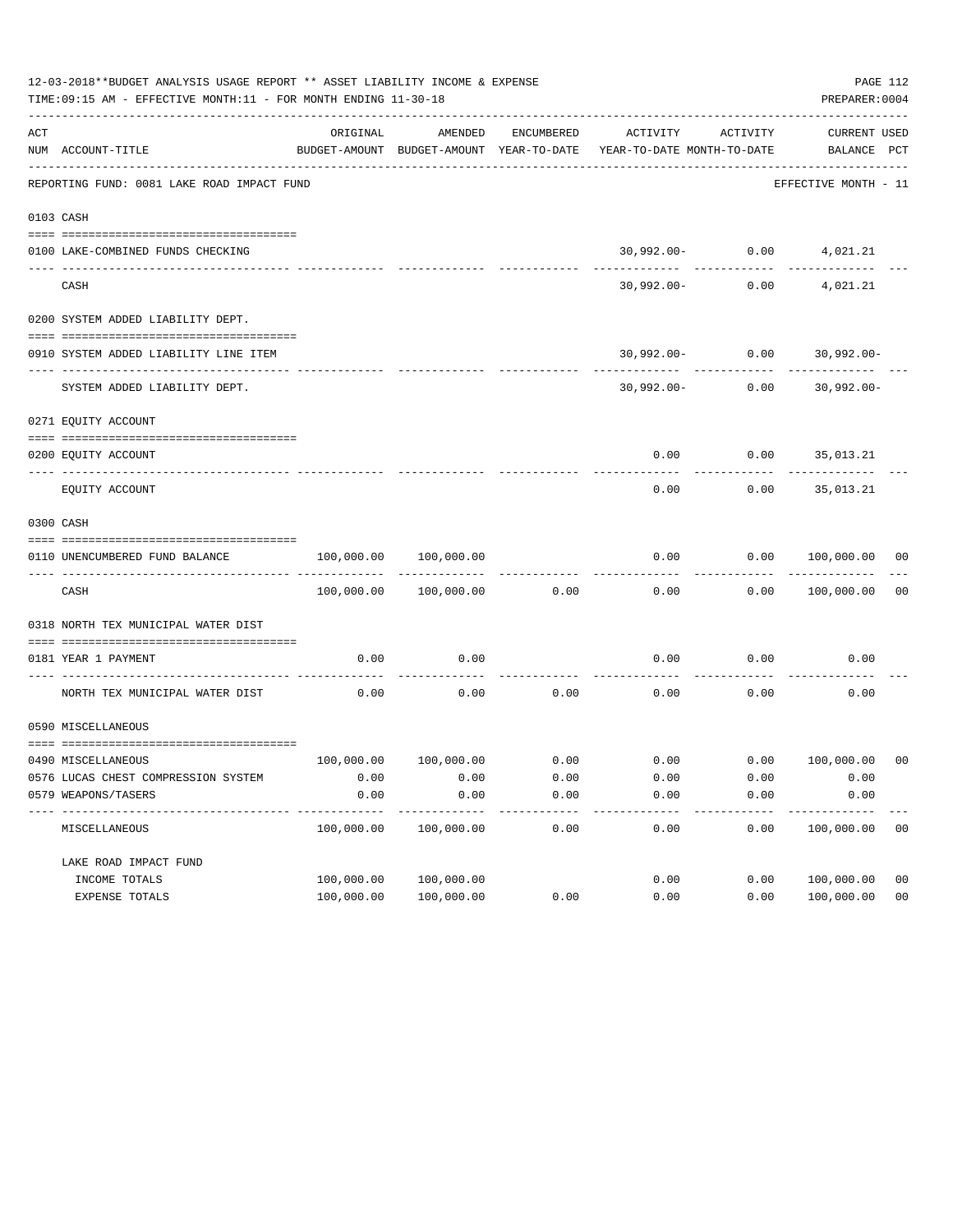|     | 12-03-2018**BUDGET ANALYSIS USAGE REPORT ** ASSET LIABILITY INCOME & EXPENSE<br>TIME: 09:15 AM - EFFECTIVE MONTH: 11 - FOR MONTH ENDING 11-30-18 |             |                                                     |                      |                                        |                             | PREPARER: 0004                     | PAGE 113       |
|-----|--------------------------------------------------------------------------------------------------------------------------------------------------|-------------|-----------------------------------------------------|----------------------|----------------------------------------|-----------------------------|------------------------------------|----------------|
| ACT | NUM ACCOUNT-TITLE                                                                                                                                | ORIGINAL    | AMENDED<br>BUDGET-AMOUNT BUDGET-AMOUNT YEAR-TO-DATE | ENCUMBERED           | ACTIVITY<br>YEAR-TO-DATE MONTH-TO-DATE | ACTIVITY                    | <b>CURRENT USED</b><br>BALANCE PCT |                |
|     | REPORTING FUND: 0082 LAKE ROAD IMPACT FUND PCT.3                                                                                                 |             |                                                     |                      |                                        |                             | EFFECTIVE MONTH - 11               |                |
|     | 0103 CASH                                                                                                                                        |             |                                                     |                      |                                        |                             |                                    |                |
|     |                                                                                                                                                  |             |                                                     |                      |                                        |                             |                                    |                |
|     | 0100 LAKE PCT 3-COMBINED FUNDS CKING                                                                                                             |             |                                                     |                      | 0.00                                   |                             | 0.0000484,263.00                   |                |
|     | CASH                                                                                                                                             |             |                                                     |                      | 0.00                                   | 0.00                        | 484,263.00                         |                |
|     | 0200 SYSTEM ADDED LIABILITY DEPT.                                                                                                                |             |                                                     |                      |                                        |                             |                                    |                |
|     |                                                                                                                                                  |             |                                                     |                      |                                        |                             |                                    |                |
|     | 0910 SYSTEM ADDED LIABILITY LINE ITEM                                                                                                            |             |                                                     |                      | 0.00                                   | 0.00                        | 0.00                               |                |
|     | SYSTEM ADDED LIABILITY DEPT.                                                                                                                     |             |                                                     |                      | 0.00                                   | 0.00                        | 0.00                               |                |
|     | 0271 EQUITY ACCOUNT                                                                                                                              |             |                                                     |                      |                                        |                             |                                    |                |
|     | 0200 EQUITY ACCOUNT                                                                                                                              |             |                                                     |                      | 0.00                                   | 0.00                        | 484,263.00                         |                |
|     | EQUITY ACCOUNT                                                                                                                                   |             |                                                     |                      | 0.00                                   | 0.00                        | 484,263.00                         |                |
|     | 0300 CASH                                                                                                                                        |             |                                                     |                      |                                        |                             |                                    |                |
|     | 0123 UNENCUMBERED FUND BALANCE                                                                                                                   | 484,263.00  | 484,263.00                                          |                      | 0.00                                   | 0.00                        | 484,263.00                         | 00             |
|     | CASH                                                                                                                                             | 484,263.00  | 484,263.00                                          | 0.00                 | 0.00                                   | 0.00                        | 484,263.00                         | 0 <sub>0</sub> |
|     | 0318 NORTH TEX MUNICIPAL WATER DIST                                                                                                              |             |                                                     |                      |                                        |                             |                                    |                |
|     | 0182 YEAR 1 PAYMENT                                                                                                                              | 0.00        | 0.00                                                |                      | 0.00                                   | 0.00                        | 0.00                               |                |
|     | NORTH TEX MUNICIPAL WATER DIST                                                                                                                   | 0.00        | 0.00                                                | 0.00                 | 0.00                                   | 0.00                        | 0.00                               |                |
|     | 0623 ROAD & BRIDGE #3 LAKE ROAD EXPENSE                                                                                                          |             |                                                     |                      |                                        |                             |                                    |                |
|     | 0341 R & B MAT. ROCK & GRAVEL                                                                                                                    | 0.00        | 0.00                                                |                      |                                        | $0.00$ $0.00$ $0.00$ $0.00$ | 0.00                               |                |
|     | 0344 R & B MAT. ASPHALT/ROAD OIL                                                                                                                 | 0.00        | 0.00                                                | 0.00                 | 0.00                                   | 0.00                        | 0.00                               |                |
|     | 0490 MISCELLANEOUS                                                                                                                               | 484, 263.00 | 484,263.00                                          | 0.00                 | 0.00                                   | 0.00                        | 484,263.00                         | 0 <sub>0</sub> |
|     | ROAD & BRIDGE #3 LAKE ROAD EXPENSE                                                                                                               | 484,263.00  | 484,263.00                                          | ------------<br>0.00 | 0.00                                   | 0.00                        | 484,263.00                         | 0 <sub>0</sub> |
|     | LAKE ROAD IMPACT FUND PCT.3                                                                                                                      |             |                                                     |                      |                                        |                             |                                    |                |
|     | INCOME TOTALS                                                                                                                                    | 484,263.00  | 484,263.00                                          |                      | 0.00                                   | 0.00                        | 484,263.00                         | 0 <sub>0</sub> |
|     | EXPENSE TOTALS                                                                                                                                   | 484,263.00  | 484, 263.00                                         | 0.00                 | 0.00                                   | 0.00                        | 484,263.00                         | 0 <sub>0</sub> |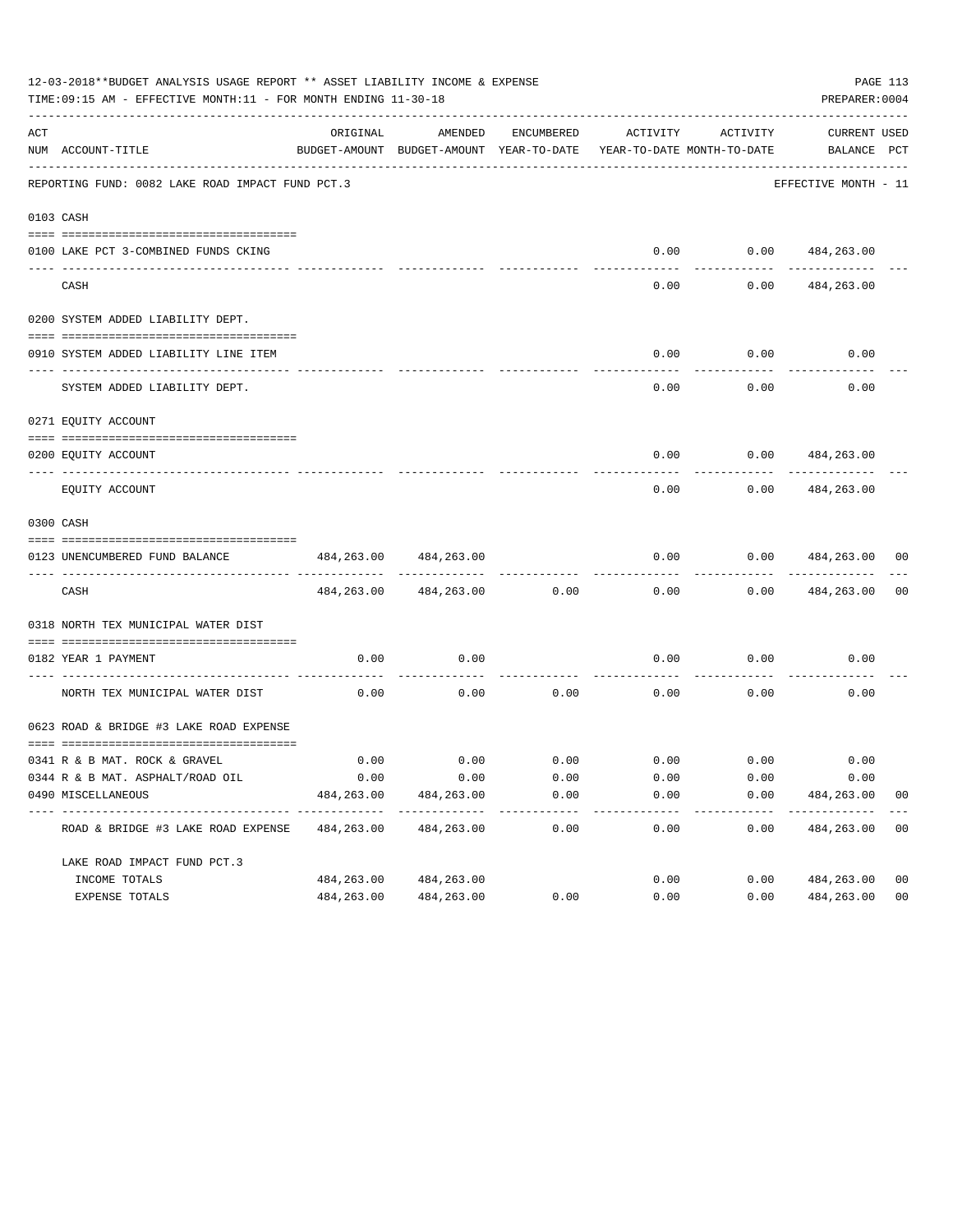|     | 12-03-2018**BUDGET ANALYSIS USAGE REPORT ** ASSET LIABILITY INCOME & EXPENSE<br>TIME: 09:15 AM - EFFECTIVE MONTH: 11 - FOR MONTH ENDING 11-30-18 |                             |                                                              |            |                    |                                        | PAGE 114<br>PREPARER: 0004         |                |
|-----|--------------------------------------------------------------------------------------------------------------------------------------------------|-----------------------------|--------------------------------------------------------------|------------|--------------------|----------------------------------------|------------------------------------|----------------|
| ACT | NUM ACCOUNT-TITLE                                                                                                                                | ORIGINAL                    | AMENDED<br>BUDGET-AMOUNT BUDGET-AMOUNT YEAR-TO-DATE          | ENCUMBERED | ACTIVITY           | ACTIVITY<br>YEAR-TO-DATE MONTH-TO-DATE | <b>CURRENT USED</b><br>BALANCE PCT |                |
|     | REPORTING FUND: 0083 LAKE ROAD IMPACT FUND PCT.4                                                                                                 |                             |                                                              |            |                    |                                        | EFFECTIVE MONTH - 11               |                |
|     | 0103 CASH                                                                                                                                        |                             |                                                              |            |                    |                                        |                                    |                |
|     |                                                                                                                                                  |                             |                                                              |            |                    |                                        |                                    |                |
|     | 0100 LAKE PCT 4-COMBINED FUNDS CKING                                                                                                             |                             |                                                              |            |                    |                                        | $0.00$ $0.00$ $387,000.00$         |                |
|     | CASH                                                                                                                                             |                             |                                                              |            | 0.00               | 0.00                                   | 387,000.00                         |                |
|     | 0200 SYSTEM ADDED LIABILITY DEPT.                                                                                                                |                             |                                                              |            |                    |                                        |                                    |                |
|     |                                                                                                                                                  |                             |                                                              |            |                    |                                        |                                    |                |
|     | 0910 SYSTEM ADDED LIABILITY LINE ITEM                                                                                                            |                             |                                                              |            | 0.00               | 0.00                                   | 0.00                               |                |
|     | SYSTEM ADDED LIABILITY DEPT.                                                                                                                     |                             |                                                              |            | 0.00               | 0.00                                   | 0.00                               |                |
|     | 0271 EQUITY ACCOUNT                                                                                                                              |                             |                                                              |            |                    |                                        |                                    |                |
|     |                                                                                                                                                  |                             |                                                              |            |                    |                                        |                                    |                |
|     | 0200 EQUITY ACCOUNT                                                                                                                              |                             |                                                              |            | 0.00               |                                        | $0.00$ 387,000.00                  |                |
|     | EQUITY ACCOUNT                                                                                                                                   |                             |                                                              |            | 0.00               | 0.00                                   | 387,000.00                         |                |
|     | 0300 CASH                                                                                                                                        |                             |                                                              |            |                    |                                        |                                    |                |
|     | 0124 UNENCUMBERED FUND BALANCE                                                                                                                   | 387,000.00                  | 387,000.00                                                   |            | 0.00               | 0.00                                   | 387,000.00                         | 00             |
|     | CASH                                                                                                                                             | 387,000.00                  | 387,000.00                                                   | 0.00       | 0.00               | 0.00                                   | 387,000.00                         | 0 <sub>0</sub> |
|     | 0318 NORTH TEXAS MUNICIPAL WATER DIST                                                                                                            |                             |                                                              |            |                    |                                        |                                    |                |
|     |                                                                                                                                                  |                             |                                                              |            |                    |                                        |                                    |                |
|     | 0183 YEAR 1 PAYMENT                                                                                                                              | 0.00                        | 0.00                                                         |            | 0.00               | 0.00                                   | 0.00                               |                |
|     | NORTH TEXAS MUNICIPAL WATER DIST                                                                                                                 | 0.00                        | 0.00                                                         | 0.00       | 0.00               | 0.00                                   | 0.00                               |                |
|     | 0624 ROAD & BRIDGE #4 LAKE ROAD EXPENSE                                                                                                          |                             |                                                              |            |                    |                                        |                                    |                |
|     | 0341 R & B MAT. ROCK & GRAVEL                                                                                                                    |                             | $30,000.00$ $30,000.00$ $5,287.27$ $0.00$ $0.00$ $24,712.73$ |            |                    |                                        |                                    | 18             |
|     | 0344 R & B MAT. ASPHALT/ROAD OIL                                                                                                                 | 20,000.00                   | 20,000.00                                                    | 0.00       | 0.00               | 0.00                                   | 20,000.00                          | 0 <sub>0</sub> |
|     | 0490 MISCELLANEOUS                                                                                                                               | 287,000.00                  | 287,000.00                                                   | 0.00       | 0.00               | 0.00                                   | 287,000.00                         | 0 <sub>0</sub> |
|     | 0571 PURCHASE OF MACH./EOUIP.                                                                                                                    | 50,000.00                   | 50,000.00                                                    | 0.00       | 0.00               | 0.00                                   | 50,000.00                          | 0 <sub>0</sub> |
|     | ------------------<br>ROAD & BRIDGE #4 LAKE ROAD EXPENSE                                                                                         | -------------<br>387,000.00 | -----------<br>387,000.00                                    | 5,287.27   | ----------<br>0.00 | ---------<br>0.00                      | -----------<br>381,712.73          | 01             |
|     | LAKE ROAD IMPACT FUND PCT. 4                                                                                                                     |                             |                                                              |            |                    |                                        |                                    |                |
|     | INCOME TOTALS                                                                                                                                    | 387,000.00                  | 387,000.00                                                   |            | 0.00               | 0.00                                   | 387,000.00                         | 0 <sub>0</sub> |
|     | EXPENSE TOTALS                                                                                                                                   | 387,000.00                  | 387,000.00                                                   | 5,287.27   | 0.00               | 0.00                                   | 381,712.73                         | 01             |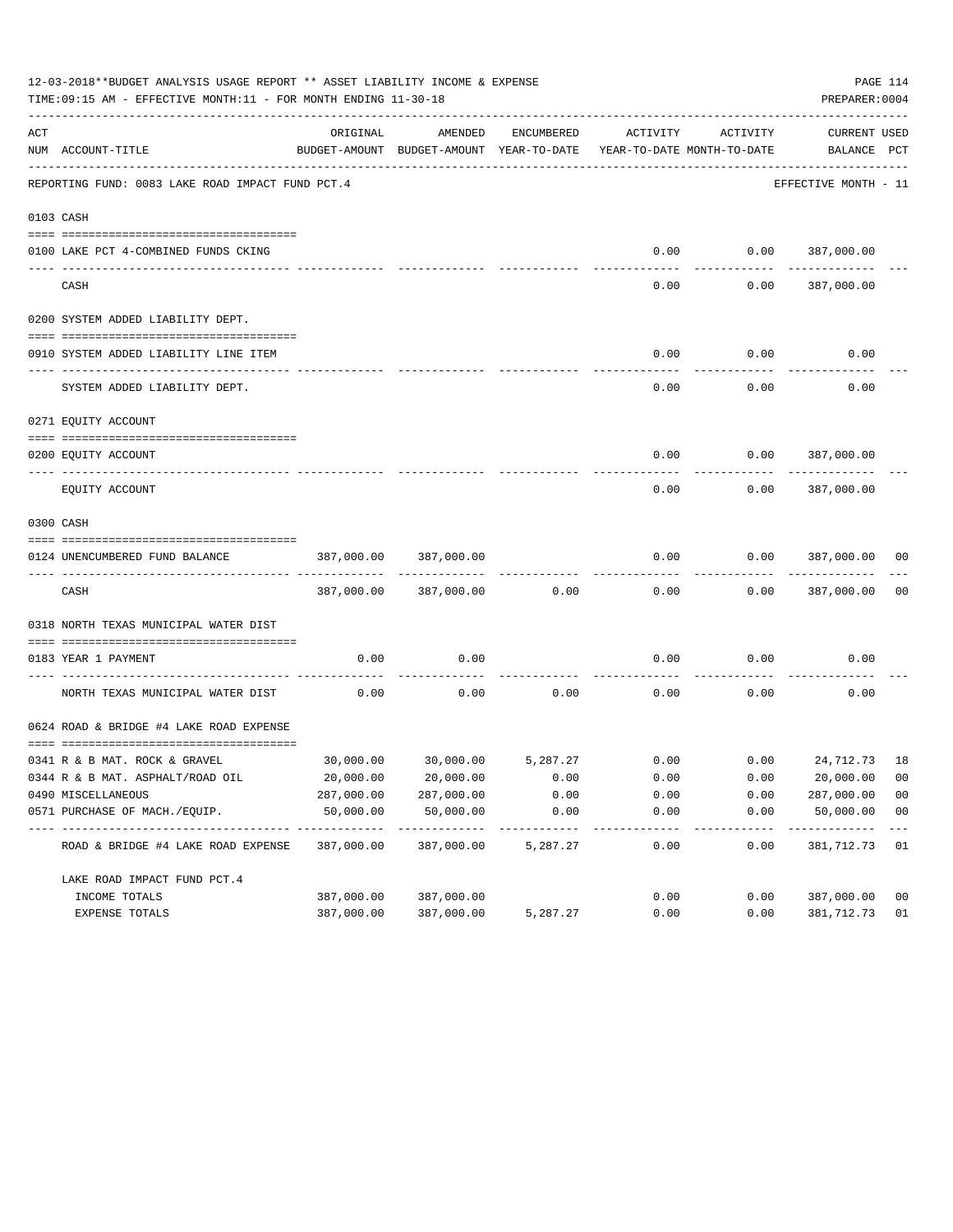|     | 12-03-2018**BUDGET ANALYSIS USAGE REPORT ** ASSET LIABILITY INCOME & EXPENSE<br>TIME: 09:15 AM - EFFECTIVE MONTH: 11 - FOR MONTH ENDING 11-30-18 |          |                                                     |                   |                                        |                      | PAGE 115<br>PREPARER: 0004         |
|-----|--------------------------------------------------------------------------------------------------------------------------------------------------|----------|-----------------------------------------------------|-------------------|----------------------------------------|----------------------|------------------------------------|
| ACT | NUM ACCOUNT-TITLE                                                                                                                                | ORIGINAL | AMENDED<br>BUDGET-AMOUNT BUDGET-AMOUNT YEAR-TO-DATE | ENCUMBERED        | ACTIVITY<br>YEAR-TO-DATE MONTH-TO-DATE | ACTIVITY             | <b>CURRENT USED</b><br>BALANCE PCT |
|     | REPORTING FUND: 0087 JUVENILE PROBATION                                                                                                          |          |                                                     |                   |                                        |                      | EFFECTIVE MONTH - 11               |
|     | 0103 CASH                                                                                                                                        |          |                                                     |                   |                                        |                      |                                    |
|     | 0187 CASH-JUVENILE PROBATION                                                                                                                     |          |                                                     |                   |                                        | 307.84 176.55        | 2,739.41                           |
|     | CASH                                                                                                                                             |          |                                                     |                   | 307.84                                 | ----------<br>176.55 | 2,739.41                           |
|     | 0200 SYSTEM ADDED LIABILITY DEPARTMENT                                                                                                           |          |                                                     |                   |                                        |                      |                                    |
|     | 0910 SYSTEM ADDED LIABILITY LINE-ITEM                                                                                                            |          |                                                     |                   | 0.00                                   | 0.00                 | 0.00                               |
|     | SYSTEM ADDED LIABILITY DEPARTMENT                                                                                                                |          |                                                     |                   | 0.00                                   | 0.00                 | 0.00                               |
|     | 0202 ACCOUNTS PAYABLE                                                                                                                            |          |                                                     |                   |                                        |                      |                                    |
|     | 0319 A/P RESTITUTION-JUVENILE PROBATION                                                                                                          |          |                                                     |                   | 0.00                                   | 0.00                 | 0.00                               |
|     | ACCOUNTS PAYABLE                                                                                                                                 |          |                                                     |                   | 0.00                                   | 0.00                 | 0.00                               |
|     | 0271 EOUITY                                                                                                                                      |          |                                                     |                   |                                        |                      |                                    |
|     | 0200 EQUITY ACCOUNT                                                                                                                              |          |                                                     |                   | 0.00                                   | 0.00                 | 2,431.57                           |
|     | EQUITY                                                                                                                                           |          |                                                     |                   | 0.00                                   | 0.00                 | 2,431.57                           |
|     | 0340 FEES OF OFFICE                                                                                                                              |          |                                                     |                   |                                        |                      |                                    |
|     | 0575 JUVENILE PROBATION FEES                                                                                                                     | 0.00     | 0.00                                                |                   | 175.00                                 | 65.00                | 175.00+                            |
|     | 0576 JUVENILE PROBATION RESTITUTION                                                                                                              | 0.00     | 0.00                                                |                   | 469.25                                 | 335.00               | 469.25+                            |
|     | 0577 JUVENILE PROBATION COURT COSTS                                                                                                              | 0.00     | 0.00                                                |                   | 25.00                                  | 10.00                | 25.00+                             |
|     | 0578 FEES RECEIVED FOR OTHER COUNTIES                                                                                                            | 0.00     | 0.00                                                |                   | 0.00                                   | 0.00                 | 0.00                               |
|     | FEES OF OFFICE                                                                                                                                   | 0.00     | 0.00                                                | 0.00              | 669.25                                 | 410.00               | $669.25+$                          |
|     | 0575 JUVENILE PROBATION                                                                                                                          |          |                                                     |                   |                                        |                      |                                    |
|     |                                                                                                                                                  |          |                                                     |                   |                                        |                      |                                    |
|     | 0310 OFFICE SUPP./MISC.                                                                                                                          | 0.00     | 0.00                                                | 0.00              | 202.16                                 | 94.20                | $202.16 -$                         |
|     | 0319 RESTITUTION                                                                                                                                 | 0.00     | 0.00                                                | 0.00              | 134.25                                 | 114.25               | $134.25-$                          |
|     | 0320 COURT COSTS                                                                                                                                 | 0.00     | 0.00                                                | 0.00              | 25.00                                  | 25.00                | $25.00 -$                          |
|     | 0321 REIMBURSEMENT OF FEES FOR OTHER CO                                                                                                          | 0.00     | 0.00                                                | 0.00              | 0.00                                   | 0.00                 | 0.00                               |
|     | 0353 COMPUTER EXPENSE                                                                                                                            | 0.00     | 0.00                                                | 0.00              | 0.00                                   | 0.00                 | 0.00                               |
|     | 0416 STRUCTURAL FAMILY THERAPY                                                                                                                   | 0.00     | 0.00                                                | 0.00              | 0.00                                   | 0.00                 | 0.00                               |
|     | 0427 TRAVEL AND TRAINING                                                                                                                         | 0.00     | 0.00                                                | 0.00<br>- - - - - | 0.00                                   | 0.00                 | 0.00                               |
|     | JUVENILE PROBATION                                                                                                                               | 0.00     | 0.00                                                | 0.00              | 361.41                                 | 233.45               | $361.41 -$                         |
|     | JUVENILE PROBATION                                                                                                                               |          |                                                     |                   |                                        |                      |                                    |
|     | INCOME TOTALS                                                                                                                                    | 0.00     | 0.00                                                |                   | 669.25                                 | 410.00               | $669.25+$                          |
|     | EXPENSE TOTALS                                                                                                                                   | 0.00     | 0.00                                                | 0.00              | 361.41                                 | 233.45               | $361.41 -$                         |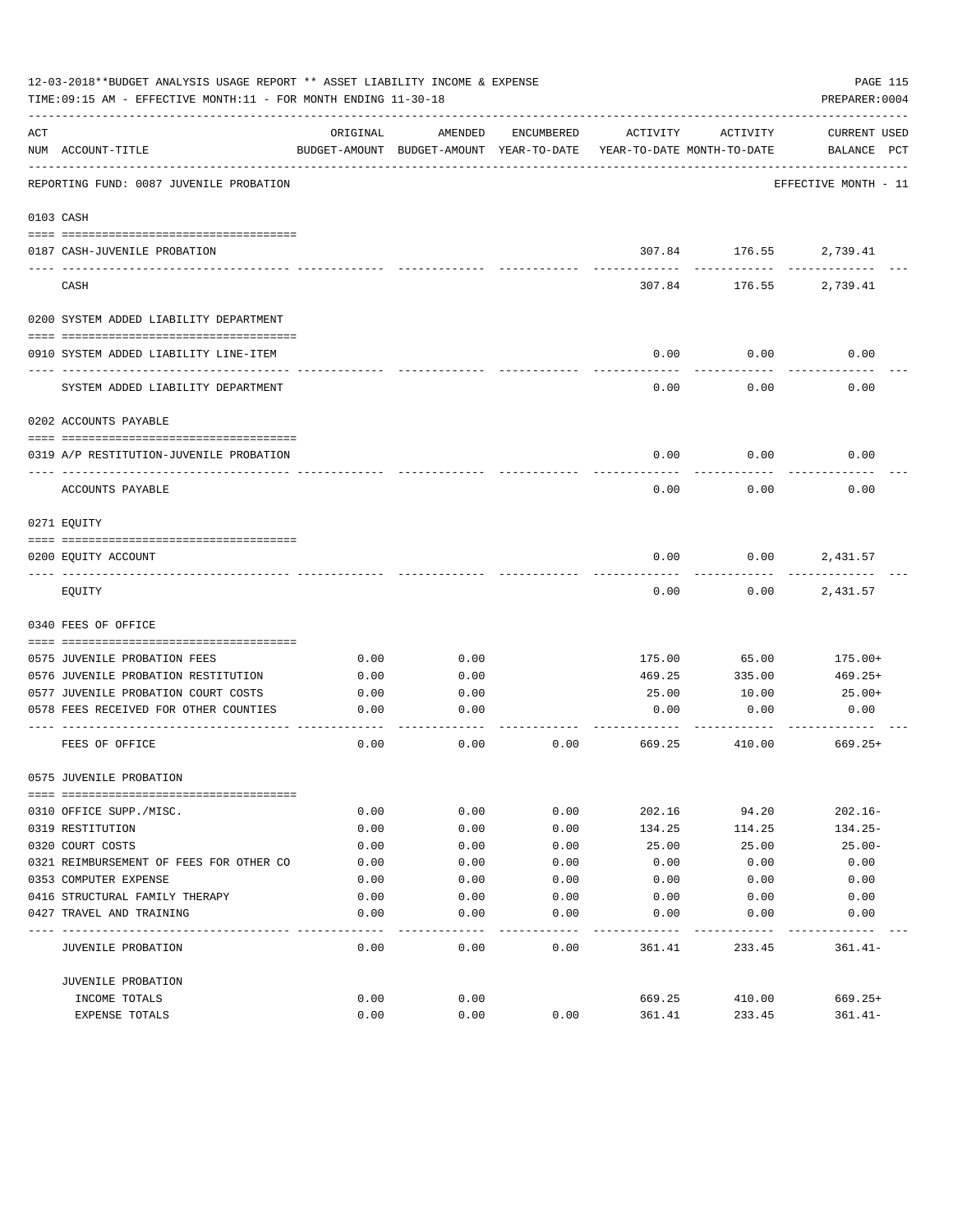|     | 12-03-2018**BUDGET ANALYSIS USAGE REPORT ** ASSET LIABILITY INCOME & EXPENSE<br>TIME:09:15 AM - EFFECTIVE MONTH:11 - FOR MONTH ENDING 11-30-18 |          |                                                     |            |          |                                        | PAGE 116<br>PREPARER: 0004         |
|-----|------------------------------------------------------------------------------------------------------------------------------------------------|----------|-----------------------------------------------------|------------|----------|----------------------------------------|------------------------------------|
| ACT | NUM ACCOUNT-TITLE                                                                                                                              | ORIGINAL | AMENDED<br>BUDGET-AMOUNT BUDGET-AMOUNT YEAR-TO-DATE | ENCUMBERED | ACTIVITY | ACTIVITY<br>YEAR-TO-DATE MONTH-TO-DATE | <b>CURRENT USED</b><br>BALANCE PCT |
|     | REPORTING FUND: 0088 IHC NEEDS/OR OTHER RELATED HEALTHCA                                                                                       |          |                                                     |            |          |                                        | EFFECTIVE MONTH - 11               |
|     | 0103 CASH                                                                                                                                      |          |                                                     |            |          |                                        |                                    |
|     | 0100 IHC - COMBINED FUNDS CHECKING                                                                                                             |          |                                                     |            | 0.00     | 0.00                                   | 0.00                               |
|     | CASH                                                                                                                                           |          |                                                     |            | 0.00     | 0.00                                   | 0.00                               |
|     | 0271 EQUITY ACCOUNT                                                                                                                            |          |                                                     |            |          |                                        |                                    |
|     |                                                                                                                                                |          |                                                     |            |          |                                        |                                    |
|     | 0200 EQUITY ACCOUNT                                                                                                                            |          |                                                     |            | 0.00     | 0.00                                   | 0.00                               |
|     | EQUITY ACCOUNT                                                                                                                                 |          |                                                     |            | 0.00     | 0.00                                   | 0.00                               |
|     | 0367 HOSPITAL AUTHORITY - IHC                                                                                                                  |          |                                                     |            |          |                                        |                                    |
|     |                                                                                                                                                |          |                                                     |            |          |                                        |                                    |
|     | 0100 HOSPITAL QUARTERLY PAYMENT                                                                                                                | 0.00     | 0.00                                                |            | 0.00     | 0.00                                   | 0.00                               |
|     | ----------------------------------<br>HOSPITAL AUTHORITY - IHC                                                                                 | 0.00     | 0.00                                                | 0.00       | 0.00     | 0.00                                   | 0.00                               |
|     | 0645 INDIGENT CARE                                                                                                                             |          |                                                     |            |          |                                        |                                    |
|     |                                                                                                                                                |          |                                                     |            |          |                                        |                                    |
|     | 0409 DIABETIC SUPPLIES                                                                                                                         | 0.00     | 0.00                                                | 0.00       | 0.00     | 0.00                                   | 0.00                               |
|     | 0410 CERT. REG. NURSE ANES.                                                                                                                    | 0.00     | 0.00                                                | 0.00       | 0.00     | 0.00                                   | 0.00                               |
|     | 0411 PHYSICIAN, NON-EMERGENCY                                                                                                                  | 0.00     | 0.00                                                | 0.00       | 0.00     | 0.00                                   | 0.00                               |
|     | 0412 PRESCRIPTIONS, DRUGS                                                                                                                      | 0.00     | 0.00                                                | 0.00       | 0.00     | 0.00                                   | 0.00                               |
|     | 0413 HOSPITAL, INPATIENT                                                                                                                       | 0.00     | 0.00                                                | 0.00       | 0.00     | 0.00                                   | 0.00                               |
|     | 0414 HOSPITAL, OUTPATIENT                                                                                                                      | 0.00     | 0.00                                                | 0.00       | 0.00     | 0.00                                   | 0.00                               |
|     | 0415 LABORATORY/X-RAY                                                                                                                          | 0.00     | 0.00                                                | 0.00       | 0.00     | 0.00                                   | 0.00                               |
|     | 0418 FED. QUALIFIED HEALTH CENTER                                                                                                              | 0.00     | 0.00                                                | 0.00       | 0.00     | 0.00                                   | 0.00                               |
|     | 0420 RURAL HEALTH CLINIC                                                                                                                       | 0.00     | 0.00                                                | 0.00       | 0.00     | 0.00                                   | 0.00                               |
|     | 0422 AMBULATORY SURGICAL CENTER                                                                                                                | 0.00     | 0.00                                                | 0.00       | 0.00     | 0.00                                   | 0.00                               |
|     | 0423 MEDICAL EQUIP. PURCHASE                                                                                                                   | 0.00     | 0.00                                                | 0.00       | 0.00     | 0.00                                   | 0.00                               |
|     | INDIGENT CARE                                                                                                                                  | 0.00     | 0.00                                                | 0.00       | 0.00     | 0.00                                   | -----<br>0.00                      |
|     | IHC NEEDS/OR OTHER RELATED HEALTHC                                                                                                             |          |                                                     |            |          |                                        |                                    |
|     | INCOME TOTALS                                                                                                                                  | 0.00     | 0.00                                                |            | 0.00     | 0.00                                   | 0.00                               |
|     | <b>EXPENSE TOTALS</b>                                                                                                                          | 0.00     | 0.00                                                | 0.00       | 0.00     | 0.00                                   | 0.00                               |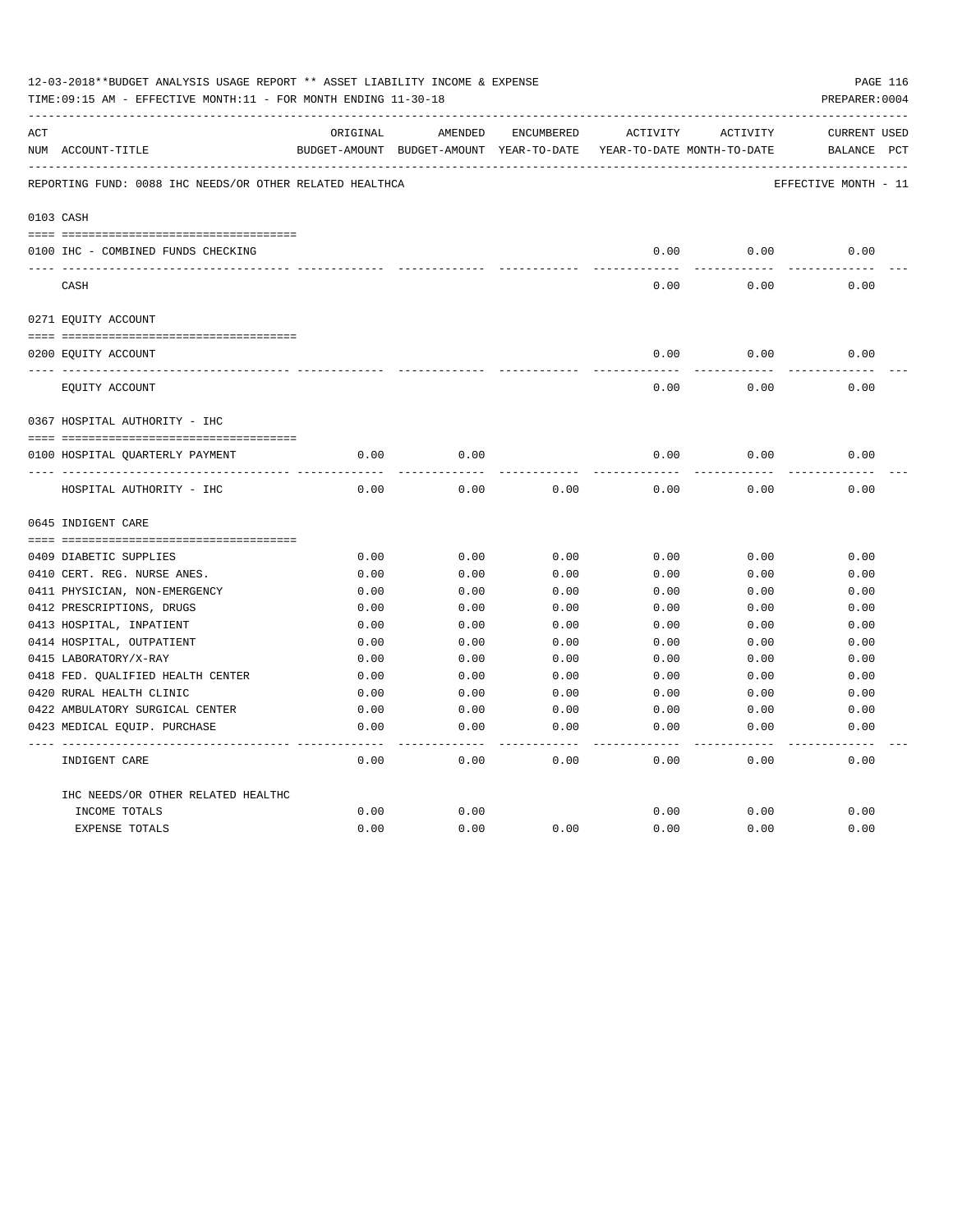|     | 12-03-2018**BUDGET ANALYSIS USAGE REPORT ** ASSET LIABILITY INCOME & EXPENSE<br>TIME: 09:15 AM - EFFECTIVE MONTH: 11 - FOR MONTH ENDING 11-30-18 |                           |                                                     |            |                                        |                         | PREPARER: 0004                     | PAGE 117      |
|-----|--------------------------------------------------------------------------------------------------------------------------------------------------|---------------------------|-----------------------------------------------------|------------|----------------------------------------|-------------------------|------------------------------------|---------------|
| ACT | NUM ACCOUNT-TITLE                                                                                                                                | ORIGINAL                  | AMENDED<br>BUDGET-AMOUNT BUDGET-AMOUNT YEAR-TO-DATE | ENCUMBERED | ACTIVITY<br>YEAR-TO-DATE MONTH-TO-DATE | ACTIVITY                | <b>CURRENT USED</b><br>BALANCE PCT |               |
|     | REPORTING FUND: 0089 TEXAS JUVENILE JUSTICE DEPT.                                                                                                |                           |                                                     |            |                                        |                         | EFFECTIVE MONTH - 11               |               |
|     | 0100 PAYROLL                                                                                                                                     |                           |                                                     |            |                                        |                         |                                    |               |
|     | 0100 PAYROLL                                                                                                                                     |                           |                                                     |            | 0.00                                   | 0.00                    | 0.00                               |               |
|     | PAYROLL                                                                                                                                          |                           |                                                     |            | 0.00                                   | 0.00                    | 0.00                               |               |
|     | 0103 CASH                                                                                                                                        |                           |                                                     |            |                                        |                         |                                    |               |
|     | 0689 CASH-STRUCTURAL FAM.THER.GRANT OOG                                                                                                          |                           |                                                     |            | 0.00                                   | 0.00                    | 0.00                               |               |
|     | 0988 CASH-LOCAL FUNDS CARRIED FORWARD                                                                                                            |                           |                                                     |            | 24, 427.35                             | 723.00-                 | 53, 419.18                         |               |
|     | 0992 CASH-INTEREST INCOME                                                                                                                        |                           |                                                     |            | 20.94                                  | 13.63                   | 13,088.42                          |               |
|     | 0993 CASH-BASIC PROBATION SUPERVISION                                                                                                            |                           |                                                     |            | 20,381.43                              | 1,682.77-               | 12,390.50                          |               |
|     | 0994 CASH-COMMUNITY PROGRAMS                                                                                                                     |                           |                                                     |            | 11,616.27                              | 2,302.43-               | 5,409.97                           |               |
|     | 0995 CASH-LOCAL FUNDING FY 2019                                                                                                                  |                           |                                                     |            | 111,637.89                             | 22,055.08-              | 135,631.56                         |               |
|     | 0996 CASH-PRE/POST ADJUDICATION                                                                                                                  |                           |                                                     |            | 1,184.74                               | 235.14-                 | 551.62                             |               |
|     | 0997 CASH-COMMITMENT DIVERSION                                                                                                                   |                           |                                                     |            | 1,442.44                               | 285.88-                 | 671.76                             |               |
|     | 0998 CASH-MENTAL HEALTH SERVICES                                                                                                                 |                           |                                                     |            | 1,395.97                               | 137.19-                 | 991.13                             |               |
|     | 0999 CASH-REGIONALS DIVERSIONS ALTERNAT                                                                                                          |                           |                                                     |            |                                        | $6,309.00 - 1,548.00$   | $6,309.00 -$                       |               |
|     | CASH                                                                                                                                             |                           |                                                     |            |                                        |                         | 165,798.03 25,859.86- 215,845.14   |               |
|     | 0220 DEFERRED REVENUE                                                                                                                            |                           |                                                     |            |                                        |                         |                                    |               |
|     |                                                                                                                                                  |                           |                                                     |            |                                        |                         |                                    |               |
|     | 0189 DEFERRED REVENUE                                                                                                                            |                           |                                                     |            | 0.00                                   | 0.00                    | 0.00                               |               |
|     | DEFERRED REVENUE                                                                                                                                 |                           |                                                     |            | 0.00                                   | 0.00                    | 0.00                               |               |
|     | 0271 EQUITY ACCOUNT                                                                                                                              |                           |                                                     |            |                                        |                         |                                    |               |
|     | 0200 EQUITY ACCOUNT                                                                                                                              |                           |                                                     |            | 0.00                                   | 0.00                    | 50,047.11                          |               |
|     | EQUITY ACCOUNT                                                                                                                                   |                           |                                                     |            | 0.00                                   | 0.00                    | 50,047.11                          |               |
|     | 0300 CASH                                                                                                                                        |                           |                                                     |            |                                        |                         |                                    |               |
|     |                                                                                                                                                  |                           |                                                     |            |                                        |                         |                                    |               |
|     | 0110 UNENCUMBERED FUND BALANCE                                                                                                                   | 0.00                      | 0.00                                                |            | 0.00                                   | 0.00                    | 0.00                               |               |
|     | CASH                                                                                                                                             | 0.00                      | 0.00                                                | 0.00       | 0.00                                   | 0.00                    | 0.00                               |               |
|     | 0330 GRANTS                                                                                                                                      |                           |                                                     |            |                                        |                         |                                    |               |
|     | 0908 STRUCTURAL FAM. THER. GRANT OOG                                                                                                             | 0.00                      | 0.00                                                |            | 0.00                                   | 0.00                    | 0.00                               |               |
|     | 0915 BASIC PROBATION SUPERVISION                                                                                                                 | 120,983.00                | 120,983.00                                          |            | 40,328.00                              | 10,082.00               | 80,655.00                          | 33            |
|     | 0916 COMMUNITY PROGRAMS                                                                                                                          | 80,500.00                 | 80,500.00                                           |            | 26,833.00                              | 6,708.00                | 53,667.00                          | 33            |
|     | 0917 PRE/POST ADJUDICATION                                                                                                                       | 8,210.00                  | 8,210.00                                            |            | 2,737.00                               | 684.00                  | 5,473.00                           | 33            |
|     | 0918 COMMITMENT DIVERSION                                                                                                                        | 9,995.00                  | 9,995.00                                            |            | 3,332.00                               | 833.00                  | 6,663.00                           | 33            |
|     | 0919 MENTAL HEALTH SERVICES                                                                                                                      | 15,312.00                 | 15,312.00                                           |            | 5,104.00                               | 1,276.00                | 10,208.00                          | 33            |
|     | 0920 REGIONAL DIVERSIONS ALTERNATIVES                                                                                                            | 0.00                      | 18,572.00                                           |            | 6,191.00                               | 1,548.00                | 12,381.00                          | 33            |
|     | GRANTS                                                                                                                                           | ___________<br>235,000.00 | -----------<br>253,572.00                           | 0.00       | 84,525.00                              | ----------<br>21,131.00 | -----------<br>169,047.00          | $- - -$<br>33 |
|     | 0360 INTEREST INCOME                                                                                                                             |                           |                                                     |            |                                        |                         |                                    |               |
|     |                                                                                                                                                  |                           |                                                     |            |                                        |                         |                                    |               |
|     | 0189 INTEREST INCOME                                                                                                                             | 0.00                      | 0.00                                                |            |                                        | 20.94 13.63             | $20.94+$                           |               |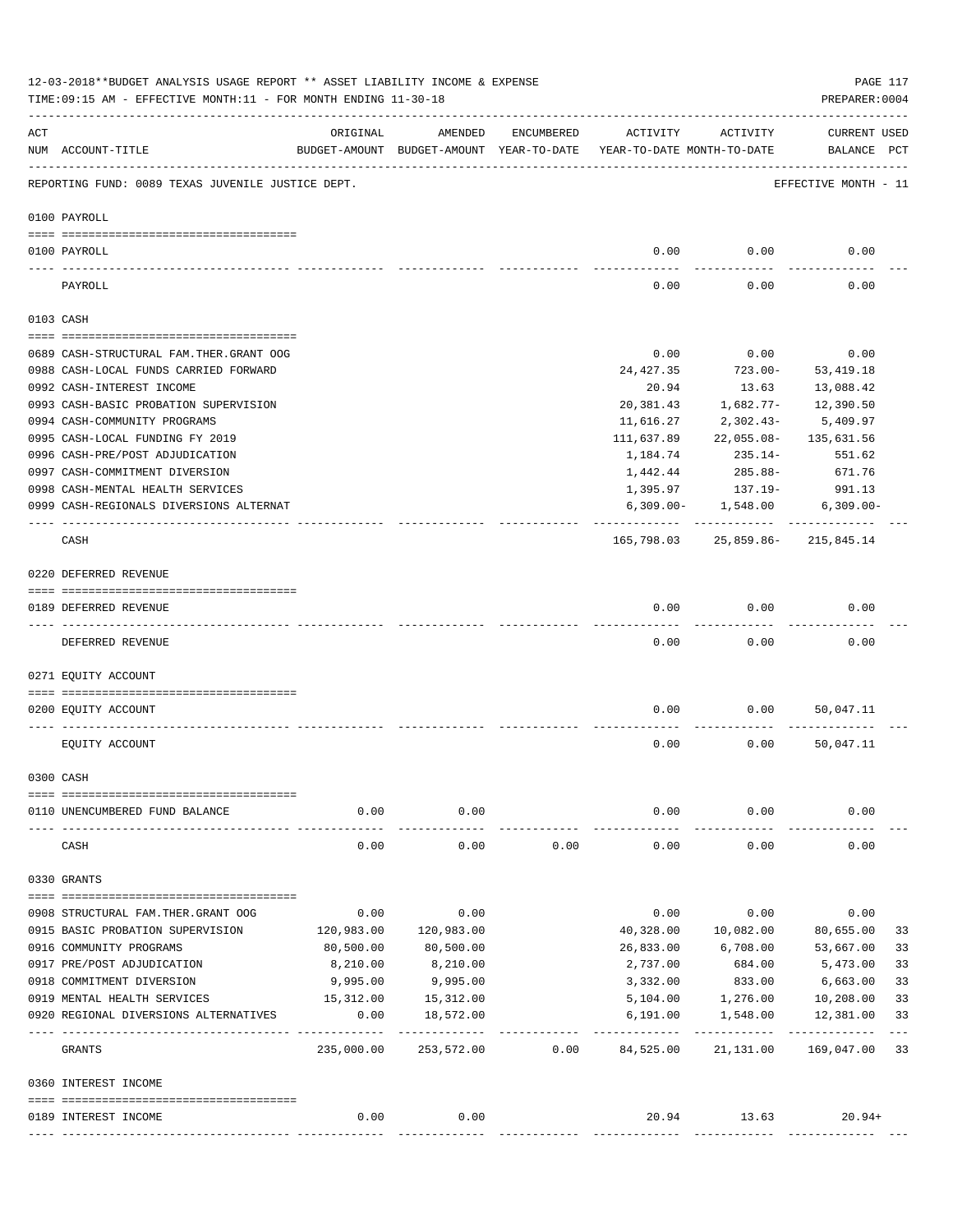TIME:09:15 AM - EFFECTIVE MONTH:11 - FOR MONTH ENDING 11-30-18 PREPARER:0004

| ACT | NUM ACCOUNT-TITLE                                                                                                                                                                                                                                                                                                                                                                                                                       | ORIGINAL              | AMENDED<br>BUDGET-AMOUNT BUDGET-AMOUNT YEAR-TO-DATE | ENCUMBERED   | ACTIVITY<br>YEAR-TO-DATE MONTH-TO-DATE | ACTIVITY              | CURRENT USED<br><b>BALANCE</b> | PCT |
|-----|-----------------------------------------------------------------------------------------------------------------------------------------------------------------------------------------------------------------------------------------------------------------------------------------------------------------------------------------------------------------------------------------------------------------------------------------|-----------------------|-----------------------------------------------------|--------------|----------------------------------------|-----------------------|--------------------------------|-----|
|     | REPORTING FUND: 0089 TEXAS JUVENILE JUSTICE DEPT.                                                                                                                                                                                                                                                                                                                                                                                       |                       |                                                     |              |                                        |                       | EFFECTIVE MONTH - 11           |     |
|     | INTEREST INCOME                                                                                                                                                                                                                                                                                                                                                                                                                         | 0.00                  | 0.00                                                | 0.00         | 20.94                                  | 13.63                 | $20.94+$                       |     |
|     | 0370 MISCELLANEOUS                                                                                                                                                                                                                                                                                                                                                                                                                      |                       |                                                     |              |                                        |                       |                                |     |
|     |                                                                                                                                                                                                                                                                                                                                                                                                                                         |                       |                                                     |              |                                        |                       |                                |     |
|     | 0130 REFUNDS & MISCELLANEOUS<br>0995 LOCAL FUNDING                                                                                                                                                                                                                                                                                                                                                                                      | 0.00<br>160,000.00    | 0.00                                                |              | 0.00                                   | 0.00<br>0.00          | 0.00                           |     |
|     |                                                                                                                                                                                                                                                                                                                                                                                                                                         |                       | 160,000.00                                          |              | 160,000.00                             |                       | 0.00 100                       |     |
|     | MISCELLANEOUS                                                                                                                                                                                                                                                                                                                                                                                                                           | 160,000.00            | 160,000.00                                          | 0.00         | 160,000.00                             | 0.00                  | 0.00 100                       |     |
|     | 0581 STRUCTURAL FAMILY THERAPY OOG                                                                                                                                                                                                                                                                                                                                                                                                      |                       |                                                     |              |                                        |                       |                                |     |
|     | 0416 STRUCTURAL FAMILY THERAPY                                                                                                                                                                                                                                                                                                                                                                                                          | 0.00                  | 0.00                                                | 0.00         | 0.00                                   | 0.00                  | 0.00                           |     |
|     | STRUCTURAL FAMILY THERAPY OOG                                                                                                                                                                                                                                                                                                                                                                                                           | 0.00                  | 0.00                                                | 0.00         | 0.00                                   | 0.00                  | 0.00                           |     |
|     | 0588 INTEREST INCOME EXPENSE                                                                                                                                                                                                                                                                                                                                                                                                            |                       |                                                     |              |                                        |                       |                                |     |
|     |                                                                                                                                                                                                                                                                                                                                                                                                                                         |                       |                                                     |              |                                        |                       |                                |     |
|     | 0103 SALARY COMM.CORR.OFFICERS                                                                                                                                                                                                                                                                                                                                                                                                          | 0.00                  | 0.00                                                | 0.00         | 0.00                                   | 0.00                  | 0.00                           |     |
|     | 0201 SOCIAL SECURITY TAX<br>0202 GROUP HEALTH INSURANCE                                                                                                                                                                                                                                                                                                                                                                                 | 0.00<br>0.00          | 0.00<br>0.00                                        | 0.00<br>0.00 | 0.00<br>0.00                           | 0.00<br>0.00          | 0.00<br>0.00                   |     |
|     | 0203 RETIREMENT                                                                                                                                                                                                                                                                                                                                                                                                                         | 0.00                  | 0.00                                                | 0.00         | 0.00                                   | 0.00                  | 0.00                           |     |
|     | 0204 WORKERS COMPENSATION                                                                                                                                                                                                                                                                                                                                                                                                               | 0.00                  | 0.00                                                | 0.00         | 0.00                                   | 0.00                  | 0.00                           |     |
|     | 0205 MEDICARE TAX                                                                                                                                                                                                                                                                                                                                                                                                                       | 0.00                  | 0.00                                                | 0.00         | 0.00                                   | 0.00                  | 0.00                           |     |
|     | 0310 OFFICE SUPPLIES                                                                                                                                                                                                                                                                                                                                                                                                                    | 0.00                  | 0.00                                                | 0.00         | 0.00                                   | 0.00                  | 0.00                           |     |
|     | 0574 COMPUTER EQUIPMENT                                                                                                                                                                                                                                                                                                                                                                                                                 | 0.00                  | 0.00                                                | 0.00         | 0.00                                   | 0.00                  | 0.00                           |     |
|     | INTEREST INCOME EXPENSE                                                                                                                                                                                                                                                                                                                                                                                                                 | 0.00                  | 0.00                                                | 0.00         | 0.00                                   | 0.00                  | 0.00                           |     |
|     | 0589 REGIONAL DIVERSIONS ALTERNATIVES                                                                                                                                                                                                                                                                                                                                                                                                   |                       |                                                     |              |                                        |                       |                                |     |
|     |                                                                                                                                                                                                                                                                                                                                                                                                                                         |                       |                                                     |              |                                        |                       |                                | 67  |
|     | 0416 STRUCTURAL FAMILY THERAPY<br>0469 UNEXPENDED FUNDS                                                                                                                                                                                                                                                                                                                                                                                 | 0.00<br>0.00          | 18,572.00<br>0.00                                   | 0.00         | $0.00$ 12,500.00<br>0.00               | 0.00<br>0.00          | 6,072.00<br>0.00               |     |
|     |                                                                                                                                                                                                                                                                                                                                                                                                                                         |                       |                                                     |              |                                        |                       |                                |     |
|     | REGIONAL DIVERSIONS ALTERNATIVES                                                                                                                                                                                                                                                                                                                                                                                                        | 0.00                  | 18,572.00                                           | 0.00         | 12,500.00                              | 0.00                  | 6,072.00                       | 67  |
|     | 0590 BASIC PROBATION SUPERVISION                                                                                                                                                                                                                                                                                                                                                                                                        |                       |                                                     |              |                                        |                       |                                |     |
|     | 0102 SALARY APPOINTED OFFICIAL                                                                                                                                                                                                                                                                                                                                                                                                          | 32,143.01             | 32,143.01                                           | 0.00         | 6,181.35                               | 3,708.81              | 25,961.66                      | 19  |
|     | 0103 SALARY COMM.CORR.OFFICERS                                                                                                                                                                                                                                                                                                                                                                                                          | 38,416.11             | 38,416.11                                           | 0.00         | 7,387.70                               | 4,432.62              | 31,028.41                      | 19  |
|     | 0201 SOCIAL SECURITY TAX                                                                                                                                                                                                                                                                                                                                                                                                                | 4,374.66              | 4,374.66                                            | 0.00         | 822.19                                 | 494.65                | 3,552.47                       | 19  |
|     | 0202 GROUP HEALTH INSURANCE                                                                                                                                                                                                                                                                                                                                                                                                             | 15,791.33             | 15,791.33                                           | 0.00         | 2,631.24                               | 1,315.62              | 13,160.09                      | 17  |
|     | 0203 RETIREMENT                                                                                                                                                                                                                                                                                                                                                                                                                         | 8,071.96              | 8,071.96                                            | 0.00         | 1,560.05                               | 936.03                | 6,511.91                       | 19  |
|     | 0204 WORKERS COMPENSATION                                                                                                                                                                                                                                                                                                                                                                                                               | 987.82                | 987.82                                              | 0.00         | 279.38                                 | 279.38                | 708.44                         | 28  |
|     | 0205 MEDICARE TAX                                                                                                                                                                                                                                                                                                                                                                                                                       | 1,023.11              | 1,023.11                                            | 0.00         | 192.33                                 | 115.71                | 830.78                         | 19  |
|     | 0310 OPERATING/TRAVEL EXPENSES                                                                                                                                                                                                                                                                                                                                                                                                          | 20,175.00             | 20,175.00                                           | 0.00         | 892.33                                 | 481.95                | 19,282.67 04                   |     |
|     | 0469 UNEXPENDED FUNDS                                                                                                                                                                                                                                                                                                                                                                                                                   | 0.00                  | 0.00                                                | 0.00         | 0.00                                   | 0.00                  | 0.00                           |     |
|     | BASIC PROBATION SUPERVISION 120,983.00 120,983.00 0.00 19,946.57 11,764.77 101,036.43 16                                                                                                                                                                                                                                                                                                                                                |                       |                                                     |              |                                        |                       |                                |     |
|     | 0591 COMMUNITY PROGRAMS                                                                                                                                                                                                                                                                                                                                                                                                                 |                       |                                                     |              |                                        |                       |                                |     |
|     | $\begin{minipage}{0.03\textwidth} \centering \begin{tabular}{ l l l } \hline \textbf{1} & \textbf{2} & \textbf{2} & \textbf{2} & \textbf{2} & \textbf{2} & \textbf{2} & \textbf{2} & \textbf{2} & \textbf{2} & \textbf{2} & \textbf{2} & \textbf{2} & \textbf{2} & \textbf{2} & \textbf{2} & \textbf{2} & \textbf{2} & \textbf{2} & \textbf{2} & \textbf{2} & \textbf{2} & \textbf{2} & \textbf{2} & \textbf{2} & \textbf{2} & \textbf$ |                       |                                                     |              |                                        |                       |                                |     |
|     | 0102 SALARY APPOINTED OFFICIAL                                                                                                                                                                                                                                                                                                                                                                                                          | 25,667.72             | 25,667.72                                           | 0.00         | 4,936.10                               | 2,961.66 20,731.62 19 |                                |     |
|     | 0103 SALARY COMM.CORR.OFFICERS                                                                                                                                                                                                                                                                                                                                                                                                          | 30,677.10             | 30,677.10                                           | 0.00         | 5,899.45                               | 3,539.67 24,777.65 19 |                                |     |
|     | 0201 SOCIAL SECURITY TAX<br>0202 GROUP HEALTH INSURANCE                                                                                                                                                                                                                                                                                                                                                                                 | 3,492.68<br>12,610.83 | 3,492.68<br>12,610.83                               | 0.00<br>0.00 | 656.73<br>2,101.68                     | 395.11<br>1,050.84    | 2,835.95 19<br>10,509.15 17    |     |
|     |                                                                                                                                                                                                                                                                                                                                                                                                                                         |                       |                                                     |              |                                        |                       |                                |     |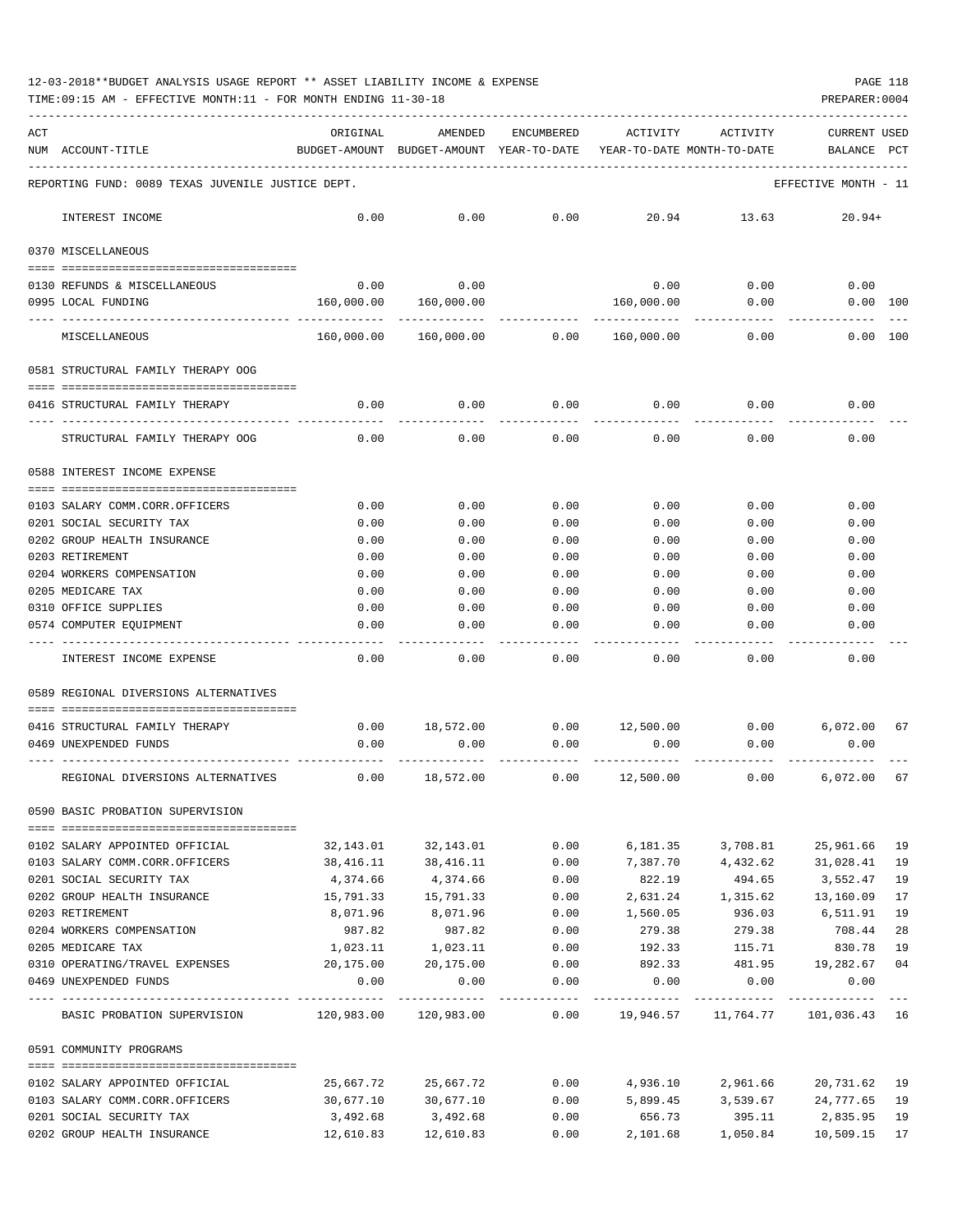TIME:09:15 AM - EFFECTIVE MONTH:11 - FOR MONTH ENDING 11-30-18 PREPARER:0004

| ACT |                                                         | ORIGINAL           | AMENDED              | <b>ENCUMBERED</b> | ACTIVITY                   | ACTIVITY                       | CURRENT USED         |          |
|-----|---------------------------------------------------------|--------------------|----------------------|-------------------|----------------------------|--------------------------------|----------------------|----------|
|     | NUM ACCOUNT-TITLE                                       | BUDGET-AMOUNT      | BUDGET-AMOUNT        | YEAR-TO-DATE      | YEAR-TO-DATE MONTH-TO-DATE |                                | BALANCE              | PCT      |
|     | REPORTING FUND: 0089 TEXAS JUVENILE JUSTICE DEPT.       |                    |                      |                   |                            |                                | EFFECTIVE MONTH - 11 |          |
|     | 0203 RETIREMENT                                         | 6,445.85           | 6,445.85             | 0.00              | 1,246.05                   | 747.63                         | 5,199.80             | 19       |
|     | 0204 WORKERS COMPENSATION                               | 788.82             | 788.82               | 0.00              | 223.10                     | 223.10                         | 565.72               | 28       |
|     | 0205 MEDICARE TAX                                       | 817.00             | 817.00               | 0.00              | 153.62                     | 92.42                          | 663.38               | 19       |
|     | 0469 UNEXPENDED FUNDS                                   | 0.00               | 0.00                 | 0.00              | 0.00                       | 0.00                           | 0.00                 |          |
|     | COMMUNITY PROGRAMS                                      | 80,500.00          | 80,500.00            | 0.00              | 15,216.73                  | 9,010.43                       | 65,283.27 19         |          |
|     | 0592 PRE/POST ADJUDICATION FACILITIES                   |                    |                      |                   |                            |                                |                      |          |
|     |                                                         |                    |                      |                   |                            |                                |                      |          |
|     | 0102 SALARY APPOINTED OFFICIAL                          | 2,617.79           | 2,617.79             | 0.00              | 503.40                     | 302.04                         | 2,114.39             | 19       |
|     | 0103 SALARY COMM.CORR.OFFICERS                          | 3,128.68           | 3,128.68             | 0.00              | 601.65                     | 360.99                         | 2,527.03             | 19<br>19 |
|     | 0201 SOCIAL SECURITY TAX<br>0202 GROUP HEALTH INSURANCE | 356.28<br>1,286.08 | 356.28<br>1,286.08   | 0.00<br>0.00      | 67.03<br>214.56            | 40.33<br>107.28                | 289.25<br>1,071.52   | 17       |
|     | 0203 RETIREMENT                                         | 657.40             | 657.40               | 0.00              | 127.20                     | 76.32                          | 530.20               | 19       |
|     | 0204 WORKERS COMPENSATION                               | 80.45              | 80.45                | 0.00              | 22.75                      | 22.75                          | 57.70                | 28       |
|     | 0205 MEDICARE TAX                                       | 83.32              | 83.32                | 0.00              | 15.67                      | 9.43                           | 67.65                | 19       |
|     | 0408 DETENTION                                          | 0.00               | 0.00                 | 0.00              | 0.00                       | 0.00                           | 0.00                 |          |
|     | 0469 UNEXPENDED FUNDS                                   | 0.00               | 0.00                 | 0.00              | 0.00                       | 0.00                           | 0.00                 |          |
|     | PRE/POST ADJUDICATION FACILITIES                        | 8,210.00           | 8,210.00             | 0.00              | 1,552.26                   | 919.14                         | 6,657.74 19          |          |
|     | 0593 COMMITMENT DIVERSION                               |                    |                      |                   |                            |                                |                      |          |
|     |                                                         |                    |                      |                   |                            |                                |                      |          |
|     | 0102 SALARY APPOINTED OFFICIAL                          | 3,186.94           | 3,186.94             | 0.00              | 612.85                     | 367.71                         | 2,574.09             | 19       |
|     | 0103 SALARY COMM.CORR.OFFICERS                          | 3,808.92           | 3,808.92             | 0.00              | 732.50                     | 439.50                         | 3,076.42             | 19       |
|     | 0201 SOCIAL SECURITY TAX                                | 433.73             | 433.73               | 0.00              | 81.63                      | 49.11                          | 352.10               | 19       |
|     | 0202 GROUP HEALTH INSURANCE                             | 1,565.70           | 1,565.70             | 0.00              | 261.00                     | 130.50                         | 1,304.70             | 17       |
|     | 0203 RETIREMENT                                         | 800.33             | 800.33               | 0.00              | 154.80                     | 92.88                          | 645.53               | 19       |
|     | 0204 WORKERS COMPENSATION                               | 97.94              | 97.94                | 0.00              | 27.70                      | 27.70                          | 70.24                | 28       |
|     | 0205 MEDICARE TAX                                       | 101.44             | 101.44               | 0.00              | 19.08                      | 11.48                          | 82.36                | 19       |
|     | 0415 RESIDENTIAL PLACEMENT                              | 0.00               | 0.00                 | 0.00              | 0.00                       | 0.00                           | 0.00                 |          |
|     | 0469 UNEXPENDED FUNDS                                   | 0.00               | 0.00                 | 0.00              | 0.00                       | 0.00                           | 0.00                 |          |
|     | COMMITMENT DIVERSION                                    | 9,995.00           | 9,995.00             | 0.00              | 1,889.56                   | 1,118.88                       | 8,105.44 19          |          |
|     | 0594 MENTAL HEALTH SERVICES                             |                    |                      |                   |                            |                                |                      |          |
|     | 0102 SALARY APPOINTED OFFICIAL                          | 1,673.98           |                      |                   |                            |                                |                      |          |
|     | 0103 SALARY COMM.CORR.OFFICERS                          | 2,000.68           | 1,673.98<br>2,000.68 | 0.00<br>0.00      | 321.90                     | 193.14<br>230.85               | 1,352.08<br>1,615.93 | 19<br>19 |
|     | 0201 SOCIAL SECURITY TAX                                | 227.83             | 227.83               | 0.00              | 384.75<br>42.88            | 25.80                          | 184.95               | 19       |
|     | 0202 GROUP HEALTH INSURANCE                             | 822.41             | 822.41               | 0.00              | 137.16                     | 68.58                          | 685.25               | 17       |
|     | 0203 RETIREMENT                                         | 420.38             | 420.38               | 0.00              | 81.30                      | 48.78                          | 339.08               | 19       |
|     | 0204 WORKERS COMPENSATION                               | 51.44              | 51.44                | 0.00              | 0.00                       | 0.00                           | 51.44                | 00       |
|     | 0205 MEDICARE TAX                                       | 53.28              | 53.28                | 0.00              | 10.04                      | 6.04                           | 43.24                | 19       |
|     | 0413 PSYCHOLOGICAL                                      | 5,550.00           | 5,550.00             | 0.00              | 1,075.00                   | 0.00                           | 4,475.00             | 19       |
|     | 0414 COUNSELING                                         | 4,512.00           | 4,512.00             | 0.00              | 1,655.00                   | 840.00                         | 2,857.00             | 37       |
|     | 0415 RESIDENTIAL PLACEMENT                              | 0.00               | 0.00                 | 0.00              | 0.00                       | 0.00                           | 0.00                 |          |
|     | 0469 UNEXPENDED FUNDS                                   | 0.00               | 0.00                 | 0.00              | 0.00                       | 0.00                           | 0.00                 |          |
|     | MENTAL HEALTH SERVICES                                  | 15,312.00          | 15,312.00            | -----<br>0.00     |                            | 3,708.03 1,413.19 11,603.97 24 |                      |          |
|     | 0994 LOCAL FUNDS CARRIED FORWARD                        |                    |                      |                   |                            |                                |                      |          |
|     |                                                         |                    |                      |                   |                            |                                |                      |          |
|     | 0488 LAW ENFORCEMENT INSURANCE                          | 0.00               | 0.00                 | 0.00              |                            | 723.00 723.00                  | $723.00 -$           |          |
|     |                                                         |                    |                      |                   |                            |                                |                      |          |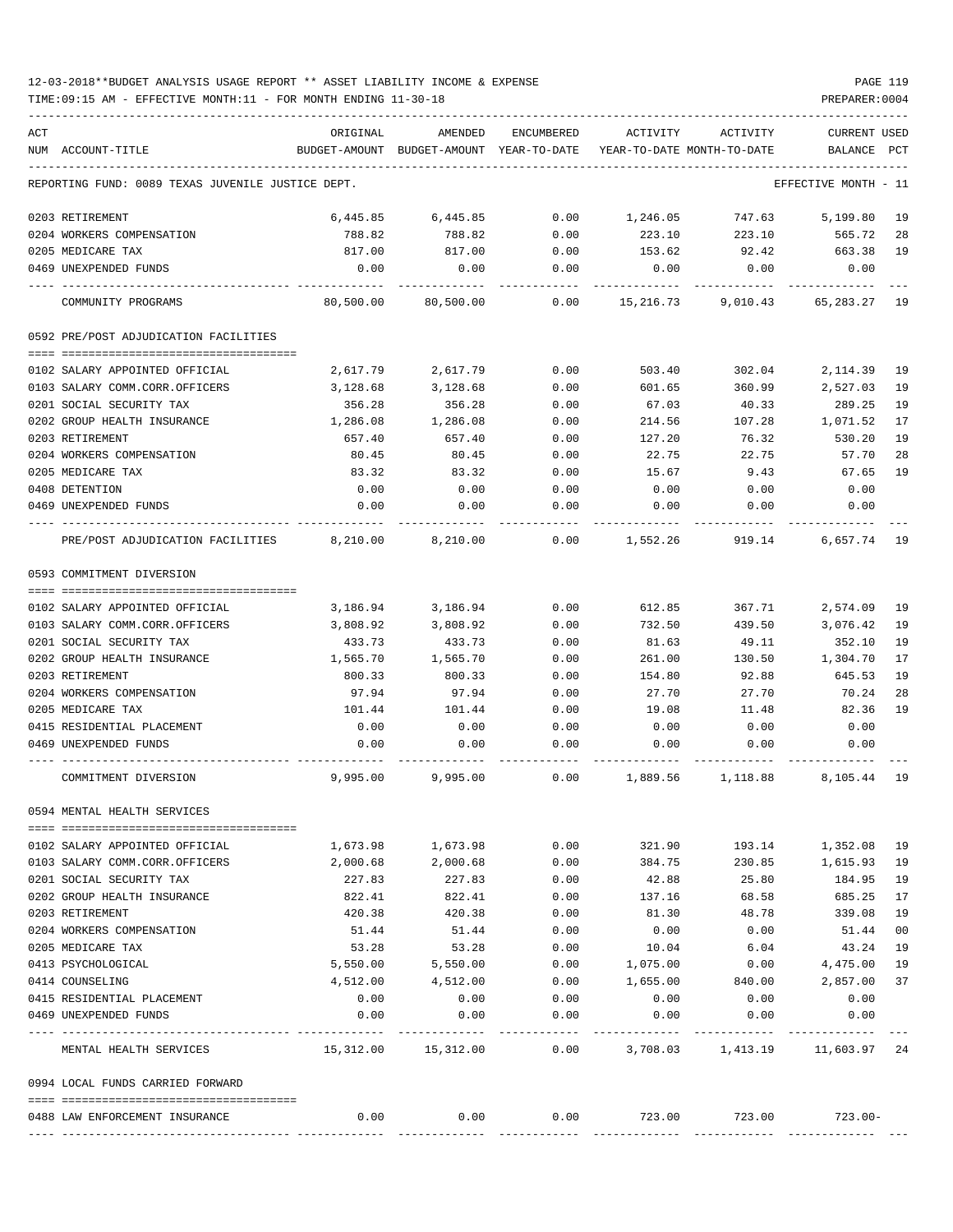TIME:09:15 AM - EFFECTIVE MONTH:11 - FOR MONTH ENDING 11-30-18 PREPARER:0004

| ACT |                                                   | ORIGINAL   | AMENDED               |      | ENCUMBERED ACTIVITY ACTIVITY                                                    |                      | <b>CURRENT USED</b>  |        |
|-----|---------------------------------------------------|------------|-----------------------|------|---------------------------------------------------------------------------------|----------------------|----------------------|--------|
|     | NUM ACCOUNT-TITLE                                 |            |                       |      | BUDGET-AMOUNT BUDGET-AMOUNT YEAR-TO-DATE YEAR-TO-DATE MONTH-TO-DATE BALANCE PCT |                      |                      |        |
|     | REPORTING FUND: 0089 TEXAS JUVENILE JUSTICE DEPT. |            |                       |      |                                                                                 |                      | EFFECTIVE MONTH - 11 |        |
|     | LOCAL FUNDS CARRIED FORWARD                       | 0.00       | 0.00                  |      | $0.00$ $723.00$ $723.00$ $723.00$ $723.00$                                      |                      |                      |        |
|     | 0995 LOCAL FUNDING                                |            |                       |      |                                                                                 |                      |                      |        |
|     | 0102 SALARY APPOINTED OFFICIAL                    |            |                       |      | 4,782.81 4,782.81 0.00 919.75                                                   |                      | 551.85 3,863.06 19   |        |
|     | 0103 SALARY COMM.CORR.OFFICERS                    | 5,716.23   | 5,716.23              | 0.00 | 1,099.25 659.55 4,616.98                                                        |                      |                      | 19     |
|     | 0105 OFFICE MANAGER                               | 0.00       | 0.00                  | 0.00 | 0.00                                                                            | 0.00                 | 0.00                 |        |
|     | 0201 SOCIAL SECURITY TAX                          | 650.92     | 650.92                | 0.00 | 122.45                                                                          | 73.67                | 528.47               | 19     |
|     | 0202 GROUP HEALTH INSURANCE                       | 2,349.72   | 2,349.72              | 0.00 | 391.92                                                                          |                      | 195.96 1,957.80      | 17     |
|     | 0203 RETIREMENT                                   | 1,201.09   | 1,201.09              | 0.00 | 232.35                                                                          | 139.41               | 968.74               | 19     |
|     | 0204 WORKERS COMPENSATION                         | 146.99     | 146.99                | 0.00 | 41.57                                                                           | 41.57                | 105.42               | 28     |
|     | 0205 MEDICARE TAX                                 | 152.24     | 152.24                | 0.00 | 28.62                                                                           | 17.22                | 123.62               | 19     |
|     | 0401 AUDIT EXPENSE                                | 3,000.00   | 3,000.00              | 0.00 | 0.00                                                                            | 0.00                 | 3,000.00             | $00\,$ |
|     | 0405 DETENTION OPERATING COST FY19                | 132,000.00 | 132,000.00            | 0.00 | 16,967.55                                                                       | 16,967.55 115,032.45 |                      | 13     |
|     | 0406 DETENTION OPERATING COST FY18                | 0.00       | 0.00                  | 0.00 | 0.00                                                                            | 0.00                 | 0.00                 |        |
|     | 0407 DETENTION OPERATING COST FY17                | 0.00       | 0.00                  | 0.00 | 0.00                                                                            | 0.00                 | 0.00                 |        |
|     | 0414 COUNSELING                                   | 0.00       | 0.00                  | 0.00 | 0.00                                                                            | 0.00                 | 0.00                 |        |
|     | 0415 RESIDENTIAL PLACEMENT                        |            | 10,000.00  10,000.00  | 0.00 | 3,408.30 3,408.30                                                               |                      | 6,591.70 34          |        |
|     | 0416 STRUCTURAL FAMILY THERAPY                    | 0.00       | 0.00                  | 0.00 | 0.00                                                                            | 0.00                 | 0.00                 |        |
|     | 0427 TRAVEL AND TRAINING                          | 0.00       | 0.00                  | 0.00 | 0.00                                                                            | $0.00$ 0.00          |                      |        |
|     | 0453 COMPUTER SOFTWARE                            | 0.00       | 0.00                  | 0.00 | $0.00$ 0.00                                                                     |                      | 0.00                 |        |
|     | LOCAL FUNDING                                     |            |                       |      | 160,000.00 160,000.00 0.00 23,211.76 22,055.08 136,788.24 15                    |                      |                      |        |
|     | TEXAS JUVENILE JUSTICE DEPT.                      |            |                       |      |                                                                                 |                      |                      |        |
|     | INCOME TOTALS                                     |            | 395,000.00 413,572.00 |      | 244,545.94 21,144.63 169,026.06 59                                              |                      |                      |        |
|     | <b>EXPENSE TOTALS</b>                             | 395,000.00 | 413,572.00            | 0.00 | 78,747.91                                                                       | 47,004.49            | 334,824,09 19        |        |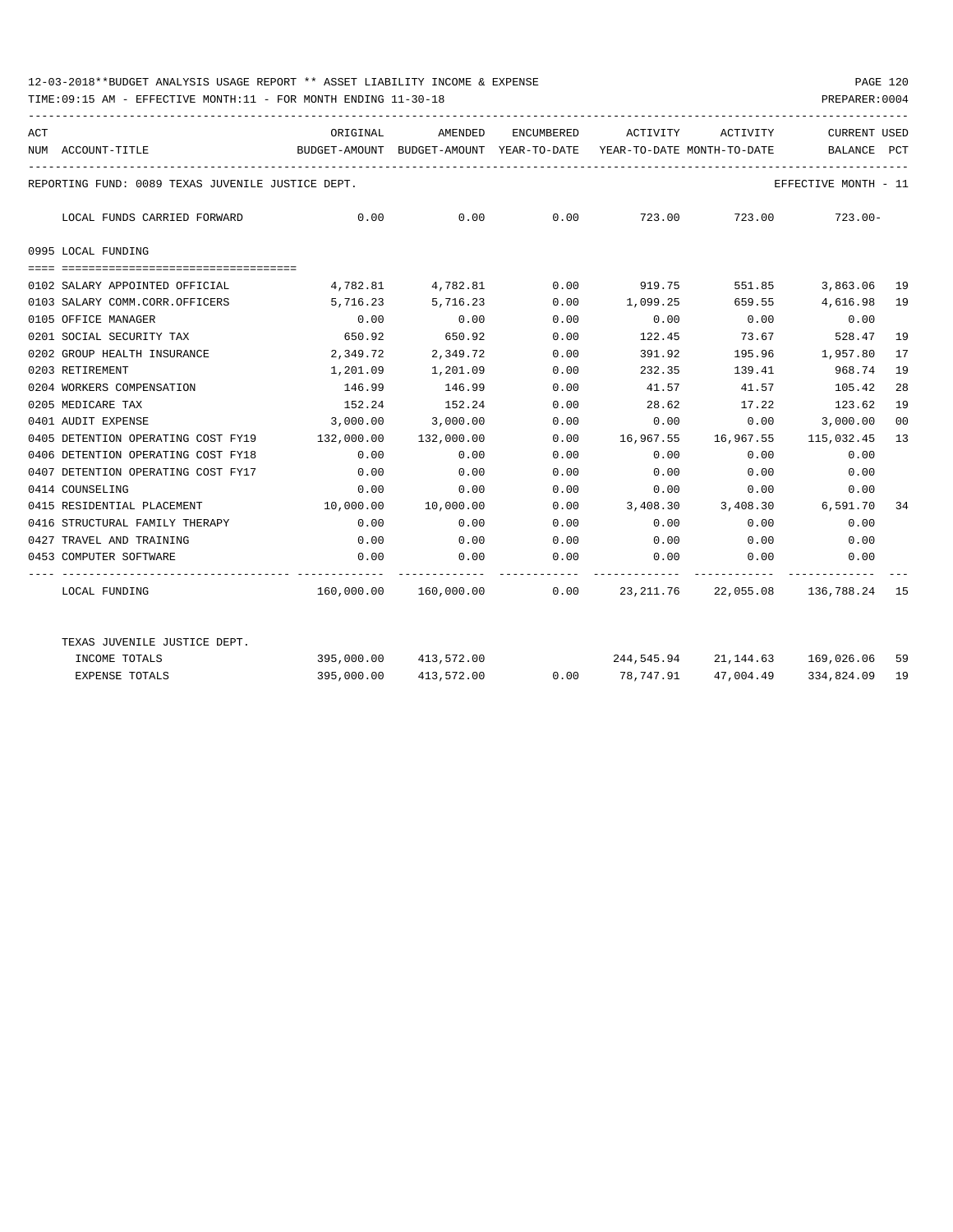|     | 12-03-2018**BUDGET ANALYSIS USAGE REPORT ** ASSET LIABILITY INCOME & EXPENSE<br>TIME: 09:15 AM - EFFECTIVE MONTH: 11 - FOR MONTH ENDING 11-30-18 |                |                                                     |                   |                                        |              | PAGE 121<br>PREPARER: 0004         |                |
|-----|--------------------------------------------------------------------------------------------------------------------------------------------------|----------------|-----------------------------------------------------|-------------------|----------------------------------------|--------------|------------------------------------|----------------|
| ACT | NUM ACCOUNT-TITLE                                                                                                                                | ORIGINAL       | AMENDED<br>BUDGET-AMOUNT BUDGET-AMOUNT YEAR-TO-DATE | ENCUMBERED        | ACTIVITY<br>YEAR-TO-DATE MONTH-TO-DATE | ACTIVITY     | <b>CURRENT USED</b><br>BALANCE PCT |                |
|     | REPORTING FUND: 0092 STATZER FUND                                                                                                                |                |                                                     |                   |                                        |              | EFFECTIVE MONTH - 11               |                |
|     | 0103 CASH                                                                                                                                        |                |                                                     |                   |                                        |              |                                    |                |
|     | 0100 STATZER-COMBINED FUNDS CHECKING                                                                                                             |                |                                                     |                   | $63.90 -$                              |              | $0.66$ 4,545.71                    |                |
|     | 0175 TEXPOOL                                                                                                                                     |                |                                                     |                   | 203.81                                 | 73.00        | 40,164.61                          |                |
|     | CASH                                                                                                                                             |                |                                                     |                   | 139.91                                 | 73.66        | 44,710.32                          |                |
|     | 0200 SYSTEM ADDED LIABILITY DEPARTMENT                                                                                                           |                |                                                     |                   |                                        |              |                                    |                |
|     |                                                                                                                                                  |                |                                                     |                   |                                        |              |                                    |                |
|     | 0900 SYSTEM ADDED LIABILITY LINE-ITEM<br>0910 SYSTEM ADDED LIABILITY LINE-ITEM                                                                   |                |                                                     |                   | 0.00<br>0.00                           | 0.00<br>0.00 | 0.00<br>0.00                       |                |
|     | SYSTEM ADDED LIABILITY DEPARTMENT                                                                                                                |                |                                                     |                   | 0.00                                   | 0.00         | 0.00                               |                |
|     | 0271 EQUITY ACCOUNT                                                                                                                              |                |                                                     |                   |                                        |              |                                    |                |
|     | 0200 EQUITY ACCOUNT                                                                                                                              |                |                                                     |                   | 0.00                                   | 0.00         | 44,570.41                          |                |
|     | EQUITY ACCOUNT                                                                                                                                   |                |                                                     |                   | 0.00                                   | 0.00         | 44,570.41                          |                |
|     |                                                                                                                                                  |                |                                                     |                   |                                        |              |                                    |                |
|     | 0360 INTEREST EARNINGS                                                                                                                           |                |                                                     |                   |                                        |              |                                    |                |
|     | 0100 INTEREST EARNINGS                                                                                                                           | 50.00          | 50.00                                               |                   | 139.91                                 | 73.66        | $89.91 + 280$                      |                |
|     | 0350 GOV. COMMODITY PROG. ASCS                                                                                                                   | 0.00           | 0.00                                                |                   | 0.00                                   | 0.00         | 0.00                               |                |
|     | INTEREST EARNINGS                                                                                                                                | 50.00          | 50.00                                               | 0.00              | 139.91                                 | 73.66        | 89.91+ 280                         |                |
|     | 0370 RENT                                                                                                                                        |                |                                                     |                   |                                        |              |                                    |                |
|     |                                                                                                                                                  |                |                                                     |                   |                                        |              |                                    |                |
|     | 0100 RENT<br>0130 REFUNDS & MISCELLANEOUS                                                                                                        | 560.00<br>0.00 | 560.00<br>0.00                                      |                   | 0.00<br>0.00                           | 0.00<br>0.00 | 560.00 00<br>0.00                  |                |
|     |                                                                                                                                                  |                |                                                     |                   |                                        |              |                                    |                |
|     | RENT                                                                                                                                             | 560.00         | 560.00                                              | 0.00              | 0.00                                   | 0.00         | 560.00                             | 0 <sub>0</sub> |
|     | 0700 STATZER FARM                                                                                                                                |                |                                                     |                   |                                        |              |                                    |                |
|     | 0310 OFFICE SUPPLIES                                                                                                                             | 0.00           | 0.00                                                | 0.00              | 0.00                                   | 0.00         | 0.00                               |                |
|     | 0430 BIDS AND NOTICES                                                                                                                            | 110.00         | 110.00                                              | 0.00              | 0.00                                   | 0.00         | 110.00                             | 00             |
|     | 0484 APPRAISALS                                                                                                                                  | 0.00           | 0.00                                                | 0.00              | 0.00                                   | 0.00         | 0.00                               |                |
|     | 0490 LITERACY COUNCIL DONATION                                                                                                                   | 500.00         | 500.00                                              | 0.00<br>$- - - -$ | 0.00                                   | 0.00         | 500.00                             | 0 <sub>0</sub> |
|     | STATZER FARM                                                                                                                                     | 610.00         | 610.00                                              | 0.00              | 0.00                                   | 0.00         | 610.00                             | 00             |
|     | 0999 ACCOUNTS PAYABLE                                                                                                                            |                |                                                     |                   |                                        |              |                                    |                |
|     | 0100 A/P CLEARING ACCOUNT                                                                                                                        |                |                                                     |                   | 0.00                                   | 0.00         | 0.00                               |                |
|     | ACCOUNTS PAYABLE                                                                                                                                 |                |                                                     |                   | 0.00                                   | 0.00         | 0.00                               |                |
|     | STATZER FUND                                                                                                                                     |                |                                                     |                   |                                        |              |                                    |                |
|     | INCOME TOTALS                                                                                                                                    | 610.00         | 610.00                                              |                   | 139.91                                 | 73.66        | 470.09                             | 23             |
|     | EXPENSE TOTALS                                                                                                                                   | 610.00         | 610.00                                              | 0.00              | 0.00                                   | 0.00         | 610.00                             | 0 <sub>0</sub> |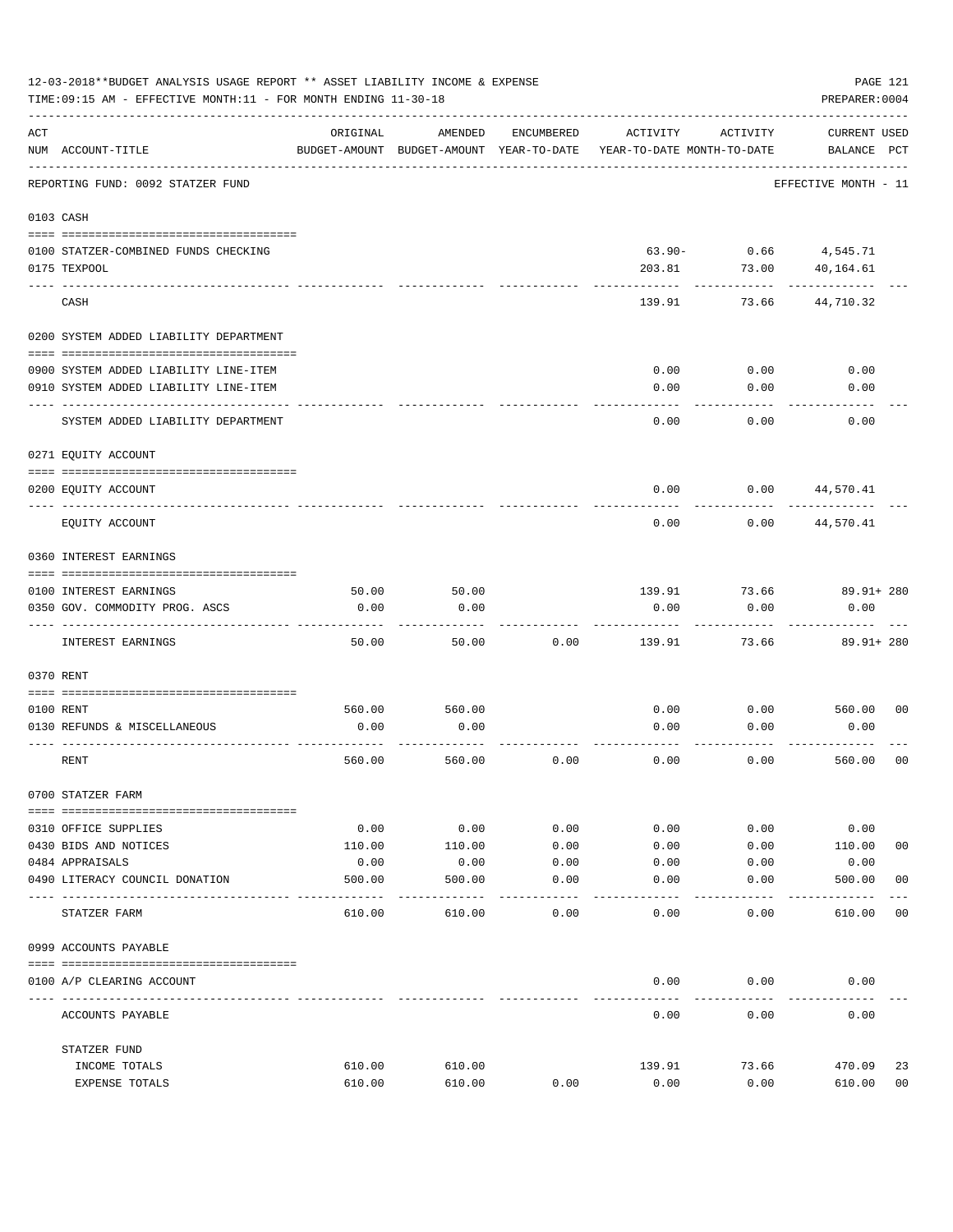| 12-03-2018**BUDGET ANALYSIS USAGE REPORT ** ASSET LIABILITY INCOME & EXPENSE<br>PAGE 122<br>TIME: 09:15 AM - EFFECTIVE MONTH: 11 - FOR MONTH ENDING 11-30-18<br>PREPARER: 0004 |                                                |                                                                                 |                   |                  |               |                 |                                    |  |
|--------------------------------------------------------------------------------------------------------------------------------------------------------------------------------|------------------------------------------------|---------------------------------------------------------------------------------|-------------------|------------------|---------------|-----------------|------------------------------------|--|
| ACT                                                                                                                                                                            | NUM ACCOUNT-TITLE                              | ORIGINAL<br>BUDGET-AMOUNT BUDGET-AMOUNT YEAR-TO-DATE YEAR-TO-DATE MONTH-TO-DATE | AMENDED           | ENCUMBERED       | ACTIVITY      | ACTIVITY        | <b>CURRENT USED</b><br>BALANCE PCT |  |
|                                                                                                                                                                                | REPORTING FUND: 0093 TX. COMM. DEVELOPMENT PGM |                                                                                 |                   |                  |               |                 | EFFECTIVE MONTH - 11               |  |
|                                                                                                                                                                                | 0103 CASH                                      |                                                                                 |                   |                  |               |                 |                                    |  |
|                                                                                                                                                                                | 0909 CASH- #713169 RANDOLPH                    |                                                                                 |                   |                  | 0.00          | 0.00            | 100.00                             |  |
|                                                                                                                                                                                | CASH                                           |                                                                                 |                   |                  | 0.00          | 0.00            | 100.00                             |  |
|                                                                                                                                                                                | 0120 RECEIVABLES                               |                                                                                 |                   |                  |               |                 |                                    |  |
|                                                                                                                                                                                | 0312 DUE FROM OTHER GOVERNMENT                 |                                                                                 |                   |                  | 0.00          | 0.00            | 0.00                               |  |
|                                                                                                                                                                                | RECEIVABLES                                    |                                                                                 |                   |                  | 0.00          | -------<br>0.00 | 0.00                               |  |
|                                                                                                                                                                                | 0200 LIABILITY ACCOUNT                         |                                                                                 |                   |                  |               |                 |                                    |  |
|                                                                                                                                                                                | 0910 SYSTEM ADDED LIABILITY                    |                                                                                 |                   |                  | 0.00          | 0.00            | 0.00                               |  |
|                                                                                                                                                                                | LIABILITY ACCOUNT                              |                                                                                 |                   |                  | 0.00          | 0.00            | 0.00                               |  |
|                                                                                                                                                                                | 0271 EQUITY ACCOUNT                            |                                                                                 |                   |                  |               |                 |                                    |  |
|                                                                                                                                                                                | 0200 EQUITY ACCOUNT                            |                                                                                 |                   |                  | 0.00          | 0.00            | 100.00                             |  |
|                                                                                                                                                                                | EQUITY ACCOUNT                                 |                                                                                 |                   |                  | 0.00          | 0.00            | 100.00                             |  |
|                                                                                                                                                                                | 0330 GRANT INCOME                              |                                                                                 |                   |                  |               |                 |                                    |  |
|                                                                                                                                                                                | 0909 GRANT #713169 RANDOLPH                    | 0.00                                                                            | 0.00              |                  | 0.00          | 0.00            | 0.00                               |  |
|                                                                                                                                                                                | GRANT INCOME                                   | 0.00                                                                            | 0.00              | 0.00             | 0.00          | 0.00            | 0.00                               |  |
|                                                                                                                                                                                | 0370 REFUNDS & MISCELLANEOUS                   |                                                                                 |                   |                  |               |                 |                                    |  |
|                                                                                                                                                                                | 0130 REFUNDS & MISCELLANEOUS                   | 0.00                                                                            | 0.00              |                  | 0.00          | 0.00            | 0.00                               |  |
|                                                                                                                                                                                | REFUNDS & MISCELLANEOUS                        | 0.00                                                                            | 0.00              | 0.00             | 0.00          | 0.00            | 0.00                               |  |
|                                                                                                                                                                                | 0909 GRANT #713169 RANDOLPH                    |                                                                                 |                   |                  |               |                 |                                    |  |
|                                                                                                                                                                                | 0414 GRANT ADMINISTRATION                      | 0.00                                                                            | 0.00              | 0.00             | 0.00          | 0.00            | 0.00                               |  |
|                                                                                                                                                                                | 0415 CONSTRUCTION EXPENSE                      | 0.00                                                                            | 0.00              | 0.00             | 0.00          | 0.00            | 0.00                               |  |
|                                                                                                                                                                                | 0416 ENGINEERING                               | 0.00                                                                            | 0.00              | 0.00             | 0.00          | 0.00            | 0.00                               |  |
|                                                                                                                                                                                | GRANT #713169 RANDOLPH                         | 0.00                                                                            | $- - - -$<br>0.00 | $-- - -$<br>0.00 | -----<br>0.00 | -----<br>0.00   | 0.00                               |  |
|                                                                                                                                                                                | TX. COMM. DEVELOPMENT PGM                      |                                                                                 |                   |                  |               |                 |                                    |  |
|                                                                                                                                                                                | INCOME TOTALS                                  | 0.00                                                                            | 0.00              |                  | 0.00          | 0.00            | 0.00                               |  |
|                                                                                                                                                                                | EXPENSE TOTALS                                 | 0.00                                                                            | 0.00              | 0.00             | 0.00          | 0.00            | 0.00                               |  |
|                                                                                                                                                                                |                                                |                                                                                 |                   |                  |               |                 |                                    |  |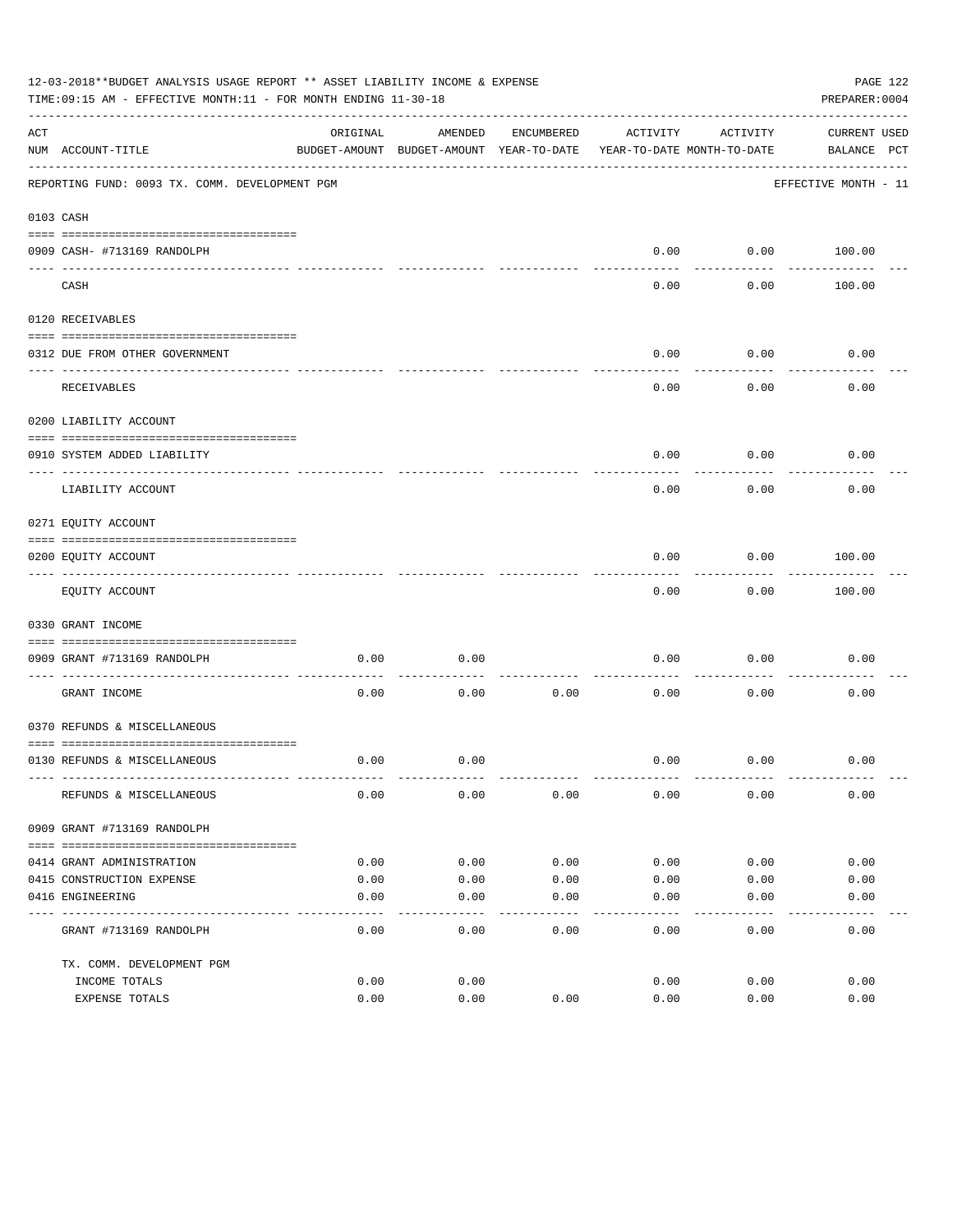| 12-03-2018**BUDGET ANALYSIS USAGE REPORT ** ASSET LIABILITY INCOME & EXPENSE<br>TIME: 09:15 AM - EFFECTIVE MONTH: 11 - FOR MONTH ENDING 11-30-18 |                                                         |              |                                                     |            |                |                                        |                                    |  |
|--------------------------------------------------------------------------------------------------------------------------------------------------|---------------------------------------------------------|--------------|-----------------------------------------------------|------------|----------------|----------------------------------------|------------------------------------|--|
| ACT                                                                                                                                              | NUM ACCOUNT-TITLE                                       | ORIGINAL     | AMENDED<br>BUDGET-AMOUNT BUDGET-AMOUNT YEAR-TO-DATE | ENCUMBERED | ACTIVITY       | ACTIVITY<br>YEAR-TO-DATE MONTH-TO-DATE | <b>CURRENT USED</b><br>BALANCE PCT |  |
|                                                                                                                                                  | REPORTING FUND: 0095 PAYROLL                            |              |                                                     |            |                |                                        | EFFECTIVE MONTH - 11               |  |
|                                                                                                                                                  | 0100 PAYROLL CLEARING ACCOUNT                           |              |                                                     |            |                |                                        |                                    |  |
|                                                                                                                                                  | 0100 PAYROLL CASH                                       |              |                                                     |            | 146.56         | 146.56                                 | 170.92                             |  |
|                                                                                                                                                  | PAYROLL CLEARING ACCOUNT                                |              |                                                     |            | 146.56         | 146.56                                 | 170.92                             |  |
|                                                                                                                                                  | 0200 SYSTEM ADDED LIABILITY DEPARTMENT                  |              |                                                     |            |                |                                        |                                    |  |
|                                                                                                                                                  | 0910 SYSTEM ADDED LIABILITY LINE-ITEM                   |              |                                                     |            | 0.00           | 0.00                                   | 0.00                               |  |
|                                                                                                                                                  | SYSTEM ADDED LIABILITY DEPARTMENT                       |              |                                                     |            | 0.00           | 0.00                                   | 0.00                               |  |
|                                                                                                                                                  | 0271 EQUITY ACCOUNT                                     |              |                                                     |            |                |                                        |                                    |  |
|                                                                                                                                                  | 0200 DEPOSITS                                           |              |                                                     |            | 0.00           | 0.00                                   | 24.36                              |  |
|                                                                                                                                                  | EQUITY ACCOUNT                                          |              |                                                     |            | 0.00           | 0.00                                   | 24.36                              |  |
|                                                                                                                                                  | 0360 INTEREST EARNINGS                                  |              |                                                     |            |                |                                        |                                    |  |
|                                                                                                                                                  | 0100 INTEREST EARNINGS                                  | 0.00         | 0.00                                                |            | 0.00           | 0.00                                   | 0.00                               |  |
|                                                                                                                                                  | INTEREST EARNINGS                                       | 0.00         | 0.00                                                | 0.00       | 0.00           | 0.00                                   | 0.00                               |  |
|                                                                                                                                                  | 0370 MISCELLANEOUS                                      |              |                                                     |            |                |                                        |                                    |  |
|                                                                                                                                                  |                                                         |              |                                                     |            |                |                                        |                                    |  |
|                                                                                                                                                  | 0125 AFLAC FSA CLEARING<br>0130 REFUNDS & MISCELLANEOUS | 0.00<br>0.00 | 0.00<br>0.00                                        |            | 0.00<br>146.56 | 0.00<br>146.56                         | 0.00<br>$146.56+$                  |  |
|                                                                                                                                                  | MISCELLANEOUS                                           | 0.00         | $- - -$<br>0.00                                     | 0.00       | 146.56         | 146.56                                 | $146.56+$                          |  |
|                                                                                                                                                  | PAYROLL                                                 |              |                                                     |            |                |                                        |                                    |  |
|                                                                                                                                                  | INCOME TOTALS                                           | 0.00         | 0.00                                                |            | 146.56         | 146.56                                 | 146.56+                            |  |
|                                                                                                                                                  | <b>EXPENSE TOTALS</b>                                   | 0.00         | 0.00                                                | 0.00       | 0.00           | 0.00                                   | 0.00                               |  |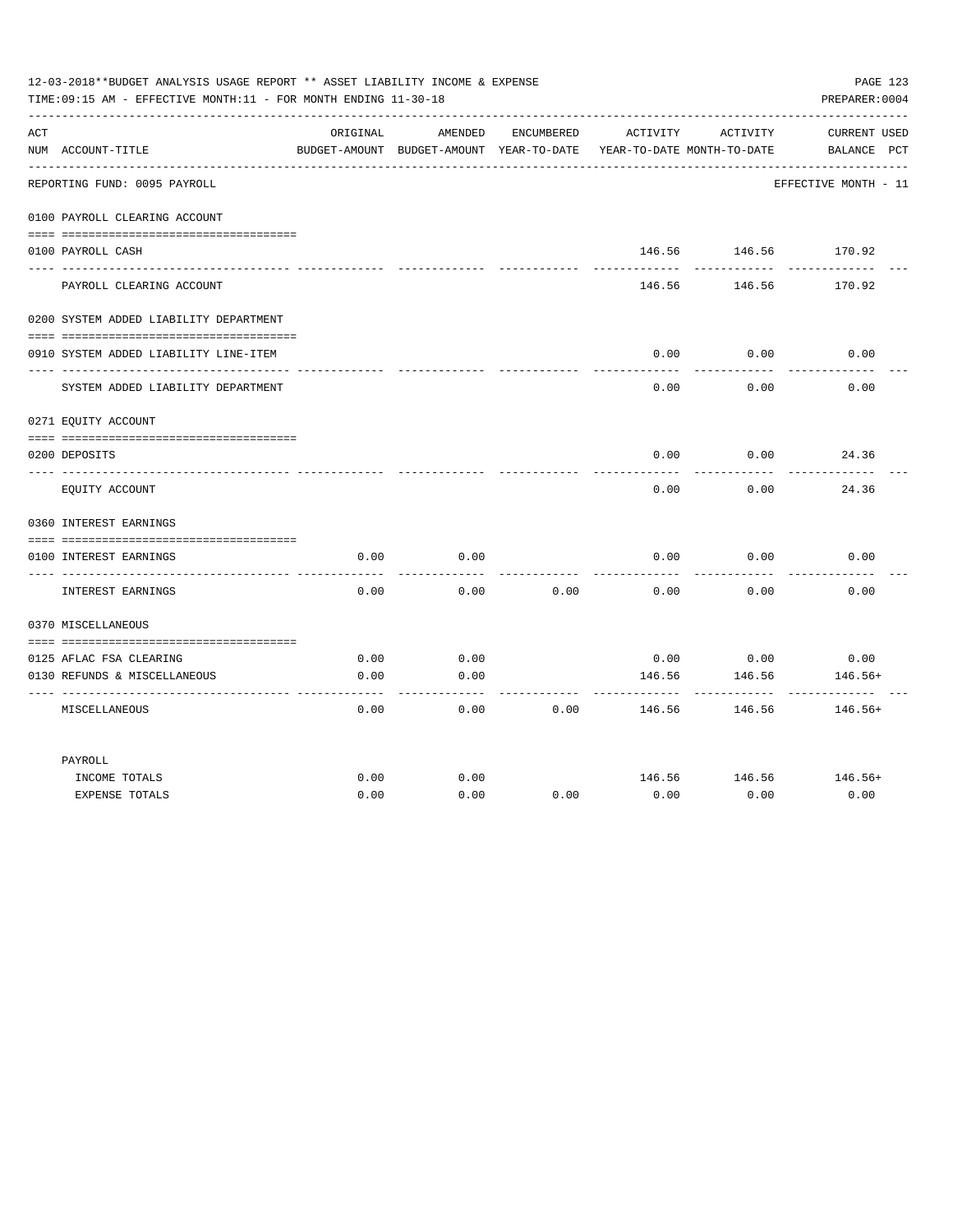|     | IS-03-SUI8' BUDGET ANALYSIS USAGE REPORT '' ASSET LIABILITY INCOME & EXPENSE<br>PAGE 124<br>TIME: 09:15 AM - EFFECTIVE MONTH: 11 - FOR MONTH ENDING 11-30-18<br>PREPARER: 0004 |          |         |            |                                                                     |          |                                             |  |  |
|-----|--------------------------------------------------------------------------------------------------------------------------------------------------------------------------------|----------|---------|------------|---------------------------------------------------------------------|----------|---------------------------------------------|--|--|
| ACT |                                                                                                                                                                                | ORIGINAL | AMENDED | ENCUMBERED | ACTIVITY                                                            | ACTIVITY | <b>CURRENT USED</b>                         |  |  |
|     | NUM ACCOUNT-TITLE                                                                                                                                                              |          |         |            | BUDGET-AMOUNT BUDGET-AMOUNT YEAR-TO-DATE YEAR-TO-DATE MONTH-TO-DATE |          | BALANCE PCT                                 |  |  |
|     | REPORTING FUND: 0098 CAPITAL ASSETS                                                                                                                                            |          |         |            |                                                                     |          | EFFECTIVE MONTH - 11                        |  |  |
|     | 0160 CAPITAL ASSETS                                                                                                                                                            |          |         |            |                                                                     |          |                                             |  |  |
|     |                                                                                                                                                                                |          |         |            |                                                                     |          |                                             |  |  |
|     | 0100 LAND                                                                                                                                                                      |          |         |            | 0.00                                                                |          | $0.00$ $341,561.30$                         |  |  |
|     | 0200 BUILDINGS                                                                                                                                                                 |          |         |            | 0.00                                                                | 0.00     | 4,737,000.00                                |  |  |
|     | 0201 ACCUM.DEPRECIATION-BUILDINGS                                                                                                                                              |          |         |            | 0.00                                                                | 0.00     | $3,376,677.74-$                             |  |  |
|     | 0210 AUTOMOBILES AND TRUCKS                                                                                                                                                    |          |         |            | 0.00                                                                | 0.00     | 2,013,774.80                                |  |  |
|     | 0211 ACCUM.DEPR.AUTOS AND TRUCKS                                                                                                                                               |          |         |            | 0.00                                                                | 0.00     | 1,436,261.71-                               |  |  |
|     | 0215 COMPUTER EQUIPMENT                                                                                                                                                        |          |         |            | 0.00                                                                | 0.00     | 647,940.20                                  |  |  |
|     | 0216 ACCUM.DEPR.-COMPUTER EQUIPMENT                                                                                                                                            |          |         |            | 0.00                                                                | 0.00     | 647,940.20-                                 |  |  |
|     | 0220 OFFICE EQUIPMENT                                                                                                                                                          |          |         |            | 0.00                                                                | 0.00     | 99,653.24                                   |  |  |
|     | 0221 ACCUM. DEPR. - OFFICE EQUIPMENT                                                                                                                                           |          |         |            | 0.00                                                                | 0.00     | 99,653.24-                                  |  |  |
|     | 0225 RADIO EQUIPMENT                                                                                                                                                           |          |         |            | 0.00                                                                | 0.00     | 213, 359.45                                 |  |  |
|     | 0226 ACCUM.DEPR.-RADIO EQUIPMENT                                                                                                                                               |          |         |            | 0.00                                                                | 0.00     | 201,161.84-                                 |  |  |
|     | 0227 SECURITY EQUIPMENT                                                                                                                                                        |          |         |            | 0.00                                                                | 0.00     | 5,578.00                                    |  |  |
|     | 0228 ACCUM.DEP. - SECURITY EQUIPMENT                                                                                                                                           |          |         |            | 0.00                                                                | 0.00     | 464.83-                                     |  |  |
|     | 0230 ROADS                                                                                                                                                                     |          |         |            | 0.00                                                                | 0.00     | 17,817,815.13                               |  |  |
|     | 0231 ACCUM. DEPRECIATION-ROADS                                                                                                                                                 |          |         |            | 0.00                                                                | 0.00     | 14, 344, 578.06-                            |  |  |
|     | 0235 BRIDGES                                                                                                                                                                   |          |         |            | 0.00                                                                |          | 0.00 10,687,643.03                          |  |  |
|     | 0236 ACCUM. DEPRECIATION-BRIDGES                                                                                                                                               |          |         |            | 0.00                                                                |          | $0.00 \quad 4,936,832.54-$                  |  |  |
|     | 0300 ROAD EQUIPMENT                                                                                                                                                            |          |         |            | 0.00                                                                |          | $0.00 \quad 3,376,053.43$                   |  |  |
|     | 0301 ACCUM.DEPRECIATION-ROAD EOUIPMENT                                                                                                                                         |          |         |            | 0.00                                                                |          | $0.00 \quad 2.684.312.76 -$                 |  |  |
|     | CAPITAL ASSETS                                                                                                                                                                 |          |         |            | 0.00                                                                | -------- | -------------<br>$0.00 \quad 12,212,495.66$ |  |  |
|     | 0271 EQUITY ACCOUNT                                                                                                                                                            |          |         |            |                                                                     |          |                                             |  |  |
|     |                                                                                                                                                                                |          |         |            |                                                                     |          |                                             |  |  |
|     | 0200 EQUITY ACCOUNT                                                                                                                                                            |          |         |            | 0.00                                                                |          | $0.00 \quad 12,212,495.66 -$                |  |  |
|     | EQUITY ACCOUNT                                                                                                                                                                 |          |         |            | 0.00                                                                |          | $0.00 \quad 12,212,495.66-$                 |  |  |
|     | CAPITAL ASSETS                                                                                                                                                                 |          |         |            |                                                                     |          |                                             |  |  |
|     | INCOME TOTALS                                                                                                                                                                  | 0.00     | 0.00    |            | 0.00                                                                | 0.00     | 0.00                                        |  |  |
|     | <b>EXPENSE TOTALS</b>                                                                                                                                                          | 0.00     | 0.00    | 0.00       | 0.00                                                                | 0.00     | 0.00                                        |  |  |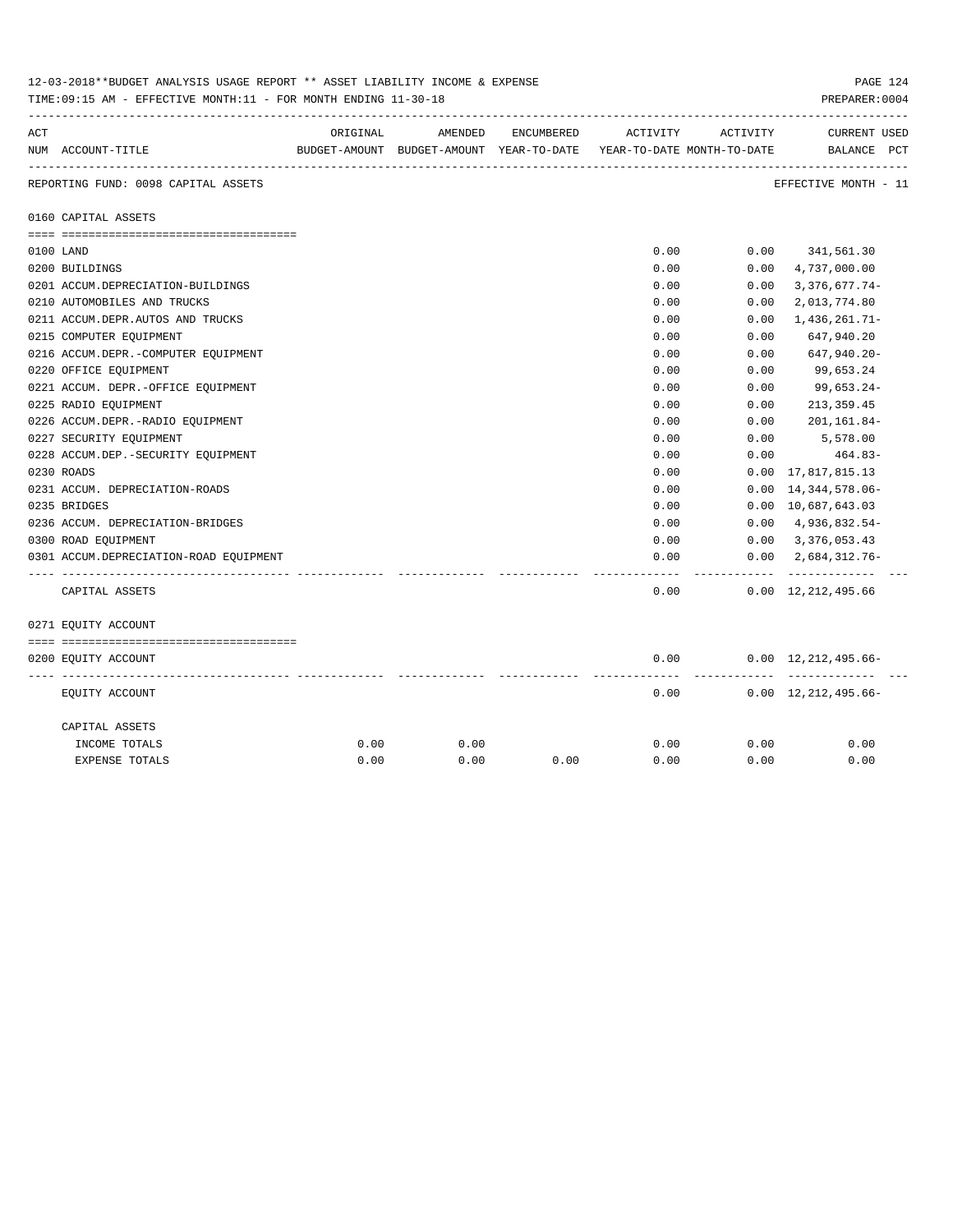| ACT |                                        | ORIGINAL | AMENDED                                  | ENCUMBERED | ACTIVITY                   | ACTIVITY | <b>CURRENT USED</b>       |  |
|-----|----------------------------------------|----------|------------------------------------------|------------|----------------------------|----------|---------------------------|--|
|     | NUM ACCOUNT-TITLE                      |          | BUDGET-AMOUNT BUDGET-AMOUNT YEAR-TO-DATE |            | YEAR-TO-DATE MONTH-TO-DATE |          | BALANCE PCT               |  |
|     | REPORTING FUND: 0099 GOVERNMENTAL DEBT |          |                                          |            |                            |          | EFFECTIVE MONTH - 11      |  |
|     | 0170 DEFERRED PENSION OUTFLOW          |          |                                          |            |                            |          |                           |  |
|     | 0200 DEFERRED PENSION OUTFLOW          |          |                                          |            | 0.00                       |          | $0.00 \quad 1,805,395.00$ |  |
|     |                                        |          |                                          |            |                            |          |                           |  |
|     | DEFERRED PENSION OUTFLOW               |          |                                          |            | 0.00                       |          | $0.00 \quad 1,805,395.00$ |  |
|     | 0200 GOVERNMENTAL DEBT                 |          |                                          |            |                            |          |                           |  |
|     |                                        |          |                                          |            |                            |          |                           |  |
|     | 0240 ACCRUED INTEREST                  |          |                                          |            | 0.00                       | 0.00     | 109,948.00                |  |
|     | 0250 GENERAL OBLIGATION BOND           |          |                                          |            | 0.00                       | 0.00     | 6,090,000.00              |  |
|     | 0251 GOB-CURRENT PORTION               |          |                                          |            | 0.00                       | 0.00     | 60,000.00                 |  |
|     | 0255 BOND DISCOUNT CURRENT             |          |                                          |            | 0.00                       | 0.00     | $2,699.60-$               |  |
|     | 0256 BOND DISCOUNT                     |          |                                          |            | 0.00                       | 0.00     | $63,440.69-$              |  |
|     | 0257 BOND PREMIUM CURRENT              |          |                                          |            | 0.00                       | 0.00     | 10,976.99                 |  |
|     | 0258 BOND PREMIUM                      |          |                                          |            | 0.00                       | 0.00     | 257,959.36                |  |
|     | 0275 NOTES PAYABLE                     |          |                                          |            | 0.00                       | 0.00     | 0.00                      |  |
|     | 0277 NOTE #16240648-SHERIFF            |          |                                          |            | 0.00                       | 0.00     | 0.00                      |  |
|     | 0278 NOTE #16308936-SHERIFF            |          |                                          |            | 0.00                       | 0.00     | 0.00                      |  |
|     | 0279 NOTE #16291000-R&B#3              |          |                                          |            | 0.00                       | 0.00     | 0.00                      |  |
|     | 0280 NOTE #16295968-R&B#3              |          |                                          |            | 0.00                       | 0.00     | 0.00                      |  |
|     | 0281 ODYSSEY #16235752-GENERAL         |          |                                          |            | 0.00                       | 0.00     | 0.00                      |  |
|     | 0310 CAPITAL LEASE-CURRENT PORTION     |          |                                          |            | 0.00                       | 0.00     | 89,024.03                 |  |
|     | 0350 ACCRUED COMPENSATION              |          |                                          |            | 0.00                       | 0.00     | 179,813.42                |  |
|     | 0400 NET PENSION LIABILITY             |          |                                          |            | 0.00                       | 0.00     | 2,174,592.00              |  |
|     | 0450 DEFERRED PENSION IN FLOW          |          |                                          |            | 0.00                       | 0.00     | 204,393.00<br>----------- |  |
|     | GOVERNMENTAL DEBT                      |          |                                          |            | 0.00                       | 0.00     | 9,110,566.51              |  |
|     | 0271 EOUITY                            |          |                                          |            |                            |          |                           |  |
|     | 0200 EQUITY ACCOUNT                    |          |                                          |            | 0.00                       |          | $0.00$ 7, 305, 171.51-    |  |
|     | EQUITY                                 |          |                                          |            | 0.00                       | 0.00     | 7,305,171.51-             |  |
|     | GOVERNMENTAL DEBT                      |          |                                          |            |                            |          |                           |  |
|     | INCOME TOTALS                          | 0.00     | 0.00                                     |            | 0.00                       | 0.00     | 0.00                      |  |
|     | <b>EXPENSE TOTALS</b>                  | 0.00     | 0.00                                     | 0.00       | 0.00                       | 0.00     | 0.00                      |  |